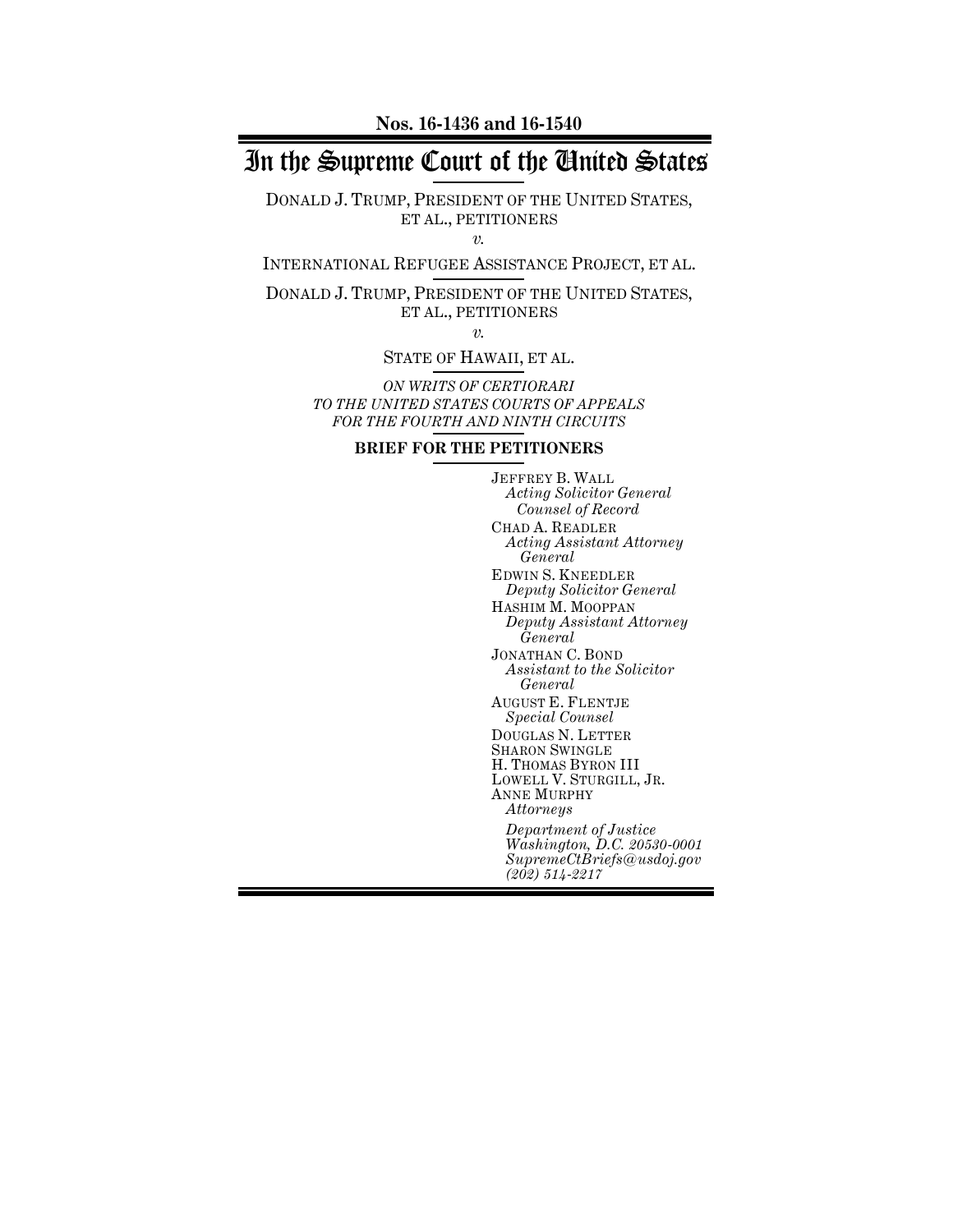### **QUESTIONS PRESENTED**

The Constitution and Acts of Congress confer on the President broad authority to prohibit or restrict the entry of aliens outside the United States when he deems it in the Nation's interest. Exercising that authority, the President issued Executive Order No. 13,780, 82 Fed. Reg. 13,209 (Mar. 9, 2017). Section 2(c) of that Order suspends for 90 days the entry of certain foreign nationals of six countries that Congress or the Executive previously designated as presenting heightened terrorism-related risks, pending a review of screening and vetting procedures to assess what information is needed from foreign governments. Section 6(a) suspends for 120 days decisions on refugee applications and travel under the U.S. Refugee Admission Program for aliens from any country, pending a similar review of that program, and Section 6(b) reduces to 50,000 the maximum number of refugees who may be admitted in Fiscal Year 2017. The court of appeals in No. 16-1436 held that Section 2(c) likely violates the Establishment Clause and affirmed a preliminary injunction barring its enforcement against any person worldwide. The court of appeals in No. 16-1540 held that Sections 2(c), 6(a), and 6(b) likely exceed the President's authority under the Immigration and Nationality Act (INA), 8 U.S.C. 1101 *et seq.*, and affirmed a preliminary injunction barring their enforcement against any person worldwide.

The questions presented are:

1. Whether respondents' challenges to Section  $2(c)$ 's temporary entry suspension, Section 6(a)'s temporary refugee suspension, and Section 6(b)'s refugee cap are justiciable.

2. Whether respondents' challenges to Section 2(c) became moot on June 14, 2017.

# (I)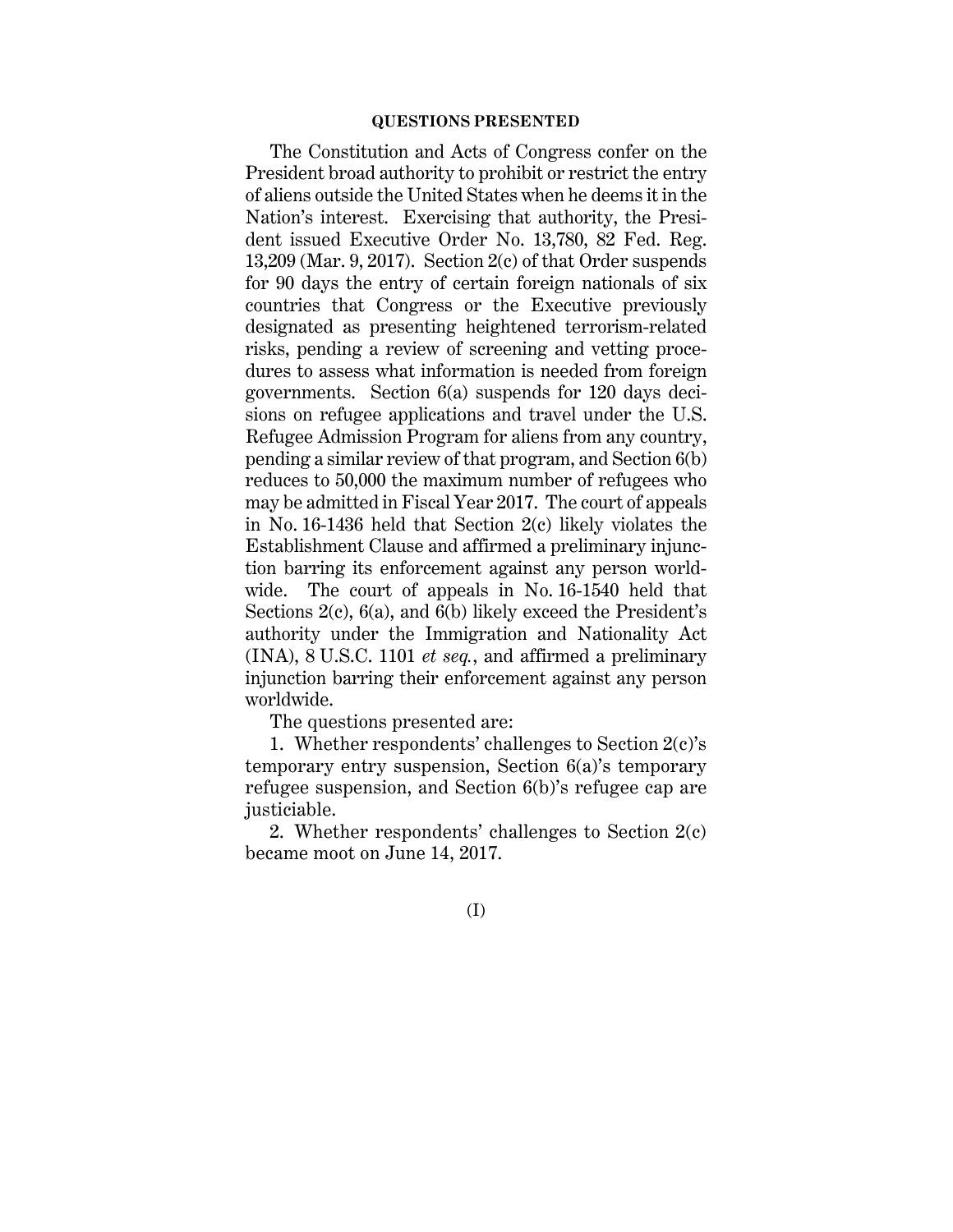3. Whether Sections 2(c), 6(a), and 6(b) exceed the President's statutory authority under the INA.

4. Whether Sections 2(c), 6(a), and 6(b) violate the Establishment Clause.

5. Whether the global injunctions are impermissibly overbroad.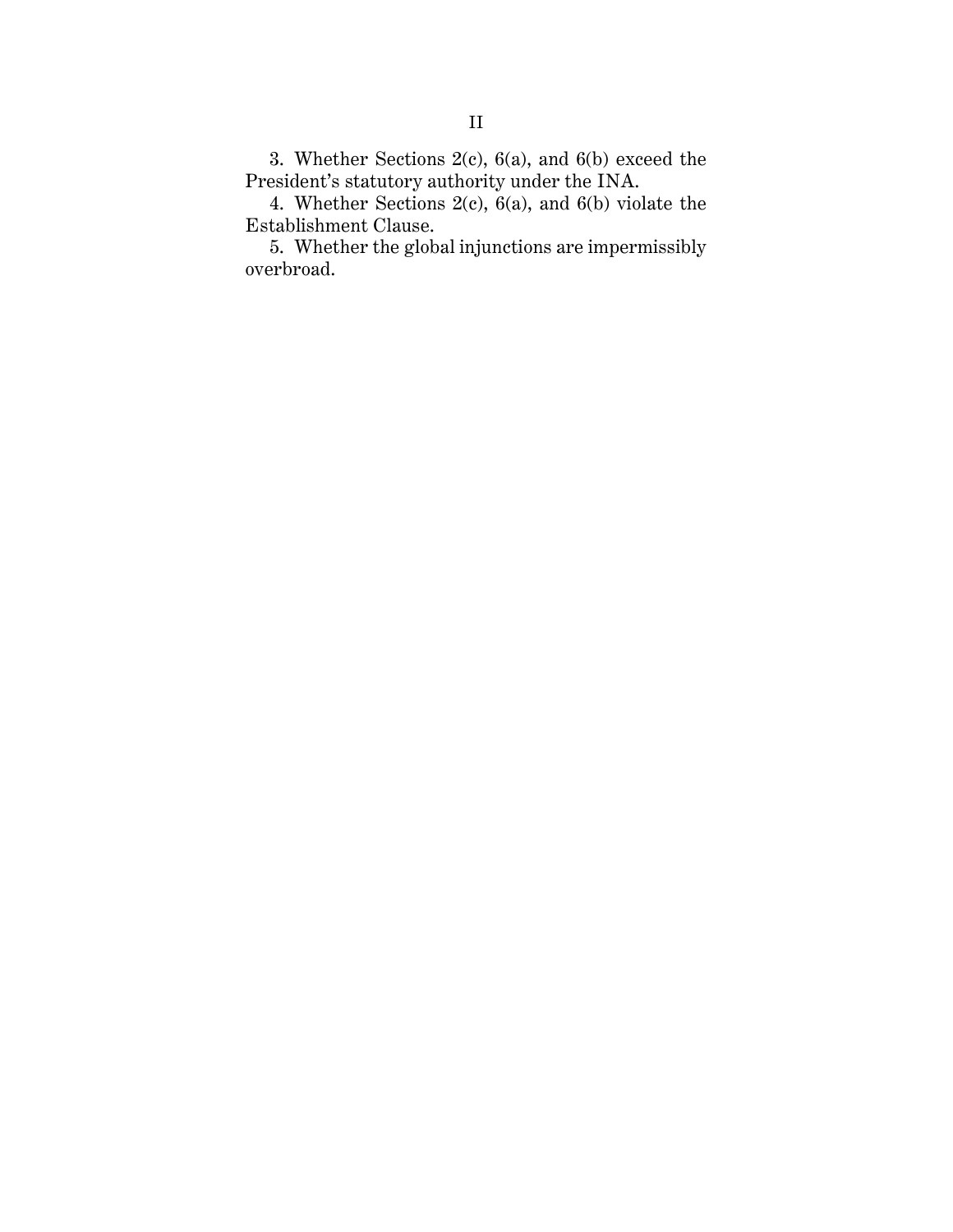# **PARTIES TO THE PROCEEDING**

Petitioners (defendants-appellants below) in No. 16-1436 are Donald J. Trump, in his official capacity as President of the United States; the Department of Homeland Security; the Department of State; the Office of the Director of National Intelligence; Elaine C. Duke, in her official capacity as Acting Secretary of Homeland Security\* ; Rex W. Tillerson, in his official capacity as Secretary of State; and Daniel R. Coats, in his official capacity as Director of National Intelligence.

Respondents (plaintiffs-appellees below) in No. 16-1436 are the International Refugee Assistance Project, a project of the Urban Justice Center, Inc., on behalf of itself and its clients; HIAS, Inc., on behalf of itself and its clients; the Middle East Studies Association of North America, Inc., on behalf of itself and its members; Muhammed Meteab; Paul Harrison; Ibrahim Ahmed Mohomed; John Doe #1; Jane Doe #2; and John Doe #3.

Petitioners (defendants-appellants below) in No. 16-1540 are Donald J. Trump, in his official capacity as President of the United States; the Department of Homeland Security; the Department of State; Elaine C. Duke, in her official capacity as Acting Secretary of Homeland Security; Rex W. Tillerson, in his official capacity as Secretary of State; and the United States of America.

Respondents (plaintiffs-appellees below) in No. 16-1540 are the State of Hawaii and Dr. Ismail Elshikh.

 $\overline{a}$ 

(III)

 <sup>\*</sup> Former Secretary of Homeland Security John F. Kelly was originally named as a defendant in both cases. Upon becoming the Acting Secretary of Homeland Security on July 31, 2017, Acting Secretary Elaine C. Duke was automatically substituted under this Court's Rule 35.3.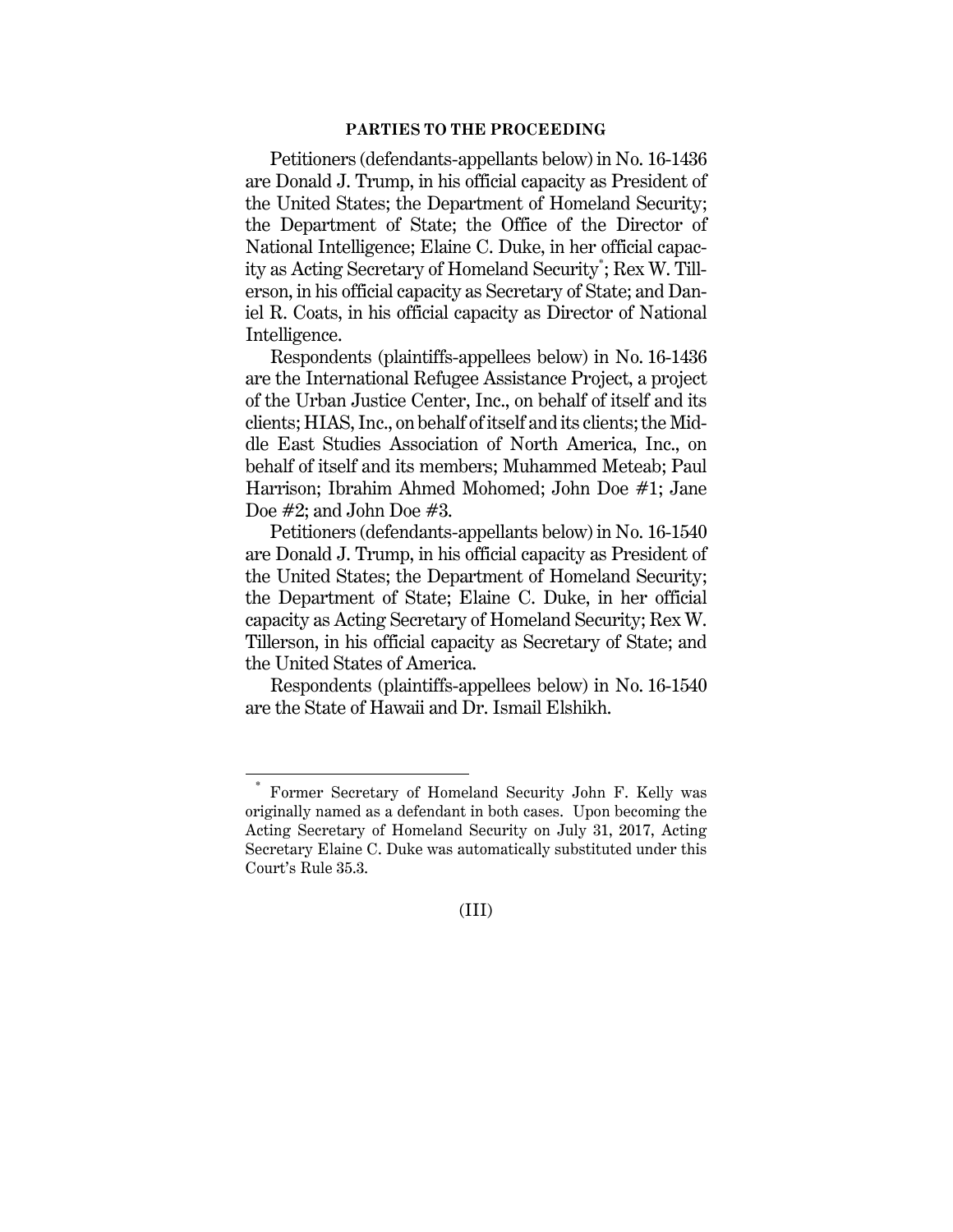# **TABLE OF CONTENTS**

|           |    | Constitutional and statutory provisions involved 2   |
|-----------|----|------------------------------------------------------|
|           |    |                                                      |
|           |    |                                                      |
| A.        |    |                                                      |
| <b>B.</b> |    |                                                      |
|           | 1. |                                                      |
|           | 2. |                                                      |
| C.        |    |                                                      |
|           | 1. | The <i>IRAP</i> litigation (No. 16-1436) 11          |
|           | 2. |                                                      |
|           | 3. |                                                      |
|           | 4. | The Hawaii district court's modification of          |
|           |    |                                                      |
|           |    |                                                      |
| Argument: |    |                                                      |
| L.        |    | Respondents' challenges to the Order are             |
|           |    |                                                      |
|           | A. | The denial of entry to an alien abroad is            |
|           |    | reviewable only for a violation of a U.S.            |
|           |    |                                                      |
|           | В. | Respondents cannot assert any Establishment          |
|           |    | Clause rights of their own in challenging the        |
|           |    | Order<br>27                                          |
|           |    | Doe #1's and Dr. Elshikh's delay-in-entry<br>$1_{-}$ |
|           |    | injuries are not cognizable  28                      |
|           |    | Doe #1's and Dr. Elshikh's "message"<br>2.           |
|           |    |                                                      |
|           |    | 3.<br>Hawaii does not assert any violation of        |
|           |    |                                                      |
| II.       |    | Respondents' challenges to Section 2(c) did not      |
|           |    |                                                      |
|           |    |                                                      |

(IV)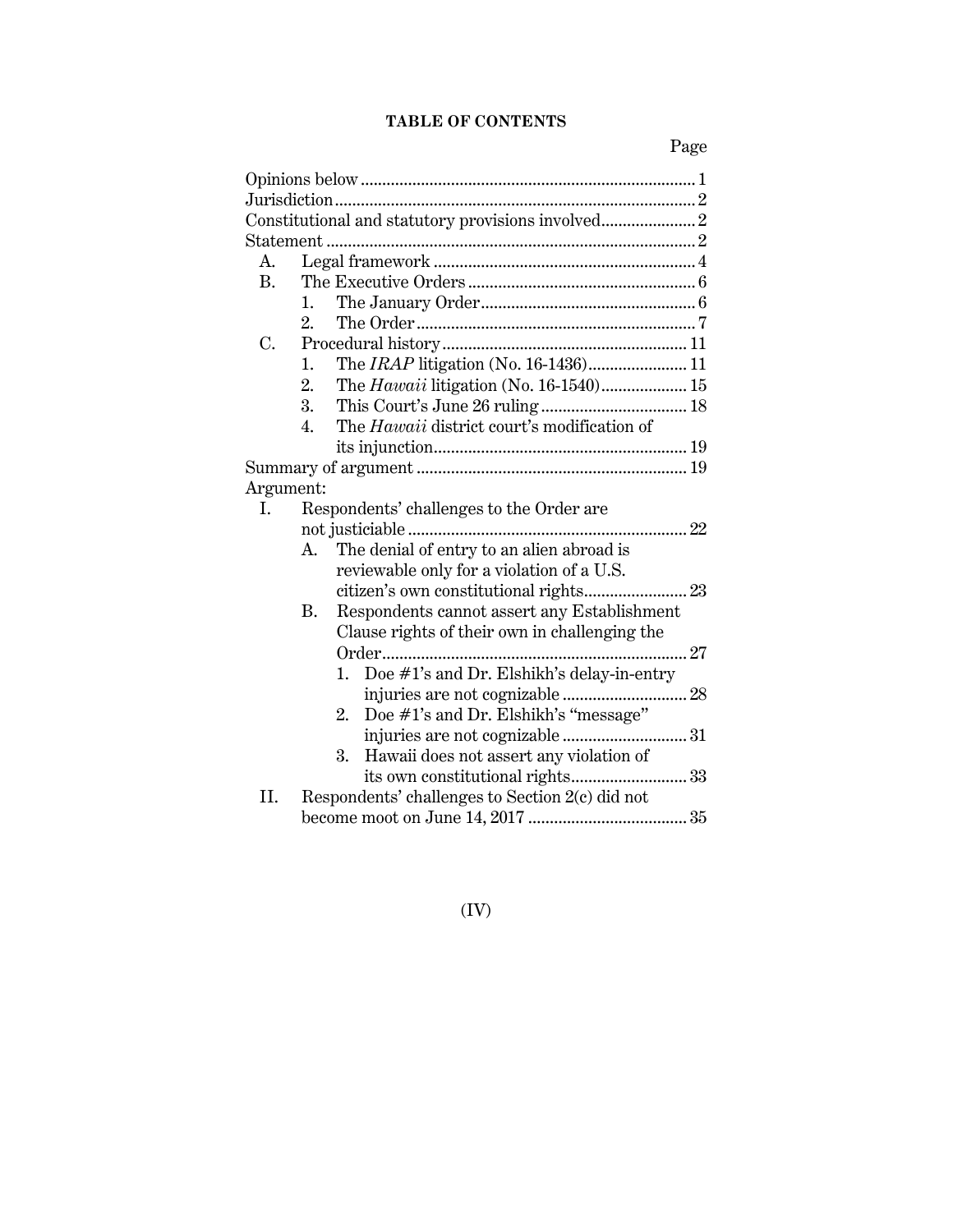| Table of Contents-Continued:<br>Page                                                           |  |
|------------------------------------------------------------------------------------------------|--|
| III.                                                                                           |  |
| A.<br>Sections $2(c)$ , $6(a)$ , and $6(b)$ are expressly                                      |  |
| authorized by 8 U.S.C. 1182(f) and 1185(a)(1)  39                                              |  |
| Sections $1182(f)$ and $1185(a)(1)$ grant the<br>1.                                            |  |
| President broad discretion to suspend                                                          |  |
| entry of aliens in the national interest 39                                                    |  |
| The Order is a valid exercise of the<br>2.                                                     |  |
| President's broad suspension power                                                             |  |
|                                                                                                |  |
| The Ninth Circuit's reasons for deeming<br>3.                                                  |  |
| the Order's determinations insufficient                                                        |  |
|                                                                                                |  |
| Section 2(c) is consistent with 8 U.S.C.<br>В.                                                 |  |
|                                                                                                |  |
| There is no conflict between Section<br>1.                                                     |  |
| 1152(a) and the President's exercise of                                                        |  |
| his authority under Sections 1182(f) and                                                       |  |
| In the event of a conflict, the President's<br>2.                                              |  |
| exercise of his authority under Sections                                                       |  |
|                                                                                                |  |
| Even if Section 1152(a) prevails, it<br>3.                                                     |  |
| cannot justify the present injunction56                                                        |  |
| $C_{\cdot}$<br>Section 2(c) is consistent with 8 U.S.C.                                        |  |
|                                                                                                |  |
| Section $6(b)$ is consistent with 8 U.S.C. 1157 $60$<br>D.                                     |  |
| IV.<br>The Order does not violate the Establishment                                            |  |
|                                                                                                |  |
| The Order is constitutional under Mandel<br>A.                                                 |  |
|                                                                                                |  |
| The Order is constitutional under domestic<br><b>B.</b>                                        |  |
| $\textbf{Estabilishment} \text{ Clause precedent}.\text{}.\text{}.\text{} \text{--} \text{70}$ |  |
| V.                                                                                             |  |
|                                                                                                |  |
| Appendix — Constitutional and statutory provisions  1a                                         |  |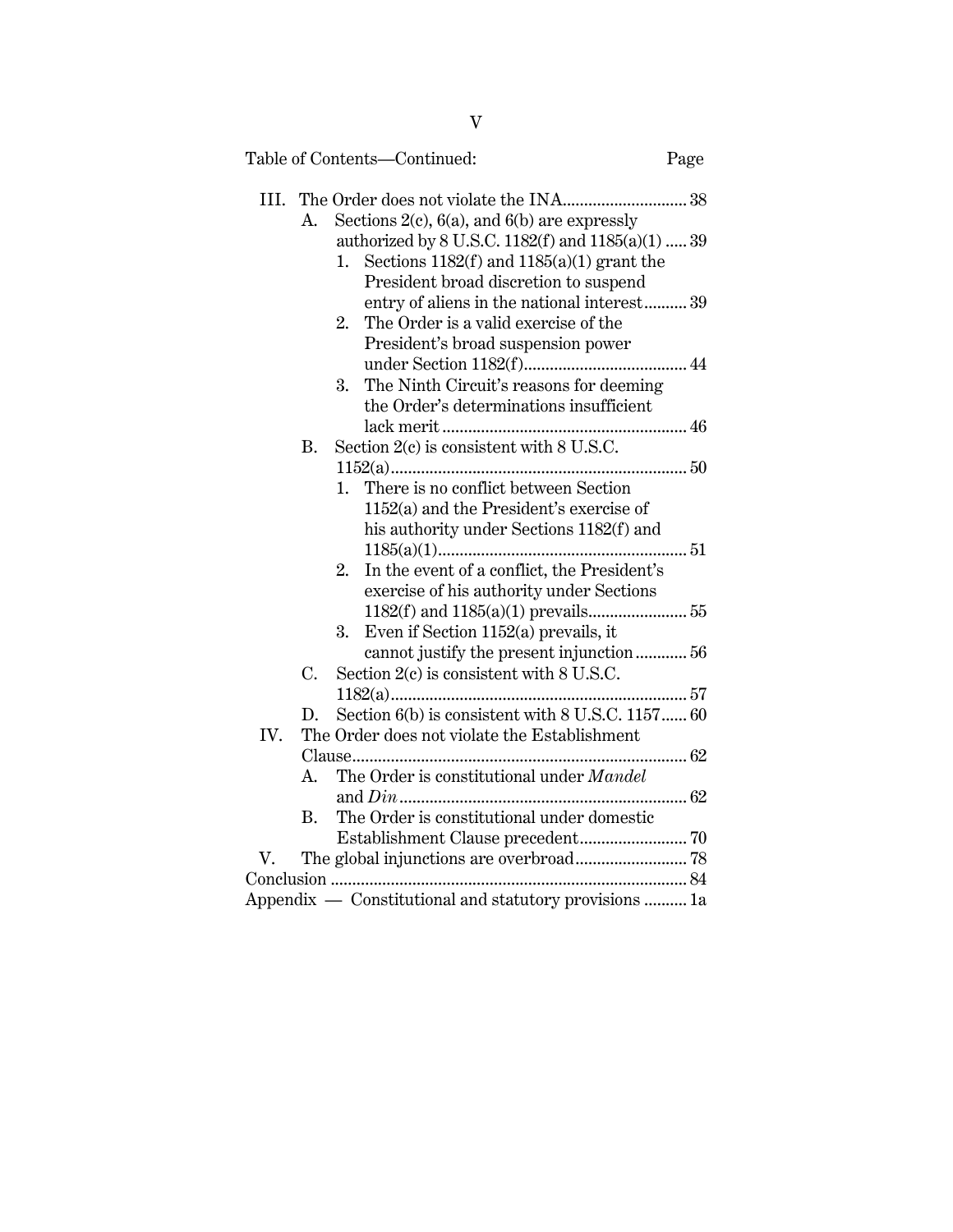# **TABLE OF AUTHORITIES**

| Cases:<br>Page                                          |
|---------------------------------------------------------|
| Abourezk v. Reagan,                                     |
| 785 F.2d 1043 (D.C. Cir. 1986),                         |
| aff'd by an equally divided Court,                      |
|                                                         |
| Alfred L. Snapp & Son, Inc. v. Puerto Rico              |
|                                                         |
|                                                         |
| Allende v. Shultz, 845 F.2d 1111 (1st Cir. 1988) 40, 58 |
| Already, LLC v. Nike, Inc., 568 U.S. 85 (2013) 30       |
|                                                         |
| Arizona v. United States, 567 U.S. 387 (2012)  34       |
| Arizonans for Official English v. Arizona,              |
|                                                         |
|                                                         |
| Block v. Community Nutrition Inst.,                     |
|                                                         |
| Board of Educ. of Kiryas Joel Village Sch. Dist.        |
|                                                         |
| Brownell v. Tom We Shung, 352 U.S. 180 (1956) 25        |
| Chicago & S. Air Lines, Inc. v. Waterman S.S.           |
|                                                         |
| Church of the Lukumi Babalu Aye, Inc. v.                |
|                                                         |
|                                                         |
| DaimlerChrysler Corp. v. Cuno, 547 U.S. 332 (2006) 35   |
|                                                         |
|                                                         |
|                                                         |
| Department of the Navy v. Egan, 484 U.S. 518 (1988) 48  |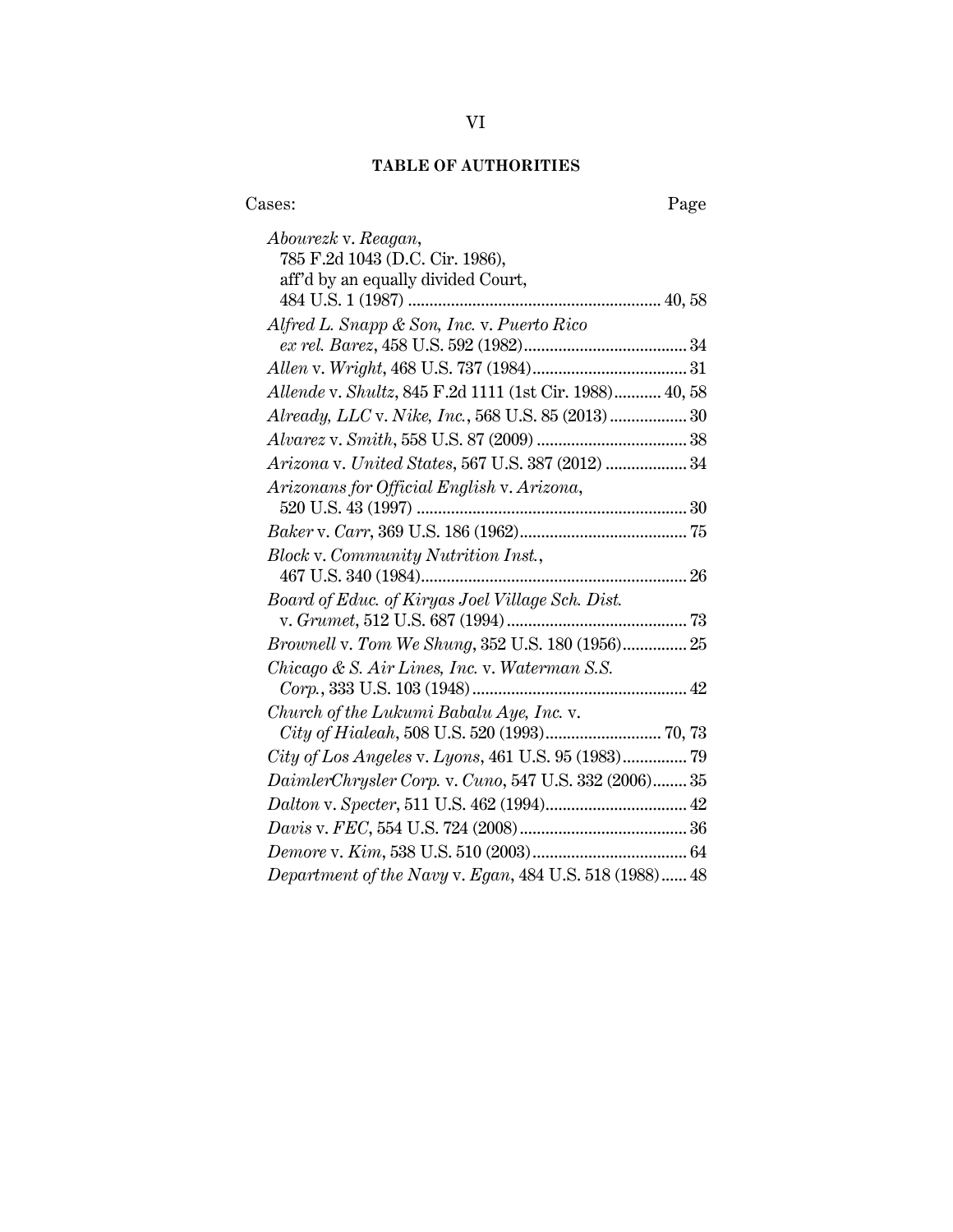VII

| Cases—Continued:                                                                                 | Page |
|--------------------------------------------------------------------------------------------------|------|
| Edward J. DeBartolo Corp. v. Florida Gulf<br>Coast Bldg. & Constr. Trades Council,               |      |
| Elk Grove Unified Sch. Dist. v. Newdow,                                                          |      |
|                                                                                                  |      |
| Fiallo v. Bell, 430 U.S. 787 (1977) 23, 24, 63, 64                                               |      |
| Franklin v. Massachusetts, 505 U.S. 788 (1992) 42                                                |      |
| Harisiades v. Shaughnessy, 342 U.S. 580 (1952) 23                                                |      |
| Hein v. Freedom From Religion Found., Inc.,                                                      |      |
|                                                                                                  |      |
| Holder v. Humanitarian Law Project,                                                              |      |
|                                                                                                  |      |
|                                                                                                  |      |
| Kerry v. Din, 135 S. Ct. 2128 (2015)  27, 67, 68                                                 |      |
| Kleindienst v. Mandel, 408 U.S. 753 (1972)  passim                                               |      |
| Kowalski v. Tesmer, 543 U.S. 125 (2004)  35                                                      |      |
| Lemon v. Kurtzman, 403 U.S. 602 (1971) 12, 70                                                    |      |
| Lewis v. Casey, 518 U.S. 343 (1996) 78, 79, 80                                                   |      |
| Linda R.S. v. Richard D., 410 U.S. 614 (1973) 35                                                 |      |
|                                                                                                  |      |
| Madsen v. Women's Health Ctr., Inc.,                                                             |      |
| McCreary County v. ACLU of Ky.,                                                                  |      |
| McGowan v. Maryland, 366 U.S. 420 (1961) 29                                                      |      |
| Nademi v. INS, 679 F.2d 811 (10th Cir.),                                                         |      |
| National Ass'n of Home Builders v. Defenders                                                     |      |
| Navy Chaplaincy, In re, 534 F.3d 756<br>(D.C. Cir. 2008), cert. denied, 556 U.S. 1167 (2009)  32 |      |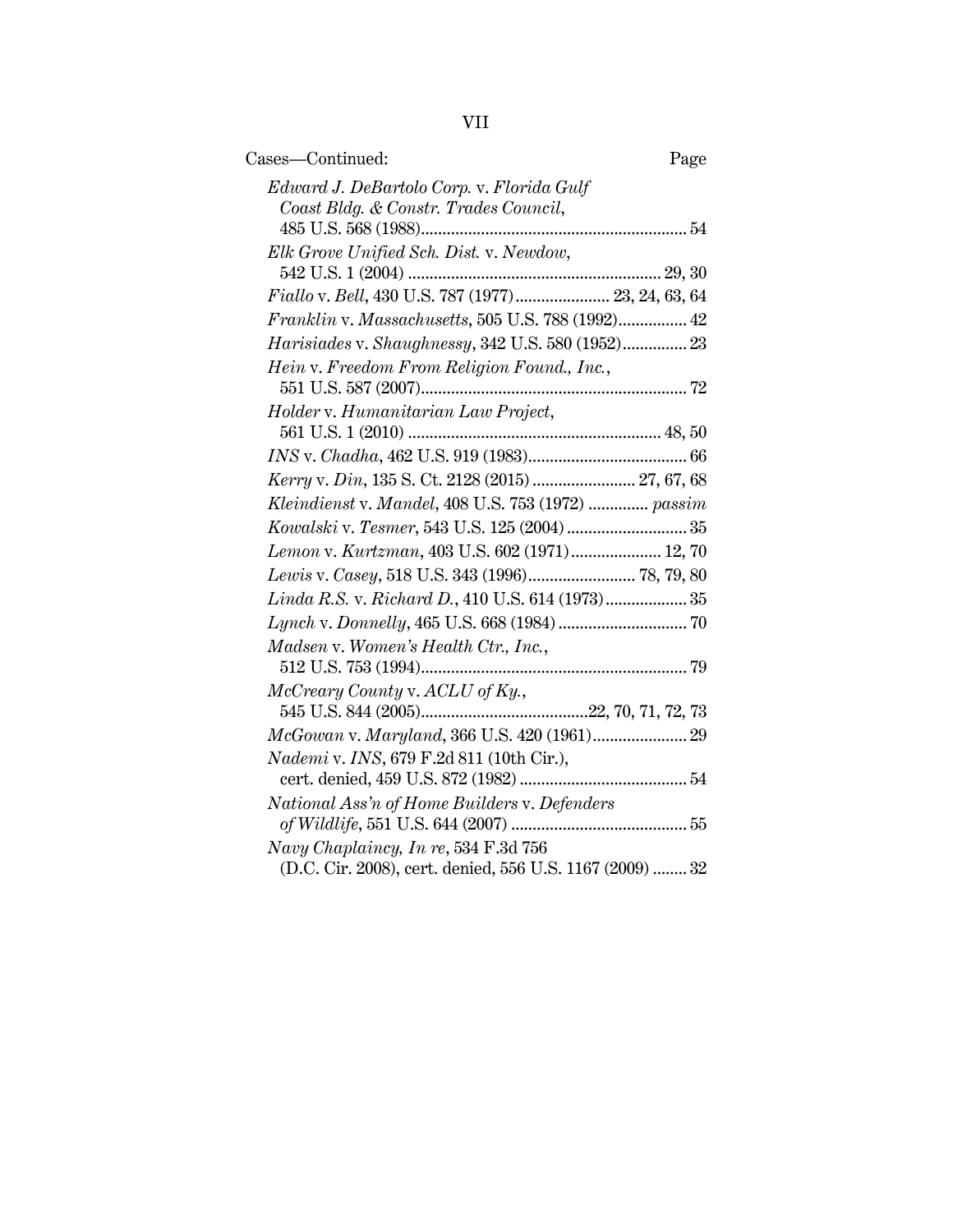VIII

| Cases-Continued:                                                                               | Page |
|------------------------------------------------------------------------------------------------|------|
| Nishimura Ekiu v. United States,                                                               |      |
|                                                                                                |      |
| Radzanower v. Touche Ross & Co.,                                                               |      |
| Raines v. Byrd, 521 U.S. 811 (1997)  34, 35                                                    |      |
| Reno v. American-Arab Anti-Discrimination<br>Comm., 525 U.S. 471 (1999) 42, 44, 64, 72         |      |
| Republican Party of Minn. v. White,                                                            |      |
| Saavedra Bruno v. Albright,                                                                    |      |
| Sale v. Haitian Ctrs. Council, Inc.,                                                           |      |
| Sanchez-Espinoza v. Reagan,                                                                    |      |
| Sessions v. Morales-Santana,                                                                   |      |
| Shaughnessy v. United States ex rel. Mezei,                                                    |      |
| Smith v. Jefferson Cnty. Bd. of Sch. Comm'rs,<br>641 F.3d 197 (6th Cir. 2011),                 |      |
| Texas v. United States,<br>809 F.3d 134 (5th Cir. 2015),<br>aff'd by an equally divided Court, |      |
| Town of Chester v. Laroe Estates, Inc.,                                                        |      |
|                                                                                                |      |
| U.S. Bancorp Mortg. Co. v. Bonner Mall P'ship,                                                 |      |
| United States v. Chemical Found., Inc.,                                                        |      |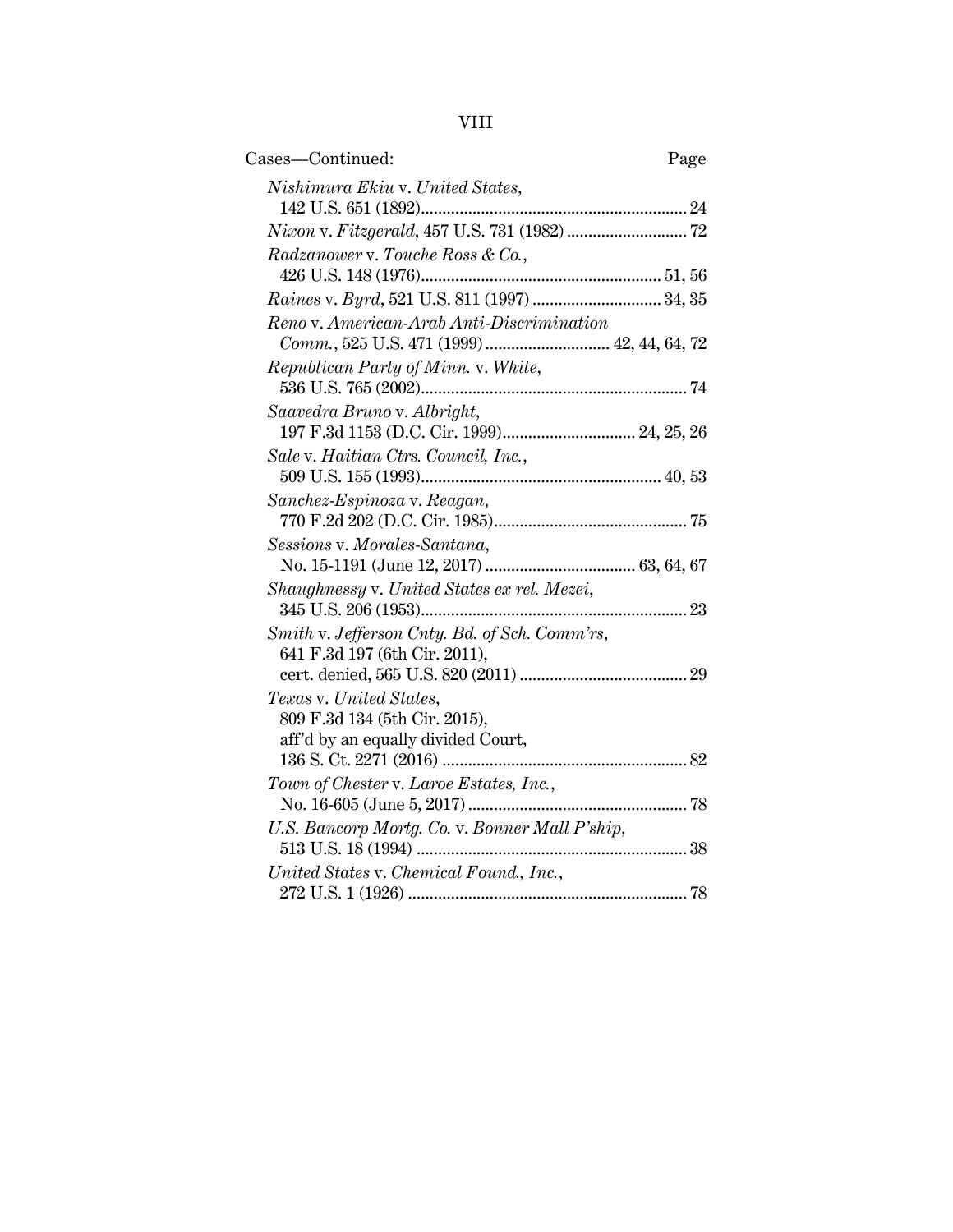| Cases-Continued:<br>Page                                                                    |
|---------------------------------------------------------------------------------------------|
| United States v. George S. Bush & Co.,                                                      |
| United States v. Munsingwear, Inc.,                                                         |
|                                                                                             |
| United States v. Verdugo-Urquidez,                                                          |
| United States ex rel. Knauff v. Shaughnessy,                                                |
| Valley Forge Christian Coll. v. Americans<br>United for Separation of Church & State, Inc., |
| Washington v. Trump:                                                                        |
| No. 17-141, 2017 WL 462040                                                                  |
|                                                                                             |
|                                                                                             |
|                                                                                             |
| Webster v. Doe, 486 U.S. 592 (1987) 26, 41, 42                                              |
| Western & S. Life Ins. Co. v. State Bd. of                                                  |
|                                                                                             |
|                                                                                             |
| Zelman v. Simmons-Harris, 536 U.S. 639 (2002) 33                                            |
|                                                                                             |
| Zivotofsky ex rel. Zivotofsky v. Kerry,                                                     |
| Constitution, statutes, and regulations:                                                    |

# U.S. Const.: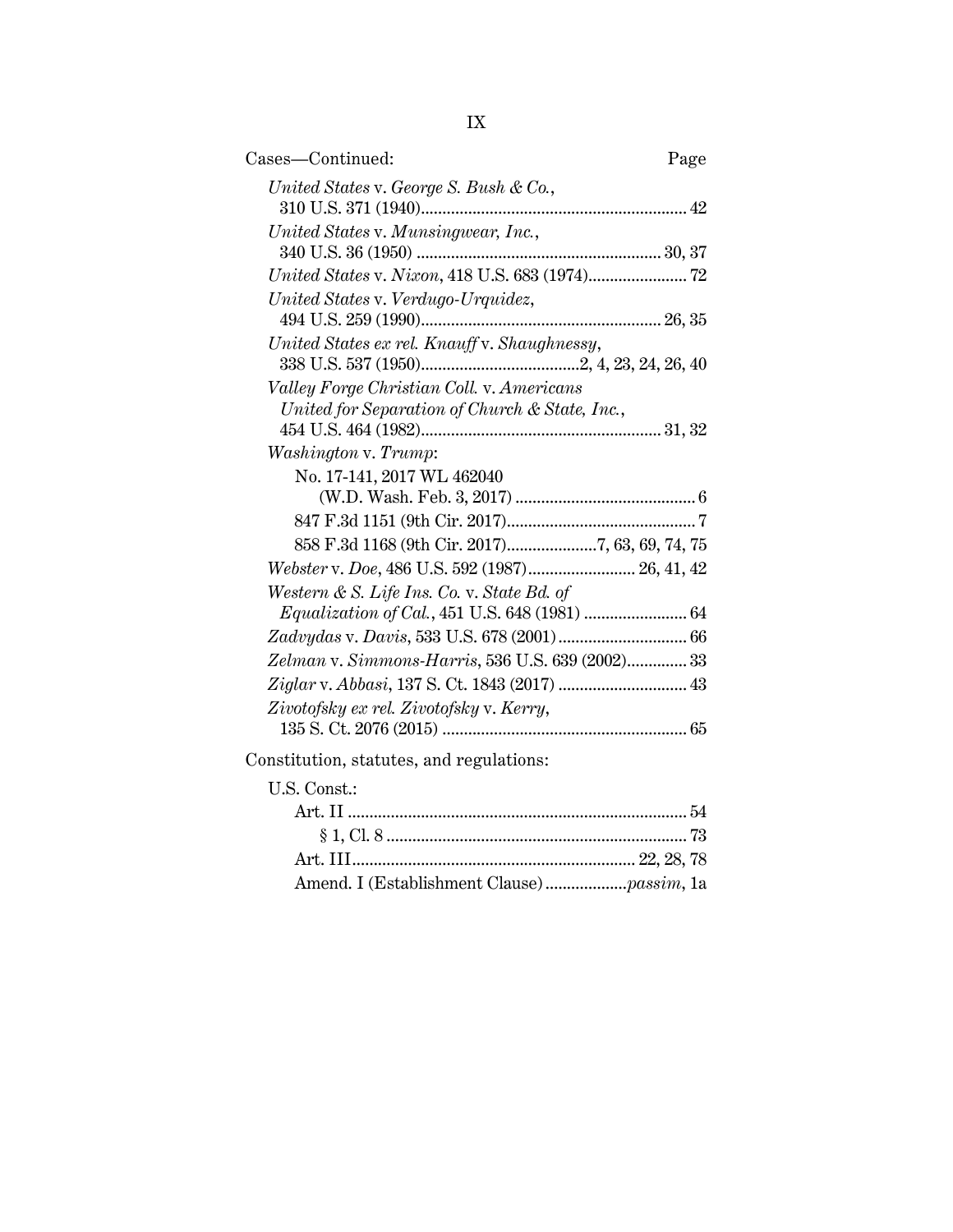| Constitution, statutes, and regulations-Continued: Page |
|---------------------------------------------------------|
| Amend. XIV (Due Process Clause) 15, 33                  |
| Act of Sept. 26, 1961, Pub. L. No. 87-301, § 5(a),      |
| 75 Stat. 651-653 (codified at 8 U.S.C. 1105a(b)         |
|                                                         |
| Administrative Procedure Act, 5 U.S.C. 701 et seq 25    |
|                                                         |
|                                                         |
| Foreign Relations Authorization Act, Fiscal Year        |
| 1979, Pub. L. No. 95-426, § 707(a),                     |
|                                                         |
| Immigration and Nationality Act,                        |
|                                                         |
|                                                         |
|                                                         |
|                                                         |
|                                                         |
|                                                         |
|                                                         |
|                                                         |
|                                                         |
|                                                         |
|                                                         |
|                                                         |
|                                                         |
|                                                         |
|                                                         |
| 8 U.S.C. 1182(a)(3)(B) 21, 57, 58, 68, 23a              |
|                                                         |
|                                                         |
|                                                         |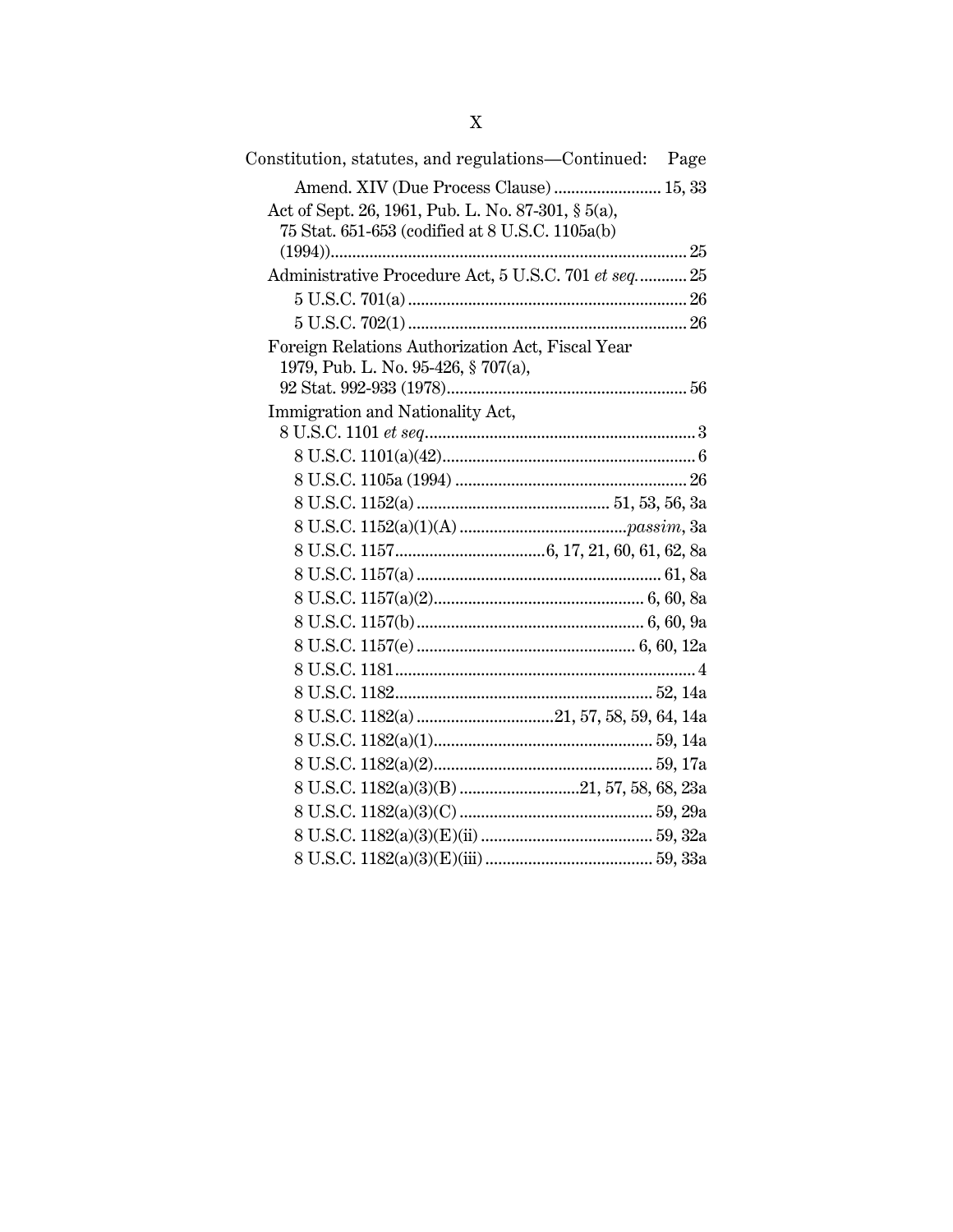| Statutes and regulations-Continued:                 | Page |
|-----------------------------------------------------|------|
|                                                     |      |
|                                                     |      |
|                                                     |      |
|                                                     |      |
|                                                     |      |
|                                                     |      |
|                                                     |      |
| 8 U.S.C. 1187(a)(12)(A)(i) (Supp. III 2015) 4, 42a  |      |
| 8 U.S.C. 1187(a)(12)(A)(ii) (Supp. III 2015) 4, 42a |      |
| 8 U.S.C. 1187(a)(12)(D)(i) (Supp. III 2015) 5, 43a  |      |
| 8 U.S.C. 1187(a)(12)(D)(ii) (Supp. III 2015) 5, 44a |      |
|                                                     |      |
|                                                     |      |
|                                                     |      |
|                                                     |      |
|                                                     |      |
|                                                     |      |
|                                                     |      |
|                                                     |      |
|                                                     |      |
|                                                     |      |
|                                                     |      |
|                                                     |      |
| Exec. Order No. 12,172, 44 Fed. Reg. 67,947         |      |
|                                                     |      |
| Exec. Order No. 12,206, 45 Fed. Reg. 24,101         |      |
| Exec. Order No. 12,807, 57 Fed. Reg. 23,133         |      |
|                                                     |      |
| Exec. Order No. 13,606, 77 Fed. Reg. 24,571         |      |
|                                                     |      |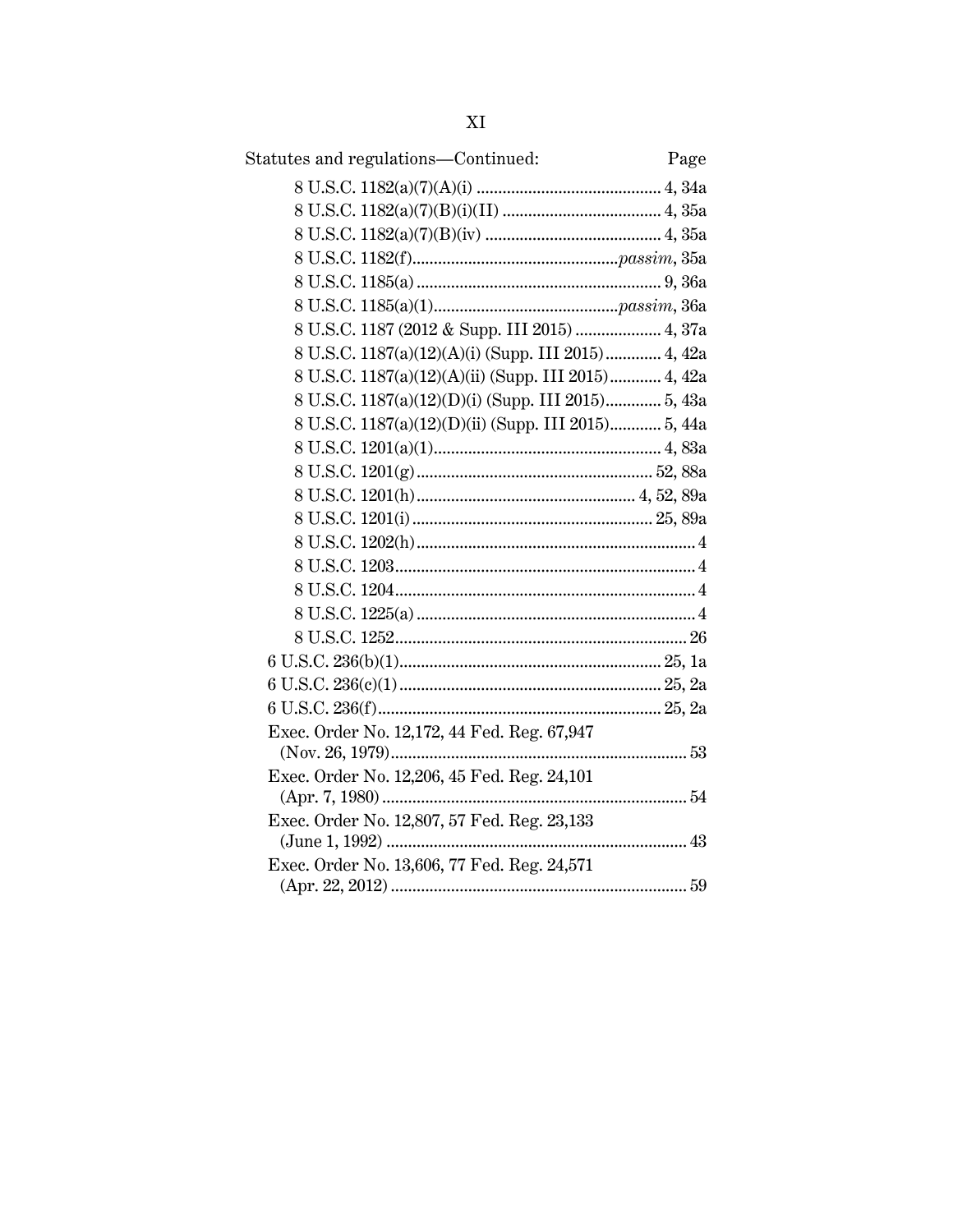| Regulations-Continued:<br>Page                                  |  |
|-----------------------------------------------------------------|--|
| Exec. Order No. 13,692, 80 Fed. Reg. 12,747<br>$(Mar. 8, 2015)$ |  |
| Exec. Order No. 13,694, 80 Fed. Reg. 18,077                     |  |
| Exec. Order No. 13,769, 82 Fed. Reg. 8977                       |  |
| Exec. Order No. 13,780, 82 Fed. Reg. 13,209                     |  |
| Proclamation No. 5517, 51 Fed. Reg. 30,470                      |  |
| Proclamation No. 5829, 53 Fed. Reg. 22,289                      |  |
| Proclamation No. 5887, 53 Fed. Reg. 43,185                      |  |
| Proclamation No. 6958, 61 Fed. Reg. 60,007                      |  |
| Proclamation No. 7750, 69 Fed. Reg. 2287                        |  |
| Proclamation No. 8015, 71 Fed. Reg. 28,541                      |  |
| Proclamation No. 8342, 74 Fed. Reg. 4093                        |  |
| Proclamation No. 8693, 76 Fed. Reg. 44,751                      |  |
| Proclamation No. 8697, 76 Fed. Reg. 49,277                      |  |
| 22 C.F.R.:                                                      |  |
|                                                                 |  |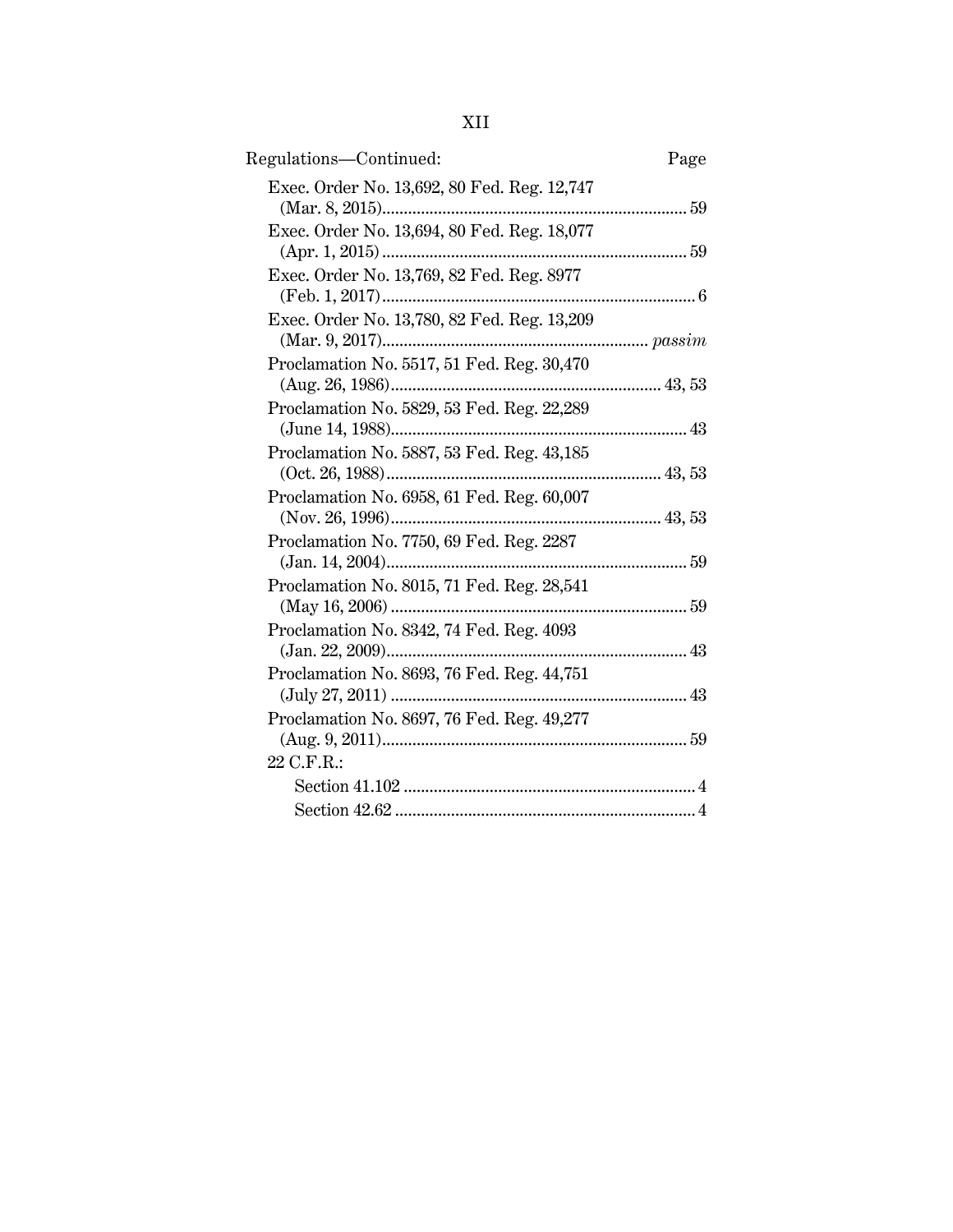XIII

| Miscellaneous:<br>Page                                                                         |  |
|------------------------------------------------------------------------------------------------|--|
| The American Presidency Project, Donald J. Trump,<br>Remarks at Youngstown State University in |  |
| Youngstown, Ohio (Aug. 15, 2016),                                                              |  |
| Ryan Teague Beckwith, Read Donald Trump's                                                      |  |
| Speech on the Orlando Shooting, Time.com                                                       |  |
|                                                                                                |  |
| Bureau of Consular Affairs, U.S. Dep't of State:                                               |  |
| Executive Order on Visas (Mar. 22, 2017),                                                      |  |
|                                                                                                |  |
| Report of the Visa Office 2015, Tbl. III, XVIII<br>https://goo.gl/9BbEFt                       |  |
|                                                                                                |  |
| Report of the Visa Office 2016, Tbl. III, XVIII                                                |  |
| https://goo.gl/vIqklv                                                                          |  |
| Dep't of Homeland Sec.:                                                                        |  |
| <b>DHS Announces Further Travel Restrictions</b>                                               |  |
| for the Visa Waiver Program (Feb. 18, 2016),                                                   |  |
|                                                                                                |  |
| Q&A: Protecting the Nation from Foreign                                                        |  |
| Terrorist Entry to the United States                                                           |  |
| (Mar. 6, 2017), https://goo.gl/WtVwTu 10                                                       |  |
|                                                                                                |  |
| 1 Charles Gordon et al., Immigration Law                                                       |  |
|                                                                                                |  |
| H.R. Rep. No. 608, 96th Cong., 1st Sess. (1979) 61                                             |  |
| <b>Immigration Laws and Iranian Students,</b>                                                  |  |
| Letter from Jefferson B. Sessions III, Att'y Gen.,                                             |  |
| & John Francis Kelly, Sec'y of Homeland Sec.,                                                  |  |
| to President Donald J. Trump (Mar. 6, 2017),                                                   |  |
|                                                                                                |  |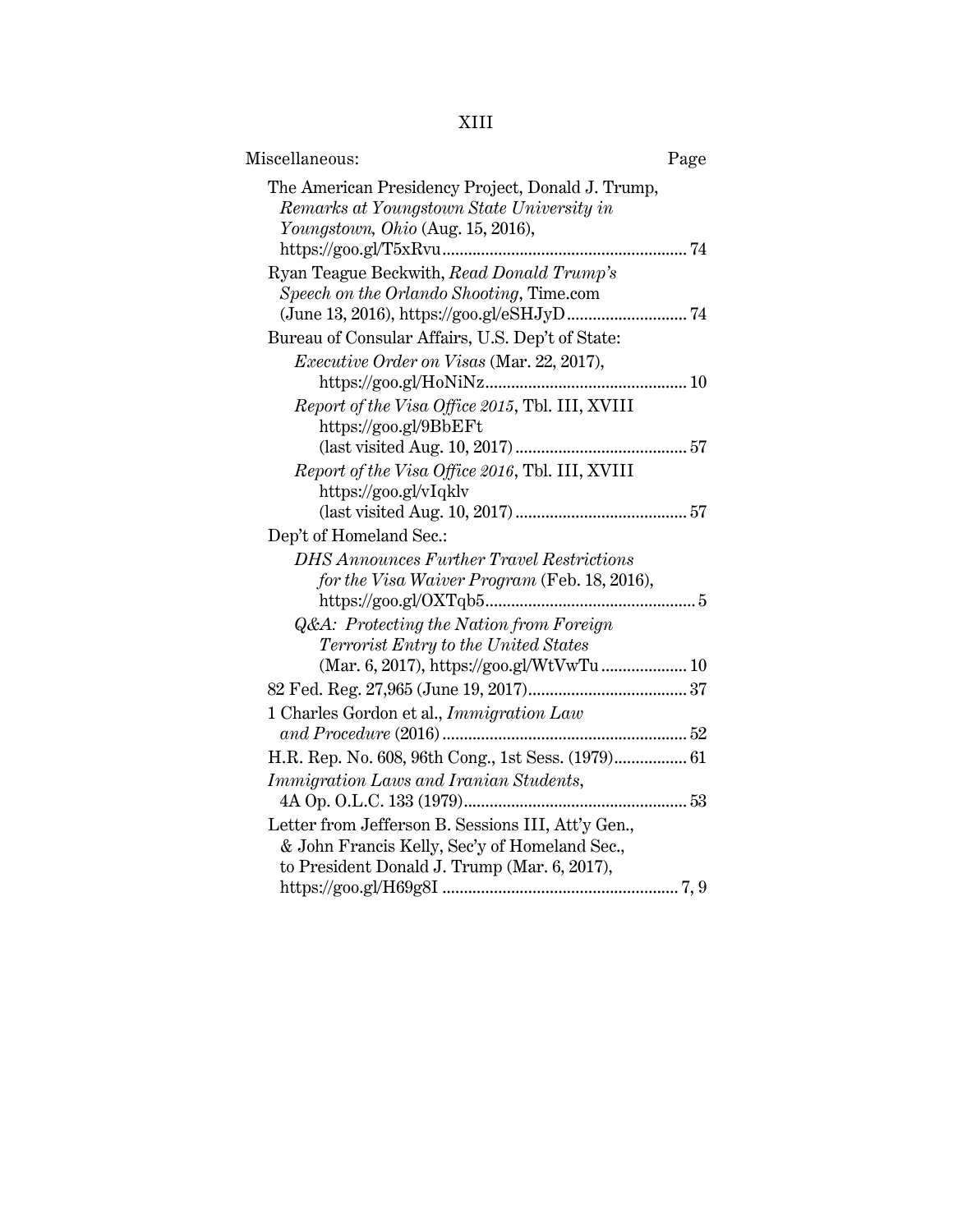| Miscellaneous—Continued:                                                                                                                            | Page |
|-----------------------------------------------------------------------------------------------------------------------------------------------------|------|
| Dan Merica, Trump Signs Executive Order to Keep<br>Out 'Radical Islamic Terrorists,' CNN.com                                                        |      |
| Migration Policy Inst., U.S. Annual Refugee<br>Resettlement Ceilings and Number of Refugees<br><i>Admitted, 1980-Present, https://goo.gl/0XI98I</i> |      |
|                                                                                                                                                     |      |
| Refugee Processing Ctr., Bureau of Population,<br>Refugee & Migration, U.S. Dep't of State,                                                         |      |
| Cumulative Summary of Refugee Admissions                                                                                                            |      |
| Stephen M. Shapiro et al., Supreme Court Practice                                                                                                   |      |
| U.S. Dep't of State:                                                                                                                                |      |
| Country Reports on Terrorism 2015 (June 2016),                                                                                                      |      |
| 9 Foreign Affairs Manual 302.14-3(B) (2016)52                                                                                                       |      |
| Washington Post Staff, President Trump's full<br>speech from Saudi Arabia on global terrorism,                                                      |      |
| Wash. Post, May 21, 2017, https://goo.gl/viJRg2                                                                                                     | 76   |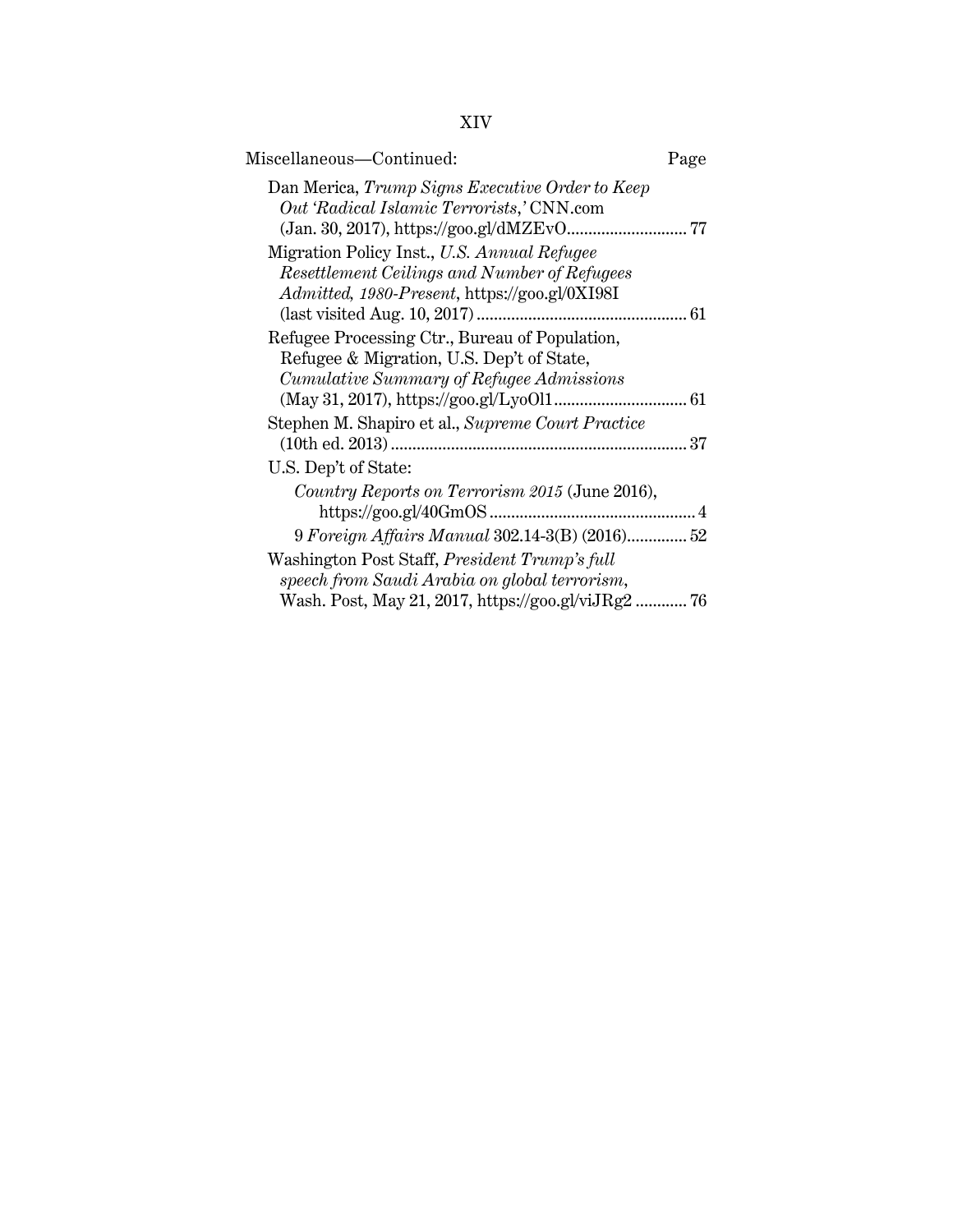# In the Supreme Court of the United States

No. 16-1436

DONALD J. TRUMP, PRESIDENT OF THE UNITED STATES, ET AL., PETITIONERS

*v.*

INTERNATIONAL REFUGEE ASSISTANCE PROJECT, ET AL.

# No. 16-1540

DONALD J. TRUMP, PRESIDENT OF THE UNITED STATES, ET AL., PETITIONERS

*v.*

STATE OF HAWAII, ET AL.

*ON WRITS OF CERTIORARI TO THE UNITED STATES COURTS OF APPEALS FOR THE FOURTH AND NINTH CIRCUITS*

#### **BRIEF FOR THE PETITIONERS**

# **OPINIONS BELOW**

The amended opinion of the court of appeals in No. 16-1436 (J.A. 170-385) is reported at 857 F.3d 554. The opinion of the district court (J.A. 116-166) is not yet reported in the *Federal Supplement* but is available at 2017 WL 1018235. The order of the district court entering a preliminary injunction (J.A. 167-169) is not published.

(1)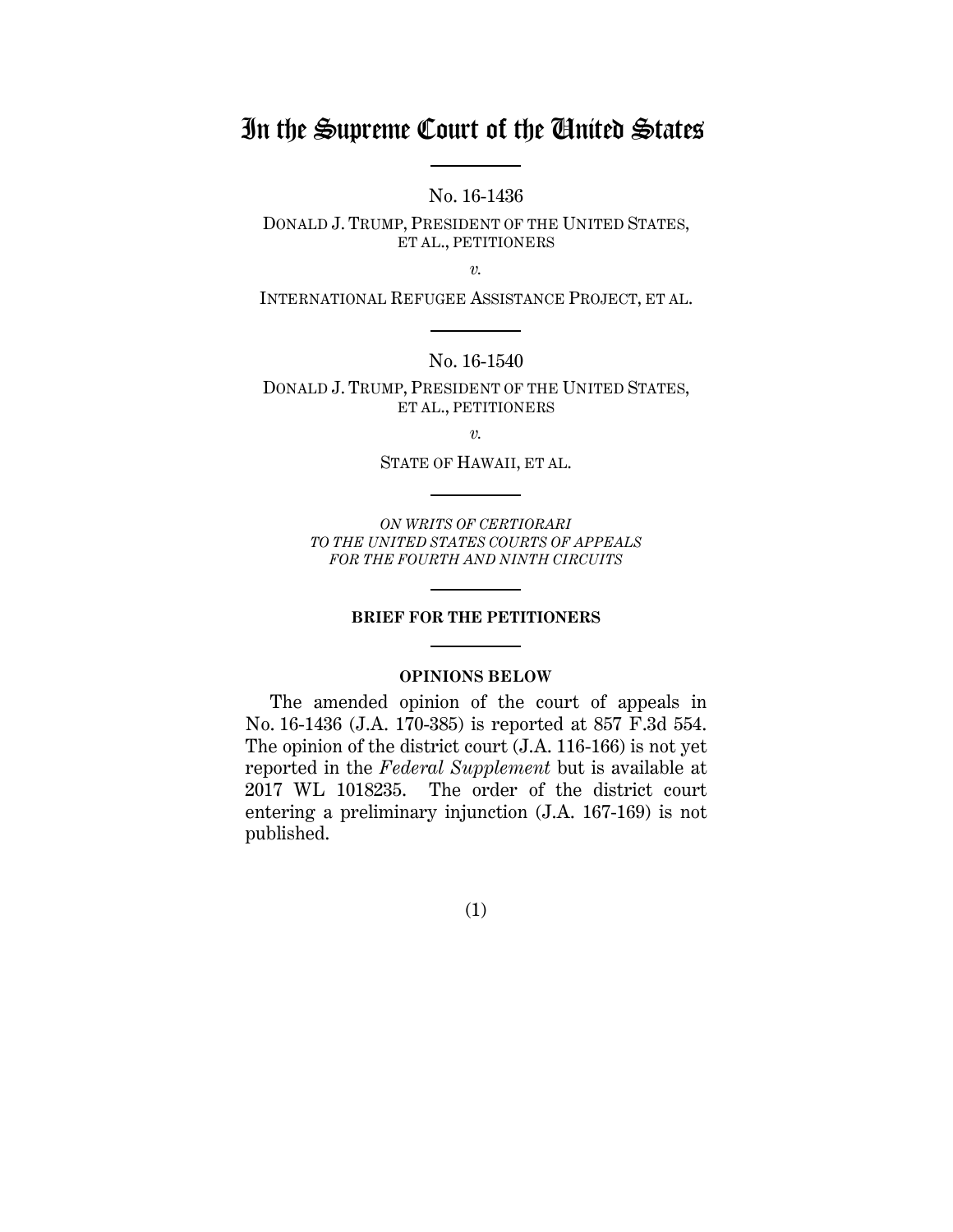The opinion of the court of appeals in No. 16-1540 (J.A. 1164-1237) is reported at 859 F.3d 741. The order of the district court entering a temporary restraining order (TRO) (J.A. 1102-1142) is not yet reported in the *Federal Supplement* but is available at 2017 WL 1011673. The order of the district court converting the TRO to a preliminary injunction (J.A. 1143-1163) is not yet reported in the *Federal Supplement* but is available at 2017 WL 1167383.

### **JURISDICTION**

The amended judgment of the court of appeals in No. 16-1436 was entered on May 31, 2017. The petition for a writ of certiorari was filed on June 1, 2017, and the petition was granted on June 26, 2017.

The judgment of the court of appeals in No. 16-1540 was entered on June 12, 2017. The government's supplemental brief in support of its application for a stay was filed on June 15, 2017. On June 26, 2017, this Court construed the supplemental brief as a petition for a writ of certiorari and granted the petition on that date.

In both cases, the jurisdiction of this Court rests on 28 U.S.C. 1254(1).

### **CONSTITUTIONAL AND STATUTORY PROVISIONS INVOLVED**

Pertinent constitutional and statutory provisions are reproduced in an appendix to this brief. App., *infra*, at 1a-90a.

#### **STATEMENT**

The Constitution and Acts of Congress confer on the President broad authority to suspend or restrict the entry of aliens outside the United States when he deems it in the Nation's interest. See *United States ex rel. Knauff* v. *Shaughnessy*, 338 U.S. 537, 542 (1950);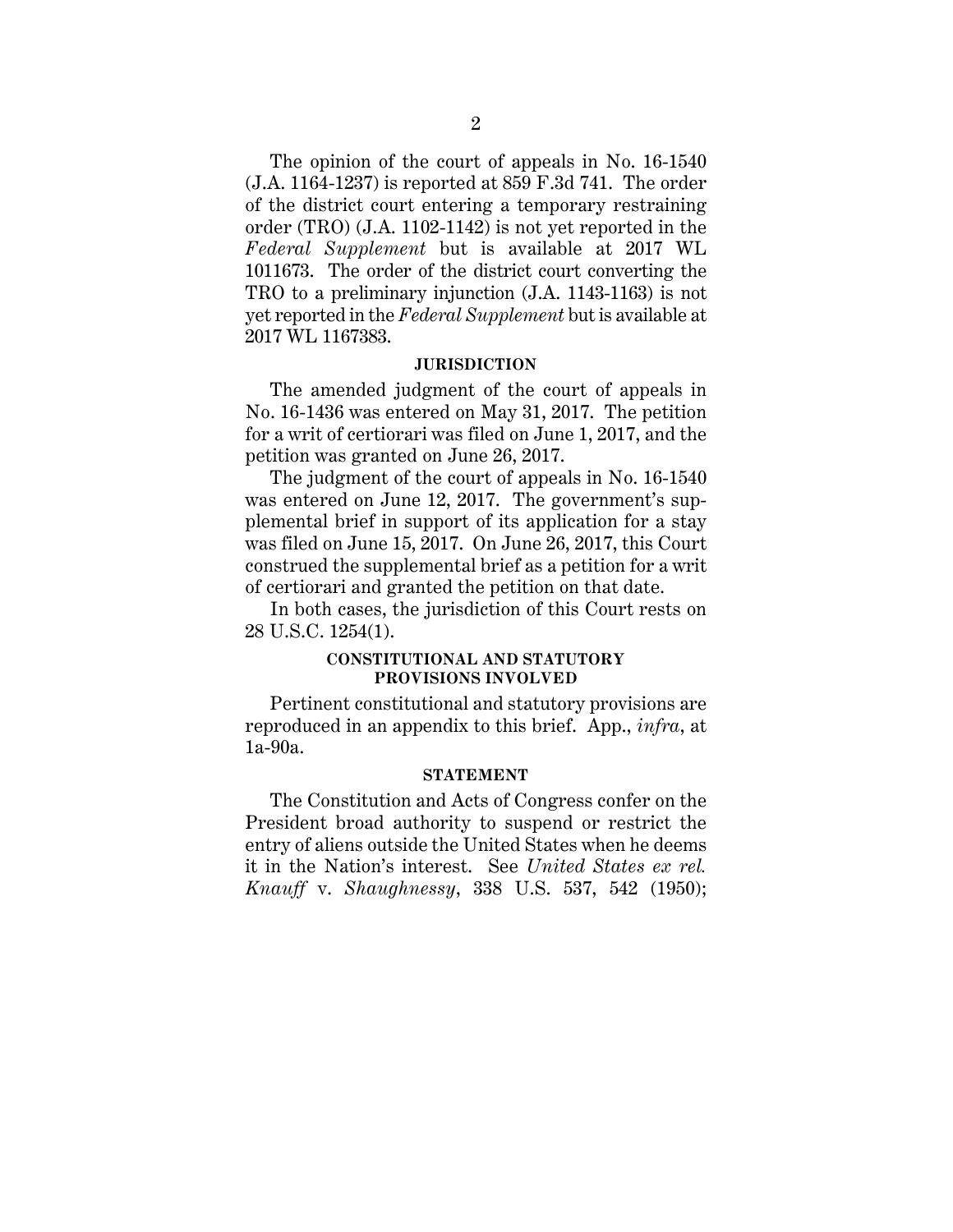8 U.S.C. 1182(f), 1185(a)(1). Exercising that authority, and after consulting with the Secretaries of State and Homeland Security and the Attorney General, the President placed a temporary 90-day pause (subject to individualized waivers) on the entry of certain foreign nationals of six countries that are sponsors or shelters of terrorism—and that Congress or the Executive previously had designated as presenting heightened terrorism-related risks—pending a worldwide review of screening and vetting procedures to assess what information is needed from foreign governments. The President also placed a 120-day pause on decisions and travel under the U.S. Refugee Admission Program (Refugee Program) pending a similar review, and limited the number of refugees who may enter the United States in Fiscal Year 2017 to 50,000.

The lower courts in these cases entered global preliminary injunctions barring enforcement of the President's actions. The district court in No. 16-1436 enjoined the sixcountry entry suspension, and the Fourth Circuit affirmed, concluding that it likely violates the Establishment Clause. J.A. 116-246. The district court in No. 16-1540 enjoined both the six-country entry suspension and the refugee-related provisions, and the Ninth Circuit affirmed in relevant part on the basis that those provisions likely exceed the President's statutory authority under the Immigration and Nationality Act (INA), 8 U.S.C. 1101 *et seq.* J.A. 1143-1237. This Court granted the government's petitions for certiorari and also granted its stay applications with respect to foreign nationals who lack a credible claim of a bona fide relationship with persons or entities in the United States. *Trump* v. *International Refugee Assistance Project*, 137 S. Ct. 2080, 2087- 2089 (2017) (per curiam) (*IRAP)*.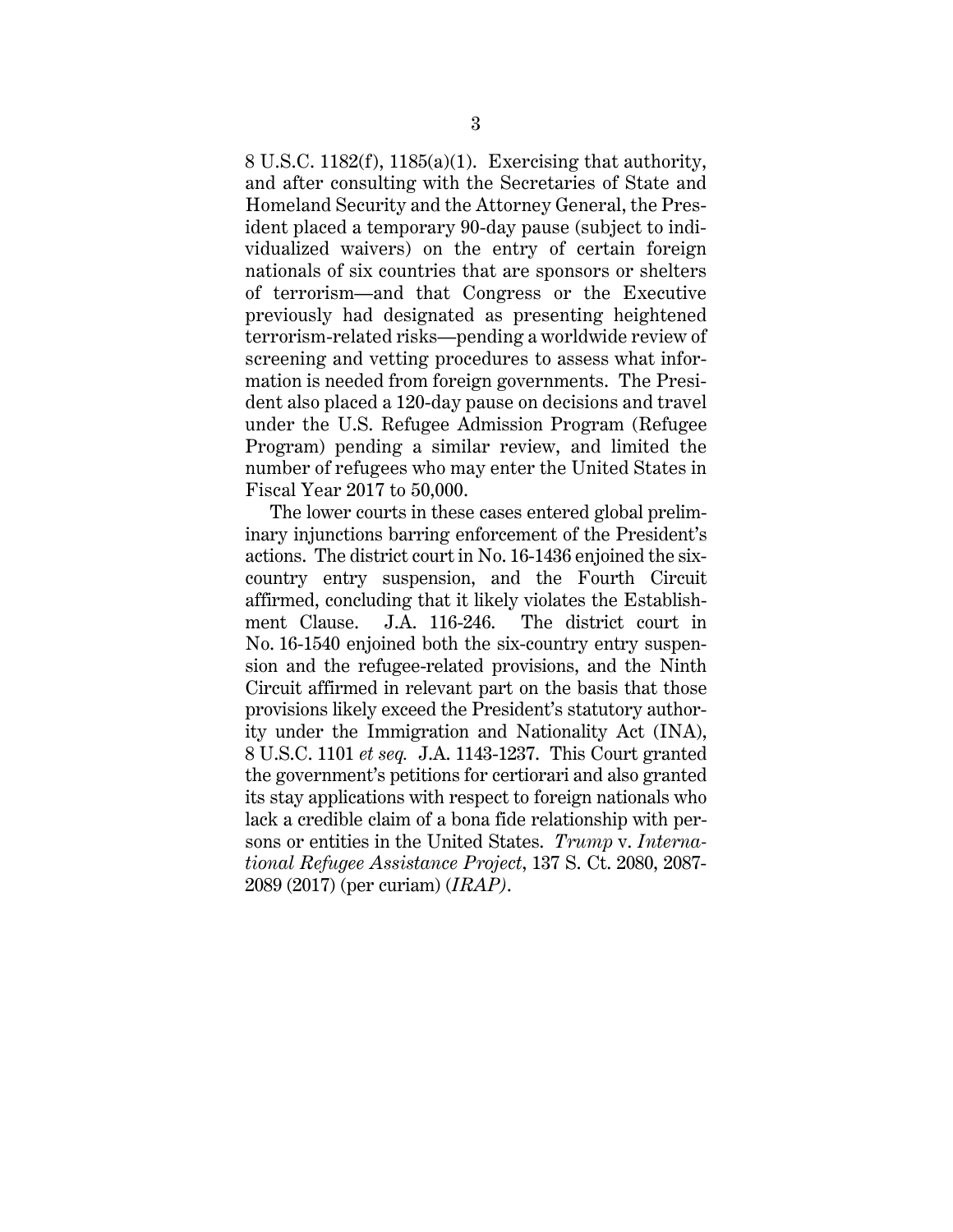#### **A. Legal Framework**

"The exclusion of aliens is a fundamental act of sovereignty" that both is an aspect of the "legislative power" and also "is inherent in the executive power to control the foreign affairs of the nation." *Knauff*, 338 U.S. at 542; see *Kleindienst* v. *Mandel*, 408 U.S. 753, 765-767 (1972). Congress has addressed entry into the United States in the INA, which vests the Executive with broad authority to suspend or restrict the entry of aliens abroad.

1. Under the INA, admission to the United States normally requires a valid visa or other valid travel document. See 8 U.S.C. 1181, 1182(a)(7)(A)(i) and (B)(i)(II), 1203. Applying for a visa typically requires an in-person interview and results in a decision by a Department of State consular officer. 8 U.S.C. 1201(a)(1), 1202(h), 1204; 22 C.F.R. 41.102, 42.62. Although a visa normally is necessary for admission, it does not guarantee admission; the alien still must be found admissible upon arriving at a port of entry. 8 U.S.C. 1201(h), 1225(a).

Congress has enabled nationals of certain countries to seek temporary admission without a visa under the Visa Waiver Program. 8 U.S.C. 1182(a)(7)(B)(iv); 8 U.S.C. 1187 (2012 & Supp. III 2015). In 2015, Congress excluded from travel under that Program aliens who are dual nationals of or recent visitors to Iraq or Syria, where "[t]he Islamic State of Iraq and the Levant (ISIL)  $***$ maintain[s] a formidable force," as well as dual nationals of and recent visitors to countries designated by the Secretary of State as state sponsors of terrorism (currently Iran, Sudan, and Syria). 1

 $\overline{a}$ 

<sup>1</sup> U.S. Dep't of State, *Country Reports on Terrorism 2015*, at 6, 299- 302 (June 2016), https://goo.gl/40GmOS; see 8 U.S.C. 1187(a)(12)(A)(i) and (ii) (Supp. III 2015); J.A. 176 n.4.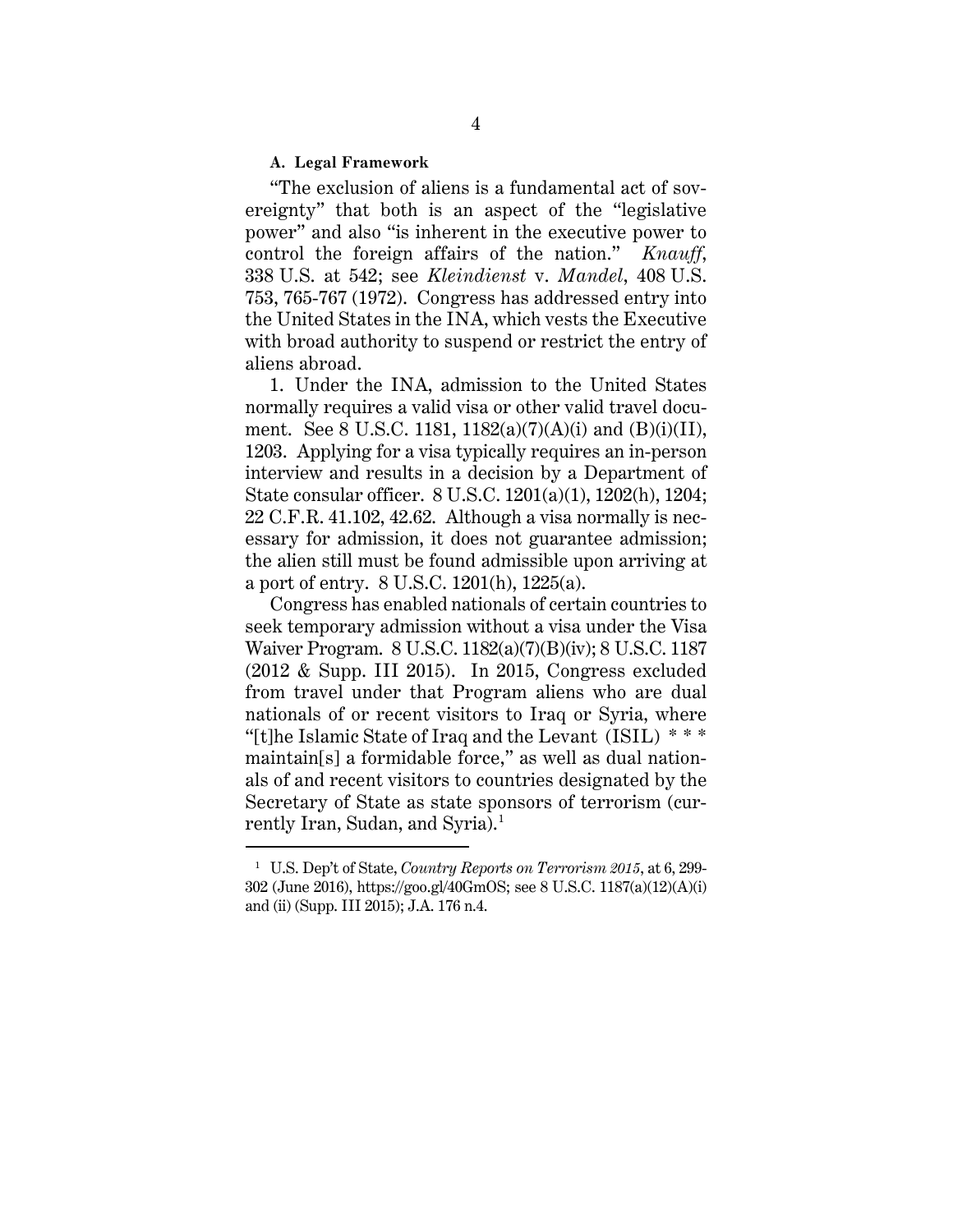Congress also has authorized the Department of Homeland Security (DHS) to designate additional countries of concern, considering whether a country is a "safe haven for terrorists," "whether a foreign terrorist organization has a significant presence" in the country, and "whether the presence of an alien in the country  $***$ increases the likelihood that the alien is a credible threat to" U.S. national security.  $8$  U.S.C.  $1187(a)(12)(D)(i)$  and (ii) (Supp. III 2015). Applying those criteria, in February 2016, DHS excluded recent visitors to Libya, Somalia, and Yemen from travel under the Visa Waiver Program.<sup>2</sup>

2. Congress also has accorded the President broad discretion to suspend or restrict the entry of aliens. Section 1182(f) of Title 8 of the United States Code provides:

Whenever the President finds that the entry of any aliens or of any class of aliens into the United States would be detrimental to the interests of the United States, he may by proclamation, and for such period as he shall deem necessary, suspend the entry of all aliens or any class of aliens as immigrants or nonimmigrants, or impose on the entry of aliens any restrictions he may deem to be appropriate.

Section 1185(a)(1) of Title 8 further grants the President broad authority to adopt "reasonable rules, regulations, and orders" governing entry of aliens, "subject to such limitations and exceptions as [he] may prescribe."

3. The INA also establishes a procedure for setting the maximum number of refugees who may be admitted

 $\overline{a}$ 

<sup>2</sup> DHS, *DHS Announces Further Travel Restrictions for the Visa Waiver Program* (Feb. 18, 2016), https://goo.gl/OXTqb5; J.A. 176 n.4.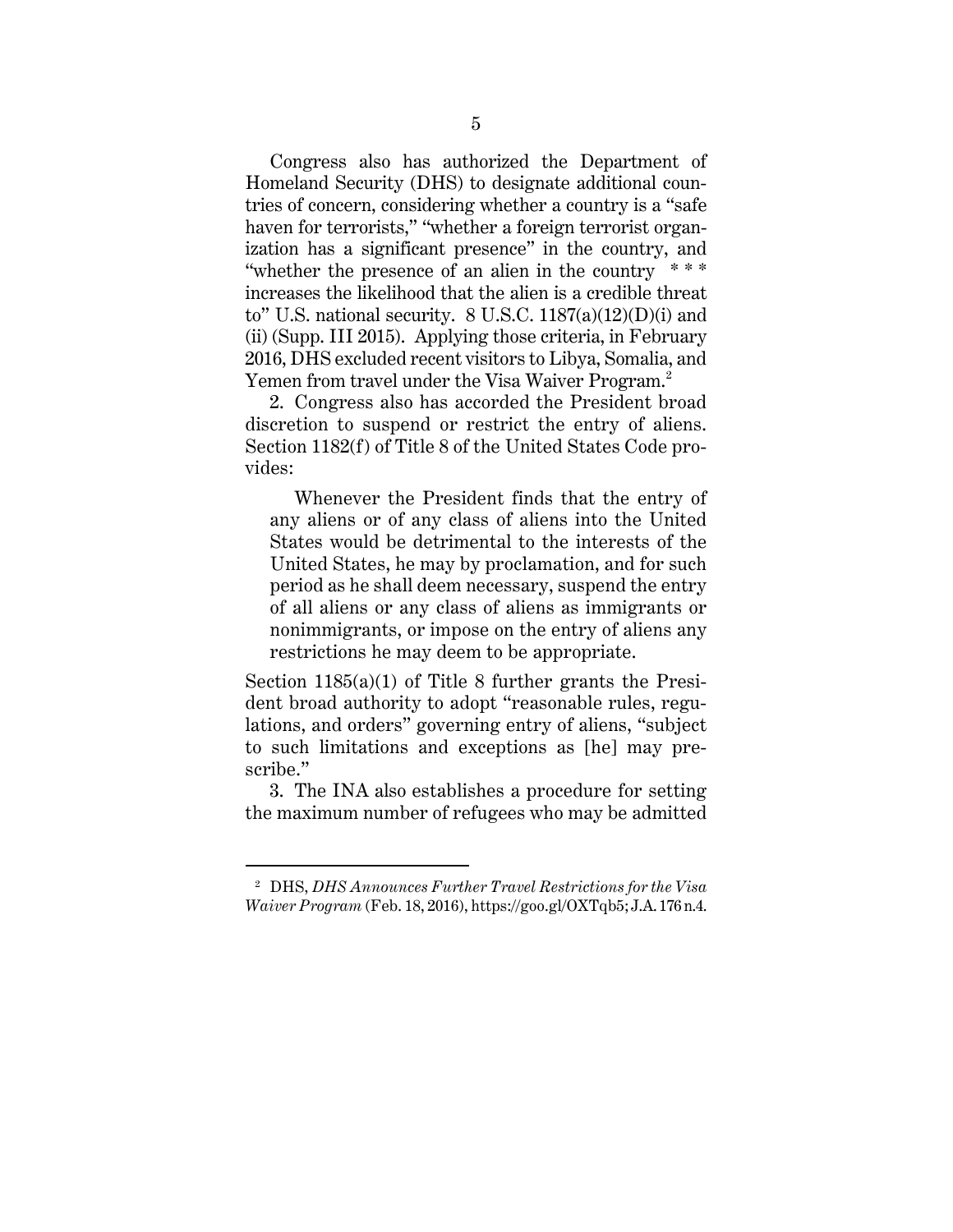each fiscal year. See 8 U.S.C. 1157. Section 1157 provides that "the number of refugees who may be admitted" in any fiscal year "shall be such number as the President determines, before the beginning of the fiscal year and after appropriate consultation." 8 U.S.C. 1157(a)(2). The statute prescribes a process for "appropriate consultation" among Cabinet-level officials and Congress. 8 U.S.C. 1157(e). If an "unforeseen emergency refugee situation" arises mid-year, the President may (after appropriate consultation) set a higher maximum. 8 U.S.C. 1157(b).

#### **B. The Executive Orders**

#### *1. The January Order*

On January 27, 2017, the President issued Executive Order No. 13,769, 82 Fed. Reg. 8977 (Feb. 1, 2017) (January Order) (J.A. 1404-1415). The January Order directed the Secretary of Homeland Security, in consultation with other agencies, to assess current screening procedures to determine whether they are sufficient to detect individuals seeking to enter this country to do it harm. J.A. 1405-1406 (§  $3(a)$  and (b)). While that review was ongoing, the January Order suspended for 90 days entry of foreign nationals of the seven countries already designated as posing heightened terrorism-related concerns in the context of the Visa Waiver Program, subject to case-by-case exceptions. J.A.  $1406$  (§ 3(c) and (g)). Other provisions addressed the Refugee Program. J.A. 1409-1411 (§ 5); see 8 U.S.C. 1101(a)(42), 1157.

On February 3, 2017, a district court in Washington enjoined enforcement nationwide of the 90-day entry suspension and various refugee-related provisions. *Washington* v. *Trump*, No. 17-141, 2017 WL 462040 (W.D. Wash.). On February 9, 2017, a Ninth Circuit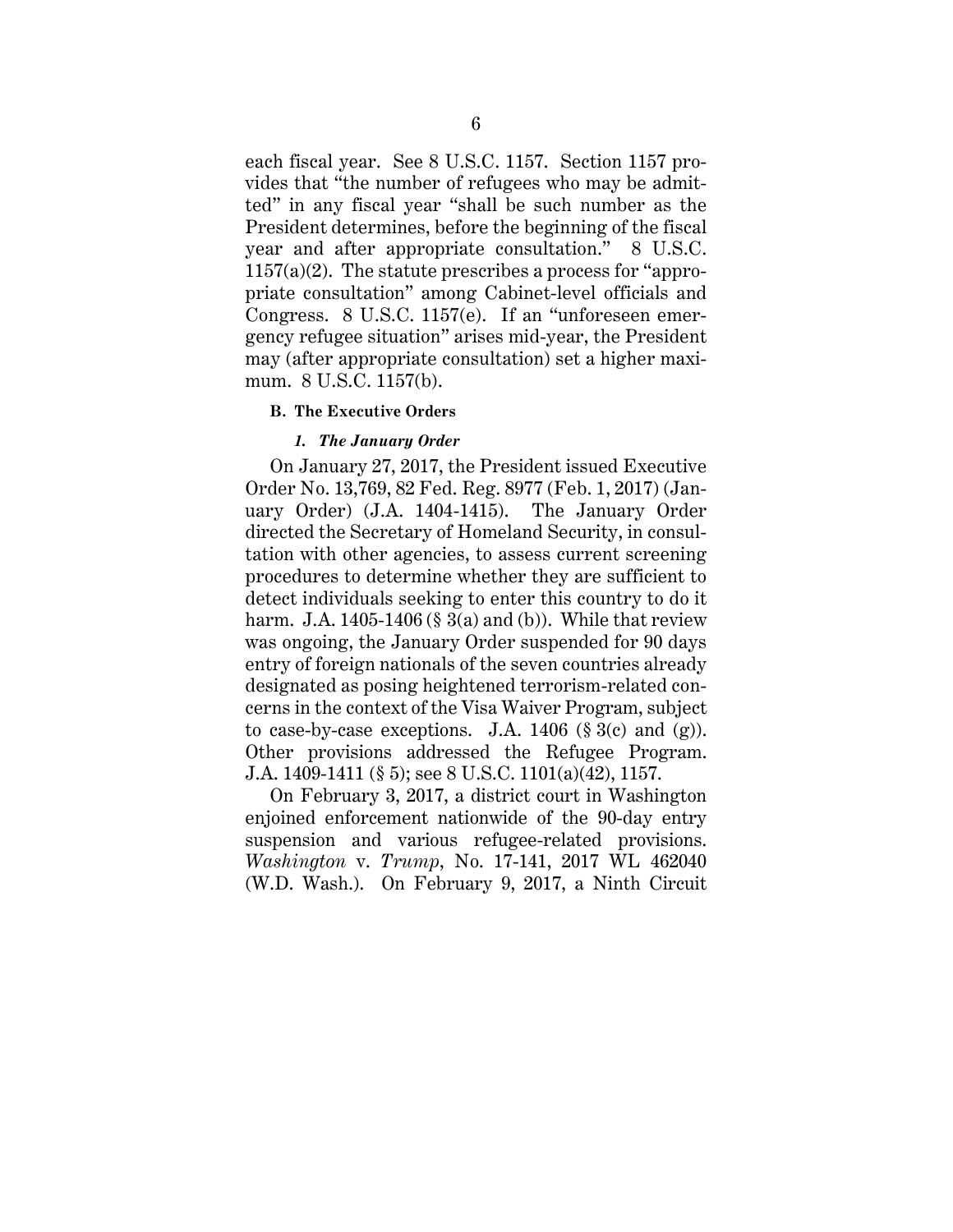panel declined to stay that injunction pending appeal, concluding that the January Order likely violated procedural due process. *Washington* v. *Trump*, 847 F.3d 1151, 1164-1167 (per curiam). The Ninth Circuit denied reconsideration en banc *sua sponte*, over the dissent of five judges who issued three separate opinions. *Washington*  v. *Trump*, 858 F.3d 1168, 1171-1174 (2017) (Kozinski, J., dissenting); *id.* at 1174-1185 (Bybee, J., dissenting); *id.* at 1185-1188 (Bea, J., dissenting).

# *2. The Order*

On March 6, 2017, responding to the Ninth Circuit panel's decision, the President issued Executive Order No. 13,780, 82 Fed. Reg. 13,209 (Mar. 9, 2017) (Order), J.A. 1416-1440, with an effective date of March 16, 2017, J.A. 1439 (§ 14). The Order was adopted in accordance with a formal recommendation of the Secretary of Homeland Security and the Attorney General, who "urge[d]" the President to order a "thorough and fresh review of the particular risks to our Nation's security from our immigration system" and a "temporary pause on the entry of nationals from certain countries to allow this review to take place."<sup>3</sup> They expressed

particular concerns about our current screening and vetting processes for nationals of certain countries that are either state sponsors of terrorism, or that have active conflict zones in which the central government has lost control of territory to terrorists or terrorist organizations, such as ISIS, core al-Qa'ida, and their regional affiliates.<sup>4</sup>

 $\overline{a}$ 

<sup>3</sup> See Letter from Jefferson B. Sessions III, Att'y Gen., & John Francis Kelly, Sec'y of Homeland Sec., to President Donald J. Trump 1-2 (Mar. 6, 2017), https://goo.gl/H69g8I (March 6 Letter).

<sup>4</sup> *Id.* at 2.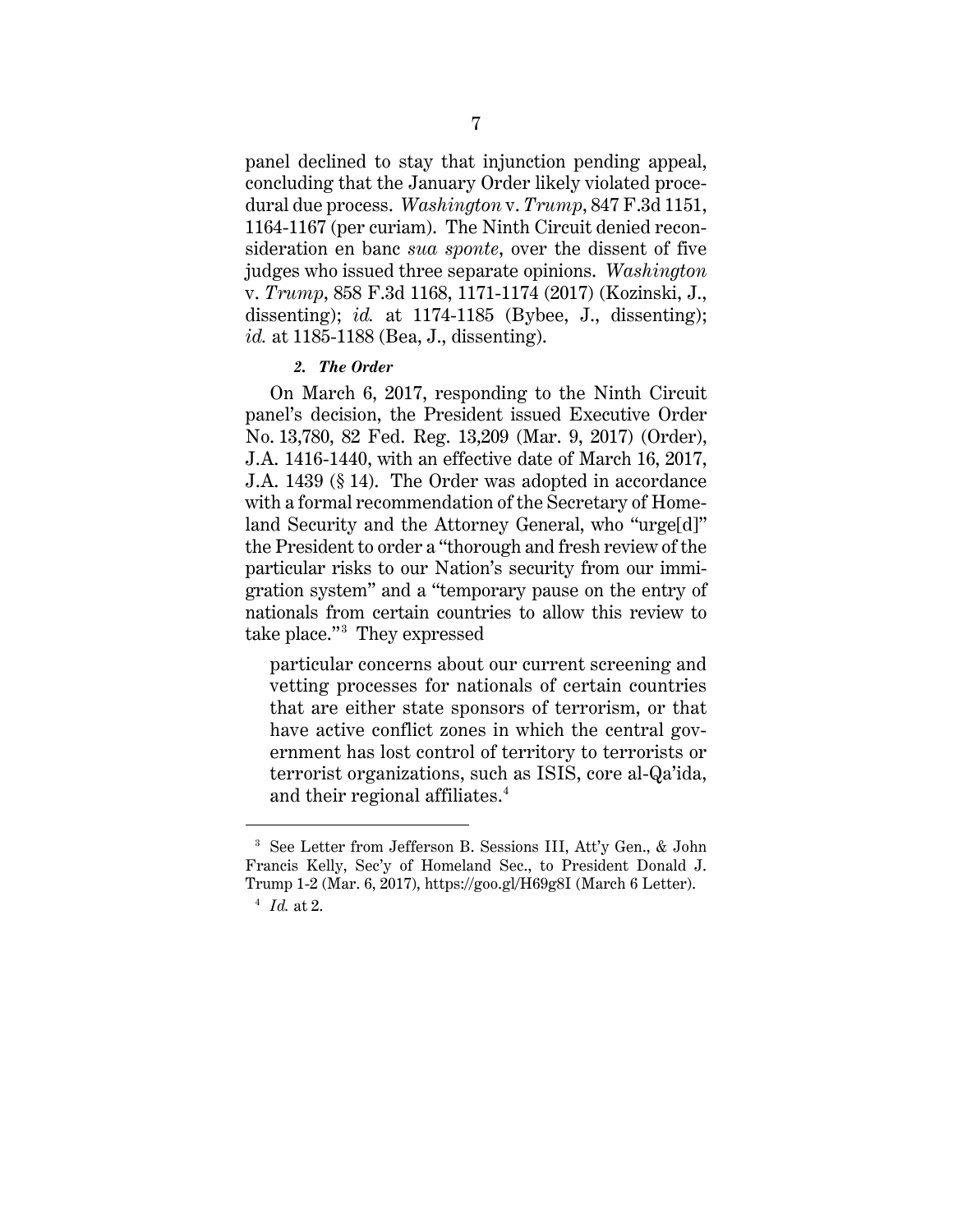The Order revoked the January Order, J.A. 1439 (§ 13), replacing it with significantly revised provisions. At issue here are Sections  $2(c)$ ,  $6(a)$ , and  $6(b)$ .

a. Section 2 directs the Secretary of Homeland Security, in consultation with the Secretary of State and Director of National Intelligence, to conduct a worldwide review of screening and vetting procedures to determine whether and what additional information may be needed from foreign countries to assess whether their nationals seeking entry pose a security threat. J.A.  $1425 \left( \frac{8}{5} 2(a) \right)$ . The Order directs the agencies to report their findings to the President within 20 days and instructs the Secretary of State to request that each foreign government supply the needed information within 50 days thereafter. J.A. 1425-1426 (§ 2(b) and (d)). The agencies are then to recommend to the President "prohibit[ions on] the entry of appropriate categories of foreign nationals of countries that have not provided the information requested," have not adopted an "adequate plan to do so," and have not "adequately shared information through other means." J.A. 1427 (§ 2(e)).

During this worldwide review, Section 2(c) places a temporary, 90-day pause on entry of certain nationals of six countries that Congress or the Executive had previously identified as presenting heightened terrorism-related concerns: Iran, Libya, Somalia, Sudan, Syria, and Yemen. J.A. 1426. The Order explains that each of the six countries "is a state sponsor of terrorism, has been significantly compromised by terrorist organizations, or contains active conflict zones," which is why Congress or the Executive previously designated them. J.A. 1419-1420 (§ 1(d)); see J.A. 1416-1417 (§ 1(b)(i)). The Order further details the circumstances of each country that give rise to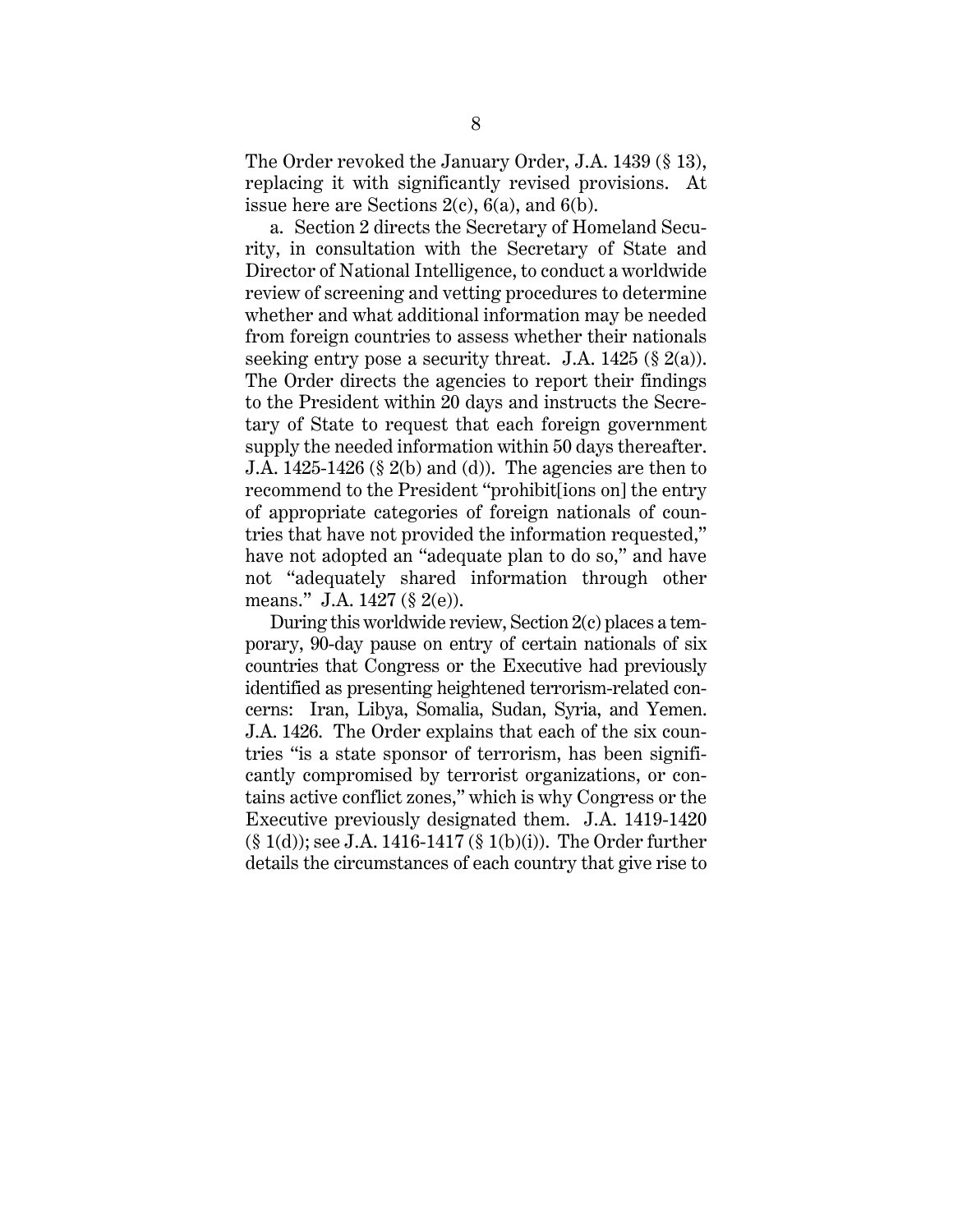"heightened risks" of terrorism and diminish their governments' "willingness or ability to share or validate important information about individuals" needed to screen their nationals. J.A. 1419-1422 (§ 1(d) and (e)).<sup>5</sup>

"[I]n light of the[se] national security concerns," and invoking his authority under 8 U.S.C. 1182(f) and 1185(a), the President determined "that the unrestricted entry into the United States" of those six countries' nationals during the 90 days "would be detrimental to the interests of the United States." J.A. 1426  $(\S 2(c))$ . The President also adopted the suspension "[t]o temporarily reduce investigative burdens on relevant agencies during the review period," "to ensure the proper review and maximum utilization of available resources for the screening and vetting of foreign nationals," and "to ensure that adequate standards are established to prevent infiltration by foreign terrorists." *Ibid.*<sup>6</sup>

 $\overline{a}$ 

<sup>&</sup>lt;sup>5</sup> See March 6 Letter 2. Although the January Order's suspension had included Iraq, the Order omits Iraq from the suspension because of "the close cooperative relationship between" the U.S. and Iraqi governments, and because, since the January Order, "the Iraqi government has expressly undertaken steps" to supply information necessary to help identify possible threats. J.A.  $1423-1424$  (§  $1(g)$ ); see J.A. 1431 (§ 4).

<sup>&</sup>lt;sup>6</sup> Addressing concerns courts had raised regarding the January Order, the Order clarifies that the suspension applies only to aliens who (1) were outside the United States on the Order's effective date, (2) did not have a valid visa on that date, and (3) did not have a valid visa on the effective date of the January Order. J.A.  $1428$  (§ 3(a)). It also expressly excludes other categories of aliens that had concerned courts addressing the January Order, such as lawful permanent residents. J.A. 1428-1429 (§ 3(b)).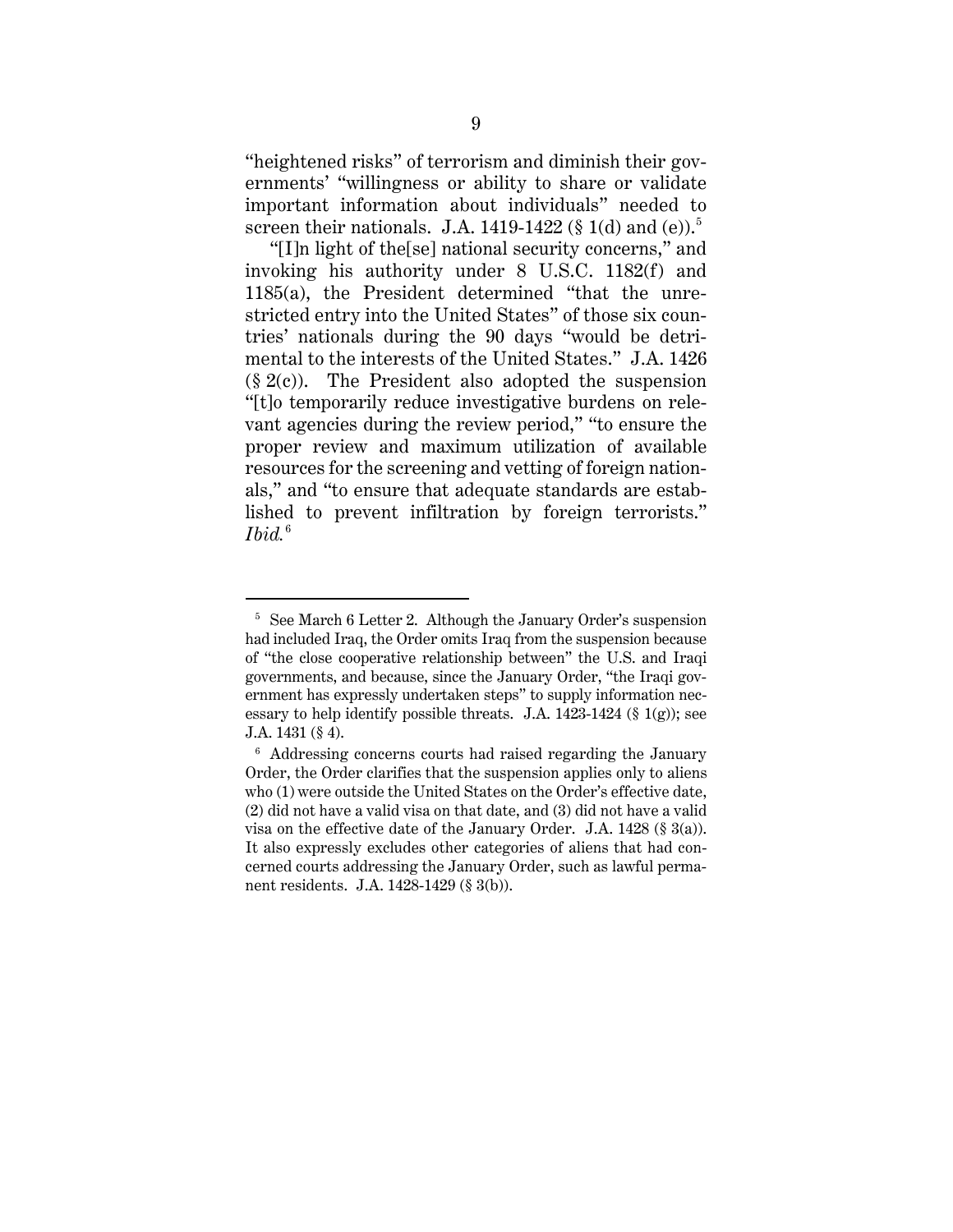The Order includes a detailed provision permitting case-by-case waivers from Section 2(c)'s entry suspension when denying entry "would cause undue hardship" and "entry would not pose a threat to national security and would be in the national interest." J.A.  $1429$  (§ 3(c)). It provides a nonexhaustive list of circumstances in which a waiver could be appropriate, including when the applicant seeks entry "to visit or reside with a close family member (*e.g.*, a spouse, child, or parent) who is a United States citizen, lawful permanent resident, or alien lawfully admitted on a valid nonimmigrant visa." J.A. 1430 (§ 3(c)(iv))*.* Waivers can be requested, and are decided by a consular officer, "as part of the visa issuance process," or by the Commissioner of U.S. Customs and Border Protection (or his delegee). J.A. 1429  $(\S 3(c)).^7$ 

b. Section 6 of the Order addresses refugees. Section 6(a) directs the Secretary of State, in conjunction with the Secretary of Homeland Security and in consultation with the Director of National Intelligence, to conduct a review of the Refugee Program and "determine what additional procedures should be used to ensure that individuals seeking admission as refugees do not pose a threat to the security and welfare of the United States." J.A. 1433. Pending that review, Section 6(a) suspends decisions on applications under the Refugee Program and travel of refugees for 120 days. *Ibid.* The suspension does not apply to refugee applicants who were formally scheduled for transit to the United States before the Order's effective date. *Ibid.*

 $\overline{a}$ 

<sup>7</sup> See Bureau of Consular Affairs, U.S. Dep't of State, *Executive Order on Visas* (Mar. 22, 2017), https://goo.gl/HoNiNz; DHS, *Q&A: Protecting the Nation from Foreign Terrorist Entry to the United States* (Mar. 6, 2017), https://goo.gl/WtVwTu.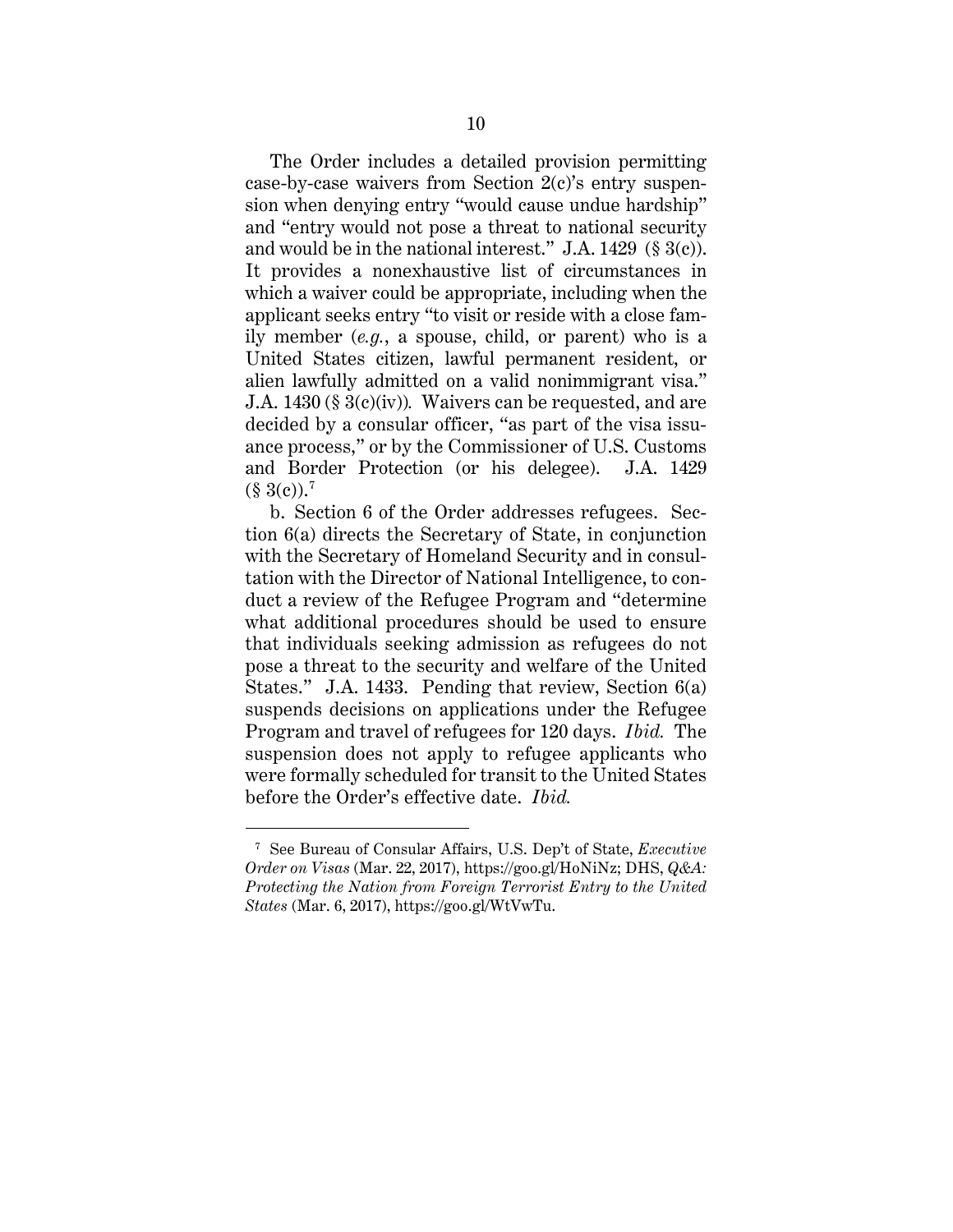Section 6(b) of the Order limits to 50,000 the number of refugees who may be admitted in Fiscal Year 2017, based on the President's determination under 8 U.S.C. 1182(f) that "the entry of more than 50,000 refugees in fiscal year 2017 would be detrimental to the interests of the United States." J.A. 1434. Section 6(b) accordingly "suspend[s] any entries in excess of that number until such time as [the President] determine[s] that additional entries would be in the national interest." *Ibid.* Section 6(c) provides for case-by-case waivers. *Ibid*.

### **C. Procedural History**

### *1. The* **IRAP** *litigation (No. 16-1436)*

a. Respondents in *IRAP* are six individuals and three organizations that challenged (as relevant here) Section 2(c) of the Order under the INA and the Establishment Clause. J.A. 127-128. The individual *IRAP*  respondents are U.S. citizens or lawful permanent residents who claimed that the Order would prevent or delay a foreign-national family member from entering the United States. Four individuals—John Doe #1, Jane Doe #2, John Doe #3, and Paul Harrison—alleged that Section 2(c) would prevent family members from obtaining visas. J.A. 54-55, 95-100, 102-103. The other two—Muhammed Meteab and Ibrahim Ahmed Mohomed—alleged that family members would be denied or delayed admission under the Refugee Program. J.A. 55-56, 100-101, 103-104.

One organization, the Middle East Studies Association of North America, Inc. (MESA), alleged that Section 2(c) would prevent its members abroad from traveling to the United States for conferences, deter U.S. members from conducting work abroad, and prevent foreign scholars from attending MESA's annual meeting in the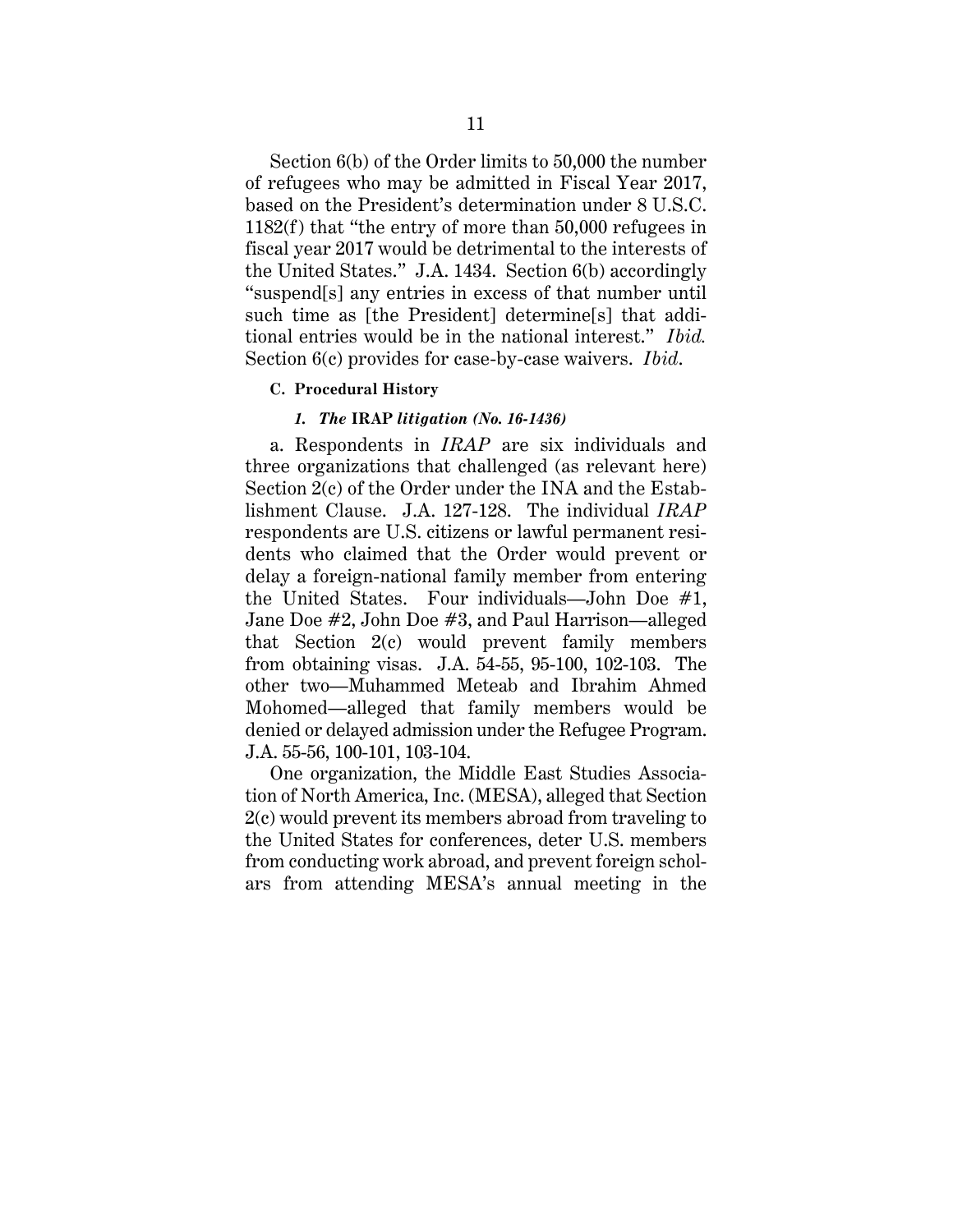United States. J.A. 53-54, 92-95. The other two—the International Refugee Assistance Project (IRAP) and HIAS, Inc.—principally provide services to refugees and asserted injury based on the refugee provisions. J.A. 49-53, 82-92.

b. After expedited briefing and argument, the district court enjoined Section 2(c). J.A. 116-166. It held that three individual respondents (Does  $#1, #2,$  and #3) had standing to challenge Section 2(c) on statutory grounds. J.A. 129-134. The court held, however, that respondents were likely to succeed only in part on their statutory challenge, which could not support enjoining Section 2(c) in its entirety. J.A. 138-145. The court therefore proceeded to address respondents' constitutional challenge.

The district court held that three respondents (Doe #1, Doe #3, and Meteab) had standing to assert an Establishment Clause claim and were likely to succeed on the merits. J.A. 134-137, 145-161. It declined to consider whether Section 2(c)'s express national-security basis is a "facially legitimate and bona fide reason" under *Mandel*, 408 U.S. at 770. J.A. 159-160. Instead, it evaluated respondents' claim under *Lemon* v. *Kurtzman*, 403 U.S. 602 (1971). J.A. 145-146. While acknowledging that the Order "is facially neutral in terms of religion," the court held—based primarily on campaign statements made by then-candidate Donald Trump and subsequent statements by the President's aides—that the Order was adopted for an improper "religious purpose" of preventing Muslim immigration. J.A. 153; see J.A. 147-153. The court entered a global preliminary injunction barring any enforcement of Section 2(c) and denied a stay. J.A. 167-169.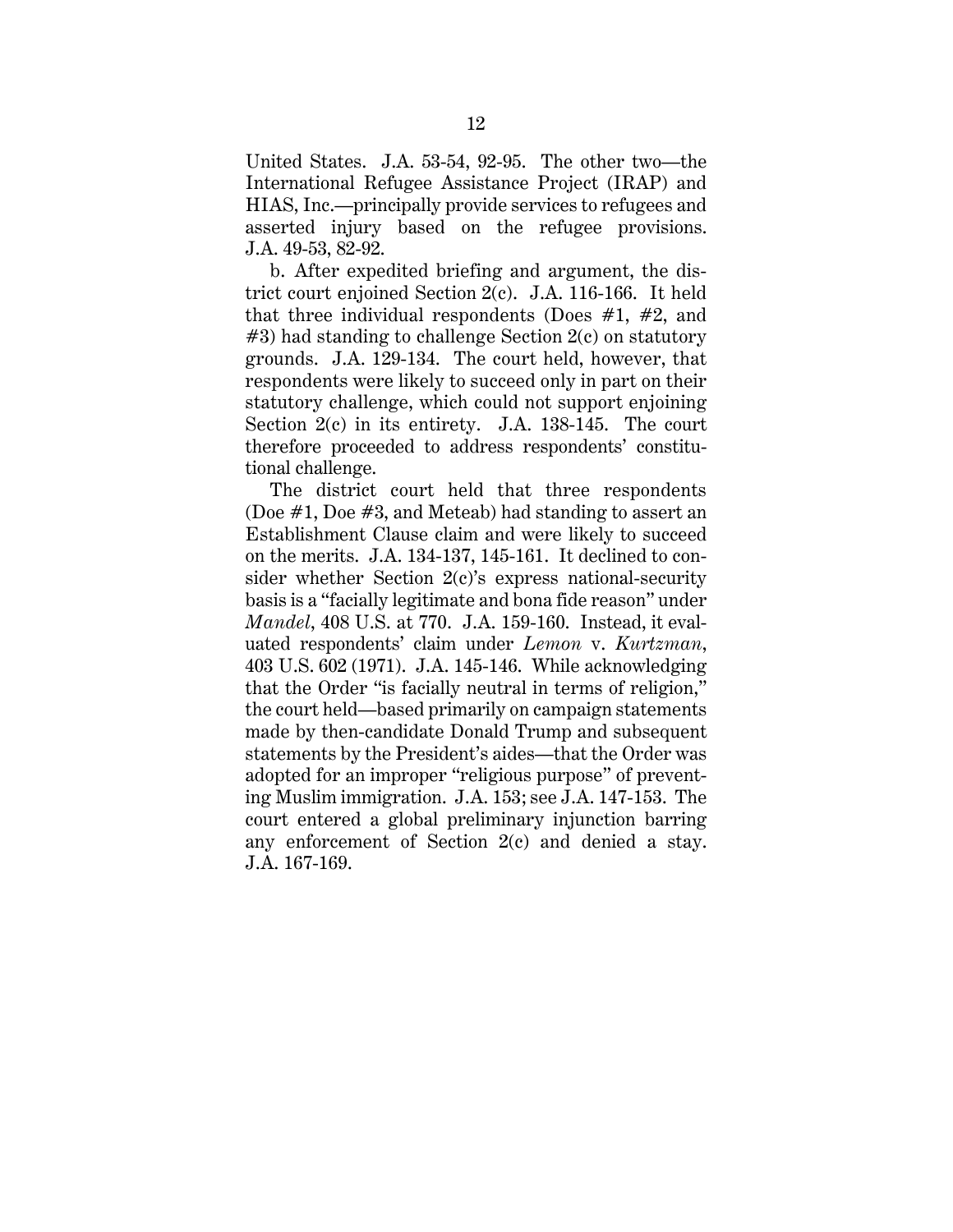c. The government appealed and sought a stay. The court of appeals *sua sponte* ordered initial hearing en banc, and in a divided decision largely affirmed the injunction and denied a stay. J.A. 170-385.

i. The majority held that one respondent, Doe  $#1$ , had standing to assert an Establishment Clause claim based on the anticipated application of Section 2(c) to his wife (an Iranian national) combined with his allegation that Section 2(c) sends a "state-sanctioned message condemning his religion." J.A. 196. On the merits, the court reasoned that, although the Order's "stated national security interest is, on its face, a valid reason for Section 2(c)'s suspension of entry," J.A. 214, *Mandel* provides only "the starting point for [the] analysis," J.A. 208. Because the majority concluded that Doe #1 had made "an affirmative showing of bad faith," it "look[ed] behind" the government's "facially legitimate justification." J.A. 212-213 (citation and internal quotation marks omitted); see J.A. 215-217. Relying primarily on statements made by then-candidate Trump in 2015 and 2016, the majority concluded that the Order was "motivated" by a "desire to exclude Muslims from the United States." J.A. 222; see J.A. 219-223.

Although the majority held only that Doe #1 could assert an Establishment Clause claim, it affirmed the global injunction except as against the "President himself." J.A. 244; see J.A. 236-245. The majority held that the violation of respondents' Establishment Clause rights itself "constitutes irreparable injury" and is not outweighed by harm to the government and public interest. J.A. 237 (citation omitted); see J.A. 236-243. The majority further held that nationwide relief was appropriate because respondents "are dispersed throughout the United States," the immigration laws "should be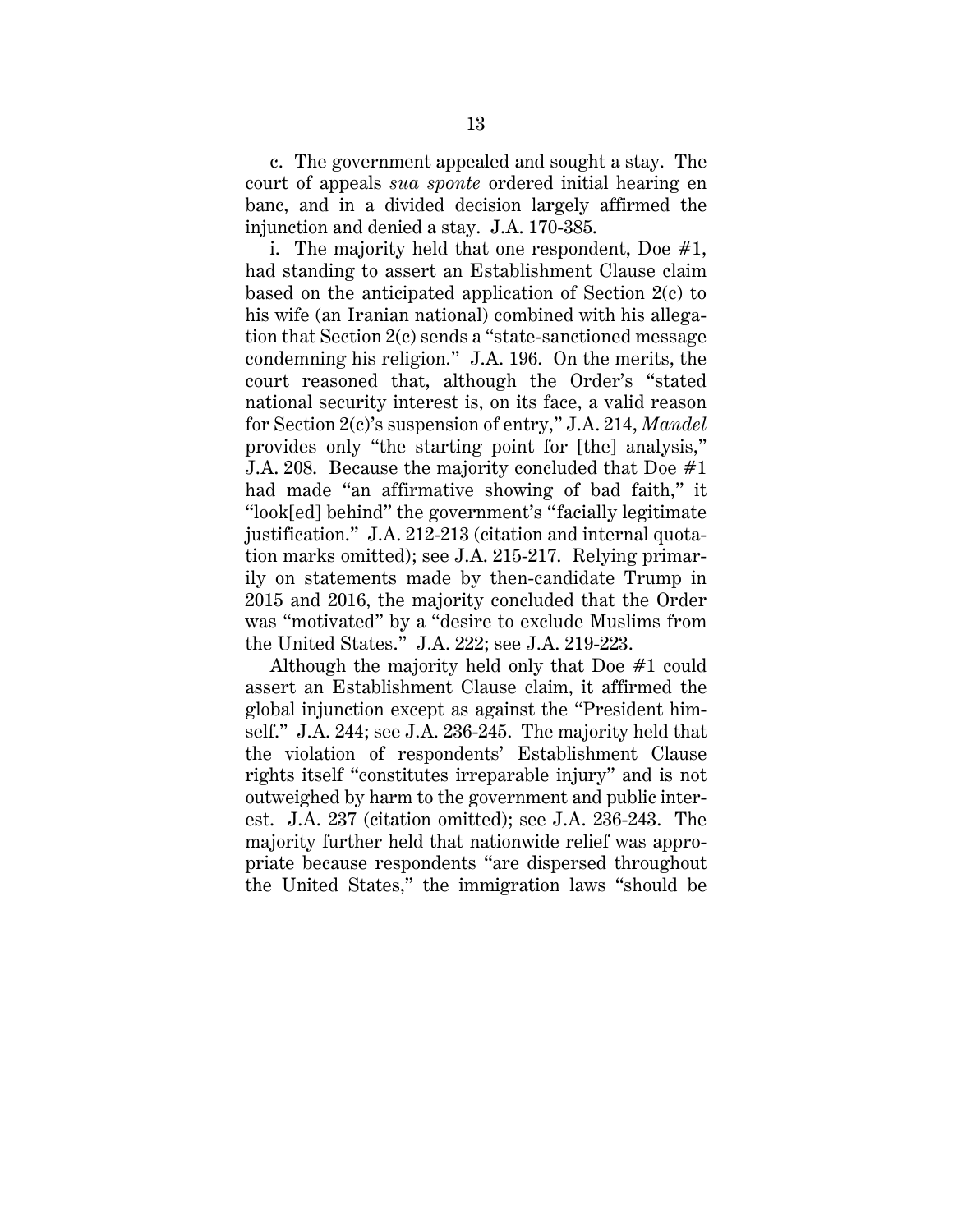enforced vigorously and uniformly," and "enjoining [Section 2(c)] only as to [respondents] would not cure the constitutional deficiency." J.A. 244 (citation and emphasis omitted).

ii. Four judges filed concurring opinions. J.A. 247-320. Judge Traxler concurred in the judgment. J.A. 247. Judges Keenan, Thacker, and Wynn, each writing separately, agreed to varying degrees with the majority's constitutional analysis and opined that the Order also likely violated various provisions of the INA. J.A. 248-320.

iii. Judges Agee, Niemeyer, and Shedd filed dissents, with each judge joining each dissent. J.A. 321-385. Judge Agee opined that respondents' Establishment Clause claim is not justiciable. J.A. 368-385. "[T]he imagined future denial of a visa to [Doe #1's] wife is simply too vague and speculative" to confer standing, he concluded, and Doe #1's alleged "stigma" from the Order "is not a cognizable injury" but "simply a subjective disagreement with a government action." J.A. 374-375. Judge Niemeyer opined that the majority's Establishment Clause analysis "plainly violates" *Mandel*, and its "extratextual search for evidence suggesting bad faith" both "radically extends" this Court's precedents and "has no rational limit." J.A. 332, 341, 346. Judge Shedd opined that the district court "totally failed to respect" the deference due to the Executive's national-security judgments, and the "shortcomings" in its "selectively negative interpretation of political campaign statements" are "obvious." J.A. 358-359.

d. On June 1, 2017, the government sought certiorari and a stay from this Court. On June 24, 2017, the *IRAP* respondents informed the Court that Doe #1's wife had received an immigrant visa. *IRAP*, 137 S. Ct. at 2086 n.\*.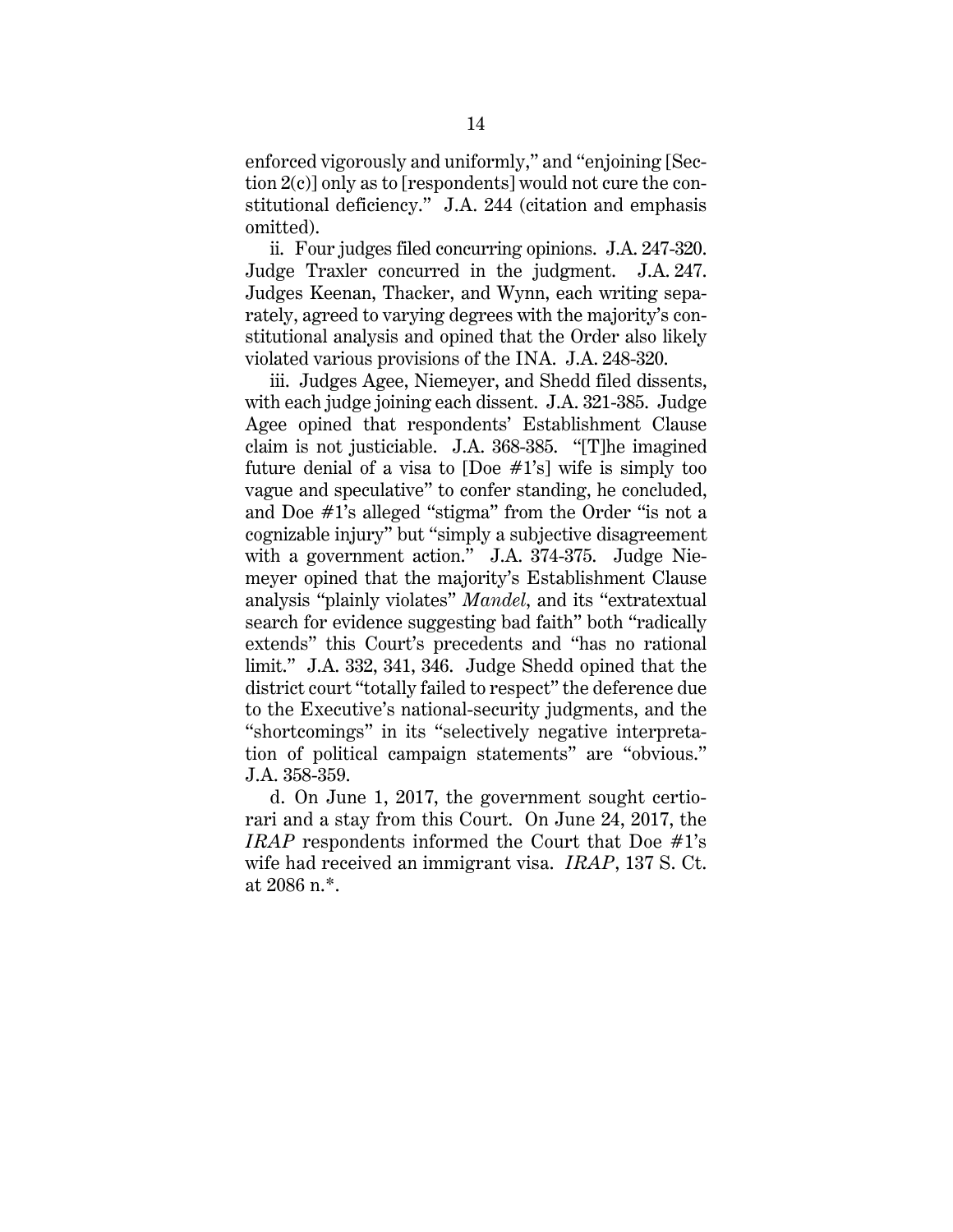#### *2. The* **Hawaii** *litigation (No. 16-1540)*

a. Respondents in *Hawaii* are the State of Hawaii and Dr. Ismail Elshikh. J.A. 1102-1103. The *Hawaii* respondents claimed that Sections 2 and 6 of the Order violate the INA and the Due Process and Establishment Clauses. J.A. 1040-1047. Hawaii alleged that the Order would adversely affect students and faculty at its state-run educational institutions, reduce tourism, and hinder its efforts to assist in resettling refugees. J.A. 1005-1009. Dr. Elshikh is a Muslim U.S. citizen who lives in Hawaii with his wife and children (who are also U.S. citizens). J.A. 1009. He claimed that his Syrian mother-in-law lacked a visa to enter the country and thus would be delayed in joining him and his family in Hawaii. *Ibid.*

b. After expedited briefing and argument, the district court entered a global TRO barring enforcement of Sections 2 and 6 in their entirety—including provisions requiring internal review of the government's screening and vetting procedures. J.A. 1102-1142. It held that Hawaii and Dr. Elshikh had standing to challenge those provisions under the Establishment Clause. J.A. 1117-1125. On the merits, the court acknowledged that the Order "does not facially discriminate for or against any particular religion," but it held—based primarily on campaign statements made by then-candidate Trump and subsequent statements by his aides that "religious animus dr[ove] the promulgation of the [Order]." J.A. 1129, 1132.

In subsequently converting the TRO to a preliminary injunction based on the same considerations, the district court declined to evaluate the Order under *Mandel*. J.A. 1155-1157. The court also declined to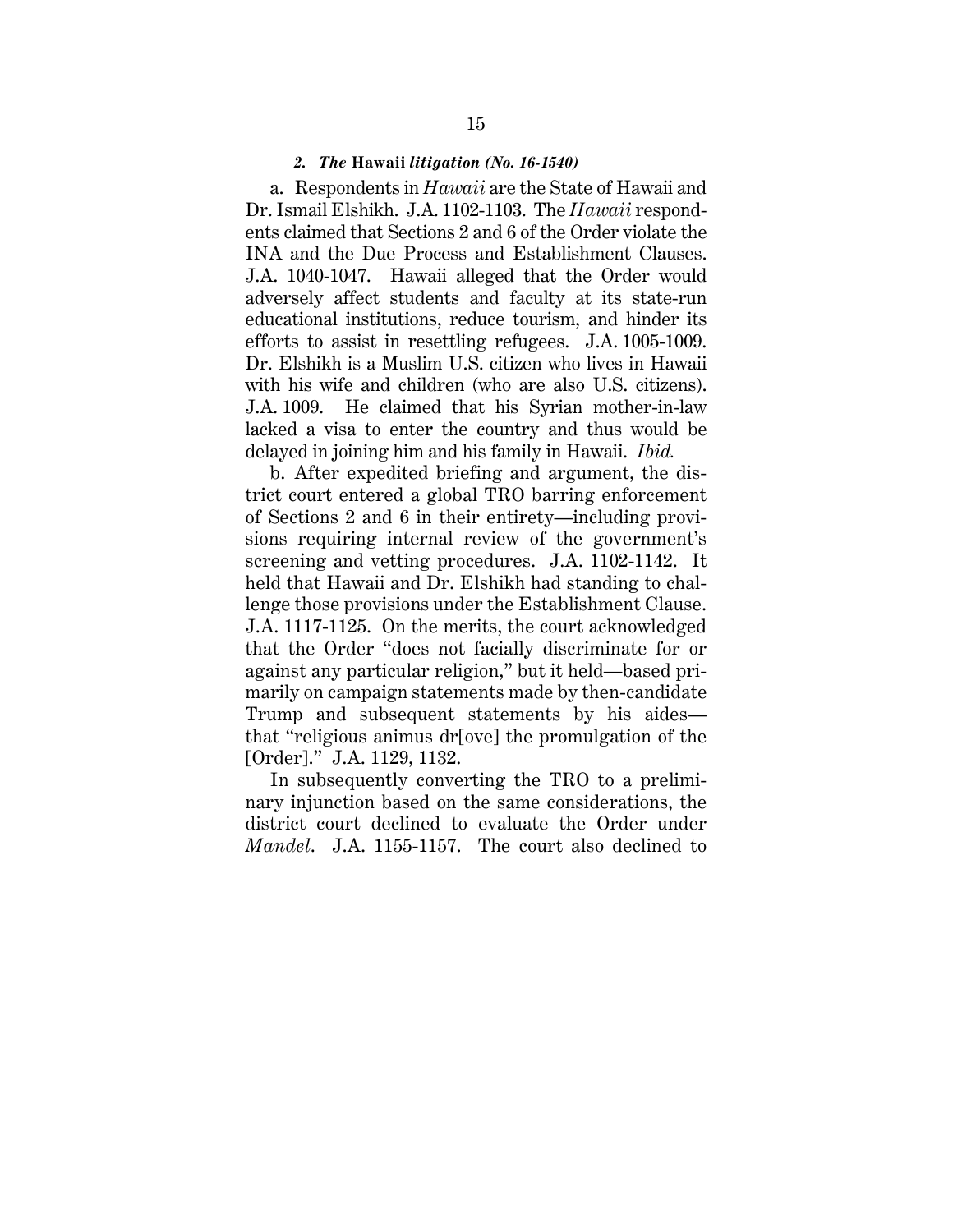limit the injunction to Section 2(c)'s temporary suspension on entry for nationals of six countries and declined to stay the injunction pending appeal. J.A. 1160-1163.

c. The court of appeals heard argument on May 15, 2017. Because the court had not ruled when the government sought certiorari in *IRAP*, the government also requested a stay of the *Hawaii* district court's injunction from this Court pending disposition of the appeal. *IRAP*, 137 S. Ct. at 2085.

Before this Court ruled on that stay request, the court of appeals affirmed the injunction in part and vacated it in part. The court expressly declined to reach respondents' Establishment Clause challenge, J.A. 1178, instead resting its decision on statutory grounds, J.A. 1178-1223. It held that Dr. Elshikh and Hawaii had standing to challenge Sections 2 and 6, their claims are ripe and fall within the zone of interests protected by the statute, and their claims are not barred by consular nonreviewability. J.A. 1178-1193.

On the merits, the court of appeals primarily held that Section 2(c)'s 90-day suspension of entry, Section 6(a)'s 120-day suspension of decisions and travel under the Refugee Program, and Section 6(b)'s refugee cap exceed the President's authority under 8 U.S.C. 1182(f). J.A. 1194-1209. The court acknowledged the President's power under Section 1182(f) to "suspend the entry of all aliens or any class of aliens as immigrants or nonimmigrants" "[w]henever the President finds that" such entry "would be detrimental to the interests of the United States." J.A. 1195 (quoting 8 U.S.C. 1182(f)). But it held that "[t]here is no sufficient finding in [the Order] that the entry of the excluded classes would be detrimental to the interests of the United States." J.A. 1197.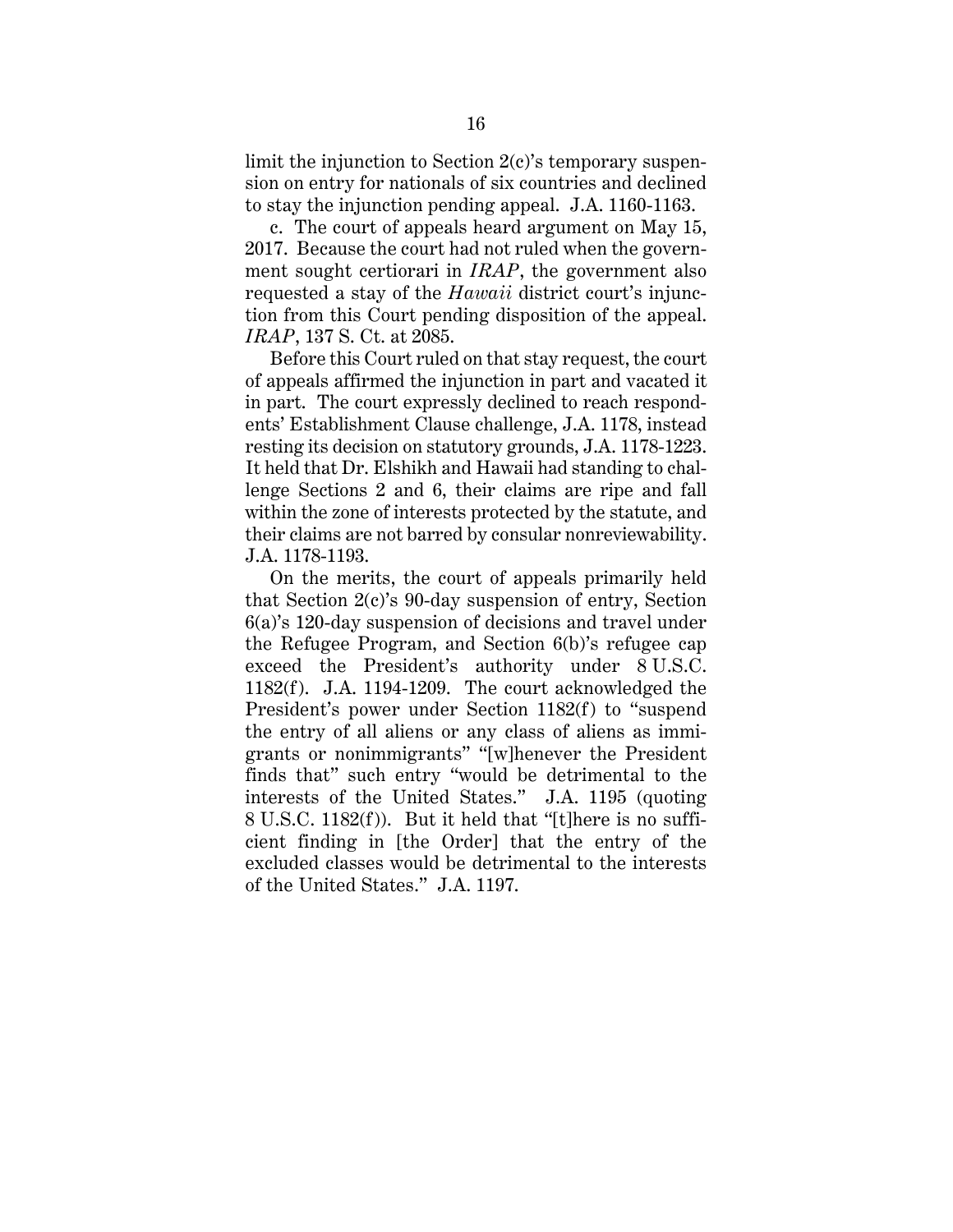The court of appeals also held that Section 2(c) violates 8 U.S.C.  $1152(a)(1)(A)$ , which bars "discriminat[ing]" or granting a "preference or priority" in the "issuance of an immigrant visa" on various bases, including an alien's "nationality." J.A. 1209-1210 (citation omitted). The court held that, although Section  $1152(a)(1)(A)$  addresses only issuance of visas, it also "cabins the President's authority under [Section] 1182(f)" to restrict entry of aliens. J.A. 1213; see J.A. 1209-1216. And although Section 1152(a)(1)(A) does not address nonimmigrant visas, the court declined to limit the injunction to immigrant visas. J.A. 1233 n.24.

The court of appeals further held that Section 6(b)'s lowering of the refugee cap for Fiscal Year 2017 to 50,000 violates 8 U.S.C. 1157. J.A. 1216-1221. Section 1157 authorizes the President, in consultation with congressional leadership, to establish at the start of each fiscal year the maximum number of refugees who may be admitted. The court held that the President could not subsequently direct that a lower number be permitted to enter. *Ibid.*

The court of appeals held that respondents are likely to suffer irreparable harm that is not outweighed by the injury to the government, and that the public interest supports an injunction. J.A. 1223-1229. It further declined to limit the injunction to respondents. J.A. 1233-1235. The court held, however, that the district court abused its discretion in enjoining the "internal review procedures" of Sections 2 and 6 and in enjoining the President himself. J.A. 1230-1231. The court denied the government's request for a stay. J.A. 1237 n.25.

d. This Court directed the parties to submit supplemental briefs addressing the court of appeals' decision. The government requested that the Court construe its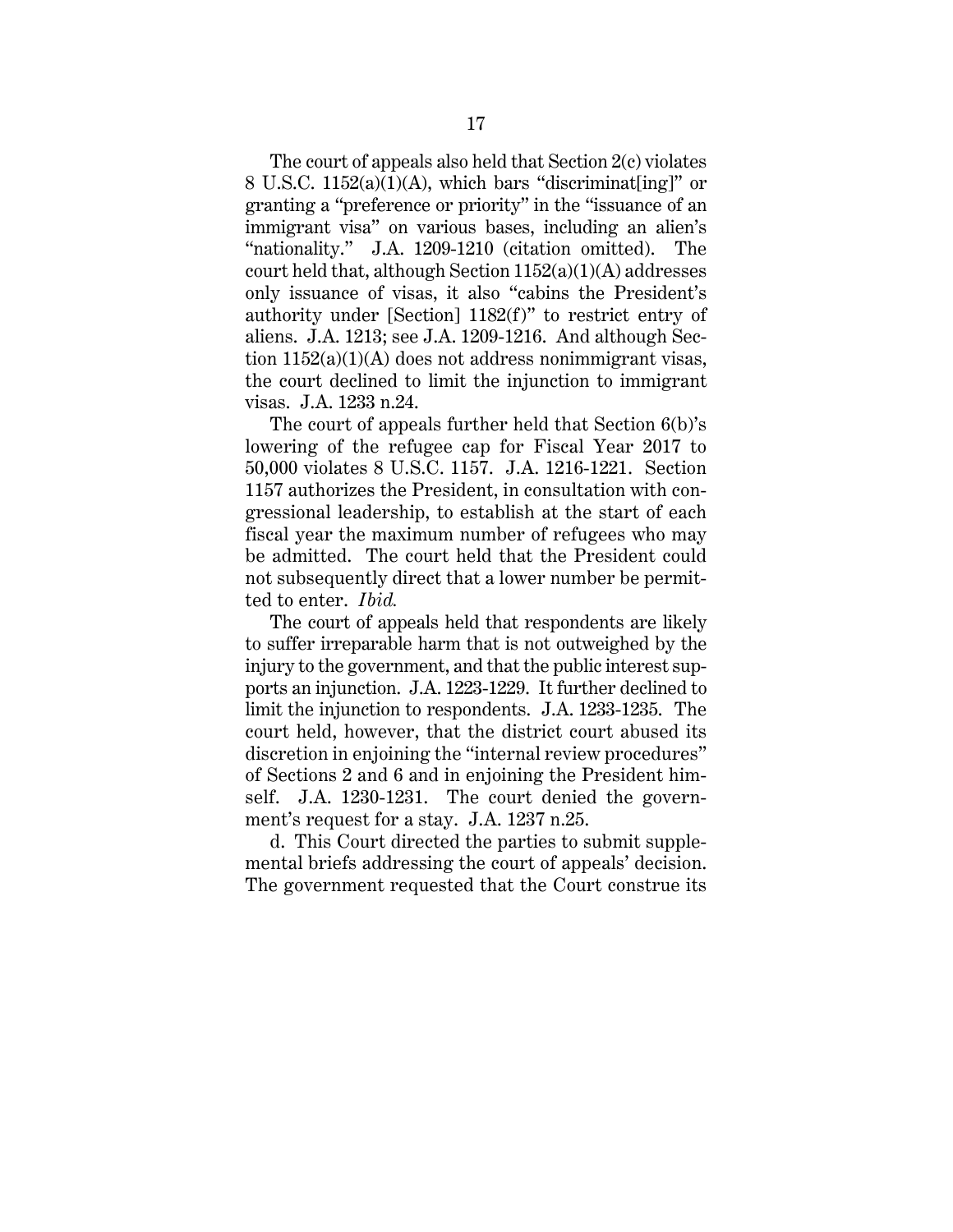stay application as a petition for a writ of certiorari and grant the petition. 16-1540 Gov't Cert. Supp. Br. 2, 30.

#### *3. This Court's June 26 ruling*

On June 26, 2017, this Court granted certiorari in both cases and consolidated them for argument. *IRAP*, 137 S. Ct. at 2086. The Court also directed the parties to address "[w]hether the challenges to [Section] 2(c) became moot on June 14, 2017," *id.* at 2087, *i.e.*, 90 days after the Order was initially intended to take effect. The Court further granted a partial stay of both injunctions. *Id.* at 2087-2089. With respect to Section 2(c), the Court stated:

The injunctions remain in place only with respect to parties similarly situated to [Doe #1], Dr. Elshikh, and Hawaii. In practical terms, this means that [Section] 2(c) may not be enforced against foreign nationals who have a credible claim of a bona fide relationship with a person or entity in the United States. All other foreign nationals are subject to the provisions of [the Order].

*Id.* at 2088. The Court granted a similar partial stay as to Section 6(a) and (b): those provisions "may not be enforced against an individual seeking admission as a refugee who can credibly claim a bona fide relationship with a person or entity in the United States," but "[a]s applied to all other individuals, the provisions may take effect." *Id.* at 2089.

Justice Thomas, joined by Justices Alito and Gorsuch, concurred in part and dissented in part and would have stayed the injunctions in full. *IRAP*, 137 S. Ct. at 2089-2090.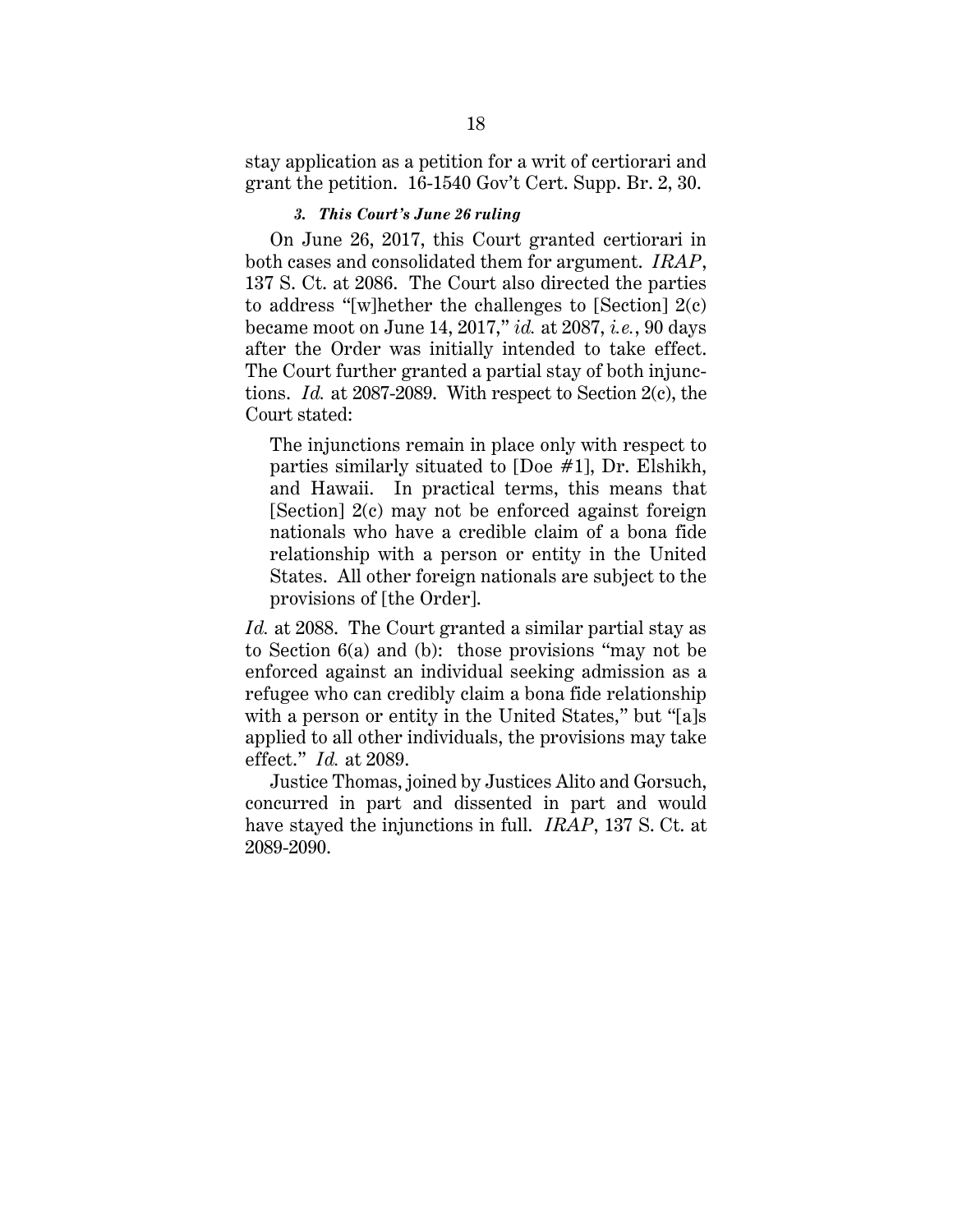## *4. The* **Hawaii** *district court's modification of its injunction*

In light of this Court's June 26, 2017, stay ruling, the Departments of State and Homeland Security began implementing the previously enjoined provisions. *Hawaii* D. Ct. Doc. 301, at 6 (July 3, 2017). The *Hawaii* respondents challenged the agencies' interpretation of the scope of this Court's stay in several respects, and the *Hawaii* district court ultimately modified its preliminary injunction in two relevant ways. First, it held that every refugee as to whom the Department of State has obtained an assurance agreement from a resettlement agency has a qualifying bona fide relationship with a U.S. entity, and therefore is exempt from Section 6(a) and (b) of the Order. J.A. 1263-1265. Second, the court held that the government's interpretation of "close familial relationship" was too narrow. J.A. 1249; see J.A. 1258-1263. This Court stayed the district court's modification with respect to refugees covered by a formal assurance pending resolution of the government's appeal of that ruling to the Ninth Circuit. 16-1540 Order (July 19, 2017).

#### **SUMMARY OF ARGUMENT**

The courts of appeals nullified a formal nationalsecurity directive of the President of the United States acting at the height of his power. That conclusion cannot be squared with established rules of judicial review, statutory and constitutional interpretation, and equitable relief. Especially in cases like this one that spark such passionate public debate, it is all the more critical that courts faithfully adhere to those fundamental rules, which transcend this debate, this Order, and this constitutional moment.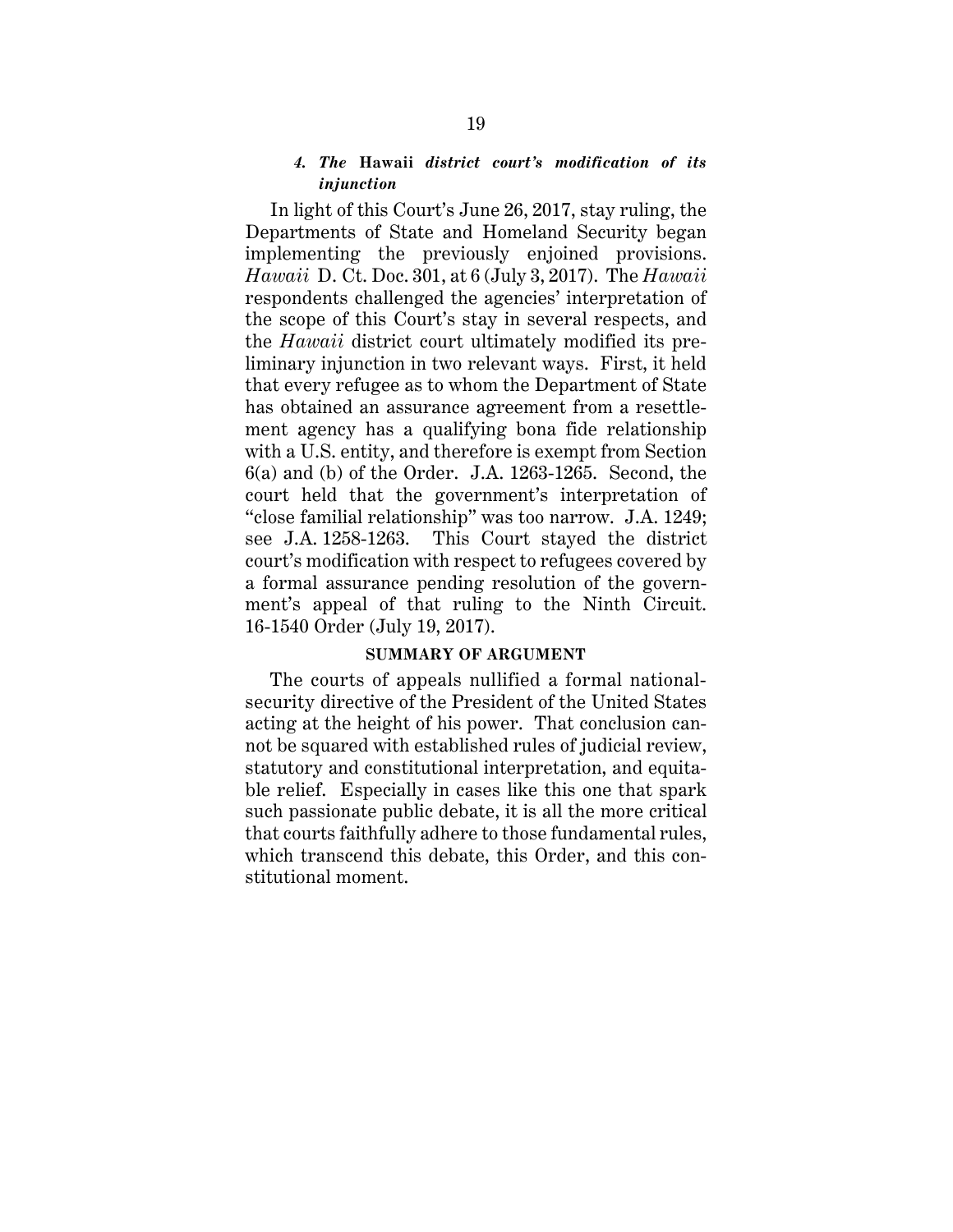I. Respondents' challenges to the Order are foreclosed by the general rule that federal courts may not second-guess the political branches' decisions to exclude aliens abroad. The Court has permitted limited review only where a U.S. citizen contends that exclusion of an alien violates the citizen's own constitutional rights. That principle forecloses review of respondents' statutory challenges. And respondents do not assert a cognizable violation of their own rights under the Establishment Clause. Doe #1's and Dr. Elshikh's claimed injuries based on delay in entry of family members never stemmed from any violation of their own rights, and in any event those claimed injuries are now moot. Their claimed injuries based the Order's purportedly stigmatizing message also are not cognizable under this Court's precedent. Hawaii has no Establishment Clause rights and no sovereign interest in entry of aliens abroad.

II. The challenges to Section 2(c)'s 90-day entry suspension did not become moot on June 14, 2017. Background legal principles and common sense preclude construing the suspension to end before it was allowed to begin. A memorandum issued by the President on June 14 eliminates any uncertainty. If the challenges are moot, however, the injunctions as to Section 2(c) should be vacated.

III. The Order does not violate the INA. Congress expressly authorized the President to "suspend the entry of all aliens or any class of aliens" whose entry he "finds" would be "detrimental" to the Nation's interests, 8 U.S.C. 1182(f), and to "prescribe" "limitations and exceptions" on entry, 8 U.S.C. 1185(a)(1). Sections  $2(c)$ 's entry suspension, Section  $6(b)$ 's refugee suspension, and Section 6(b)'s refugee cap fall comfortably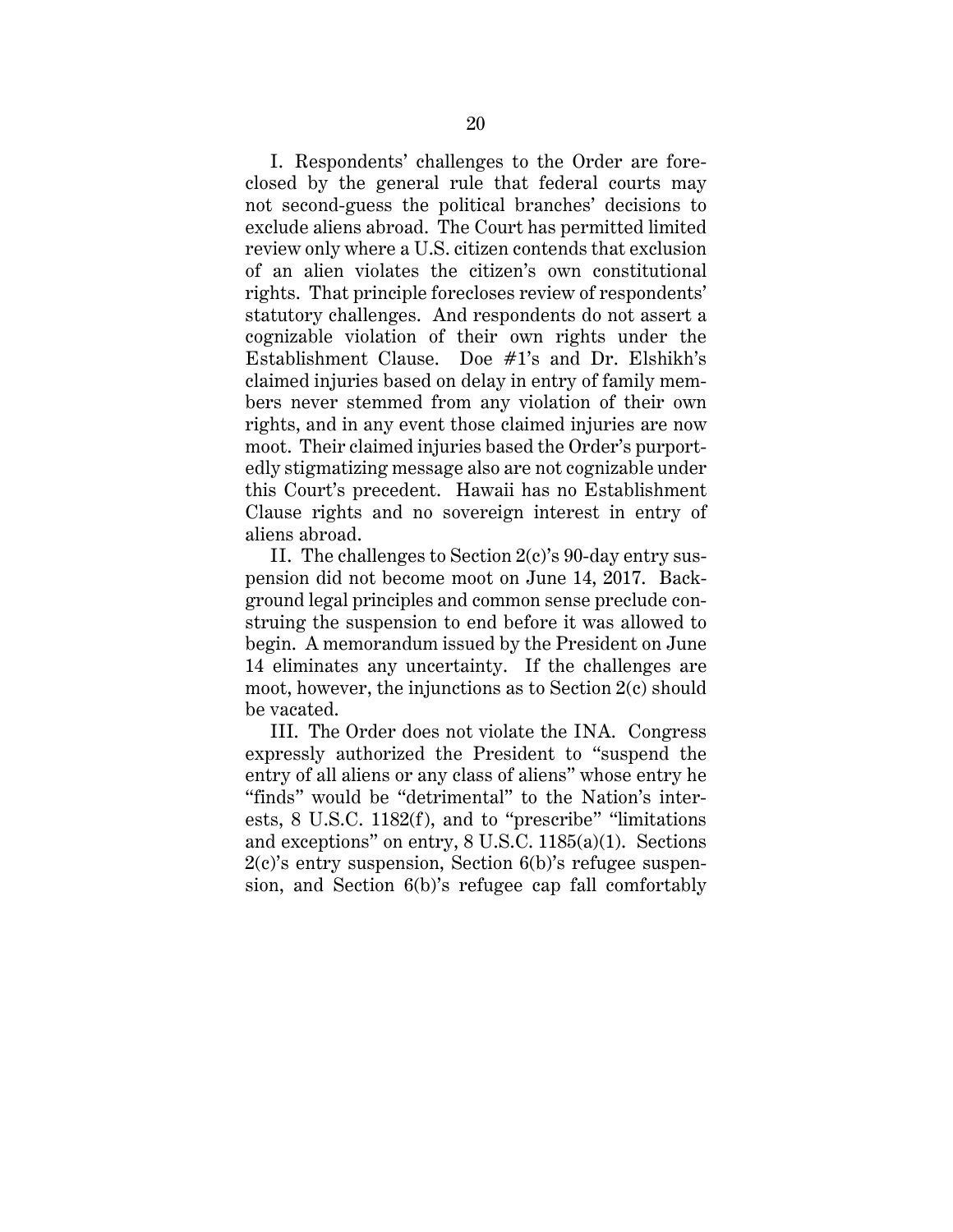within that expansive authority and rest on the President's express findings that those measures are warranted to safeguard the Nation. The Ninth Circuit erred in construing the INA to require more.

Section 2(c)'s entry suspension does not violate 8 U.S.C. 1152(a)(1)(A)'s bar on nationality-based discrimination or preferences in the issuance of immigrant visas. Section  $1152(a)(1)(A)$  does not compel issuance of visas to aliens who are independently ineligible to receive them. Nor does Section 2(c) conflict with 8 U.S.C. 1182(a)(3)(B), which renders inadmissible aliens with certain links to terrorist activity or groups. Nothing prevents the President from suspending entry of aliens under Section 1182(f) for reasons related to one of the inadmissibility grounds in Section 1182(a). And Section 6(b)'s refugee cap does not violate 8 U.S.C. 1157, which establishes a procedure for setting the maximum number of refugees who may be admitted each year, but does not set a minimum number who must be admitted.

IV. Respondents' Establishment Clause challenge is governed by, and fails under, *Kleindienst* v. *Mandel*, 408 U.S. 753 (1972), which requires upholding the Executive's decision to exclude aliens abroad so long as it rests on a "facially legitimate and bona fide reason." *Id.* at 770. Sections  $2(c)$ ,  $6(a)$ , and  $6(b)$  of the Order rest squarely on a national-security determination by the President that is legitimate on its face and supported by extensive factual findings. *Mandel* therefore precludes "look[ing] behind" the President's rationale. *Ibid.* The Fourth Circuit's holding that courts "*may* 'look behind'" the Executive's stated reason to determine if it was given in bad faith, J.A. 212 (emphasis added; citation omitted), is flatly inconsistent with *Mandel*.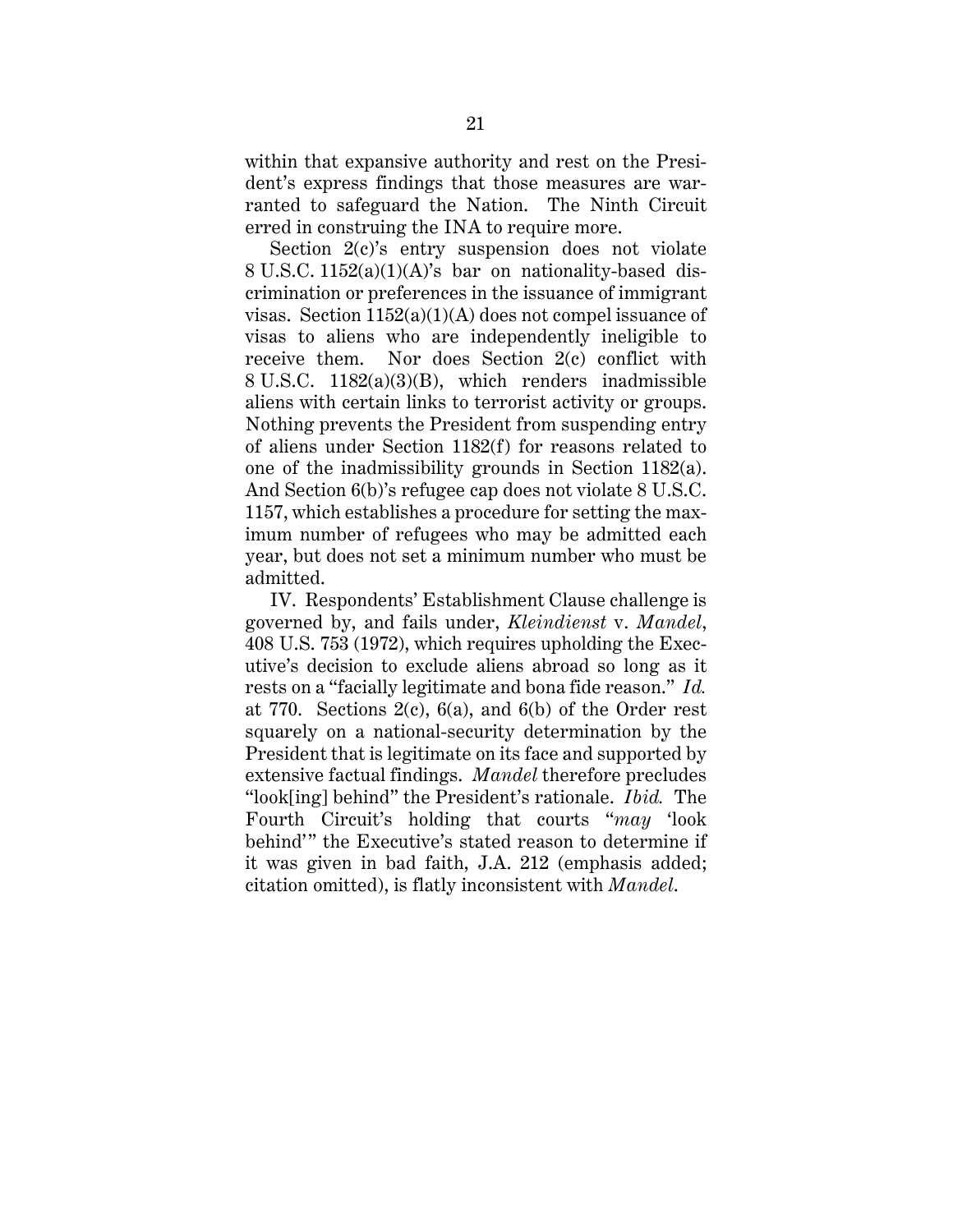The Order's challenged provisions are valid even under the domestic Establishment Clause case law on which the Fourth Circuit relied. The Order's text and operation are entirely religion-neutral. The Fourth Circuit erred by discounting those objective indicia of the Order's purpose based largely on campaign statements made by then-candidate Trump before taking office. This Court's precedent prohibits such "judicial psychoanalysis of a drafter's heart of hearts." *McCreary County* v. *ACLU of Ky.*, 545 U.S. 844, 862 (2005). The Fourth Circuit's approach is also standardless and unworkable, and it threatens to chill campaign speech and interfere with the President's conduct of foreign affairs. Without the campaign statements, the Fourth Circuit's ruling invalidating the Order is unsupportable. But even if those statements are considered, they cannot overcome the objective indicia of the Order's express national-security purpose.

V. Both courts of appeals compounded their errors by affirming global injunctions that are vastly overbroad. Article III and principles of equity require that injunctive relief be no broader than necessary to redress irreparable injuries to the parties before the court. Even if respondents had shown any irreparable, cognizable injury, relief limited to enjoining application of the Order to the specific aliens whose entry respondents seek would have fully redressed those harms.

#### **ARGUMENT**

# **I. RESPONDENTS' CHALLENGES TO THE ORDER ARE NOT JUSTICIABLE**

It is a fundamental separation-of-powers principle, long recognized by Congress and this Court, that the political branches' decisions to exclude aliens abroad generally are not judicially reviewable. That firmly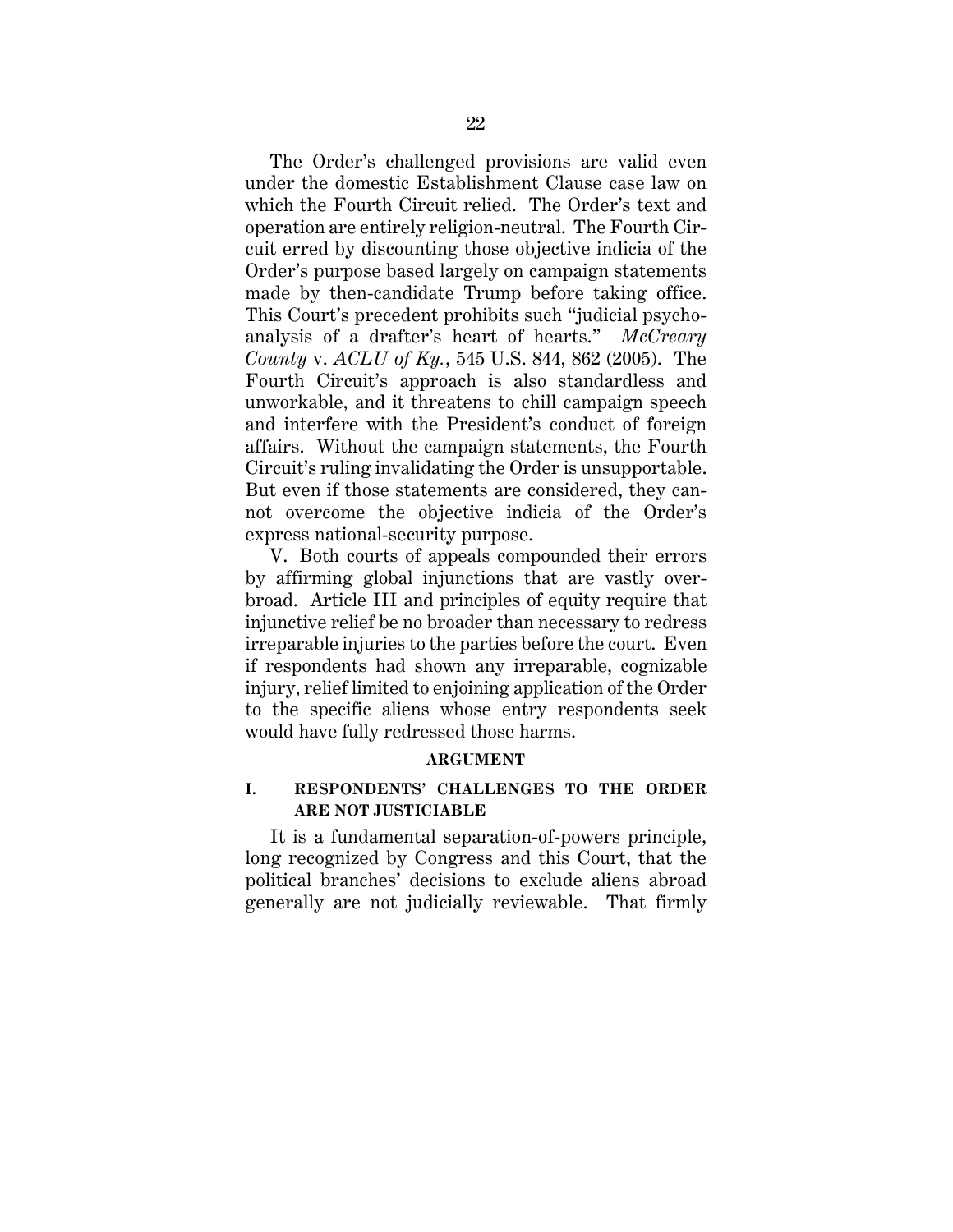established principle bars any review of respondents' statutory claims. This Court has permitted limited review only when a U.S. citizen asserts a cognizable claim that exclusion of an alien abroad infringes the citizen's own constitutional rights. Although respondents have invoked the Establishment Clause, they assert no cognizable violation of their *own* rights under that Clause.

# **A. The Denial Of Entry To An Alien Abroad Is Reviewable Only For A Violation Of A U.S. Citizen's Own Constitutional Rights**

1. "The exclusion of aliens is a fundamental act of sovereignty" that the Constitution entrusts to the political branches. *United States ex rel. Knauff* v. *Shaughnessy*, 338 U.S. 537, 542 (1950). "The right to" exclude aliens "stems not alone from legislative power but is inherent in the executive power to control the foreign affairs of the nation." *Ibid.* This Court accordingly "ha[s] long recognized the power to \* \* \* exclude aliens as a fundamental sovereign attribute exercised by the Government's political departments largely immune from judicial control." *Fiallo* v. *Bell*, 430 U.S. 787, 792 (1977) (quoting *Shaughnessy* v. *United States ex rel. Mezei*, 345 U.S. 206, 210 (1953)).

As Justice Jackson explained for the Court in *Harisiades* v. *Shaughnessy*, 342 U.S. 580 (1952), "any policy toward aliens is vitally and intricately interwoven with contemporaneous policies in regard to the conduct of foreign relations, the war power, and the maintenance of a republican form of government." *Id.* at 588-589. "Such matters are so exclusively entrusted to the political branches of government as to be largely immune from judicial inquiry or interference." *Id.* at 589. The Court has since made clear that "[t]he conditions of entry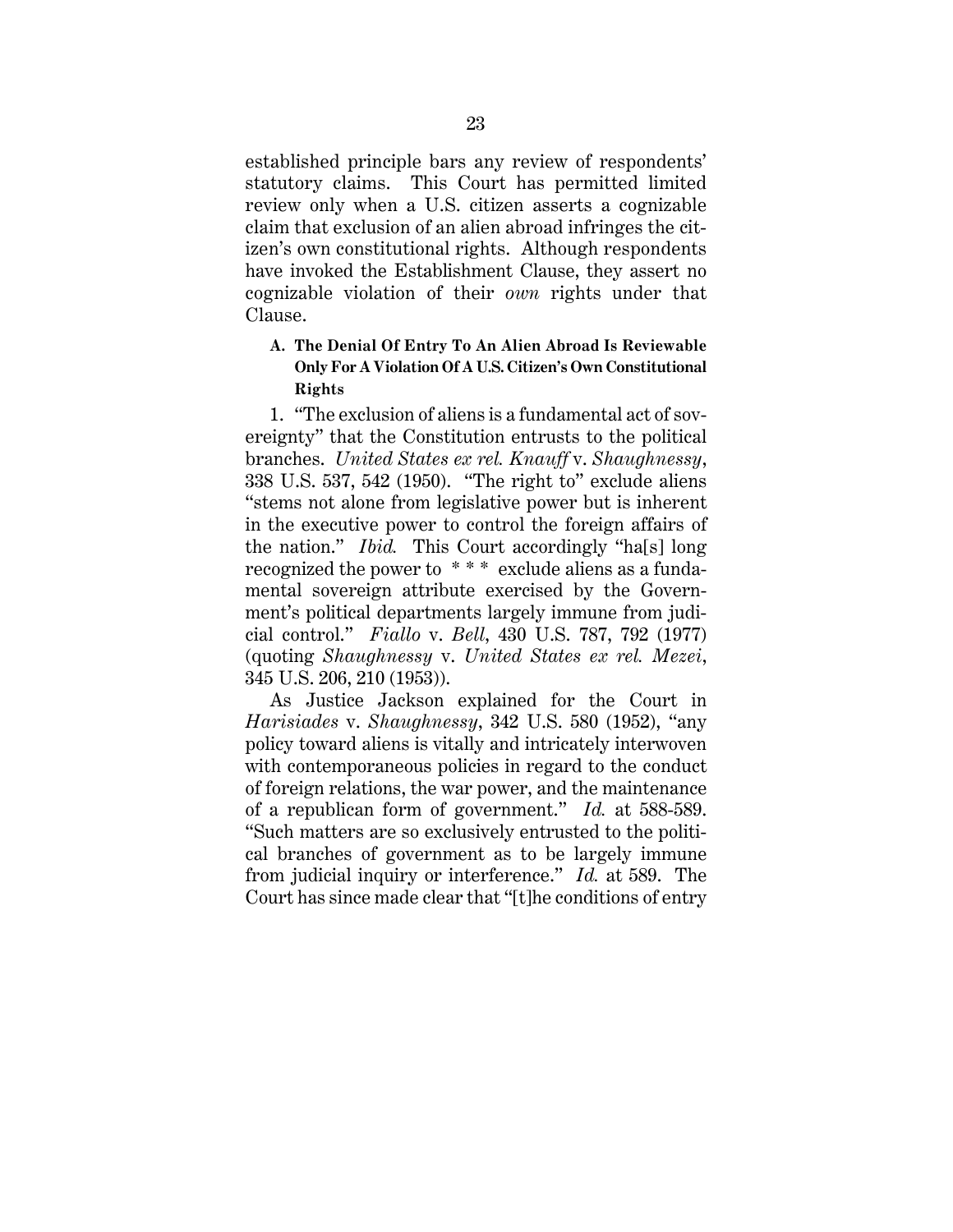for every alien, the particular classes of aliens that shall be denied entry altogether, the basis for determining such classification, the right to terminate hospitality to aliens, [and] the grounds on which such determination shall be based" are "wholly outside the power of this Court to control." *Fiallo*, 430 U.S. at 796 (citation omitted).

Of course, Congress generally "may, if it sees fit, \* \* \* authorize the courts to" review decisions to exclude aliens. *Nishimura Ekiu* v. *United States*, 142 U.S. 651, 660 (1892). Absent such affirmative authorization, however, judicial review of exclusion of aliens outside the United States is ordinarily unavailable. "Whatever the rule may be concerning deportation of persons who have gained entry into the United States," this Court has explained, "it is not within the province of any court, unless expressly authorized by law, to review the determination of the political branch of the Government to exclude a given alien." *Knauff*, 338 U.S. at 543; see *id.* at 542-547 (holding that the Attorney General's decision to exclude the alien wife of a U.S. citizen "for security reasons" was "final and conclusive"). Aliens detained at a port of entry traditionally could obtain limited review through habeas corpus, see *Nishimura Ekiu*, 142 U.S. at 660, but that avenue for judicial review obviously is unavailable for aliens abroad, who are not in custody.

Courts have applied the fundamental and longstanding principle of nonreviewability to conclude that the denial or revocation of a visa for an alien abroad "is not subject to judicial review \*\*\* unless Congress says otherwise." *Saavedra Bruno* v. *Albright*, 197 F.3d 1153, 1159 (D.C. Cir. 1999). Courts have referred to that principle as "the doctrine of consular nonreviewability,"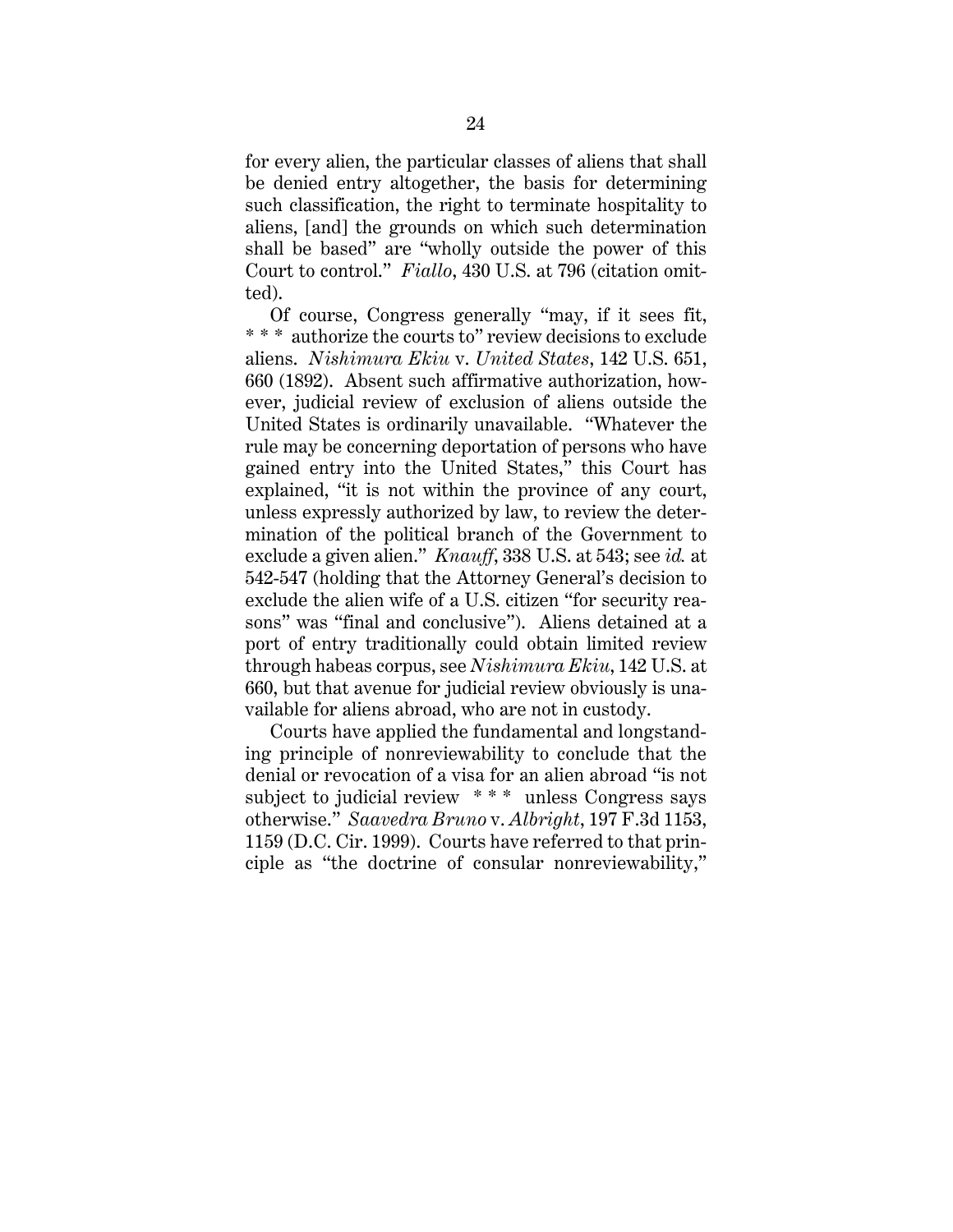*ibid*., but the shorthand label merely reflects the context in which the principle most often arises—*i.e.*, challenges to decisions by consular officers adjudicating visa applications. The principle underlying that doctrine applies regardless of the manner in which the Executive decides to deny entry to an alien abroad.

2. Congress has declined to provide for judicial review of decisions to exclude aliens abroad. It has not authorized any judicial review of visa denials—even by the alien affected, much less by third parties like respondents here. *E.g.*, 6 U.S.C. 236(f) ("Nothing in this section shall be construed to create or authorize a private right of action to challenge a decision of a consular officer or other United States official or employee to grant or deny a visa."); see 6 U.S.C.  $236(b)(1)$  and  $(c)(1)$ . Congress also has expressly forbidden "judicial review" of visa revocations (subject to a narrow exception for aliens in removal proceedings where the only ground of revocation is removal, an exception inapplicable to aliens abroad). 8 U.S.C. 1201(i).

Indeed, when this Court held that aliens physically present in the United States—but not aliens abroad could seek review of their exclusion orders under the Administrative Procedure Act (APA), 5 U.S.C. 701 *et seq.*, see *Brownell* v. *Tom We Shung*, 352 U.S. 180, 184-186 (1956), Congress intervened to foreclose such review. Congress expressly precluded APA suits challenging exclusion orders and permitted review only through habeas corpus—a remedy that is unavailable to an alien seeking entry from abroad. See Act of Sept. 26, 1961, Pub. L. No. 87-301, § 5(a), 75 Stat. 651-653 (codified at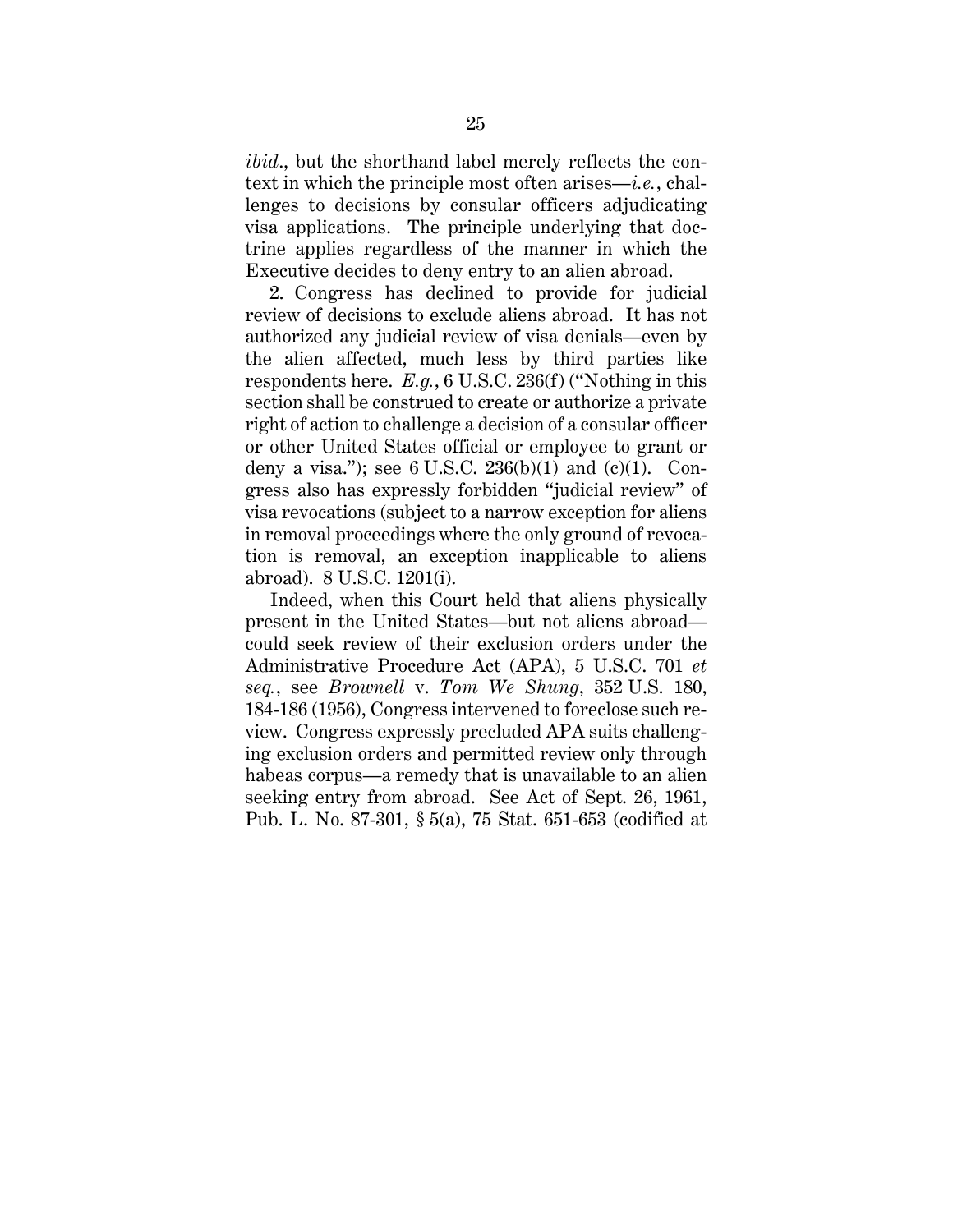8 U.S.C. 1105a(b) (1994)).<sup>8</sup> In short, Congress maintained the bar to judicial review of the denial of entry to aliens abroad. See *Saavedra Bruno*, 197 F.3d at 1157- 1162 (recounting history). $9$ 

3. Although Congress has not authorized judicial review of Executive decisions to exclude aliens abroad, it has not "clear[ly]" "preclude[d] judicial review of constitutional claims" by persons asserting violations of their own constitutional rights. *Webster* v. *Doe*, 486 U.S. 592, 603 (1987). The exclusion of aliens abroad typically raises no constitutional questions because aliens abroad lack any constitutional rights regarding entry. "[A]n alien who seeks admission to this country may not do so under any claim of right"; instead, "[a]dmission of aliens to the United States is a privilege granted by the sovereign United States Government," and "only upon such terms as the United States shall prescribe." *Knauff*, 338 U.S. at 542; see *United States* v. *Verdugo-Urquidez*, 494 U.S. 259, 265 (1990); *Kleindienst* v. *Mandel*, 408 U.S. 753, 762 (1972).

This Court, however, has twice engaged in limited judicial review when a U.S. citizen contended that the denial of a visa to an alien abroad violated the citizen's *own* constitutional rights. In *Mandel*, the Court reviewed

 $\ddot{\phantom{a}}$ 

<sup>8</sup> Congress subsequently replaced 8 U.S.C. 1105a (1994) with 8 U.S.C. 1252, which similarly curtails review (of what are now termed removal orders) outside a specific process established by statute.

<sup>9</sup> Although Congress has created in the APA "a general cause of action" for "persons 'adversely affected or aggrieved by agency action within the meaning of a relevant statute,'" *Block* v. *Community Nutrition Inst.*, 467 U.S. 340, 345 (1984) (citation omitted), that cause of action does not permit review of matters like the exclusion of aliens abroad because the APA does not displace the general rule barring review of decisions to exclude aliens abroad. See *Saavedra Bruno*, 197 F.3d at 1157-1162; see also 5 U.S.C. 701(a), 702(1).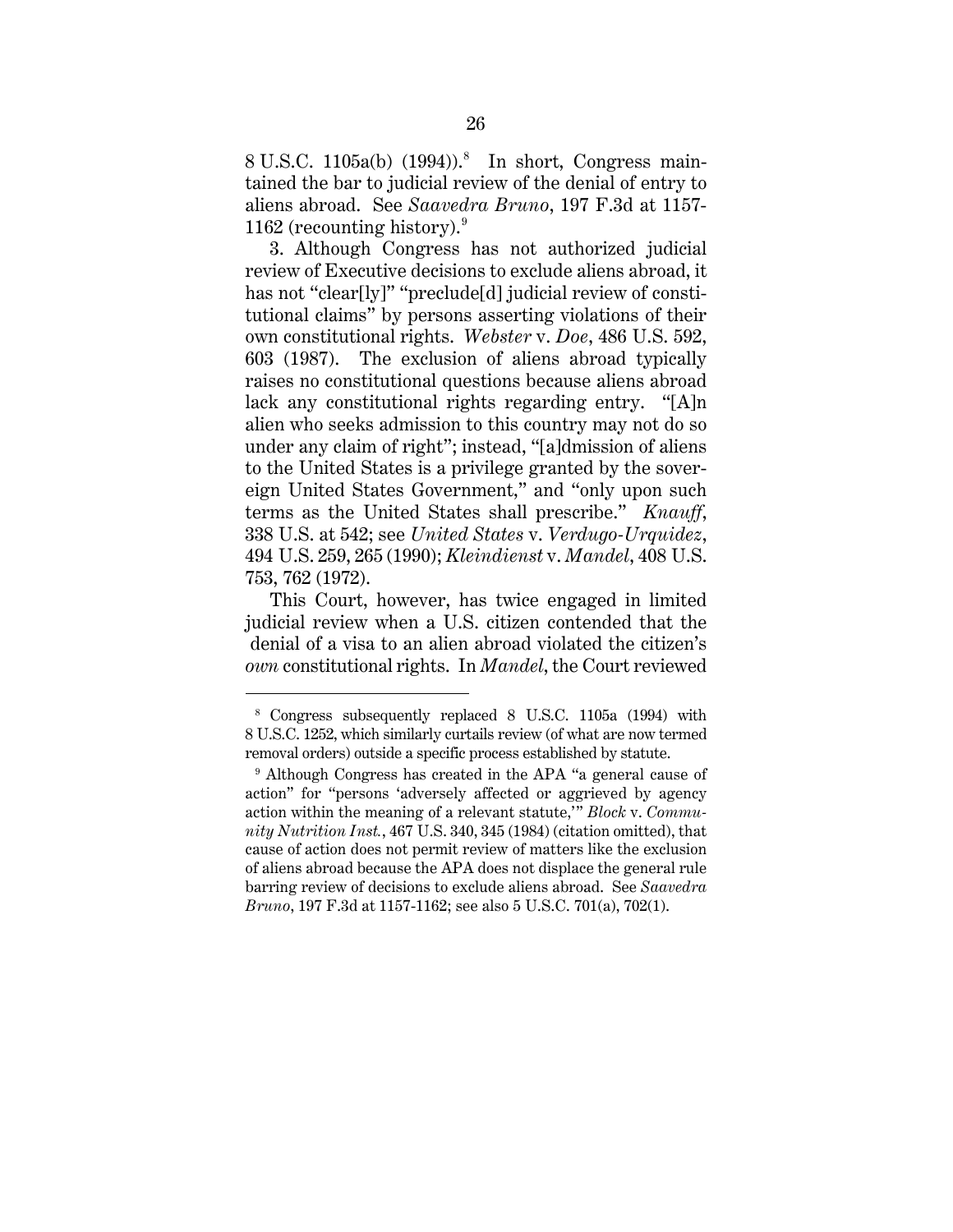a claim that the denial of a waiver of visa-ineligibility to a Belgian national who wished to speak on communism violated U.S. citizens' own First Amendment right to receive information. 408 U.S. at 756-759, 762-770. As the Court explained, the alien himself could not seek review because he "had no constitutional right of entry to this country." *Id.* at 762. The Court addressed (and rejected on the merits) only the claim of U.S. citizens that the alien's exclusion violated their own constitutional rights. *Id.* at 770. And in *Kerry* v. *Din*, the Court considered but denied a claim by a U.S. citizen that the exclusion of her husband violated her own due-process rights. 135 S. Ct. 2128, 2131 (2015) (opinion of Scalia, J.); *id.* at 2139 (Kennedy, J., concurring in the judgment) (assuming without deciding that U.S. citizen had protected liberty interest in husband's visa application). Limited review was available in each case only because the plaintiffs asserted violations of their own constitutional rights as U.S. citizens.

### **B. Respondents Cannot Assert Any Establishment Clause Rights Of Their Own In Challenging The Order**

The longstanding rule barring judicial review of the political branches' exclusion of aliens abroad plainly forecloses respondents' statutory challenges to the Order. The Ninth Circuit seriously departed from that foundational rule by second-guessing and enjoining the President's exercise of the authority expressly conferred on him by Congress to suspend the entry of aliens. Although respondents also invoke the Establishment Clause, they have not asserted violations of their own rights. The courts of appeals held that two individual respondents (Doe #1 in *IRAP* and Dr. Elshikh in *Hawaii*) have standing to challenge the Order because Section 2(c) would delay entry of a family member. But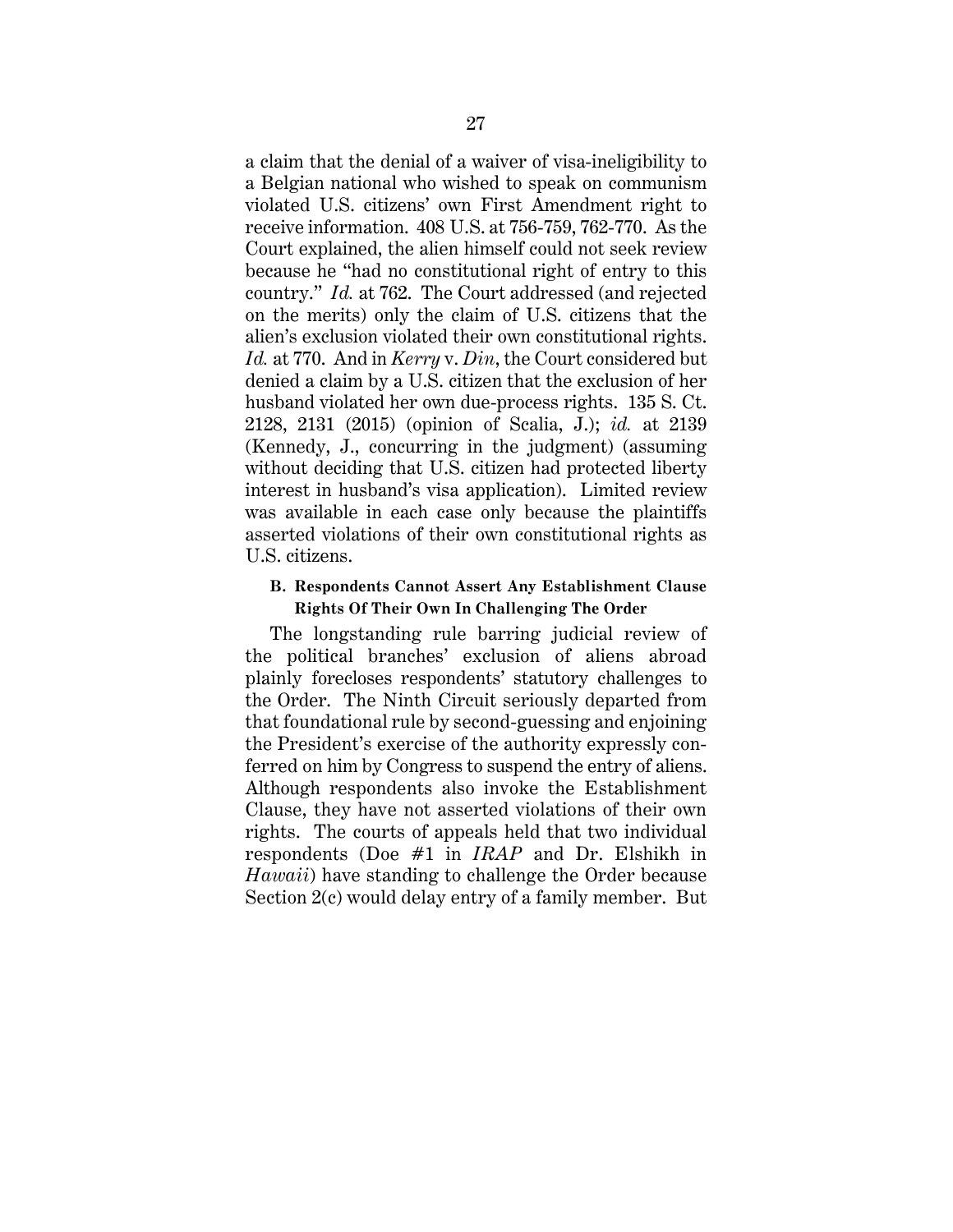those alleged injuries never stemmed from a violation of Doe #1's or Dr. Elshikh's *own* constitutional rights. In any event, those claimed injuries are now moot because Doe #1's wife and Dr. Elshikh's mother-in-law have received visas. The Fourth Circuit and the *Hawaii* district court also held that the individual respondents were injured because the Order sends a message that condemns their Islamic faith. That reasoning is irreconcilable with this Court's precedent and would eviscerate settled rules of justiciability. Finally, the Ninth Circuit held that Hawaii is injured by the Order, but Hawaii has no Establishment Clause rights and cannot assert any rights of its residents.10

### *1. Doe #1's and Dr. Elshikh's delay-in-entry injuries are not cognizable*

The Fourth Circuit held that Doe #1 was injured by Section 2(c) because it would delay "his wife's entry into

<sup>&</sup>lt;sup>10</sup> The Fourth Circuit correctly did not hold that any other respondent in *IRAP* has a live, cognizable Article III injury from Section 2(c), the only provision enjoined in that case. Harrison's fiancé and Doe #3's wife were issued visas and so are not affected by the Order. *IRAP* Gov't C.A. Br. 19 n.6; *IRAP* Resps. C.A. Supp. App. 819. Jane Doe #2 is petitioning for her sister, but there is a multi-year backlog for immigrant-visa numbers for U.S. citizens' siblings. *IRAP* Gov't C.A. Br. 19 & n.7. The remaining individual plaintiffs, along with organizational plaintiffs IRAP and HIAS, seek admission for refugees, J.A. 184-186—a process not affected by Section 2(c). And the remaining organizational plaintiff, MESA, asserts standing based on a member's alleged inability to attend a meeting in November 2017, after the 90-day suspension was originally scheduled to end. See pp. 7-8, 11-12, *supra*; *IRAP* Gov't C.A. Br. 25. None of the organizations identified a member or client whom Section 2(c) would bar from entering.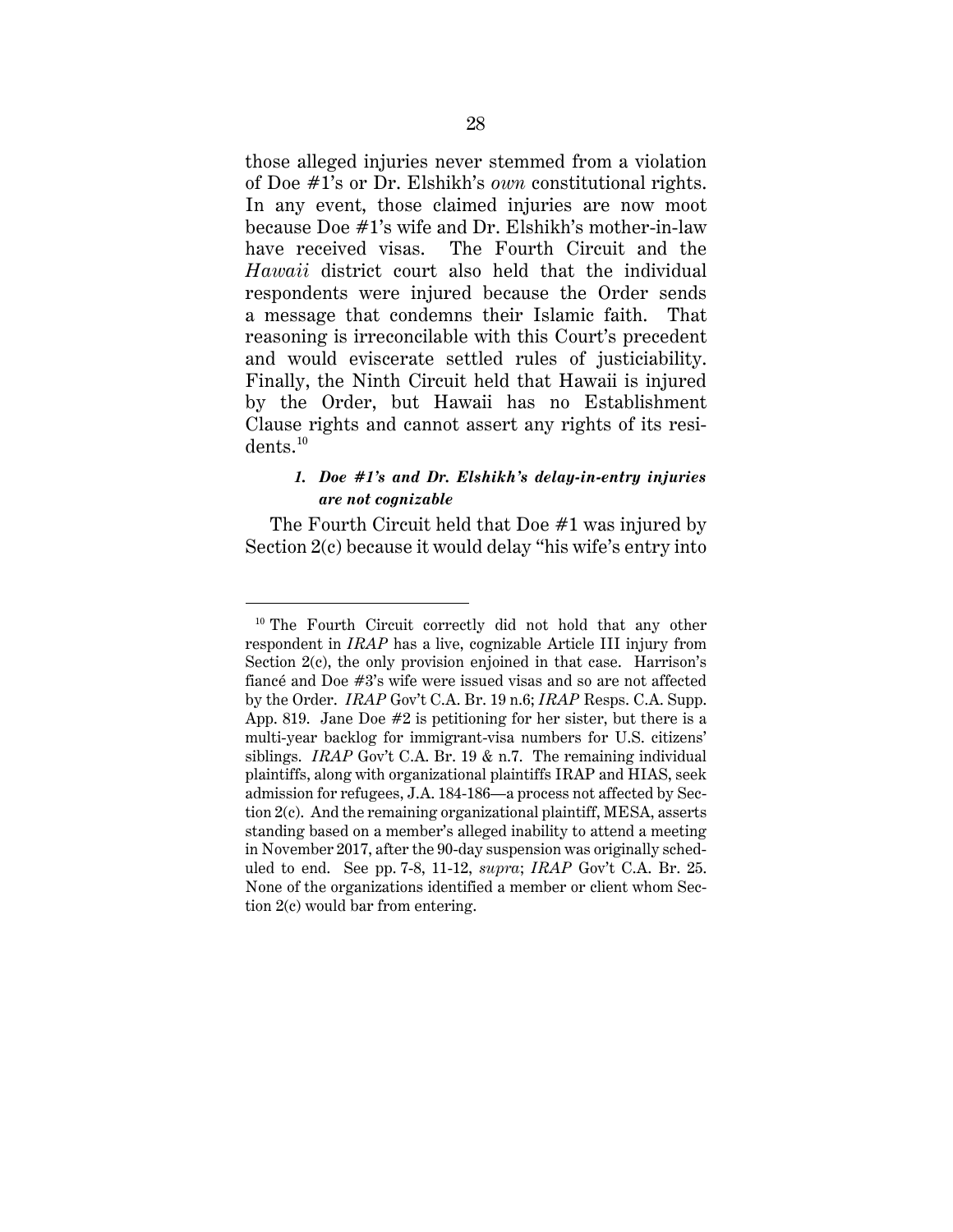the United States" and thereby "prolong their separation." J.A. 196. The Ninth Circuit reached the same conclusion as to Dr. Elshikh and his mother-in-law. J.A. 1181-1182.

a. The claimed injuries to Doe #1 and Dr. Elshikh were never cognizable because they did not stem from any alleged infringement of their *own* religious freedoms. In *McGowan* v. *Maryland*, 366 U.S. 420 (1961), this Court held that individuals who are indirectly injured by alleged religious discrimination against others generally may not sue, because they have not suffered violations of their own rights under the Free Exercise Clause or the Establishment Clause. *Id.* at 429-430. The Court concluded in *McGowan* that the plaintiffs, employees of a store subject to a State's Sunday-closing law, lacked standing to challenge that law on free-exercise grounds because they "d[id] not allege any infringement of their own religious freedoms." *Id.* at 429; see *Smith* v. *Jefferson Cnty. Bd. of Sch. Comm'rs*, 641 F.3d 197, 207 (6th Cir. 2011) (en banc), cert. denied, 565 U.S. 820  $(2011).$ <sup>11</sup> Similarly, in *Elk Grove Unified School District* v. *Newdow*, 542 U.S. 1 (2004), the Court held that a non-custodial parent could not challenge recitation of the Pledge of Allegiance at his daughter's school because his "standing

<sup>&</sup>lt;sup>11</sup> *McGowan* held that the plaintiffs could assert an Establishment Clause challenge to the state law at issue only because they suffered "direct \* \* \* injury, allegedly due to the imposition on them of the tenets of the Christian religion": they were subjected to (indeed, prosecuted under) a Sunday-closing law, which regulated their own conduct. See 366 U.S. at 430-431; see also *id.* at 422. By contrast, indirect injury from alleged discrimination against others is not a violation of one's own Establishment Clause rights under *McGowan*, and therefore it does not provide a basis for challenging the exclusion of an alien abroad under *Mandel* and *Din*.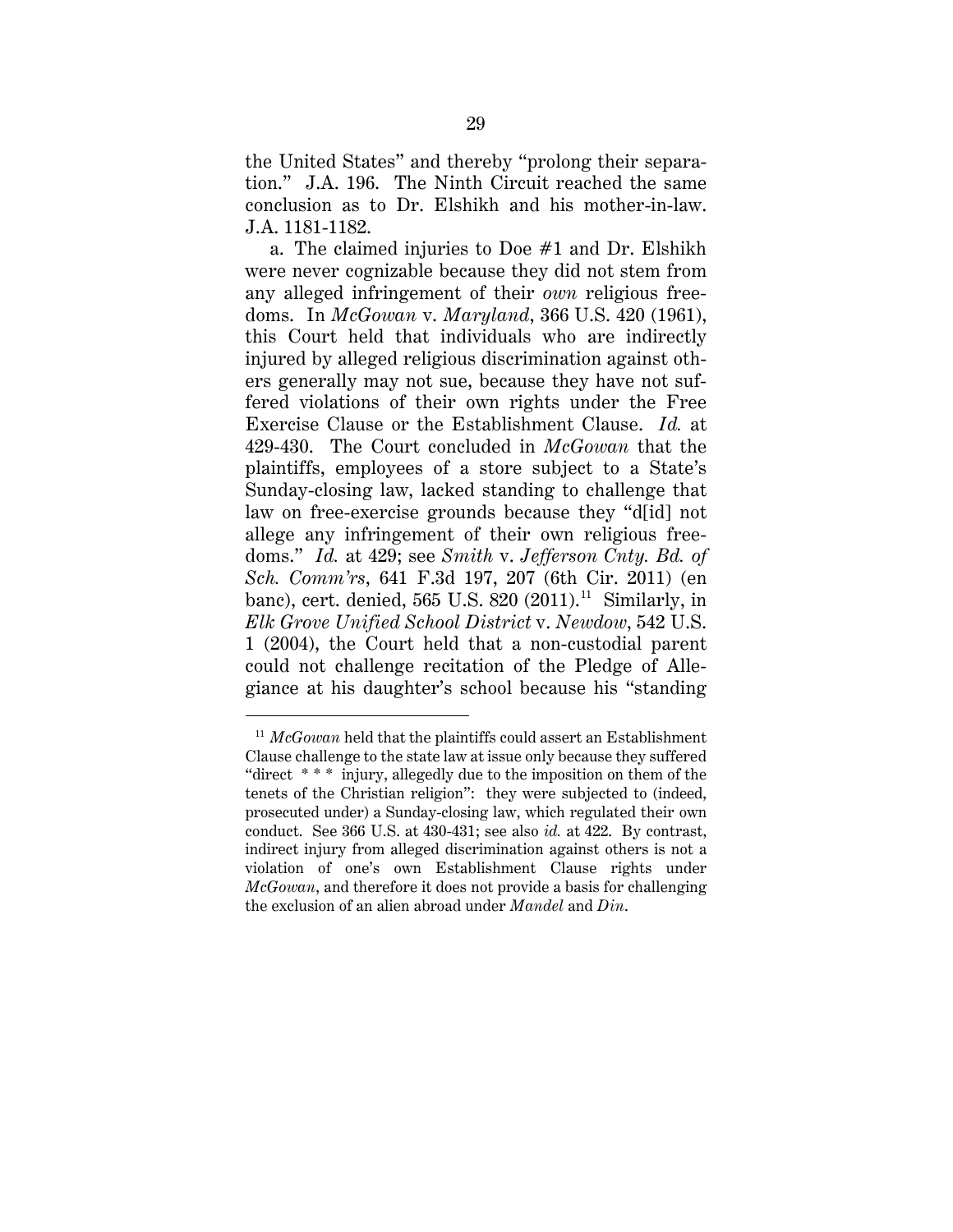derive[d] entirely from his relationship with his daughter," not from a violation of his own rights. *Id.* at 15-18 & n.8. Likewise here, in challenging the application of Section 2(c) to family members, U.S. citizens like Doe #1 and Dr. Elshikh are not asserting violations of their own constitutional rights. They are instead seeking to vindicate the interests of third parties whose entry is suspended. They therefore cannot seek the limited review afforded in *Mandel* and *Din*.

b. Even if these injuries were once cognizable, they are now moot. "To qualify as a case fit for federal-court adjudication, 'an actual controversy must be extant at all stages of review, not merely at the time the complaint is filed.'" *Arizonans for Official English* v. *Arizona*, 520 U.S. 43, 67 (1997) (citation omitted). "No matter how vehemently the parties continue to dispute the lawfulness of the conduct that precipitated the lawsuit, the case is moot if the dispute 'is no longer embedded in any actual controversy about the plaintiffs' particular legal rights.'" *Already, LLC* v. *Nike, Inc.*, 568 U.S. 85, 91 (2013) (citation omitted).Here, Doe #1's wife and Dr. Elshikh's mother-in-law have now received visas. *Trump* v. *International Refugee Assistance Project*, 137 S. Ct. 2080, 2086 n.\* (2017) (per curiam) (*IRAP)*; 16-1540 Resps. Letter (July 20, 2017). Regardless of whether Doe #1's and Dr. Elshikh's claimed familymember injuries were ever justiciable, those injuries do not confer "a legally cognizable interest in the outcome" today. *Already*, 568 U.S. at 91 (citation omitted).<sup>12</sup>

 $12$  If this Court agrees and further finds that none of respondents' other asserted injuries and claims is justiciable, it should "vacate the judgment[s] below and remand with a direction to dismiss" under *United States* v. *Munsingwear, Inc.*, 340 U.S. 36, 39 (1950); see pp. 37-38, *infra.*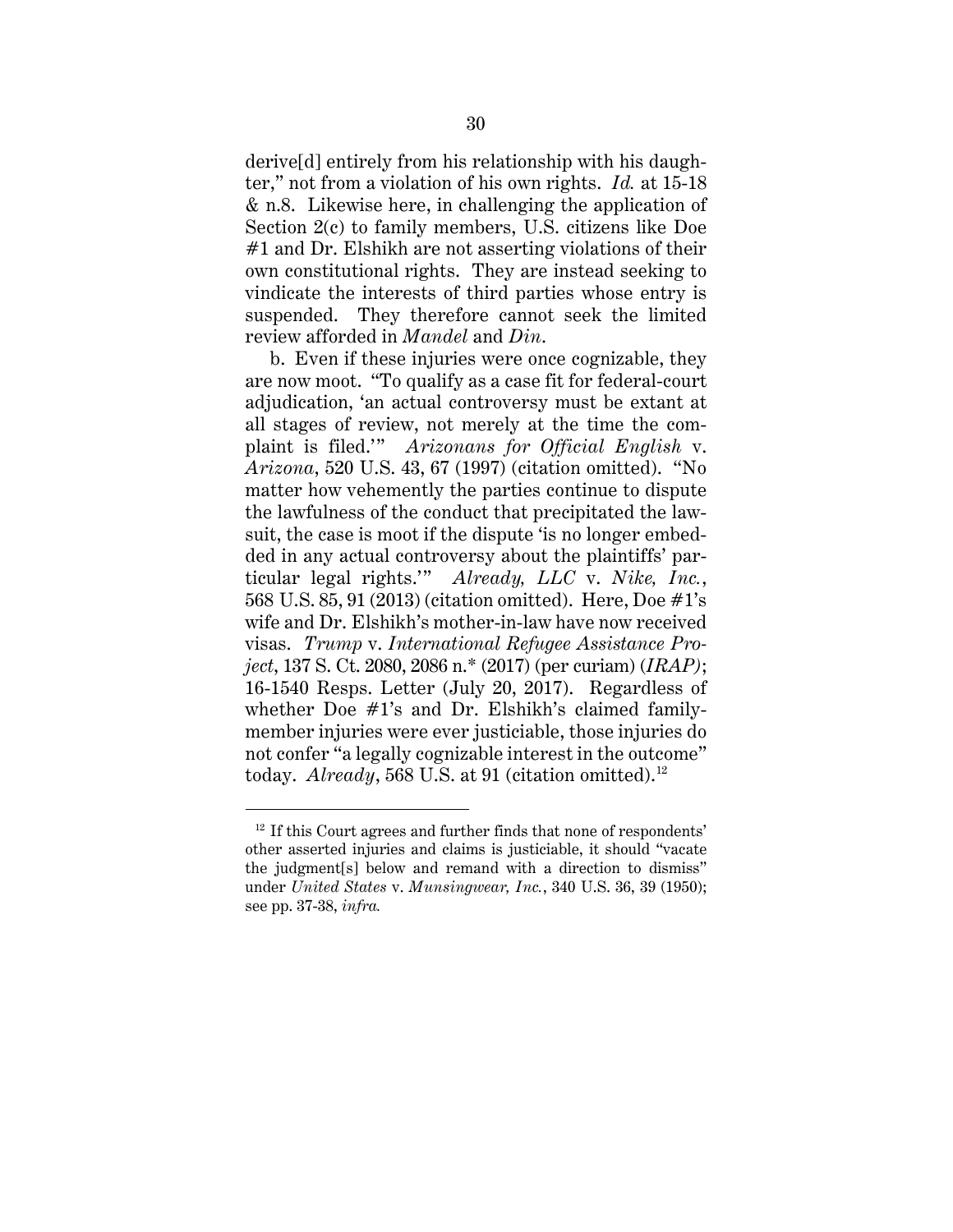### *2. Doe #1's and Dr. Elshikh's "message" injuries are not cognizable*

The Fourth Circuit held that Section 2(c) also injured Doe #1 by sending a "message" that condemns Islam, J.A. 199, 202, and the district court in *Hawaii* reached the same conclusion as to Dr. Elshikh. J.A. 1123-1125, 1151-1152. Even the Fourth Circuit, however, did not hold that purported "message" injury sufficient by itself to make a claim justiciable. J.A. 202-203 n.11 (holding Doe #1's claim justiciable based on the combination of that purported message and the effect of Section 2(c) on his wife). And for good reason: respondents' asserted "message" injury is not cognizable because it likewise does not result from a violation of respondents' own constitutional rights.

a. This Court has "ma[de] clear" that "the stigmatizing injury often caused by racial [or other invidious] discrimination \* \* \* accords a basis for standing only to 'those persons who are personally denied equal treatment' by the challenged discriminatory conduct." *Allen* v. *Wright*, 468 U.S. 737, 755 (1984) (citation omitted). The Court has applied that same rule to Establishment Clause claims: "the psychological consequence presumably produced by observation of conduct with which one disagrees" is not the type of "personal injury" that supports standing to sue, "even though the disagreement is phrased in [Establishment Clause] terms." *Valley Forge Christian Coll.* v. *Americans United for Separation of Church & State, Inc.*, 454 U.S. 464, 485-486 (1982); *id*. at 486 ("[S]tanding is not measured by the intensity of the litigant's interest or the fervor of his advocacy.").

To be sure, a plaintiff may suffer a "spiritual" injury from the violation of his own Establishment Clause rights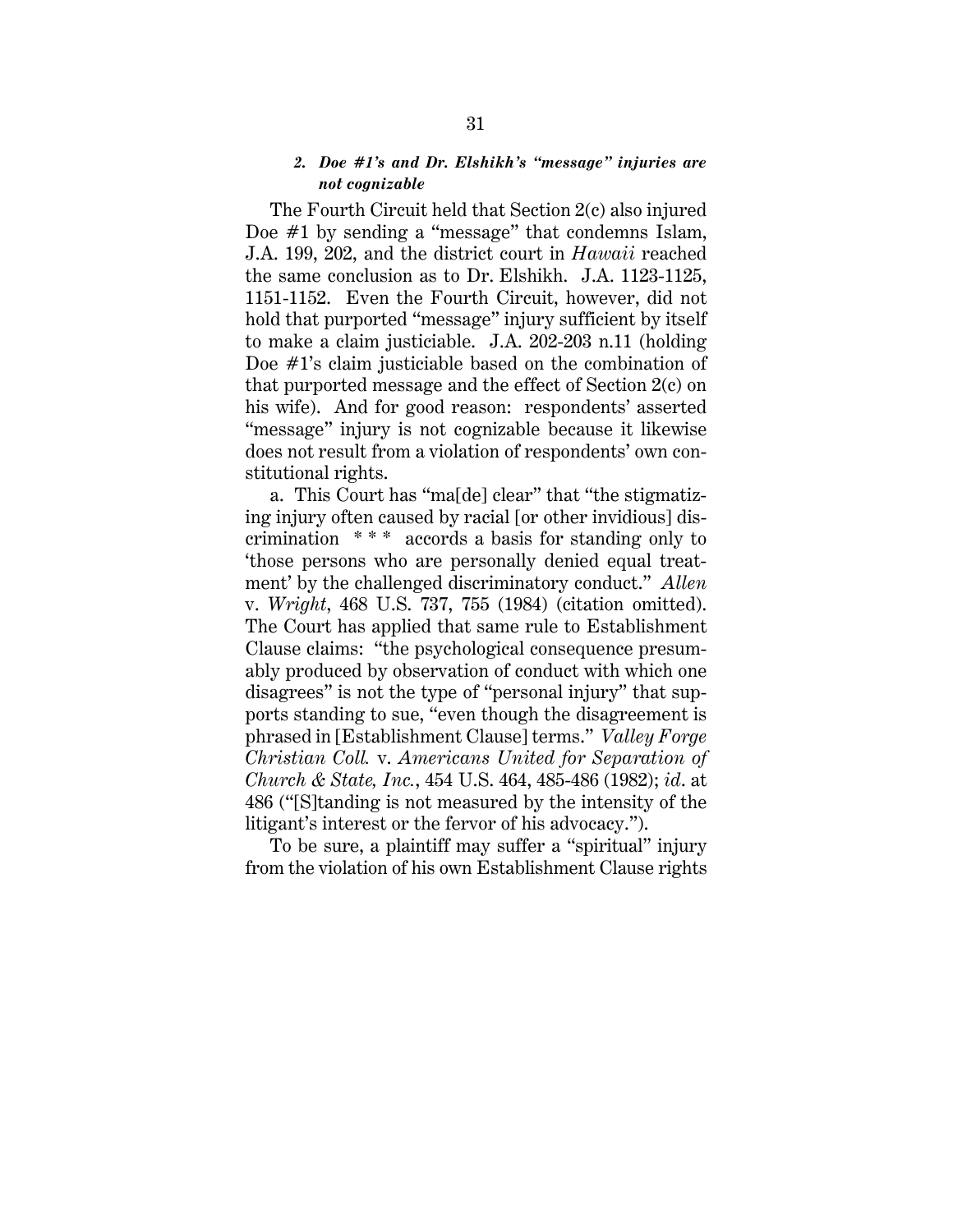where he himself has been "subjected to unwelcome religious exercises" or "forced to assume special burdens to avoid them." *Valley Forge*, 454 U.S. at 486-487 n.22. But neither of those exists here. First, Section 2(c) does not expose Doe #1 or Dr. Elshikh to a religious message: it says nothing about religion, and does not subject them to any religious exercise. *A fortiori*, Section 6(a) and (b) cannot impose any such injury, because they apply to refugees from every country worldwide. Second, all three provisions apply only to aliens abroad and are not targeted at respondents. The Fourth Circuit tried to sidestep this problem by asserting that, in addressing justiciability, it had to "assume the merits" of Doe #1's argument that Section 2(c) "sends a sufficiently religious message such that it violates the Establishment Clause." J.A. 200 n.9. But *Valley Forge*'s rule required the court to determine whether (not merely assume that) a religious message was directed to respondents in a way that causes them cognizable injury.

b. The D.C. Circuit correctly has rejected the notion that a putative Establishment Clause plaintiff may "re-characterize[]" an abstract injury flowing from "government *action*" directed against others as a personal injury from "a governmental *message* [concerning] religion" directed at the plaintiff. *In re Navy Chaplaincy*, 534 F.3d 756, 764 (2008) (Kavanaugh, J.), cert. denied, 556 U.S. 1167 (2009). If that were permissible, the D.C. Circuit explained, it would "eviscerate well-settled standing limitations." *Ibid*. The challengers in *Valley Forge* and other cases "could have obtained standing to sue simply by targeting not the government's action, but rather the government's alleged 'message' of religious preference communicated through that action." *Ibid*.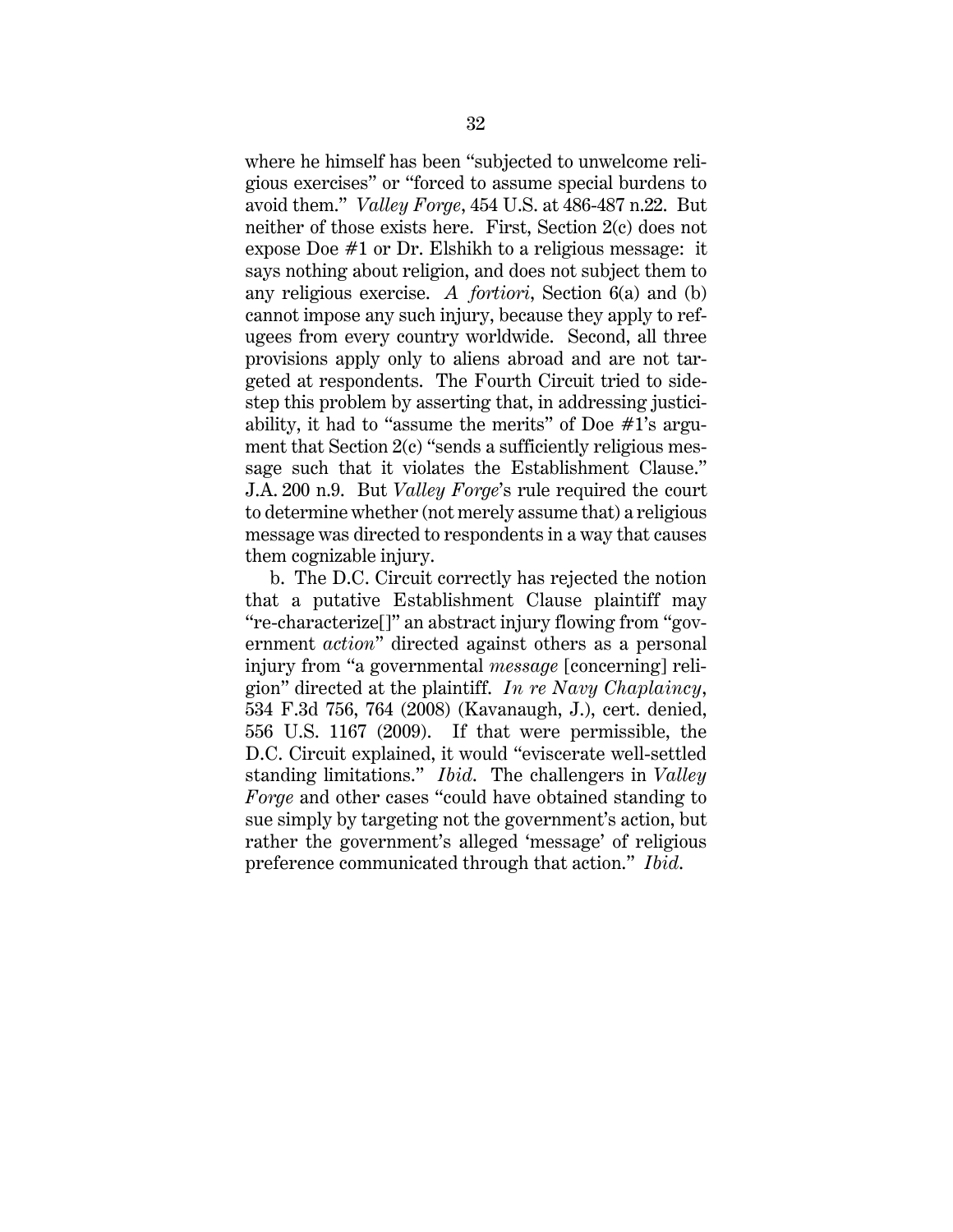The Fourth Circuit attempted to distinguish *Valley Forge* and *Navy Chaplaincy* on the ground that "Doe #1 *is* directly affected by the government action—both its message and its impact on his family." J.A. 202-203 n.11. But the abstract "message" Doe #1 (like Dr. Elshikh) alleges could be asserted by any Muslim in the country indeed, perhaps by anyone offended by the Order's perceived message. The Fourth Circuit's only purported basis for limiting its conclusion to Doe #1—the speculative delay in the entry of his wife—is now moot, and in any event that asserted injury never stemmed from Doe #1's religion or any violation of his own Establishment Clause rights. See pp. 29-30, *supra.* The same is true of Dr. Elshikh. Neither Doe #1 nor Dr. Elshikh has a cognizable injury under the Establishment Clause, and thus neither can invoke *Mandel* and *Din* to evade the general rule of nonreviewability.

#### *3. Hawaii does not assert any violation of its own constitutional rights*

Hawaii's inability to assert a cognizable claim is even more fundamental. Hawaii has no rights to assert under the Establishment Clause and therefore cannot come within *Mandel* and *Din*. Hawaii argued below (*Hawaii*  Resps. C.A. Br. 17 (No. 17-15589)) that the Clause originally protected state establishments of religion from the federal government, citing Justice Thomas's concurrence in *Zelman* v. *Simmons-Harris*, 536 U.S. 639, 677- 680 (2002). But Hawaii does not seek here to establish its own religion, which it no longer may do in light of the Fourteenth Amendment. *Id.* at 679 n.4. And although Hawaii's residents have Establishment Clause rights, Hawaii "does not have standing as *parens patriae* to bring an action against the Federal Government" to protect its residents from alleged discrimination. *Alfred L.*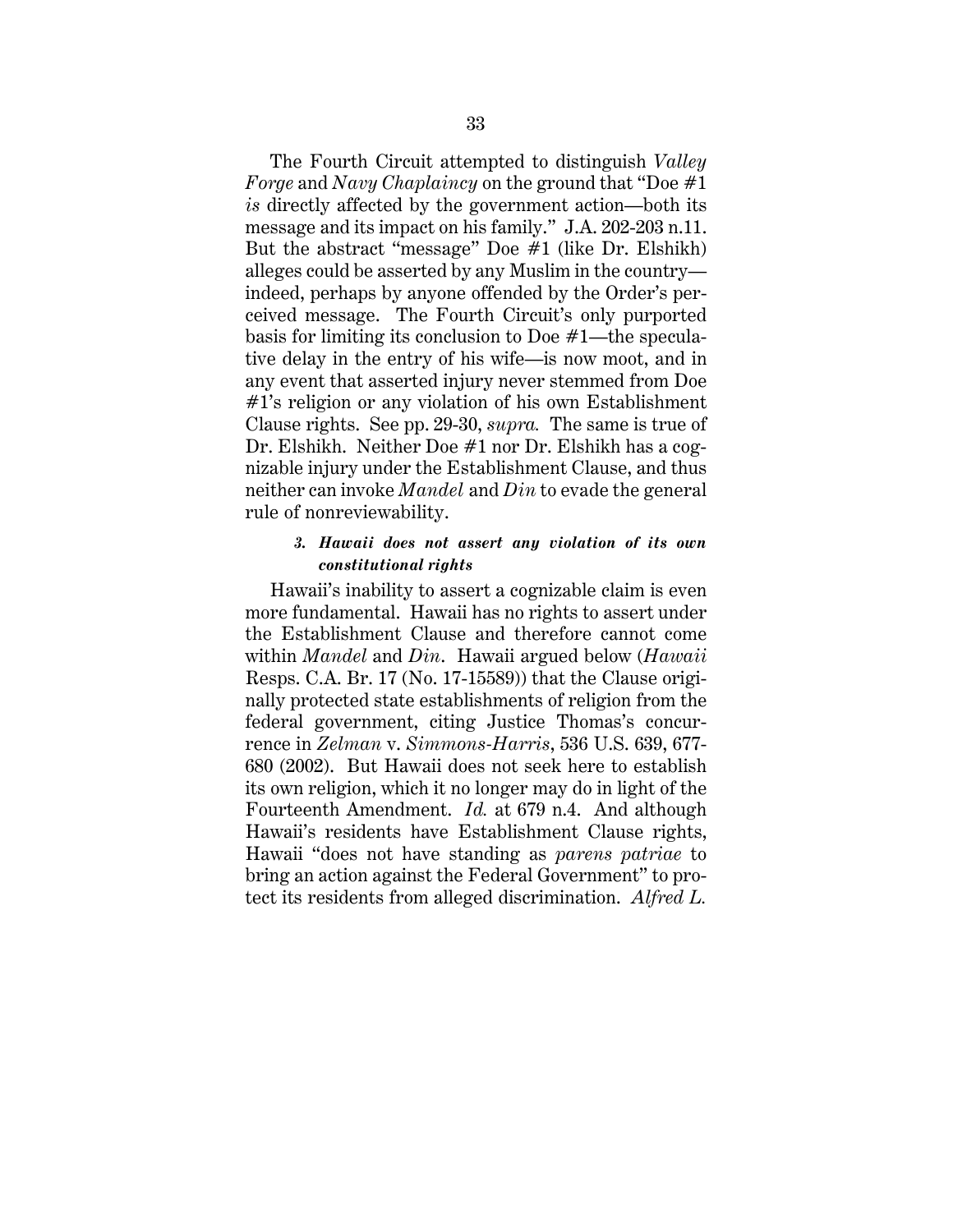*Snapp & Son, Inc.* v. *Puerto Rico ex rel. Barez*, 458 U.S. 592, 610 n.16 (1982).

Notably, neither the district court nor the Ninth Circuit held that Hawaii had standing based on any injury to putative Establishment Clause rights of the State. Rather, both courts relied on purported injuries to Hawaii's universities, tax revenue from tourism, and efforts to assist in resettling refugees. J.A. 1118-1121, 1150- 1151, 1182-1187. But those alleged injuries—which were speculative, not actual or imminent, when respondents filed suit—do not stem from the violation of any constitutional right for which Hawaii might seek limited review under *Mandel* and *Din*. Nor do those alleged injuries even result from application of the Order to the State itself. They are instead merely the incidental effects of the United States' application of federal law to aliens outside the United States.

Although Hawaii also claimed a sovereign interest in applying its own laws to persons once they are present in the State, it has no sovereign or other cognizable interest in regulating or compelling the entry of aliens from abroad in the first instance. "The authority to control immigration—to admit or exclude aliens—is vested solely in the Federal Government." *Arizona* v. *United States*, 567 U.S. 387, 409-410 (2012) (citation omitted). In short, under the INA, Hawaii has no "legally and judicially cognizable" interest, *Raines* v. *Byrd*, 521 U.S. 811, 819 (1997), in the federal government's determination whether to allow an alien abroad to enter the United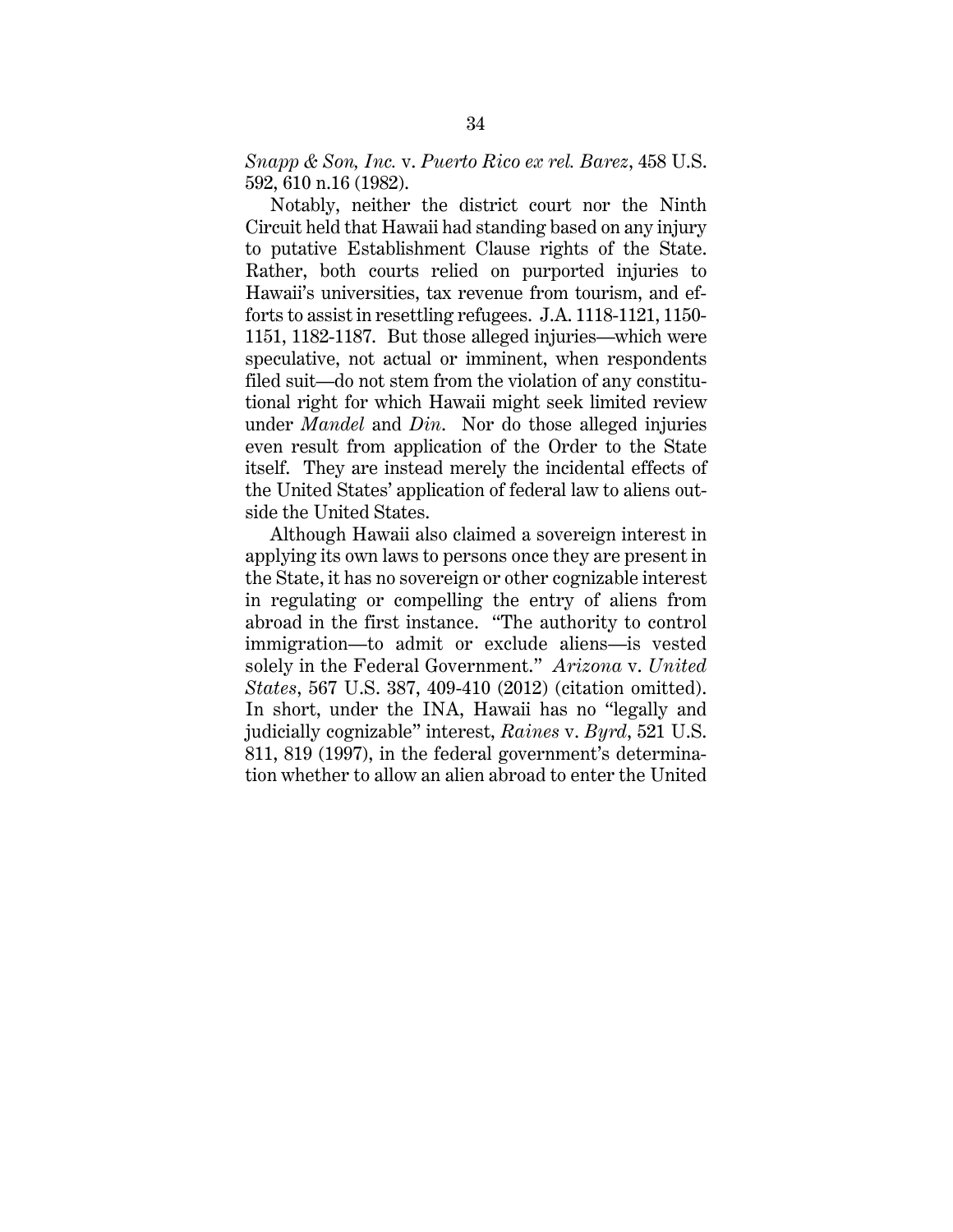States, either on a visa or as a refugee. See *Linda R.S.* v. *Richard D.*, 410 U.S. 614, 619 (1973).<sup>13</sup>

\* \* \* \* \*

The courts of appeals in both cases strained to reach the merits despite the absence of any cognizable injury to respondents' own constitutional rights. This Court has not hesitated to overturn lower-court rulings that have similarly disregarded settled justiciability principles to reach significant constitutional issues. See, *e.g.*, *DaimlerChrysler Corp.* v. *Cuno*, 547 U.S. 332, 340-354 (2006); *Raines*, 521 U.S. at 818-830*.* The Court should do the same here. The importance of the legal issues implicated by respondents' challenges to the Order does not warrant disregarding foundational rules of nonjusticiability.

### **II. RESPONDENTS' CHALLENGES TO SECTION 2(C) DID NOT BECOME MOOT ON JUNE 14, 2017**

In granting certiorari, this Court directed the parties "to address \* \* \* '[w]hether the challenges to [Section] 2(c) became moot on June 14, 2017,'" *i.e.*, 90 days after the Order's intended effective date of March 16, 2017. *IRAP*, 137 S. Ct. at 2087. They did not become moot at

<sup>&</sup>lt;sup>13</sup> Nor may Hawaii assert third-party standing on behalf of aliens who would seek admission as students, faculty, tourists, or refugees. Aliens abroad have no Establishment Clause rights, see *Verdugo-Urquidez*, 494 U.S. at 265, and no constitutional rights at all regarding entry into the country, see p. 26, *supra*. Hawaii cannot assert purported rights on behalf of third parties that those third parties do not possess. Moreover, Hawaii has not shown a "close relationship with" the third parties or a "hindrance" to the third parties' "ability to protect [their] own interests." *Kowalski*  v. *Tesmer*, 543 U.S. 125, 129-131 (2004) (citations and internal quotation marks omitted).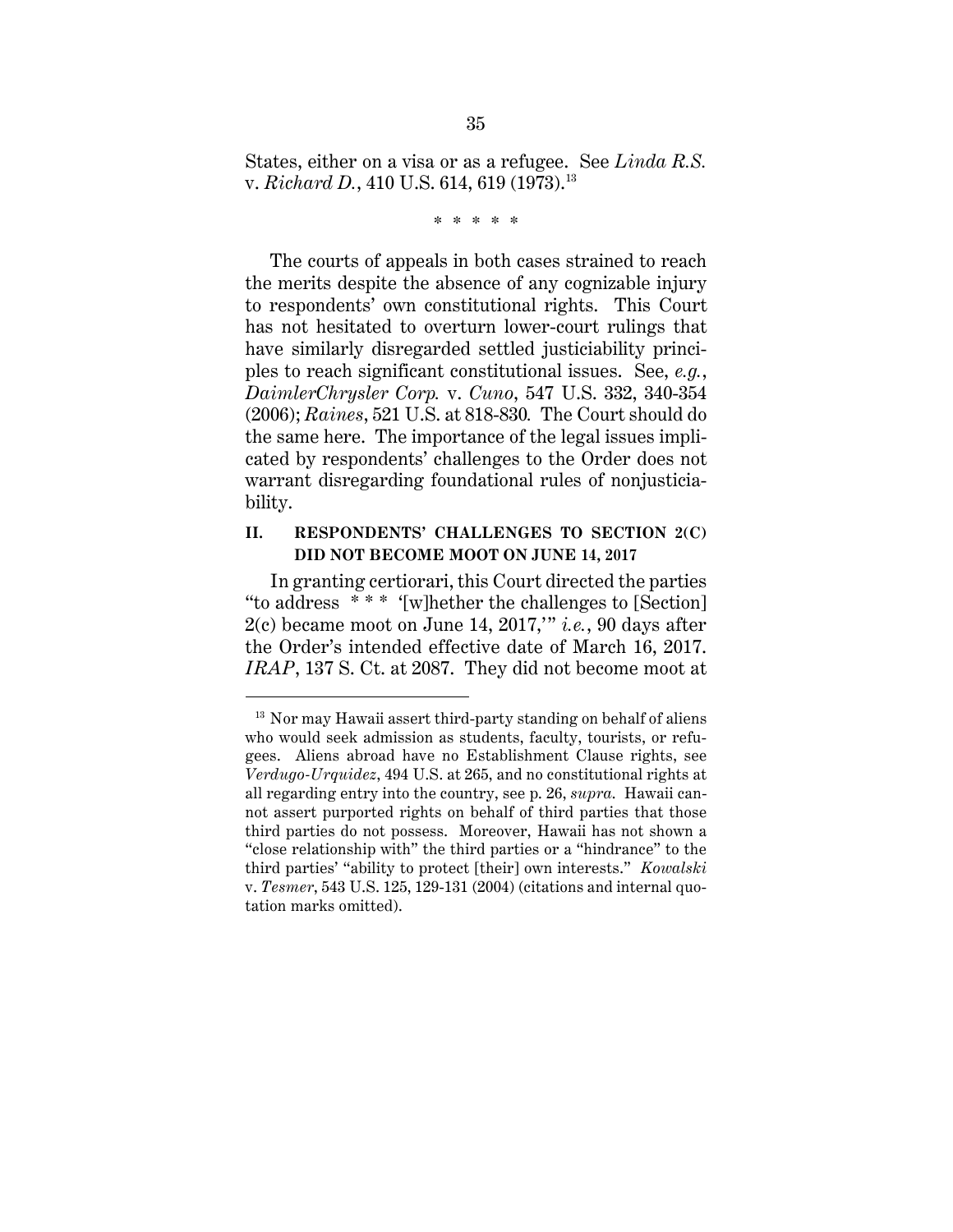that time, but if the Court concludes otherwise it should vacate the judgments below and remand with instructions to dismiss.

A. Section 2(c) of the Order directs that the entry into the United States of nationals of the six listed countries "be suspended for 90 days from the effective date of th[e] [O]rder." J.A. 1426. That effective date was supposed to be March 16, 2017. J.A. 1439 (§ 14). The injunctions in these cases, however, prevented Section 2(c) from becoming "effective" and "suspend[ing]" entry for 90 days after March 16. Because Section 2(c) was enjoined before it could take effect, the 90-day suspension did not begin to run until the injunctions barring its enforcement were stayed by this Court on June 26, 2017. The injunctions thus effectively delayed or tolled the Order's effective date for purposes of Section 2(c) and the other enjoined provisions. As a matter of both background legal principles and common sense, the 90-day period could not elapse before it was ever permitted to begin to run.

Contrary to the *IRAP* respondents' assertion (Stay Opp. 18), the government did not take a different position below. In its stay motion in the court of appeals, the government stated that Section  $2(c)$ 's 90-day suspension "expires in early June." *IRAP* Gov't C.A. Mot. for Stay 11. The government was addressing the assertion by respondent MESA that it had standing because Section 2(c) might interfere with a meeting scheduled for November 2017, five months after Section 2(c)'s suspension was set to expire. *Id.* at 10-11. The government's point was that, if Section 2(c) had been permitted to go into effect *as originally scheduled*, MESA would not have suffered any cognizable injury. See *Davis*  v. *FEC*, 554 U.S. 724, 734 (2008) (standing inquiry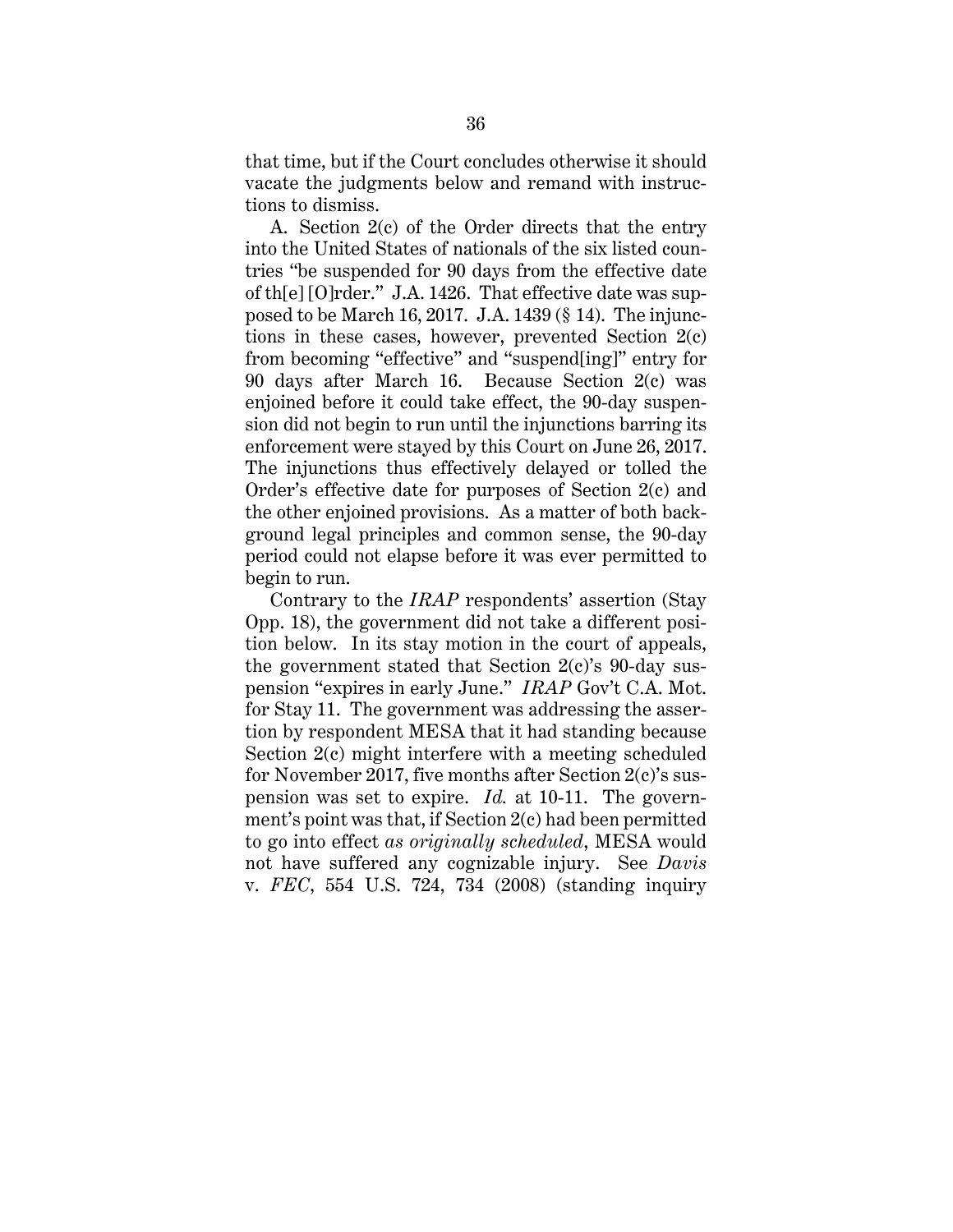"focuse[s] on whether the party invoking jurisdiction had the requisite stake in the outcome when the suit was filed"). The government's statement did not address the effect of the injunctions on the running of the 90-day period, much less endorse the odd notion that Section 2(c)'s suspension could end before it had begun.

B. In any event, a memorandum issued by the President on June 14, 2017, puts the issue to rest. See J.A. 1441-1443 (82 Fed. Reg. 27,965 (June 19, 2017)). The June 14 memorandum provides that each provision's effective date is "the date and time at which the referenced injunctions are lifted or stayed with respect to that provision." J.A. 1442. It further provides that, "[t]o the extent it is necessary, this memorandum should be construed to amend the Executive Order." *Ibid.* Section 2(c)'s 90-day suspension thus did not begin to run until this Court stayed the injunctions on June 26, 2017. The *IRAP* respondents conceded (Br. in Opp. 14) that "the President can unilaterally revise" the Order's temporal scope "at any time." Because the President did so, the appeals did not become moot on June 14, 2017.

C. If the *IRAP* respondents were correct that the appeals are moot, the appropriate course would be to vacate the courts of appeals' judgments upholding the injunctions barring enforcement of Section 2(c) with instructions to dismiss the underlying challenges. This Court's "established practice" when a federal civil case "has become moot while on its way here or pending [the Court's] decision on the merits is to reverse or vacate the judgment below and remand with a direction to dismiss." *United States* v. *Munsingwear, Inc.*, 340 U.S. 36, 39 (1950); see Stephen M. Shapiro et al., *Supreme Court Practice* § 19.5, at 970-971 (10th ed. 2013).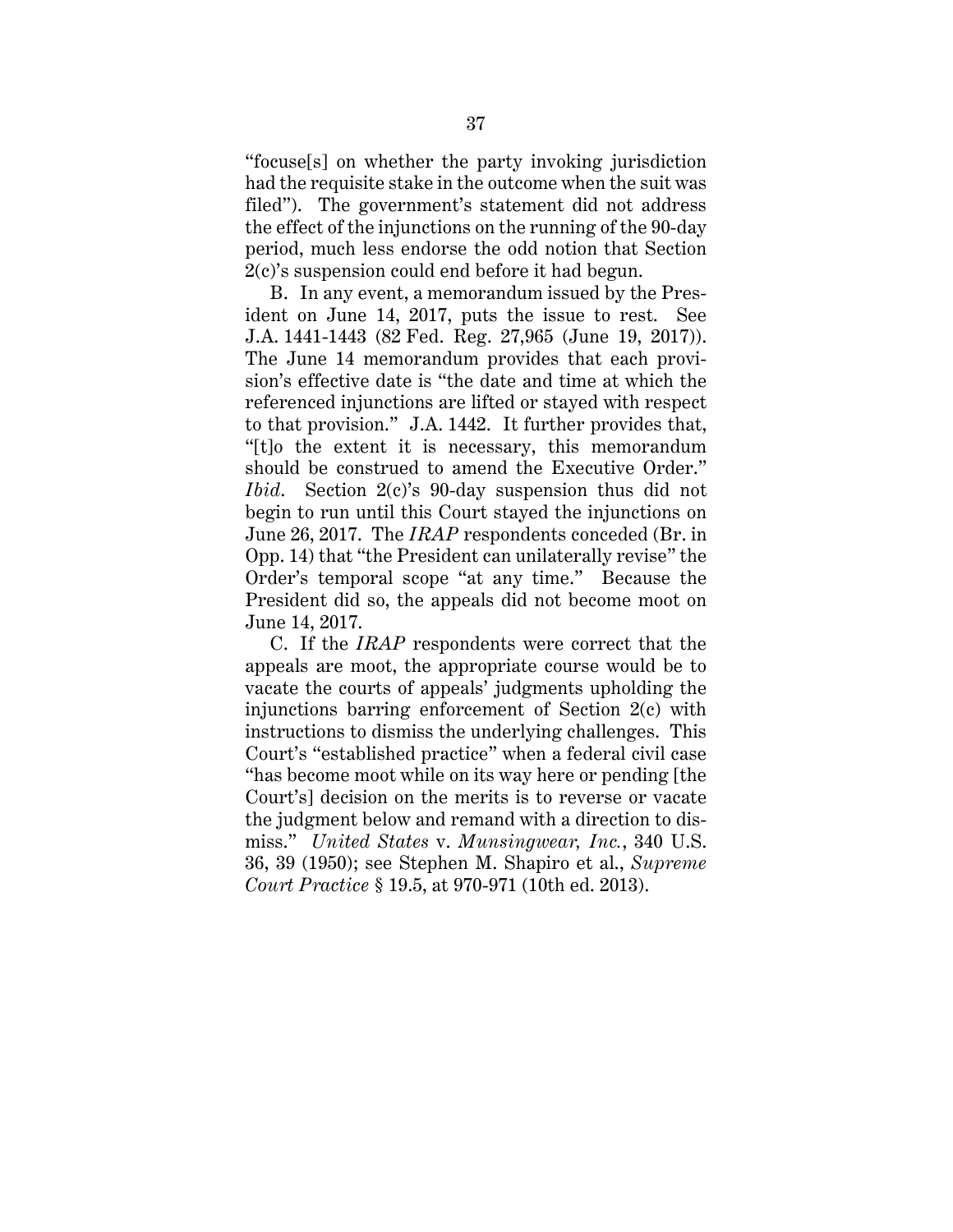No exception to that general rule counsels against vacatur here. If respondents' challenges to Section 2(c) are moot, that resulted from the "happenstance" that litigation and appellate review of those challenges spanned longer than 90 days—not because of any "settlement" or other "unilateral" post-judgment action by the government. *U.S. Bancorp Mortg. Co.* v. *Bonner Mall P'ship*, 513 U.S. 18, 25 (1994); see *Alvarez* v. *Smith*, 558 U.S. 87, 94 (2009) (directing vacatur of lower-court judgment with instructions to dismiss because the case "more closely resemble[d] mootness through 'happenstance' than through 'settlement'—at least the kind of settlement that the Court considered in *Bancorp*"). Consistent with its established practice, if the Court concludes that the challenges to Section 2(c) are moot due to the passage of time during this litigation, it should vacate the relevant portions of the courts of appeals' judgments.14

#### **III. THE ORDER DOES NOT VIOLATE THE INA**

 $\overline{a}$ 

The Ninth Circuit held that Sections 2(c), 6(a), and 6(b) exceed the President's statutory authority under the INA in several respects. Judicial review of the Order on statutory grounds is precluded for the reasons set forth above. See Part I.A, *supra*. In any event, the Ninth Circuit's ruling rests on a fundamental misunderstanding of the statute and allows for impermissible

<sup>&</sup>lt;sup>14</sup> Likewise, the *Hawaii* respondents' challenge to Section 6(a)'s 120-day Refugee Program suspension did not become moot on July 14, 2017 (120 days after March 16, 2017), but if it did, vacatur would be appropriate. Section 6(b)'s refugee cap does not present a similar question because its duration is not linked to the Order's effective date, but instead to the end of Fiscal Year 2017, *i.e.*, September 30, 2017. J.A. 1434 (§ 6(b)).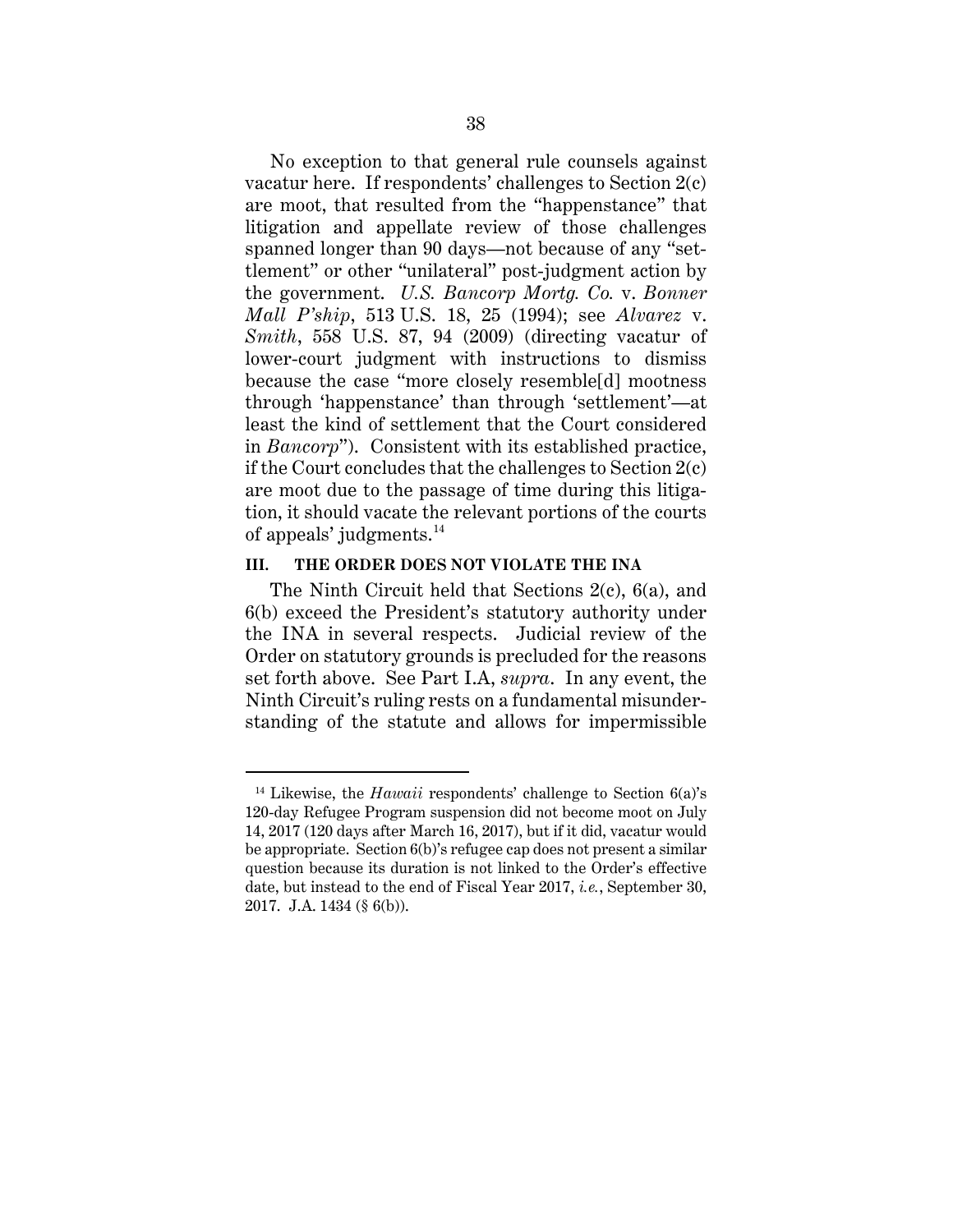judicial second-guessing of national-security determinations made by the President.

**A. Sections 2(c), 6(a), And 6(b) Are Expressly Authorized By 8 U.S.C. 1182(f) And 1185(a)(1)**

The Ninth Circuit principally held that Sections 2(c), 6(a), and 6(b) exceed the President's authority to suspend entry under 8 U.S.C. 1182(f) because, in the court's view, the President failed to make a sufficient finding of harm to the national interest. J.A. 1195-1209. The *Hawaii* respondents never advanced that theory in the court of appeals, and for good reason: it has no basis in the statute, contradicts historical practice, and improperly disregards the Order's express findings.

# *1. Sections 1182(f) and 1185(a)(1) grant the President broad discretion to suspend entry of aliens in the national interest*

a. Section 1182(f) provides in pertinent part:

Whenever the President finds that the entry of any aliens or of any class of aliens into the United States would be detrimental to the interests of the United States, he may by proclamation, and for such period as he shall deem necessary, suspend the entry of all aliens or any class of aliens as immigrants or nonimmigrants, or impose on the entry of aliens any restrictions he may deem to be appropriate.

8 U.S.C. 1182(f). By its terms, Section 1182(f) grants the President broad authority and confirms his discretion at every turn. It reserves to the President the decisions (1) whether, when, and on what basis to suspend entry "by proclamation" ("[w]henever [he] finds that the entry" of aliens "would be detrimental" to the national interest); (2) whose entry to suspend ("all aliens or any class of aliens," whether as "immigrants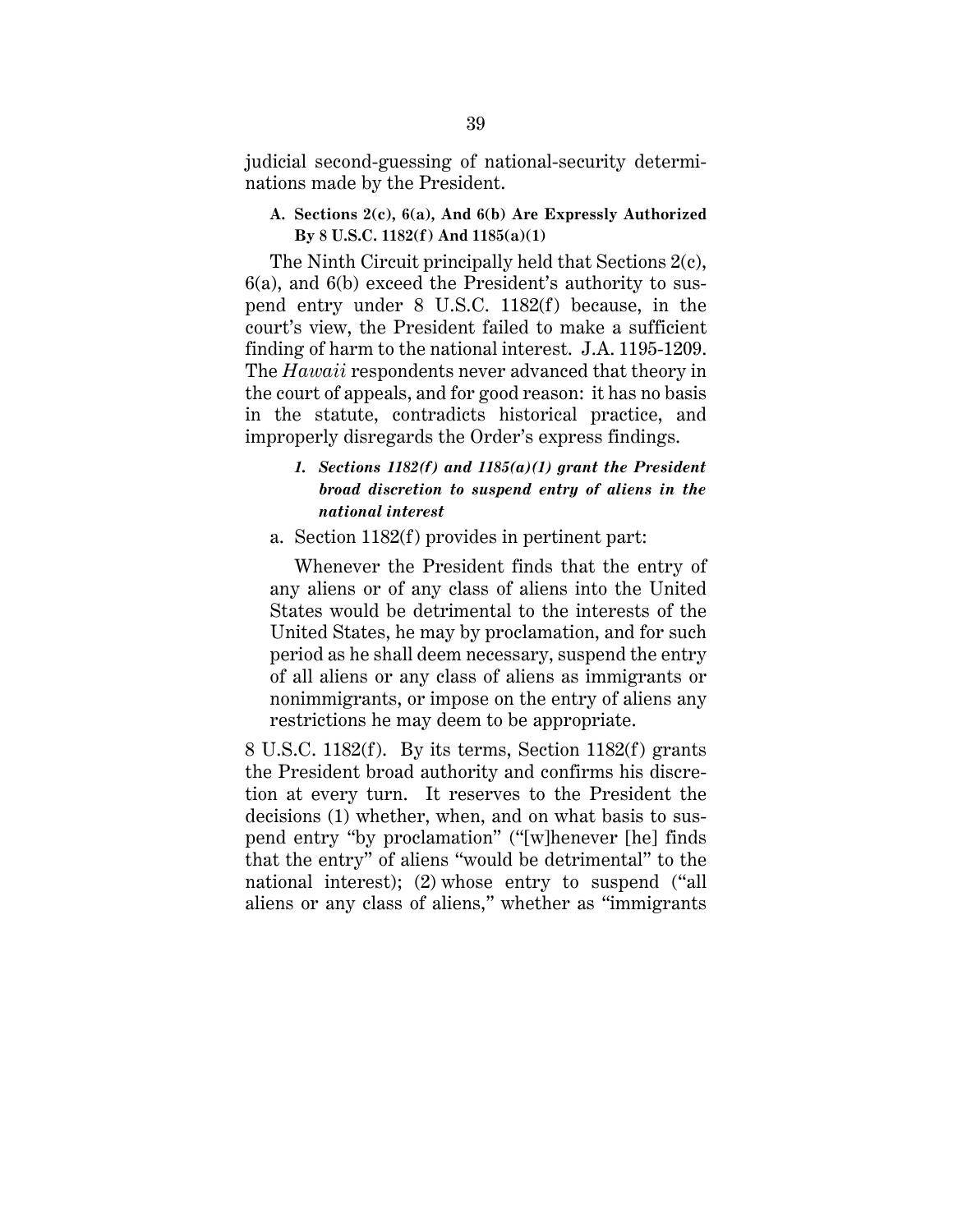or nonimmigrants"); (3) for how long ("for such period as he shall deem necessary"); (4) and on what terms ("he may \* \* \* impose on the entry of aliens any restrictions he may deem to be appropriate"). *Ibid.*

As courts have recognized, Section 1182(f) confers a "sweeping proclamation power" to suspend entry of aliens. *Abourezk* v. *Reagan*, 785 F.2d 1043, 1049 n.2 (D.C. Cir. 1986) (R.B. Ginsburg, J.), aff'd by an equally divided Court, 484 U.S. 1 (1987); see *Allende* v. *Shultz*, 845 F.2d 1111, 1117-1118 (1st Cir. 1988). This Court, for example, deemed it "perfectly clear that [Section] 1182(f) \* \* \* grants the President ample power to establish a naval blockade that would simply deny illegal Haitian migrants the ability to disembark on our shores." *Sale* v. *Haitian Ctrs. Council, Inc.*, 509 U.S. 155, 187 (1993). The breadth of this authority reflects that, "[w]hen Congress prescribes a procedure concerning the admissibility of aliens, it is not dealing alone with a legislative power," but also "is implementing an inherent executive power." *Knauff*, 338 U.S. at 542.

Section 1185(a)(1) further makes it "unlawful" for an alien to "enter the United States except under such reasonable rules, regulations, and orders, and subject to such limitations and exceptions as the President may prescribe." 8 U.S.C. 1185(a)(1). The Ninth Circuit did not separately analyze Section 1185(a)(1), stating that it "does not grant the President a meaningfully different authority than [Section] 1182(f)." J.A. 1196 n.10. But Section 1185(a)(1)'s additional, express grant of authority to the President confirms his expansive discretion in this area. The plain text of Sections 1182(f) and 1185(a)(1) leaves no doubt that the President may suspend or restrict the entry of the classes covered by Sections  $2(c)$ ,  $6(a)$ , and  $6(b)$ .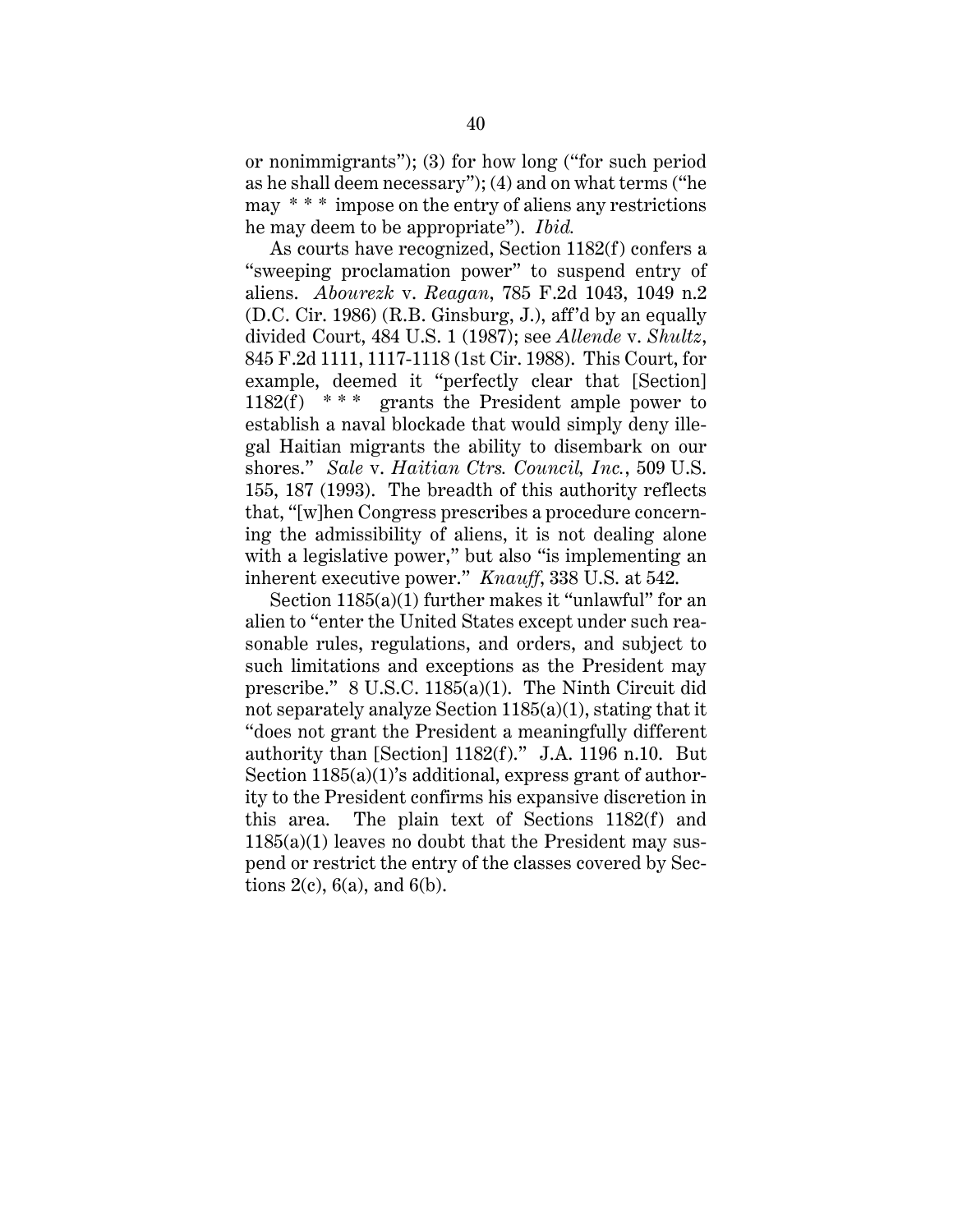b. The court of appeals erroneously read into Section 1182(f) a requirement that, when suspending entry, the President must articulate a detailed factual basis satisfactory to courts—to "support the conclusion that entry of all nationals" whose entry he suspends "would be harmful to the national interest." J.A. 1197. That requirement turns the statute on its head. Section 1182(f)'s language authorizing the President "by proclamation" to suspend or restrict entry "[w]henever [he] finds that [it] would be detrimental to the interests of the United States," 8 U.S.C. 1182(f), does not *constrain* the President's authority. To the contrary, it confirms the breadth of his discretion. Congress placed no restrictions on which "interests" count or what "detriment[s]" suffice for the President to invoke his suspension authority, committing all of those matters to the President's judgment and discretion. And the statute expressly contemplates that he may make these determinations on a broad scale, authorizing him to "suspend the entry of all aliens or any class of aliens." *Ibid.*

The only prerequisite Congress imposed is that the "President find[]" that entry would be detrimental to the Nation's interests, 8 U.S.C. 1182(f)—and the President indisputably made such a finding here. See J.A. 1426, 1433-1434 (§§ 2(c), 6(a) and (b)). By its terms, Section 1182(f) does not impose any further requirements on how the President articulates such findings. In *Doe*, *supra*, confronted with a statute that similarly granted the Director of Central Intelligence authority to terminate an employee if he "*deem*[*s*] such termination necessary or advisable in the interests of the United States," this Court held that judicial review of termination decisions was unavailable under the APA because the Court "s[aw] no basis on which a reviewing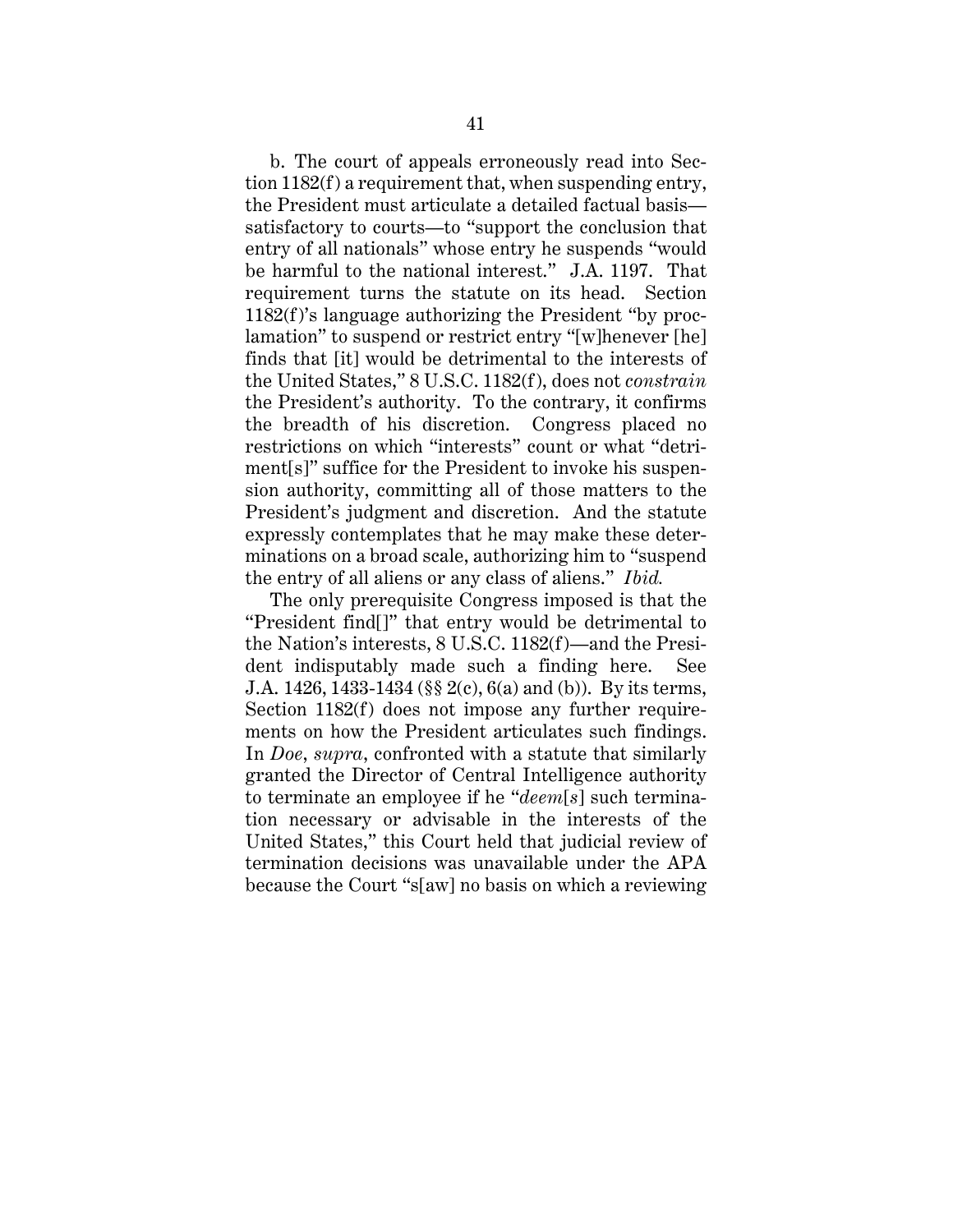court could properly assess an Agency termination decision." 486 U.S. at 600 (citation omitted). So too here, Section 1182(f) "fairly exudes deference to the [President]" and "appears \* \* \* to foreclose the application of any meaningful judicial standard of review." *Ibid.* Indeed, the President's decisions are not "reviewable for abuse of discretion under the APA" at all. *Franklin* v. *Massachusetts*, 505 U.S. 788, 800-801 (1992); see *Dalton* v. *Specter*, 511 U.S. 462, 474-476 (1994) (courts may not second-guess determinations vested in the President's discretion). Because neither the APA nor any other statute provides for review, the President's determination "is not subject to review." *United States* v. *George S. Bush & Co.*, 310 U.S. 371, 380 (1940); see *Chicago & S. Air Lines, Inc.* v. *Waterman S.S. Corp.*, 333 U.S. 103, 111-112 (1948).

Deference is especially warranted when the President's determinations concern whether to suspend the entry of aliens—decisions that directly implicate his foreign-affairs and national-security powers and responsibilities. The President generally need not "disclose" his "reasons for deeming nationals of a particular country a special threat," *Reno* v. *American-Arab Anti-Discrimination Comm.*, 525 U.S. 471, 491 (1999) (*AAADC*), which may rest on classified or sensitive material. And when the President does disclose his reasons for deeming such nationals to present a risk to national security, courts are "ill equipped to determine their authenticity and utterly unable to assess their adequacy." *Ibid.*

Moreover, as this Court recently underscored, "[n]ational-security policy is the prerogative of the Congress and President," and "[j]udicial inquiry into the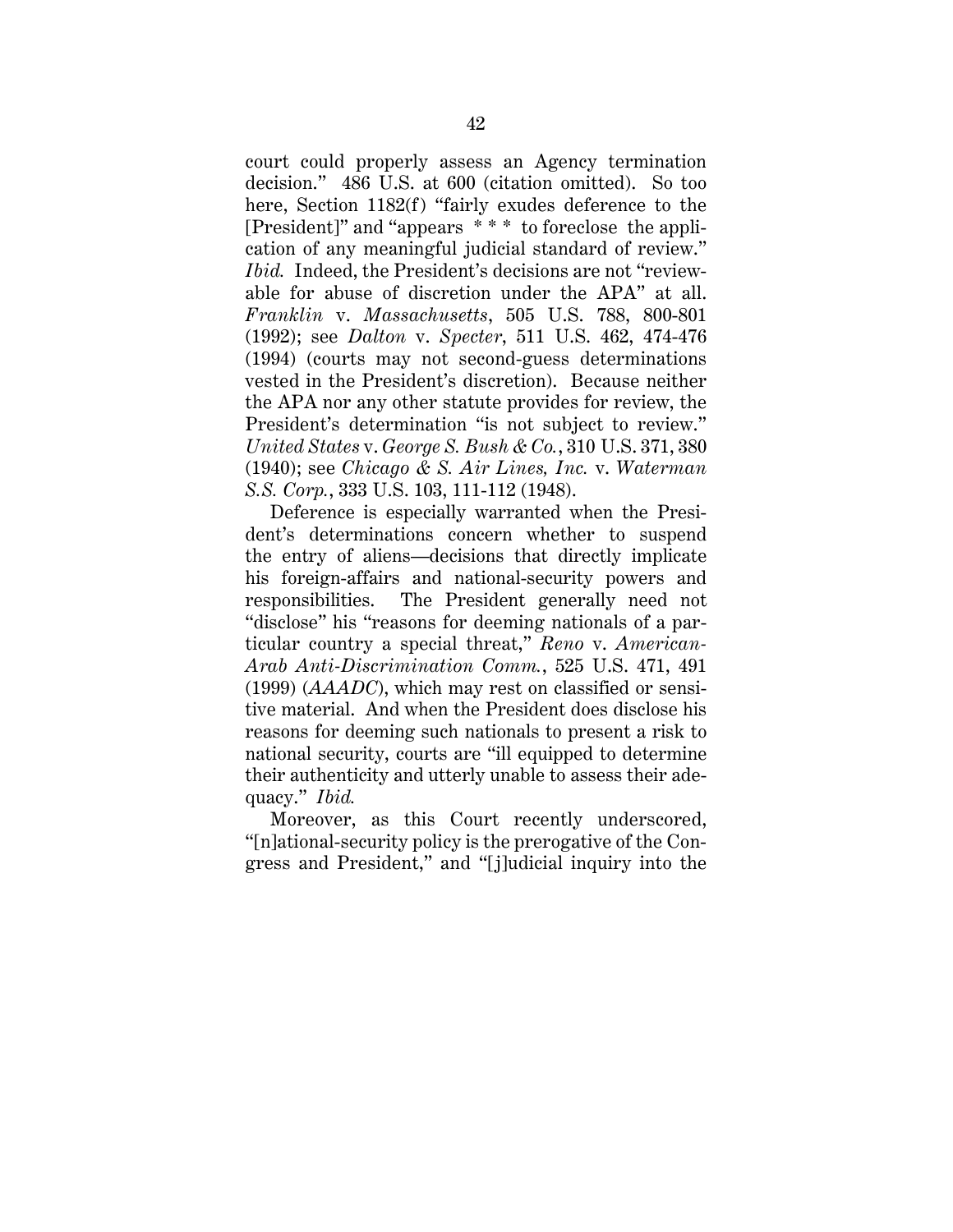national-security realm raises concerns for the separation of powers in trenching on matters committed to the other branches." *Ziglar* v. *Abbasi*, 137 S. Ct. 1843, 1861 (2017) (citation and internal quotation marks omitted). Courts thus accord "deference to what the Executive Branch has determined is essential to national security." *Ibid.* (ellipsis, citation, and internal quotation marks omitted). The court of appeals fundamentally erred in holding that Section 1182(f) subjects the President's assessment of harm to the Nation's interests to judicial review, under a standard of the court's creation akin to review of agency action under the APA.

c. Historical practice also refutes the Ninth Circuit's misreading of the statute. Presidential orders dating back decades have invoked Section 1182(f) to suspend or restrict entry without a detailed explanation for the finding that entry of particular aliens would be detrimental to this Nation. Some have explained the President's rationale in one or two sentences that broadly declare the Nation's interests.<sup>15</sup> Indeed, the court of appeals acknowledged that some orders have suspended or restricted entry "*not* because of a particular concern that entry of the individuals themselves would be detrimental, but rather, as retaliatory diplomatic measures." J.A. 1201-1202 n.13 (emphasis added); see, *e.g.*, Proclamation No. 5517, 51 Fed. Reg. 30,470 (Aug. 26, 1986) (suspending entry as immigrants of "all Cuban nationals," with certain exceptions, based

<sup>15</sup> See, *e.g.*, Proclamation No. 8693, 76 Fed. Reg. 44,751 (July 27, 2011); Proclamation No. 8342, 74 Fed. Reg. 4093 (Jan. 22, 2009); Proclamation No. 6958, 61 Fed. Reg. 60,007 (Nov. 26, 1996); Exec. Order No. 12,807, 57 Fed. Reg. 23,133 (June 1, 1992); Proclamation No. 5887, 53 Fed. Reg. 43,185 (Oct. 26, 1988); Proclamation No. 5829, 53 Fed. Reg. 22,289 (June 14, 1988).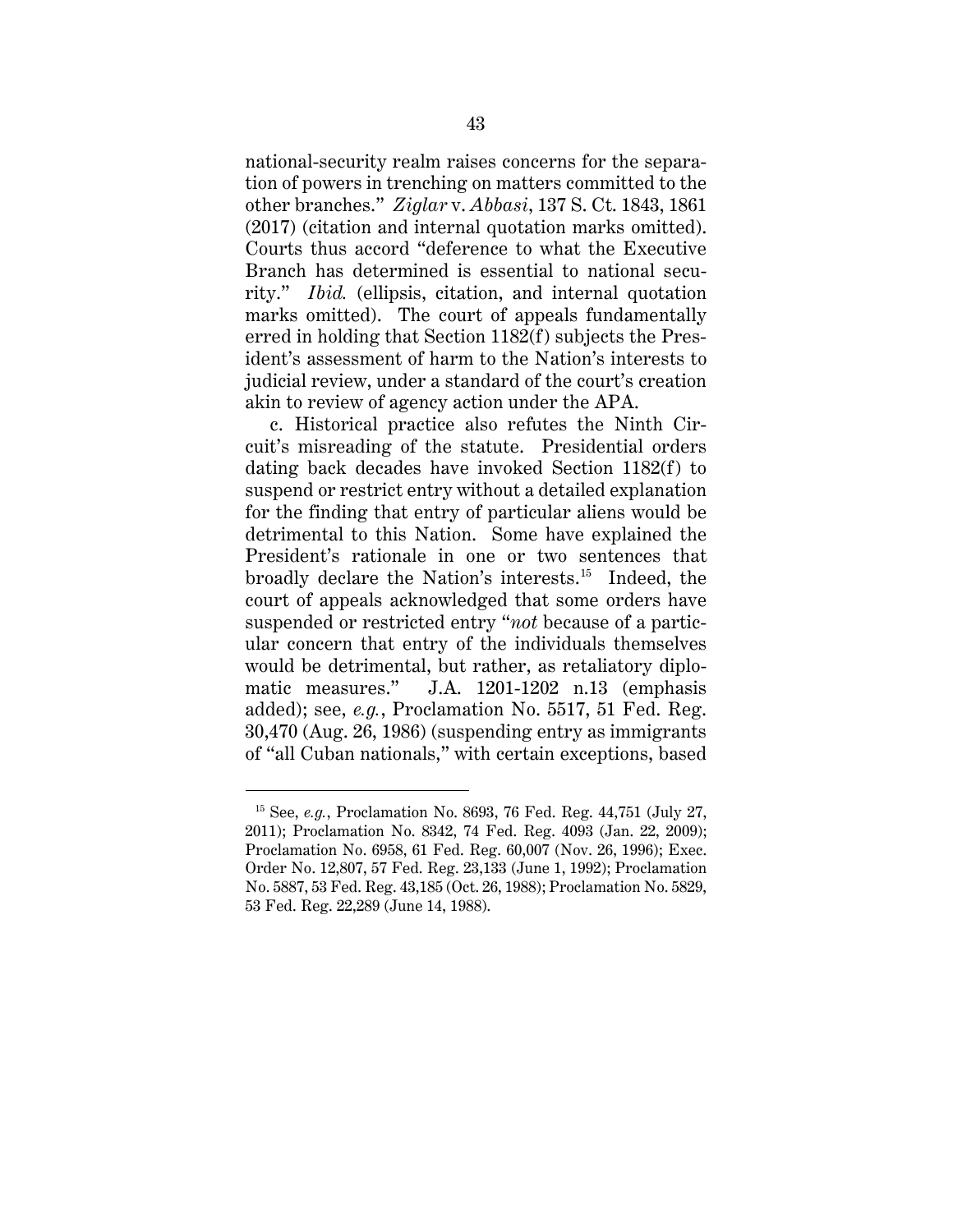on decision by the "Government of Cuba \* \* \* to suspend" execution of an "immigration agreement between the United States and Cuba"); cf. *AAADC*, 525 U.S. at 491 ("The Executive should not have to disclose its 'real' reasons \* \* \* for simply wishing to antagonize a particular foreign country by focusing on that country's nationals[.]"). This practice confirms the wide latitude that Section 1182(f) accords the President to determine that suspending entry is in the national interest.

# *2. The Order is a valid exercise of the President's broad suspension power under Section 1182(f)*

The Order clearly finds that the temporary suspensions and refugee cap are in the national interest. That should be the end of the matter. Regardless, the Order amply satisfies any requirement Section 1182(f) imposes.

a. Section 2 is designed to assess what information is needed from foreign governments, whether they are furnishing it, and what further steps are needed. While that review is ongoing, Section 2(c) suspends entry of nationals of six countries that may be especially unwilling or unable to supply needed information, based on extensive findings set forth in the Order. The fact that each of the countries "is a state sponsor of terrorism, has been significantly compromised by terrorist organizations, or contains active conflict zones," both (1) creates a heightened risk that "conditions will be exploited to enable terrorist operatives or sympathizers to travel to the United States," where they thereafter may be difficult to "remove," and (2) "diminishes the foreign government's willingness or ability to share or validate important information about individuals seeking to travel to the United States." J.A. 1419-1420  $(\S 1(d))$ . Each of the countries already had been designated by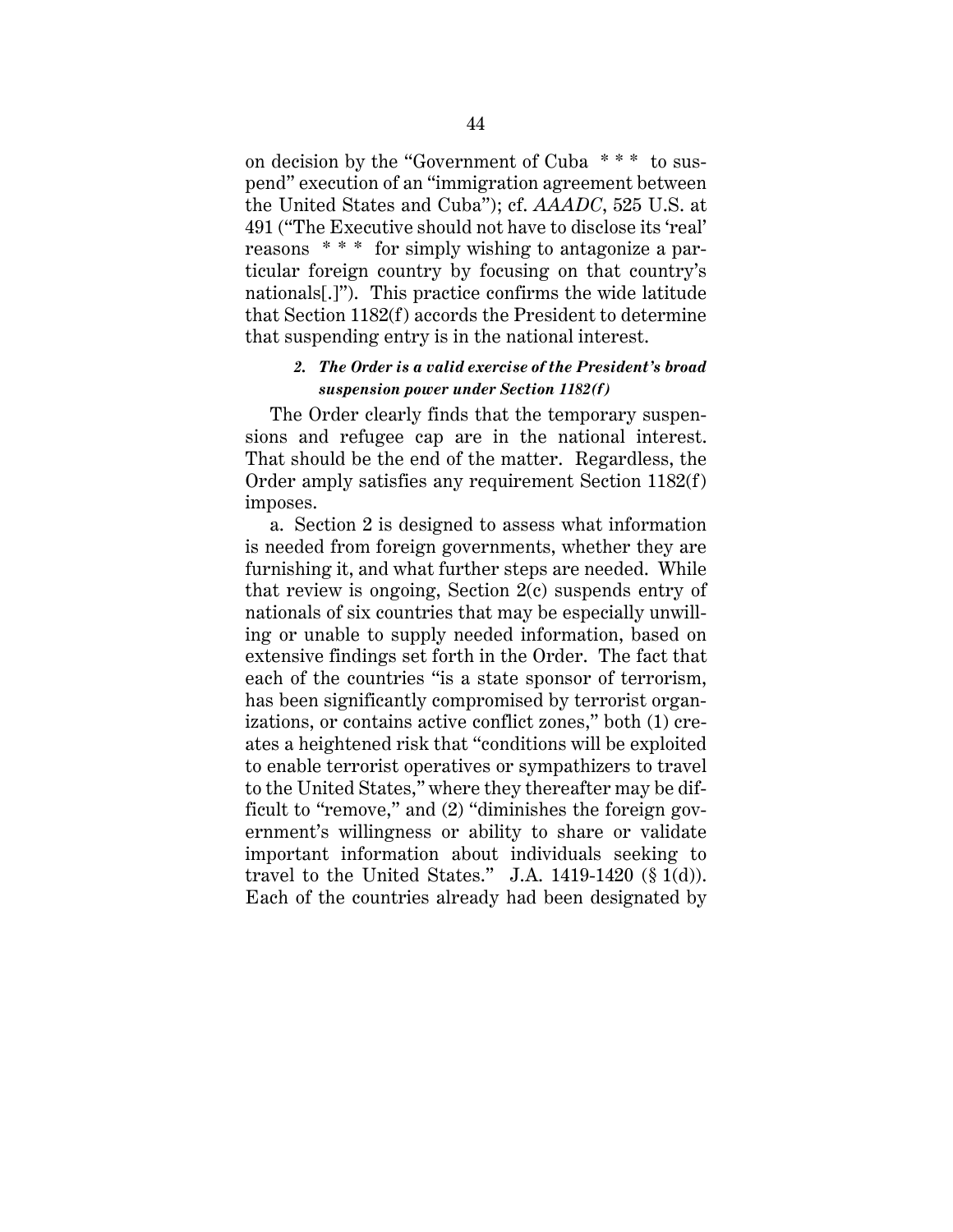Congress or the Executive as presenting heightened concerns in connection with the Visa Waiver Program. See pp. 4-5, *supra*.

After detailing the deteriorating conditions in each country, J.A.  $1420-1422$  (§ 1(e)), the President concluded that, "until the assessment of current screening and vetting procedures required by [S]ection 2" is completed, "the risk of erroneously permitting entry of a national of one of these countries who intends to commit terrorist acts or otherwise harm the national security of the United States is unacceptably high," J.A. 1423  $(\S 1(f))$ . On that basis—and to reduce investigative burdens while the review of existing procedures is ongoing —the President determined in consultation with Cabinet officials that entry from the six countries (absent an individual waiver) "would be detrimental to the interests of the United States." J.A. 1426 (§ 2(c)). Simply put, because of serious concerns that these foreign governments that sponsor or shelter terrorism may be unable or unwilling to provide needed information, the President placed a 90-day pause on entry of certain of their nationals while the Departments of State and Homeland Security review existing procedures.

In addition, Section 2(c) serves the important goal of helping to persuade foreign countries to supply needed information about their nationals. The history of the Order illustrates this interest: after issuance of the January Order, which included a temporary suspension that encompassed the same six countries plus Iraq, "the Iraqi government \* \* \* expressly undert[ook] steps to enhance travel documentation, information sharing, and the return of Iraqi nationals subject to final orders of removal." J.A. 1423-1424 ( $\S$  1(g)). One purpose of the Order is to persuade other countries to do the same,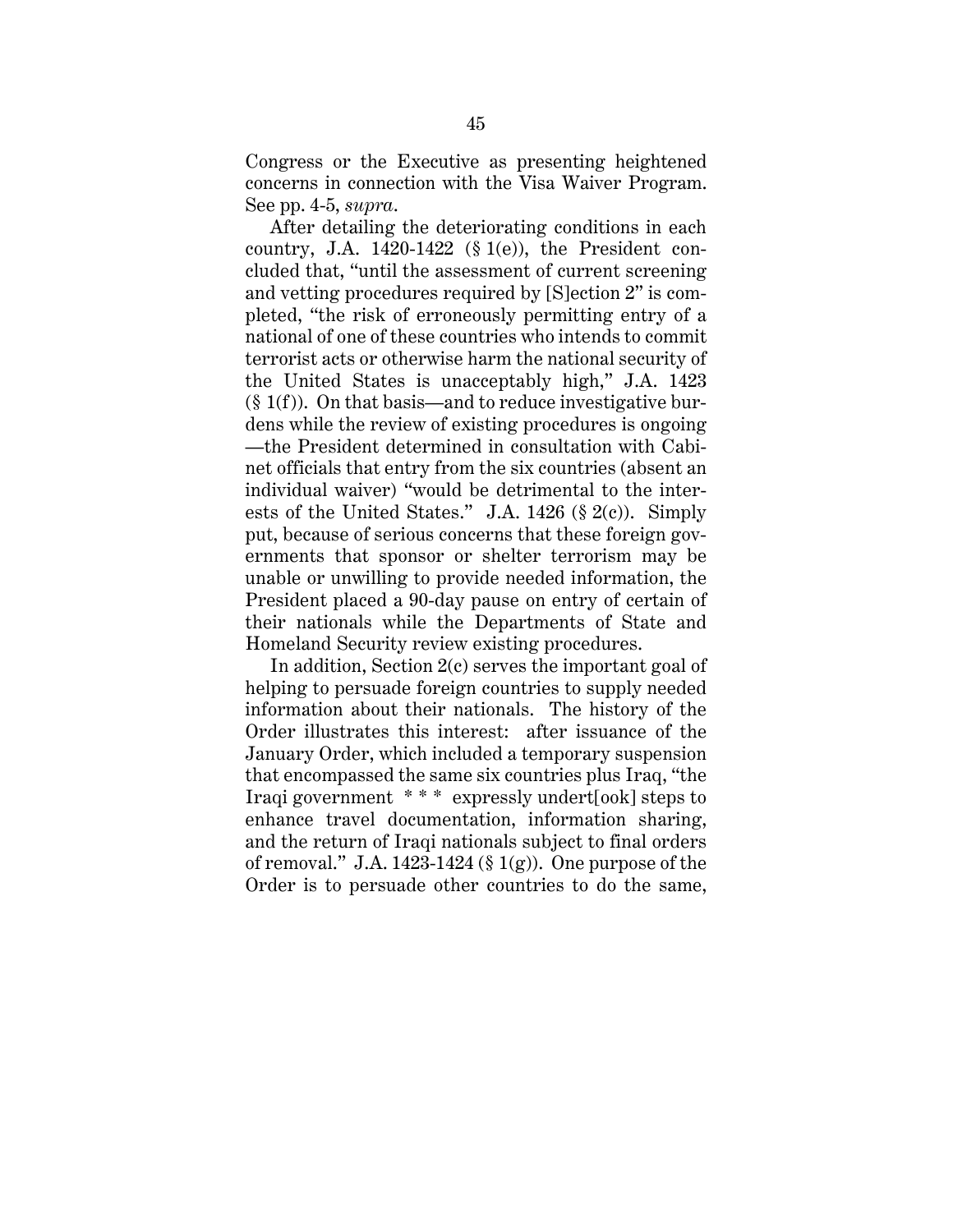because after the Departments of State and Homeland Security complete their worldwide review, the President will determine what steps to take with regard to countries that do not provide information necessary to properly screen their nationals. J.A. 1427 (§ 2(e)).

b. Section 6(a)'s Refugee Program suspension and Section 6(b)'s refugee cap similarly rest on the President's judgment that those measures are called for by the national interest. The President determined that the Refugee Program is a means of entry would-be terrorists may seek to exploit. As the Order explains, the January Order it replaced had "temporarily suspended the [Refugee Program] pending a review of our procedures for screening and vetting refugees" because "[t]errorist groups have sought to infiltrate several nations through refugee programs." J.A.  $1418 \left( \frac{8}{9} \right. 1(b)(iii)$ . The Order also notes that "more than 300 persons who entered the United States as refugees are currently the subjects of counterterrorism investigations by the Federal Bureau of Investigation" and some have been "convicted of terrorism-related crimes." J.A.  $1424$  (§ 1(h)). Section 6(b)'s reduction of the maximum number of refugees who may be admitted in Fiscal Year 2017 similarly rests on an express finding that entry of more than 50,000 "would be detrimental to the interests of the United States." J.A. 1434. This is more than sufficient to support the President's conclusion that the refugee provisions are in furtherance of the national interest.

# *3. The Ninth Circuit's reasons for deeming the Order's determinations insufficient lack merit*

a. The Ninth Circuit deemed the national-security justification for Section 2(c)'s entry suspension inadequate because the Order does not find "that nationality alone renders entry of" the covered individuals "a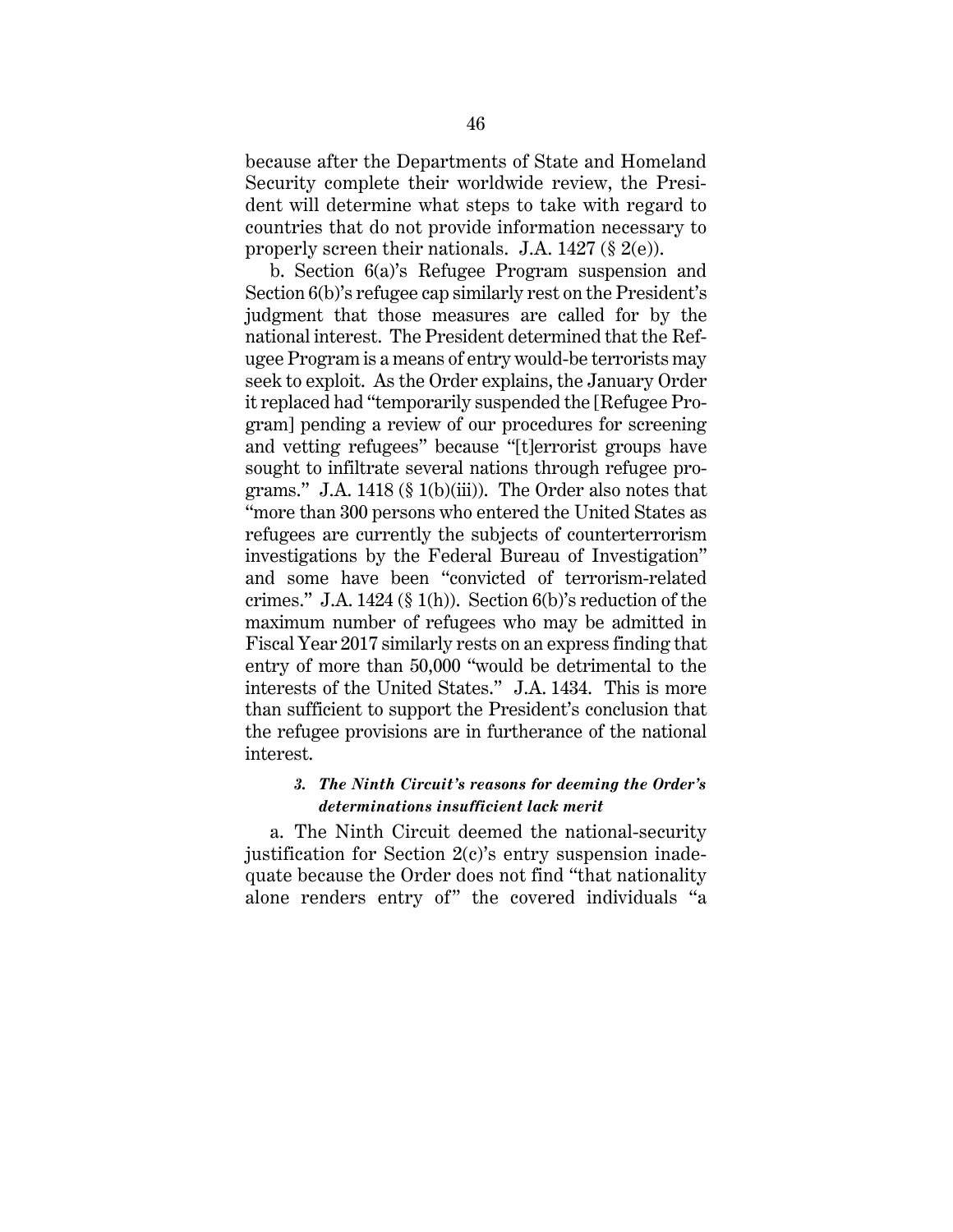heightened security risk." J.A. 1200. "The Order," the court held, "does not tie these nationals" to "terrorist organizations," "identify these nationals as contributors to active conflict," or show a "link between an individual's nationality and their propensity to commit terrorism." J.A. 1200-1201. The court also cited a purported leaked "draft DHS report" stating that citizenship "is unlikely to be a reliable indicator of potential terrorist activity." J.A. 1226 n.23 (citation omitted); see J.A. 1173-1174; see also J.A. 225; 16-1540 Resps. Cert. Supp. Br. 23. Section 1182(f), however, does not require an individualized risk determination as to each alien covered by a suspension. It expressly authorizes the President to suspend entry of "all aliens or any class of aliens," 8 U.S.C. 1182(f), which cannot sensibly be understood to require an assessment of the risks posed by each individual alien.

More fundamentally, the Ninth Circuit misunderstood the basis for the Order. The President did not determine that all nationals of the six countries are likely terrorists. Rather, given his assessment of future threats and risk tolerance, he determined that certain foreign governments—especially those that sponsor or shelter terrorism—may not be able and willing to provide sufficiently complete and reliable information needed to "tie" their nationals to "terrorist organizations," "identify" them "as contributors to active conflict," or establish a "link" between them and "their propensity to commit terrorism." J.A. 1200-1201. A principal purpose of the 90-day pause—and the accompanying review and report of screening and vetting for all foreign nations, J.A. 1419-1420, 1425-1426 (§§ 1(d), 2(a) and (b))—is thus to gather some of the information that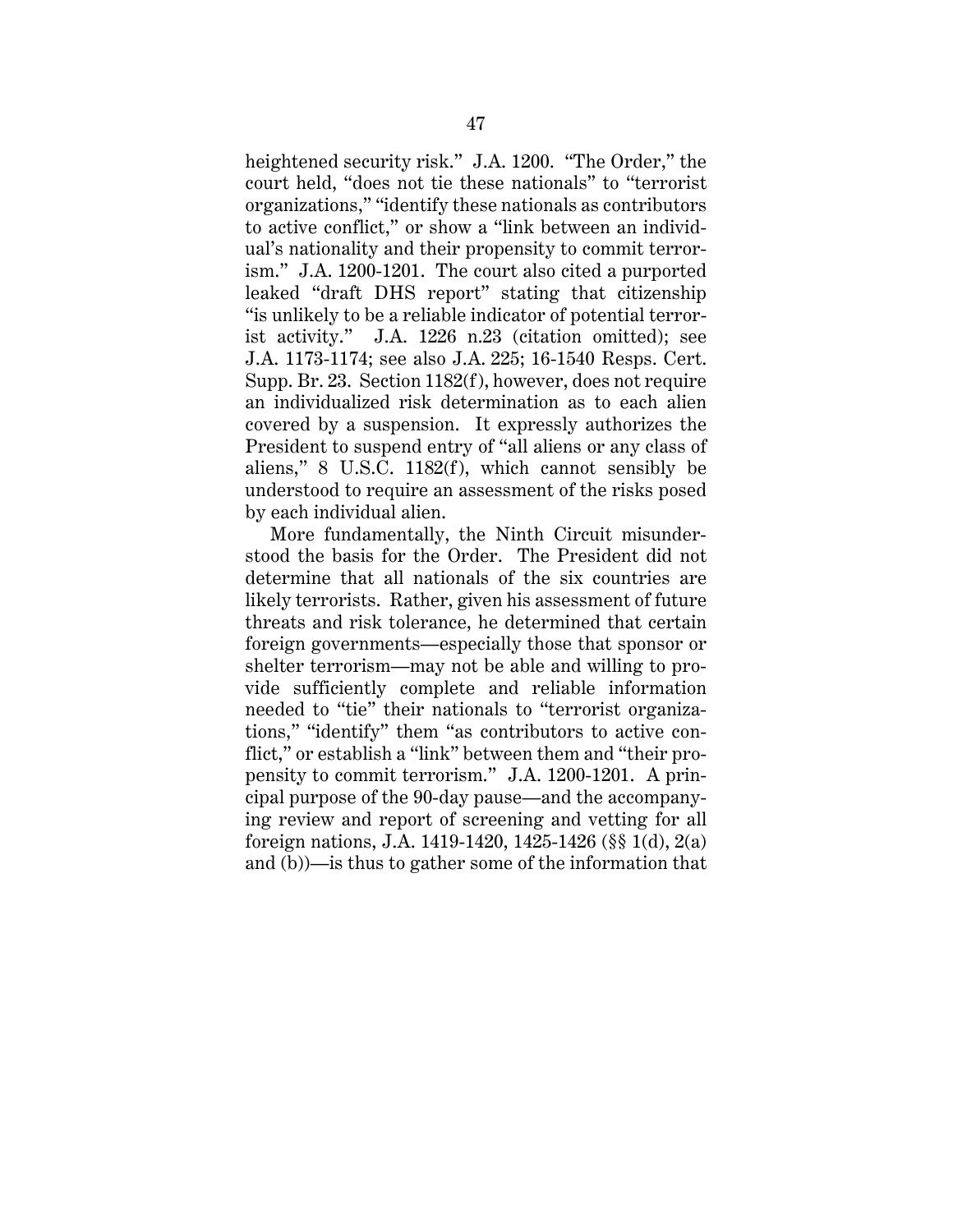the court of appeals faulted the President for not already possessing.

The Ninth Circuit deemed that concern insufficient to justify Section 2(c) because the Order did not affirmatively find that existing information-sharing procedures are in fact inadequate. J.A. 1203-1204. In the court's view, the government currently has sufficient tools at its disposal to ensure the reliability of such information. *Ibid*. The court also cited the opinions of former national-security officials that Section 2(c) was unnecessary to address any terrorism threat extant at the close of the prior Administration. J.A. 1226 n.23; see J.A. 225. But under Section 1182(f), the *current* President is entitled to look at the same information relied upon by the prior Administration or Congress in deciding that the six countries at issue were of special concern, and to make his own judgment as to how much risk to tolerate.

The President's "[p]redictive judgment[s]" in this area warrant the utmost deference. *Department of the Navy* v. *Egan*, 484 U.S. 518, 527-529 (1988). Especially "when it comes to collecting evidence and drawing factual inferences" in the national-security context, "the lack of competence on the part of the courts is marked, and respect for the Government's conclusions is appropriate." *Holder* v. *Humanitarian Law Project*, 561 U.S. 1, 34 (2010) (*HLP*) (citation omitted). The President was entitled to assess the situation and reach a different conclusion than the court of appeals or his predecessors. The Ninth Circuit's decision, in contrast, subjugates the Executive's national-security judgment to that of courts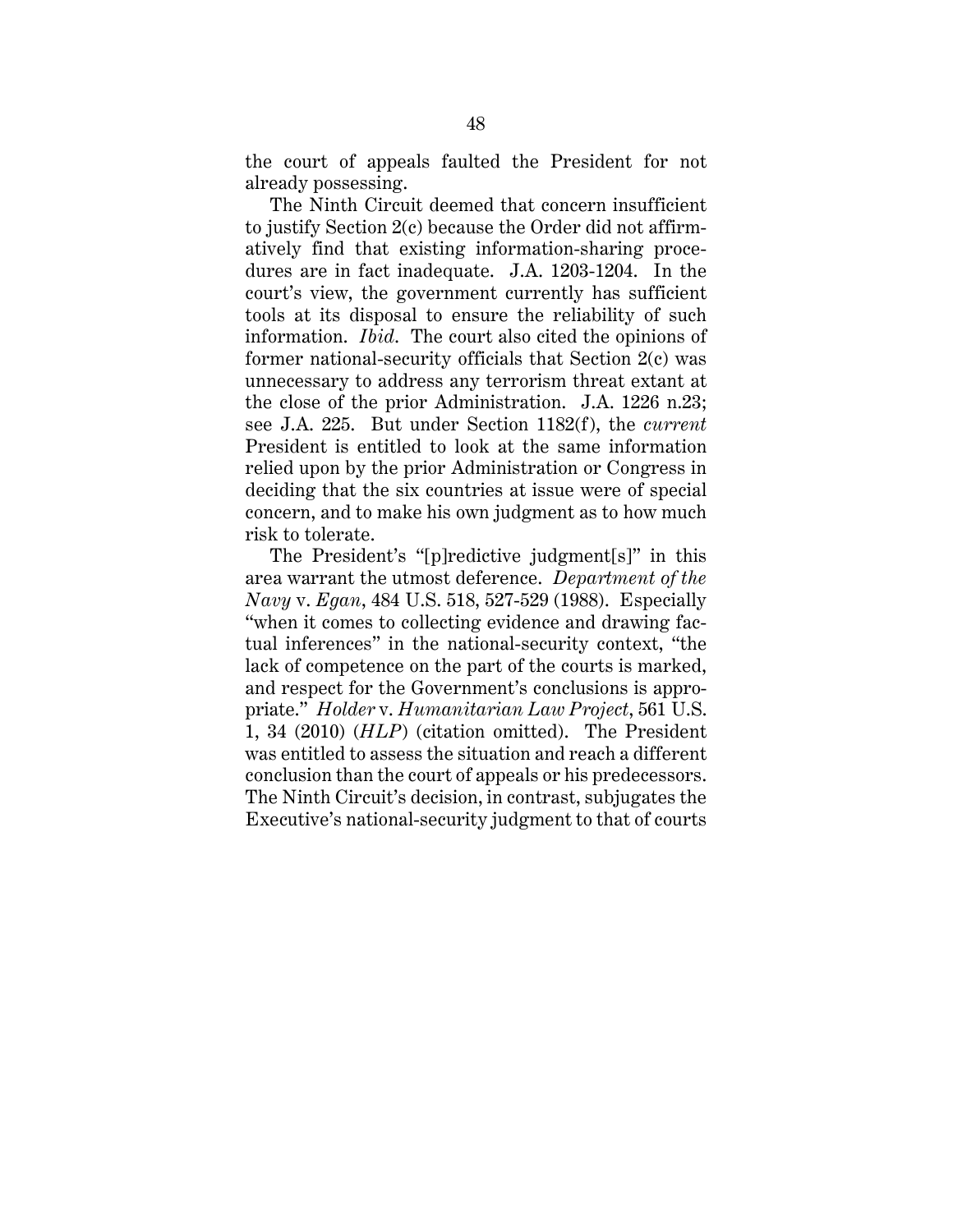and freezes into place the policy judgments made by prior Administrations.16

b. The Ninth Circuit gave equally short shrift to the Order's assessment of risks related to Section 6's refugee provisions, which the *Hawaii* respondents barely mentioned in originally seeking to restrain the Order. As to Section 6(a), the court stated that the Order "does not reveal any threat or harm to warrant suspension of" the Refugee Program or find that "present vetting and screening procedures are inadequate," and that the Order's stated goal of facilitating a review "do[es] not support a finding that the travel and admission of refugees would be detrimental to the interests of the United States." J.A. 1207-1208. As with Section 2(c), however, a principal purpose of Section 6(a)'s suspension is to allow a review precisely to determine whether adequate screening is in place. J.A.  $1433-1434$  (§ 6(a)). The Order notes that terrorist groups have entered other countries through refugee programs and that hundreds of persons who originally entered this country as refugees

 $16$  It is no answer to say, as the court of appeals did, that the Order is overinclusive and underinclusive, because it encompasses some nationals who currently lack significant ties to their home countries, while omitting other aliens who are not nationals of, but have close ties to, the listed countries. J.A. 1202-1203. Whatever finding of a detriment to the national interest Section 1182(f) might be construed to require, nothing in the statute requires that the means the President adopts be narrowly tailored or authorizes second-guessing his determination of the appropriate scope of a suspension. In any event, the line Section 2(c) draws reflects the President's determination that information is needed from foreign governments about their own nationals. Indeed, the Order expressly excludes dual nationals traveling on a passport not issued by one of the six countries. J.A.  $1428 \left( \frac{8}{5} \cdot 3(b)(iv) \right)$ .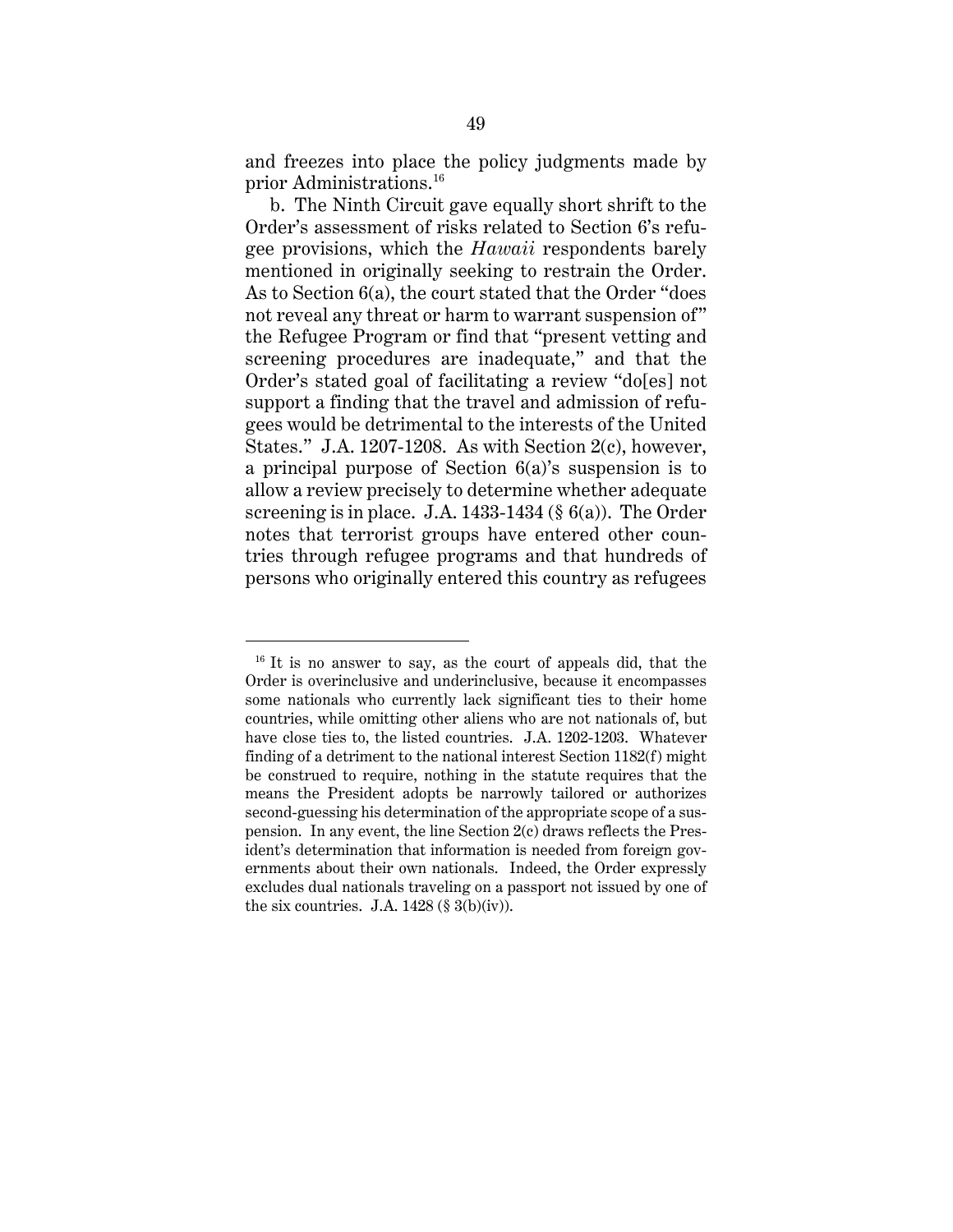are or have been the subjects of counterterrorism investigations (and some have been convicted of terrorismrelated crimes). J.A. 1418, 1424 (§ 1(b)(iii) and (h)). The President acted well within his authority in determining that potential terrorist infiltration of refugee programs warranted a temporary pause in refugee admissions while the government assessed that threat.

The Ninth Circuit similarly believed that the Order fails to justify limiting the number of refugees to 50,000. J.A. 1208-1209. But after reciting the number of refugeerelated counterterrorism investigations, the Order expressly states "that the entry of more than 50,000 refugees in fiscal year 2017 would be detrimental to the interests of the United States." J.A. 1434 (§ 6(b)). Section 1182(f) required nothing more. The court apparently believed that Section 6(b) is invalid because, having already recited refugee-related risks, the Order does not provide sufficient detail why those refugeerelated risks justify a cap of 50,000 refugees. But when the Executive adopts "a preventive measure \* \* \* in the context of international affairs and national security," it "is not required to conclusively link all the pieces in the puzzle before [courts] grant weight to its empirical conclusions." *HLP*, 561 U.S. at 35. All Section 1182(f) required is that the President find that entry of more than 50,000 refugees would be "detrimental" to the Nation's interests. That is precisely what he did.

#### **B. Section 2(c) Is Consistent With 8 U.S.C. 1152(a)**

The Ninth Circuit also held that Section 2(c)'s entry suspension of certain nationals of six countries violates 8 U.S.C. 1152(a)(1)(A), which prohibits "discriminat[ing]" or granting a "preference or priority" in the "issuance of an immigrant visa" for various reasons, including because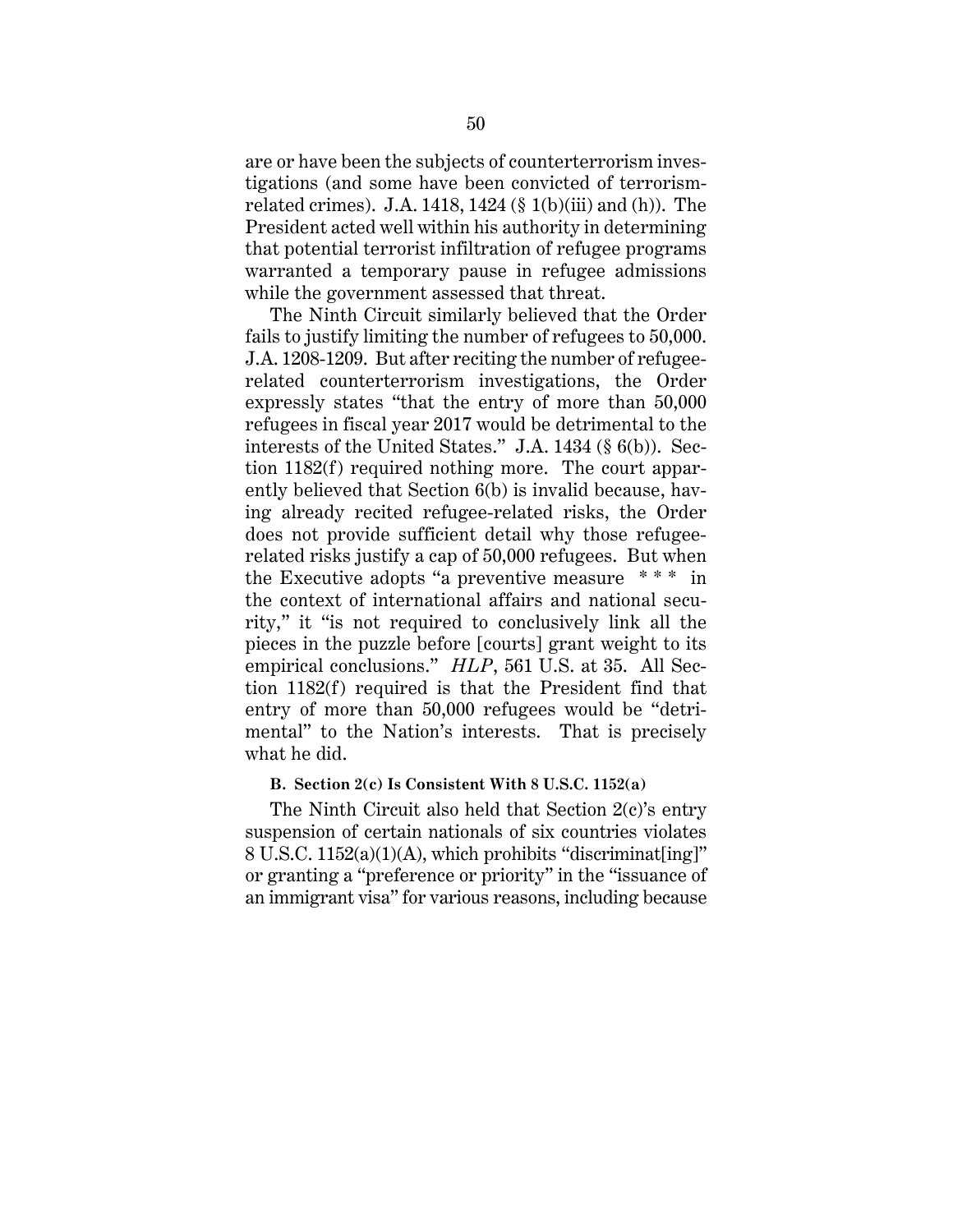of an alien's "nationality." J.A. 1209-1216 (citation omitted). The Ninth Circuit's holding is wrong. And even if it were right, it could not support the injunction the court affirmed.

# *1. There is no conflict between Section 1152(a) and the President's exercise of his authority under Sections 1182(f) and 1185(a)(1)*

According to the Ninth Circuit, Section 2(c)'s entry suspension violates Section  $1152(a)(1)(A)$  because the suspension is implemented by denying visas to certain nationals of the six countries who do not qualify for a waiver. J.A. 1209-1212. The Ninth Circuit reasoned that Section  $1152(a)(1)(A)$  must "cabin<sup>[]</sup> the President's authority under [Section] 1182(f)," because otherwise the President could invoke his suspension authority to "circumvent the limitations set by [Section]  $1152(a)(1)(A)$ ." J.A. 1212-1213. That reasoning creates a conflict between the statutes where none exists, disregards settled historical practice, and raises serious questions about Section 1152(a)(1)(A)'s constitutionality.

a. "[W]hen two statutes are capable of co-existence, it is the duty of the courts . . . to regard each as effective." *Radzanower* v. *Touche Ross & Co.*, 426 U.S. 148, 155 (1976) (citation omitted). Only when statutes are "in 'irreconcilable conflict' in the sense that there is a positive repugnancy between them or that they cannot mutually coexist" may courts construe one provision as implicitly superseding the other. *Ibid.* (citation omitted). Here, there is no conflict between Sections  $1152(a)(1)(A)$ and  $1182(f)$  because Section  $1152(a)(1)(A)$  does not compel the issuance of a visa to an alien who is validly barred from entering the country, including under a suspension proclamation issued pursuant to Section 1182(f).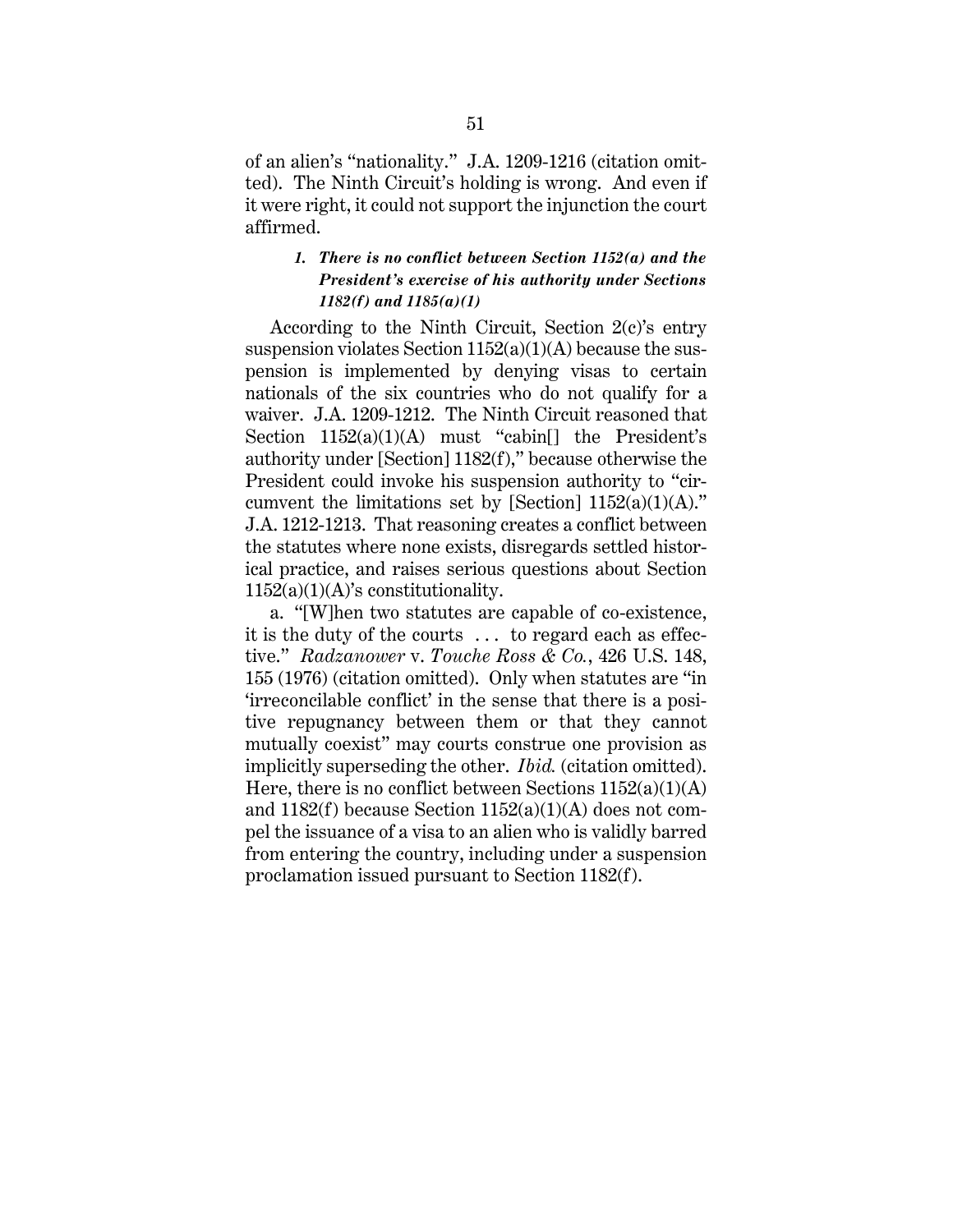Visas are issued by consular officers, and a visa allows an alien to "obtain transportation to the United States" and seek admission at a port of entry. 1 Charles Gordon et al., *Immigration Law and Procedure* § 8.04[1] (2016). But Congress has directed that a visa may not be issued if the applicant "is ineligible to receive a visa \*\*\* under [S]ection 1182." 8 U.S.C. 1201(g). Section 1182 lists many such grounds for ineligibility—among them health, criminal history, and terrorist affiliation. Whatever the relevant underlying ground in any individual case, the alien is denied a visa because he is "ineligible" to enter "under [S]ection 1182." *Ibid.*

That is true of aliens who are ineligible to enter because they are subject to a suspension of entry under Section 1182(f)—including aliens subject to Section 2(c) of the Order. The Department of State treats aliens covered by exercises of the President's Section 1182(f) authority as ineligible for visas. See U.S. Dep't of State, 9 *Foreign Affairs Manual* 302.14-3(B) (2016). Thus, if an alien is subject to Section 2(c) and does not qualify for a waiver, he is denied an immigrant visa because he is ineligible to receive one as someone barred from entering the country under Section 1182(f)—not because he is suffering the type of nationality-based discrimination prohibited by Section  $1152(a)(1)(A)$ . Section  $1152(a)(1)(A)$  is concerned with the allocation of visas among aliens who are eligible to receive them. Moreover, it would make little sense to issue a visa to an alien who the consular officer already knows is barred from entering the country, only for the alien to be denied entry upon arrival at this Nation's borders. A visa does not entitle the alien to be admitted if, upon arrival, "he is found to be inadmissible." 8 U.S.C. 1201(h).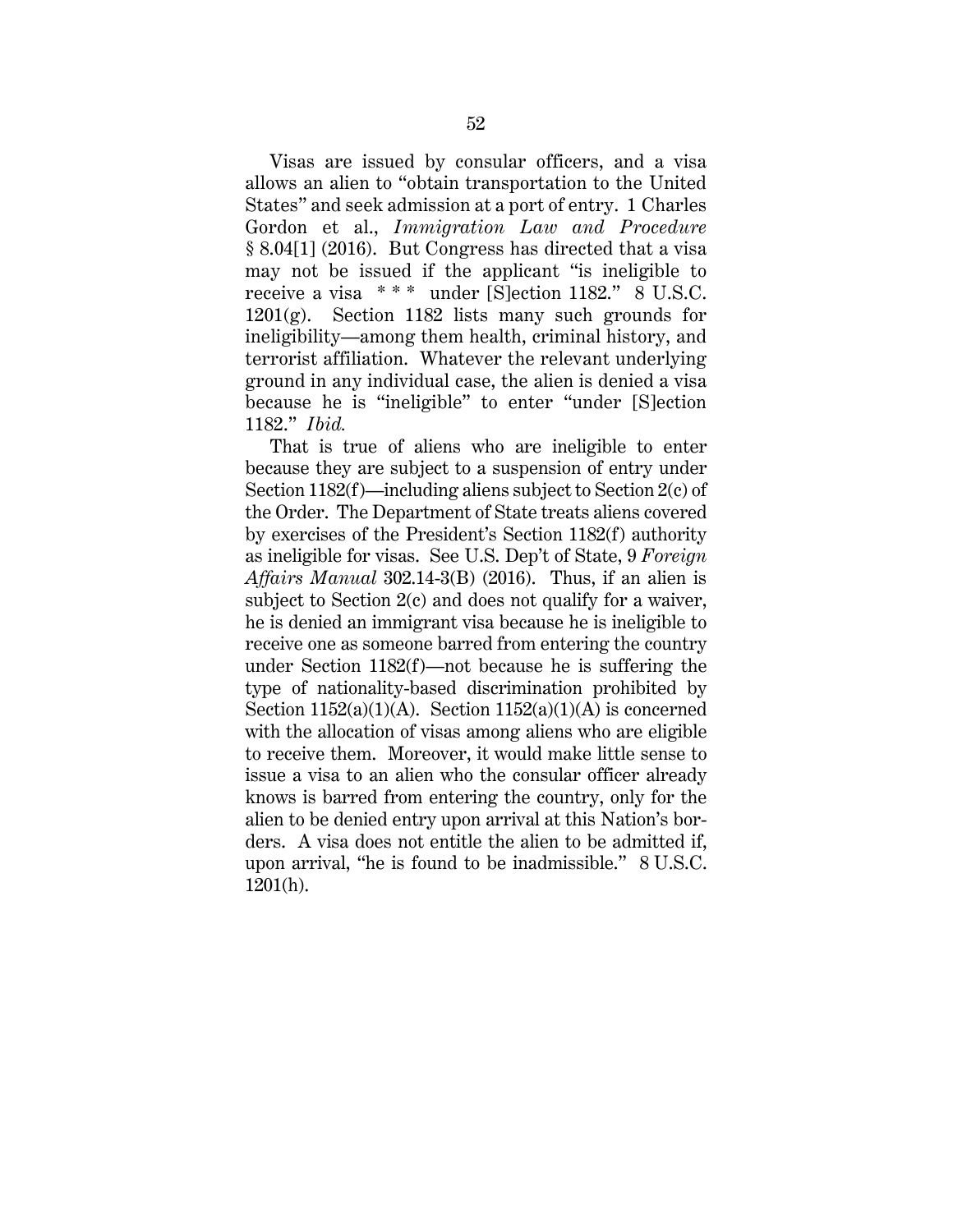b. History strongly supports this relationship between the statutes. Section 1152(a) has never been viewed as a constraint on the President's suspension authority, and Presidents have invoked Section 1182(f) to draw distinctions based in part on nationality. For example, President Reagan invoked Section 1182(f) to "suspend entry into the United States as immigrants by all Cuban nationals," subject to exceptions. Proclamation No. 5517, 51 Fed. Reg. at 30,470. He and other Presidents also invoked it to suspend entry of members and officials of particular foreign governments. See, *e.g.*, Proclamation No. 6958, 61 Fed. Reg. 60,007 (Nov. 26, 1996) (Sudanese government officials); Proclamation No. 5887, 53 Fed. Reg. 43,185 (Oct. 26, 1988) (Nicaraguan government officials). And this Court has deemed it "perfectly clear" that Section 1182(f) would authorize a "naval blockade" against illegal migrants from a particular country. *Haitian Ctrs. Council*, 509 U.S. at 187.

In addition, the other statute that the Order invokes for Section  $2(c)$ 's suspension, 8 U.S.C. 1185(a)(1), subjects aliens' entry "to such limitations and exceptions as the President may prescribe." That provision likewise has been understood to authorize distinctions based on nationality. Thus, in 1979, the Office of Legal Counsel construed it as authorizing the President to "declare that the admission of Iranians or certain classes of Iranians would be detrimental to the interests of the United States." *Immigration Laws and Iranian Students*, 4A Op. O.L.C. 133, 140 (1979). Two weeks later, President Carter invoked Section 1185(a) to direct the Secretary of State and the Attorney General to adopt "limitations and exceptions" regarding "entry" of "Iranians holding nonimmigrant visas." Exec. Order No. 12,172,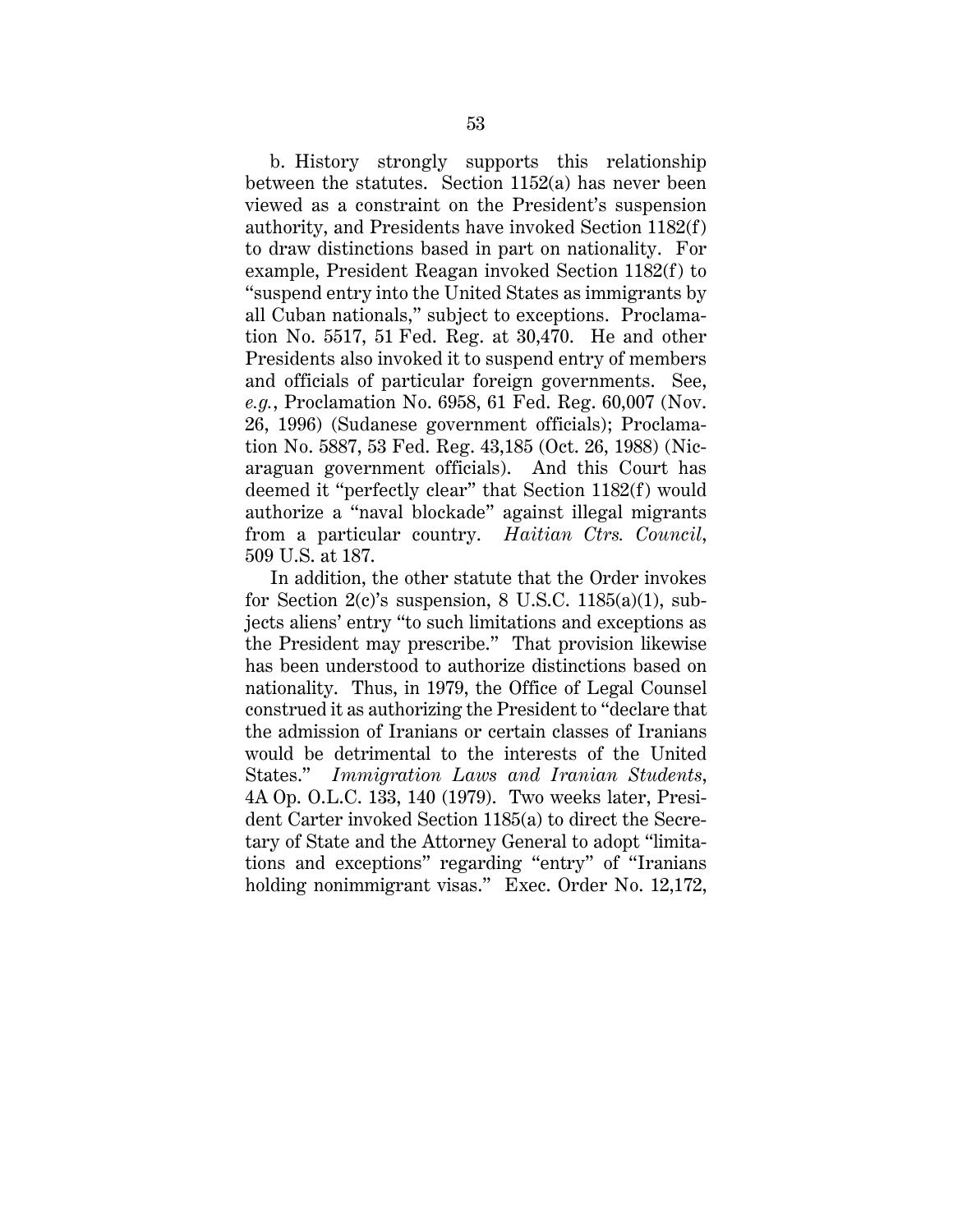44 Fed. Reg. 67,947 (Nov. 26, 1979); see *Nademi* v. *INS*, 679 F.2d 811, 814 (10th Cir.), cert. denied, 459 U.S. 872 (1982). President Carter subsequently amended that directive to make it applicable to all Iranians. See Exec. Order No. 12,206, 45 Fed. Reg. 24,101 (Apr. 7, 1980).

As the history makes clear, both Sections 1182(f) and 1185(a)(1) allow the President to determine that certain aliens will not be permitted to enter the United States, including for reasons of nationality. Section  $1152(a)(1)(A)$ , by contrast, addresses the aliens who *are* otherwise eligible for a visa—and for those aliens, the government may not discriminate in issuing immigrant visas on grounds such as race, sex, or nationality. The Ninth Circuit was simply mistaken in believing that Section  $1152(a)(1)(A)$ 's rule for immigrant-visa issuance applies to aliens whom the President has validly suspended from entry under Section 1182(f).

c. The Ninth Circuit's contrary conclusion raises serious constitutional questions that this Court must avoid if possible. See *Edward J. DeBartolo Corp.* v. *Florida Gulf Coast Bldg. & Constr. Trades Council*, 485 U.S. 568, 575 (1988). Construing Section  $1152(a)(1)(A)$  to prevent the President from exercising his statutory power to suspend entry based in part on nationality would undermine the President's Article II authority as Commander-in-Chief and his power over foreign affairs. For example, the court of appeals' holding means that, as a statutory matter, the President cannot temporarily suspend the entry of aliens from a specific country, even if he is aware of a grave threat from unidentified nationals of that country or the United States is on the brink of war with that country. Section  $1152(a)(1)(A)$  can and should be construed to avoid that serious constitutional question.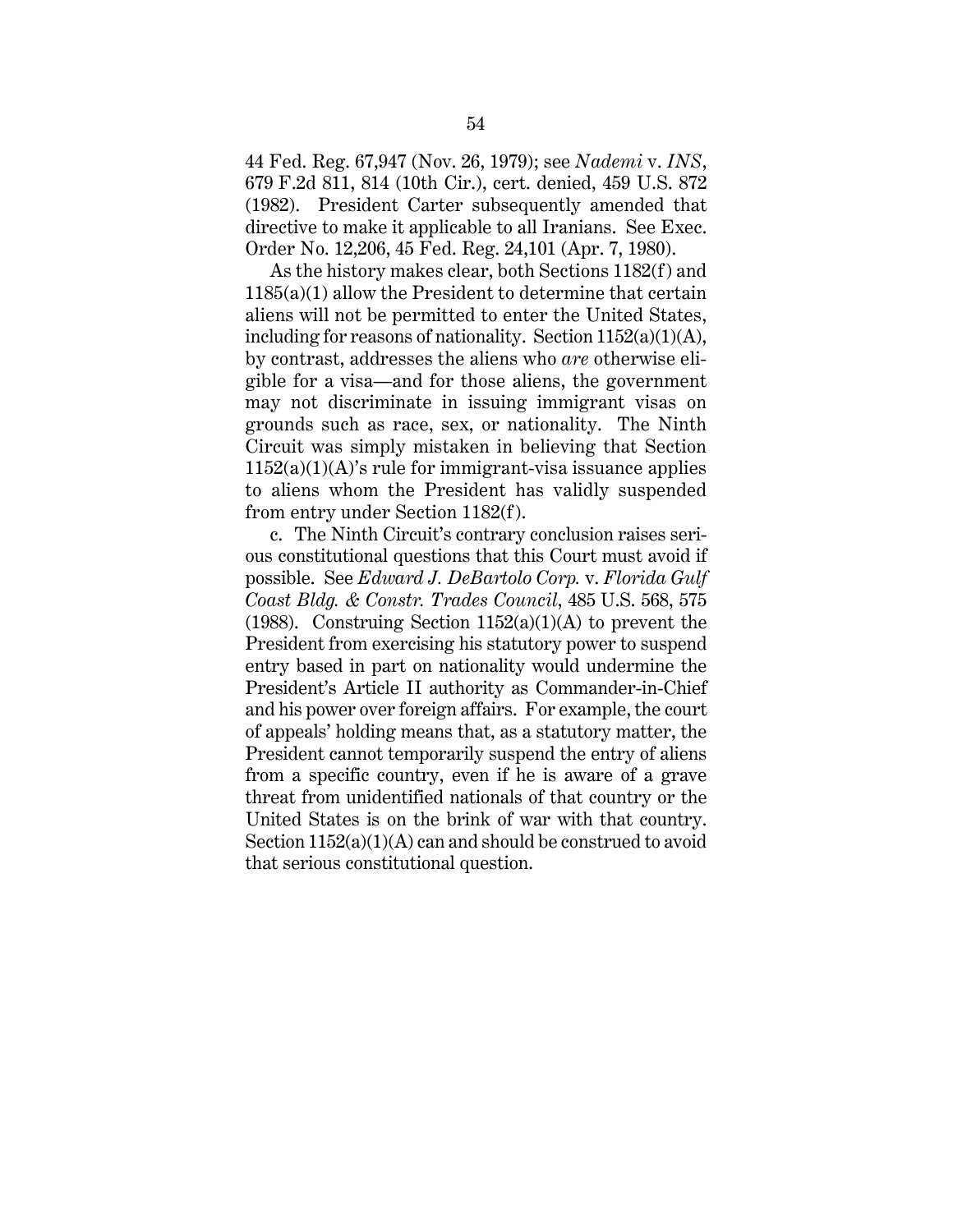# *2. In the event of a conflict, the President's exercise of his authority under Sections 1182(f) and 1185(a)(1) prevails*

Even if Section  $1152(a)(1)(A)$  did conflict with Section 1182(f), the Ninth Circuit's conclusion that the latter must yield to the former still is incorrect for at least two reasons.

First, Section  $1152(a)(1)(A)$  contains no clear indication that Congress intended its limitation on immigrantvisa issuance by consular officers to supersede the *President's* authority to suspend entry. "While a later enacted statute \* \* \* can sometimes operate to amend or even repeal an earlier statutory provision[,] \* \* \* repeals by implication are not favored and will not be presumed unless the intention of the legislature to repeal [is] clear and manifest." *National Ass'n of Home Builders* v. *Defenders of Wildlife*, 551 U.S. 644, 662 (2007) (brackets in original; citation and internal quotation marks omitted). The same is true of "implied amendments," which "are no more favored than implied repeals." *Id.* at 664 n.8. Although Section  $1152(a)(1)(A)$ was enacted later in time (in 1965) than Section 1182(f)  $(in 1952)$ , nothing in Section  $1152(a)(1)(A)$ 's text—which does not mention entry or the President—demonstrates a "clear and manifest" congressional intent to narrow Section 1182(f)'s special grant of authority. *Id.* at 662 (citation omitted).

Second, although Section  $1152(a)(1)(A)$  was enacted later in time, Section 1182(f) is more specific. Whereas Section  $1152(a)(1)(A)$  sets a general rule prohibiting discrimination or preferences on various grounds in the issuance of immigrant visas, Section 1182(f) confers special power on the President to suspend or restrict entry of particular classes of aliens when he finds that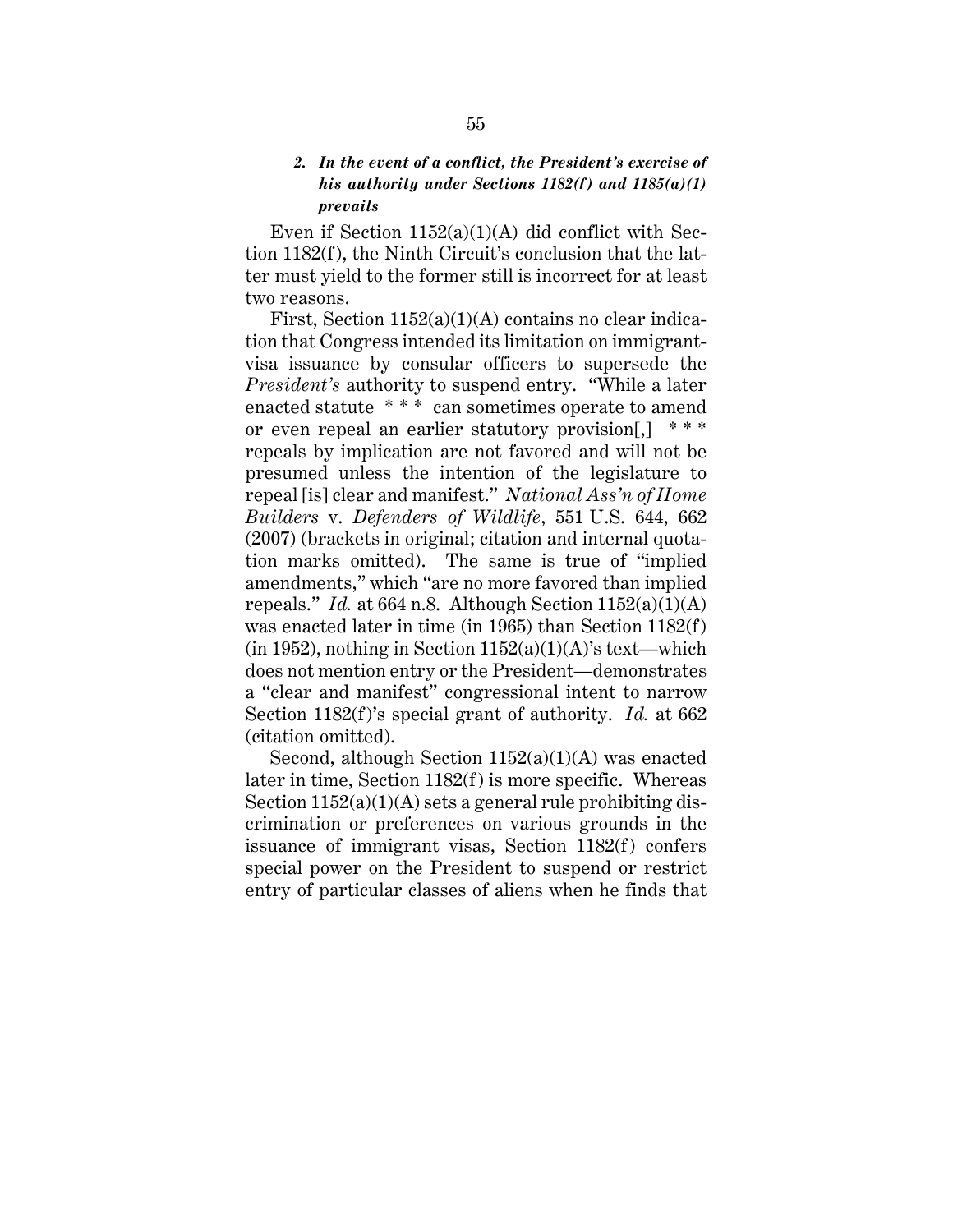their entry would be detrimental to the Nation's interests. That unique grant of authority to the President himself to bar entry of aliens, and thereby render them ineligible for visas, is more specific than Section  $1152(a)(1)(A)$ 's general rule. Moreover, Section 1152(a)(1)(A) was adopted before Section 1185(a)(1) was modified to its current form in 1978—leaving Section  $1185(a)(1)$  as the latest provision in time and thus the controlling one even on respondents' approach. See Foreign Relations Authorization Act, Fiscal Year 1979, Pub. L. No. 95-426, § 707(a), 92 Stat. 992-993 (1978).

### *3. Even if Section 1152(a) prevails, it cannot justify the present injunction*

Even if the Ninth Circuit's statutory interpretation were correct, it would not support enjoining all enforcement of Section 2(c). Courts may find an implied repeal "only to the minimum extent necessary" to "make the later enacted law work." *Radzanower*, 426 U.S. at 155 (brackets and citation omitted). The court of appeals' ruling contravenes that principle in two ways.

First, if Section  $1152(a)(1)(A)$  did prohibit the government from declining to issue immigrant visas to aliens covered by Section 2(c), in no event can it be construed to forbid the President from denying them *entry*. Any possible concern that denying visas to aliens covered by Section 2(c) constitutes "circumvent[ion]" of Section  $1152(a)(1)(A)$  (J.A. 1212) would be fully addressed by an injunction requiring the issuance of such visas to aliens who otherwise qualify for them. There is no basis in the statute to go further by enjoining Section 2(c)'s entry suspension itself.

Second, Section  $1152(a)(1)(A)$  is expressly limited to "immigrant visa[s]." 8 U.S.C.  $1152(a)(1)(A)$ . It thus cannot justify enjoining Section 2(c) as to aliens seeking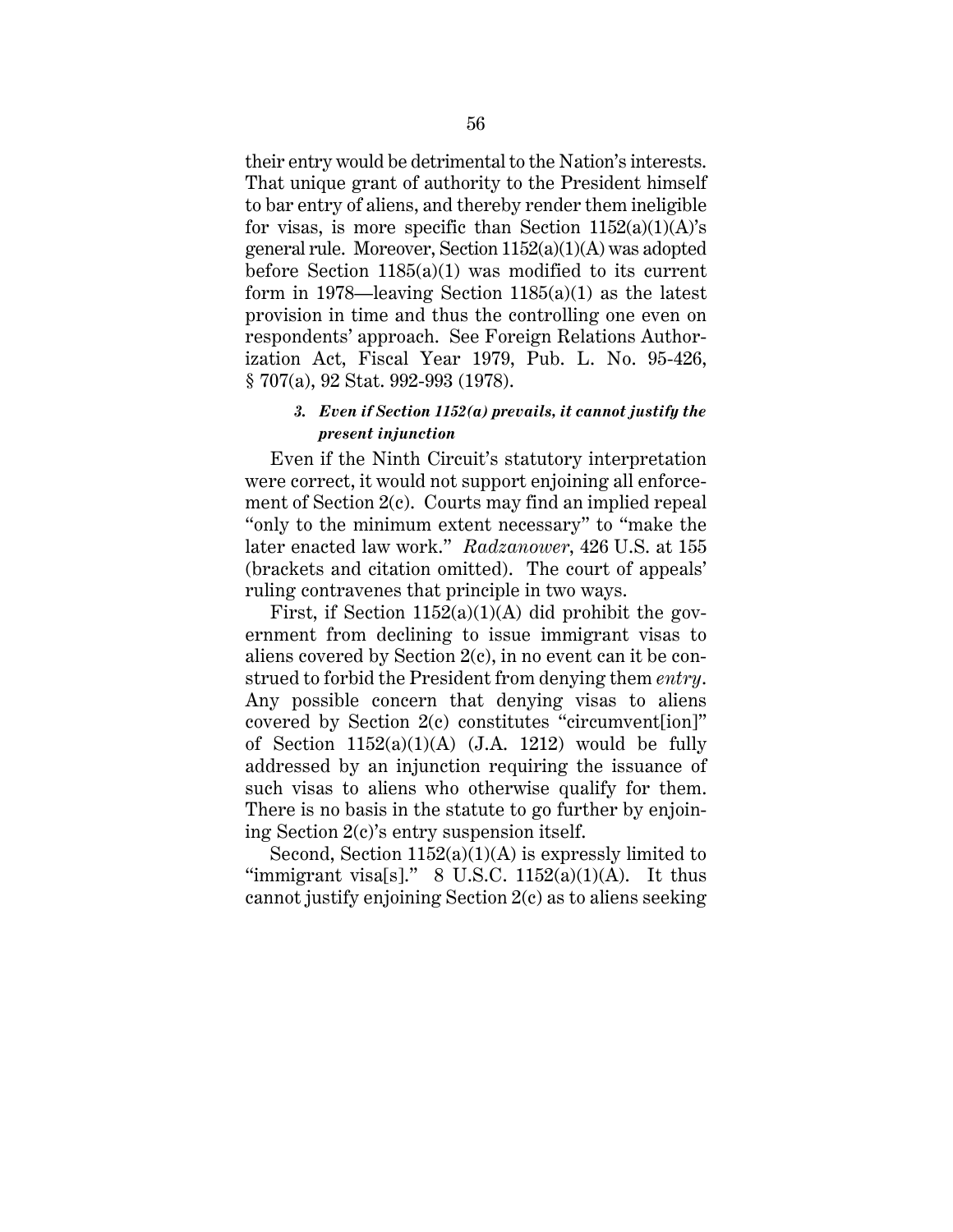*nonimmigrant* visas. Over the last two fiscal years, more than two-thirds of visas issued to nationals of the six countries covered by the Order were nonimmigrant visas.17 Even on its own terms, then, the court of appeals' statutory analysis cannot support the injunction as to the vast majority of aliens affected by Section 2(c). See J.A. 1233 n.24 (noting but declining to address this issue in light of court's holding that Section 2(c) violates Section 1182(f)). Section 1152(a)(1)(A) thus provides no independent basis for enjoining Section 2(c) wholesale.

### **C. Section 2(c) Is Consistent With 8 U.S.C. 1182(a)**

The *Hawaii* respondents also have pressed (Cert. Supp. Br. 20-22) an additional statutory argument that the Ninth Circuit did not reach: that Section 2(c) violates 8 U.S.C. 1182(a)(3)(B), which provides that aliens who have engaged in terrorist activity or have certain ties to terrorist groups are inadmissible. According to respondents, the President has impermissibly augmented Congress's standard for the admissibility of aliens with ties to terrorism. J.A. 1221. That argument lacks merit.

First, as respondents' own authority confirms, the President may invoke Section 1182(f) to suspend entry for reasons that are related to ineligibility grounds in Section 1182(a). As then-Judge Ginsburg explained for the D.C. Circuit in *Abourezk*, Section 1182(f)'s "sweeping proclamation power \* \* \* provides a safeguard against the danger posed by any particular case or class of cases that is not covered by one of the categories in

<sup>17</sup> See Bureau of Consular Affairs, U.S. Dep't of State, *Report of the Visa Office 2016*, Tbl. III, XVIII, https://goo.gl/vIqklv (all undated Internet sites last visited Aug. 10, 2017); Bureau of Consular Affairs, U.S. Dep't of State, *Report of the Visa Office 2015*, Tbl. III, XVIII, https://goo.gl/9BbEFt.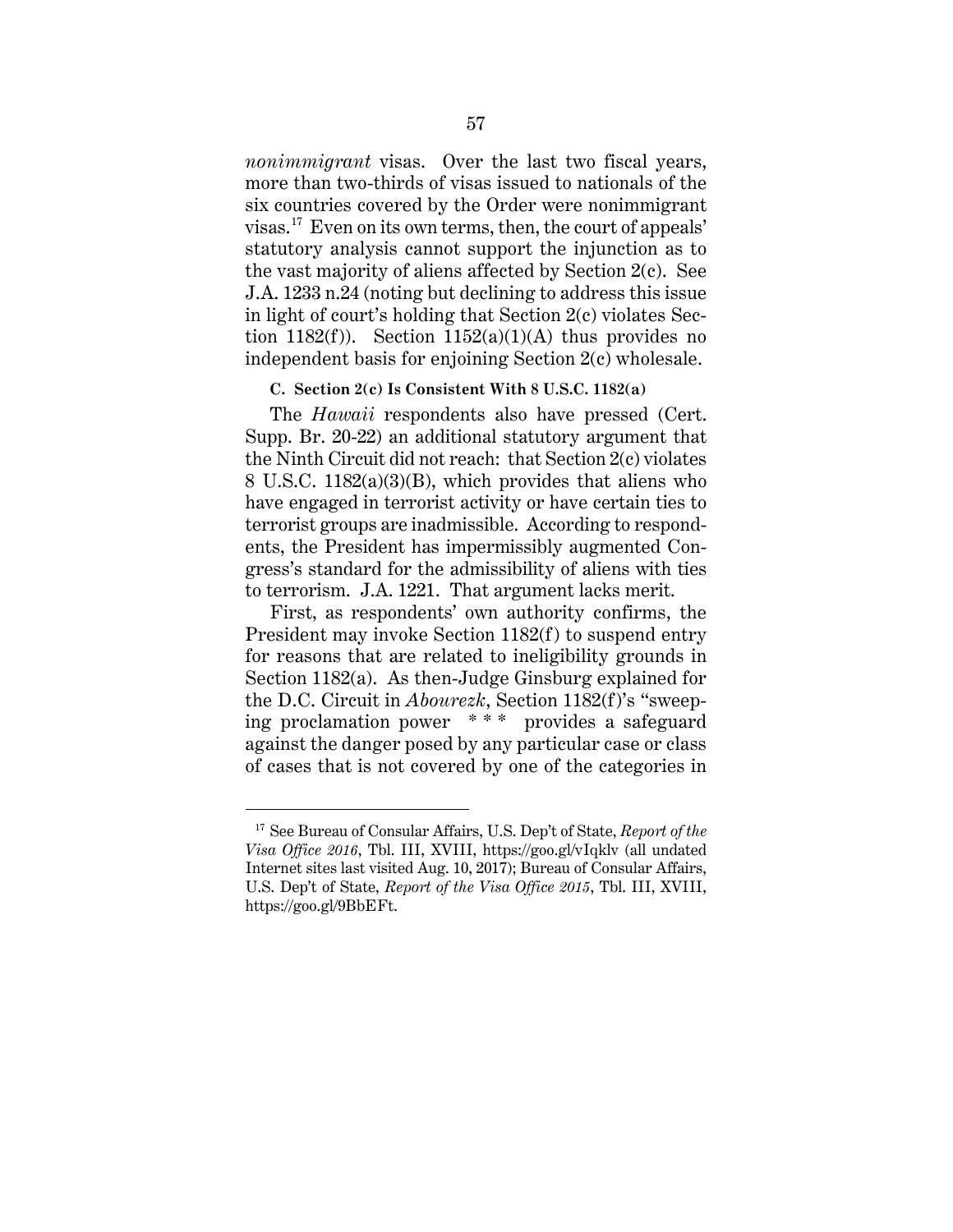[S]ection 1182(a)." 785 F.2d at 1049 n.2; accord *Allende*, 845 F.2d at 1118 & n.13. The *Hawaii* respondents conceded below that the President may invoke Section 1182(f) to exclude aliens "who present concerns similar to" one of Section 1182(a)'s categories, so long as he does not exclude one of the exact same categories under a different "burden of proof." *Hawaii* D. Ct. Doc. 191, at 12 (Mar. 14, 2017).

The Order complies with respondents' own test. In Section 1182(a)(3)(B), Congress addressed the admissibility of aliens who have been linked *individually* to terrorist activity or groups. But the President suspended entry of a different "class of cases": aliens attempting to enter the United States from *countries* that shelter or sponsor terrorism. *Abourezk*, 785 F.2d at 1049 n.2. And he did so to guard against a "danger" that is "not covered" by Section 1182(a)(3)(B): the risk that those countries' hostile or unstable governments are not providing complete and reliable information regarding their nationals. *Ibid*. The Order does not alter Section 1182(a)(3)(B)'s "burden of proof" by suspending the entry of covered aliens based on a determination they are all "potential terrorists." *Hawaii* Resps. C.A. Br. 32 (No. 17-15589). Rather, the Order states that conditions in the six countries warrant temporarily suspending entry of certain of those countries' nationals pending a review of screening and vetting procedures. J.A. 1419-1423  $(\S 1(d)-(f))$ . Nothing in Section 1182(a) precludes that judgment.

Second, construing Section 1182(a)(3)(B) to preclude the President from suspending entry under Section 1182(f) based on terrorism-related risks would render Section 1182(f) largely impotent. Section 1182(a) sets forth numerous grounds of inadmissibility, including grounds relating to "[h]ealth[]," "[c]riminal" history,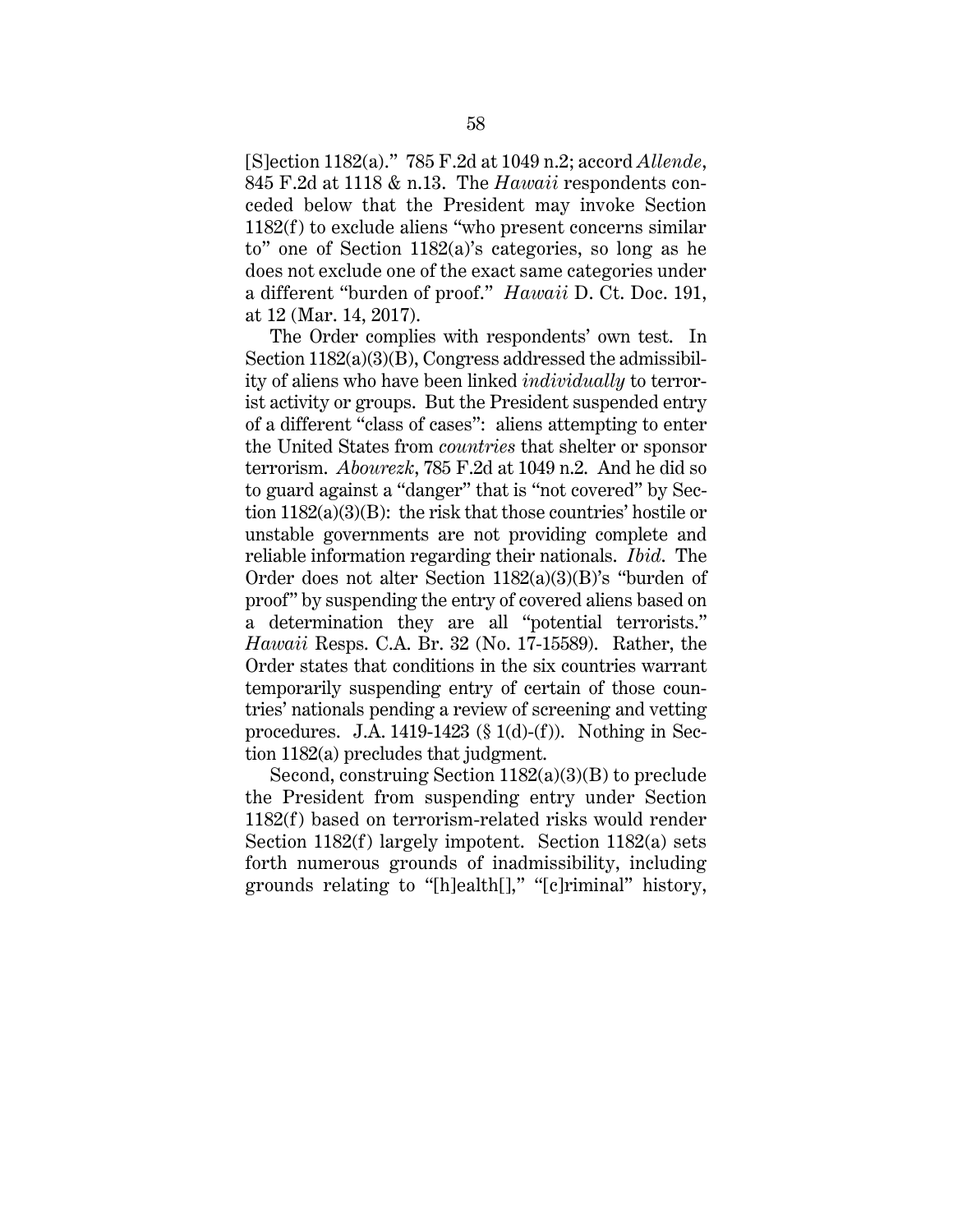"[s]ecurity," and "[f]oreign policy."  $8 \text{ U.S.C. } 1182(a)(1)$ ,  $(2)$ ,  $(3)$ , and  $(3)(C)$ . Given the breadth and variety of those grounds, few exercises of the President's Section 1182(f) authority could not be characterized as touching a topic addressed in Section 1182(a). Indeed, the Executive frequently has suspended entry of aliens under Section 1182(f) for reasons similar to statutory grounds for inadmissibility.<sup>18</sup> So too here, the exclusion for any particular alien who has "engaged in" or "is likely to engage" in "terrorist activity" does not bar the President from temporarily suspending entry by a class of aliens to assess whether existing procedures are adequate to detect potential terrorists.

 $\overline{a}$ 

<sup>18</sup> For example, Congress identified certain crimes that render aliens inadmissible, 8 U.S.C. 1182(a)(2) (crimes "involving moral turpitude" or drug-related offenses), yet Presidents have invoked Section 1182(f) to suspend the entry of aliens whose conduct does or likely would constitute other crimes.See, *e.g.*, Exec. Order No. 13,694, 80 Fed. Reg. 18,077 (Apr. 1, 2015) (certain "malicious cyber-enabled activities" abroad that would harm the United States); Proclamation No. 7750, 69 Fed. Reg. 2287 (Jan. 14, 2004) (public corruption). Similarly, Congress rendered inadmissible aliens who have participated in certain human-rights violations, including "genocide," "torture," and "extrajudicial killing," 8 U.S.C. 1182(a)(3)(E)(ii)-(iii), yet Presidents have invoked Section 1182(f) to suspend entry of aliens linked to other human-rights abuses. See, *e.g.*, Exec. Order No. 13,692, 80 Fed. Reg. 12,747 (Mar. 8, 2015) (aliens who participated in "conduct that constitutes a serious abuse or violation of human rights" in Venezuela); Exec. Order No. 13,606, 77 Fed. Reg. 24,571 (Apr. 22, 2012) (operation of technology or networks used to assist in "serious human rights abuses" by Iran or Syria); Proclamation No. 8697, 76 Fed. Reg. 49,277 (Aug. 9, 2011) (aliens who participated in "war crimes, crimes against humanity or other serious violations of human rights"); Proclamation No. 8015, 71 Fed. Reg. 28,541 (May 16, 2006) ("human rights abuses" and other activities by officials in Belarus).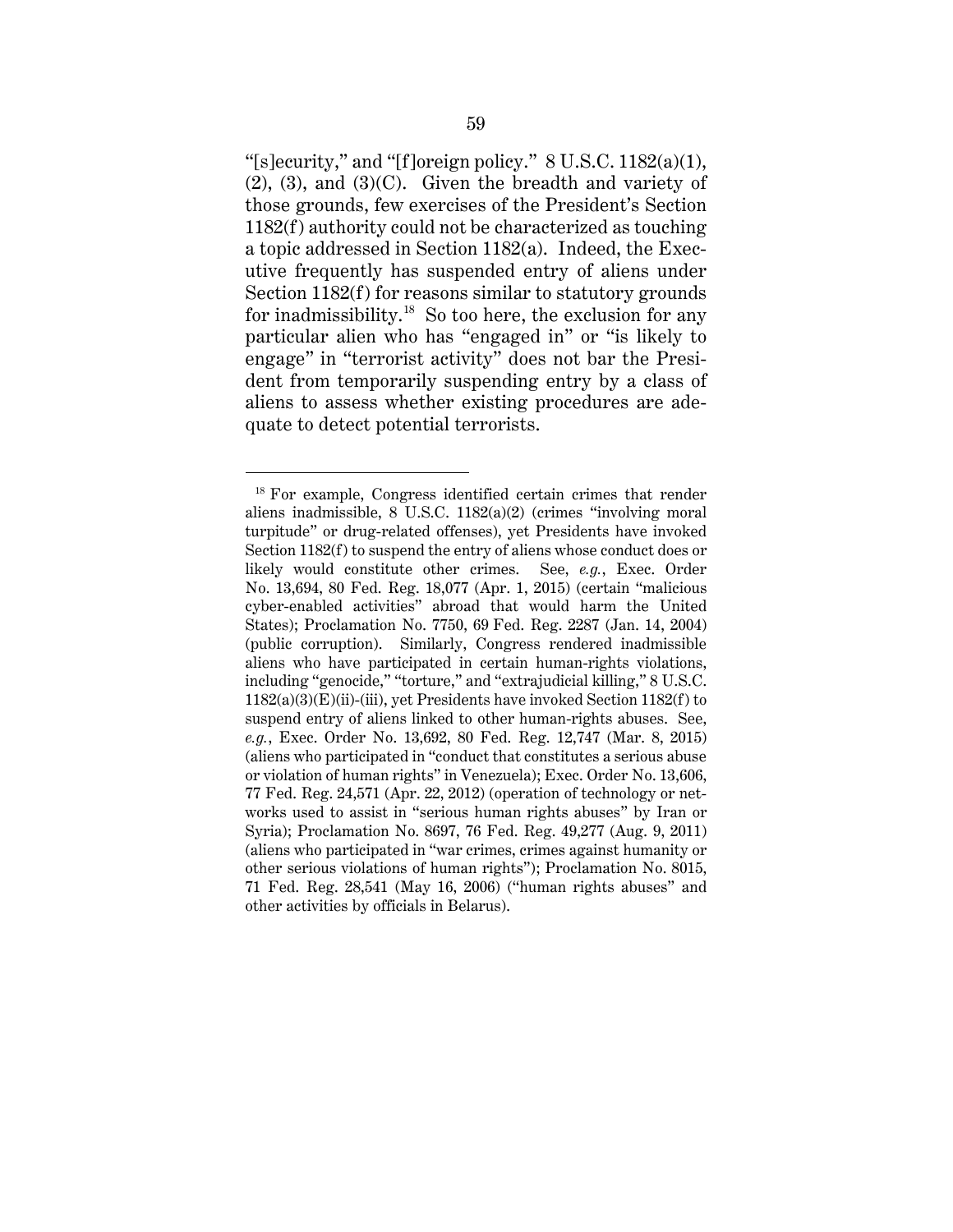#### **D. Section 6(b) Is Consistent With 8 U.S.C. 1157**

The Ninth Circuit also incorrectly held that Section 6(b)'s reduction of the refugee cap for Fiscal Year 2017, which the *Hawaii* respondents barely addressed below, violates 8 U.S.C. 1157. J.A. 1216-1221. Section 1157 establishes a procedure for setting the maximum number of refugees who may be admitted each fiscal year. 8 U.S.C. 1157(a)(2). It provides that "the number of refugees who *may* be admitted" in any fiscal year "shall be such number as the President determines, before the beginning of the fiscal year and after appropriate consultation." *Ibid.* (emphasis added). The statute prescribes a process for "appropriate consultation," involving inperson meetings among Cabinet-level officials and congressional leaders, to set that annual ceiling. 8 U.S.C. 1157(e). If an "unforeseen emergency refugee situation" arises mid-year, the President may (after "appropriate consultation") set a higher ceiling. 8 U.S.C. 1157(b).

The Ninth Circuit held that Section 6(b) violates Section 1157 because the maximum number of refugees for Fiscal Year 2017 was previously set at 110,000, and Section 6(b) reduced that number without "appropriate consultation." J.A. 1216-1221. Section 1157(a)(2), however, sets only the number who "may be admitted," not a number who *must* be admitted. Although the President cannot *increase* mid-year the number of refugees who may be admitted without "appropriate consultation," nothing in the statute requires that the maximum number of refugees set at the beginning of the fiscal year actually be admitted or prohibits the President from allowing only a smaller number.

That makes perfect sense. Congress wanted refugee admissions to be limited, with its leadership involved in setting an annual ceiling on refugee admissions and in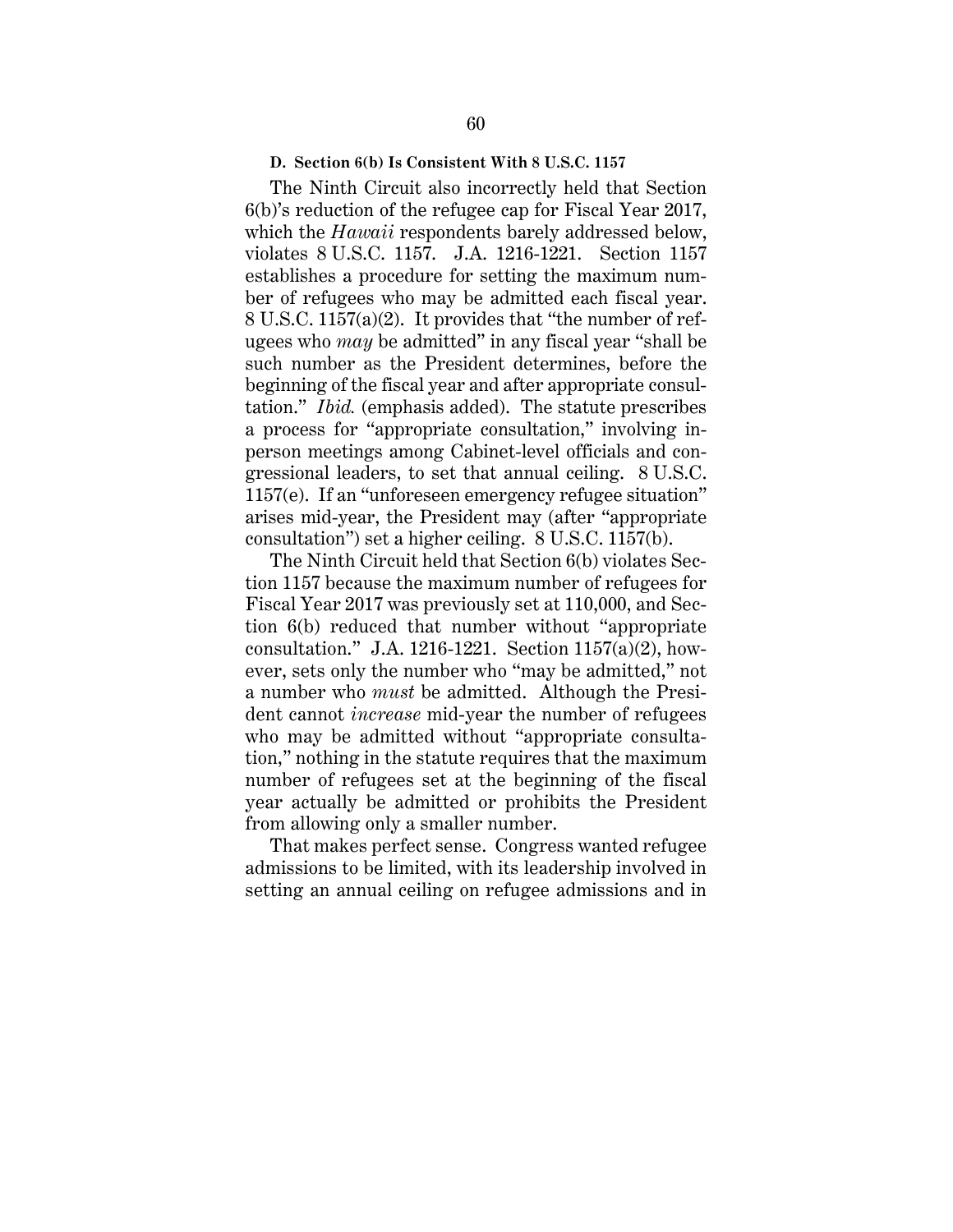deciding whether to exceed that limit mid-year due to unanticipated events. "[C]onsultation with Congress with respect to numbers of refugees admitted is only required when the [statutory] limit is exceeded." H.R. Rep. No. 608, 96th Cong., 1st Sess. 10 (1979). In any given year, however, a smaller number than the annual ceiling might be admitted for many reasons such as budgetary constraints, logistical concerns, or foreign-relations issues. Indeed, the number of refugees actually admitted routinely falls well below the predetermined cap. For example, from 2001 to 2012, the number of refugees admitted fell short of the annual cap by an average of nearly 21,000, and in 2002 and 2003 fewer than half of the then-authorized 70,000 refugees were admitted.<sup>19</sup> Nothing in Section 1157 mandates admitting a fixed number of refugees—especially where the President determines under Section 1182(f) that the national interest requires admitting a smaller number.

The Ninth Circuit misconstrued Section 1157(a) to set not only a ceiling on refugee admissions, but also a "floor." J.A. 1218. The court stated that "the number of refugees who may be admitted *shall be* the number determined by the President" after appropriate consultation, *ibid.*, but it glossed over the critical discretionary language: "may be admitted." The court also asserted that a contrary view would render Section 1157's procedures superfluous. *Ibid.* That is wrong: if the President desires to *increase* the ceiling mid-year,

 $\overline{a}$ 

<sup>&</sup>lt;sup>19</sup> See Refugee Processing Ctr., Bureau of Population, Refugee  $\&$ Migration, U.S. Dep't of State, *Cumulative Summary of Refugee Admissions* (May 31, 2017), https://goo.gl/LyoOl1; see also Migration Policy Inst., *U.S. Annual Refugee Resettlement Ceilings and Number of Refugees Admitted, 1980-Present*, https://goo.gl/0XI98I.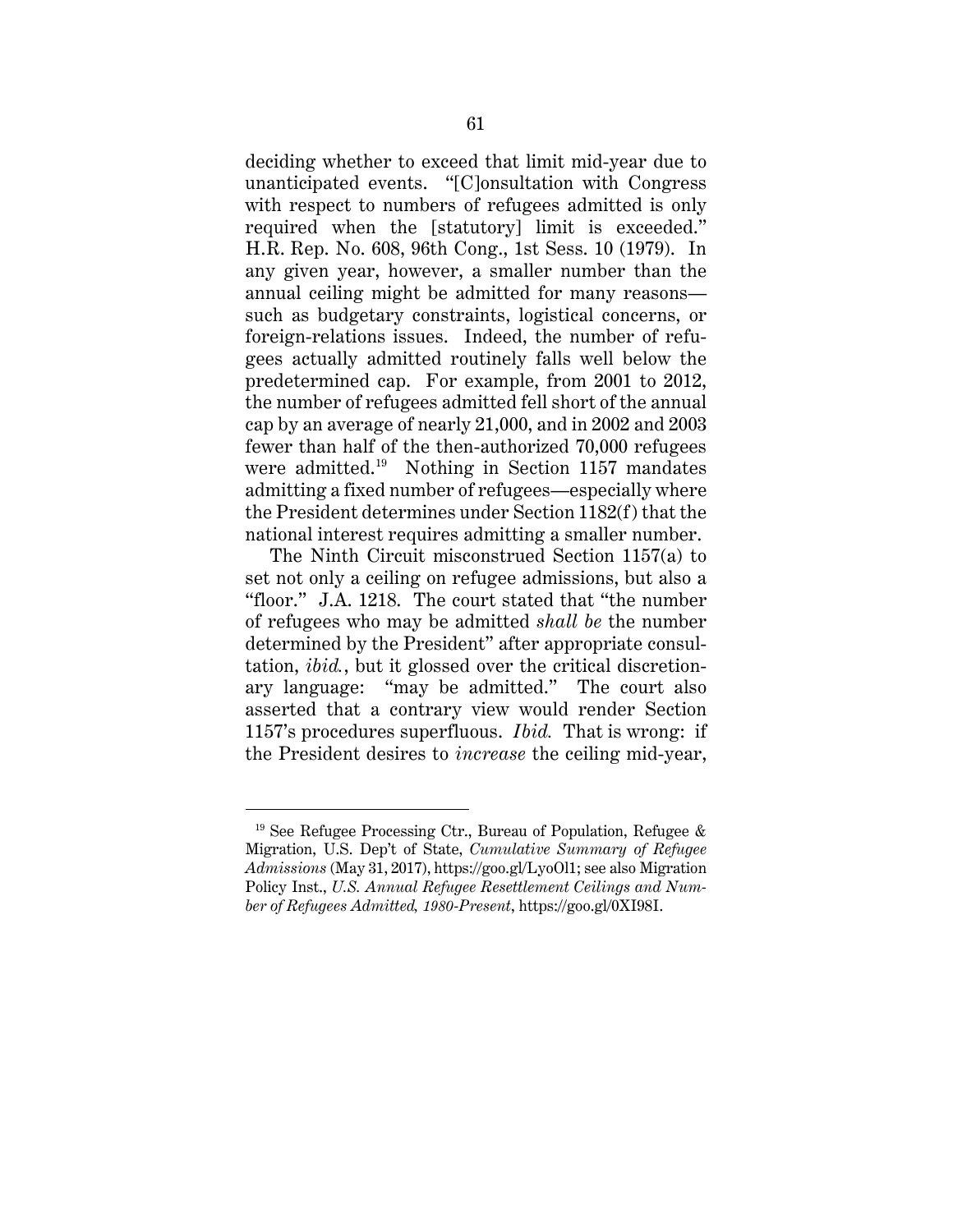he must utilize Section 1157's protocol. The Ninth Circuit further asserted that Section 1157 supersedes Section 1182(f) because it is later in time and more specific. J.A. 1218-1221. Those attributes are immaterial because the provisions do not conflict. Section 1182(f) authorizes the President to suspend or restrict entry. That is entirely consistent with Section 1157, which merely sets a cap on refugee admissions.

# **IV. THE ORDER DOES NOT VIOLATE THE ESTABLISH-MENT CLAUSE**

In *IRAP*, the court of appeals held that Section 2(c)'s temporary suspension likely violates the Establishment Clause. J.A. 207-236. In *Hawaii*, respondents have contended, and the district court held, that Section 2(c), Section  $6(a)$ 's refugee suspension, and Section  $6(b)$ 's refugee cap are invalid on the same basis. J.A. 1128- 1139, 1154-1157. Under this Court's precedent, however, the President's national-security determinations provide "a facially legitimate and bona fide reason" for the Order's exclusion of aliens. *Mandel*, 408 U.S. at 770. That should end the inquiry. The lower courts reached a contrary conclusion by disregarding *Mandel*'s deferential standard and looking instead to inapposite domestic Establishment Clause cases. But the Order is valid under that improper approach as well. This Court's decisions and respect for a coordinate branch forbid invalidating the President's religion-neutral action not because of what it says or does, but because of what courts speculate motivated the President in issuing it.

#### **A. The Order Is Constitutional Under** *Mandel* **And** *Din*

1. a. The Fourth Circuit acknowledged that the *IRAP* respondents' Establishment Clause challenge to the exclusion of aliens abroad is governed by *Mandel*'s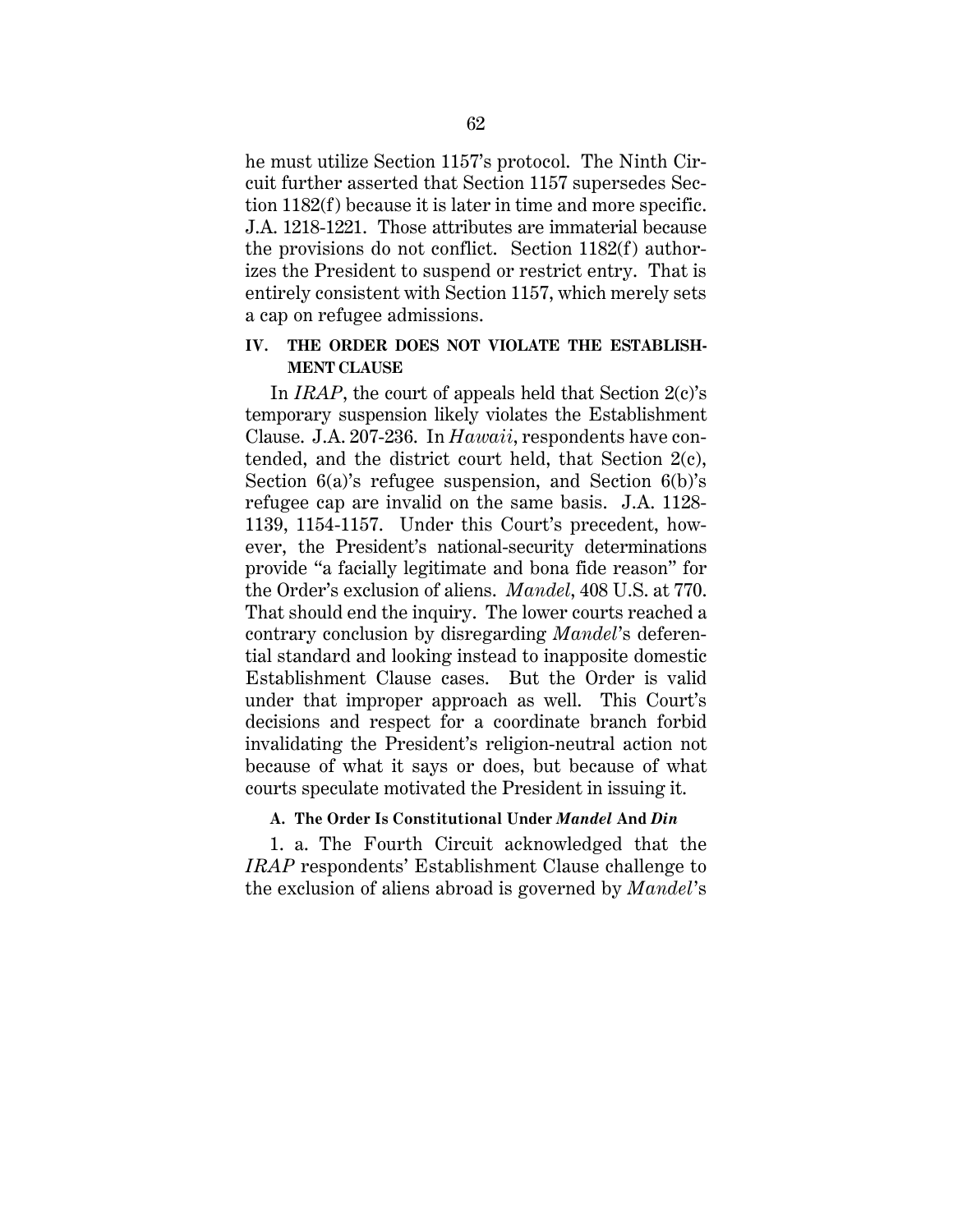test, J.A. 208—a test this Court recently described as "minimal scrutiny (rational-basis review)." *Sessions* v. *Morales-Santana*, No. 15-1191 (June 12, 2017), slip op. 15; accord J.A. 210 n.14 (collecting cases that have "equated" *Mandel* with "rational basis review"); see also *Washington* v. *Trump*, 858 F.3d 1168, 1179 (2017) (Bybee, J., dissenting).

In *Mandel*, the Executive denied admission to a Belgian journalist, Ernest Mandel, who wished to speak about communism. 408 U.S. at 756-759. This Court upheld the Executive's action—and rejected a First Amendment challenge by U.S. citizens who wished to hear Mandel speak—because the Attorney General (through his delegee) gave "a facially legitimate and bona fide reason" for Mandel's exclusion: Mandel had violated the conditions of a previous visa. *Id*. at 770; see *id.* at 759, 769. When the Executive supplies such a reason, "courts will neither look behind the exercise of that discretion, nor test it by balancing its justification against the" asserted constitutional rights of U.S. citizens. *Id.* at 770.

That deferential standard reflects the Constitution's "exclusive[]" allocation of power over the admission of aliens to the "political branches." *Mandel*, 408 U.S. at 765 (citation omitted); see *Fiallo*, 430 U.S. at 792-796 (applying *Mandel*'s test to equal-protection challenge to statute governing admission of aliens). It also reflects that aliens seeking admission from abroad have no constitutional rights at all regarding entry into the country. In this context, *Mandel*'s test of "a facially legitimate and bona fide reason" for exclusion, 408 U.S. at 770, is necessary to respect the several constitutional values at stake, even if a further assessment might be called for in certain purely domestic contexts. See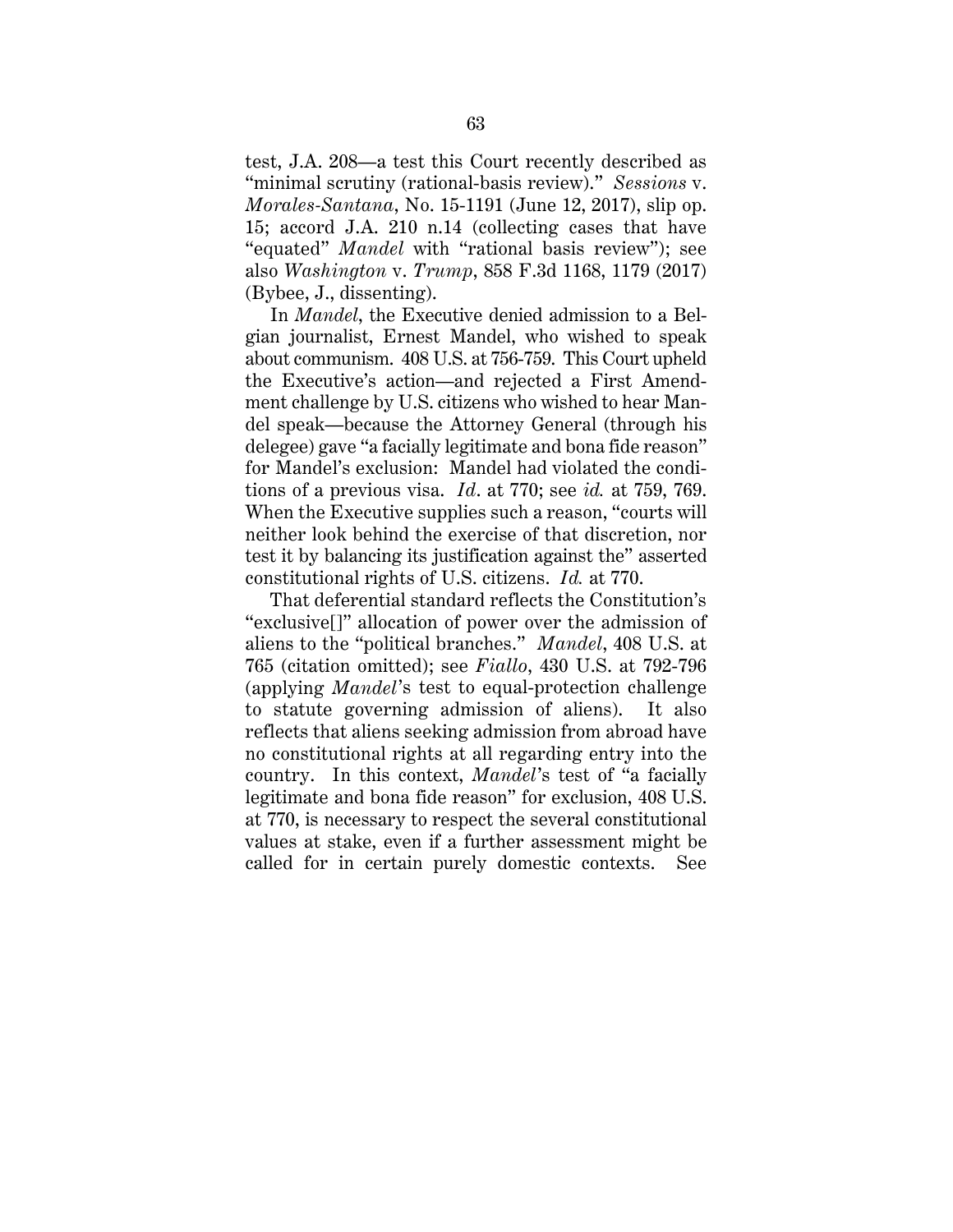*Demore* v. *Kim*, 538 U.S. 510, 521 (2003) ("In the exercise of its broad power over naturalization and immigration, Congress regularly makes rules that would be unacceptable if applied to citizens." (citation omitted)).

*Mandel*'s test has particular force here for three reasons. First, courts are generally "ill equipped to determine the<sup>[]</sup> authenticity and utterly unable to assess the<sup>[]</sup> adequacy" of the Executive's "reasons for deeming nationals of a particular country a special threat." *AAADC*, 525 U.S. at 491. Those limitations make it especially appropriate to apply *Mandel*'s objective "rational-basis" standard, *Morales-Santana*, slip op. 15, which does not entail probing government officials' subjective intentions or second-guessing the Executive's national-security determinations. See *Western & S. Life Ins. Co.* v. *State Bd. of Equalization of Cal.*, 451 U.S. 648, 671-672 (1981) (Rational-basis standard does not ask "whether *in fact* [a] provision will accomplish its objectives," but whether the government "*rationally could have believed*" that it would do so.).

Second, in Sections 1182(f) and 1185(a)(1), Congress expressly granted the President expansive authority to suspend entry of classes of aliens abroad. The President's exercise of that power is parallel to Congress's legislative determinations regarding admissibility of classes of aliens, see 8 U.S.C. 1182(a), which are reviewed under the "facially legitimate and bona fide reason" test, see *Fiallo*, 430 U.S. at 794-795. It is therefore entitled to the same standard of judicial review as well.

Third, Congress vested that expansive authority directly in the President himself, in recognition of his unique role in the constitutional structure over matters of foreign affairs and national security. Congress's expansive grant of authority means that the President's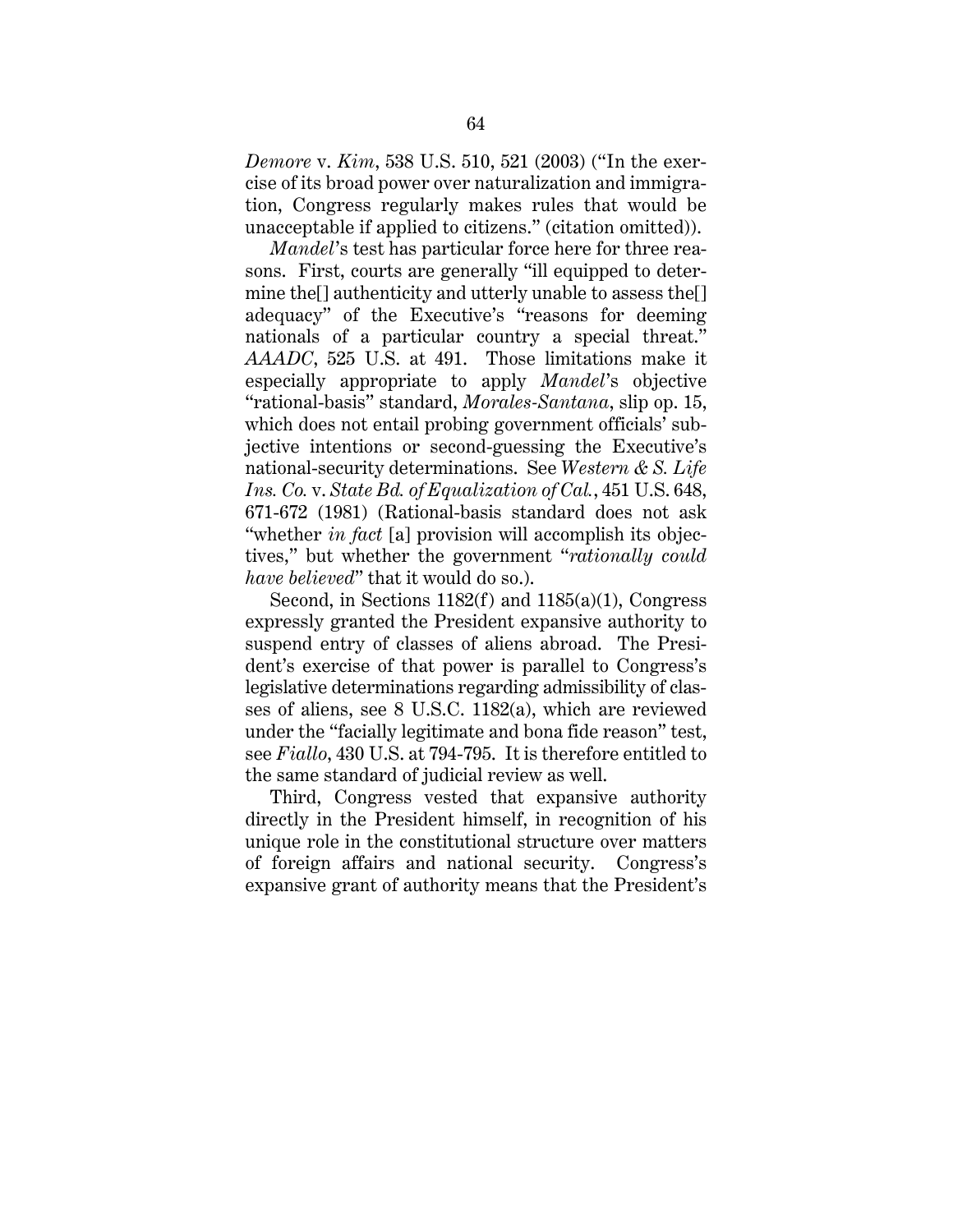power "is at its maximum, for it includes all that he possesses in his own right plus all that Congress can delegate." *Zivotofsky ex rel. Zivotofsky* v. *Kerry*, 135 S. Ct. 2076, 2083-2084 (2015) (citation omitted).

b. *Mandel* compels rejecting respondents' constitutional challenges. The Fourth Circuit accepted that Section 2(c)'s entry suspension rests on a facially legitimate reason: protecting national security. J.A. 214. And the Order supplies a bona fide factual basis for that reason: Section 1(d) explains that Congress or the Executive previously designated the six listed countries as presenting terrorism-related concerns that "diminish[] the foreign government's willingness or ability to share or validate important information about" its nationals. J.A. 1419-1420. Section 1(e) then details, country by country, why each poses "heightened risks." J.A. 1420-1422. Neither the *IRAP* respondents nor the Fourth Circuit contested these determinations.

On that basis, Sections 1(f) and 2(c) then set forth the President's judgment that a temporary pause in entry is needed to "prevent infiltration by foreign terrorists" and "reduce investigative burdens" while a review of the Nation's screening and vetting procedures is ongoing. J.A. 1426; see J.A. 1422-1423. Moreover, as Section 2(e) contemplates, and as the example of Iraq's response to the January Order illustrates, the six-country suspension enhances the government's leverage in persuading foreign nations to supply needed information. Section 2(c) readily satisfies *Mandel*'s test.

Section 6(a)'s Refugee Program suspension and Section 6(b)'s refugee cap likewise are valid under *Mandel*. In light of past efforts by terrorist groups to infiltrate countries through refugee programs and the presence of hundreds of persons in the United States who entered as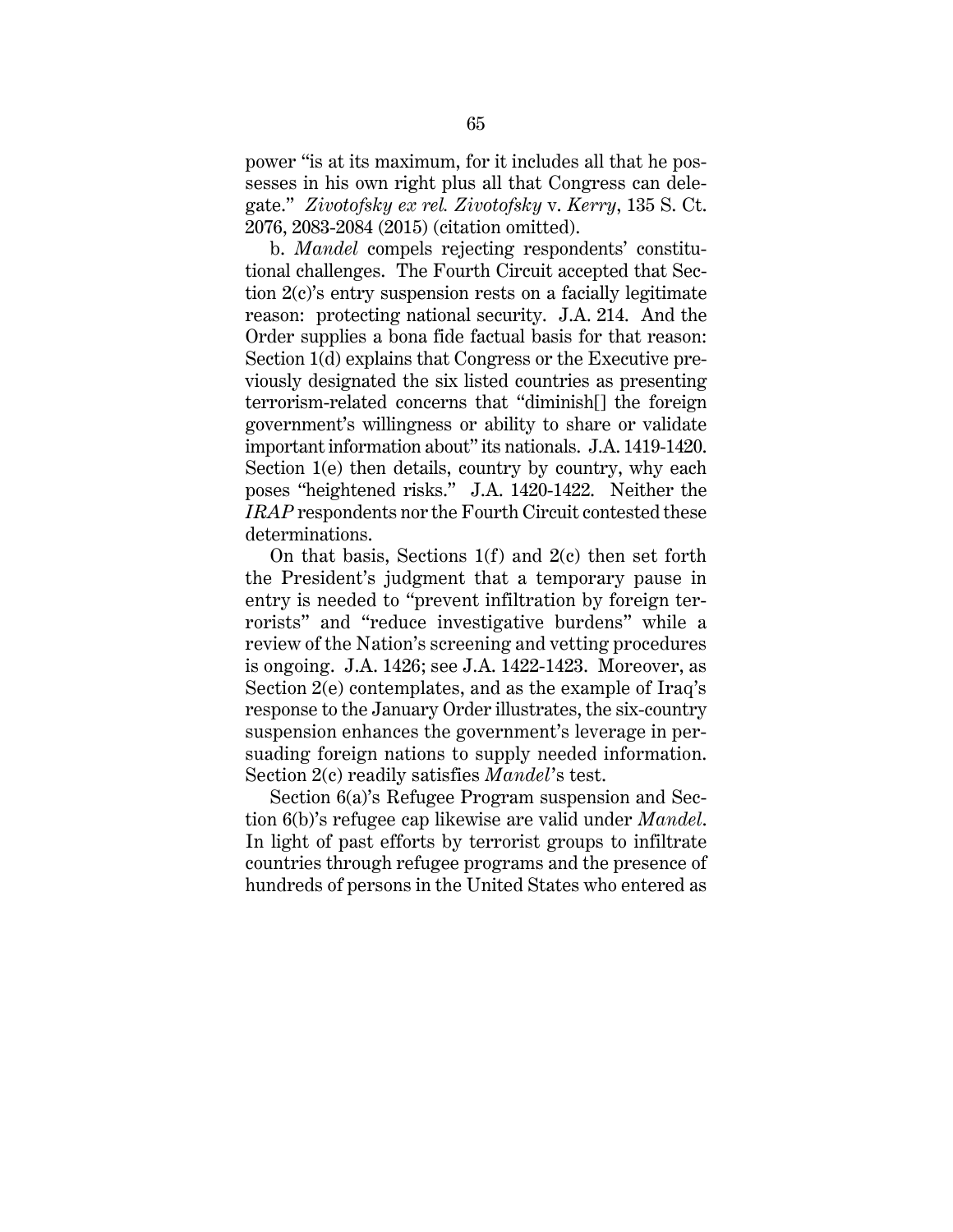refugees and are currently the subject of counterterrorism investigations, J.A.  $1418$ ,  $1424$  ( $\S$   $1(b)$ (iii) and (h)), the President made a national-security judgment to suspend decisions and travel under the Refugee Program (subject to individualized waivers) for 120 days. That pause allows for a review "to determine what additional procedures should be used to ensure that individuals seeking admission as refugees do not pose a threat to the security and welfare of the United States." J.A. 1433 (§ 6(a)). For the same reasons, Section 6(b) limits the number of refugees entering in Fiscal Year 2017 based on an express determination that "the entry of more than 50,000 refugees in fiscal year 2017 would be detrimental to the interests of the United States." J.A. 1434 (§ 6(b)).

2. The Fourth Circuit failed to accord the deference to the Executive that *Mandel* requires. It noted that the political branches' decisions in the immigration context are still "subject to important constitutional limitations." J.A. 211 (citation omitted). But *Mandel* establishes how those limitations apply with respect to the exclusion of aliens abroad.<sup>20</sup> The Fourth Circuit mistakenly treated *Mandel*'s "bona fide" requirement as a license to examine whether the President's stated reason was given "in good faith." J.A. 212. Under *Mandel*, courts indeed can ensure that the reason is facially bona fide as well as facially legitimate, *i.e.*, that there is a "rational[]" basis for the government's action,

 $\overline{a}$ 

<sup>20</sup> *Mandel*'s standard applies to respondents' challenges here to decisions to deny entry by aliens from abroad. It does not govern every issue concerning immigration—such as post-removal-order detention of aliens in the United States, *Zadvydas* v. *Davis*, 533 U.S. 678 (2001), or the procedure for exercising legislative power over the suspension of deportation of aliens present in the United States, *INS* v. *Chadha*, 462 U.S. 919 (1983).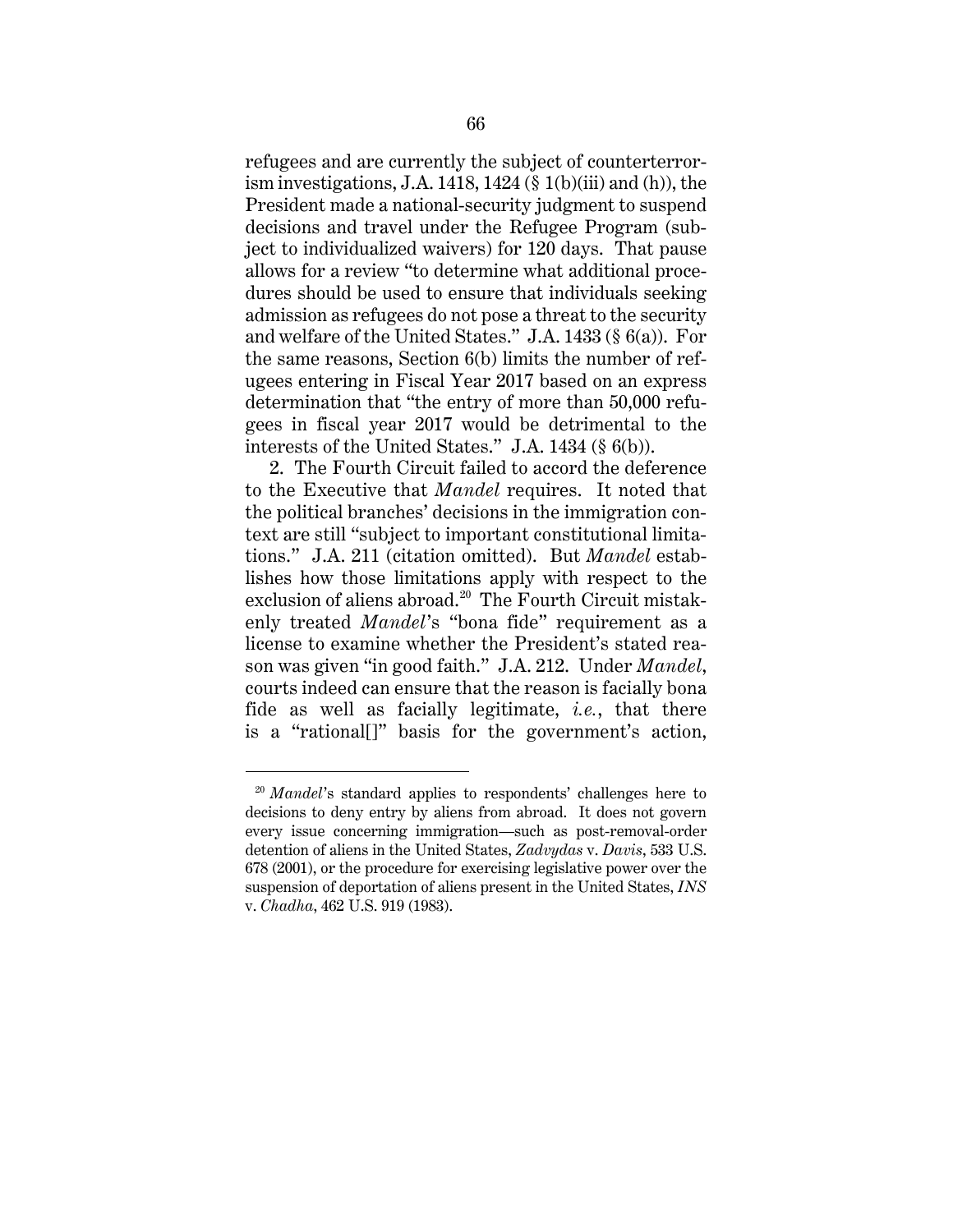*Morales-Santana*, slip op. 15. *Mandel*, however, explicitly rejected "look[ing] behind" the government's stated reason. 408 U.S. at 770. Indeed, the Court declined Justice Marshall's invitation in dissent to take "[e]ven the briefest peek behind the Attorney General's reason for refusing a waiver," which he asserted was a "sham." *Id.* at 778. The court of appeals' approach cannot be squared with what *Mandel* said or what it did.

The Fourth Circuit based its approach on a statement in Justice Kennedy's concurrence in *Din* addressing a markedly different situation. J.A. 212-215. There, a U.S. citizen claimed that she had a due-process right to receive a more extensive explanation for a consular officer's denial of a visa to her husband. 135 S. Ct. at 2131 (opinion of Scalia, J.). In rejecting that claim, Justice Kennedy (joined by Justice Alito) observed that the government's citation of a statutory ground of inadmissibility involving terrorism "indicates it relied upon a bona fide *factual basis* for denying [the] visa." *Id*. at 2140 (emphasis added). Justice Kennedy concluded that, "[a]bsent an affirmative showing of bad faith on the part of the consular officer who denied [the] visa which [the U.S.-citizen plaintiff] ha[d] not plausibly alleged with sufficient particularity—*Mandel* instructs [courts] not to 'look behind' the Government's exclusion of [the husband] for additional factual details beyond what its express reliance on [the statute] encompassed." *Ibid*.

That statement cannot plausibly be read as approving a wide-ranging search for pretext in reviewing a consular officer's visa-refusal decision—let alone a formal national-security determination by the President to suspend entry of classes of aliens. Rather, Justice Kennedy posited a far narrower scenario: the statutory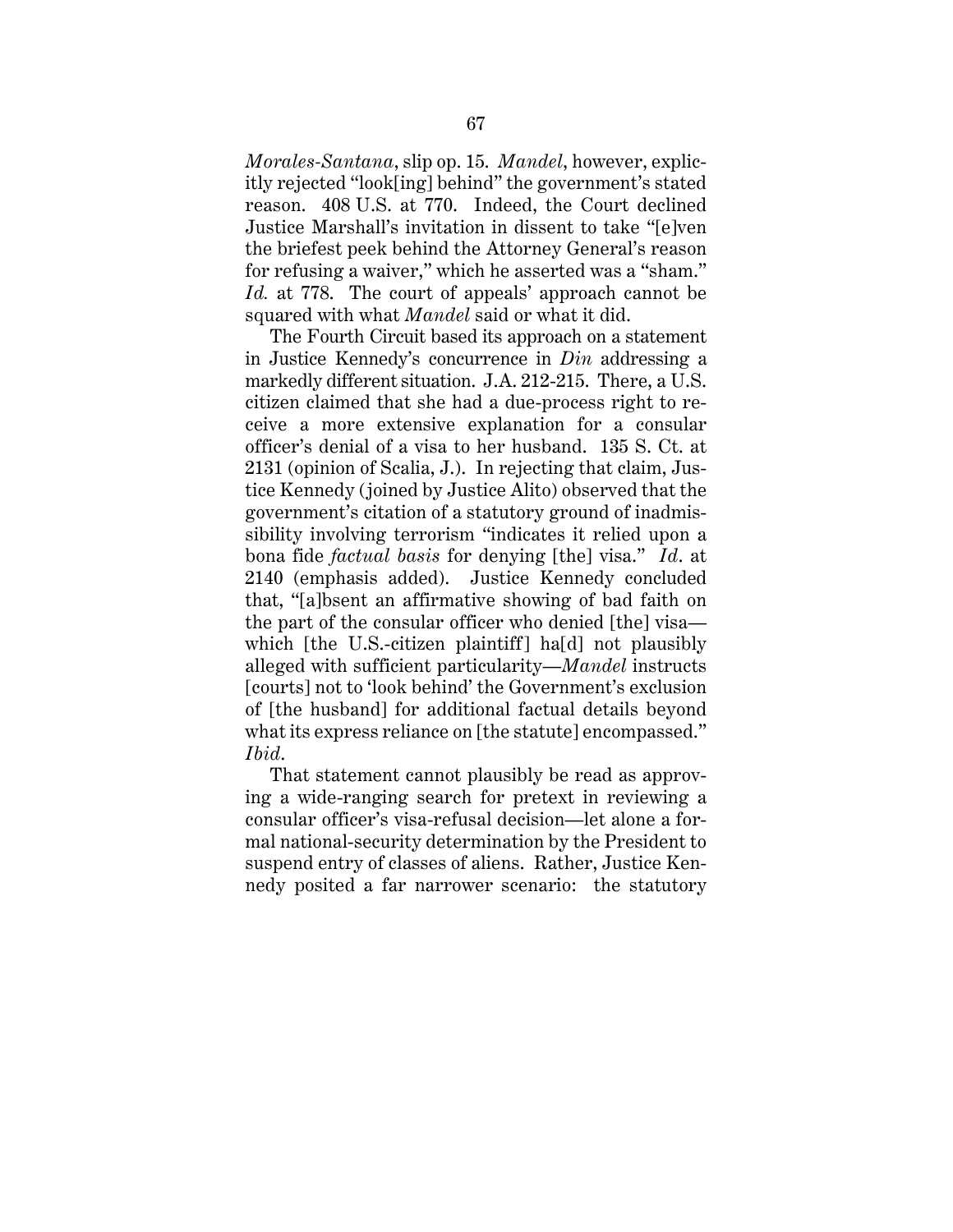ground of inadmissibility in  $8$  U.S.C.  $1182(a)(3)(B)$ "specifies discrete factual predicates." 135 S. Ct. at 2141. Ordinarily, a citation of the statute alone will suffice to indicate that those predicates have been found. But in an extreme case, where a citizen makes an "affirmative showing" that a consular officer had no "bona fide factual basis" for determining that an applicant has ties to terrorism, due process might entitle the citizen to "additional factual details" about the basis of the consular officer's decision (provided the information is not classified). *Id.* at 2140-2141.

That type of inquiry would be inapposite here for two independent reasons. First, neither of the statutes that authorize the President's suspension specifies *any* particular factual predicates. Under Section 1182(f), the President need only determine that, in his judgment, entry "would be detrimental to the interests of the United States." And Section 1185(a)(1) imposes no prerequisites at all, but simply mandates compliance with "such reasonable rules, regulations, and orders, and subject to such limitations and exceptions as the President may prescribe." Second, the Fourth Circuit did not question that the terrorism-related grounds set forth in the Order provide an adequate factual basis for Section 2(c)'s temporary suspension. The Fourth Circuit held instead that national security was not the "primary" purpose of the Order. See J.A. 224-226. But nothing in *Mandel* or *Din* permitted looking behind the President's determination *notwithstanding* its sufficient factual basis, in a search for a contrary subjective motivation.

After reading *Din* to authorize an inquiry into the President's motives, the Fourth Circuit then relied on domestic Establishment Clause decisions as further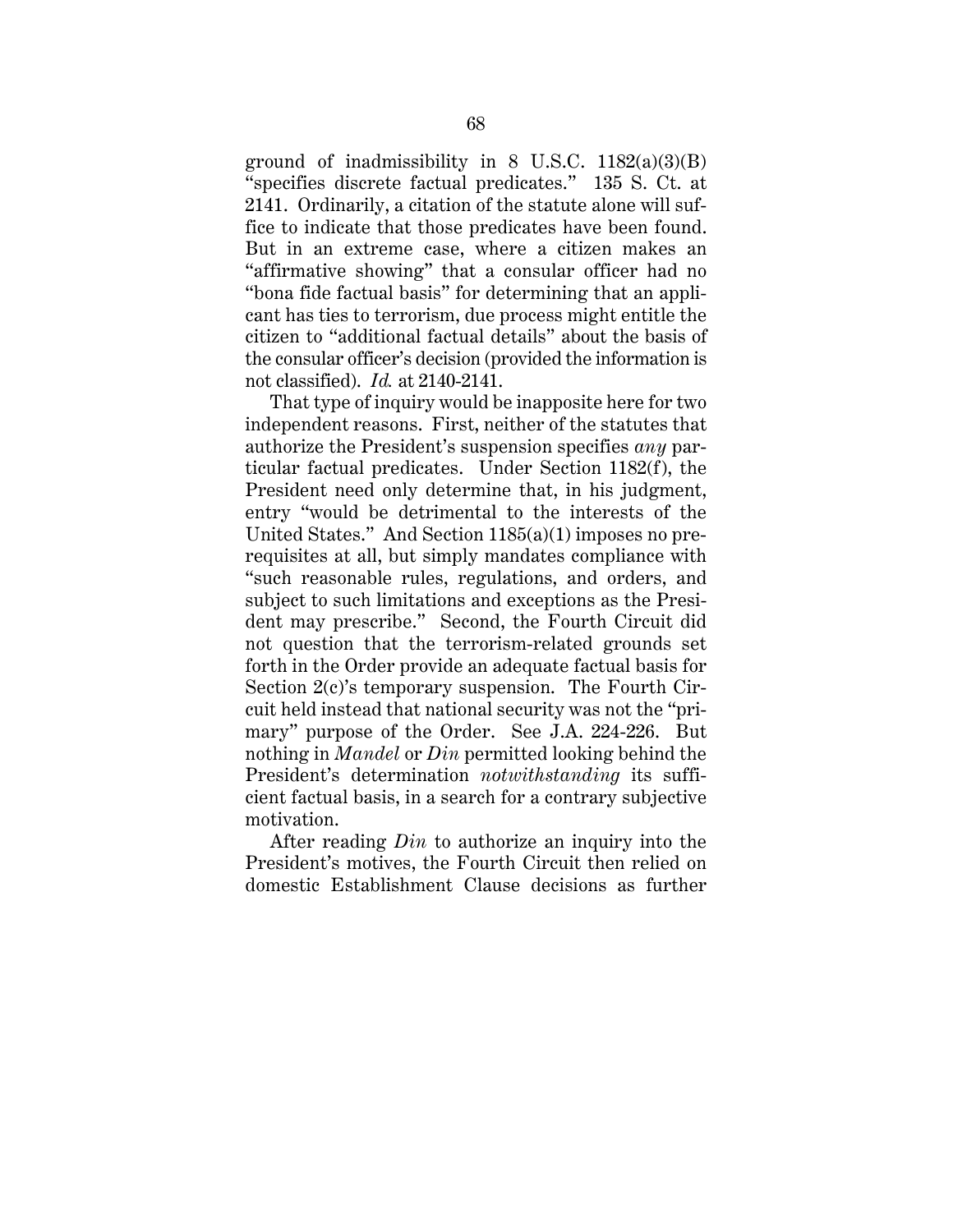justification for setting aside Section 2(c). J.A. 216-217. That unprecedented approach is deeply flawed. It defeats *Mandel*'s central point that the exclusion of aliens abroad, over which the political branches have broad authority, calls for especially deferential review. 408 U.S. at 769-770. And domestic case law—involving local religious displays, subsidies for religious schools, and the like—has no sensible application to the President's foreign-policy, national-security, and immigration judgments. The "unreasoned assumption that courts should simply plop Establishment Clause cases from the domestic context over to the foreign affairs context ignores the realities of our world." *Washington*, 858 F.3d at 1178 n.6 (Bybee, J., dissenting). This Court should reject such "intrusion of the judicial power into foreign affairs" committed to the political branches. *Id.* at 1172 n.2 (Kozinski, J., dissenting).

Moreover, the Fourth Circuit did not need to reach any of this. Even if *Din* could fairly be read to allow a bad-faith inquiry that turns on a consular officer's subjective motive, and even assuming such an inquiry applies to a national-security directive of the President, it would at least require the clearest affirmative showing of bad faith by the President and Cabinet officials. Respondents have not cleared that high bar. To the contrary, the President's actions in response to concerns raised by courts regarding the January Order demonstrate *good faith*. For instance, as the Order explains, the January Order contained two provisions aimed at aiding victims of religious persecution. J.A. 1419  $(\S 1(b)(iv))$ . The President removed them to make clear that national security, not religion, is the Order's focus. That response to courts' concerns is the opposite of bad faith.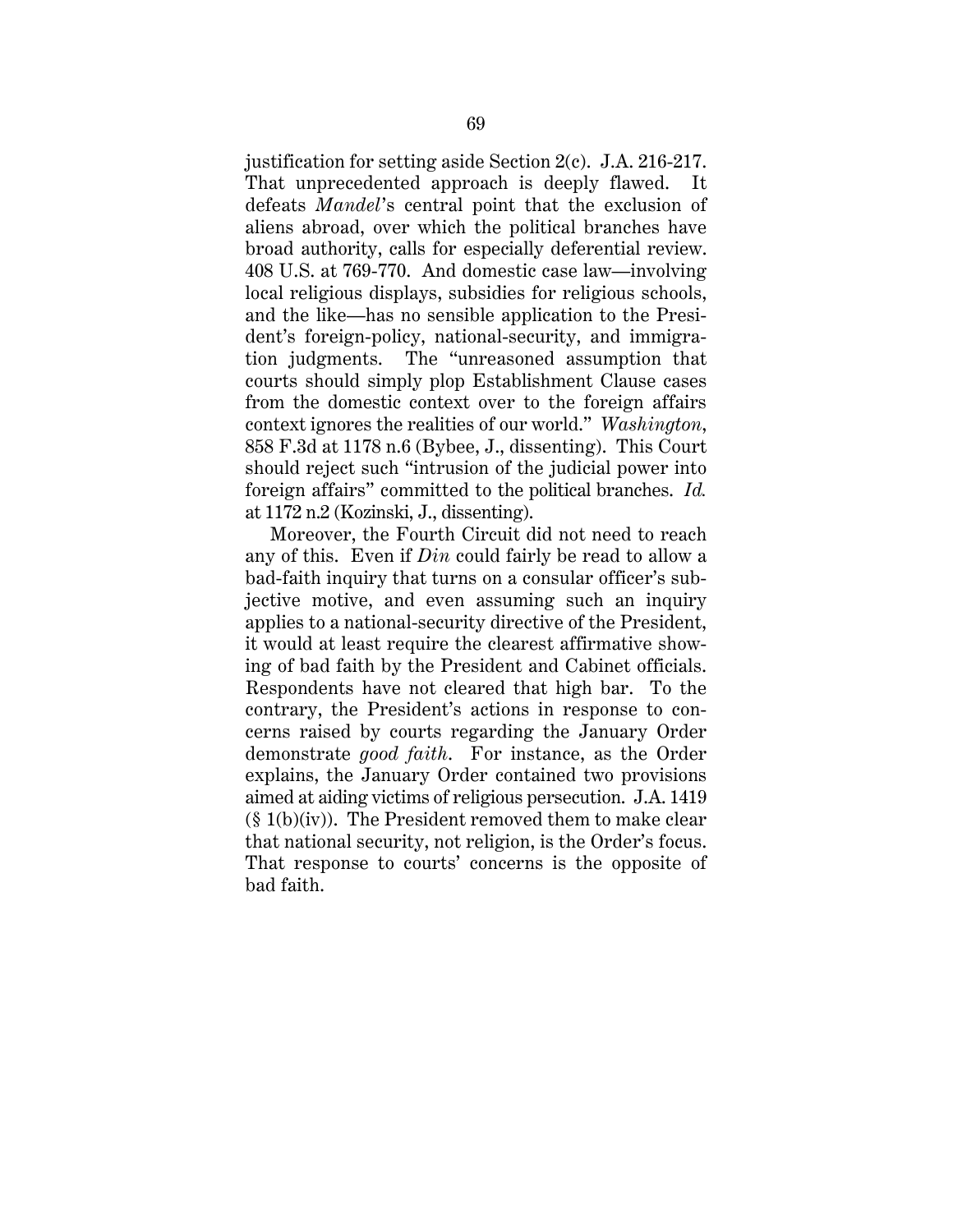## **B. The Order Is Constitutional Under Domestic Establishment Clause Precedent**

After rejecting *Mandel*'s deferential standard of review, the Fourth Circuit held that Section 2(c) likely violates the Establishment Clause by reaching back in time to campaign statements long before development of the Order, and the *Hawaii* district court reached the same conclusion as to Section 6(a) and (b). That approach is impermissible under any legal standard. Section 2(c) is not a so-called "Muslim ban," and campaign comments cannot change that basic fact. Section 6(a) and (b) are not even arguably related to religion.

1. Even assuming that domestic Establishment Clause precedent were applicable—and further assuming that the secular-purpose prong of *Lemon* v. *Kurtzman*, 403 U.S. 602 (1971), and the "endorsement" test, *e.g.*, *Lynch* v. *Donnelly*, 465 U.S. 668, 688 (1984) (O'Connor, J., concurring), provide the relevant standard courts deciding whether official action has an improper religious purpose look to "the 'text, legislative history, and implementation of the statute,' or comparable official act." *McCreary County* v. *ACLU of Ky.*, 545 U.S. 844, 862 (2005) (citation omitted). They should not engage in "judicial psychoanalysis of a drafter's heart of hearts." *Ibid*. Searching for purpose outside the operative terms of governmental action makes no sense in the Establishment Clause context, because it is only an "official objective" of favoring or disfavoring religion that implicates the Clause. *Ibid*.

The Order is valid under that standard. Section 2(c)'s text does not refer to or draw any distinction based on religion. And the suspension's "operation," *Church of the Lukumi Babalu Aye, Inc.* v. *City of Hialeah*, 508 U.S.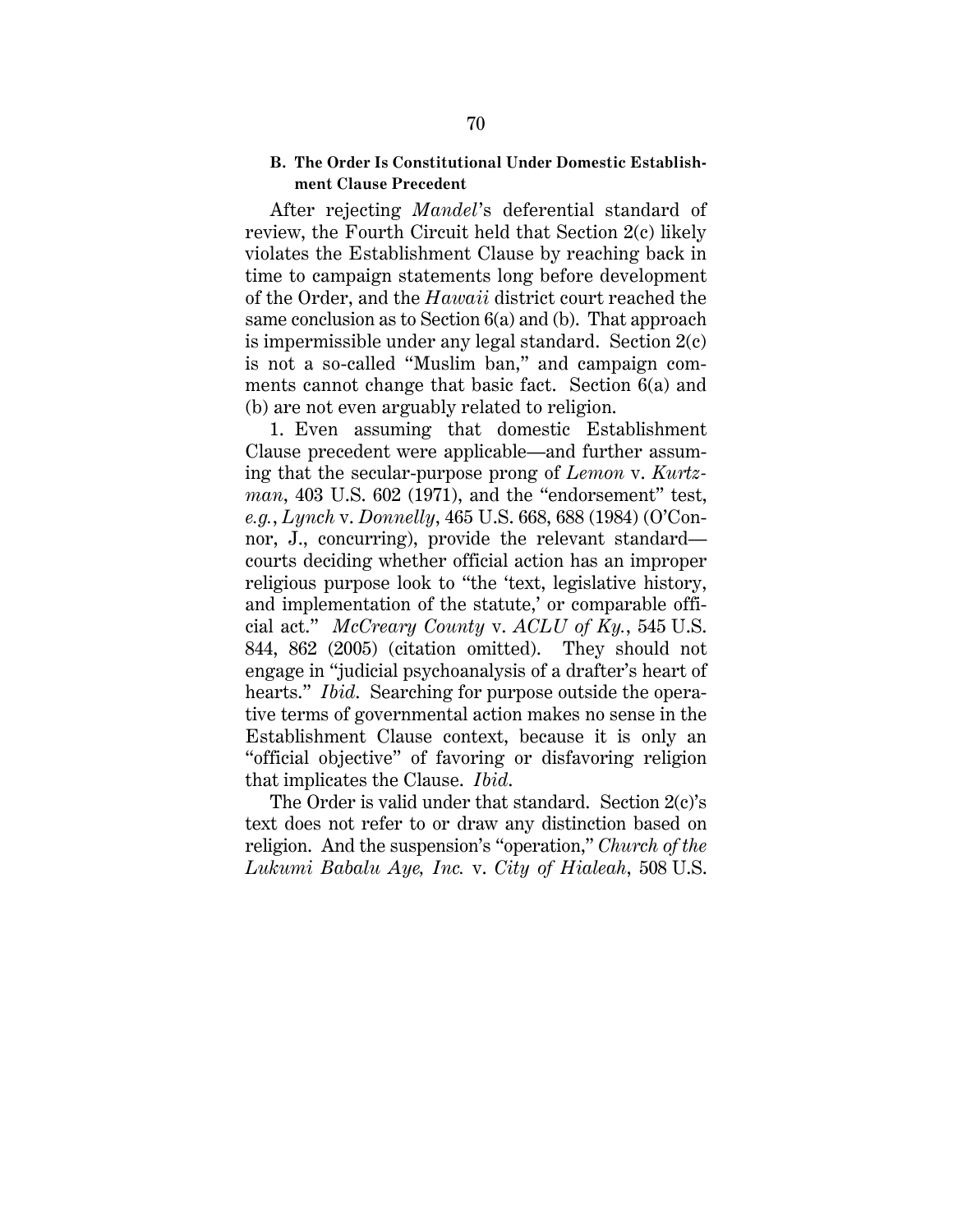520, 535 (1993) (*Lukumi*), confirms that it is religion-neutral: it applies to six countries based on national-security risk, and it applies to certain nationals of those countries without regard to their religion. Each of the countries had previously been identified as presenting heightened terrorism-related concerns in connection with the Visa Waiver Program. See pp. 4-5, *supra*. Section 6's refugee provisions have no connection to religion whatsoever. Both Section 6(a)'s temporary refugee suspension and Section 6(b)'s refugee cap apply to nationals of all countries worldwide.

2. The Fourth Circuit held that statements by the President—nearly all before assuming office, while still a private citizen and political candidate—and informal remarks of his aides imply that Section 2(c)'s entry suspension is intended to target Muslims. J.A. 219-223. In the court's view, those statements "are the exact type of 'readily discoverable fact[s]'" courts "use in determining a government action's primary purpose." J.A. 222 (quoting *McCreary*, 545 U.S. at 862) (brackets in original). The *Hawaii* district court enjoined Sections 2(c), 6(a), and 6(b) on substantially the same basis. J.A. 1154-1157; see J.A. 1128-1139. That reasoning is wrong.

Of course it is readily discoverable whether the campaign and other statements occurred as a matter of fact. But the relevant question is whether those statements demonstrate that the President's later action after taking office was motivated by an impermissible purpose. Resolving that question would require precisely the type of "judicial psychoanalysis" that *McCreary* forecloses. 545 U.S. at 862. Probing the President's grounds for suspending the entry of foreign nationals would thrust "ill equipped" courts into the untenable position of evaluating the "adequacy" and "authenticity" of the Executive's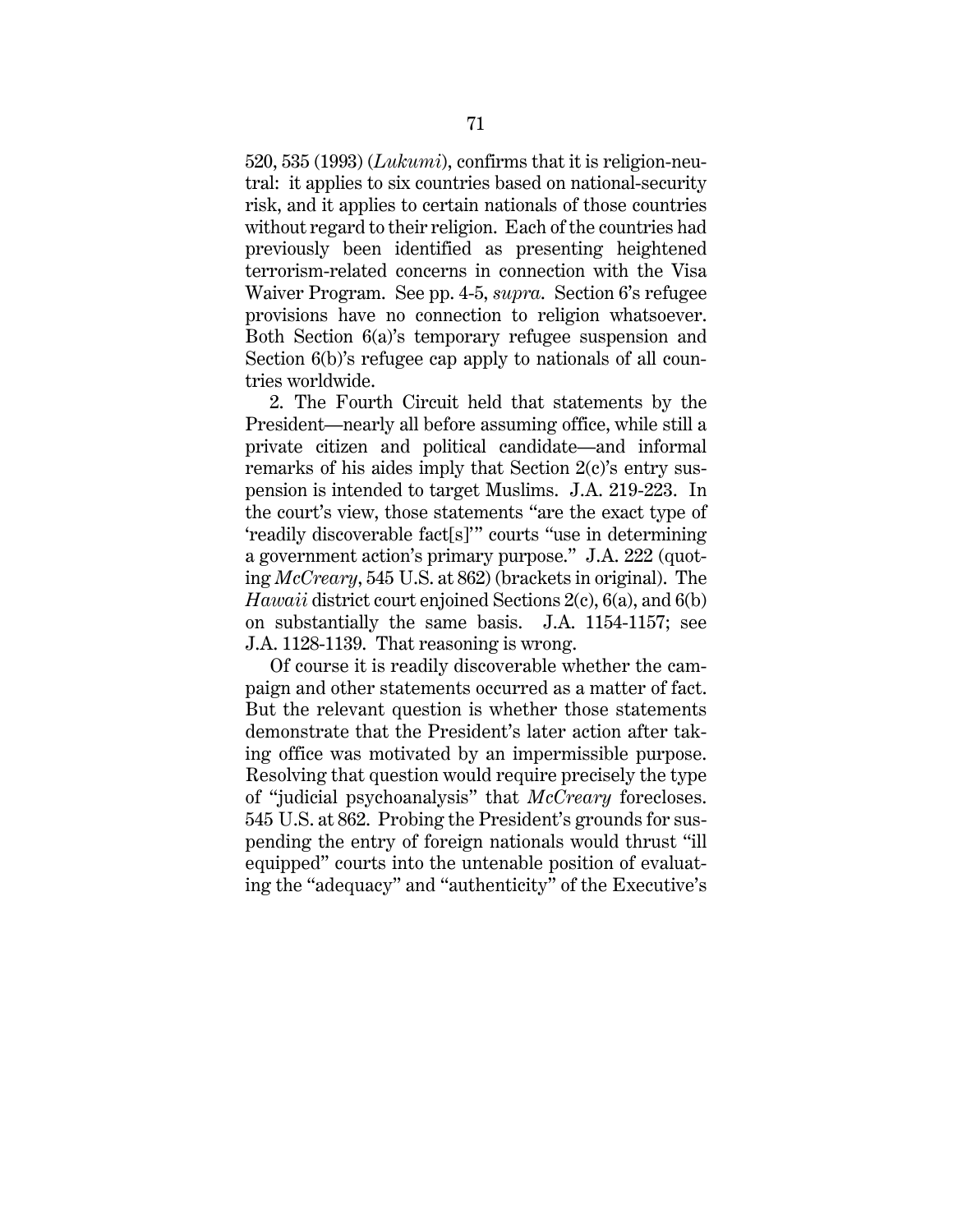reasons underlying its foreign-affairs and national-security judgments. *AAADC*, 525 U.S. at 491. And it would invite impermissible intrusion on privileged internal Executive Branch deliberations, see *United States* v. *Nixon*, 418 U.S. 683, 708 (1974), and potentially litigantdriven discovery that would disrupt the President's execution of the laws, see *Nixon* v. *Fitzgerald*, 457 U.S. 731, 749-750 (1982). Indeed, the plaintiffs in *Washington*  have indicated that they desire nearly a year of discovery, including up to 30 depositions of White House staff and Cabinet-level officials. See Joint Status Report & Discovery Plan at 5-13, *Washington* v. *Trump*, No. 17-141 (W.D. Wash. Apr. 5, 2017) (D. Ct. Doc. 177). This Court should reject a rule that invites such probing of the Chief Executive's subjective views. See *Hein* v. *Freedom From Religion Found., Inc.*, 551 U.S. 587, 616-617 (2007) (Kennedy, J., concurring).

To the government's knowledge, the Fourth Circuit's ruling is the first appellate decision to hold that a provision of federal law—neutral on its face and in its operation —violates the Establishment Clause based on speculation about its drafters' supposedly illicit purpose. Certainly this Court has never done so. *McCreary* involved a display of the Ten Commandments, 545 U.S. at 850, which are explicitly religious speech. In determining whether the display had a secular purpose despite its religious content, the Court held that the final display's "purpose \* \* \* need[ed] to be understood in light of context," and the context of the counties' prior official actions made their objective clear. *Id.* at 874. The Court's analysis centered on the text of the county resolutions authorizing the displays, objective features of those displays, and materials that government actors deliberately made part of the official record—such as statements by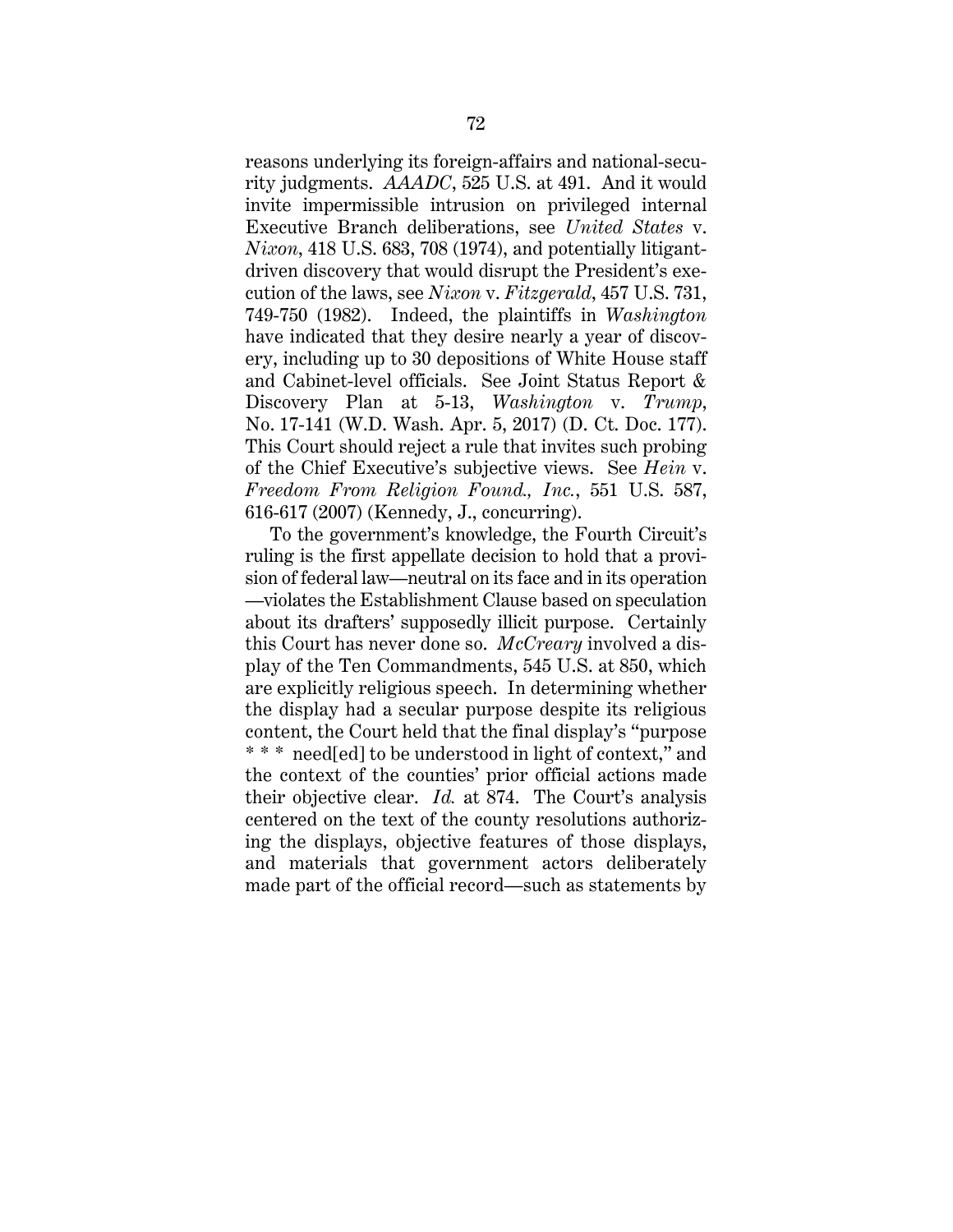the county executive's pastor at the display's official unveiling. *Id.* at 868-874. The other cases the Fourth Circuit invoked also did not depend on anything like the campaign statements at issue here. $^{21}$ 

3. Even if a court may look beyond a law's text and operation in some circumstances, it should not consider campaign-trail comments. Here, virtually all of the President's statements on which the Fourth Circuit relied were made before he assumed office, see J.A. 179-183, 219-223—before he took the prescribed oath to "preserve, protect and defend the Constitution," U.S. Const. Art. II, § 1, Cl. 8, and formed a new Administration, including Cabinet-level officials who recommended adopting the Order. Taking that oath marks a profound transition from private life to the Nation's highest public office, and manifests the singular responsibility and independent authority to protect the security and welfare of the Nation that the Constitution reposes in the President.

Moreover, "[b]ecause of their nature, campaign statements are unbounded resources by which to find intent of various kinds." J.A. 345 (Niemeyer, J., dissenting). "They are often short-hand for larger ideas" and "are explained, modified, retracted, and amplified as they are repeated and as new circumstances and arguments arise." *Ibid.* They often are made without the benefit of

 $\overline{a}$ 

<sup>21</sup> In *Board of Education of Kiryas Joel Village School District* v. *Grumet*, 512 U.S. 687 (1994), it was "undisputed" that the legislature knew when it created a special school district that its boundaries were drawn specifically to include only members of one religious sect. *Id.* at 699 (opinion of Souter, J.); *id.* at 729 (Kennedy, J., concurring in the judgment) (law constituted "explicit religious gerrymandering"). Likewise, *Lukumi* held that the local ordinances' "text" and "operation" showed that they were a "religious gerrymander." 508 U.S. at 535 (citation omitted).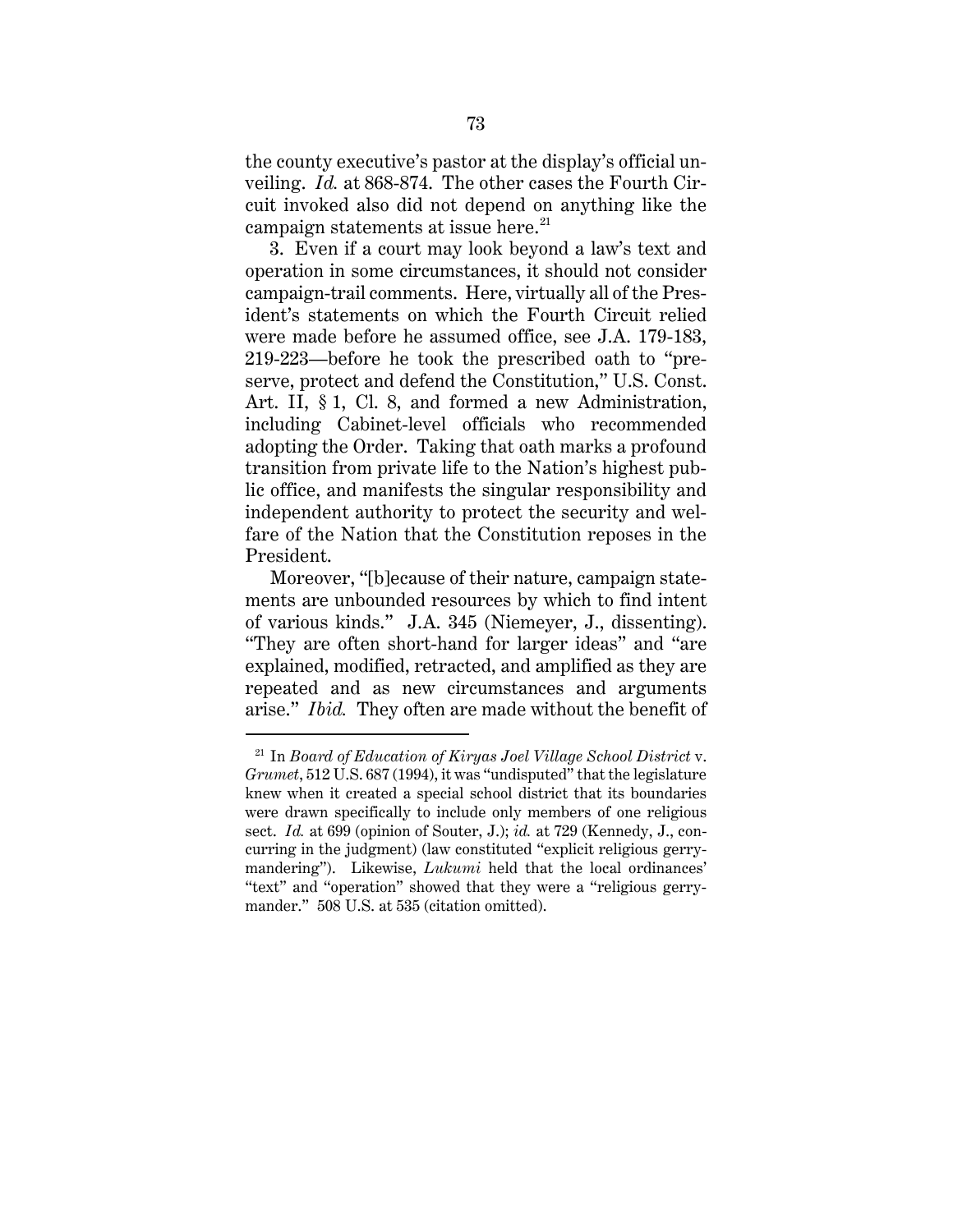advice from an as-yet-unformed Administration. And they cannot bind elected officials who later conclude that a different course is warranted. See *Republican Party of Minn.* v. *White*, 536 U.S. 765, 780 (2002) ("[O]ne would be naive not to recognize that campaign promises are by long democratic tradition—the least binding form of human commitment."); *Washington*, 858 F.3d at 1173 (Kozinski, J., dissenting).

Here, for example, the Fourth Circuit relied on statements as early as December 2015 (more than 13 months before the inauguration and 15 months before the Order) referring to immigration by "Muslims." J.A. 219 (citation omitted). But as the court noted, months later, candidate Trump advocated restrictions based on "territory," and specifically "nation[s] that ha[ve] been compromised by terrorism." J.A. 220 (citation omitted). Similarly, in remarks in June 2016, he explained his plan to "suspend immigration from areas of the world where there's a proven history of terrorism against the United States, Europe or our allies until we fully understand how to end these threats."22 And on that and other occasions, candidate Trump stated that his focus was on combatting the threat of "radical Islamic terrorism."23 Then, after taking the oath of office, forming an Administration, and consulting with Members of his newly formed Cabinet, the President adopted an Order that follows a territory-based approach and limits entry of nationals of six countries that sponsor or shelter terrorism. Disagreement about the meaning of prior campaign statements only highlights

 $\overline{a}$ 

<sup>22</sup> Ryan Teague Beckwith, *Read Donald Trump's Speech on the Orlando Shooting*, Time.com, June 13, 2016, https://goo.gl/eSHJyD.

<sup>23</sup> The American Presidency Project, Donald J. Trump, *Remarks at Youngstown State University in Youngstown, Ohio* (Aug. 15, 2016), https://goo.gl/T5xRvu.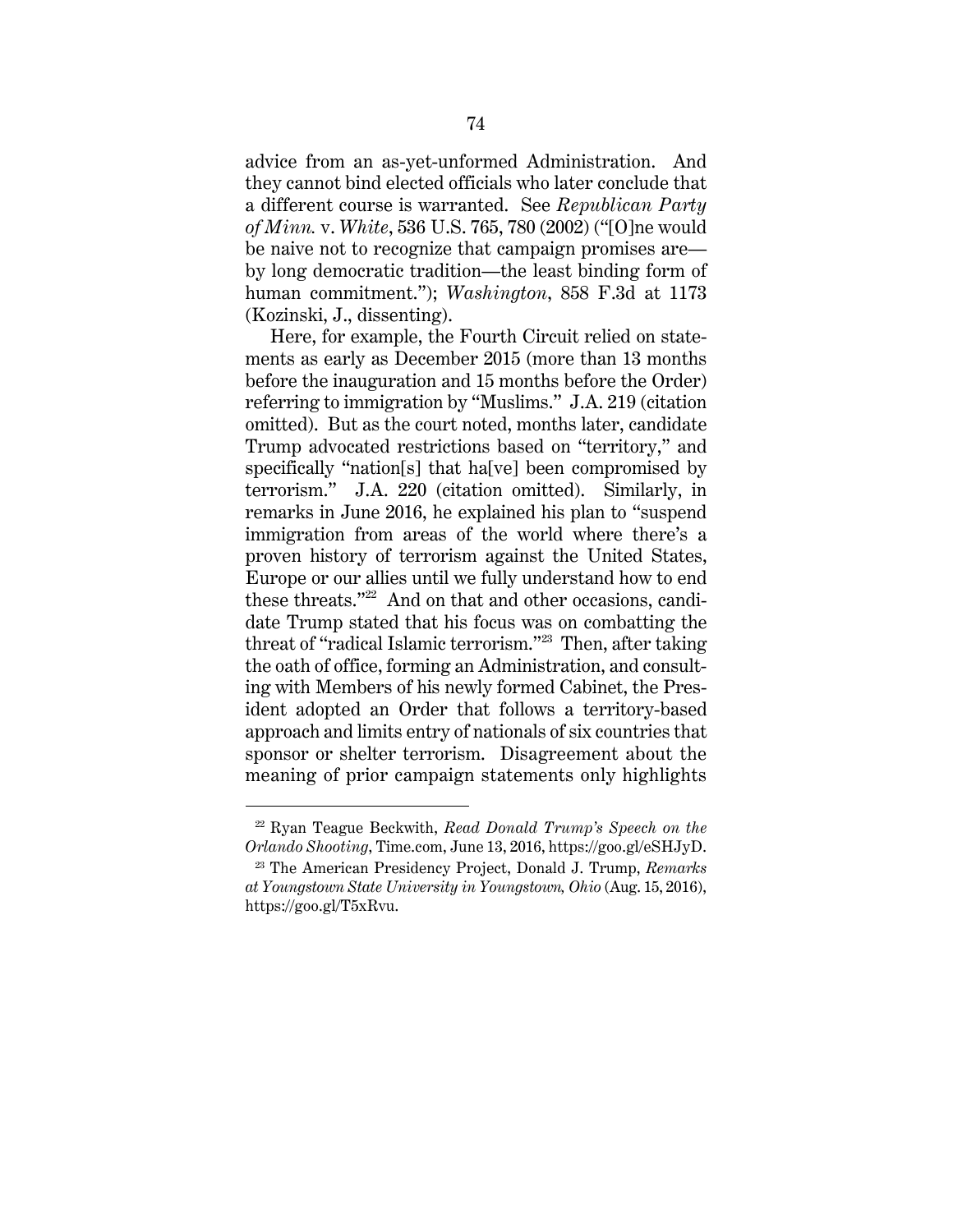the dangers in "opening the door" to campaign comments. J.A. 346 (Niemeyer, J., dissenting).

Allowing consideration of campaign statements also "has no rational limit," raising questions about whether courts may consider "statements from a previous campaign, or from a previous business conference, or from college." J.A. 346 (Niemeyer, J., dissenting). The Fourth Circuit did not deny that its approach might permit considering an official's "college essay," asserting only that such far-removed statements would "rarely" be "reveal[ing]." J.A. 232. That ad hoc approach would mean "the policies of an elected official can be forever held hostage by the unguarded declarations of a candidate." *Washington*, 858 F.3d at 1174 (Kozinski, J., dissenting). And it would "mire [courts] in a swamp of unworkable litigation," with no principled rules governing how to assess particular past statements made before a candidate assumes office. *Id.* at 1173. That approach also threatens to "chill campaign speech," to which "our most basic free speech principles have their fullest and most urgent application." *Ibid.*  (citation and internal quotation marks omitted).

All of these concerns are heightened where, as here, the statements at issue implicate issues of foreign relations. By attempting to delve into the President's supposed motives, the Fourth Circuit injected itself into sensitive matters of foreign affairs and risked "what [this] Court has called in another context 'embarrassment of our government abroad' through 'multifarious pronouncements by various departments on one question.'" *Sanchez-Espinoza* v. *Reagan*, 770 F.2d 202, 209 (D.C. Cir. 1985) (Scalia, J.) (quoting *Baker* v. *Carr*, 369 U.S. 186, 217, 226 (1962)). In an address earlier this year to a gathering of Middle East leaders in Saudi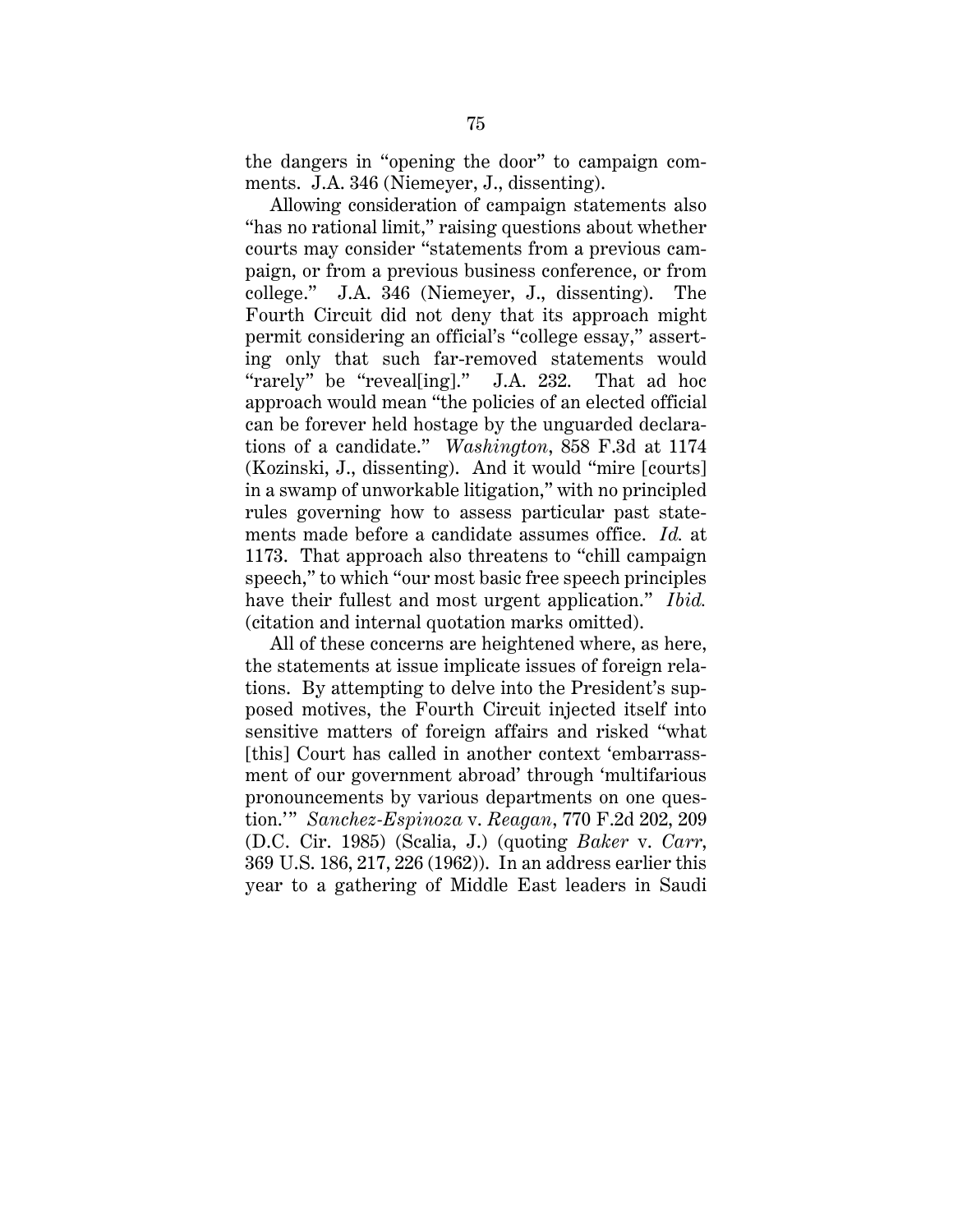Arabia, the President urged that the global fight against terrorism "is not a battle between different faiths, different sects, or different civilizations," but one "between barbaric criminals who seek to obliterate human life and decent people" of all religions who "want to protect life."<sup>24</sup> The President decried "the murder of innocent Muslims" by terrorist groups, and called for "tolerance and respect \* \* \* no matter [one's] faith or ethnicity."25 Yet the court of appeals invalidated Section 2(c) as rooted in "religious intolerance, animus, and discrimination." J.A. 171. The Fourth Circuit's pronouncement—that the President of the United States took official action based on animus toward one of the world's major religions, notwithstanding his own official statements to the contrary—plainly carries the potential to undermine the Executive's ability to conduct foreign relations for and protect the security of the Nation.

4. Excluding campaign statements from the analysis confirms that the Fourth Circuit erred. The few postinauguration remarks it cited do not demonstrate an impermissible purpose. The court cited statements by the President and aides made between the January Order and the Order—describing the Order as pursuing "the same basic policy outcomes," reflecting the same "principles," or constituting a "watered down version" of the January Order. J.A. 221 (citations omitted). But as the Order explains, both Orders aimed at the same nationalsecurity objective: facilitating a review of existing screening and vetting procedures. J.A.  $1416-1425$  (§ 1(b)-(i)). The Order pursues that objective through substantially

 $\overline{a}$ 

<sup>24</sup> Washington Post Staff, *President Trump's full speech from Saudi Arabia on global terrorism*, Wash. Post, May 21, 2017, https://goo.gl/viJRg2.

<sup>25</sup> *Ibid.*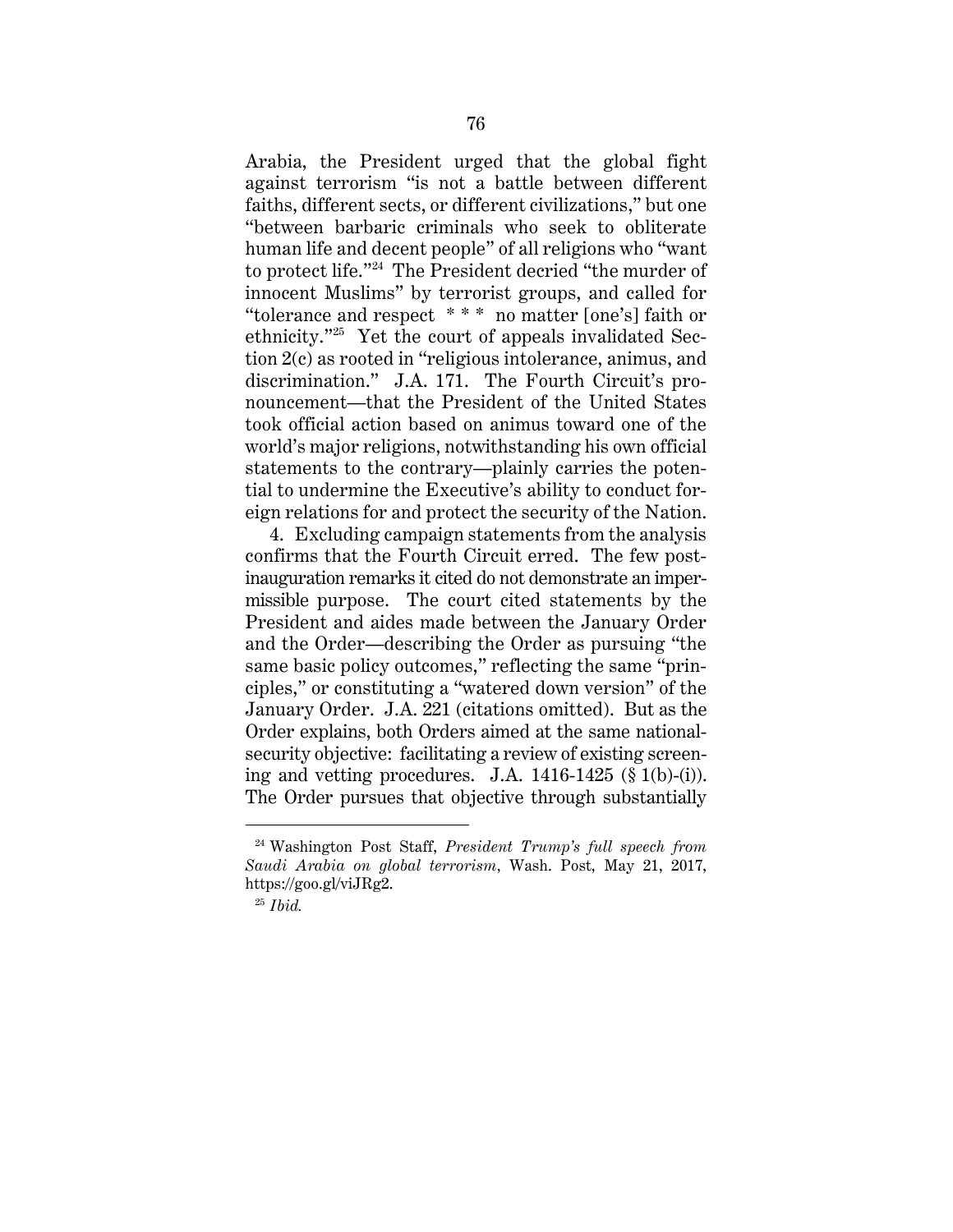revised provisions; the differences are clear on the Order's face.

The court of appeals also held that a passing remark by the President when signing the January Order signaled an improper motive. After reading its title— "Protecting the Nation From Foreign Terrorist Entry into the United States," J.A. 1416—he stated, "[w]e all know what that means." J.A. 221 (citation omitted). Minutes earlier, however, in the presence of the newly sworn-in Secretary of Defense, the President had said, "I am establishing new vetting measures to keep radical Islamic terrorists out of the United States of America. \* \* \* We want to ensure that we are not admitting into our country the very threats our soldiers are fighting overseas."26 In context, the President's passing remark is reasonably understood to refer to terrorist groups like ISIL and al Qaeda, not all Muslims. It is at least ambiguous, and the court erred in setting aside an Executive Order of the President based on an offhand, six-word comment made in connection with a prior directive.

5. Even if it was appropriate for the Fourth Circuit to consider various campaign comments, the court erred in concluding that those comments refute the Order's religion-neutral text and operation, its explicit nationalsecurity rationale, and the recommendations of members of the President's Cabinet. The stark disconnect between the campaign comments on which the Fourth Circuit relied and the actual terms of the Order—which do not relate to Islam in any way—confirm that the statements lack probative value.

At a minimum, the Fourth Circuit should have resolved any uncertainty in favor of, not against, the

 $\overline{a}$ 

<sup>26</sup> Dan Merica, *Trump Signs Executive Order to Keep Out 'Radical Islamic Terrorists*,*'* CNN.com (Jan. 30, 2017), https://goo.gl/dMZEvO.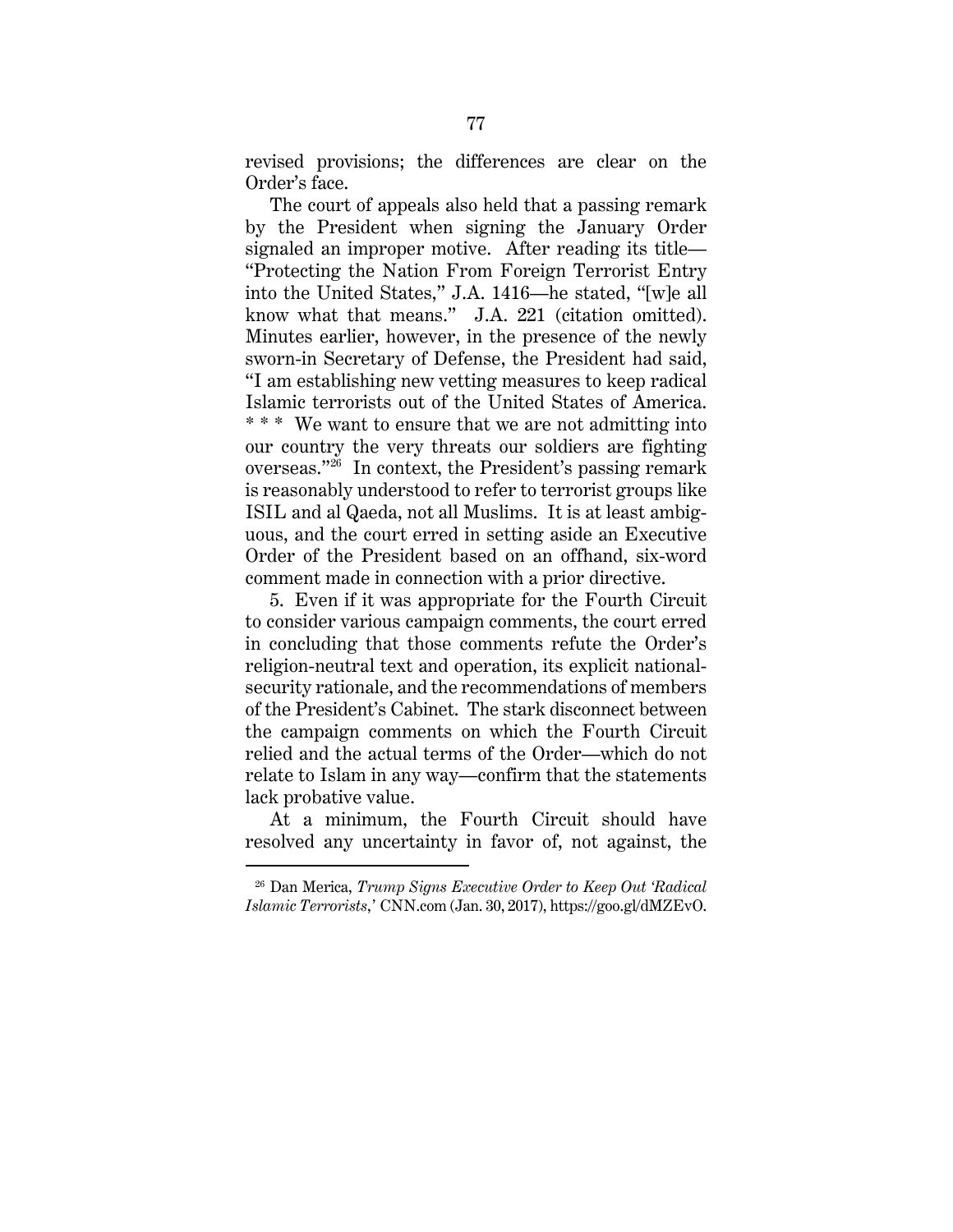Order's validity. The "presumption of regularity" that attaches to all federal officials' actions, *United States* v. *Chemical Found., Inc.*, 272 U.S. 1, 14 (1926), carries the utmost force with respect to the President himself. The presumption, which is magnified here by respect for the head of a coordinate Branch, counsels crediting the Order's stated national-security purpose absent the clearest showing to the contrary. In light of these principles, the Fourth Circuit erred in refusing to credit the Order's stated objective of combatting terrorism and instead determining that it is based on animosity towards Islam or Muslims generally.

## **V. THE GLOBAL INJUNCTIONS ARE OVERBROAD**

A. The courts of appeals further erred in upholding global preliminary injunctions that categorically bar enforcement of a national-security directive of the President without any finding (or basis for finding) that such sweeping relief is necessary to redress cognizable injuries to respondents themselves.

1. Both constitutional and equitable principles require that injunctive relief be limited to redressing a plaintiff  's own cognizable injuries. Article III requires that "a plaintiff must demonstrate standing \* \* \* for each form of relief that is sought." *Town of Chester* v. *Laroe Estates, Inc.*, No. 16-605 (June 5, 2017), slip op. 5 (citation omitted). "The remedy" sought therefore must "be limited to the inadequacy that produced the injury in fact that the plaintiff has established." *Lewis* v. *Casey*, 518 U.S. 343, 357 (1996). "The actual-injury requirement would hardly serve [its] purpose \* \* \* of preventing courts from undertaking tasks assigned to the political branches[,] if once a plaintiff demonstrated harm from one particular inadequacy in government administra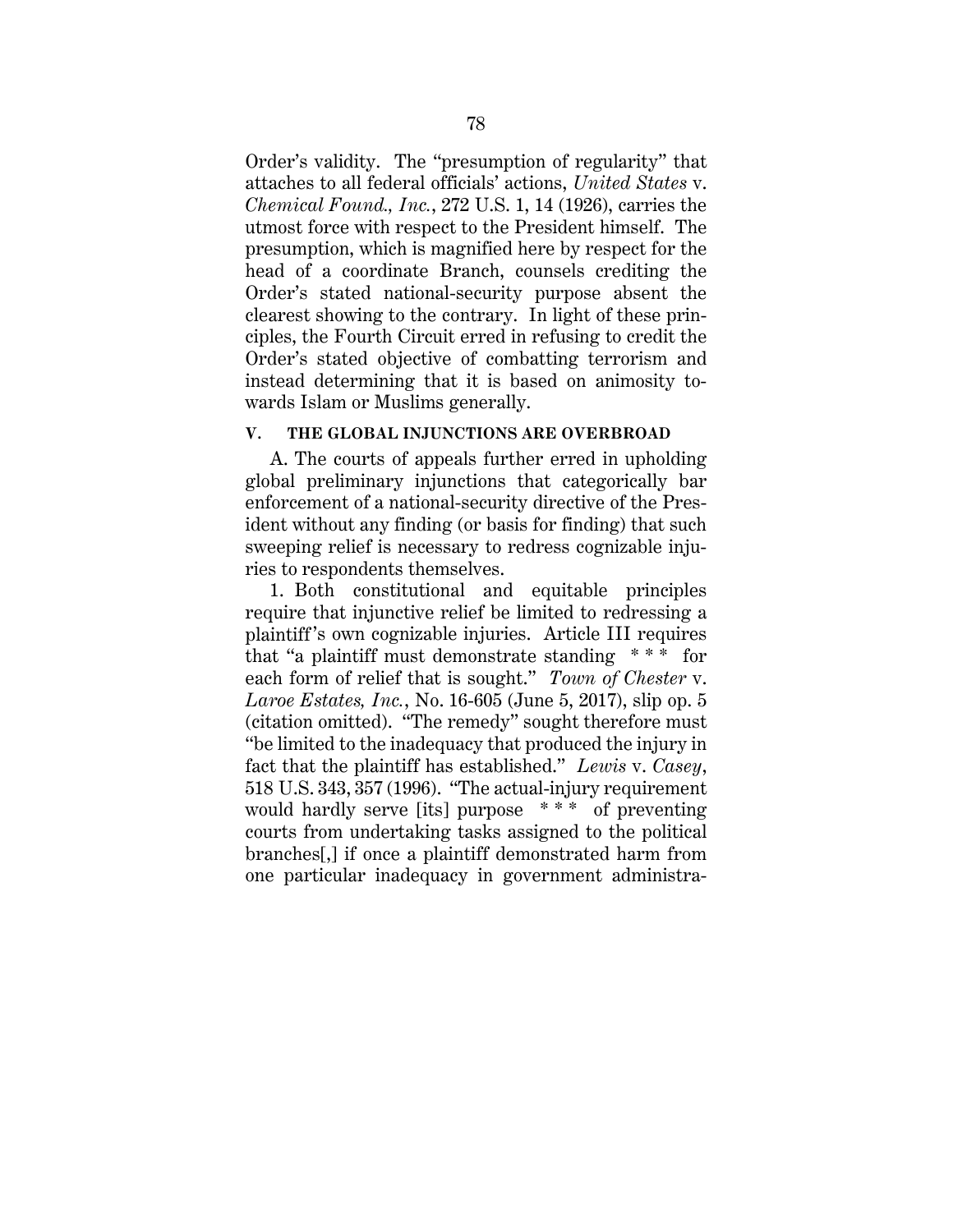tion, the court were authorized to remedy *all* inadequacies in that administration." *Ibid*.; see *City of Los Angeles* v. *Lyons*, 461 U.S. 95, 101-102 (1983). Equitable principles independently require that injunctions "be no more burdensome to the defendant than necessary to provide complete relief to the plaintiffs." *Madsen* v. *Women's Health Ctr., Inc.*, 512 U.S. 753, 765 (1994) (citation omitted).

2. In *IRAP*, the Fourth Circuit upheld a global injunction against Section 2(c) based on two purported injuries to a *single* respondent, Doe #1: the putative delay in "his wife's entry into the United States," and an alleged "state-sanctioned message condemning his religion." J.A. 196; see J.A. 203-204. Even before his wife received a visa, an injunction limited to Doe #1's wife would have fully redressed the former alleged injury. Now that she has received a visa, that purported injury has evaporated. *IRAP*, 137 S. Ct. at 2086 n.\*.

That leaves only Doe #1's alleged "message" injury. The Fourth Circuit reasoned that, because Section 2(c) supposedly sends a message of condemnation to Muslims, the provision had to be enjoined worldwide—lest any application communicate that message to Doe #1. J.A. 199-200. The court's reasoning places in stark relief how respondents' message theory would eviscerate limitations on standing *and* equitable relief. By recharacterizing Section 2(c) as government speech directed at U.S. citizens, rather than government conduct directed at aliens abroad, any U.S. citizen apparently could obtain a global injunction against Section 2(c)—or any other allegedly discriminatory immigration law—to silence the supposed message.

The Fourth Circuit attempted to draw back from that radical holding. It disclaimed that "all Muslims in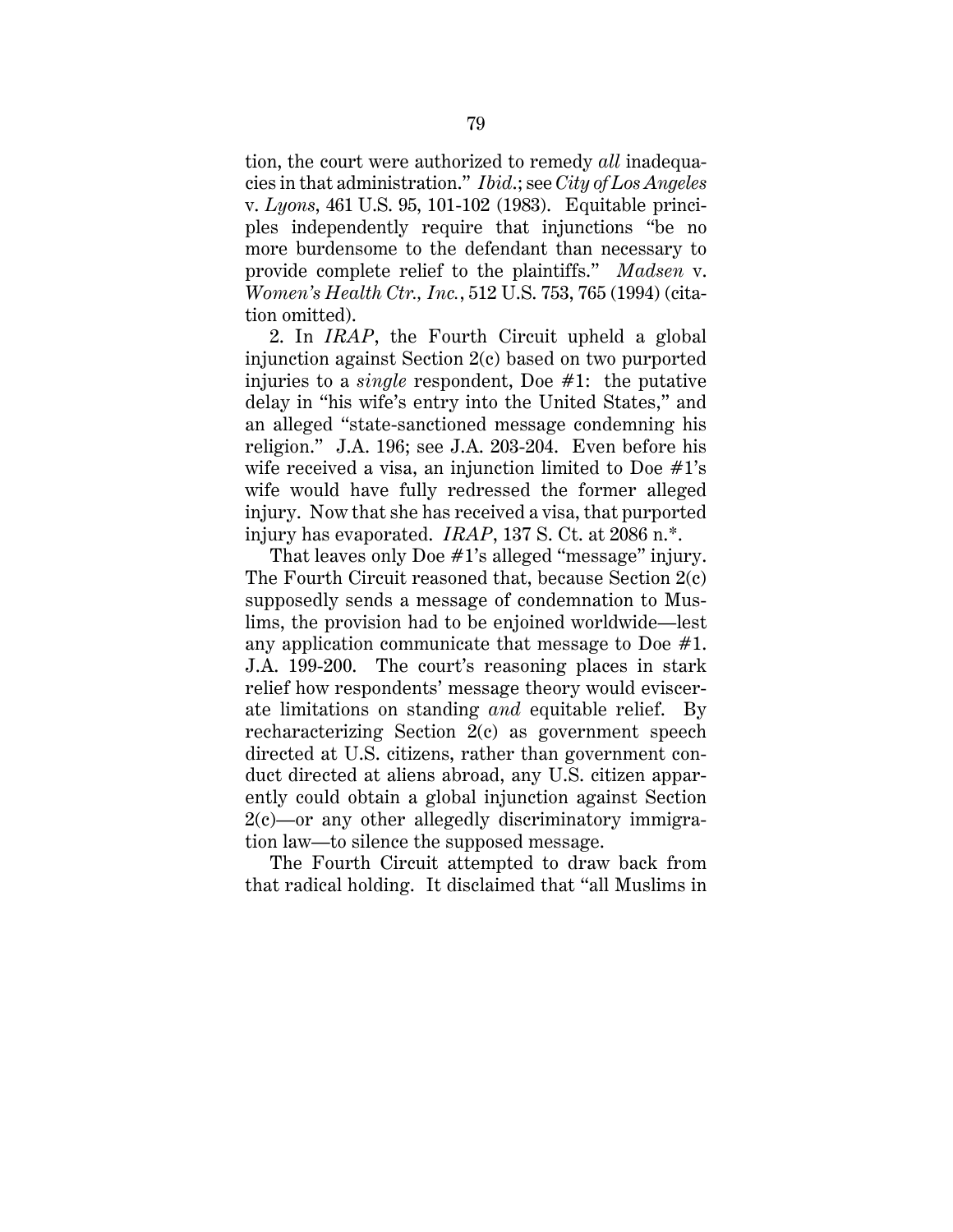the United States" could sue, and it deemed Doe #1's claim justiciable based on the combination of Section 2(c)'s purported message and its then-hypothetical (now-nonexistent) effect on his wife. J.A. 202-203 n.11. But combining two different asserted injuries, neither of which justifies global relief, does not change the analysis. Any delay in the entry of Doe #1's wife could have been redressed by an injunction limited to her. See *Lewis*, 518 U.S. at 357. Only Doe #1's condemnation injury could possibly have been the basis for expanding the injunction. And if that is sufficient to ground global relief, there is no reason why a plaintiff also would need to allege an effect on a family member. Under the Fourth Circuit's reasoning, all Muslims in the United States *can* sue—along with potentially all non-Muslims who are equally offended by Section 2(c)'s alleged message.

3. In *Hawaii*, the Ninth Circuit upheld the injunction against Sections 2(c), 6(a), and 6(b) based on injuries to Dr. Elshikh and Hawaii, J.A. 1180-1187, 1223-1224, but those purported injuries likewise cannot justify the global relief imposed.

a. The court of appeals held that Dr. Elshikh would suffer irreparable harm based solely on the alleged delay in his mother-in-law's entry. J.A. 1223-1224; see J.A. 1180-1182. But as with Doe  $#1$ 's wife, any harm to Dr. Elshikh's mother-in-law was redressable by an injunction limited to her—an injunction that is now unnecessary because she has received a visa. The district court also relied on Dr. Elshikh's asserted "message" injury. For the reasons given above, that injury cannot justify enjoining application of Section 2(c) as to any person worldwide. It also cannot plausibly support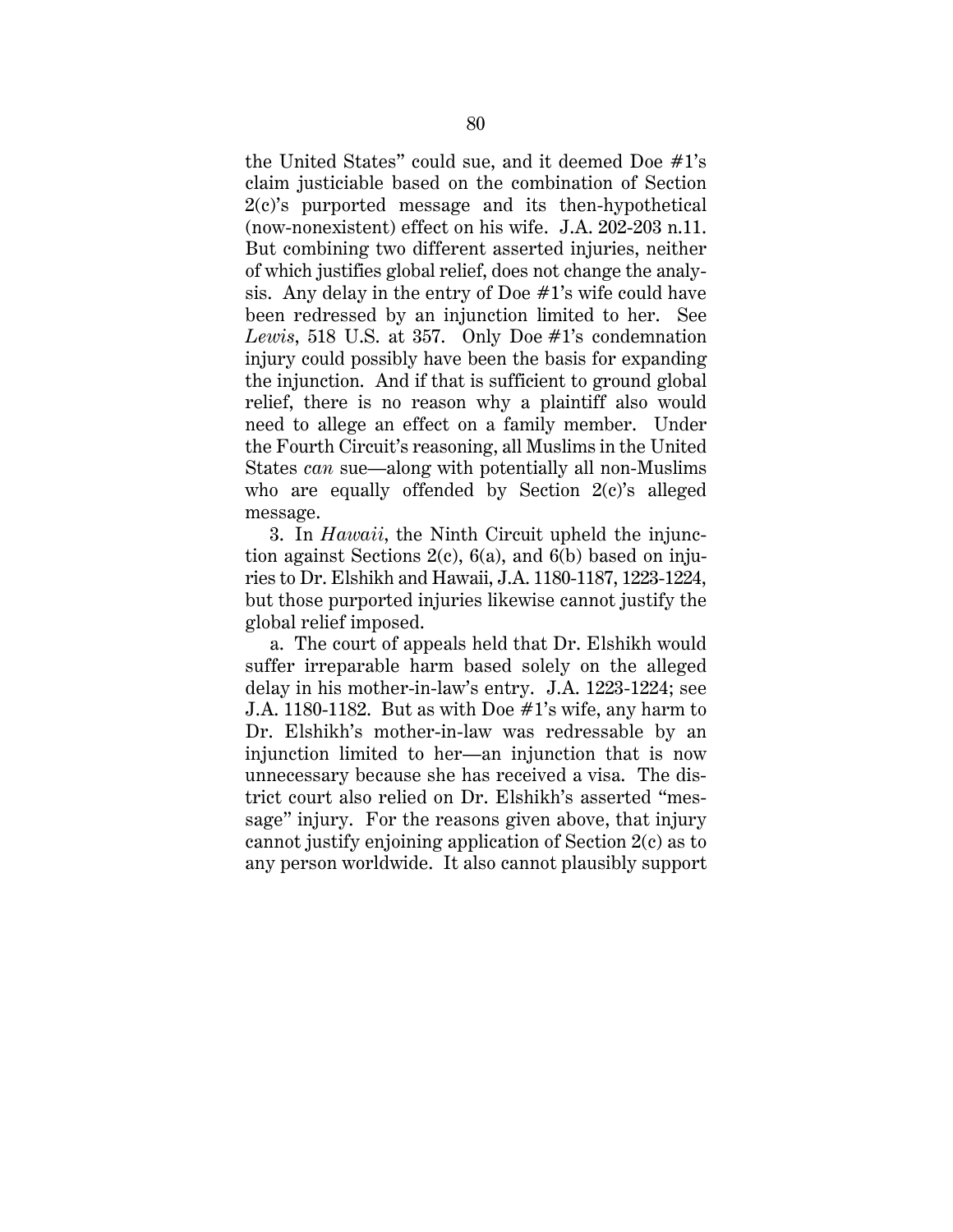enjoining Section 6(a) and (b), which apply to refugees from every country worldwide.

In addition, even if this Court were to hold (as the Ninth Circuit did) that Sections 2(c), 6(a), and 6(b) are unlawful on the ground that they violate the INA, Dr. Elshikh's claimed "message" injury could not support any injunction as to those provisions. That purported harm flows from the Order's alleged violation of the Establishment Clause; it has nothing to do with the Order's compliance with federal immigration statutes. An injunction cannot be upheld on the basis that a plaintiff is likely to succeed on the merits of one legal theory (*i.e.*, the Order violates the INA), but has suffered irreparable injury based on another legal theory (*i.e.*, the Order violates the Establishment Clause by sending an exclusionary message).

b. The court of appeals also held that Hawaii would suffer irreparable harm based on alleged "constraints to recruiting and attracting students and faculty members to the University of Hawai'i, decreased tuition revenue," and its claimed "inability to assist in refugee resettlement." J.A. 1223. Even if those interests constitute cognizable injuries, but see p. 34, *supra*, they cannot plausibly justify enjoining Sections 2(c), 6(a), and 6(b) worldwide. Any injuries to Hawaii's university system, for example, could be fully redressed by an injunction tailored to particular, identified students or faculty whom Hawaii has enrolled or hired.

Likewise, even if Hawaii could claim a cognizable stake in providing assistance to refugees after their arrival, at most that might warrant enjoining the Order as to specific refugees who have been determined to meet the requirements for refugee admission and who have concrete plans to resettle in Hawaii. As the court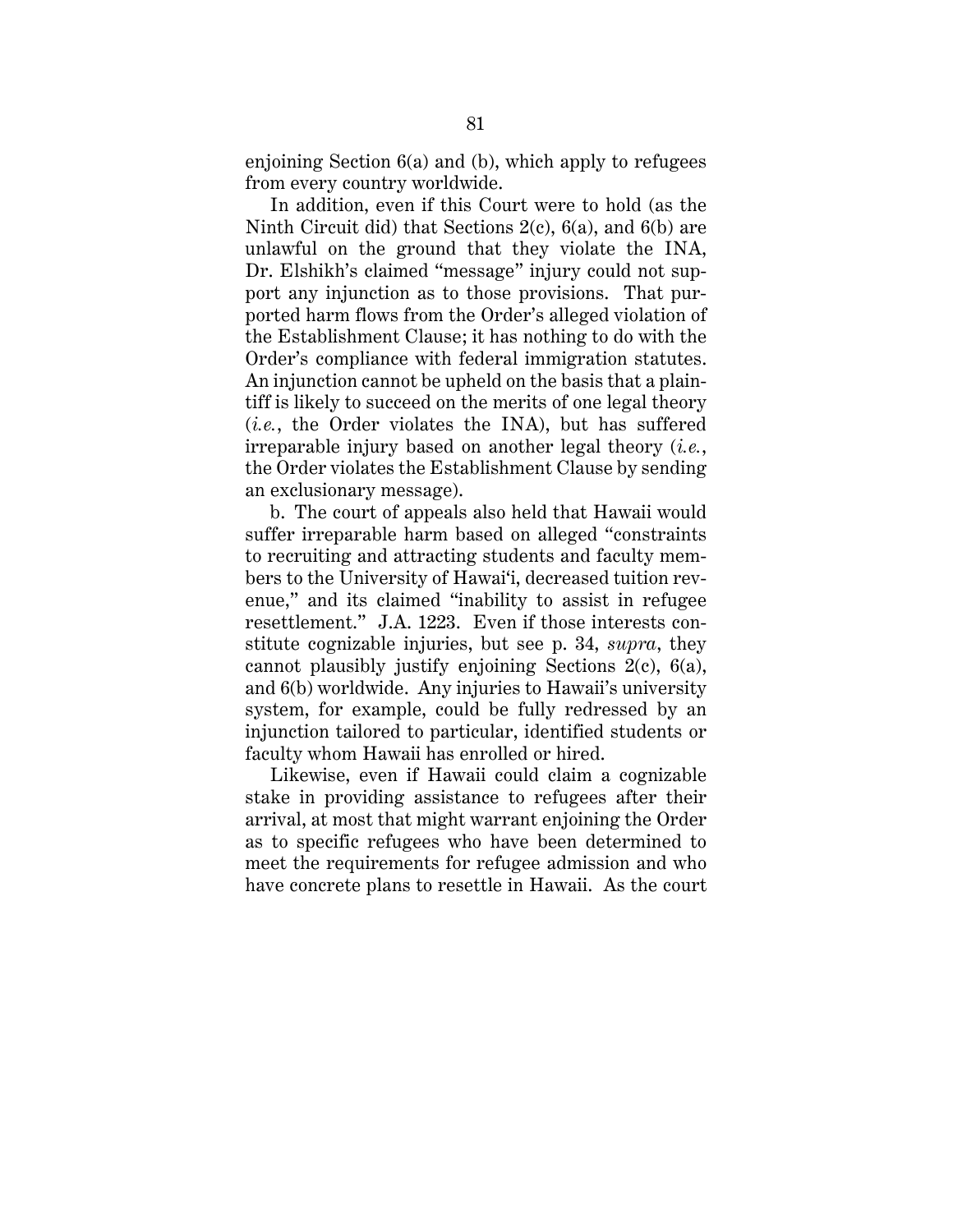of appeals noted, Hawaii has resettled only approximately 20 refugees in the past seven years and only three in the current fiscal year. J.A. 1232. Redressing Hawaii's interest in resettling a handful of refugees by enjoining Section 6(a) and (b) as to *thousands* of refugees with no connection to the State is a drastic overextension of equity.

B. None of the other justifications the courts of appeals gave for global injunctive relief withstands scrutiny. Both courts stated that categorical relief was necessary because a more limited injunction would not cure the alleged legal defects in the Order, and the enjoined provisions' application to nonparties would be equally unlawful. J.A. 244, 1234. That conflates the scope of respondents' legal theory (*i.e.*, that the enjoined provisions are invalid on their face) with the scope of relief they personally may obtain. Regardless of the nature of respondents' legal challenge, they may not obtain relief beyond what it is necessary to redress their own cognizable injuries. The Fourth Circuit also noted that the *IRAP* respondents "are dispersed throughout the United States," apparently referring to the refugee organizations' clients. J.A. 244. But it did not hold that any respondent besides Doe #1 had standing—and even his claimed injury has been eliminated.

Both courts of appeals also concluded that categorical relief is appropriate because "Congress has made clear that 'the immigration laws of the United States should be enforced vigorously and uniformly.'" J.A. 244 (emphasis omitted) (quoting *Texas* v. *United States*, 809 F.3d 134, 187-188 (5th Cir. 2015), aff'd by an equally divided Court, 136 S. Ct. 2271 (2016)); J.A. 1233 (same). The courts' preference for uniform enforcement is a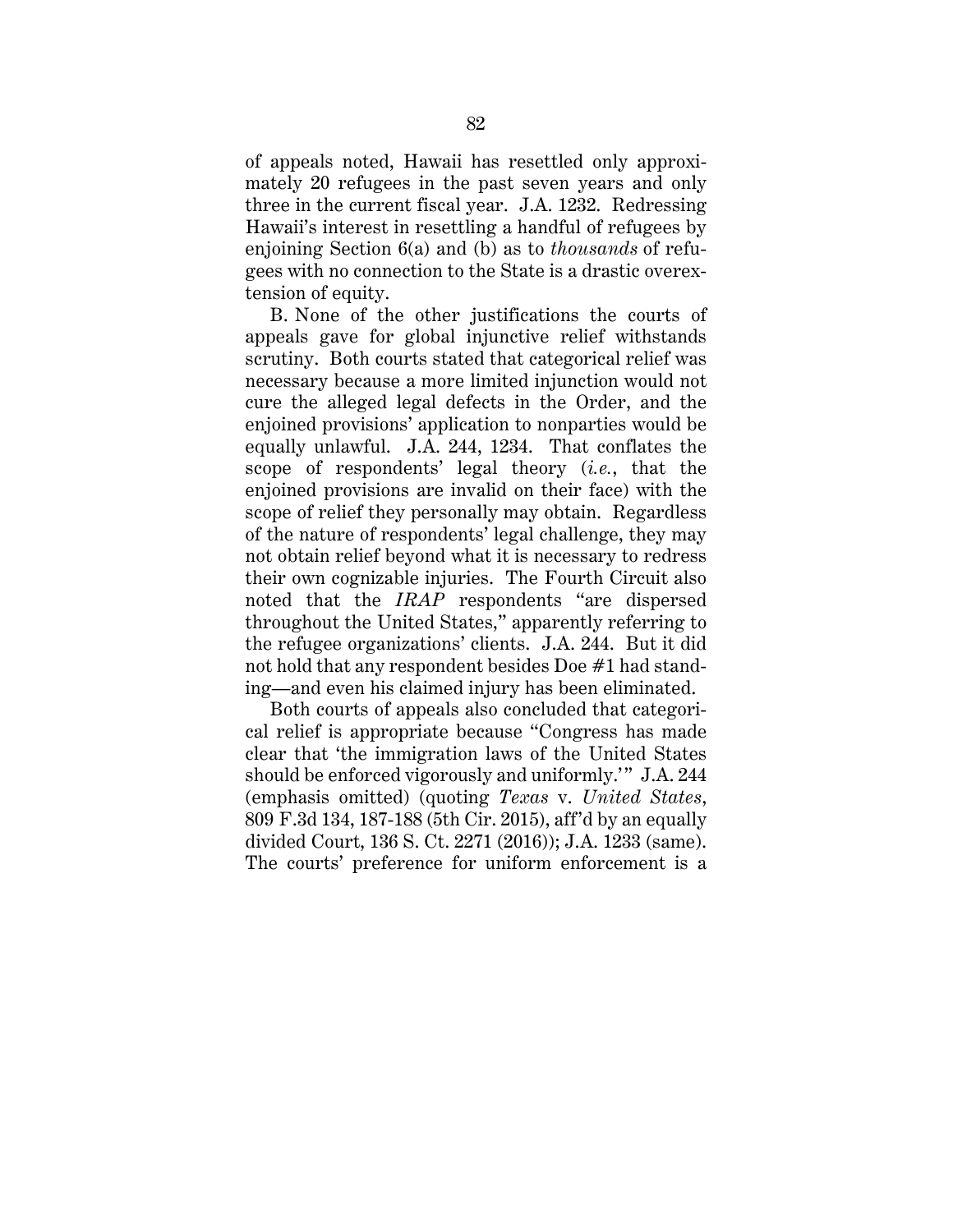curious rationale for barring *any* enforcement of Sections 2(c), 6(a), and 6(b) based on injury to at most a handful of individuals. Proper respect for uniform enforcement and for a coordinate branch compel leaving those provisions in place, with individualized exceptions for particular plaintiffs who demonstrate cognizable, irreparable harm.

The Order's express severability clause compels the same approach. Section 15(a) of the Order provides that, if "the application of any provision to any person or circumstance[] is held to be invalid," then "the application of [the Order's] other provisions to any other persons or circumstances shall not be affected." J.A. 1439. Once the courts of appeals concluded that the application of Section 2(c),  $6(a)$ , or  $6(b)$  was invalid as to any person, the Order's express terms required severing that application. Such tailored relief would have posed far less interference with federal policy than enjoining the President's directive wholesale based on alleged injuries to a few respondents.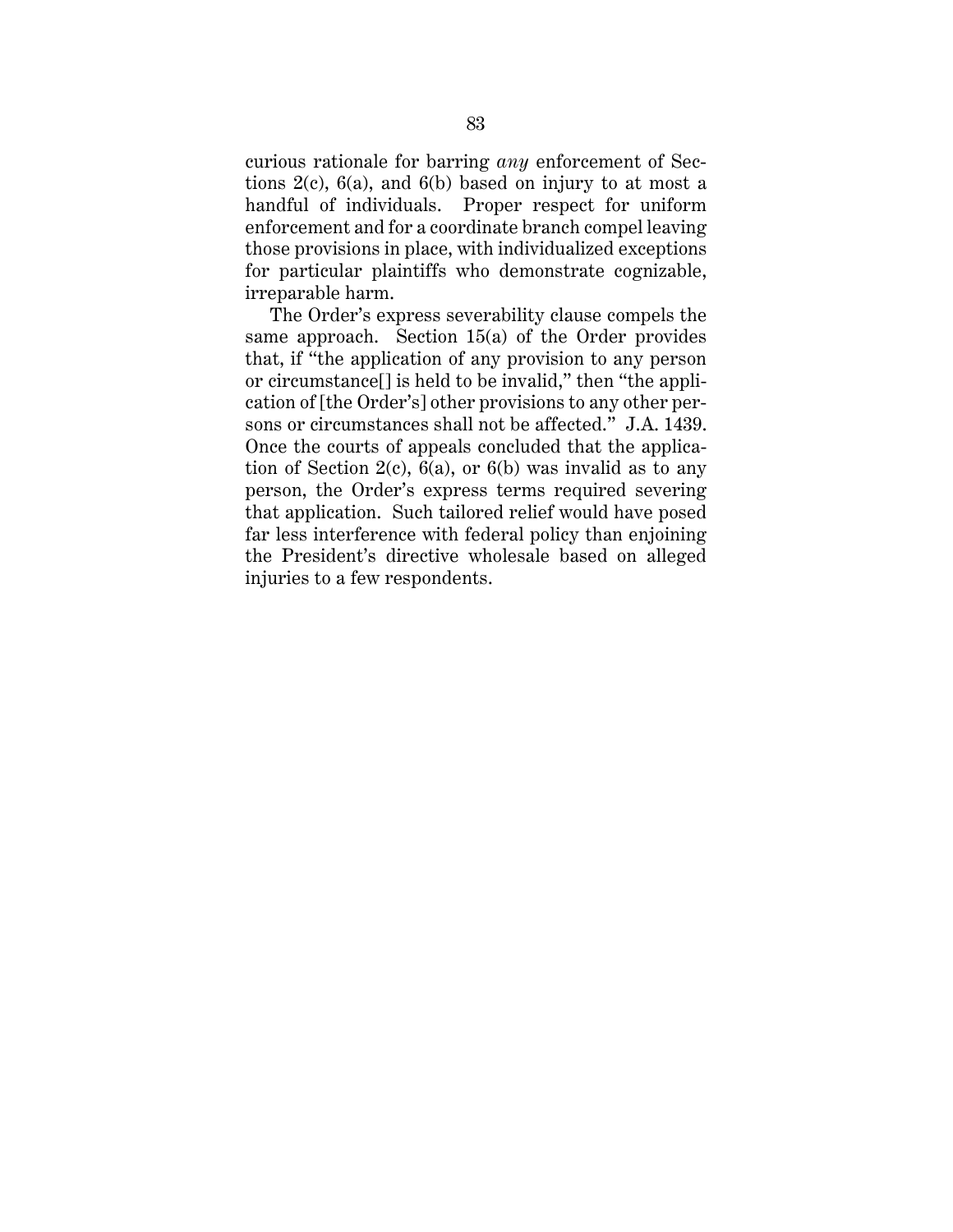## **CONCLUSION**

The judgments of the courts of appeals should be reversed.

Respectfully submitted.

JEFFREY B. WALL *Acting Solicitor General* CHAD A. READLER *Acting Assistant Attorney General* EDWIN S. KNEEDLER *Deputy Solicitor General* HASHIM M. MOOPPAN *Deputy Assistant Attorney General* JONATHAN C. BOND *Assistant to the Solicitor General* AUGUST E. FLENTJE *Special Counsel* DOUGLAS N. LETTER SHARON SWINGLE H. THOMAS BYRON III LOWELL V. STURGILL, JR. ANNE MURPHY *Attorneys*

AUGUST 2017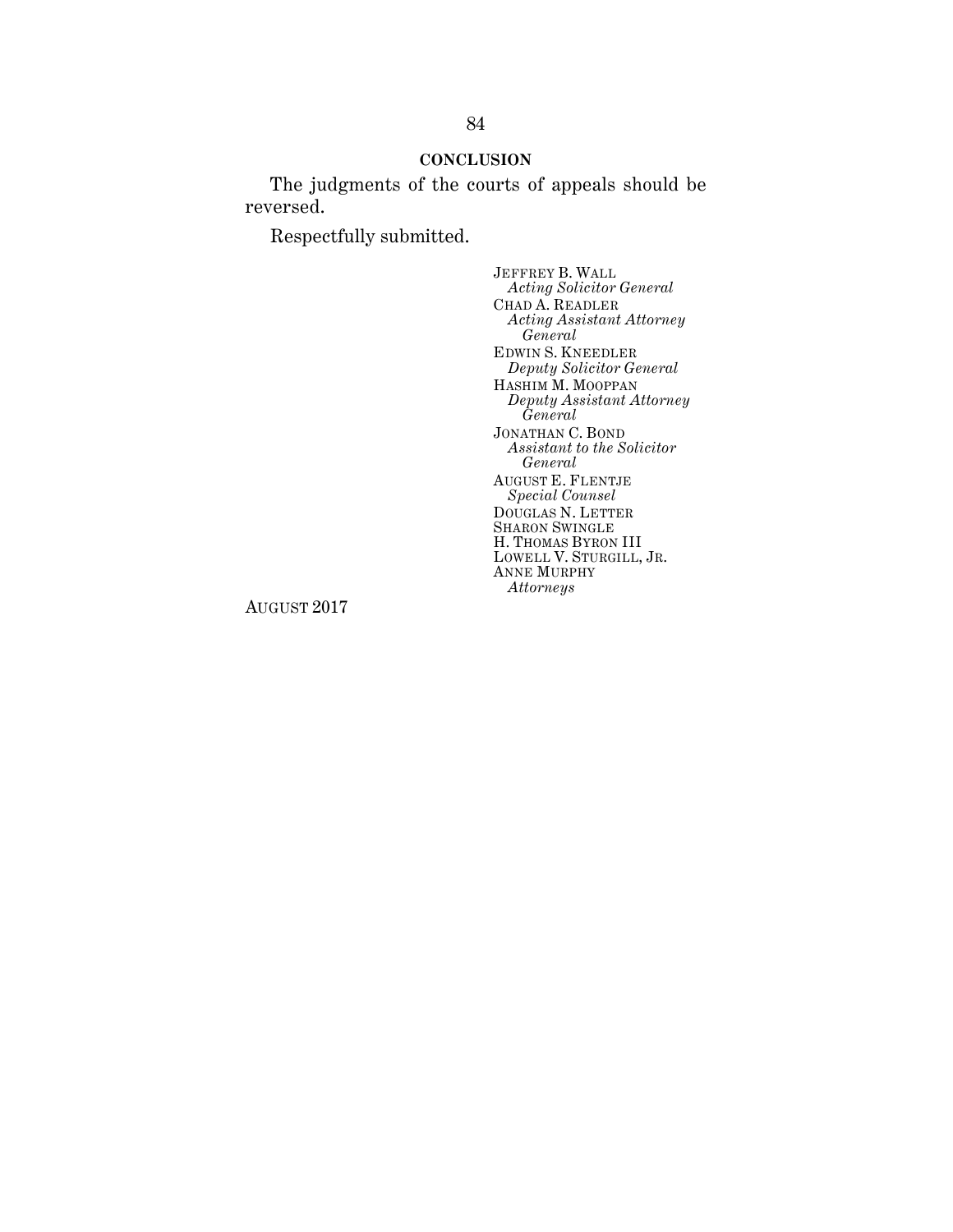#### **APPENDIX**

#### 1. U.S. Const. Amend. I provides:

Congress shall make no law respecting an establishment of religion, or prohibiting the free exercise thereof; or abridging the freedom of speech, or of the press; or the right of the people peaceably to assemble, and to petition the Government for a redress of grievances.

### 2. 6 U.S.C. 236 provides in pertinent part:

### **Visa issuance**

\* \* \* \* \*

## **(b) In general**

Notwithstanding section 104(a) of the Immigration and Nationality Act (8 U.S.C. 1104(a)) or any other provision of law, and except as provided in subsection (c) of this section, the Secretary—

(1) shall be vested exclusively with all authorities to issue regulations with respect to, administer, and enforce the provisions of such Act [8 U.S.C. 1101 et seq.], and of all other immigration and nationality laws, relating to the functions of consular officers of the United States in connection with the granting or refusal of visas, and shall have the authority to refuse visas in accordance with law and to develop programs of homeland security training for consular officers (in addition to consular training provided by the Secretary of State), which authorities shall be exercised through the Secretary of State, except that the Secretary shall not have authority to alter

(1a)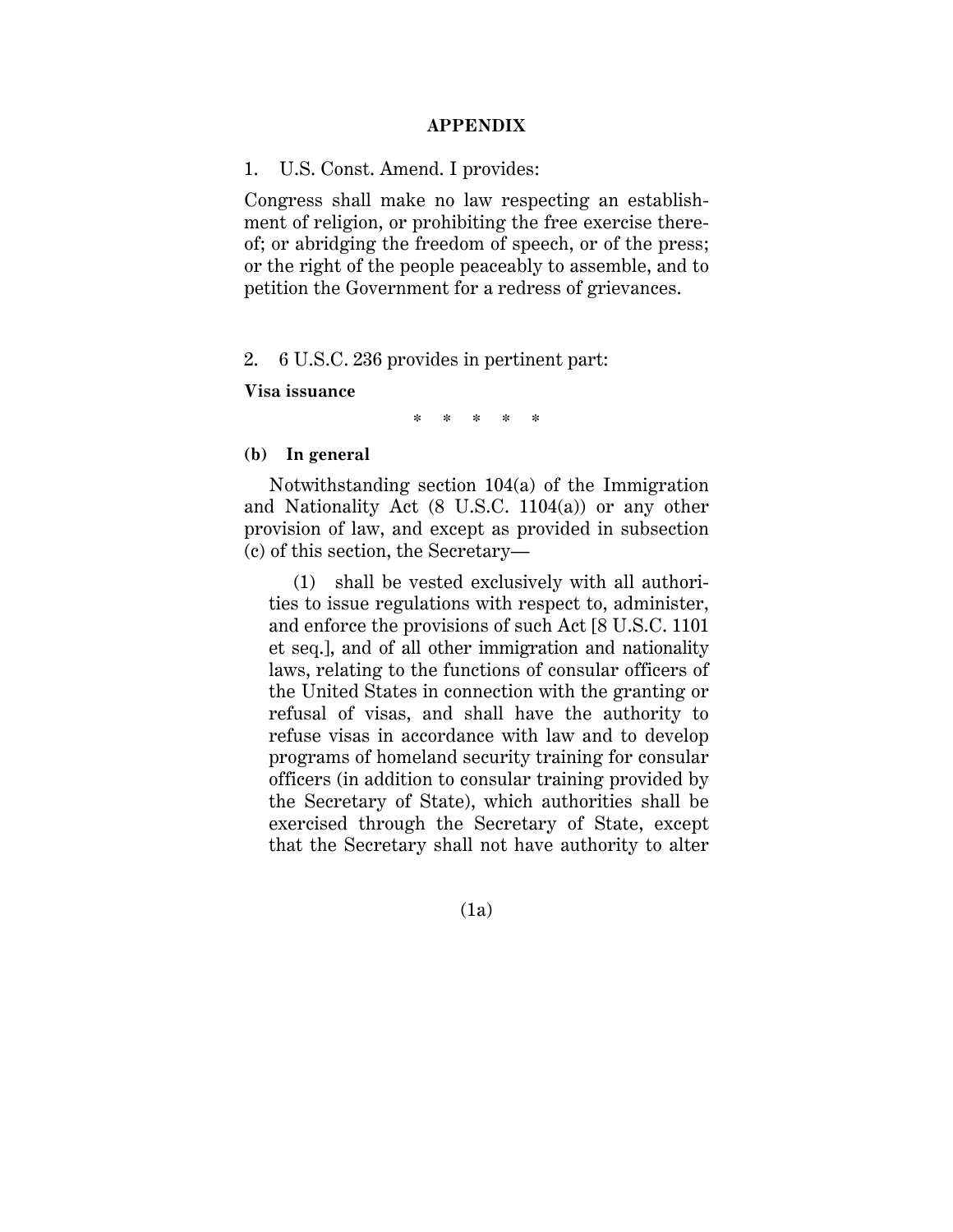or reverse the decision of a consular officer to refuse a visa to an alien; and

(2) shall have authority to confer or impose upon any officer or employee of the United States, with the consent of the head of the executive agency under whose jurisdiction such officer or employee is serving, any of the functions specified in paragraph (1).

## **(c) Authority of the Secretary of State**

### **(1) In general**

Notwithstanding subsection (b) of this section, the Secretary of State may direct a consular officer to refuse a visa to an alien if the Secretary of State deems such refusal necessary or advisable in the foreign policy or security interests of the United States.

\* \* \* \* \*

## **(f) No creation of private right of action**

Nothing in this section shall be construed to create or authorize a private right of action to challenge a decision of a consular officer or other United States official or employee to grant or deny a visa.

\* \* \* \* \*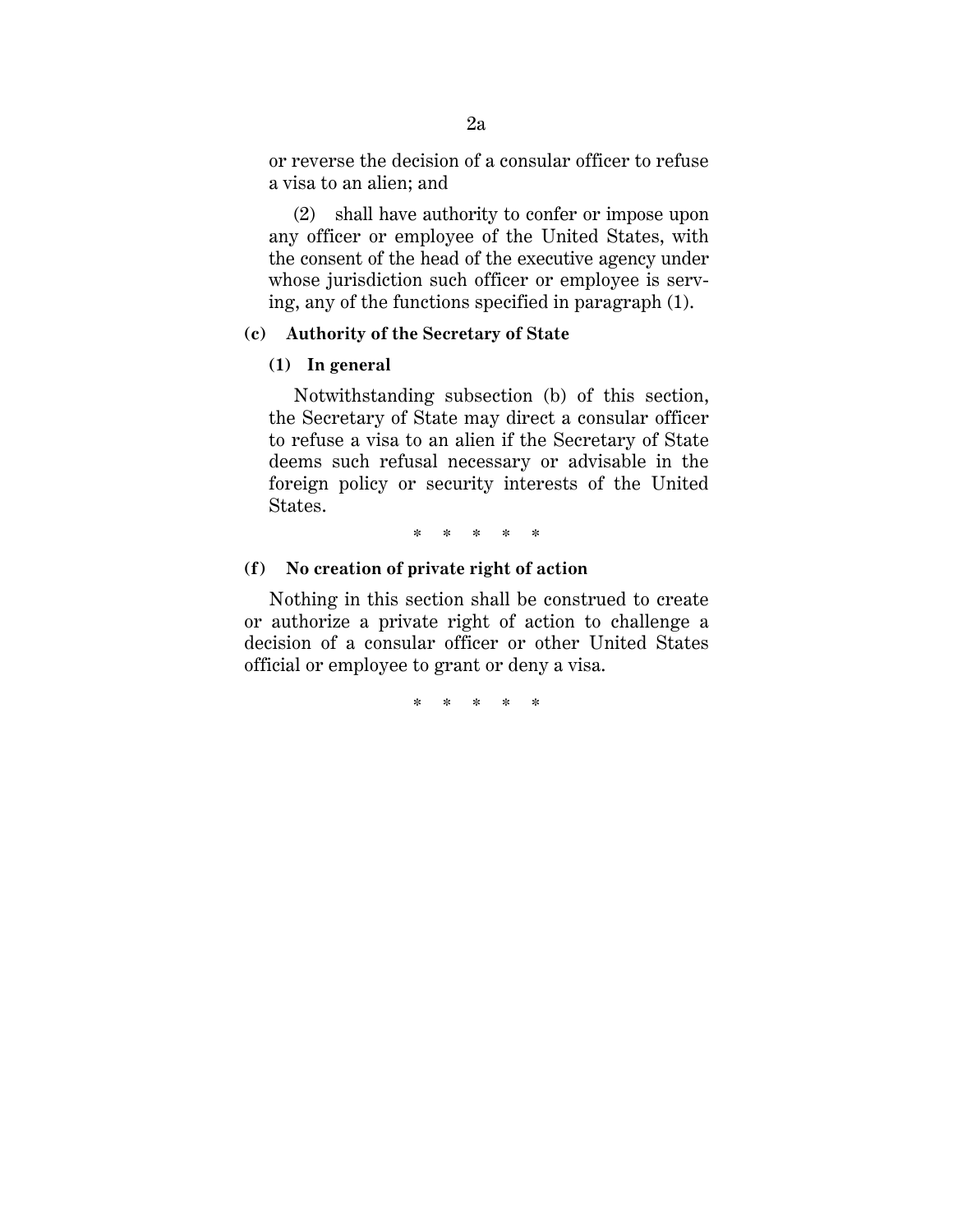## 3. 8 U.S.C. 1152(a) provides:

#### **Numerical limitations on individual foreign states**

#### **(a) Per country level**

## **(1) Nondiscrimination**

 (A) Except as specifically provided in paragraph (2) and in sections  $1101(a)(27)$ ,  $1151(b)(2)(A)(i)$ , and 1153 of this title, no person shall receive any preference or priority or be discriminated against in the issuance of an immigrant visa because of the person's race, sex, nationality, place of birth, or place of residence.

 (B) Nothing in this paragraph shall be construed to limit the authority of the Secretary of State to determine the procedures for the processing of immigrant visa applications or the locations where such applications will be processed.

# **(2) Per country levels for family-sponsored and employment-based immigrants**

Subject to paragraphs (3), (4), and (5), the total number of immigrant visas made available to natives of any single foreign state or dependent area under subsections (a) and (b) of section 1153 of this title in any fiscal year may not exceed 7 percent (in the case of a single foreign state) or 2 percent (in the case of a dependent area) of the total number of such visas made available under such subsections in that fiscal year.

#### **(3) Exception if additional visas available**

If because of the application of paragraph (2) with respect to one or more foreign states or depend-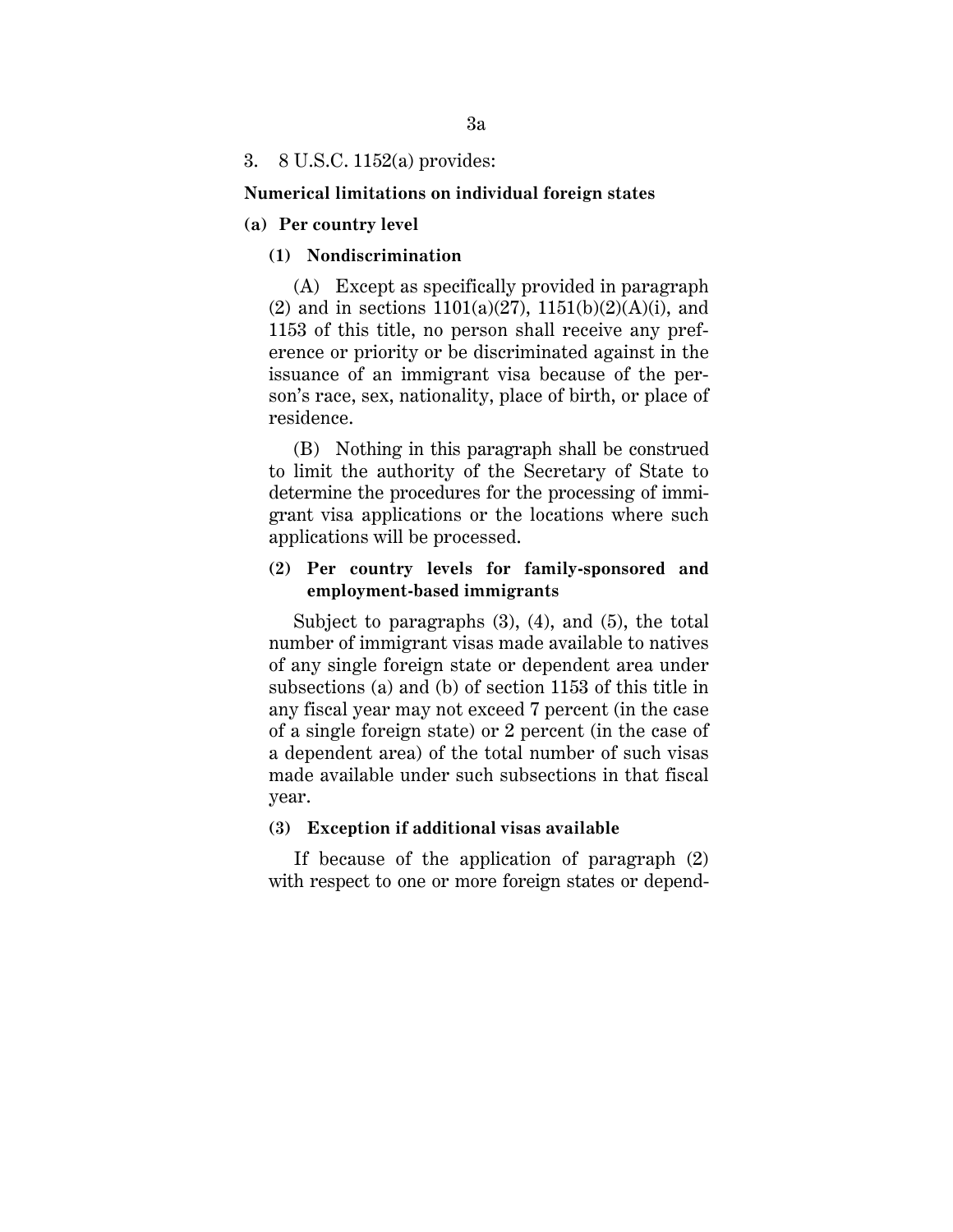ent areas, the total number of visas available under both subsections (a) and (b) of section 1153 of this title for a calendar quarter exceeds the number of qualified immigrants who otherwise may be issued such a visa, paragraph (2) shall not apply to visas made available to such states or areas during the remainder of such calendar quarter.

- **(4) Special rules for spouses and children of lawful permanent resident aliens**
	- **(A) 75 percent of 2nd preference set-aside for spouses and children not subject to per country limitation**
		- **(i) In general**

Of the visa numbers made available under section 1153(a) of this title to immigrants described in section  $1153(a)(2)(A)$  of this title in any fiscal year, 75 percent of the 2-A floor (as defined in clause (ii)) shall be issued without regard to the numerical limitation under paragraph (2).

 **(ii) ''2-A floor'' defined**

In this paragraph, the term "2-A floor" means, for a fiscal year, 77 percent of the total number of visas made available under section 1153(a) of this title to immigrants described in section  $1153(a)(2)$  of this title in the fiscal year.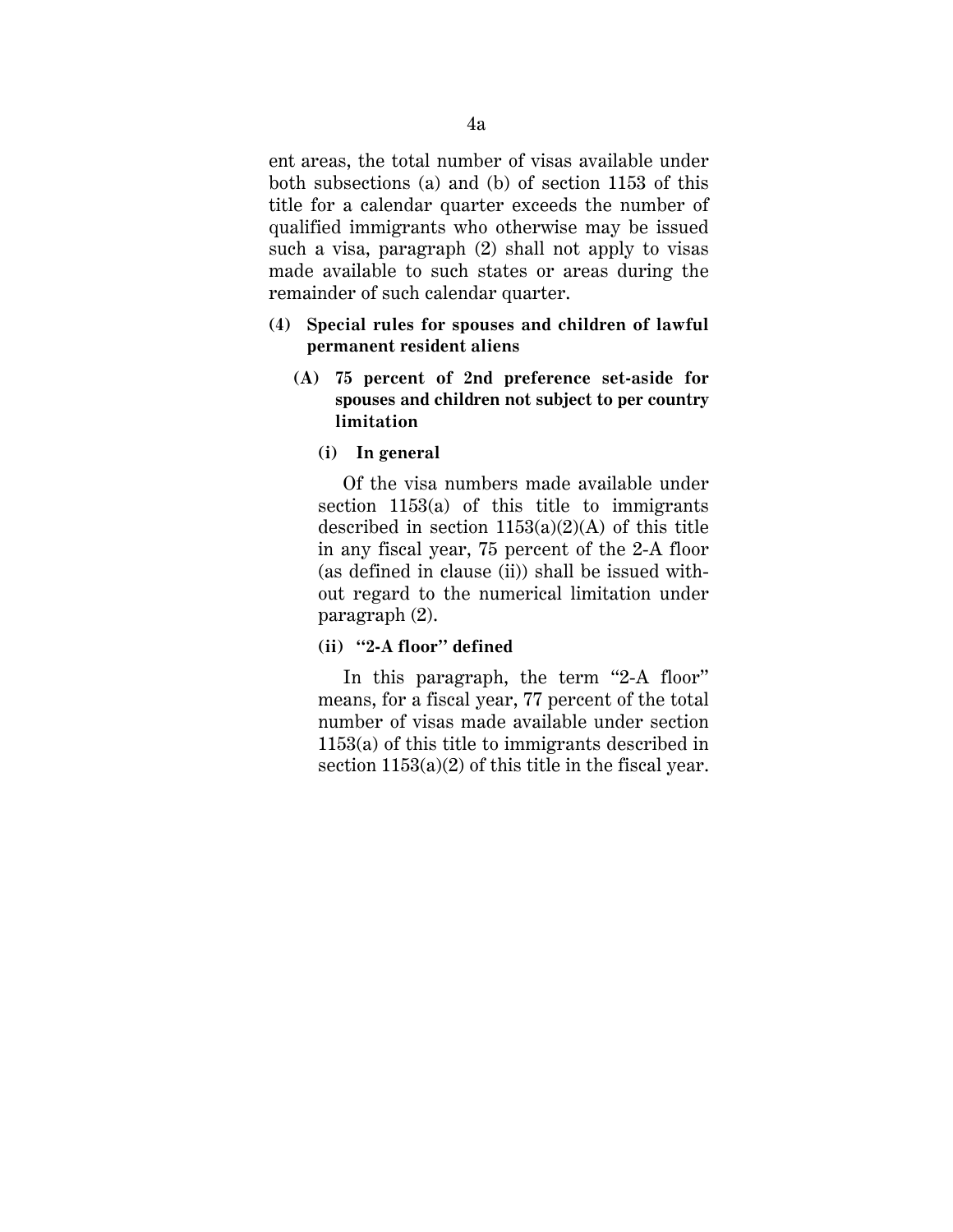## **(B) Treatment of remaining 25 percent for countries subject to subsection (e)**

### **(i) In general**

Of the visa numbers made available under section 1153(a) of this title to immigrants described in section  $1153(a)(2)(A)$  of this title in any fiscal year, the remaining 25 percent of the 2-A floor shall be available in the case of a state or area that is subject to subsection (e) only to the extent that the total number of visas issued in accordance with subparagraph (A) to natives of the foreign state or area is less than the subsection (e) ceiling (as defined in clause (ii)).

### **(ii) "Subsection (e) ceiling'' defined**

In clause (i), the term "subsection (e) ceiling'' means, for a foreign state or dependent area, 77 percent of the maximum number of visas that may be made available under section 1153(a) of this title to immigrants who are natives of the state or area under section  $1153(a)(2)$  of this title consistent with subsection (e).

# **(C) Treatment of unmarried sons and daughters in countries subject to subsection (e)**

In the case of a foreign state or dependent area to which subsection (e) applies, the number of immigrant visas that may be made available to natives of the state or area under section  $1153(a)(2)(B)$  of this title may not exceed—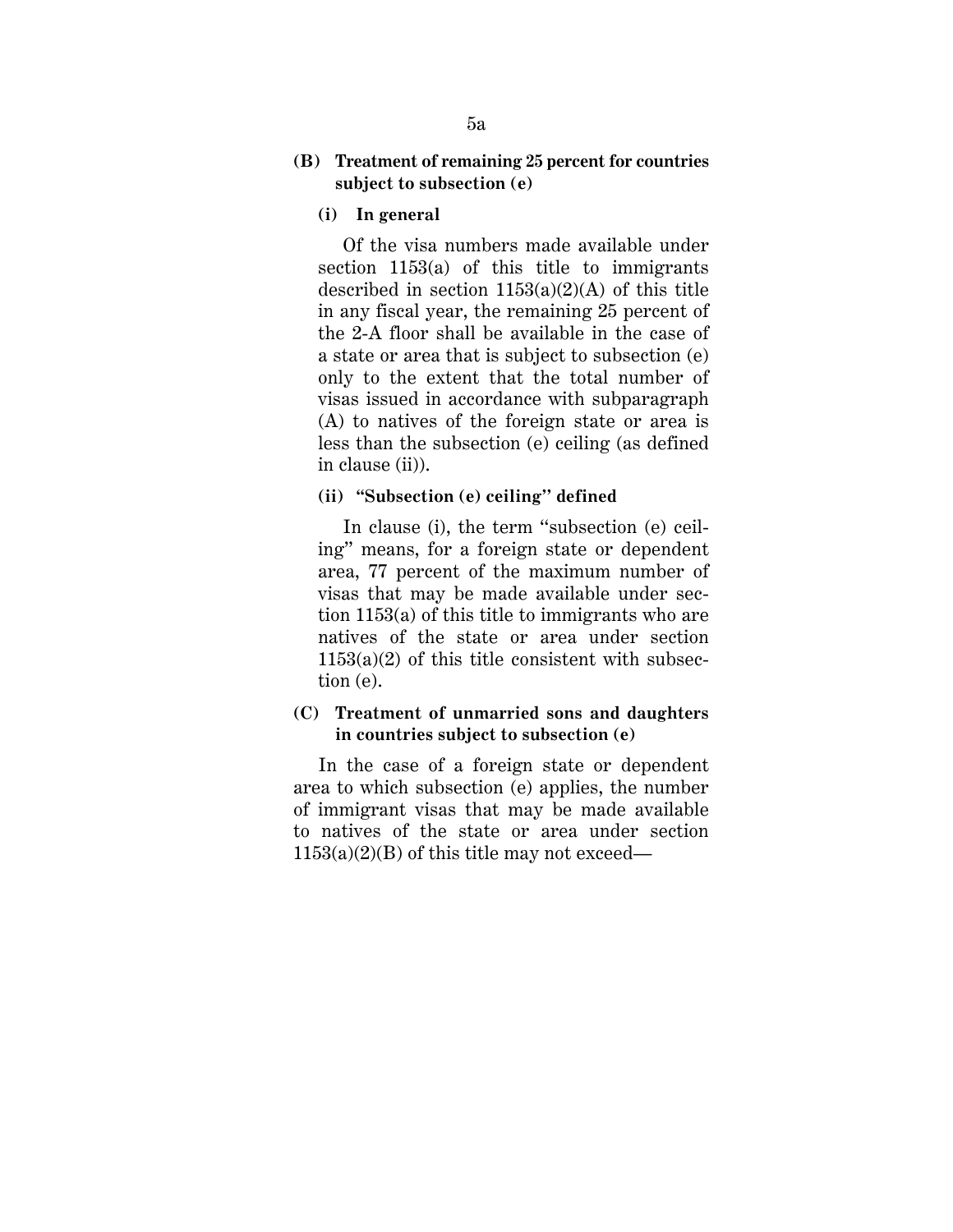(i) 23 percent of the maximum number of visas that may be made available under section 1153(a) of this title to immigrants of the state or area described in section 1153(a)(2) of this title consistent with subsection (e), or

(ii) the number (if any) by which the maximum number of visas that may be made available under section 1153(a) of this title to immigrants of the state or area described in section  $1153(a)(2)$  of this title consistent with subsection (e) exceeds the number of visas issued under section  $1153(a)(2)(A)$  of this title,

whichever is greater.

## **(D) Limiting pass down for certain countries subject to subsection (e)**

In the case of a foreign state or dependent area to which subsection (e) applies, if the total number of visas issued under section  $1153(a)(2)$ of this title exceeds the maximum number of visas that may be made available to immigrants of the state or area under section  $1153(a)(2)$  of this title consistent with subsection (e) (determined without regard to this paragraph), in applying paragraphs (3) and (4) of section 1153(a) of this title under subsection (e)(2) all visas shall be deemed to have been required for the classes specified in paragraphs (1) and (2) of such section.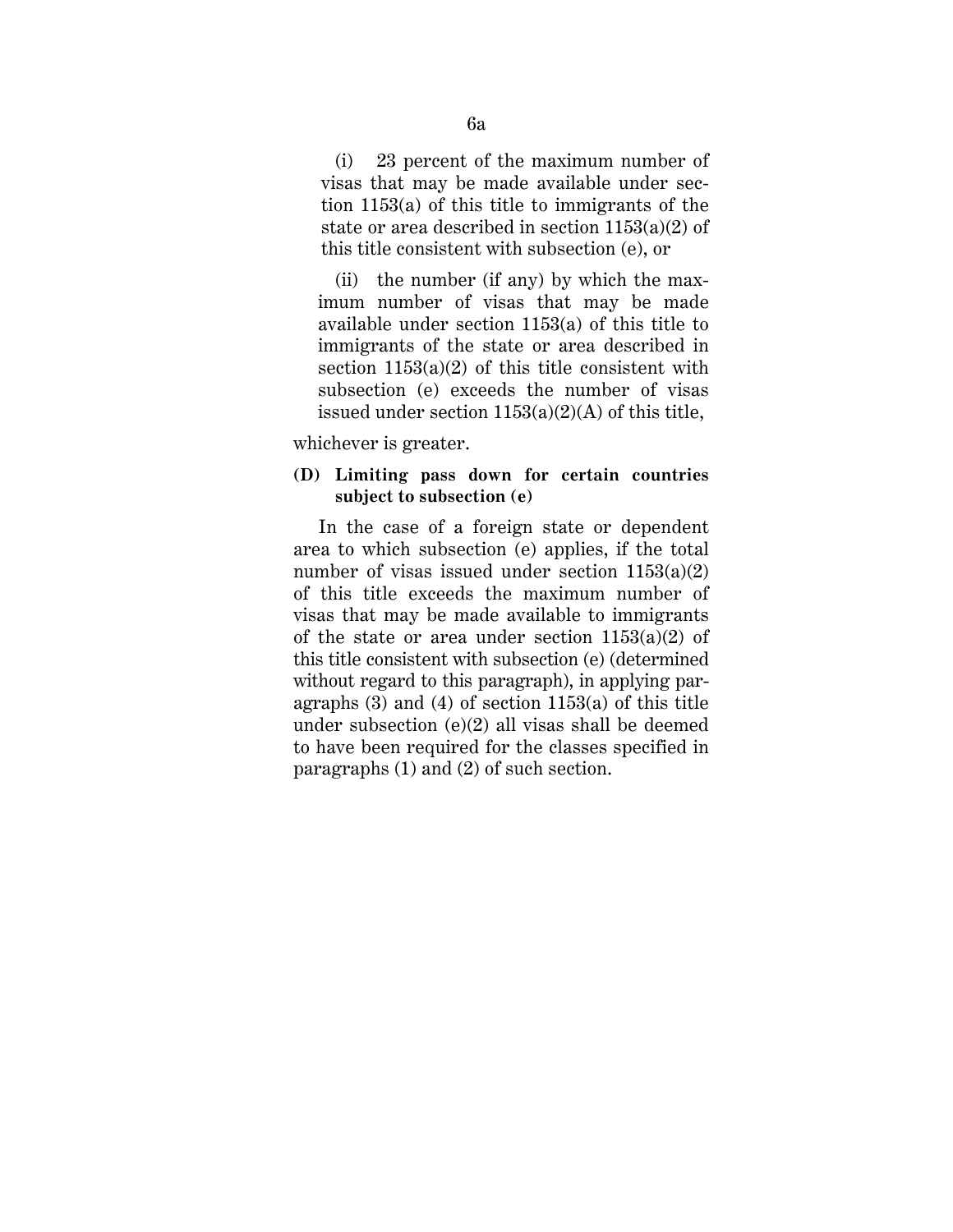## **(5) Rules for employment-based immigrants**

# **(A) Employment-based immigrants not subject to per country limitation if additional visas available**

If the total number of visas available under paragraph  $(1)$ ,  $(2)$ ,  $(3)$ ,  $(4)$ , or  $(5)$  of section 1153 $(b)$ of this title for a calendar quarter exceeds the number of qualified immigrants who may otherwise be issued such visas, the visas made available under that paragraph shall be issued without regard to the numerical limitation under paragraph (2) of this subsection during the remainder of the calendar quarter.

# **(B) Limiting fall across for certain countries subject to subsection (e)**

In the case of a foreign state or dependent area to which subsection (e) applies, if the total number of visas issued under section 1153(b) of this title exceeds the maximum number of visas that may be made available to immigrants of the state or area under section 1153(b) of this title consistent with subsection (e) (determined without regard to this paragraph), in applying subsection (e) all visas shall be deemed to have been required for the classes of aliens specified in section 1153(b) of this title.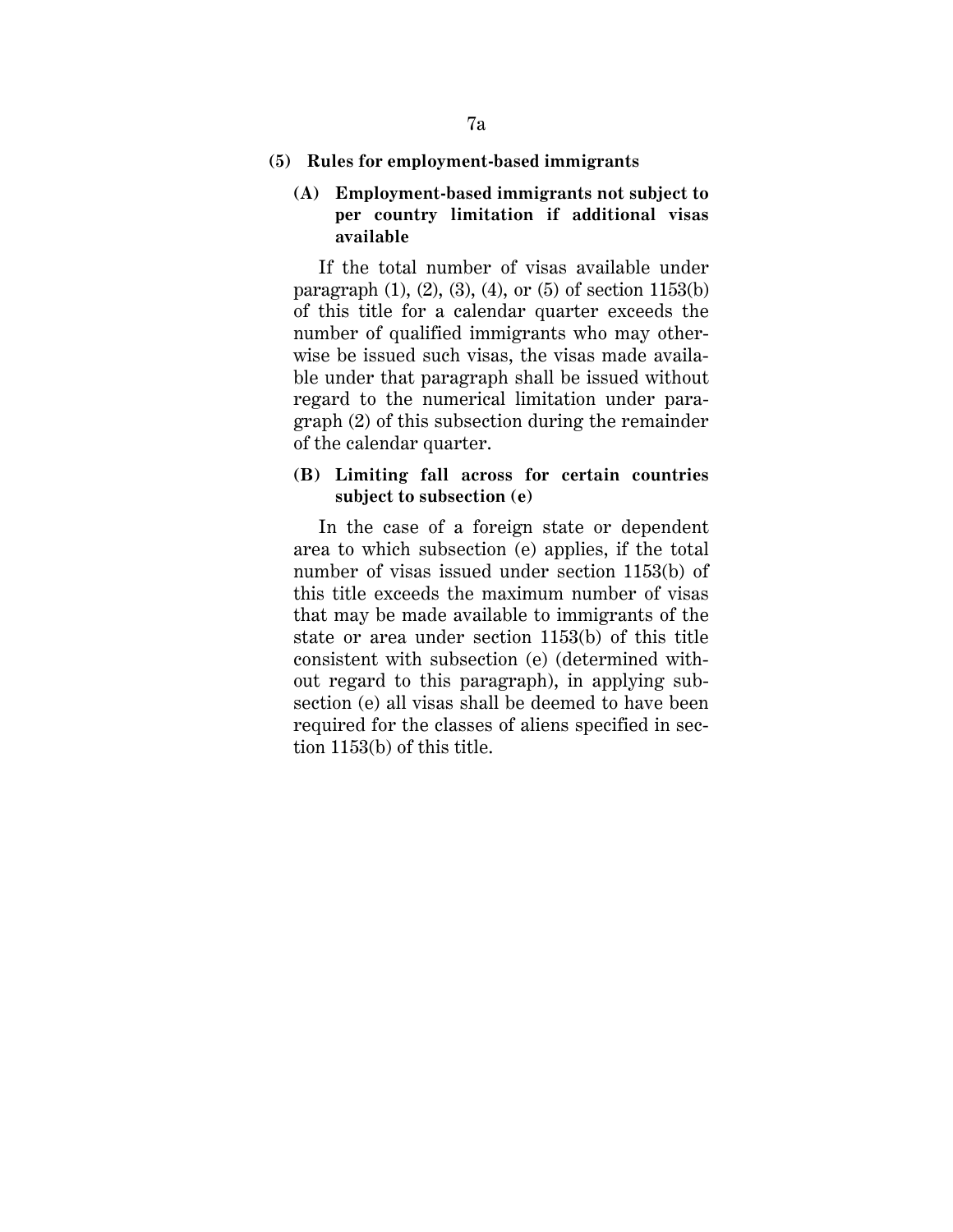#### 4. 8 U.S.C. 1157 provides:

**Annual admission of refugees and admission of emergency situation refugees**

## **(a) Maximum number of admissions; increases for humanitarian concerns; allocations**

(1) Except as provided in subsection (b) of this section, the number of refugees who may be admitted under this section in fiscal year 1980, 1981, or 1982, may not exceed fifty thousand unless the President determines, before the beginning of the fiscal year and after appropriate consultation (as defined in subsection (e) of this section), that admission of a specific number of refugees in excess of such number is justified by humanitarian concerns or is otherwise in the national interest.

(2) Except as provided in subsection (b) of this section, the number of refugees who may be admitted under this section in any fiscal year after fiscal year 1982 shall be such number as the President determines, before the beginning of the fiscal year and after appropriate consultation, is justified by humanitarian concerns or is otherwise in the national interest.

(3) Admissions under this subsection shall be allocated among refugees of special humanitarian concern to the United States in accordance with a determination made by the President after appropriate consultation.

(4) In the determination made under this subsection for each fiscal year (beginning with fiscal year 1992), the President shall enumerate, with the respective number of refugees so determined, the number of aliens who were granted asylum in the previous year.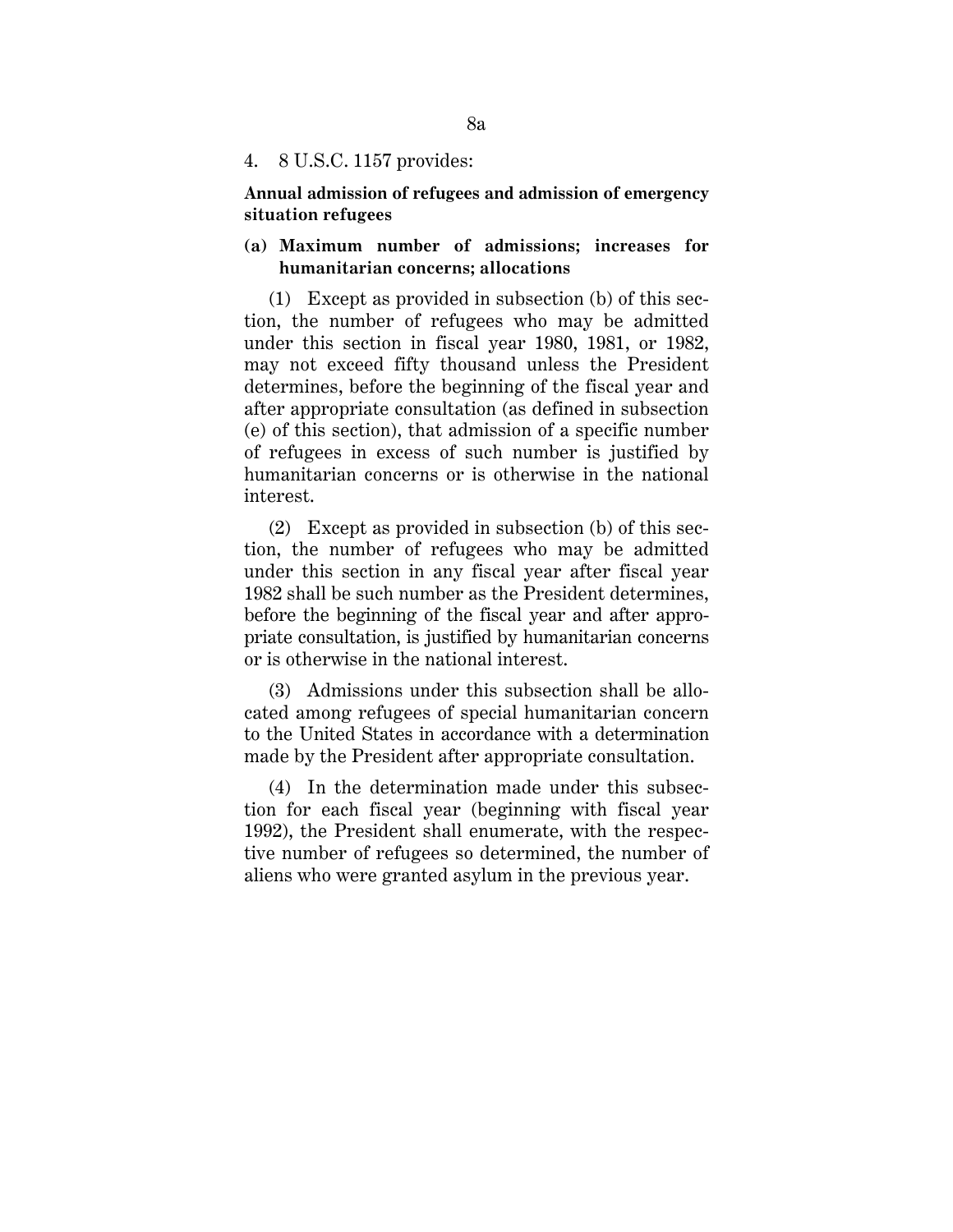## **(b) Determinations by President respecting number of admissions for humanitarian concerns**

If the President determines, after appropriate consultation, that (1) an unforeseen emergency refugee situation exists, (2) the admission of certain refugees in response to the emergency refugee situation is justified by grave humanitarian concerns or is otherwise in the national interest, and (3) the admission to the United States of these refugees cannot be accomplished under subsection (a) of this section, the President may fix a number of refugees to be admitted to the United States during the succeeding period (not to exceed twelve months) in response to the emergency refugee situation and such admissions shall be allocated among refugees of special humanitarian concern to the United States in accordance with a determination made by the President after the appropriate consultation provided under this subsection.

**(c) Admission by Attorney General of refugees; criteria; admission status of spouse or child; applicability of other statutory requirements; termination of refugee status of alien, spouse or child**

(1) Subject to the numerical limitations established pursuant to subsections (a) and (b) of this section, the Attorney General may, in the Attorney General's discretion and pursuant to such regulations as the Attorney General may prescribe, admit any refugee who is not firmly resettled in any foreign country, is determined to be of special humanitarian concern to the United States, and is admissible (except as otherwise provided under paragraph (3)) as an immigrant under this chapter.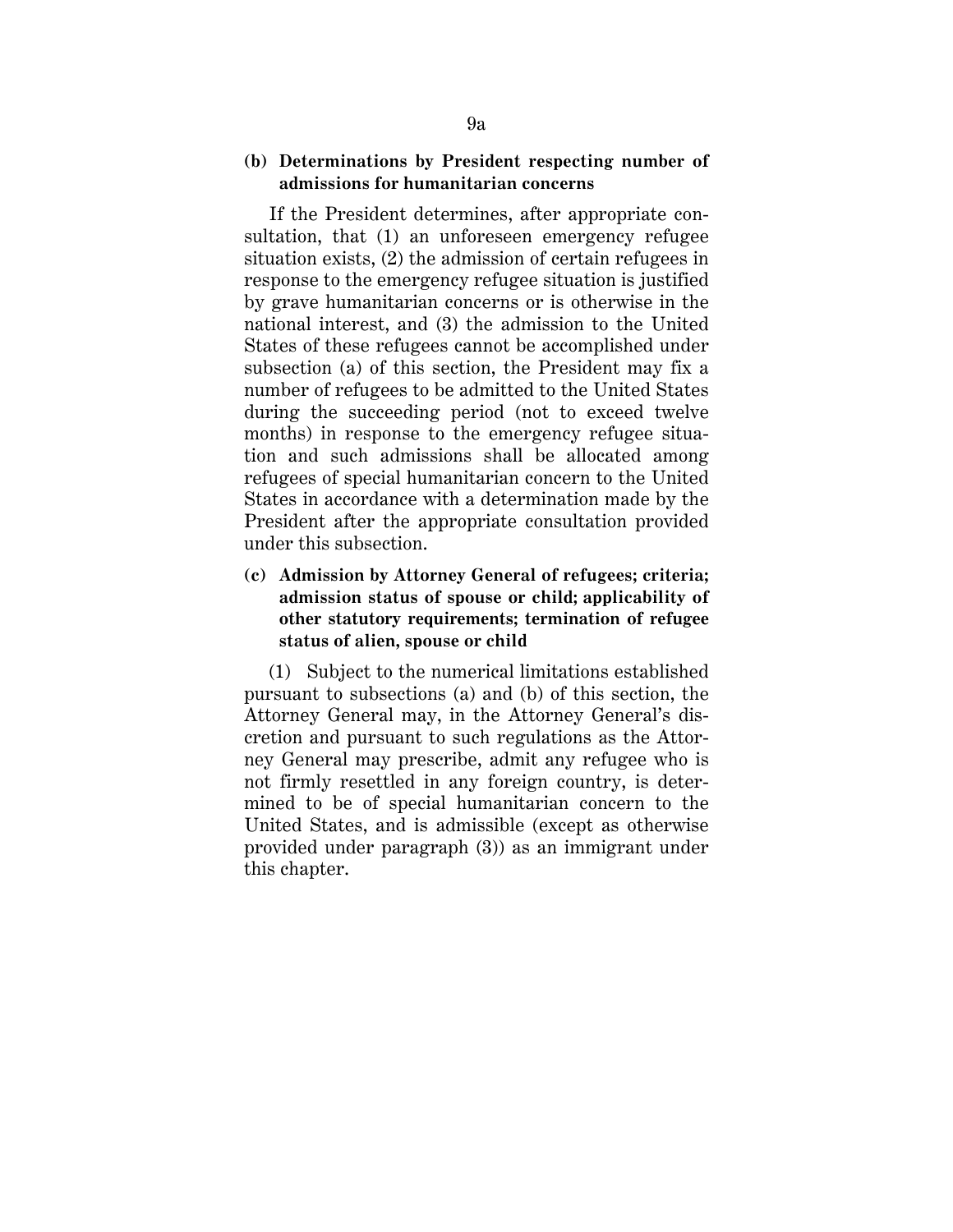(2)(A) A spouse or child (as defined in section  $1101(b)(1)(A)$ , (B), (C), (D), or (E) of this title) of any refugee who qualifies for admission under paragraph (1) shall, if not otherwise entitled to admission under paragraph (1) and if not a person described in the second sentence of section  $1101(a)(42)$  of this title, be entitled to the same admission status as such refugee if accompanying, or following to join, such refugee and if the spouse or child is admissible (except as otherwise provided under paragraph (3)) as an immigrant under this chapter. Upon the spouse's or child's admission to the United States, such admission shall be charged against the numerical limitation established in accordance with the appropriate subsection under which the refugee's admission is charged.

(B) An unmarried alien who seeks to accompany, or follow to join, a parent granted admission as a refugee under this subsection, and who was under 21 years of age on the date on which such parent applied for refugee status under this section, shall continue to be classified as a child for purposes of this paragraph, if the alien attained 21 years of age after such application was filed but while it was pending.

(3) The provisions of paragraphs  $(4)$ ,  $(5)$ , and  $(7)(A)$ of section 1182(a) of this title shall not be applicable to any alien seeking admission to the United States under this subsection, and the Attorney General may waive any other provision of such section (other than paragraph  $(2)(C)$  or subparagraph  $(A)$ ,  $(B)$ ,  $(C)$ , or  $(E)$  of paragraph (3)) with respect to such an alien for humanitarian purposes, to assure family unity, or when it is otherwise in the public interest. Any such waiver by the Attorney General shall be in writing and shall be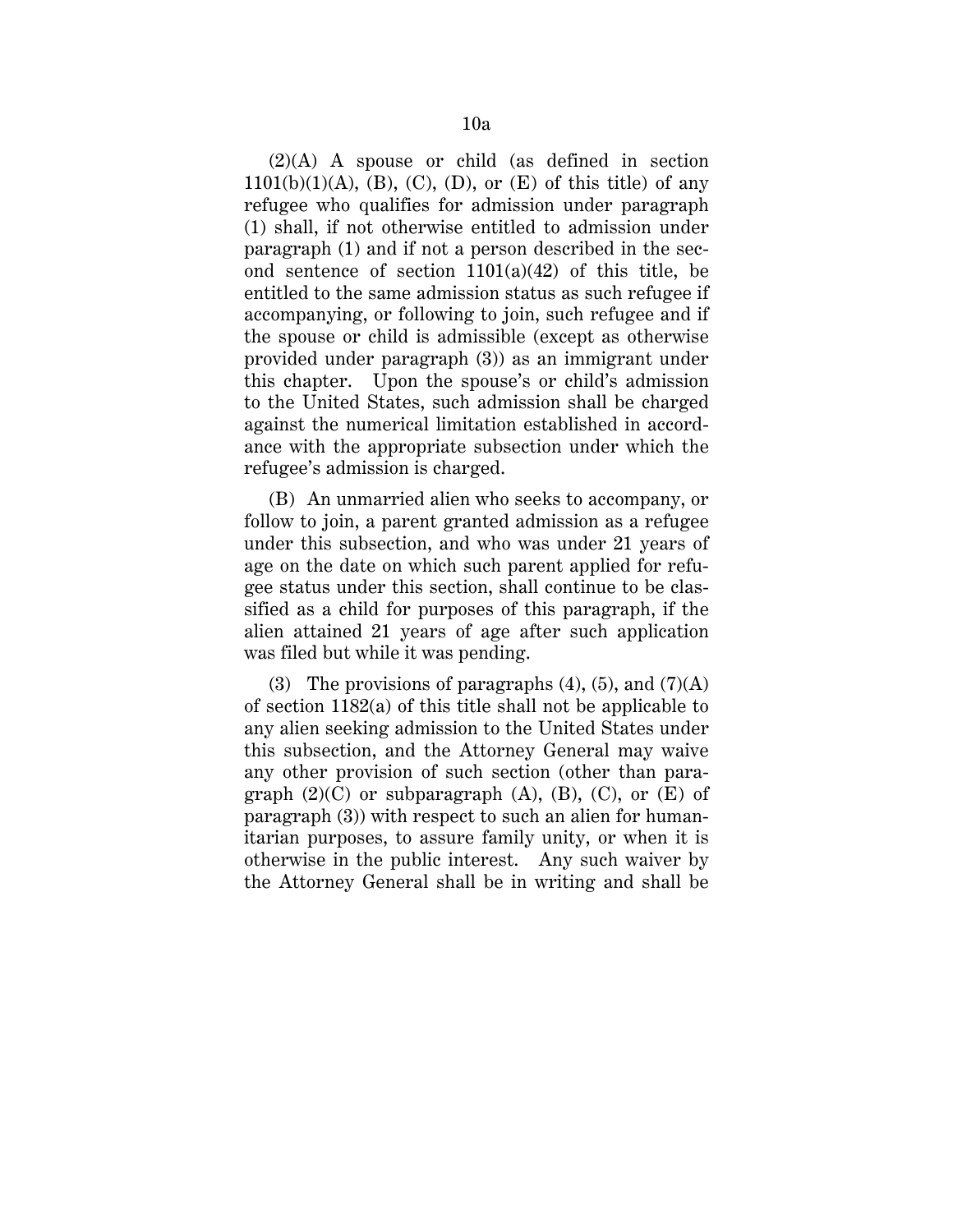granted only on an individual basis following an investigation. The Attorney General shall provide for the annual reporting to Congress of the number of waivers granted under this paragraph in the previous fiscal year and a summary of the reasons for granting such waivers.

(4) The refugee status of any alien (and of the spouse or child of the alien) may be terminated by the Attorney General pursuant to such regulations as the Attorney General may prescribe if the Attorney General determines that the alien was not in fact a refugee within the meaning of section  $1101(a)(42)$  of this title at the time of the alien's admission.

#### **(d) Oversight reporting and consultation requirements**

(1) Before the start of each fiscal year the President shall report to the Committees on the Judiciary of the House of Representatives and of the Senate regarding the foreseeable number of refugees who will be in need of resettlement during the fiscal year and the anticipated allocation of refugee admissions during the fiscal year. The President shall provide for periodic discussions between designated representatives of the President and members of such committees regarding changes in the worldwide refugee situation, the progress of refugee admissions, and the possible need for adjustments in the allocation of admissions among refugees.

(2) As soon as possible after representatives of the President initiate appropriate consultation with respect to the number of refugee admissions under subsection (a) of this section or with respect to the admission of refugees in response to an emergency refugee situation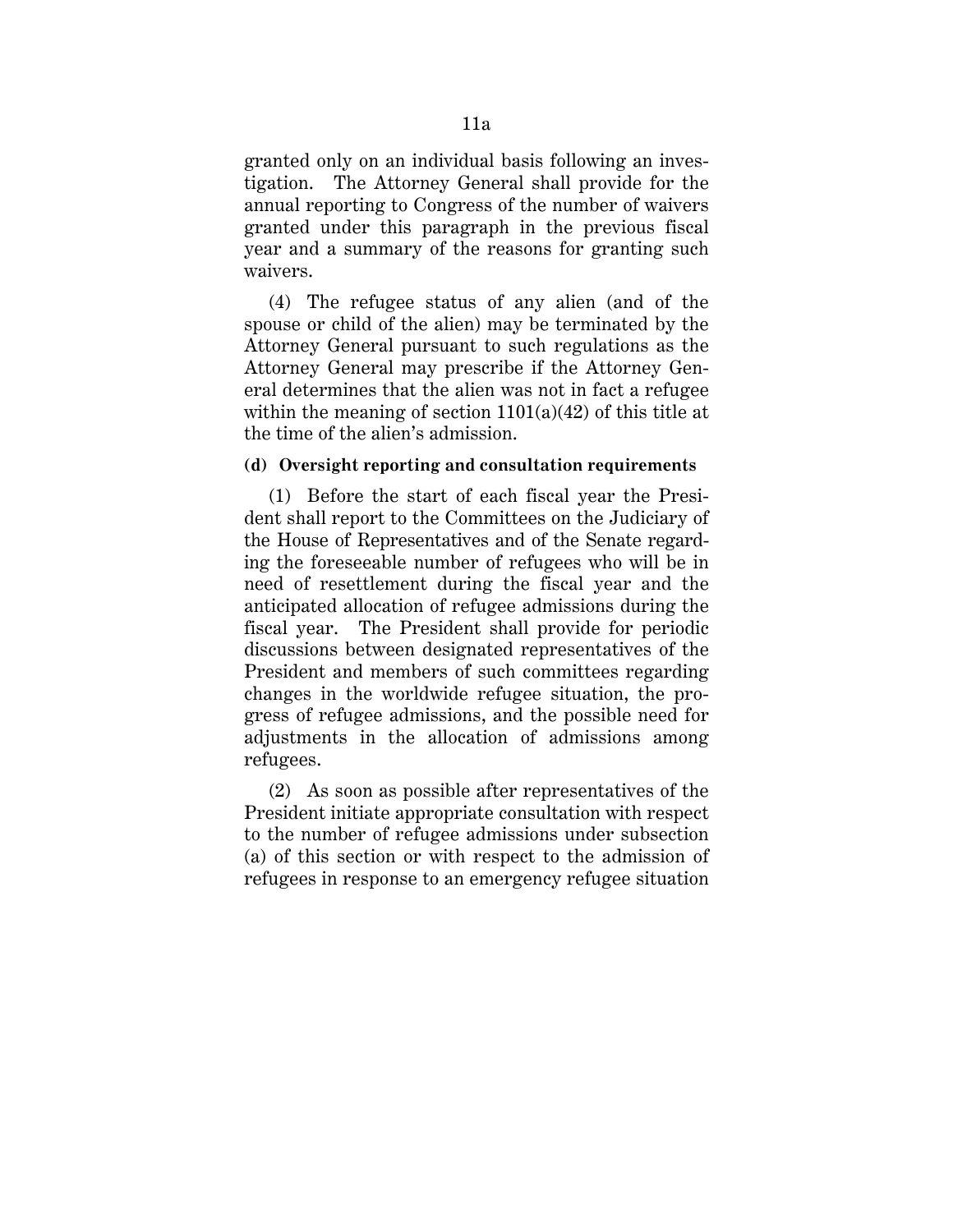under subsection (b) of this section, the Committees on the Judiciary of the House of Representatives and of the Senate shall cause to have printed in the Congressional Record the substance of such consultation.

(3)(A) After the President initiates appropriate consultation prior to making a determination under subsection (a) of this section, a hearing to review the proposed determination shall be held unless public disclosure of the details of the proposal would jeopardize the lives or safety of individuals.

(B) After the President initiates appropriate consultation prior to making a determination, under subsection (b) of this section, that the number of refugee admissions should be increased because of an unforeseen emergency refugee situation, to the extent that time and the nature of the emergency refugee situation permit, a hearing to review the proposal to increase refugee admissions shall be held unless public disclosure of the details of the proposal would jeopardize the lives or safety of individuals.

#### **(e) "Appropriate consultation" defined**

For purposes of this section, the term "appropriate consultation" means, with respect to the admission of refugees and allocation of refugee admissions, discussions in person by designated Cabinet-level representatives of the President with members of the Committees on the Judiciary of the Senate and of the House of Representatives to review the refugee situation or emergency refugee situation, to project the extent of possible participation of the United States therein, to discuss the reasons for believing that the proposed admission of refugees is justified by humanitarian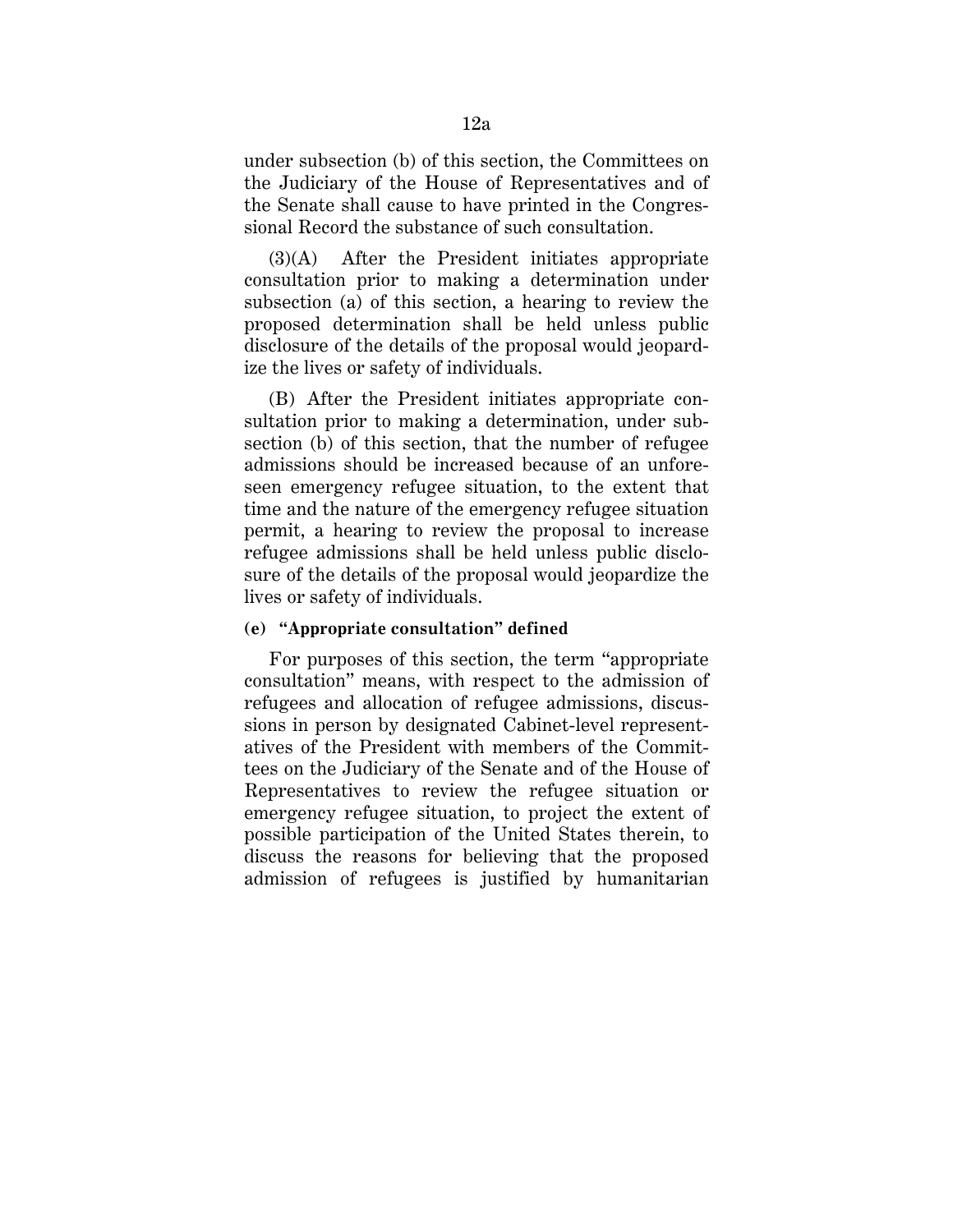concerns or grave humanitarian concerns or is otherwise in the national interest, and to provide such members with the following information:

(1) A description of the nature of the refugee situation.

(2) A description of the number and allocation of the refugees to be admitted and an analysis of conditions within the countries from which they came.

(3) A description of the proposed plans for their movement and resettlement and the estimated cost of their movement and resettlement.

(4) An analysis of the anticipated social, economic, and demographic impact of their admission to the United States.

(5) A description of the extent to which other countries will admit and assist in the resettlement of such refugees.

(6) An analysis of the impact of the participation of the United States in the resettlement of such refugees on the foreign policy interests of the United States.

(7) Such additional information as may be appropriate or requested by such members.

To the extent possible, information described in this subsection shall be provided at least two weeks in advance of discussions in person by designated representatives of the President with such members.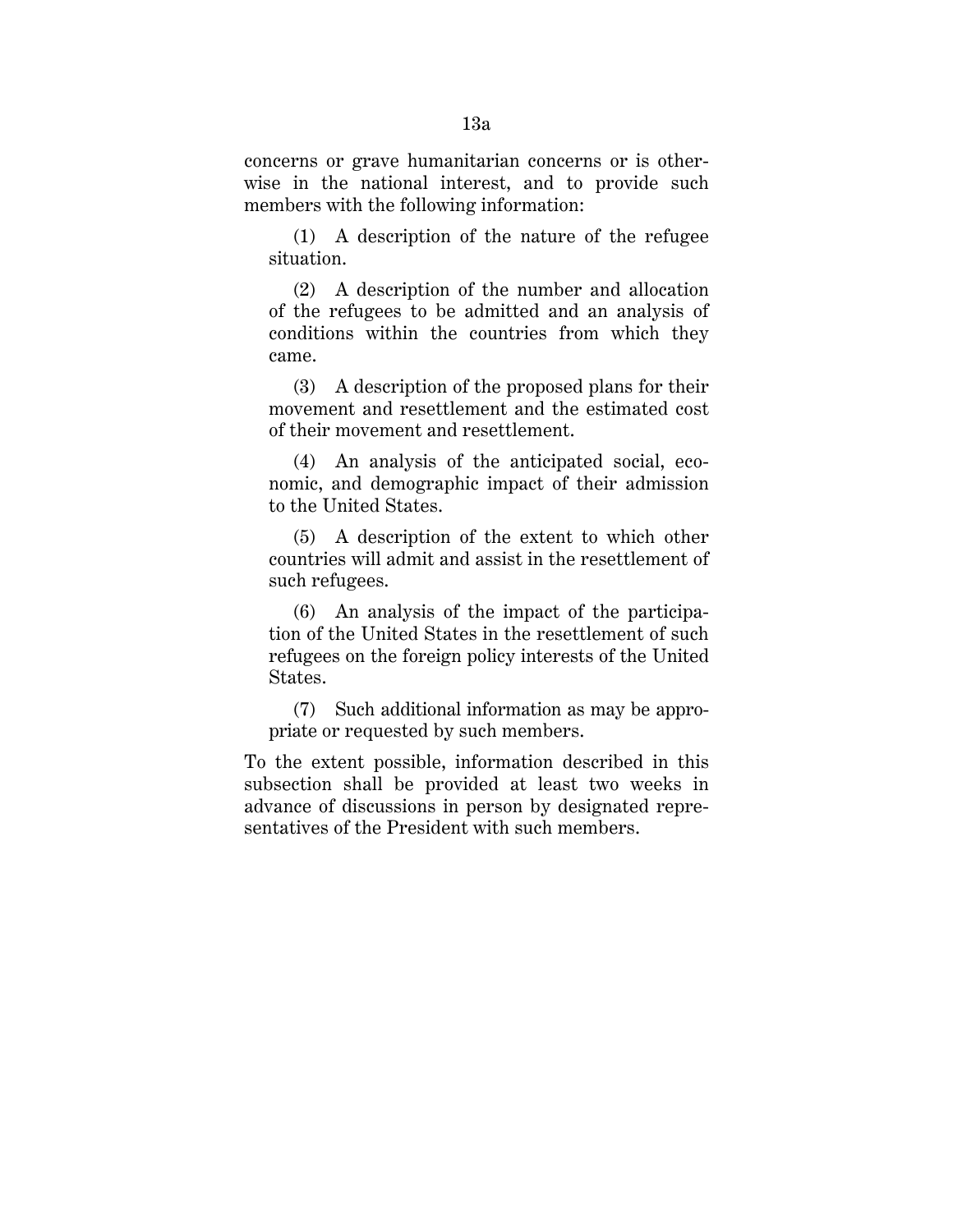## **(f) Training**

(1) The Attorney General, in consultation with the Secretary of State, shall provide all United States officials adjudicating refugee cases under this section with the same training as that provided to officers adjudicating asylum cases under section 1158 of this title.

(2) Such training shall include country-specific conditions, instruction on the internationally recognized right to freedom of religion, instruction on methods of religious persecution practiced in foreign countries, and applicable distinctions within a country between the nature of and treatment of various religious practices and believers.

### 5. 8 U.S.C. 1182 provides in pertinent part:

#### **Inadmissible aliens**

#### **(a) Classes of aliens ineligible for visas or admission**

Except as otherwise provided in this chapter, aliens who are inadmissible under the following paragraphs are ineligible to receive visas and ineligible to be admitted to the United States:

### **(1) Health-related grounds**

### **(A) In general**

Any alien—

(i) who is determined (in accordance with regulations prescribed by the Secretary of Health and Human Services) to have a com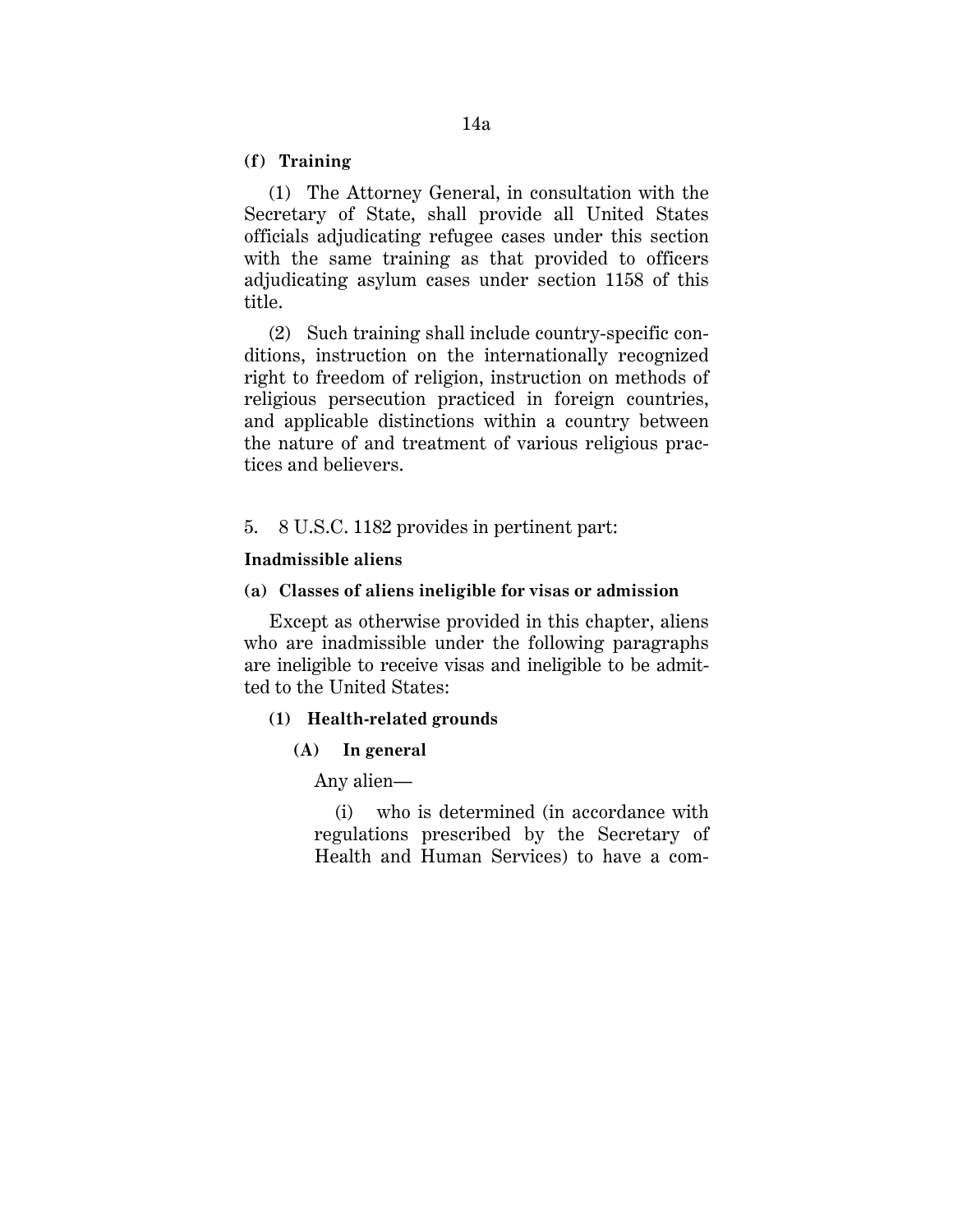municable disease of public health significance:<sup>1</sup>

(ii) except as provided in subparagraph (C), who seeks admission as an immigrant, or who seeks adjustment of status to the status of an alien lawfully admitted for permanent residence, and who has failed to present documentation of having received vaccination against vaccine-preventable diseases, which shall include at least the following diseases: mumps, measles, rubella, polio, tetanus and diphtheria toxoids, pertussis, influenza type B and hepatitis B, and any other vaccinations against vaccinepreventable diseases recommended by the Advisory Committee for Immunization Practices,

(iii) who is determined (in accordance with regulations prescribed by the Secretary of Health and Human Services in consultation with the Attorney General)—

(I) to have a physical or mental disorder and behavior associated with the disorder that may pose, or has posed, a threat to the property, safety, or welfare of the alien or others, or

(II) to have had a physical or mental disorder and a history of behavior associated with the disorder, which behavior has posed a threat to the property, safety, or welfare of the alien or others and which behavior is

-

 $1\,$  So in original. The semicolon probably should be a comma.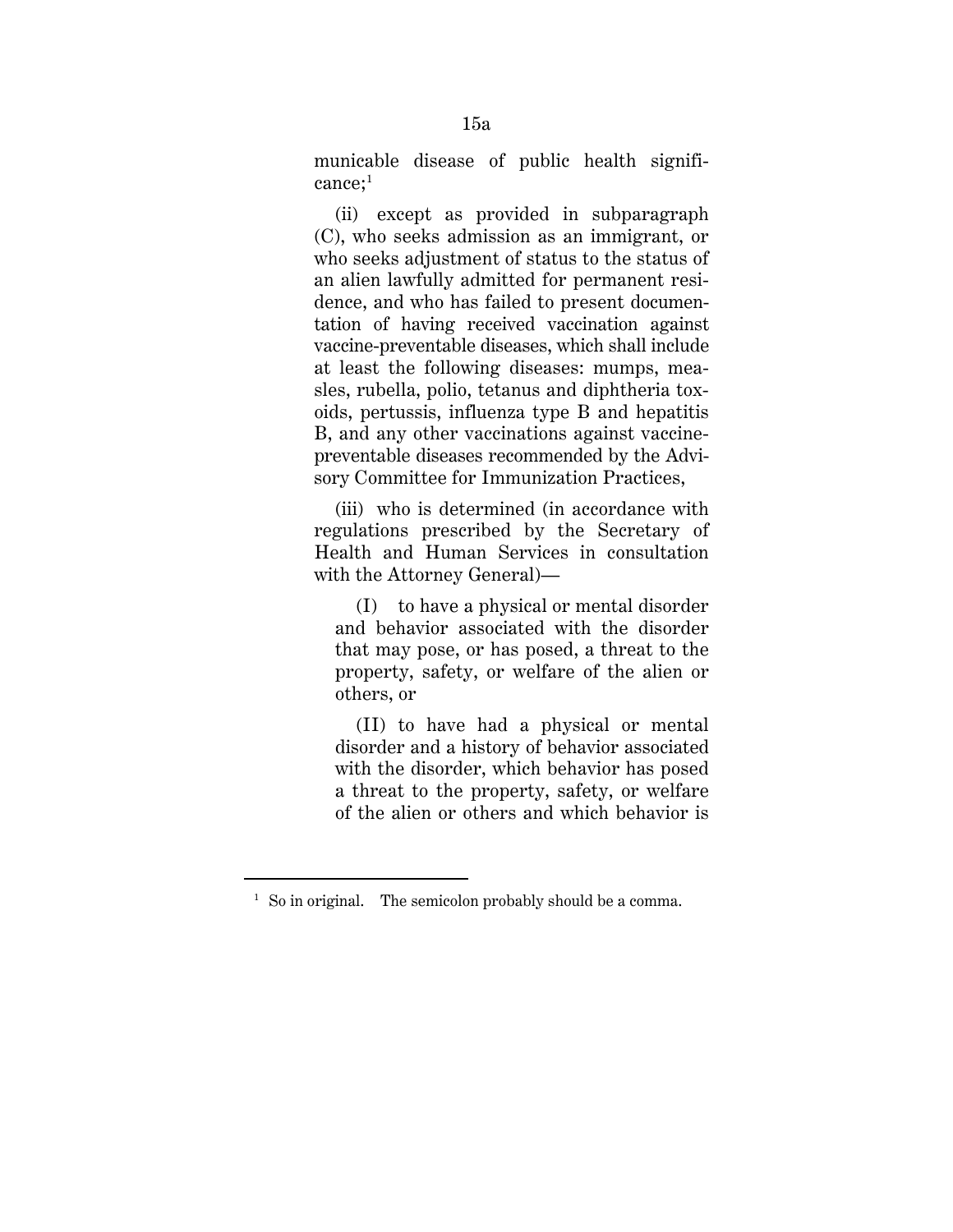likely to recur or to lead to other harmful behavior, or

(iv) who is determined (in accordance with regulations prescribed by the Secretary of Health and Human Services) to be a drug abuser or addict,

is inadmissible.

-

### **(B) Waiver authorized**

 For provision authorizing waiver of certain clauses of subparagraph  $(A)$ , see subsection  $(g)$  of this section.

# **(C) Exception from immunization requirement for adopted children 10 years of age or younger**

Clause (ii) of subparagraph (A) shall not apply to a child who—

(i) is 10 years of age or younger,

(ii) is described in subparagraph  $(F)$  or  $(G)$ of section  $1101(b)(1)$  of this title;<sup>1</sup> and

(iii) is seeking an immigrant visa as an immediate relative under section 1151(b) of this title,

if, prior to the admission of the child, an adoptive parent or prospective adoptive parent of the child, who has sponsored the child for admission as an immediate relative, has executed an affidavit stating that the parent is aware of the provisions of subparagraph (A)(ii) and will ensure that, within 30 days of the child's admission, or at the

<sup>&</sup>lt;sup>1</sup> So in original. The semicolon probably should be a comma.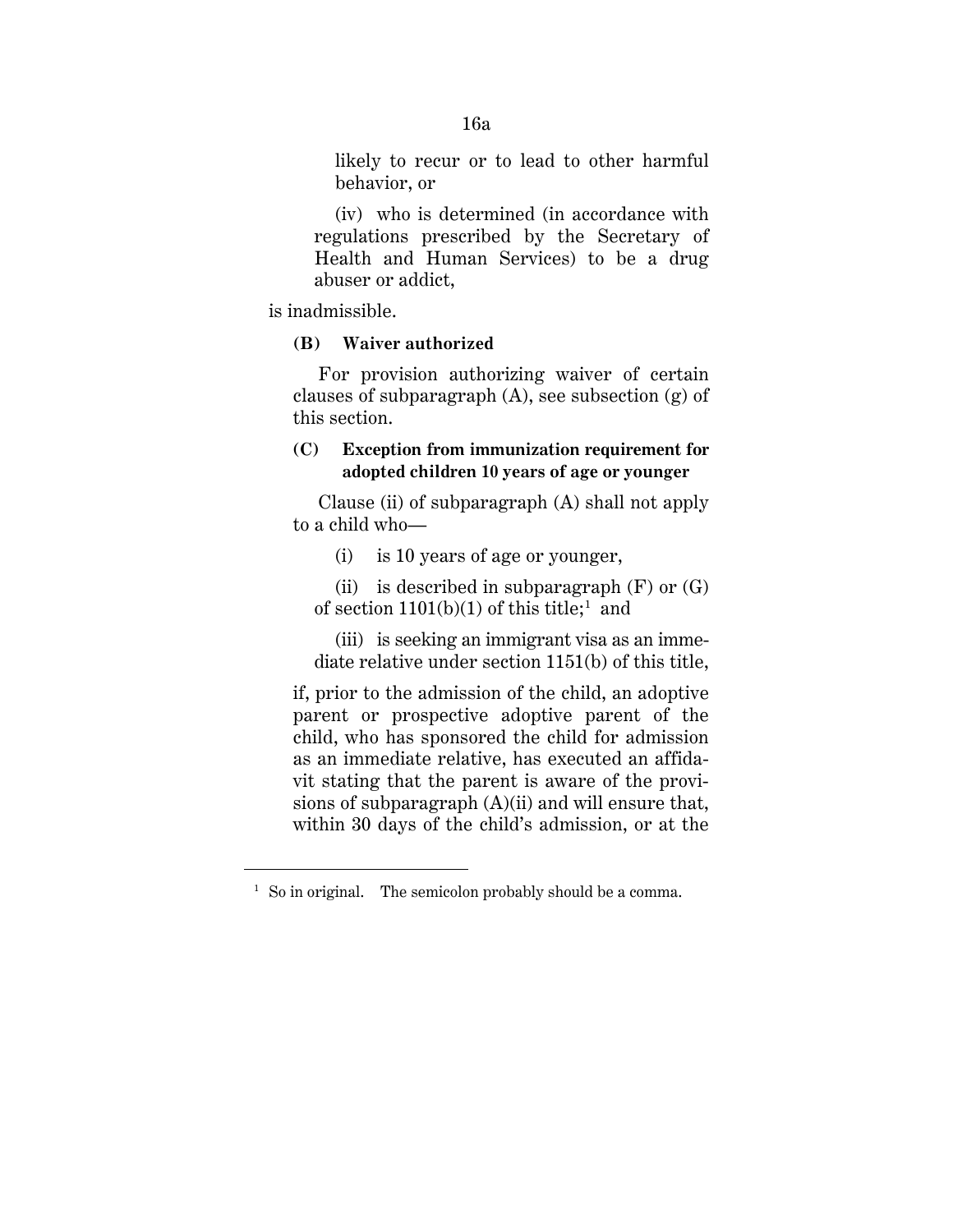earliest time that is medically appropriate, the child will receive the vaccinations identified in such subparagraph.

# **(2) Criminal and related grounds**

## **(A) Conviction of certain crimes**

### **(i) In general**

Except as provided in clause (ii), any alien convicted of, or who admits having committed, or who admits committing acts which constitute the essential elements of—

(I) a crime involving moral turpitude (other than a purely political offense) or an attempt or conspiracy to commit such a crime, or

(II) a violation of (or a conspiracy or attempt to violate) any law or regulation of a State, the United States, or a foreign country relating to a controlled substance (as defined in section 802 of title 21),

is inadmissible.

## **(ii) Exception**

Clause (i)(I) shall not apply to an alien who committed only one crime if—

(I) the crime was committed when the alien was under 18 years of age, and the crime was committed (and the alien released from any confinement to a prison or correctional institution imposed for the crime) more than 5 years before the date of application for a visa or other documen-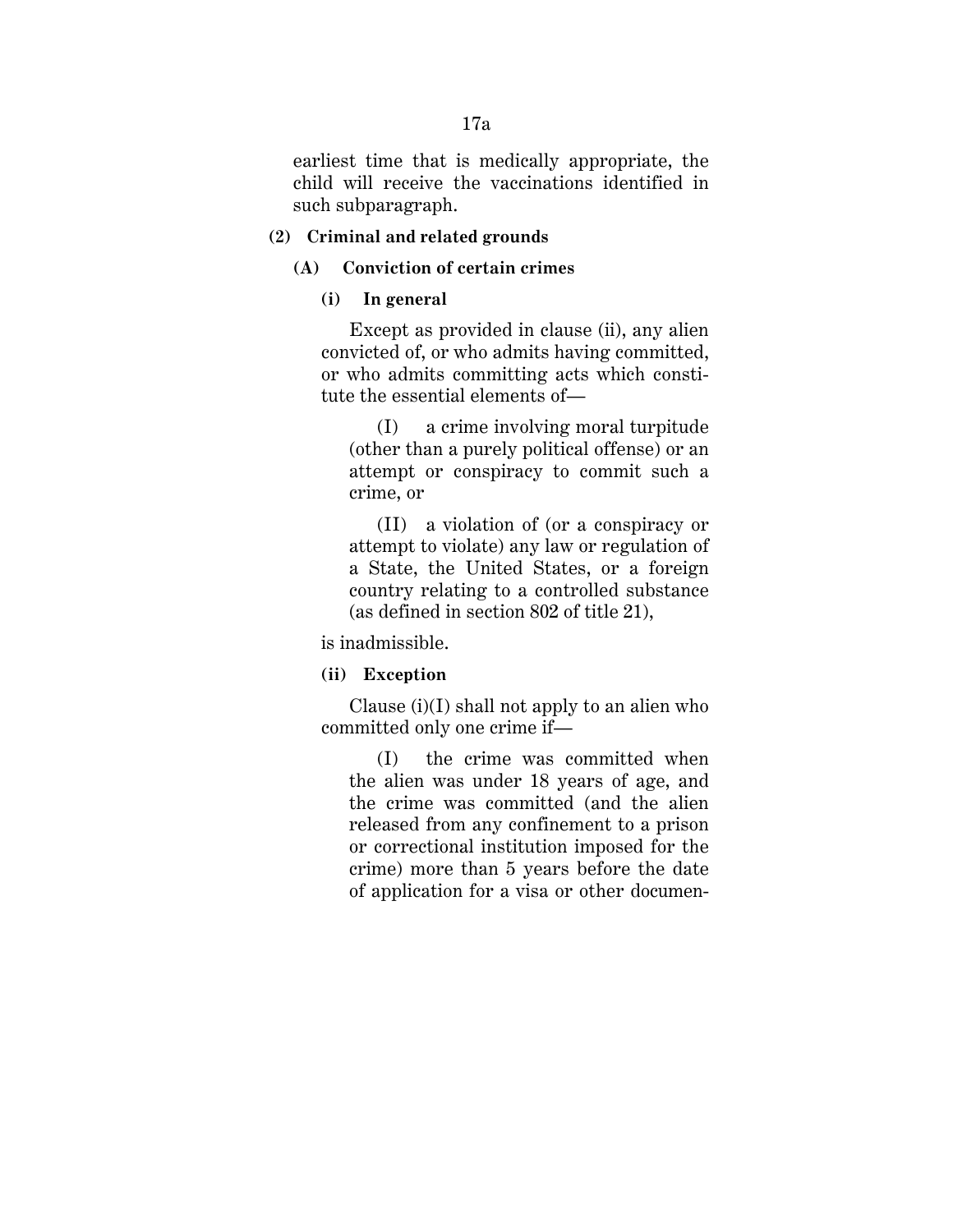tation and the date of application for admission to the United States, or

 (II) the maximum penalty possible for the crime of which the alien was convicted (or which the alien admits having committed or of which the acts that the alien admits having committed constituted the essential elements) did not exceed imprisonment for one year and, if the alien was convicted of such crime, the alien was not sentenced to a term of imprisonment in excess of 6 months (regardless of the extent to which the sentence was ultimately executed).

#### **(B) Multiple criminal convictions**

 Any alien convicted of 2 or more offenses (other than purely political offenses), regardless of whether the conviction was in a single trial or whether the offenses arose from a single scheme of misconduct and regardless of whether the offenses involved moral turpitude, for which the aggregate sentences to confinement were 5 years or more is inadmissible.

### **(C) Controlled substance traffickers**

Any alien who the consular officer or the Attorney General knows or has reason to believe—

(i) is or has been an illicit trafficker in any controlled substance or in any listed chemical (as defined in section 802 of title 21), or is or has been a knowing aider, abettor, assister, conspirator, or colluder with others in the illicit trafficking in any such controlled or listed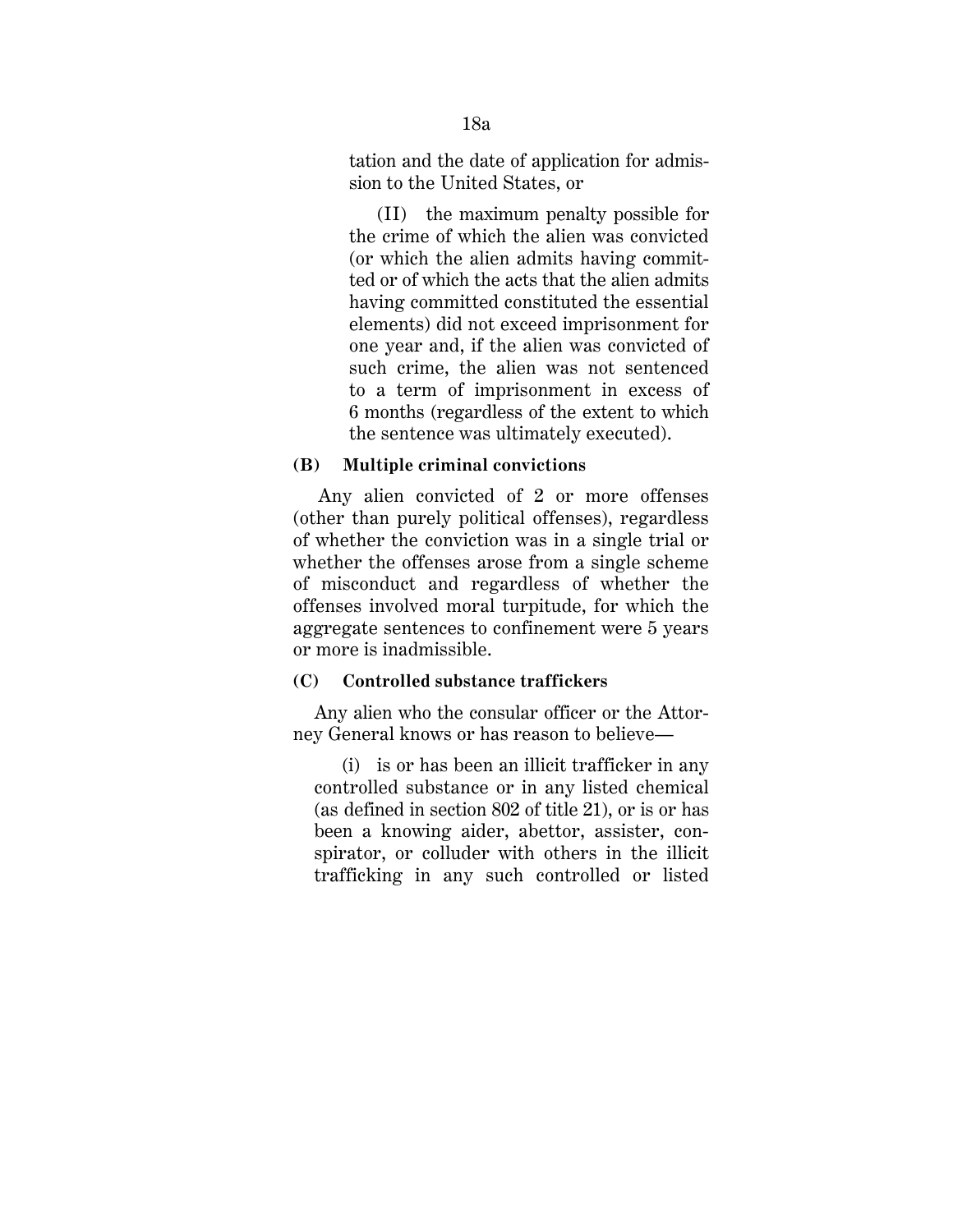substance or chemical, or endeavored to do so; or

(ii) is the spouse, son, or daughter of an alien inadmissible under clause (i), has, within the previous 5 years, obtained any financial or other benefit from the illicit activity of that alien, and knew or reasonably should have known that the financial or other benefit was the product of such illicit activity,

is inadmissible.

#### **(D) Prostitution and commercialized vice**

Any alien who—

(i) is coming to the United States solely, principally, or incidentally to engage in prostitution, or has engaged in prostitution within 10 years of the date of application for a visa, admission, or adjustment of status,

(ii) directly or indirectly procures or attempts to procure, or (within 10 years of the date of application for a visa, admission, or adjustment of status) procured or attempted to procure or to import, prostitutes or persons for the purpose of prostitution, or receives or (within such 10-year period) received, in whole or in part, the proceeds of prostitution, or

(iii) is coming to the United States to engage in any other unlawful commercialized vice, whether or not related to prostitution,

is inadmissible.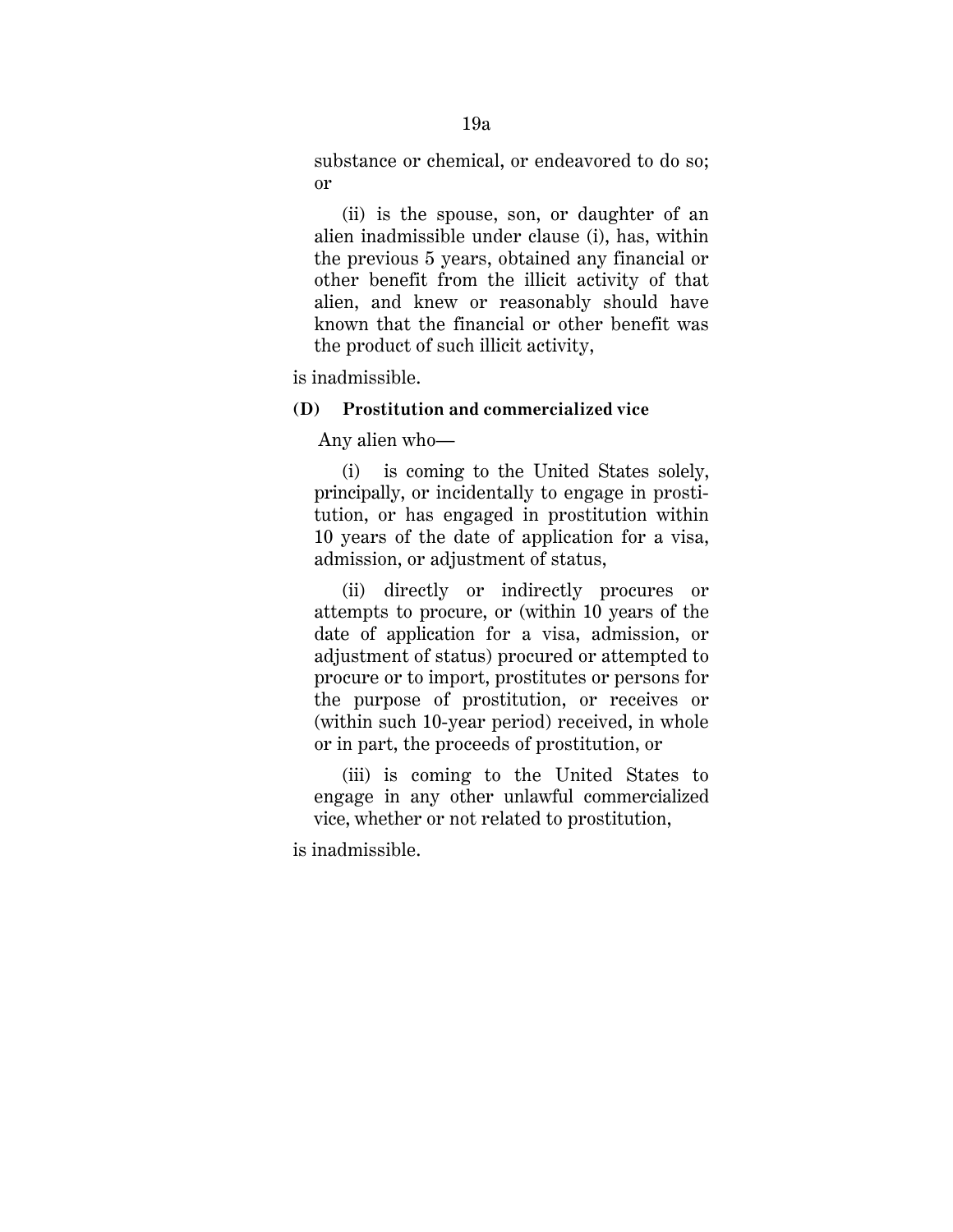# **(E) Certain aliens involved in serious criminal activity who have asserted immunity from prosecution**

Any alien—

(i) who has committed in the United States at any time a serious criminal offense (as defined in section 1101(h) of this title),

(ii) for whom immunity from criminal jurisdiction was exercised with respect to that offense,

(iii) who as a consequence of the offense and exercise of immunity has departed from the United States, and

(iv) who has not subsequently submitted fully to the jurisdiction of the court in the United States having jurisdiction with respect to that offense,

is inadmissible.

## **(F) Waiver authorized**

For provision authorizing waiver of certain subparagraphs of this paragraph, see subsection (h) of this section.

# **(G) Foreign government officials who have committed particularly severe violations of religious freedom**

 Any alien who, while serving as a foreign government official, was responsible for or directly carried out, at any time, particularly severe violations of religious freedom, as defined in section 6402 of title 22, is inadmissible.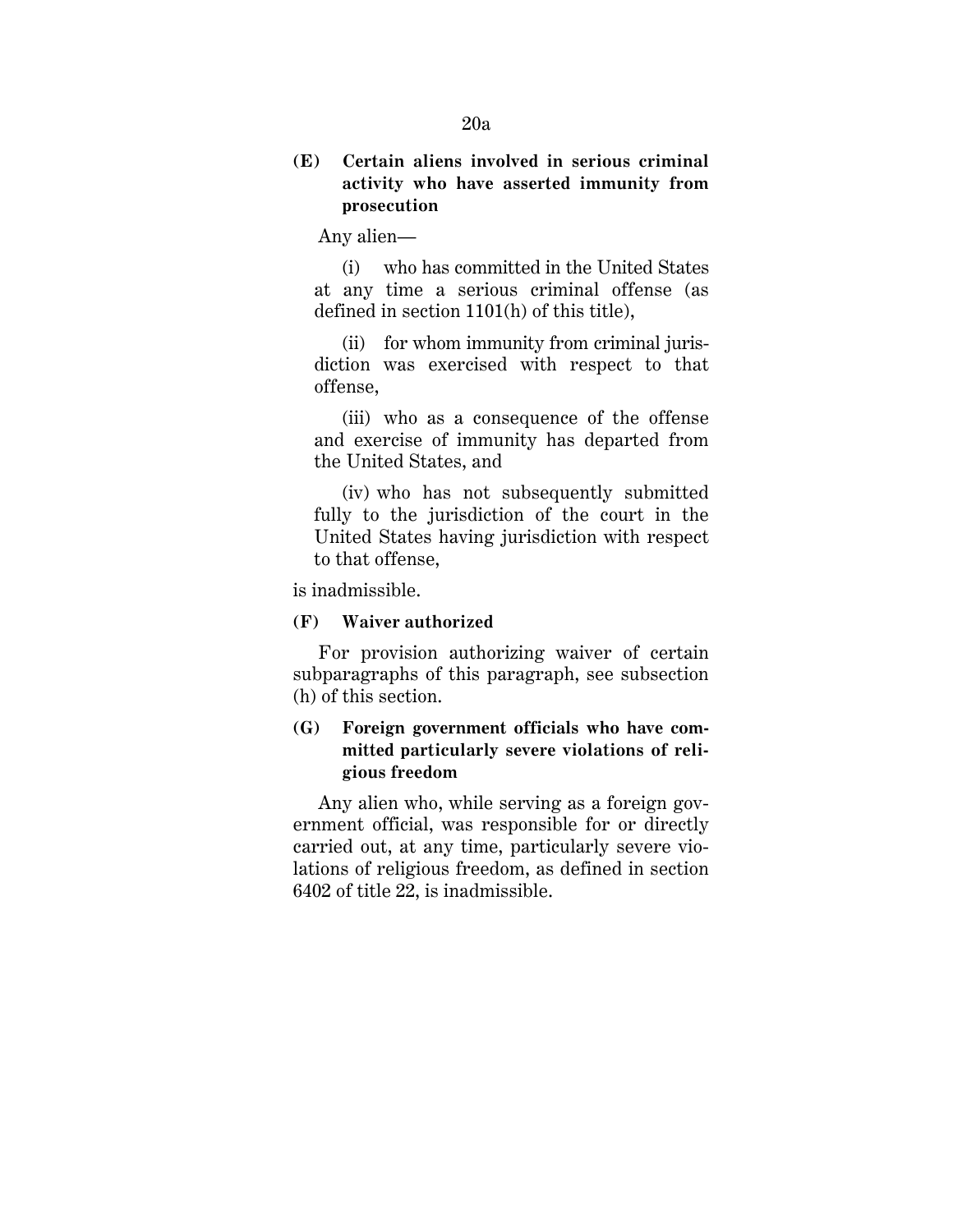#### **(H) Significant traffickers in persons**

#### **(i) In general**

 Any alien who commits or conspires to commit human trafficking offenses in the United States or outside the United States, or who the consular officer, the Secretary of Homeland Security, the Secretary of State, or the Attorney General knows or has reason to believe is or has been a knowing aider, abettor, assister, conspirator, or colluder with such a trafficker in severe forms of trafficking in persons, as defined in the section 7102 of title 22, is inadmissible.

#### **(ii) Beneficiaries of trafficking**

Except as provided in clause (iii), any alien who the consular officer or the Attorney General knows or has reason to believe is the spouse, son, or daughter of an alien inadmissible under clause (i), has, within the previous 5 years, obtained any financial or other benefit from the illicit activity of that alien, and knew or reasonably should have known that the financial or other benefit was the product of such illicit activity, is inadmissible.

# **(iii) Exception for certain sons and daughters**

Clause (ii) shall not apply to a son or daughter who was a child at the time he or she received the benefit described in such clause.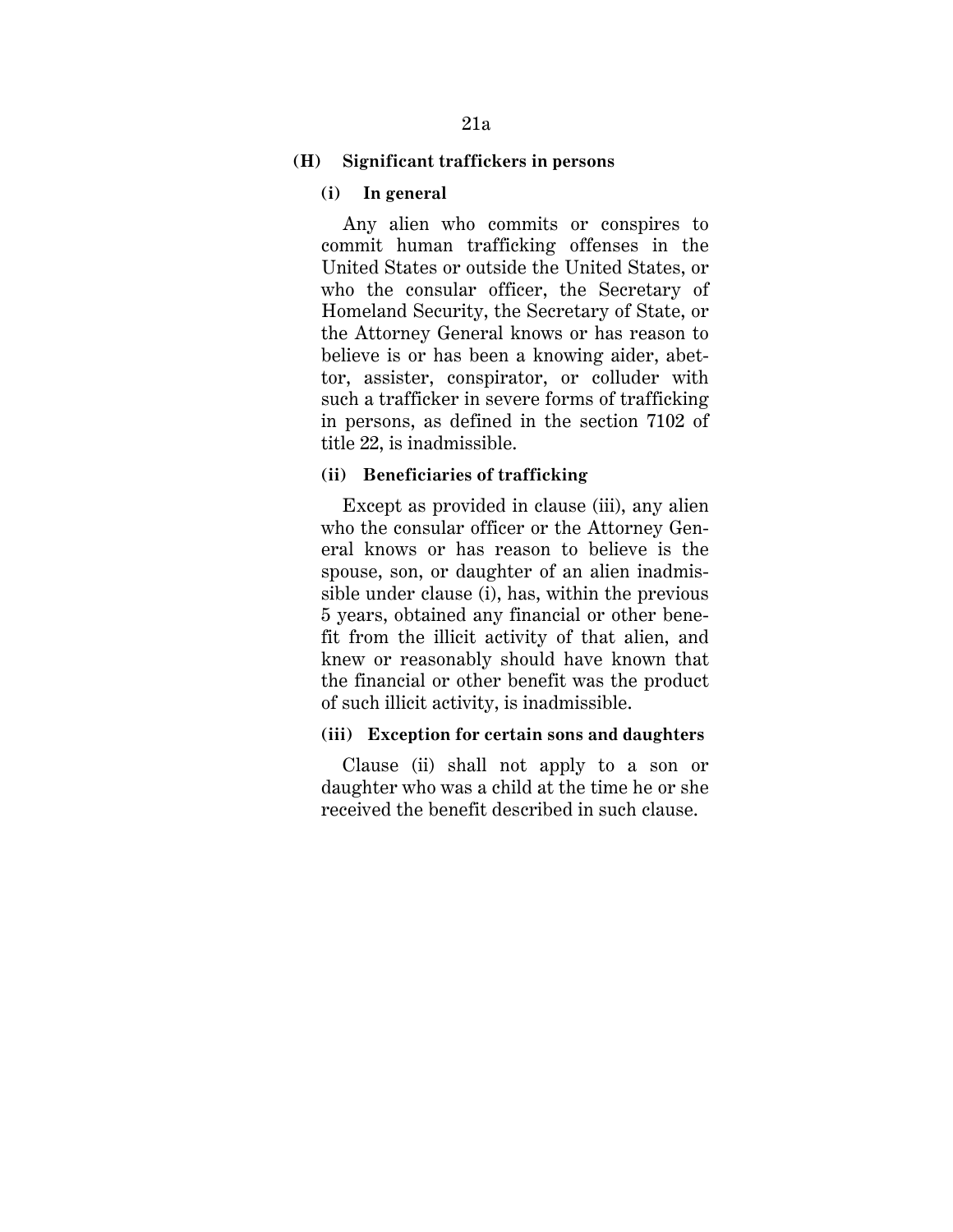## **(I) Money laundering**

Any alien—

(i) who a consular officer or the Attorney General knows, or has reason to believe, has engaged, is engaging, or seeks to enter the United States to engage, in an offense which is described in section 1956 or 1957 of title 18 (relating to laundering of monetary instruments); or

(ii) who a consular officer or the Attorney General knows is, or has been, a knowing aider, abettor, assister, conspirator, or colluder with others in an offense which is described in such section;

is inadmissible.

## **(3) Security and related grounds**

### **(A) In general**

Any alien who a consular officer or the Attorney General knows, or has reasonable ground to believe, seeks to enter the United States to engage solely, principally, or incidentally in—

(i) any activity (I) to violate any law of the United States relating to espionage or sabotage or (II) to violate or evade any law prohibiting the export from the United States of goods, technology, or sensitive information,

(ii) any other unlawful activity, or

(iii) any activity a purpose of which is the opposition to, or the control or overthrow of,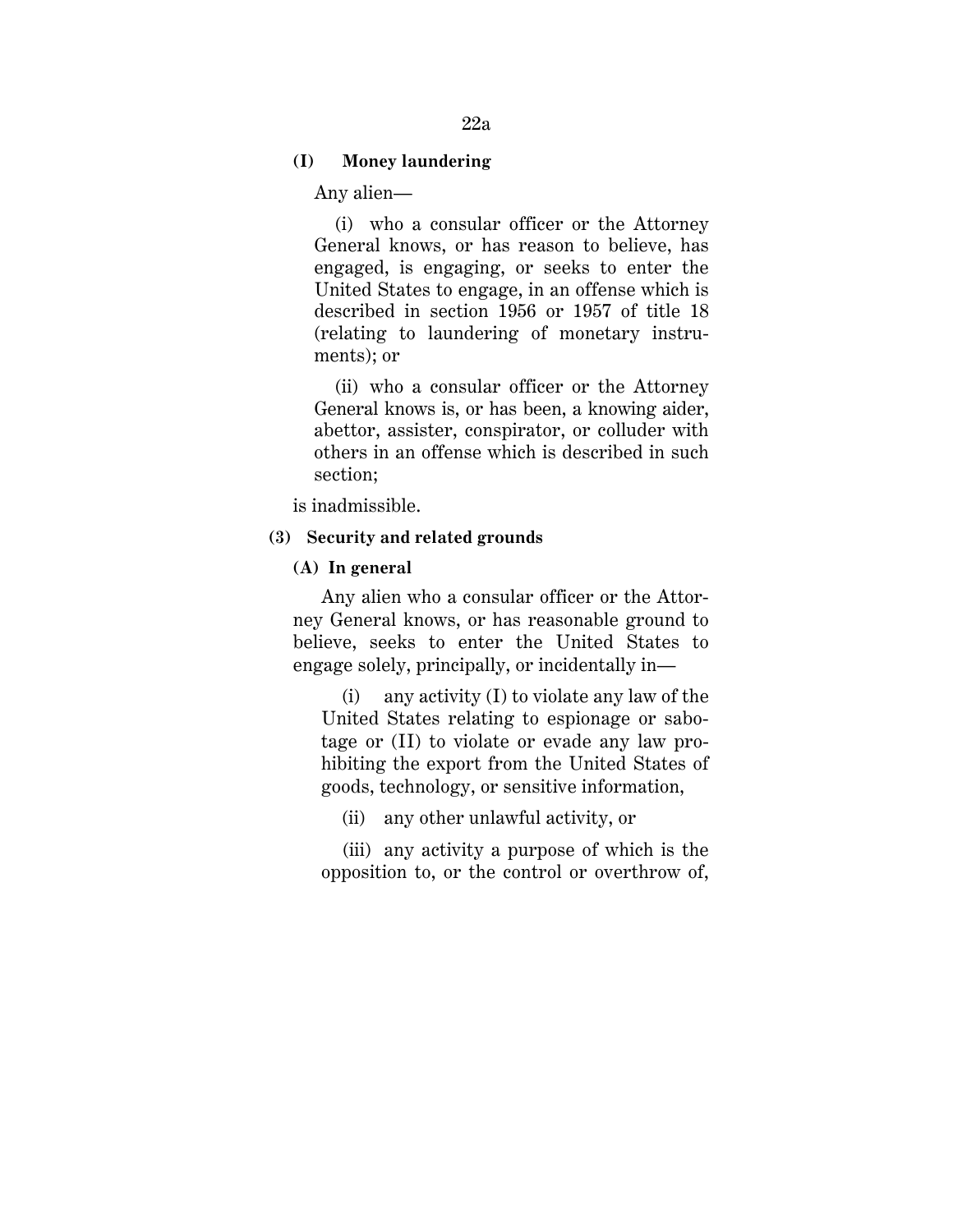the Government of the United States by force, violence, or other unlawful means,

is inadmissible.

## **(B) Terrorist activities**

#### **(i) In general**

Any alien who—

(I) has engaged in a terrorist activity;

(II) a consular officer, the Attorney General, or the Secretary of Homeland Security knows, or has reasonable ground to believe, is engaged in or is likely to engage after entry in any terrorist activity (as defined in clause (iv));

(III) has, under circumstances indicating an intention to cause death or serious bodily harm, incited terrorist activity;

(IV) is a representative (as defined in clause (v)) of—

(aa) a terrorist organization (as defined in clause (vi)); or

(bb) a political, social, or other group that endorses or espouses terrorist activity;

(V) is a member of a terrorist organization described in subclause (I) or (II) of clause (vi);

(VI) is a member of a terrorist organization described in clause (vi)(III), unless the alien can demonstrate by clear and convincing evidence that the alien did not know, and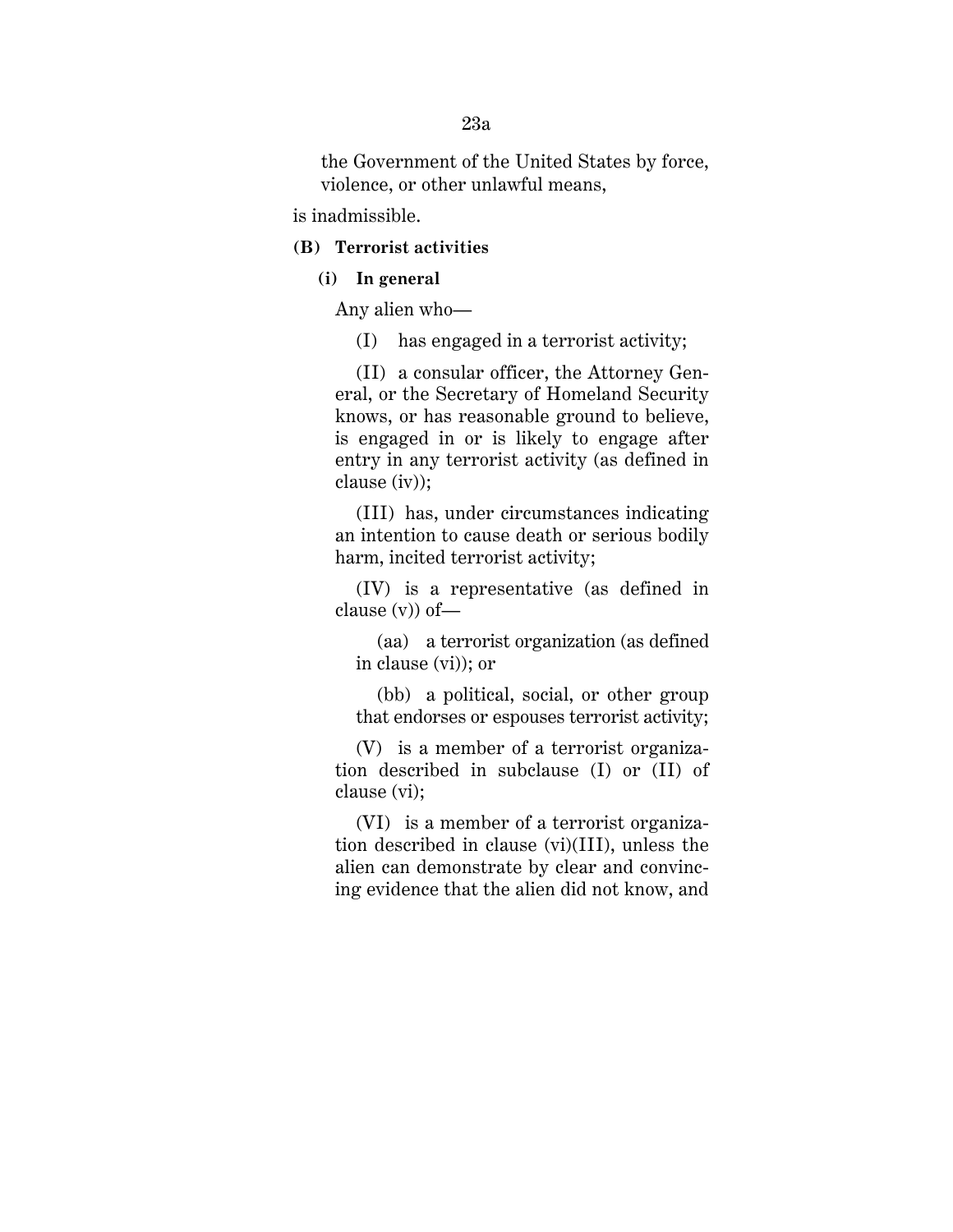should not reasonably have known, that the organization was a terrorist organization;

(VII) endorses or espouses terrorist activity or persuades others to endorse or espouse terrorist activity or support a terrorist organization;

(VIII) has received military-type training (as defined in section  $2339D(c)(1)$  of title 18) from or on behalf of any organization that, at the time the training was received, was a terrorist organization (as defined in clause  $(vi)$ ; or

(IX) is the spouse or child of an alien who is inadmissible under this subparagraph, if the activity causing the alien to be found inadmissible occurred within the last 5 years,

is inadmissible. An alien who is an officer, official, representative, or spokesman of the Palestine Liberation Organization is considered, for purposes of this chapter, to be engaged in a terrorist activity.

### **(ii) Exception**

Subclause (IX) of clause (i) does not apply to a spouse or child—

(I) who did not know or should not reasonably have known of the activity causing the alien to be found inadmissible under this section; or

(II) whom the consular officer or Attorney General has reasonable grounds to believe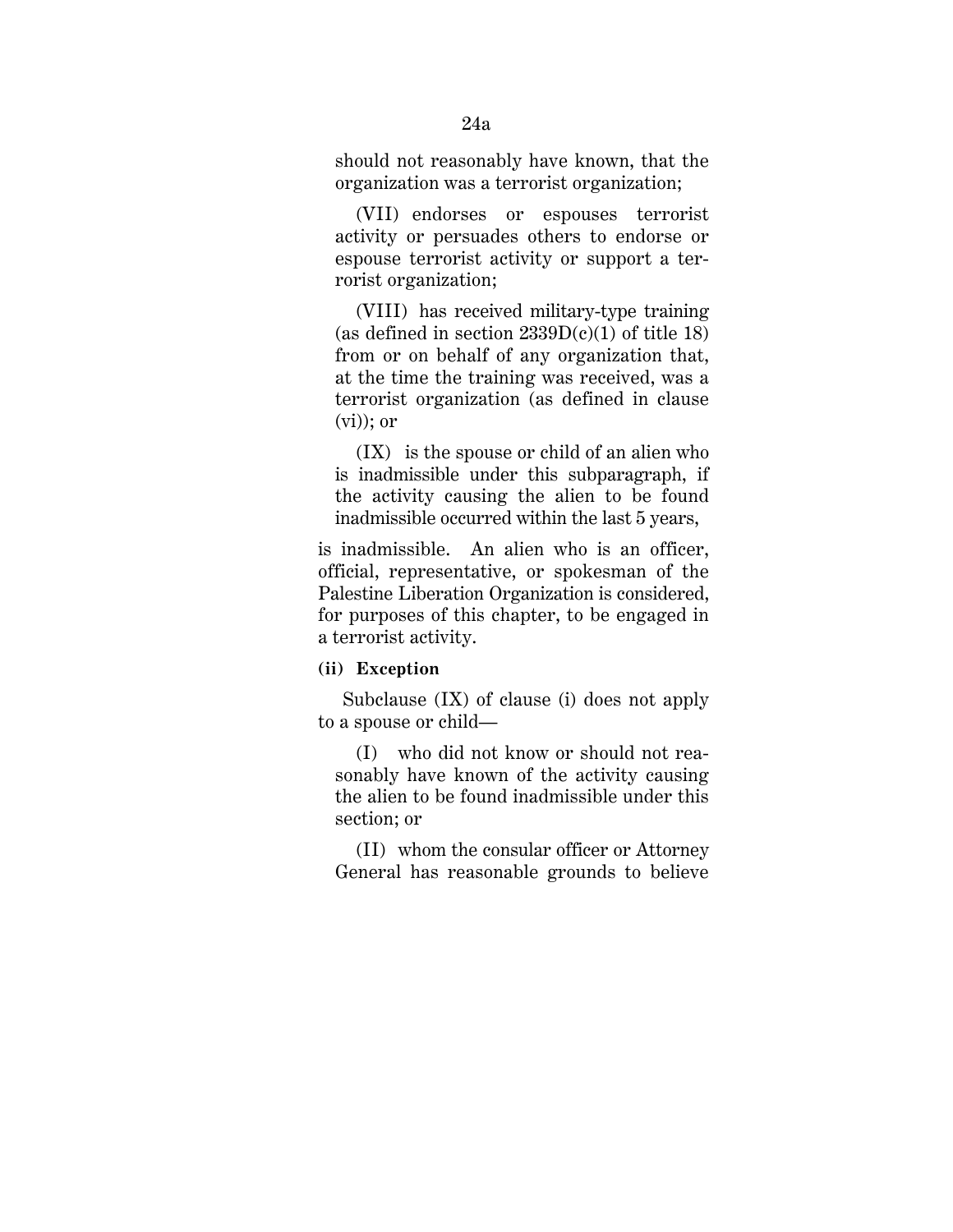has renounced the activity causing the alien to be found inadmissible under this section.

# **(iii) ''Terrorist activity'' defined**

As used in this chapter, the term ''terrorist activity'' means any activity which is unlawful under the laws of the place where it is committed (or which, if it had been committed in the United States, would be unlawful under the laws of the United States or any State) and which involves any of the following:

(I) The highjacking or sabotage of any conveyance (including an aircraft, vessel, or vehicle).

(II) The seizing or detaining, and threatening to kill, injure, or continue to detain, another individual in order to compel a third person (including a governmental organization) to do or abstain from doing any act as an explicit or implicit condition for the release of the individual seized or detained.

(III) A violent attack upon an internationally protected person (as defined in section 1116(b)(4) of title 18) or upon the liberty of such a person.

(IV) An assassination.

(V) The use of any—

(a) biological agent, chemical agent, or nuclear weapon or device, or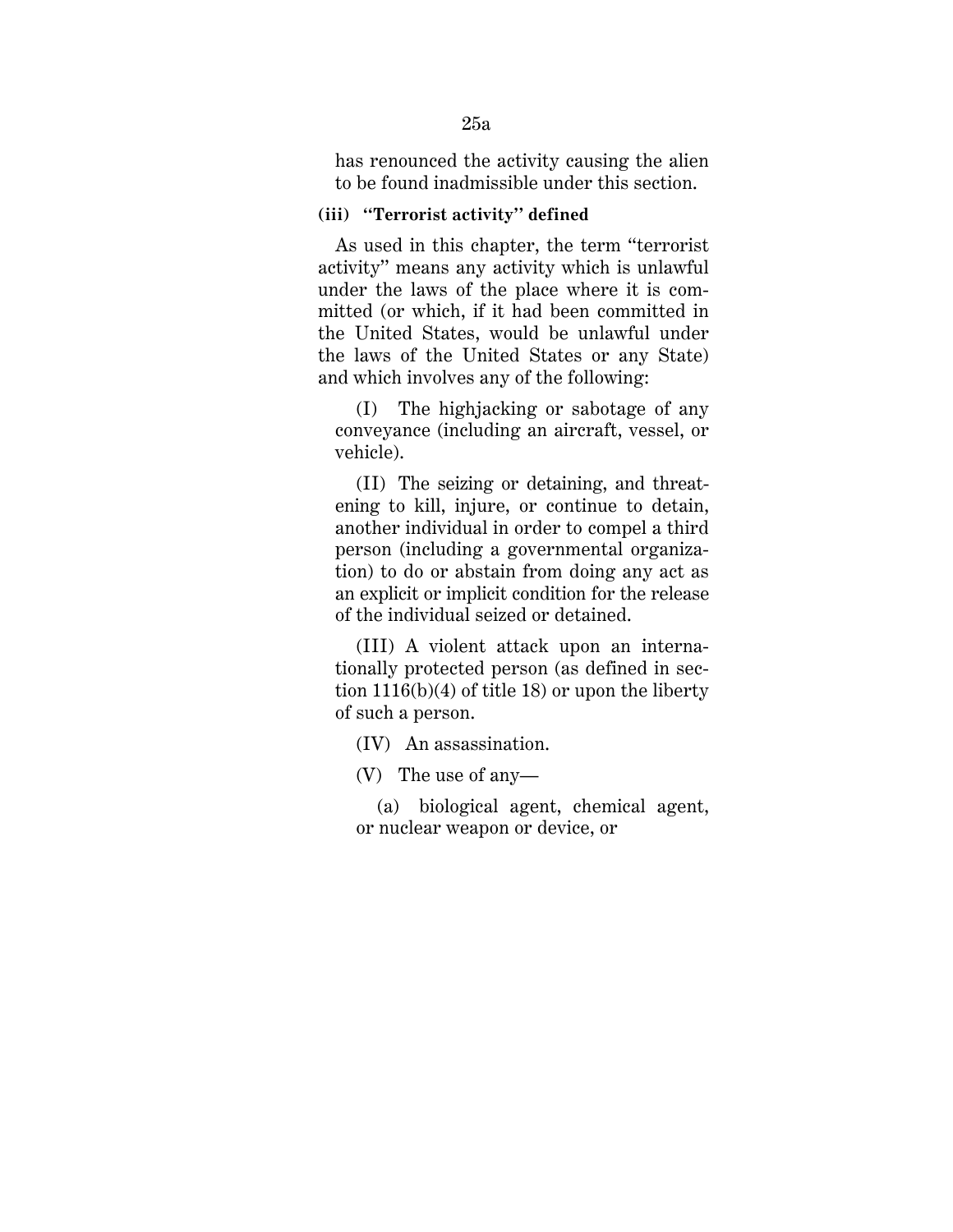(b) explosive, firearm, or other weapon or dangerous device (other than for mere personal monetary gain),

with intent to endanger, directly or indirectly, the safety of one or more individuals or to cause substantial damage to property.

(VI) A threat, attempt, or conspiracy to do any of the foregoing.

#### **(iv) ''Engage in terrorist activity'' defined**

As used in this chapter, the term ''engage in terrorist activity'' means, in an individual capacity or as a member of an organization—

(I) to commit or to incite to commit, under circumstances indicating an intention to cause death or serious bodily injury, a terrorist activity;

(II) to prepare or plan a terrorist activity;

(III) to gather information on potential targets for terrorist activity;

(IV) to solicit funds or other things of value for—

(aa) a terrorist activity;

(bb) a terrorist organization described in clause  $(vi)(I)$  or  $(vi)(II)$ ; or

(cc) a terrorist organization described in clause (vi)(III), unless the solicitor can demonstrate by clear and convincing evidence that he did not know, and should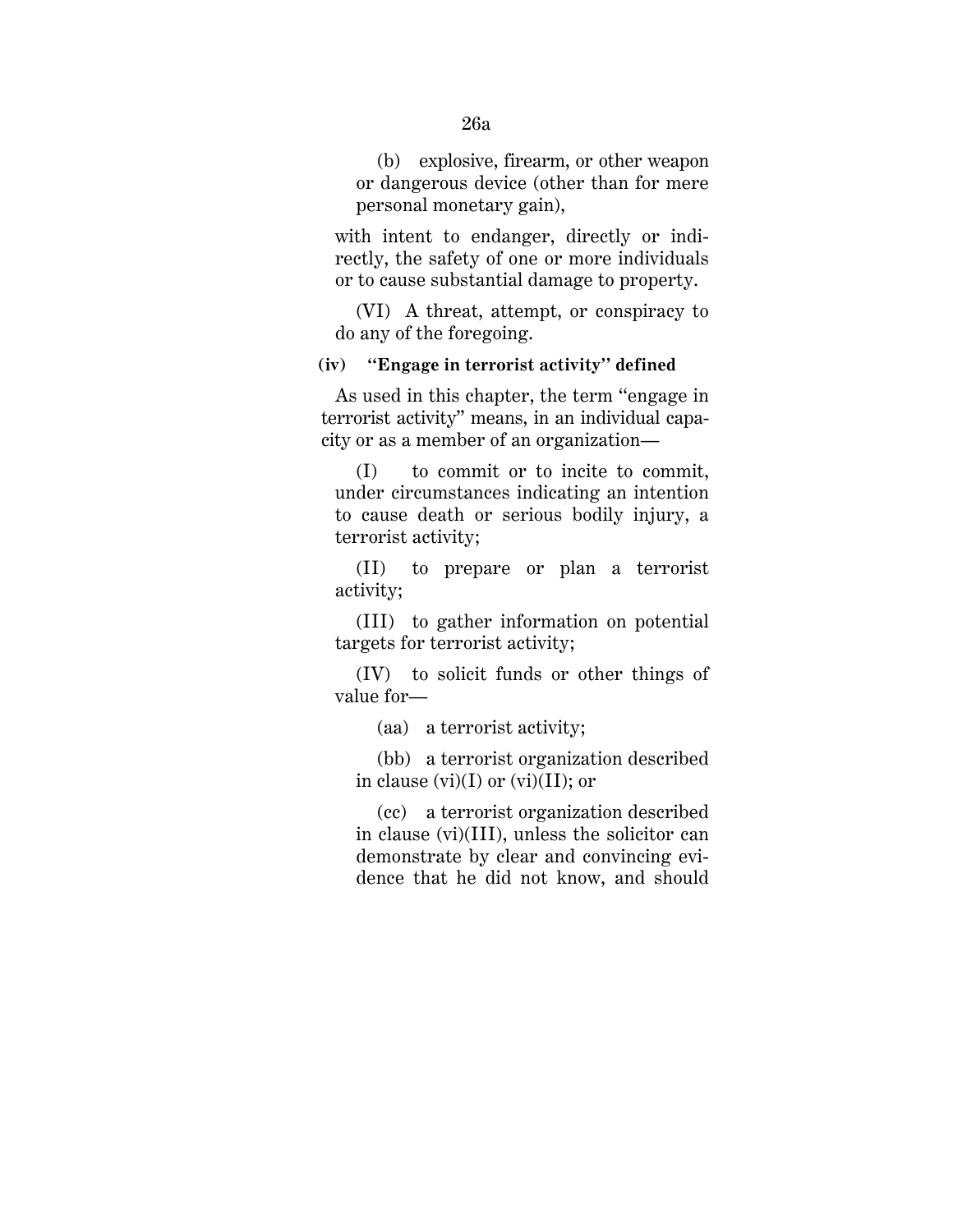not reasonably have known, that the organization was a terrorist organization;

(V) to solicit any individual—

(aa) to engage in conduct otherwise described in this subsection;

(bb) for membership in a terrorist organization described in clause (vi)(I) or  $(vi)(II)$ ; or

(cc) for membership in a terrorist organization described in clause (vi)(III) unless the solicitor can demonstrate by clear and convincing evidence that he did not know, and should not reasonably have known, that the organization was a terrorist organization; or

(VI) to commit an act that the actor knows, or reasonably should know, affords material support, including a safe house, transportation, communications, funds, transfer of funds or other material financial benefit, false documentation or identification, weapons (including chemical, biological, or radiological weapons), explosives, or training—

(aa) for the commission of a terrorist activity;

(bb) to any individual who the actor knows, or reasonably should know, has committed or plans to commit a terrorist activity;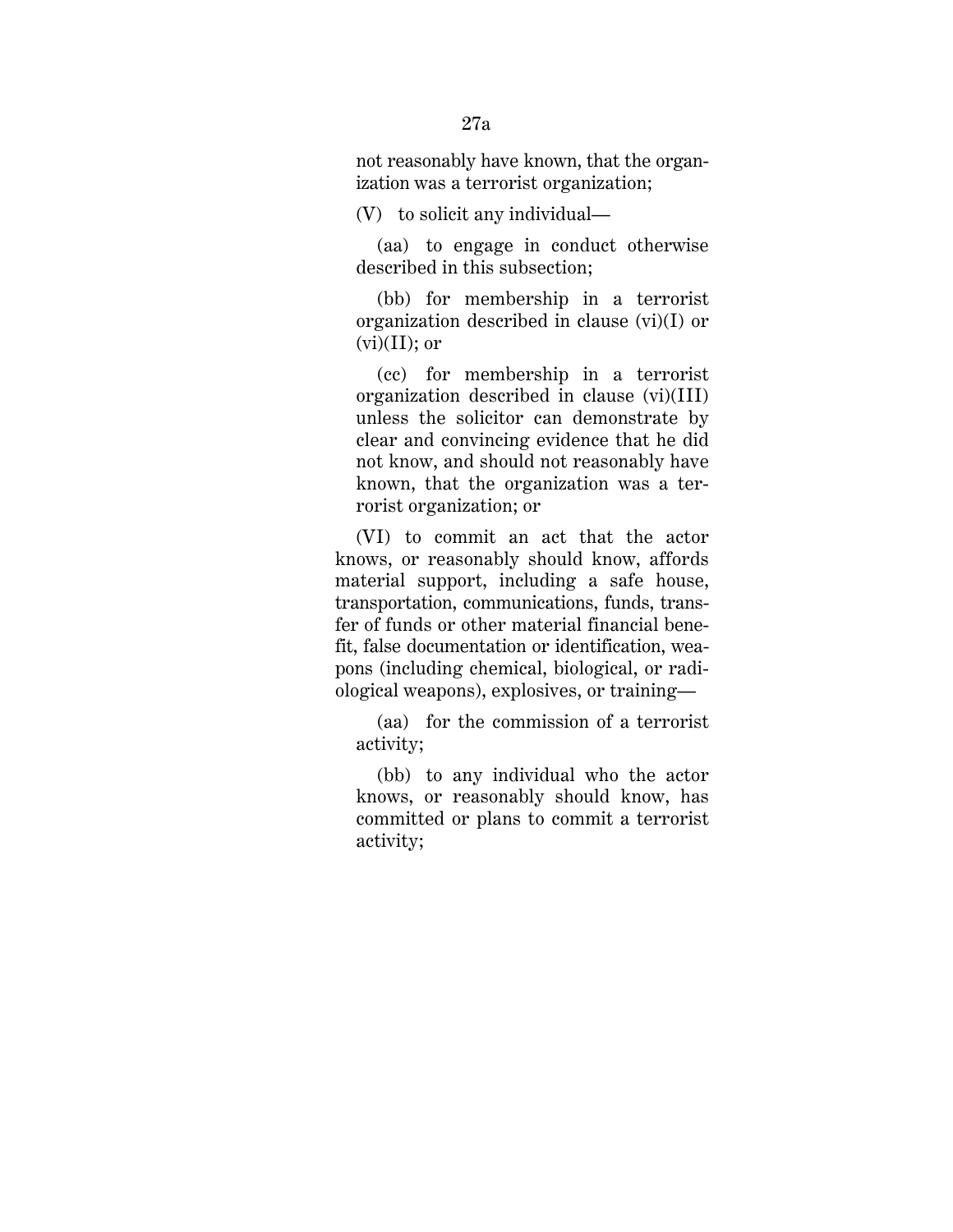(cc) to a terrorist organization described in subclause (I) or (II) of clause (vi) or to any member of such an organization; or

(dd) to a terrorist organization described in clause (vi)(III), or to any member of such an organization, unless the actor can demonstrate by clear and convincing evidence that the actor did not know, and should not reasonably have known, that the organization was a terrorist organization.

#### **(v) ''Representative'' defined**

As used in this paragraph, the term "representative" includes an officer, official, or spokesman of an organization, and any person who directs, counsels, commands, or induces an organization or its members to engage in terrorist activity.

## **(vi) ''Terrorist organization'' defined**

As used in this section, the term ''terrorist organization'' means an organization—

(I) designated under section 1189 of this title;

(II) otherwise designated, upon publication in the Federal Register, by the Secretary of State in consultation with or upon the request of the Attorney General or the Secretary of Homeland Security, as a terrorist organization, after finding that the organization engages in the activities described in subclauses (I) through (VI) of clause (iv); or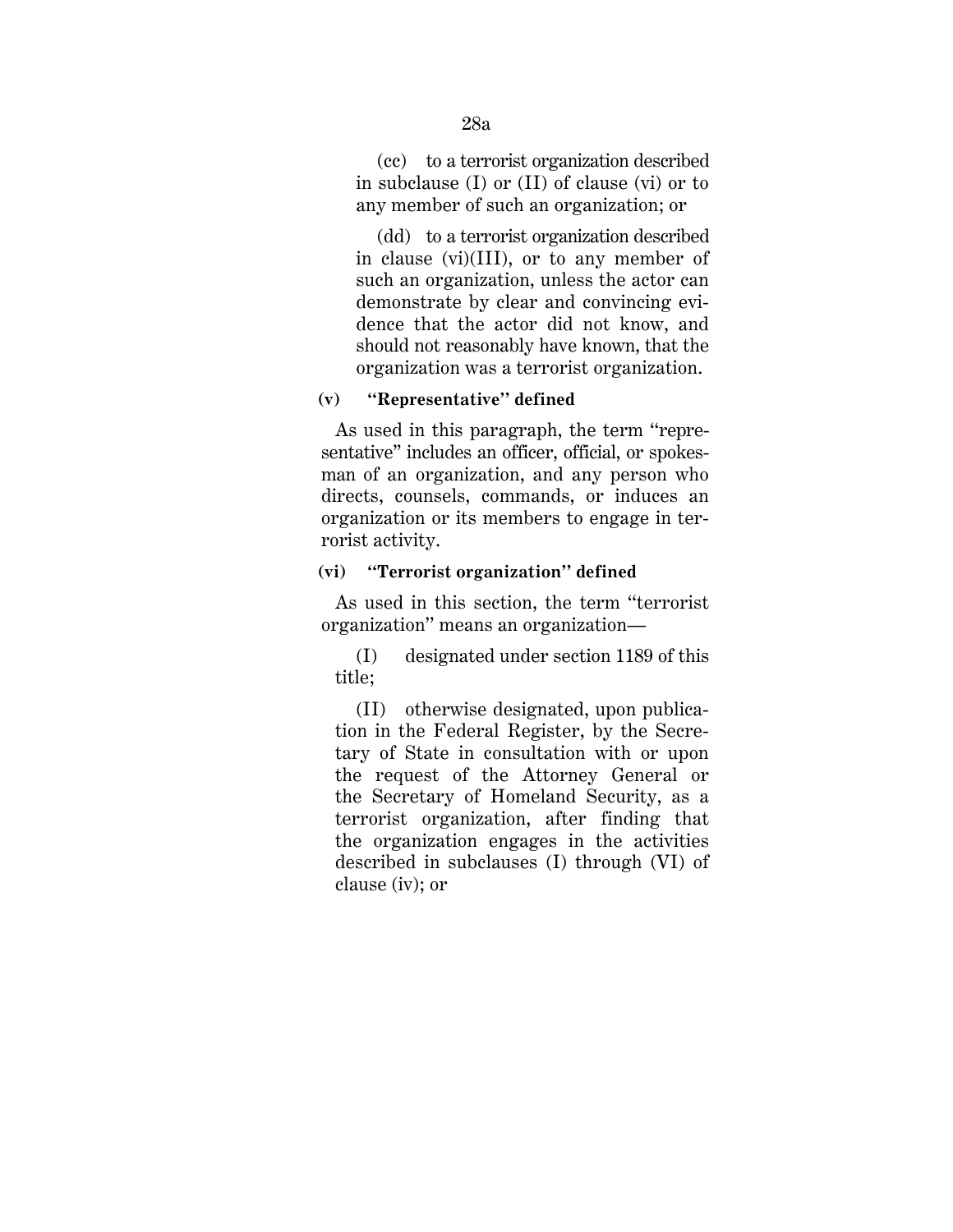(III) that is a group of two or more individuals, whether organized or not, which engages in, or has a subgroup which engages in, the activities described in subclauses (I) through (VI) of clause (iv).

### **(C) Foreign policy**

#### **(i) In general**

An alien whose entry or proposed activities in the United States the Secretary of State "has reasonable ground to believe would have potentially serious adverse foreign policy consequences for the United States is inadmissible.

#### **(ii) Exception for officials**

An alien who is an official of a foreign government or a purported government, or who is a candidate for election to a foreign government office during the period immediately preceding the election for that office, shall not be excludable or subject to restrictions or conditions on entry into the United States under clause (i) solely because of the alien's past, current, or expected beliefs, statements, or associations, if such beliefs, statements, or associations would be lawful within the United States.

#### **(iii) Exception for other aliens**

An alien, not described in clause (ii), shall not be excludable or subject to restrictions or conditions on entry into the United States under clause (i) because of the alien's past, current, or expected beliefs, statements, or associa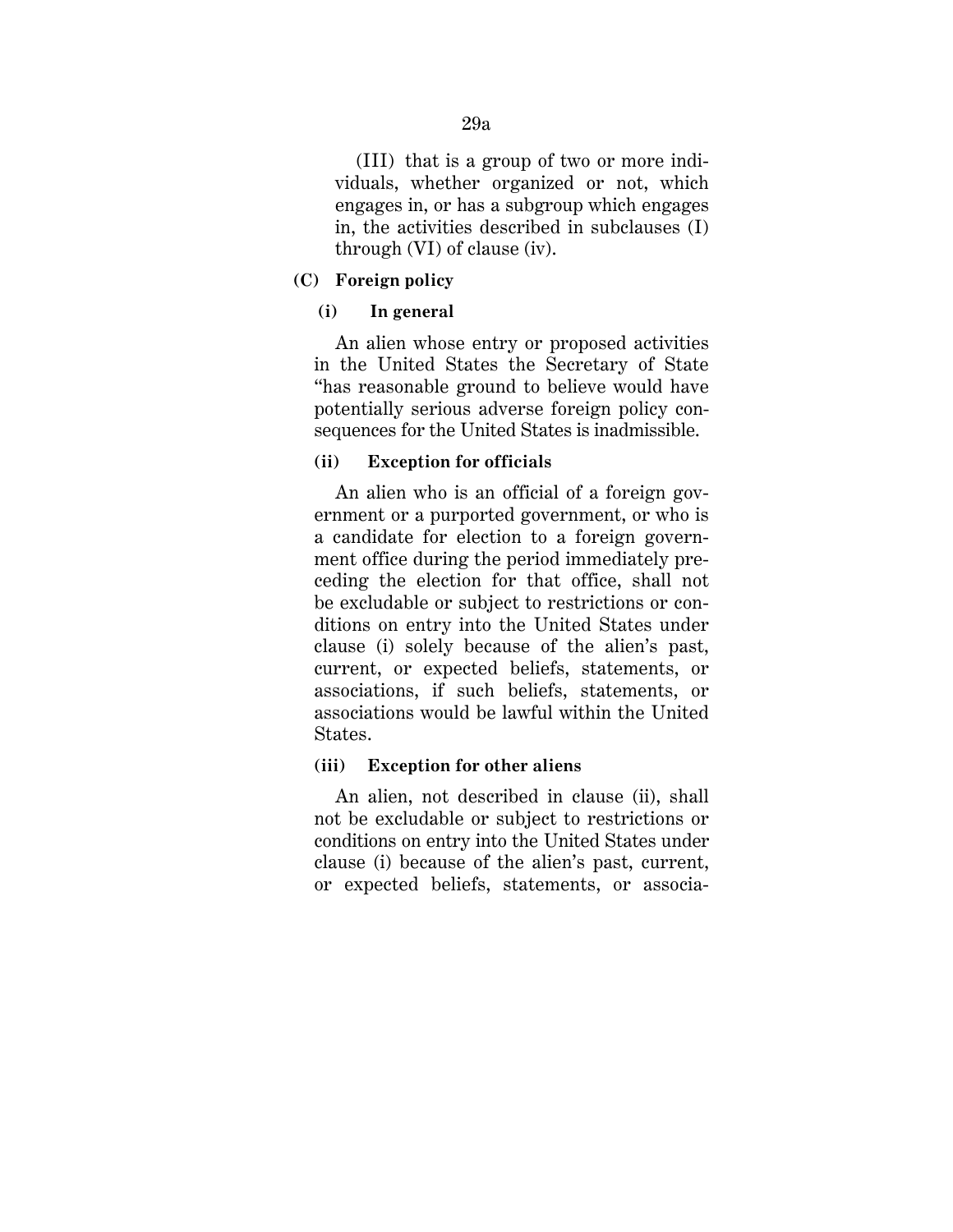tions, if such beliefs, statements, or associations would be lawful within the United States, unless the Secretary of State personally determines that the alien's admission would compromise a compelling United States foreign policy interest.

#### **(iv) Notification of determinations**

If a determination is made under clause (iii) with respect to an alien, the Secretary of State must notify on a timely basis the chairmen of the Committees on the Judiciary and Foreign Affairs of the House of Representatives and of the Committees on the Judiciary and Foreign Relations of the Senate of the identity of the alien and the reasons for the determination.

#### **(D) Immigrant membership in totalitarian party**

#### **(i) In general**

Any immigrant who is or has been a member of or affiliated with the Communist or any other totalitarian party (or subdivision or affiliate thereof), domestic or foreign, is inadmissible.

#### **(ii) Exception for involuntary membership**

Clause (i) shall not apply to an alien because of membership or affiliation if the alien establishes to the satisfaction of the consular officer when applying for a visa (or to the satisfaction of the Attorney General when applying for admission) that the membership or affiliation is or was involuntary, or is or was solely when under 16 years of age, by operation of law, or for purposes of obtaining employment, food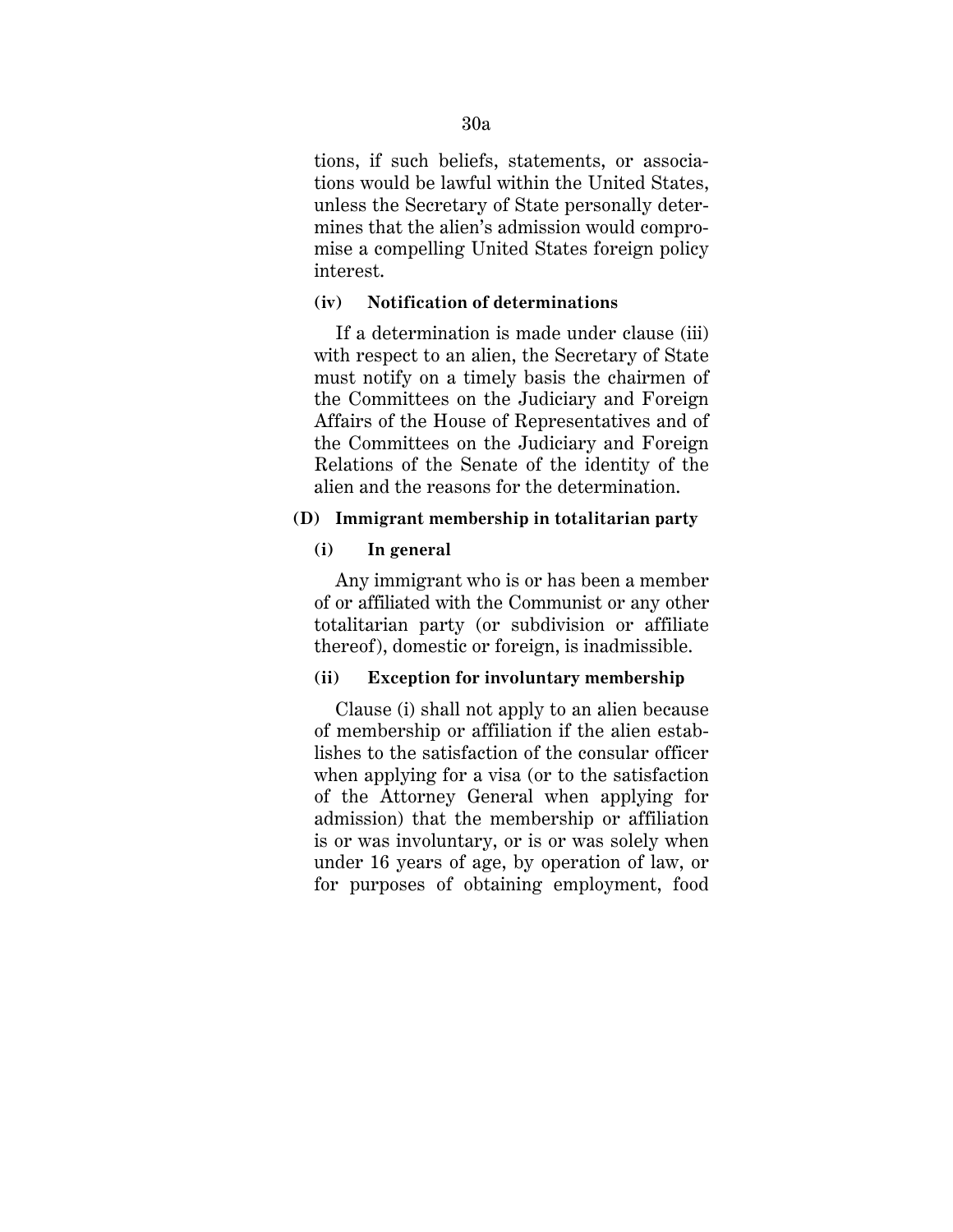rations, or other essentials of living and whether necessary for such purposes.

#### **(iii) Exception for past membership**

Clause (i) shall not apply to an alien because of membership or affiliation if the alien establishes to the satisfaction of the consular officer when applying for a visa (or to the satisfaction of the Attorney General when applying for admission) that—

(I) the membership or affiliation terminated at least—

(a) 2 years before the date of such application, or

(b) 5 years before the date of such application, in the case of an alien whose membership or affiliation was with the party controlling the government of a foreign state that is a totalitarian dictatorship as of such date, and

 (II) the alien is not a threat to the security of the United States.

#### **(iv) Exception for close family members**

The Attorney General may, in the Attorney General's discretion, waive the application of clause (i) in the case of an immigrant who is the parent, spouse, son, daughter, brother, or sister of a citizen of the United States or a spouse, son, or daughter of an alien lawfully admitted for permanent residence for humanitarian purposes, to assure family unity, or when it is otherwise in the public interest if the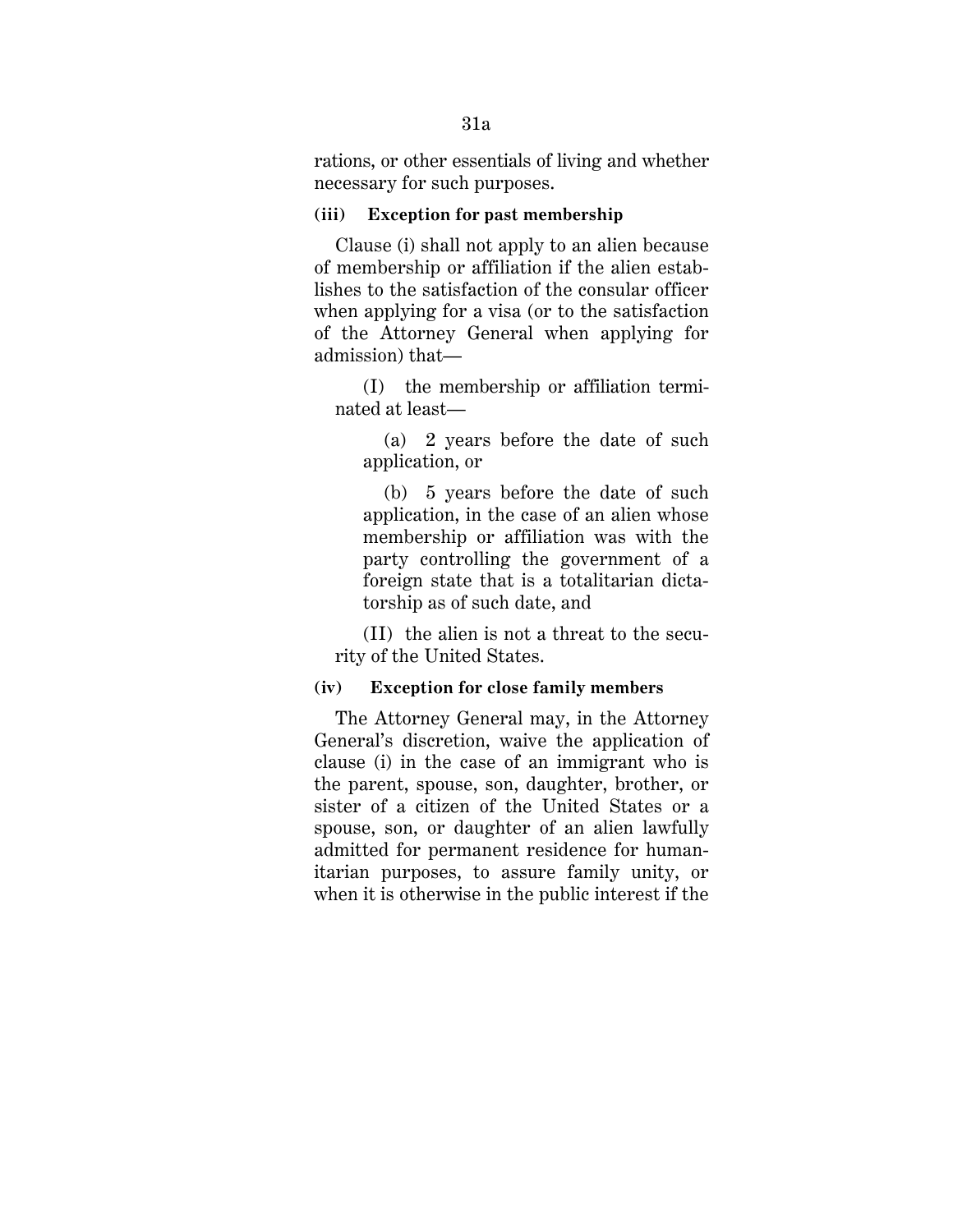immigrant is not a threat to the security of the United States.

# **(E) Participants in Nazi persecution, genocide, or the commission of any act of torture or extrajudicial killing**

## **(i) Participation in Nazi persecutions**

Any alien who, during the period beginning on March 23, 1933, and ending on May 8, 1945, under the direction of, or in association with—

(I) the Nazi government of Germany,

(II) any government in any area occupied by the military forces of the Nazi government of Germany,

(III) any government established with the assistance or cooperation of the Nazi government of Germany, or

(IV) any government which was an ally of the Nazi government of Germany,

ordered, incited, assisted, or otherwise participated in the persecution of any person because of race, religion, national origin, or political opinion is inadmissible.

## **(ii) Participation in genocide**

Any alien who ordered, incited, assisted, or otherwise participated in genocide, as defined in section 1091(a) of title 18, is inadmissible.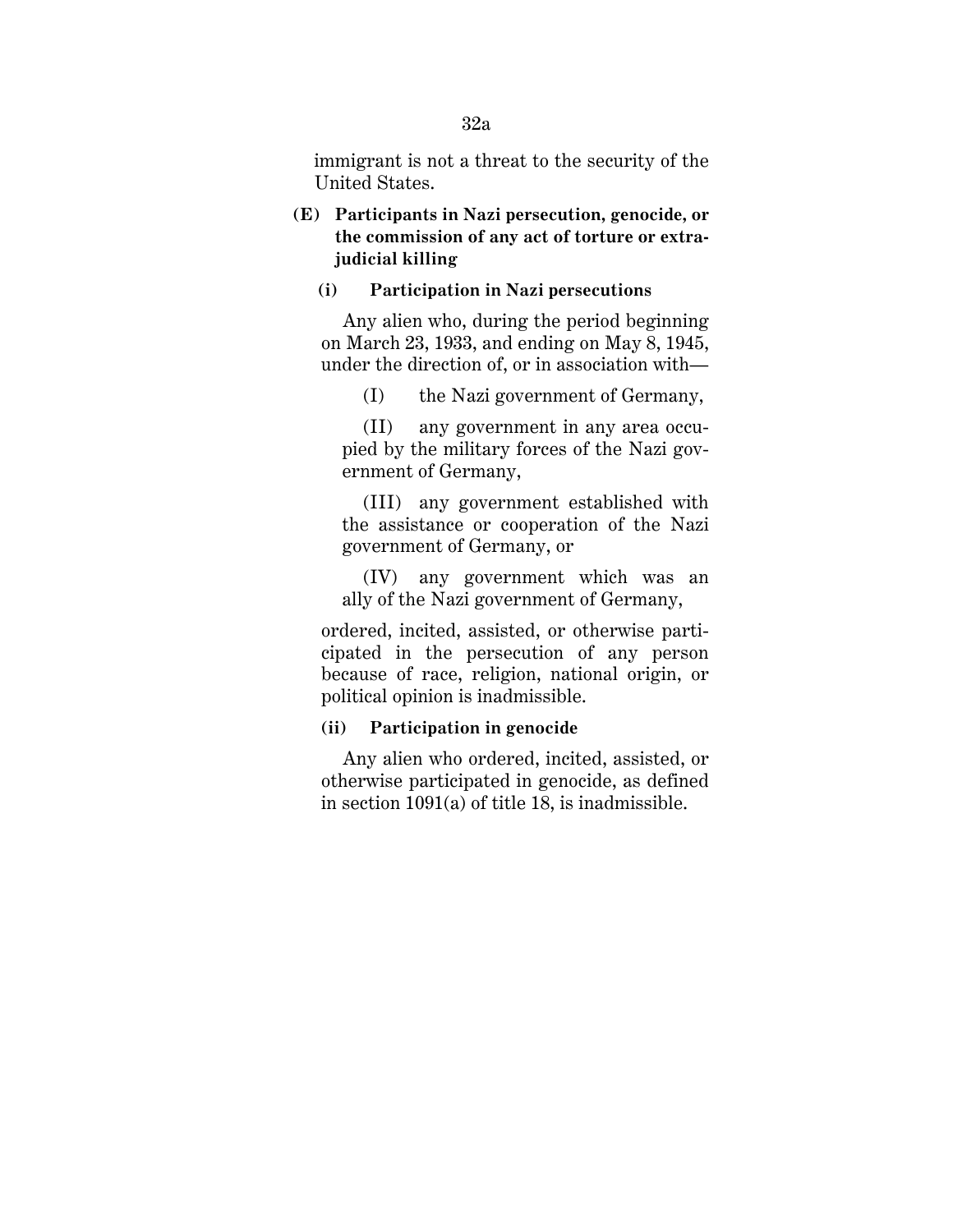## **(iii) Commission of acts of torture or extrajudicial killings**

Any alien who, outside the United States, has committed, ordered, incited, assisted, or otherwise participated in the commission of—

(I) any act of torture, as defined in section 2340 of title 18; or

 (II) under color of law of any foreign nation, any extrajudicial killing, as defined in section 3(a) of the Torture Victim Protection Act of 1991 (28 U.S.C. 1350 note),

is inadmissible.

#### **(F) Association with terrorist organizations**

Any alien who the Secretary of State, after consultation with the Attorney General, or the Attorney General, after consultation with the Secretary of State, determines has been associated with a terrorist organization and intends while in the United States to engage solely, principally, or incidentally in activities that could endanger the welfare, safety, or security of the United States is inadmissible.

#### **(G) Recruitment or use of child soldiers**

Any alien who has engaged in the recruitment or use of child soldiers in violation of section 2442 of title 18 is inadmissible.

\* \* \* \* \*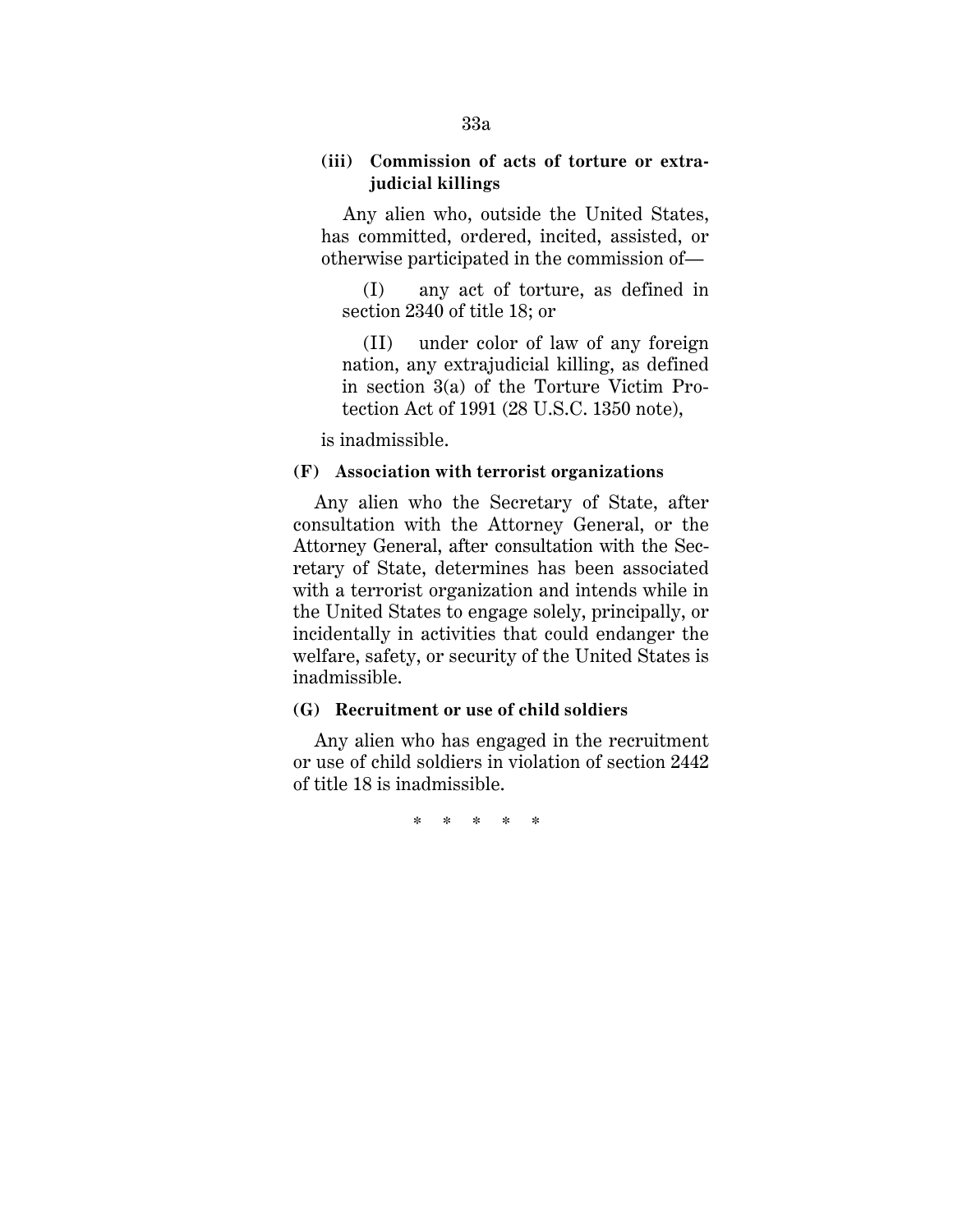# **(7) Documentation requirements**

# **(A) Immigrants**

# **(i) In general**

Except as otherwise specifically provided in this chapter, any immigrant at the time of application for admission—

(I) who is not in possession of a valid unexpired immigrant visa, reentry permit, border crossing identification card, or other valid entry document required by this chapter, and a valid unexpired passport, or other suitable travel document, or document of identity and nationality if such document is required under the regulations issued by the Attorney General under section 1181(a) of this title, or

(II) whose visa has been issued without compliance with the provisions of section

is inadmissible.

# **(ii) Waiver authorized**

For provision authorizing waiver of clause (i), see subsection (k) of this section.

# **(B) Nonimmigrants**

# **(i) In general**

Any nonimmigrant who—

(I) is not in possession of a passport valid for a minimum of six months from the date of the expiration of the initial period of the alien's admission or contemplated initial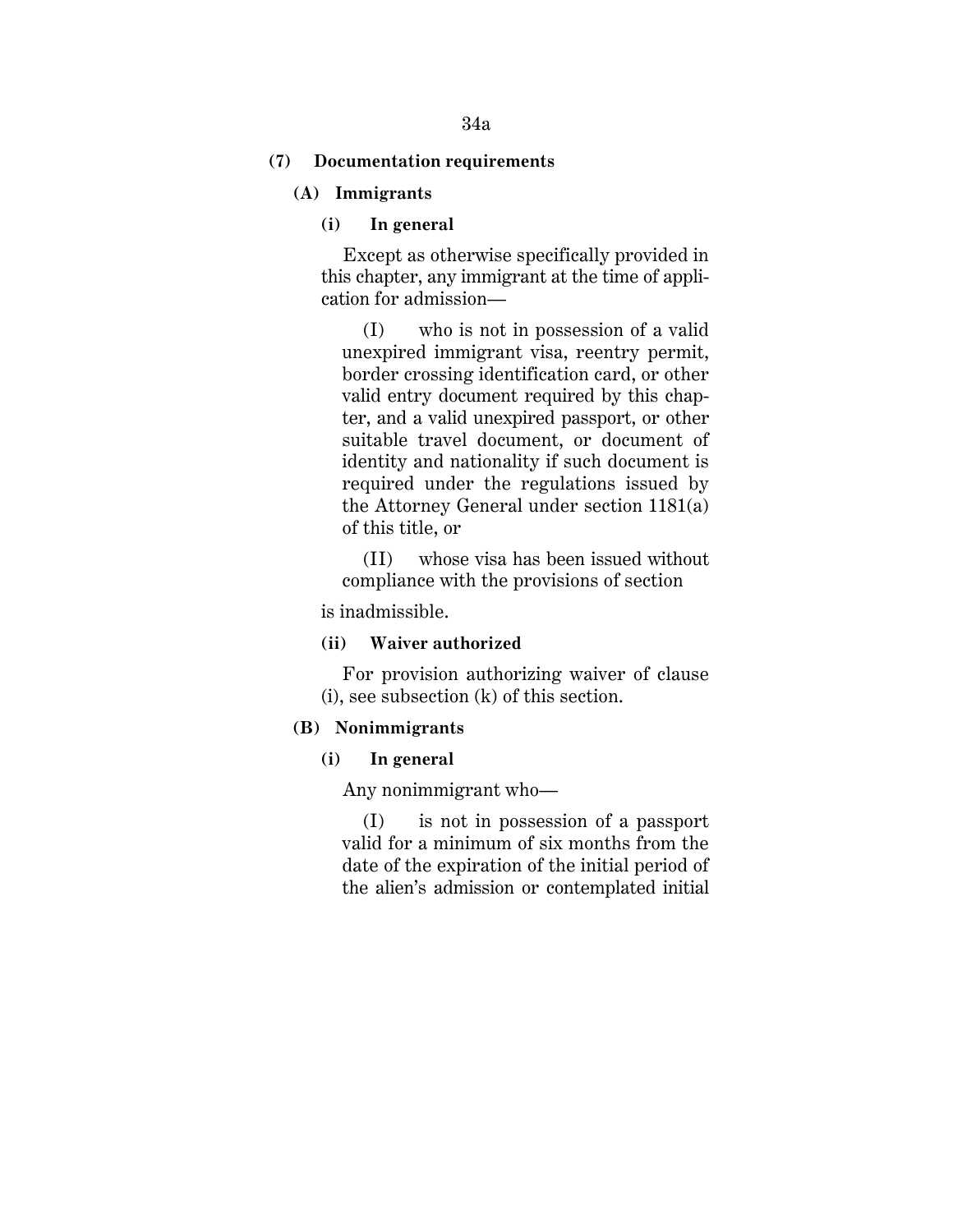period of stay authorizing the alien to return to the country from which the alien came or to proceed to and enter some other country during such period, or

(II) is not in possession of a valid nonimmigrant visa or border crossing identification card at the time of application for admission,

is inadmissible.

### **(ii) General waiver authorized**

For provision authorizing waiver of clause  $(i)$ , see subsection  $(d)(4)$  of this section.

# **(iii) Guam and Northern Mariana Islands visa waiver**

For provision authorizing waiver of clause (i) in the case of visitors to Guam or the Commonwealth of the Northern Mariana Islands, see subsection (*l*).

#### **(iv) Visa waiver program**

For authority to waive the requirement of clause (i) under a program, see section 1187 of this title.

\* \* \* \* \*

# **(f) Suspension of entry or imposition of restrictions by President**

Whenever the President finds that the entry of any aliens or of any class of aliens into the United States would be detrimental to the interests of the United States, he may by proclamation, and for such period as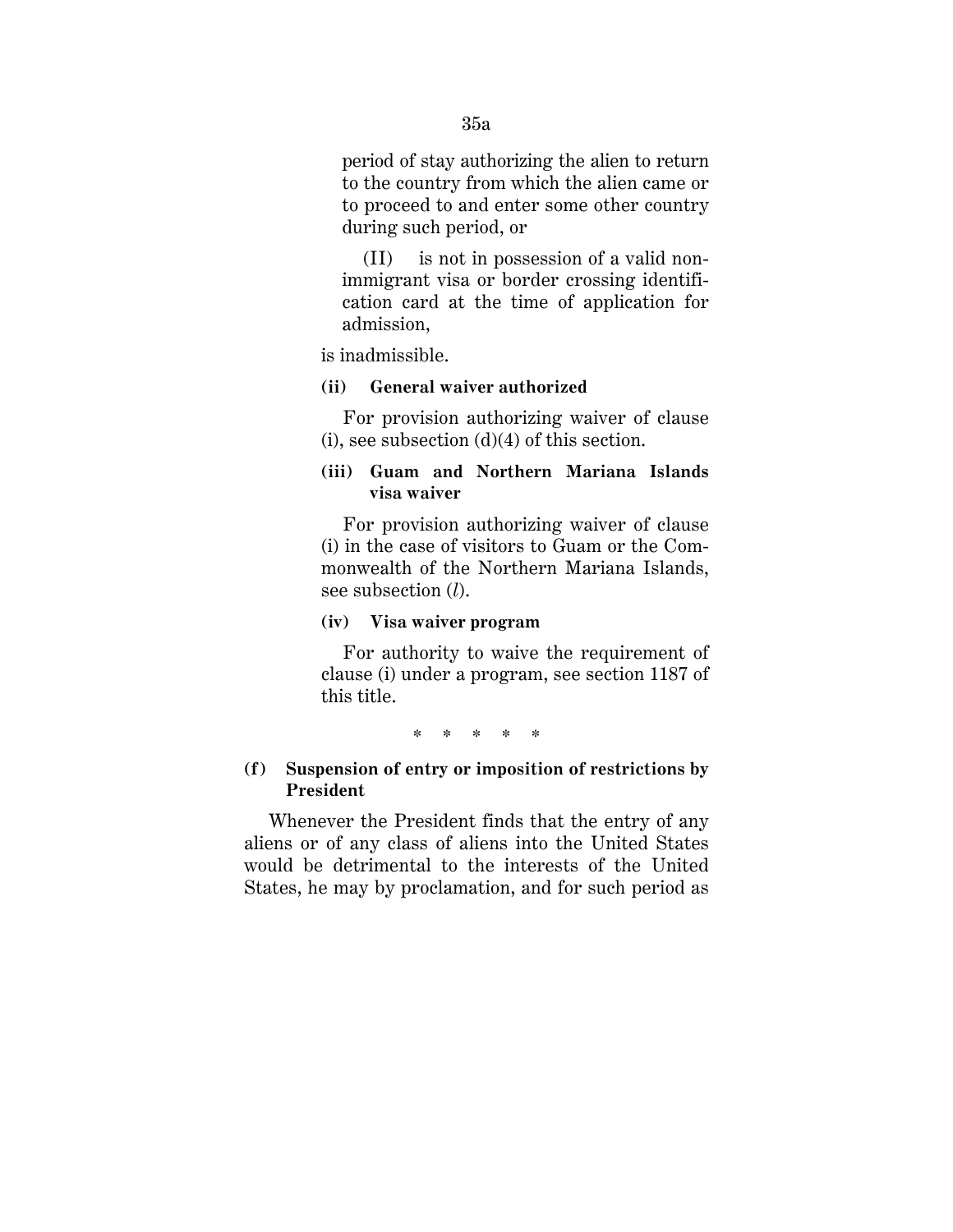he shall deem necessary, suspend the entry of all aliens or any class of aliens as immigrants or nonimmigrants, or impose on the entry of aliens any restrictions he may deem to be appropriate. Whenever the Attorney General finds that a commercial airline has failed to comply with regulations of the Attorney General relating to requirements of airlines for the detection of fraudulent documents used by passengers traveling to the United States (including the training of personnel in such detection), the Attorney General may suspend the entry of some or all aliens transported to the United States by such airline.

\* \* \* \* \*

6. 8 U.S.C. 1185(a) provides:

#### **Travel control of citizens and aliens**

#### **(a) Restrictions and prohibitions**

Unless otherwise ordered by the President, it shall be unlawful—

(1) for any alien to depart from or enter or attempt to depart from or enter the United States except under such reasonable rules, regulations, and orders, and subject to such limitations and exceptions as the President may prescribe;

(2) for any person to transport or attempt to transport from or into the United States another person with knowledge or reasonable cause to believe that the departure or entry of such other person is forbidden by this section;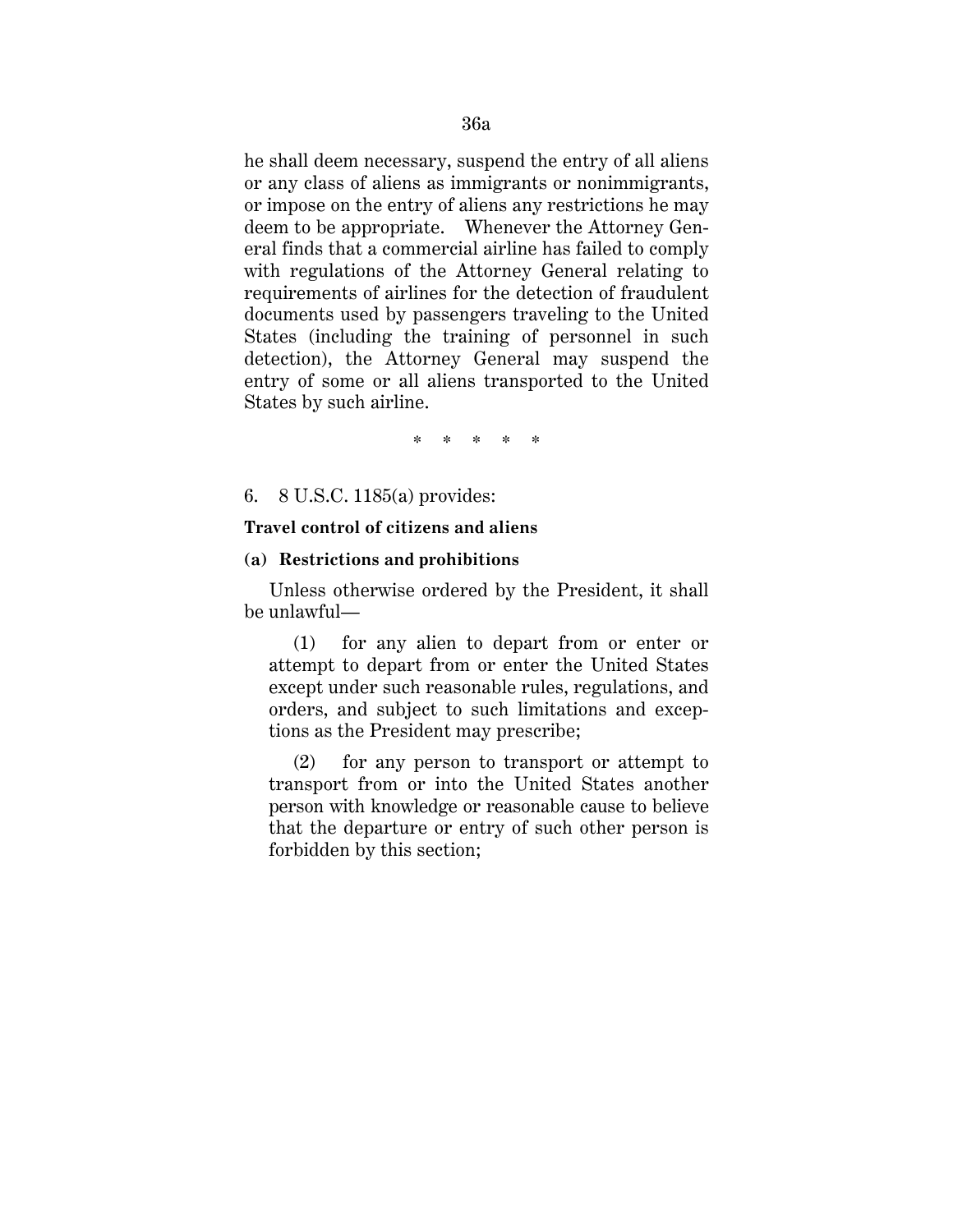(3) for any person knowingly to make any false statement in an application for permission to depart from or enter the United States with intent to induce or secure the granting of such permission either for himself or for another;

(4) for any person knowingly to furnish or attempt to furnish or assist in furnishing to another a permit or evidence of permission to depart or enter not issued and designed for such other person's use;

(5) for any person knowingly to use or attempt to use any permit or evidence of permission to depart or enter not issued and designed for his use;

(6) for any person to forge, counterfeit, mutilate, or alter, or cause or procure to be forged, counterfeited, mutilated, or altered, any permit or evidence of permission to depart from or enter the United States;

(7) for any person knowingly to use or attempt to use or furnish to another for use any false, forged, counterfeited, mutilated, or altered permit, or evidence of permission, or any permit or evidence of permission which, though originally valid, has become or been made void or invalid.

## 7. 8 U.S.C. 1187 (2012 & Supp. III 2015) provides:

#### **Visa waiver program for certain visitors**

#### **(a) Establishment of program**

The Secretary of Homeland Security and the Secretary of State are authorized to establish a program (hereinafter in this section referred to as the "pro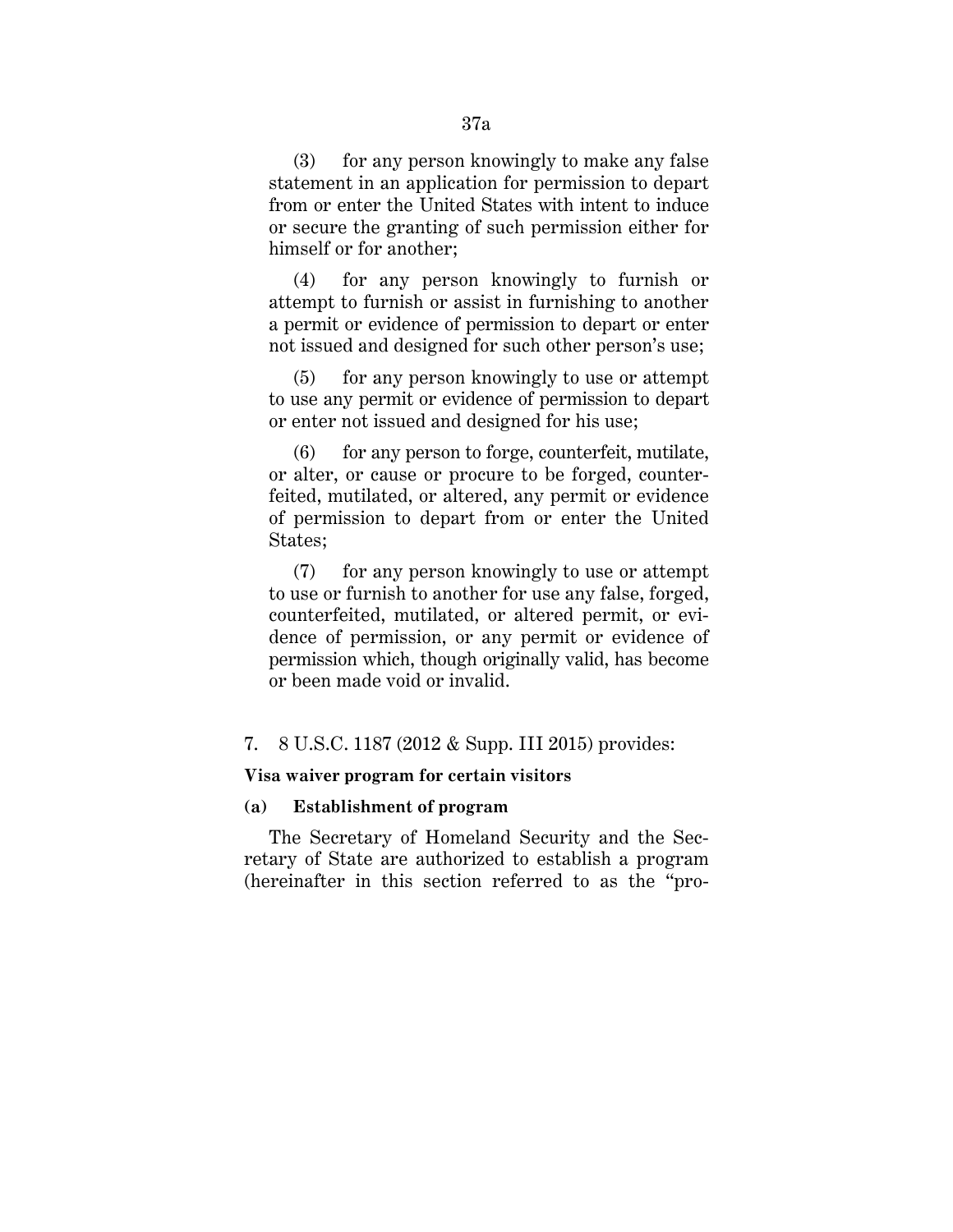gram") under which the requirement of paragraph  $(7)(B)(i)(II)$  of section 1182(a) of this title may be waived by the Secretary of Homeland Security, in consultation with the Secretary of State and in accordance with this section, in the case of an alien who meets the following requirements:

#### **(1) Seeking entry as tourist for 90 days or less**

The alien is applying for admission during the program as a nonimmigrant visitor (described in section  $1101(a)(15)(B)$  of this title) for a period not exceeding 90 days.

#### **(2) National of program country**

The alien is a national of, and presents a passport issued by, a country which—

(A) extends (or agrees to extend), either on its own or in conjunction with one or more other countries that are described in subparagraph (B) and that have established with it a common area for immigration admissions, reciprocal privileges to citizens and nationals of the United States, and

(B) is designated as a pilot program country under subsection (c) of this section.

## **(3) Passport requirements**

The alien, at the time of application for admission, is in possession of a valid unexpired passport that satisfies the following:

### **(A) Machine readable**

The passport is a machine-readable passport that is tamper-resistant, incorporates document authentication identifiers, and otherwise satisfies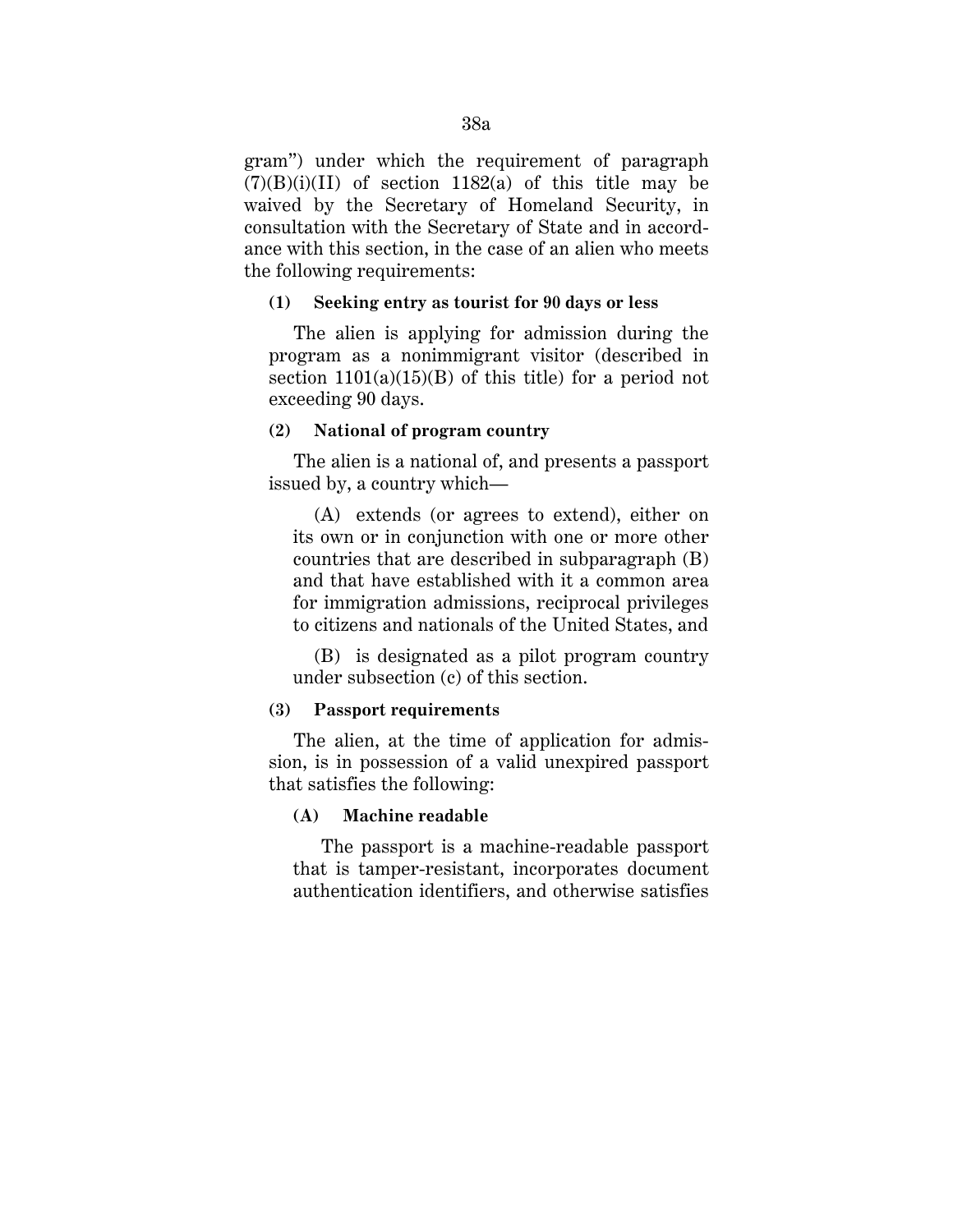the internationally accepted standard for machine readability.

## **(B) Electronic**

Beginning on April 1, 2016, the passport is an electronic passport that is fraud-resistant, contains relevant biographic and biometric information (as determined by the Secretary of Homeland Security), and otherwise satisfies internationally accepted standards for electronic passports.

### **(4) Executes immigration forms**

The alien before the time of such admission completes such immigration form as the Secretary of Homeland Security shall establish.

## **(5) Entry into the United States**

If arriving by sea or air, the alien arrives at the port of entry into the United States on a carrier, including any carrier conducting operations under part 135 of title 14, Code of Federal Regulations, or a noncommercial aircraft that is owned or operated by a domestic corporation conducting operations under part 91 of title 14, Code of Federal Regula $tions<sup>1</sup>$  which has entered into an agreement with the Secretary of Homeland Security pursuant to subsection (e). The Secretary of Homeland Security is authorized to require a carrier conducting operations under part 135 of title 14, Code of Federal Regulations, or a domestic corporation conducting operations under part 91 of that title, to give suitable and proper bond, in such reasonable amount and containing such conditions as the Secretary of Home-

<u>.</u>

<sup>&</sup>lt;sup>1</sup> So in original. Probably should be followed by a comma.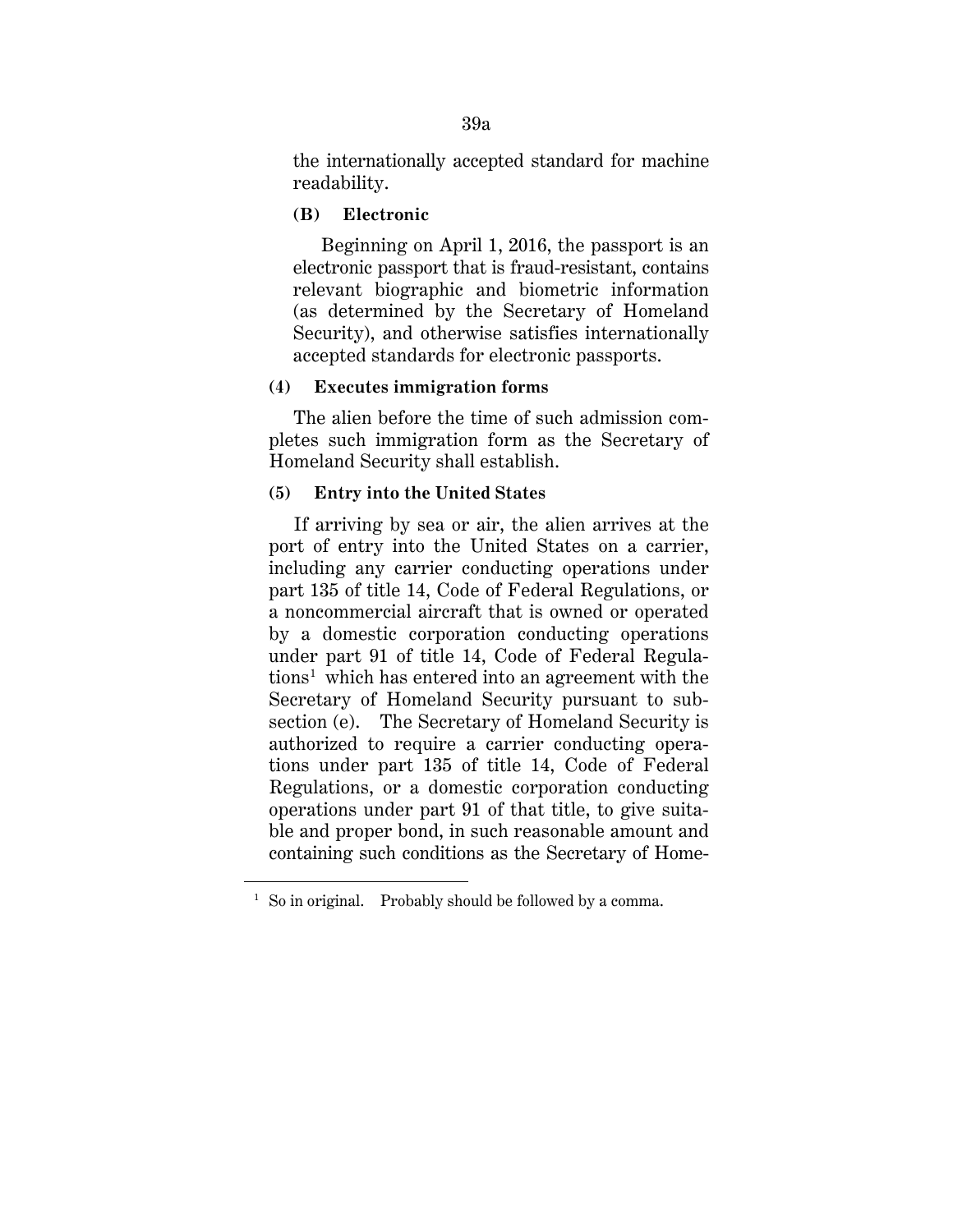land Security may deem sufficient to ensure compliance with the indemnification requirements of this section, as a term of such an agreement.

#### **(6) Not a safety threat**

The alien has been determined not to represent a threat to the welfare, health, safety, or security of the United States.

#### **(7) No previous violation**

If the alien previously was admitted without a visa under this section, the alien must not have failed to comply with the conditions of any previous admission as such a nonimmigrant.

## **(8) Round-trip ticket**

The alien is in possession of a round-trip transportation ticket (unless this requirement is waived by the Secretary of Homeland Security under regulations or the alien is arriving at the port of entry on an aircraft operated under part 135 of title 14, Code of Federal Regulations, or a noncommercial aircraft that is owned or operated by a domestic corporation conducting operations under part 91 of title 14, Code of Federal Regulations).

## **(9) Automated system check**

The identity of the alien has been checked using an automated electronic database containing information about the inadmissibility of aliens to uncover any grounds on which the alien may be inadmissible to the United States, and no such ground has been found.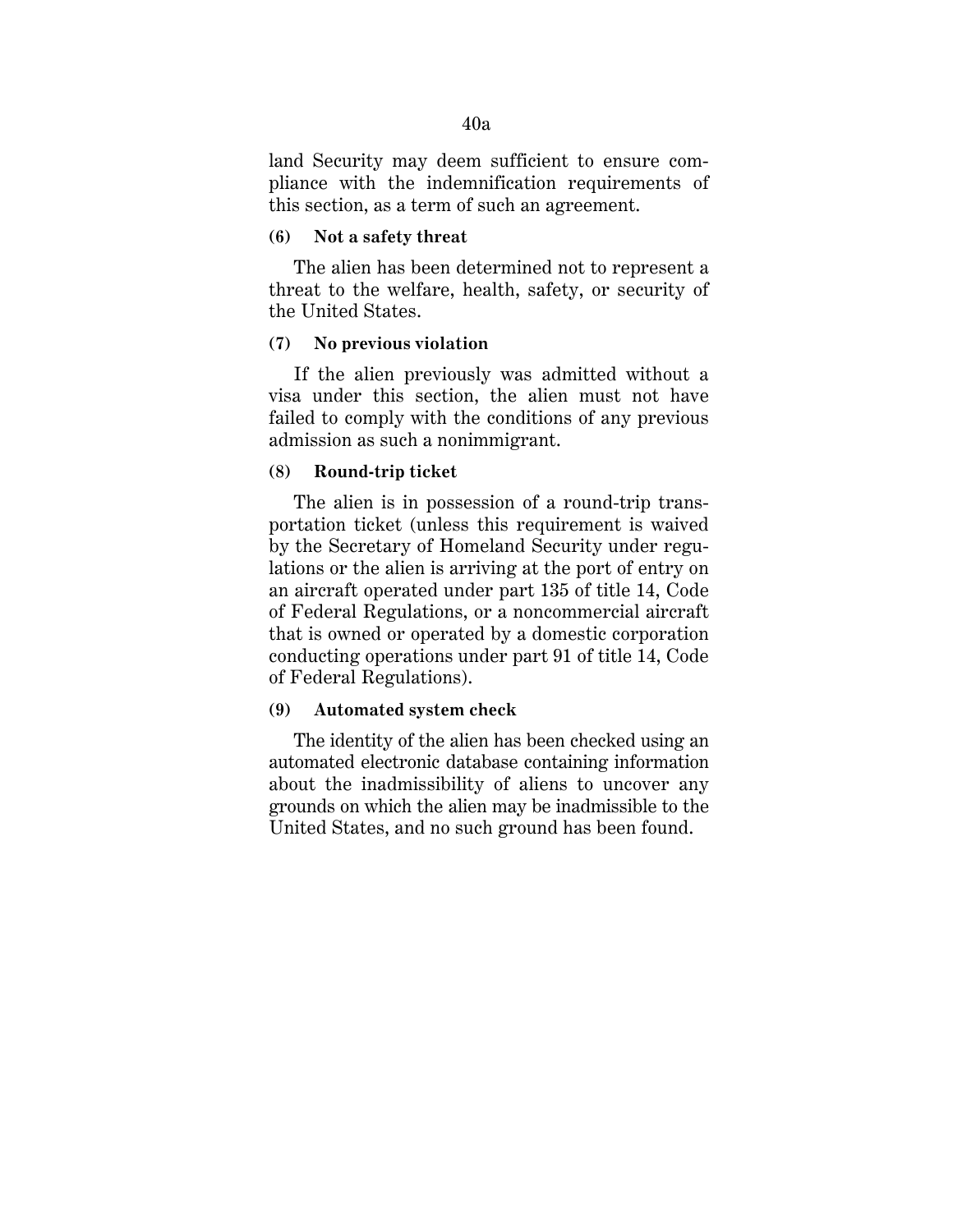## **(10) Electronic transmission of identification information**

Operators of aircraft under part 135 of title 14, Code of Federal Regulations, or operators of noncommercial aircraft that are owned or operated by a domestic corporation conducting operations under part 91 of title 14, Code of Federal Regulations, carrying any alien passenger who will apply for admission under this section shall furnish such information as the Secretary of Homeland Security by regulation shall prescribe as necessary for the identification of any alien passenger being transported and for the enforcement of the immigration laws. Such information shall be electronically transmitted not less than one hour prior to arrival at the port of entry for purposes of checking for inadmissibility using the automated electronic database.

## **(11) Eligibility determination under the electronic system for travel authorization**

Beginning on the date on which the electronic system for travel authorization developed under subsection (h)(3) is fully operational, each alien traveling under the program shall, before applying for admission to the United States, electronically provide to the system biographical information and such other information as the Secretary of Homeland Security shall determine necessary to determine the eligibility of, and whether there exists a law enforcement or security risk in permitting, the alien to travel to the United States. Upon review of such biographical information, the Secretary of Homeland Security shall determine whether the alien is eligible to travel to the United States under the program.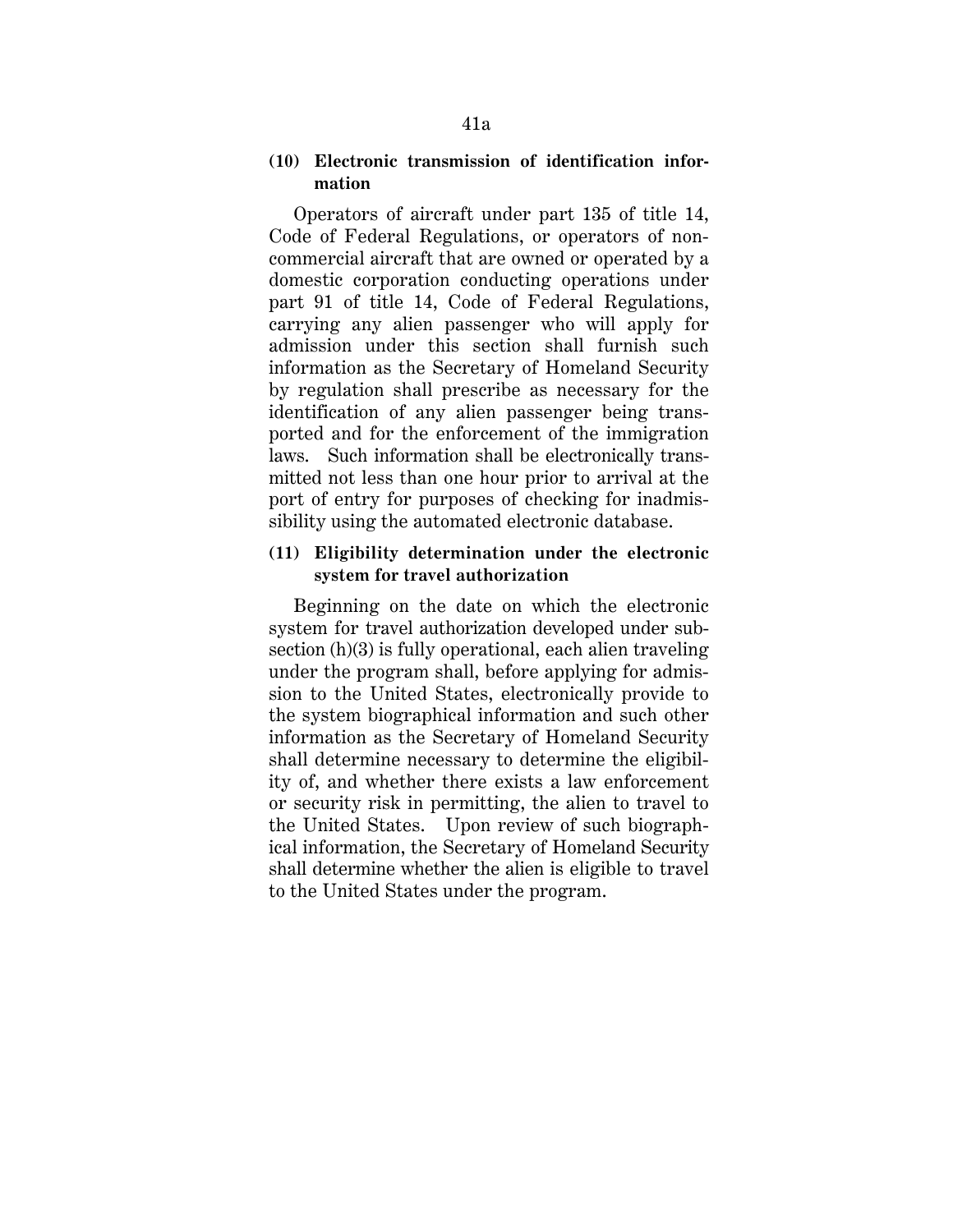#### **(12) Not present in Iraq, Syria, or any other country or area of concern**

#### **(A) In general**

 Except as provided in subparagraphs (B) and  $(C)$ —

 (i) the alien has not been present, at any time on or after March 1, 2011—

(I) in Iraq or Syria;

(II) in a country that is designated by the Secretary of State under section 4605(j) of title 50 (as continued in effect under the International Emergency Economic Powers Act (50 U.S.C. 1701 et seq.)), section 2780 of title 22, section 2371 of title 22, or any other provision of law, as a country, the government of which has repeatedly provided support of acts of international terrorism; or

(III) in any other country or area of concern designated by the Secretary of Homeland Security under subparagraph (D); and

(ii) regardless of whether the alien is a national of a program country, the alien is not a national of—

(I) Iraq or Syria;

(II) a country that is designated, at the time the alien applies for admission, by the Secretary of State under section 4605(j) of title 50 (as continued in effect under the International Emergency Economic Powers Act (50 U.S.C. 1701 et seq.)), section 2780 of title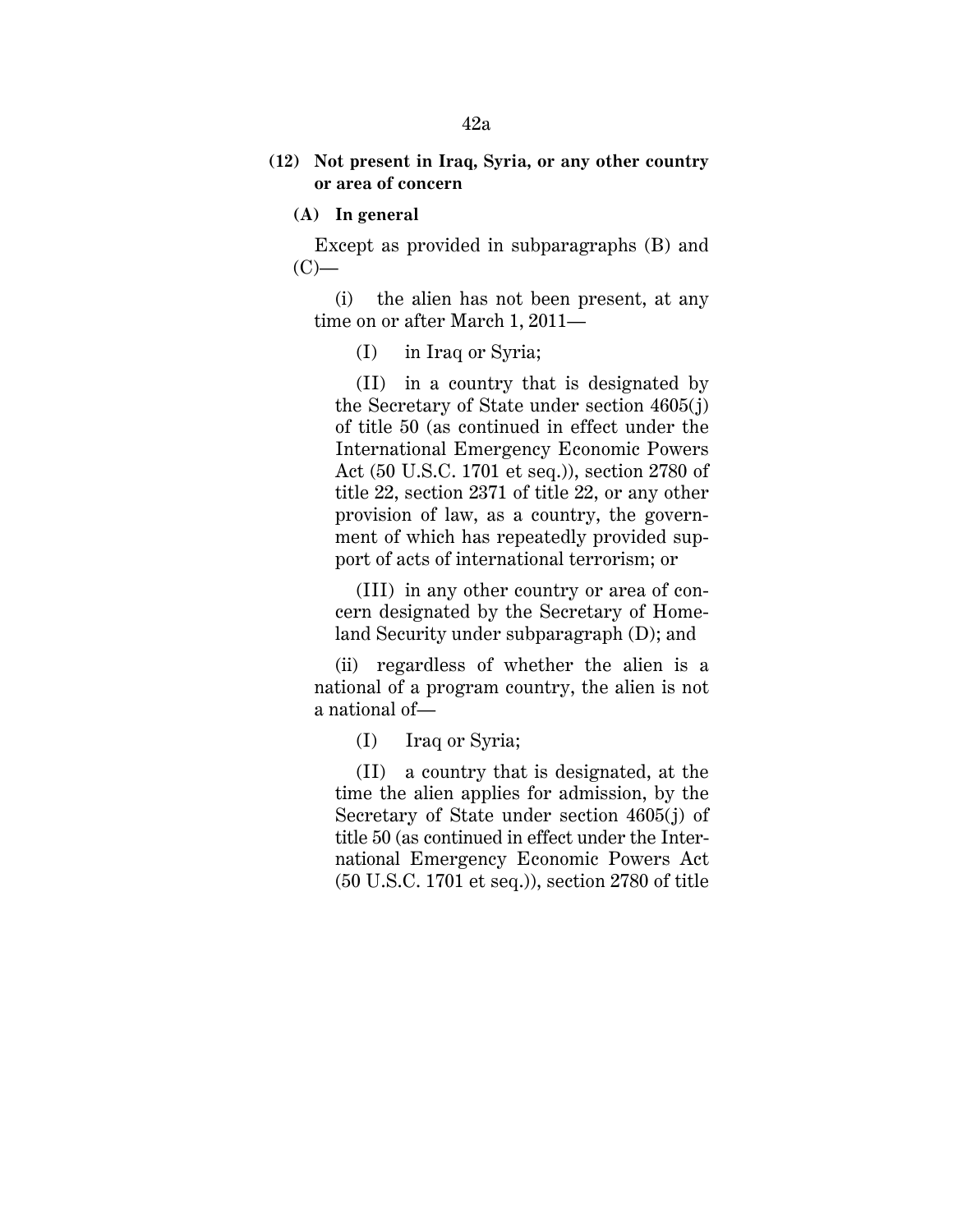22, section 2371 of title 22, or any other provision of law, as a country, the government of which has repeatedly provided support of acts of international terrorism; or

(III) any other country that is designated, at the time the alien applies for admission, by the Secretary of Homeland Security under subparagraph (D).

## **(B) Certain military personnel and government employees**

Subparagraph (A)(i) shall not apply in the case of an alien if the Secretary of Homeland Security determines that the alien was present—

 (i) in order to perform military service in the armed forces of a program country; or

(ii) in order to carry out official duties as a full time employee of the government of a program country.

#### **(C) Waiver**

 The Secretary of Homeland Security may waive the application of subparagraph (A) to an alien if the Secretary determines that such a waiver is in the law enforcement or national security interests of the United States.

#### **(D) Countries or areas of concern**

#### **(i) In general**

Not later than 60 days after December 18, 2015, the Secretary of Homeland Security, in consultation with the Secretary of State and the Director of National Intelligence, shall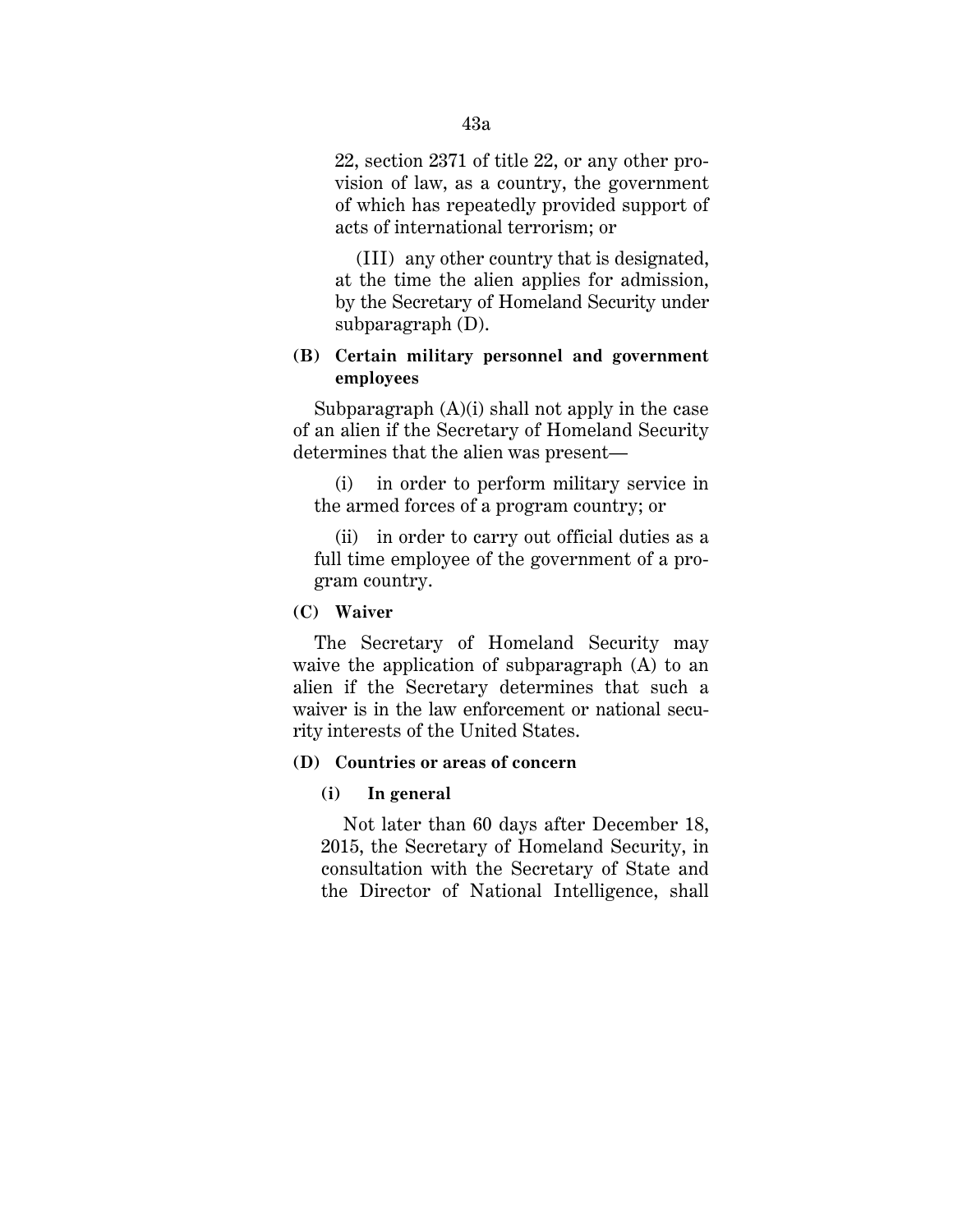determine whether the requirement under subparagraph (A) shall apply to any other country or area.

**(ii) Criteria**

In making a determination under clause (i), the Secretary shall consider—

(I) whether the presence of an alien in the country or area increases the likelihood that the alien is a credible threat to the national security of the United States;

(II) whether a foreign terrorist organization has a significant presence in the country or area; and

(III) whether the country or area is a safe haven for terrorists.

#### **(iii) Annual review**

The Secretary shall conduct a review, on an annual basis, of any determination made under clause (i).

#### **(E) Report**

Beginning not later than one year after December 18, 2015, and annually thereafter, the Secretary of Homeland Security shall submit to the Committee on Homeland Security, the Committee on Foreign Affairs, the Permanent Select Committee on Intelligence, and the Committee on the Judiciary of the House of Representatives, and the Committee on Homeland Security and Governmental Affairs, the Committee on Foreign Relations, the Select Committee on Intelligence,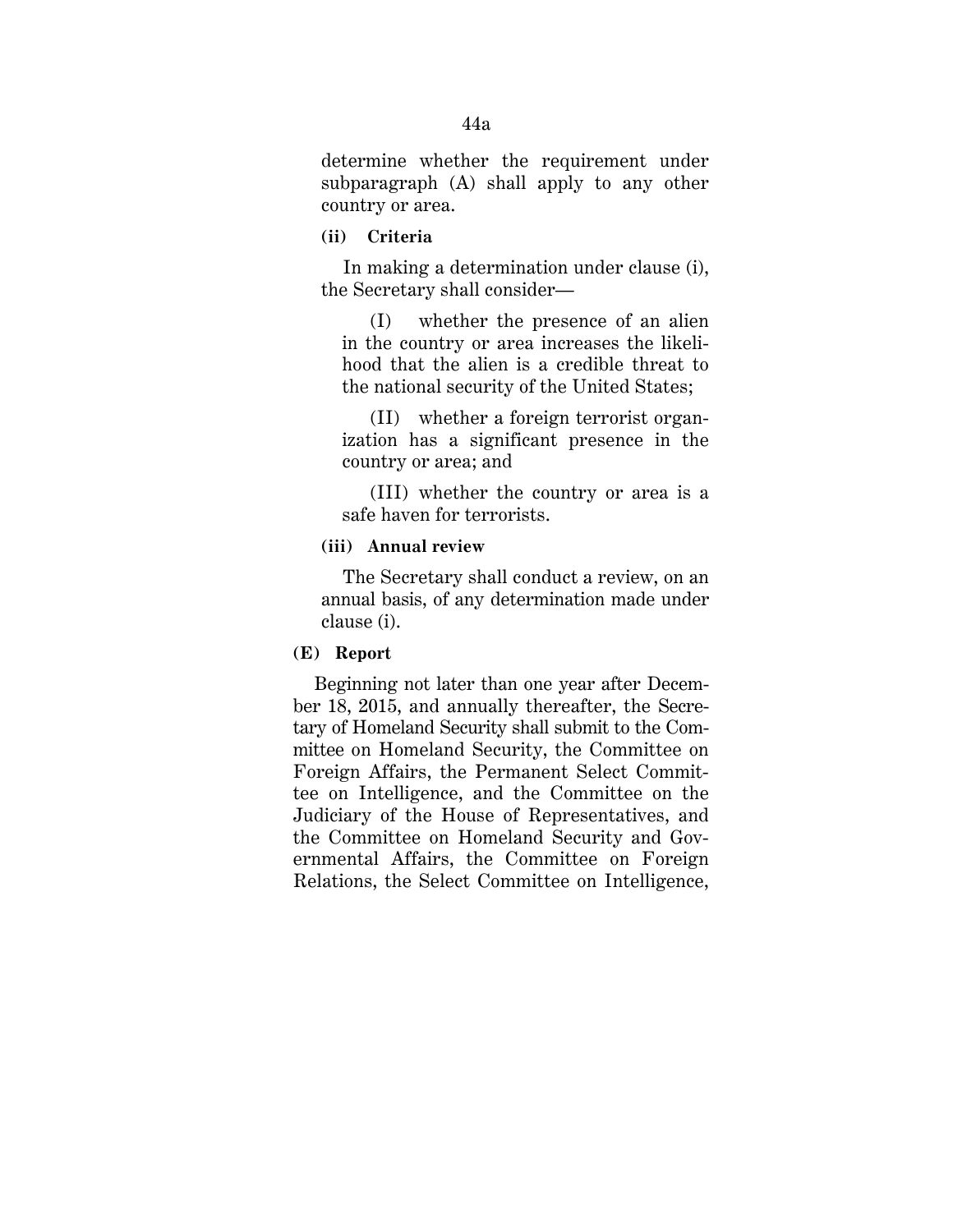and the Committee on the Judiciary of the Senate a report on each instance in which the Secretary exercised the waiver authority under subparagraph (C) during the previous year.

#### **(b) Waiver of rights**

An alien may not be provided a waiver under the program unless the alien has waived any right—

(1) to review or appeal under this chapter of an immigration officer's determination as to the admissibility of the alien at the port of entry into the United States, or

(2) to contest, other than on the basis of an application for asylum, any action for removal of the alien.

### **(c) Designation of program countries**

## **(1) In general**

The Secretary of Homeland Security, in consultation with the Secretary of State, may designate any country as a program country if it meets the requirements of paragraph (2).

### **(2) Qualifications**

Except as provided in subsection (f), a country may not be designated as a program country unless the following requirements are met:

### **(A) Low nonimmigrant visa refusal rate**

Either—

(i) the average number of refusals of nonimmigrant visitor visas for nationals of that country during—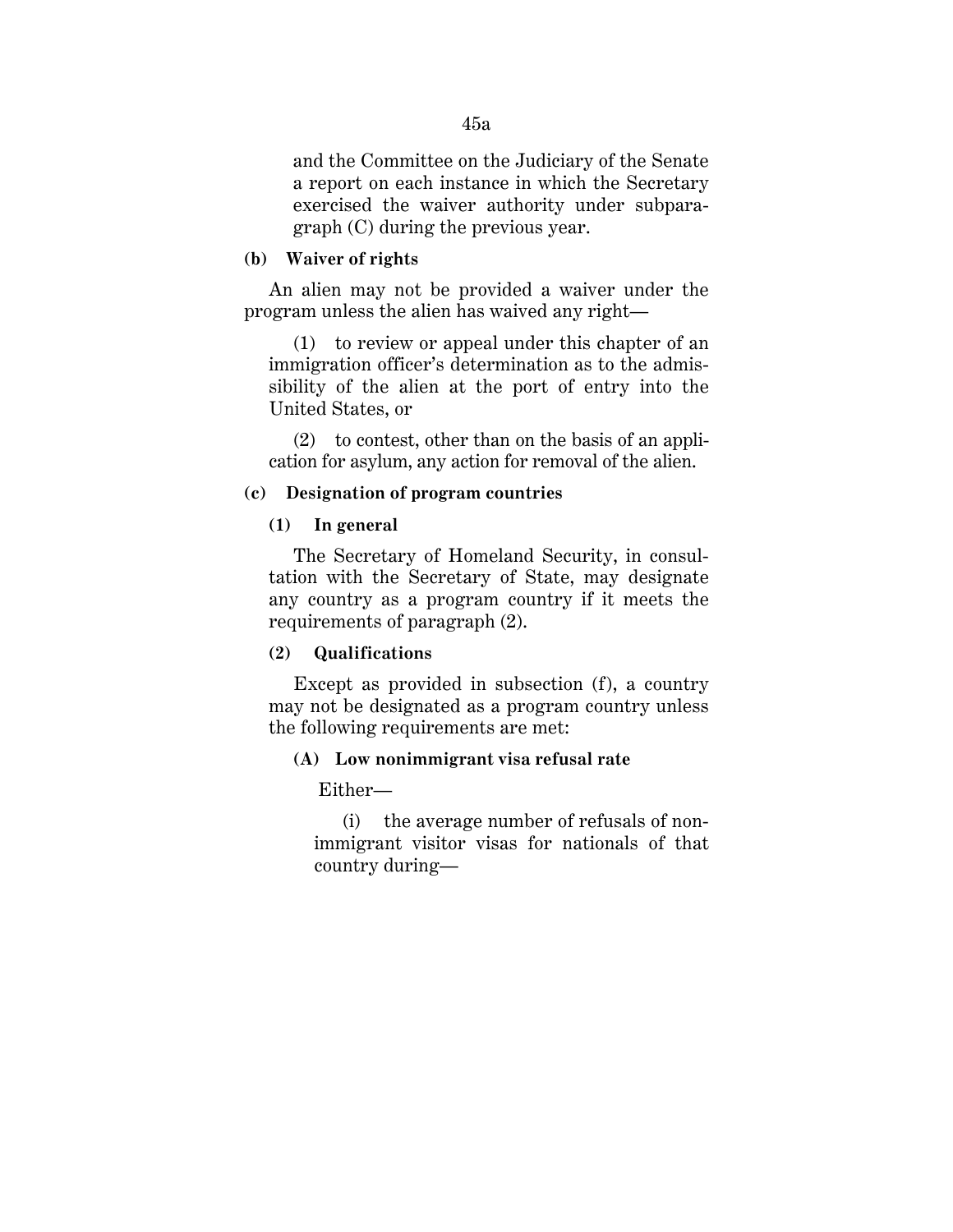(I) the two previous full fiscal years was less than 2.0 percent of the total number of nonimmigrant visitor visas for nationals of that country which were granted or refused during those years; and

(II) either of such two previous full fiscal years was less than 2.5 percent of the total number of nonimmigrant visitor visas for nationals of that country which were granted or refused during that year; or

(ii) such refusal rate for nationals of that country during the previous full fiscal year was less than 3.0 percent.

#### **(B) Passport program**

#### **(i) Issuance of passports**

The government of the country certifies that it issues to its citizens passports described in subparagraph  $(A)$  of subsection  $(a)(3)$ , and on or after April 1, 2016, passports described in subparagraph  $(B)$  of subsection  $(a)(3)$ .

### **(ii) Validation of passports**

Not later than October 1, 2016, the government of the country certifies that it has in place mechanisms to validate passports described in subparagraphs  $(A)$  and  $(B)$  of subsection  $(a)(3)$ at each key port of entry into that country. This requirement shall not apply to travel between countries which fall within the Schengen Zone.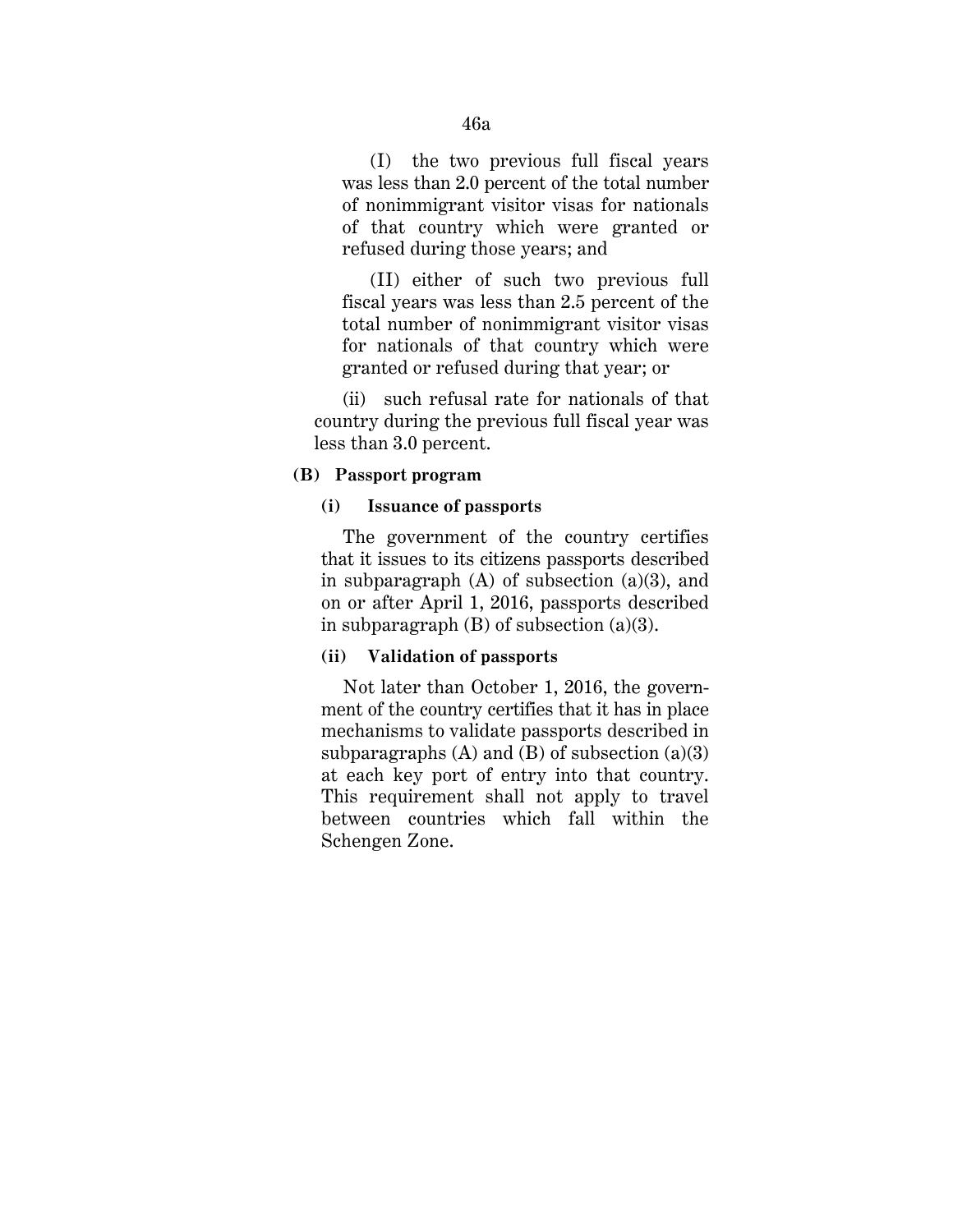#### **(C) Law enforcement and security interests**

The Secretary of Homeland Security, in consultation with the Secretary of State—

(i) evaluates the effect that the country's designation would have on the law enforcement and security interests of the United States (including the interest in enforcement of the immigration laws of the United States and the existence and effectiveness of its agreements and procedures for extraditing to the United States individuals, including its own nationals, who commit crimes that violate United States law);

(ii) determines that such interests would not be compromised by the designation of the country; and

(iii) submits a written report to the Committee on the Judiciary, the Committee on Foreign Affairs, and the Committee on Homeland Security of the House of Representatives and the Committee on the Judiciary, the Committee on Foreign Relations, and the Committee on Homeland Security and Governmental Affairs of the Senate regarding the country's qualification for designation that includes an explanation of such determination.

### **(D) Reporting lost and stolen passports**

 The government of the country enters into an agreement with the United States to report, or make available through Interpol or other means as designated by the Secretary of Homeland Security, to the United States Government infor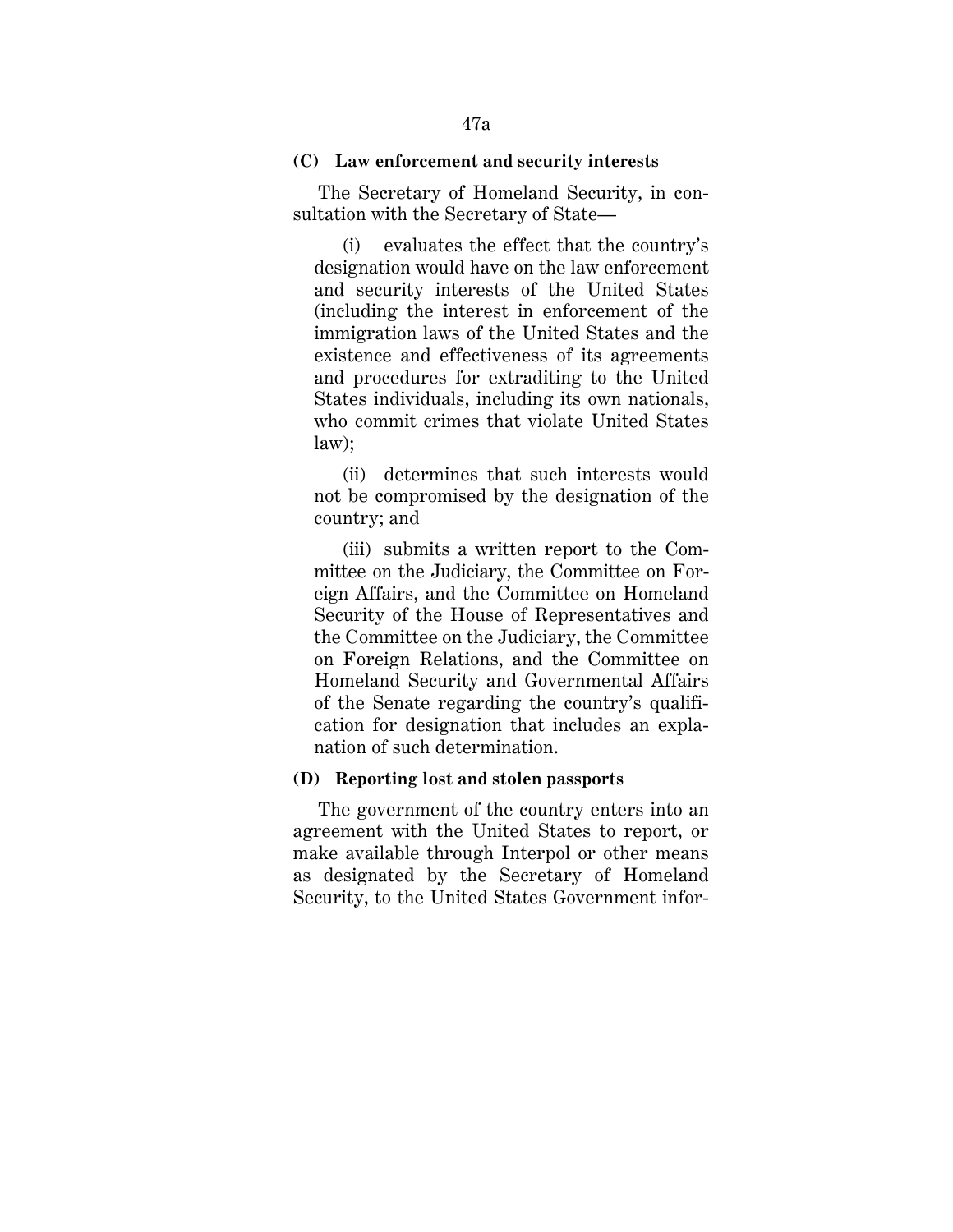mation about the theft or loss of passports not later than 24 hours after becoming aware of the theft or loss and in a manner specified in the agreement.

### **(E) Repatriation of aliens**

 The government of the country accepts for repatriation any citizen, former citizen, or national of the country against whom a final executable order of removal is issued not later than three weeks after the issuance of the final order of removal. Nothing in this subparagraph creates any duty for the United States or any right for any alien with respect to removal or release. Nothing in this subparagraph gives rise to any cause of action or claim under this paragraph or any other law against any official of the United States or of any State to compel the release, removal, or consideration for release or removal of any alien.

#### **(F) Passenger information exchange**

The government of the country enters into an agreement with the United States to share information regarding whether citizens and nationals of that country traveling to the United States represent a threat to the security or welfare of the United States or its citizens, and fully implements such agreement.

#### **(G) Interpol screening**

Not later than 270 days after December 18, 2015, except in the case of a country in which there is not an international airport, the government of the country certifies to the Secretary of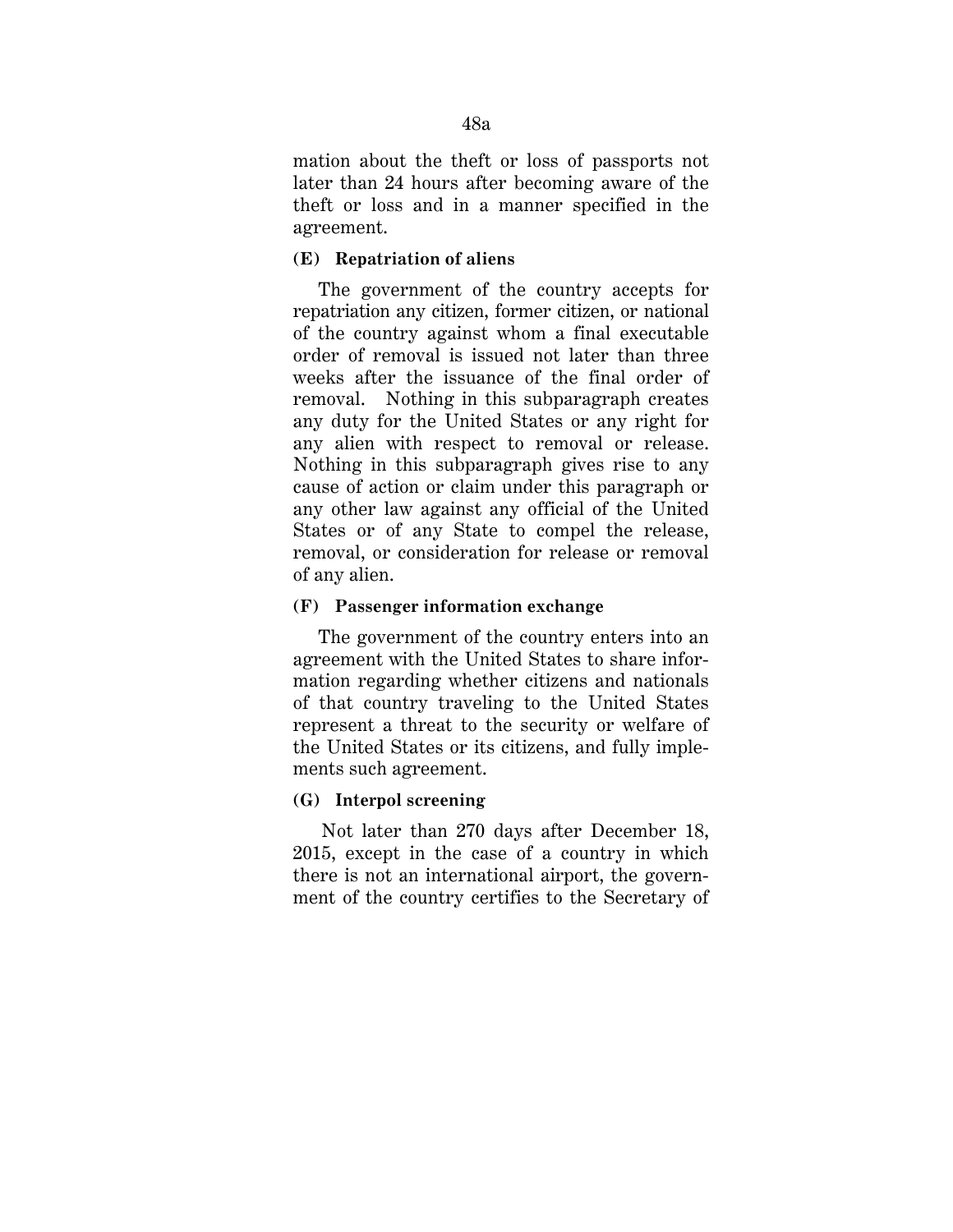Homeland Security that, to the maximum extent allowed under the laws of the country, it is screening, for unlawful activity, each person who is not a citizen or national of that country who is admitted to or departs that country, by using relevant databases and notices maintained by Interpol, or other means designated by the Secretary of Homeland Security. This requirement shall not apply to travel between countries which fall within the Schengen Zone.

#### **(3) Continuing and subsequent qualifications**

For each fiscal year after the initial period—

## **(A) Continuing qualification**

 In the case of a country which was a program country in the previous fiscal year, a country may not be designated as a program country unless the sum of—

(i) the total of the number of nationals of that country who were denied admission at the time of arrival or withdrew their application for admission during such previous fiscal year as a nonimmigrant visitor, and

(ii) the total number of nationals of that country who were admitted as nonimmigrant visitors during such previous fiscal year and who violated the terms of such admission,

was less than 2 percent of the total number of nationals of that country who applied for admission as nonimmigrant visitors during such previous fiscal year.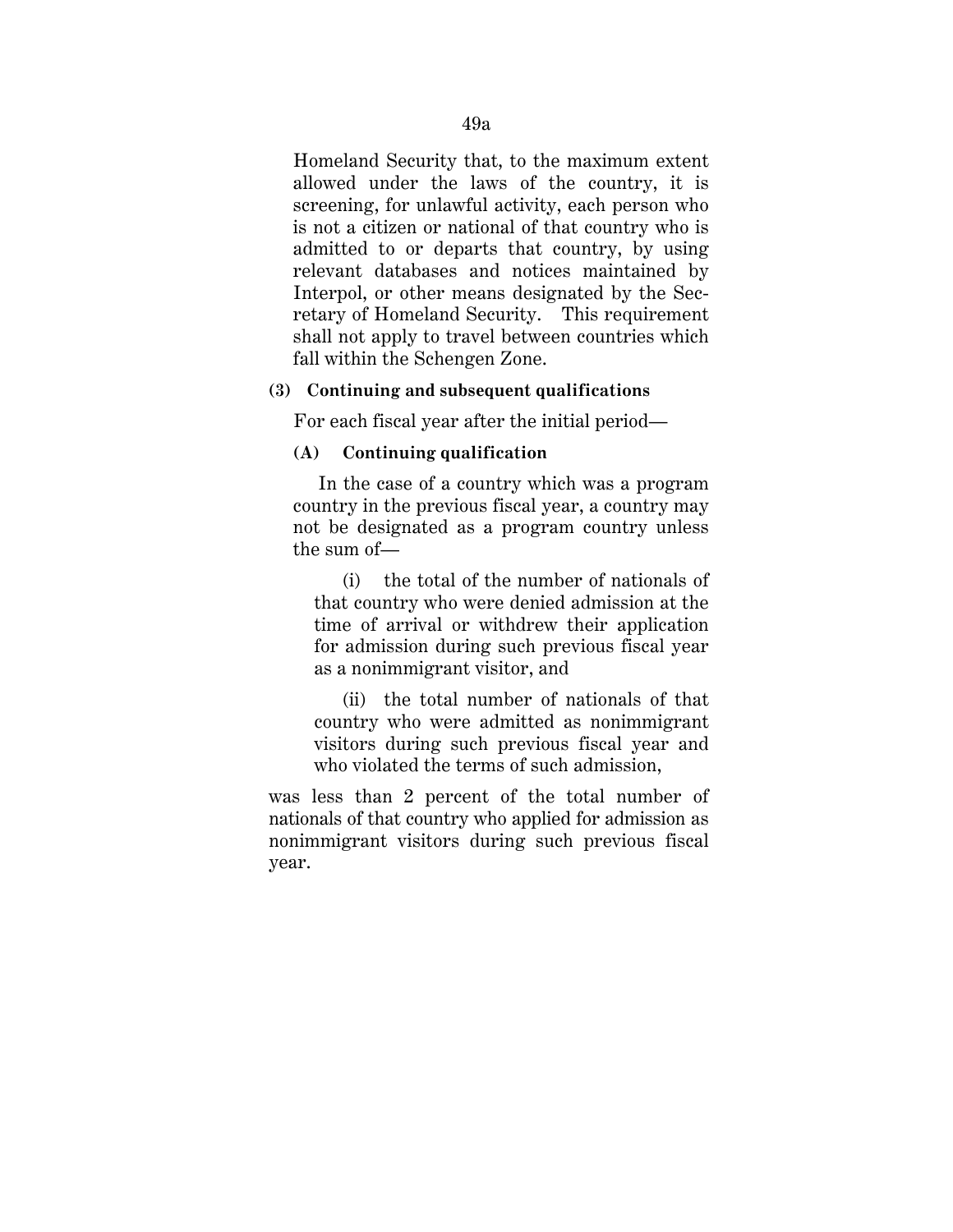#### **(B) New countries**

In the case of another country, the country may not be designated as a program country unless the following requirements are met:

# **(i) Low nonimmigrant visa refusal rate in previous 2-year period**

The average number of refusals of nonimmigrant visitor visas for nationals of that country during the two previous full fiscal years was less than 2 percent of the total number of nonimmigrant visitor visas for nationals of that country which were granted or refused during those years.

# **(ii) Low nonimmigrant visa refusal rate in each of the 2 previous years**

The average number of refusals of nonimmigrant visitor visas for nationals of that country during either of such two previous full fiscal years was less than 2.5 percent of the total number of nonimmigrant visitor visas for nationals of that country which were granted or refused during that year.

### **(4) Initial period**

For purposes of paragraphs (2) and **(3),** the term "initial period" means the period beginning at the end of the 30-day period described in subsection (b)(1) of this section and ending on the last day of the first fiscal year which begins after such 30-day period.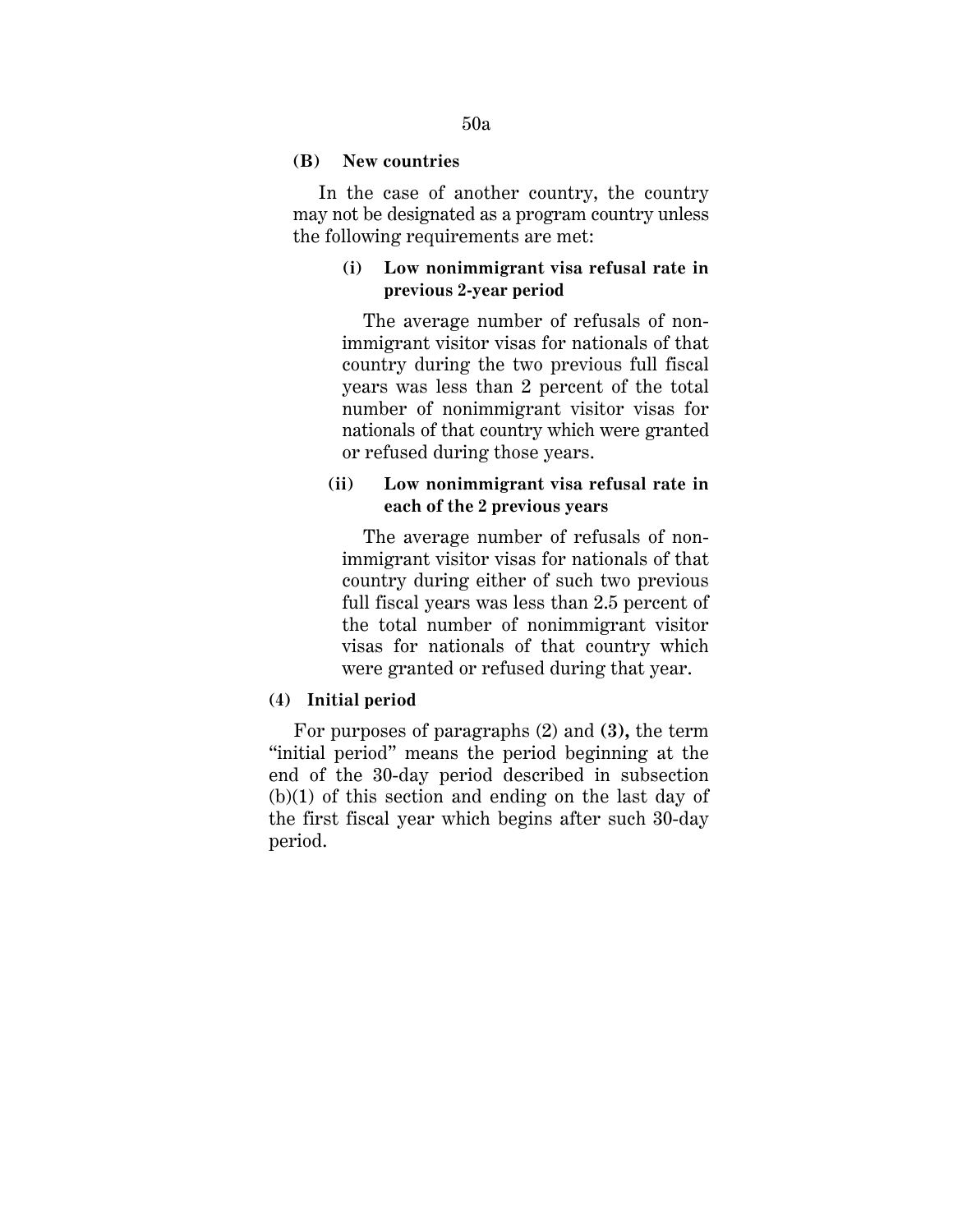### **(5) Written reports on continuing qualification; designation terminations**

#### **(A) Periodic evaluations**

#### **(i) In general**

The Secretary of Homeland Security, in consultation with the Secretary of State, periodically (but not less than once every 2 years)—

(I) shall evaluate the effect of each program country's continued designation on the law enforcement and security interests of the United States (including the interest in enforcement of the immigration laws of the United States and the existence and effectiveness of its agreements and procedures for extraditing to the United States individuals, including its own nationals, who commit crimes that violate United States law);

(II) shall determine, based upon the evaluation in subclause (I), whether any such designation ought to be continued or terminated under subsection (d) of this section;

(III) shall submit a written report to the Committee on the Judiciary, the Committee on Foreign Affairs, the Permanent Select Committee on Intelligence, and the Committee on Homeland Security, of the House of Representatives and the Committee on the Judiciary, the Committee on Foreign Relations, the Select Committee on Intelligence and the Committee on Homeland Security and Governmental Affairs of the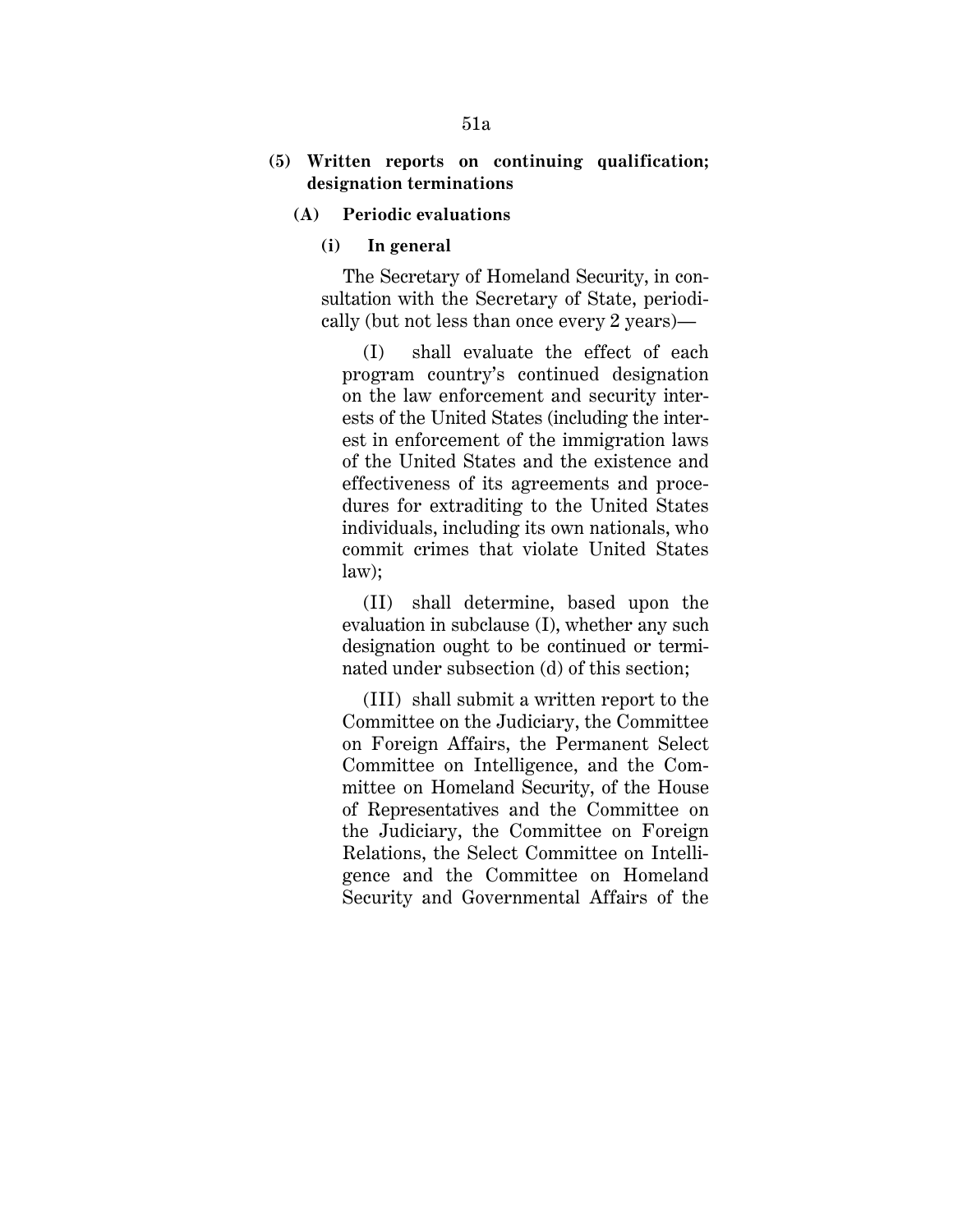Senate regarding the continuation or termination of the country's designation that includes an explanation of such determination and the effects described in subclause  $(I):$ 

(IV) shall submit to Congress a report regarding the implementation of the electronic system for travel authorization system under subsection (h)(3) and the participation of new countries in the program through a waiver under paragraph (8); and

(V) shall submit to the committees described in subclause (III), a report that includes an assessment of the threat to the national security of the United States of the designation of each country designated as a program country, including the compliance of the government of each such country with the requirements under subparagraphs (D) and (F) of paragraph (2), as well as each such government's capacity to comply with such requirements.

## **(ii) Effective date**

A termination of the designation of a country under this subparagraph shall take effect on the date determined by the Secretary of Homeland Security, in consultation with the Secretary of State.

## **(iii) Redesignation**

In the case of a termination under this subparagraph, the Secretary of Homeland Security shall redesignate the country as a pro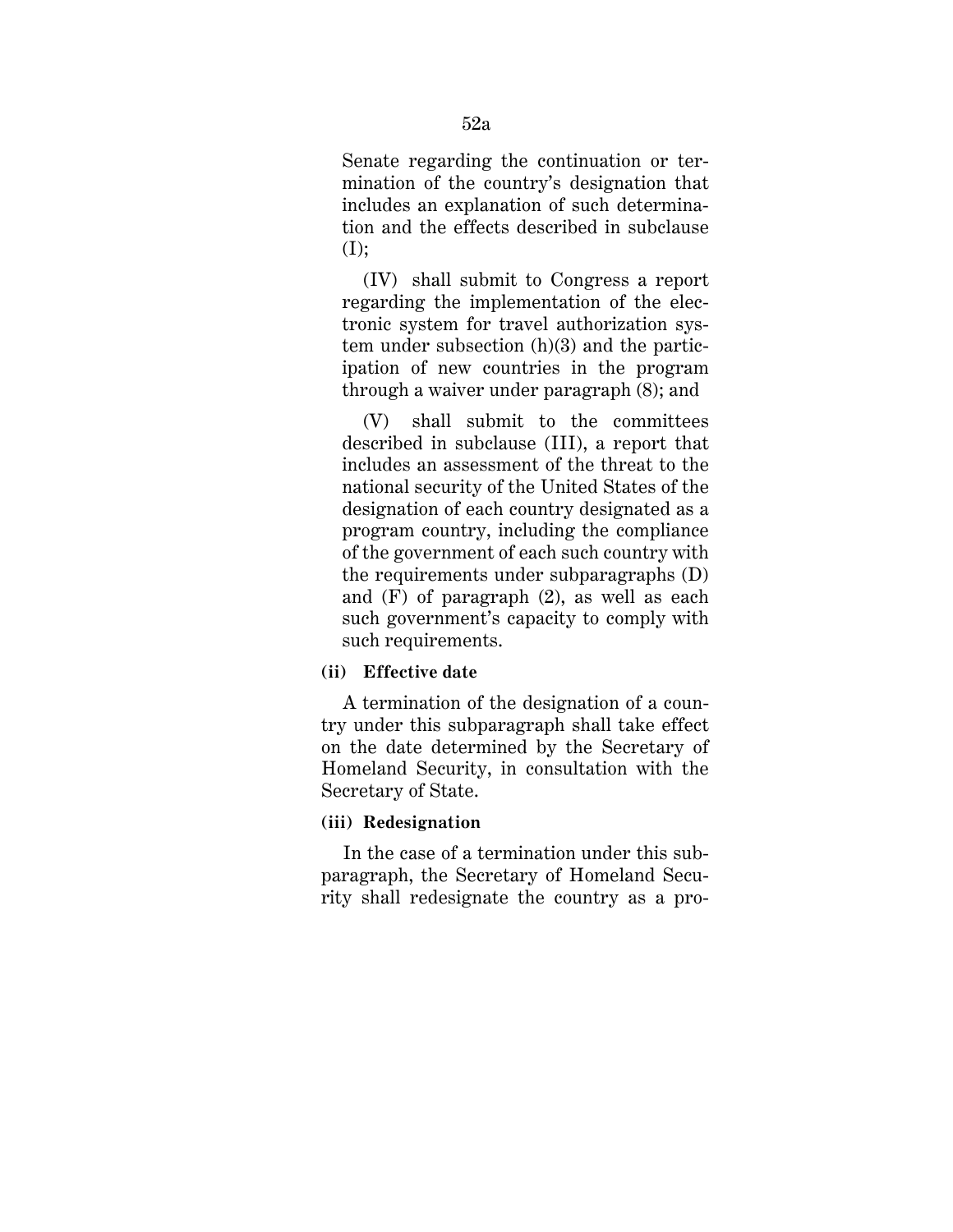gram country, without regard to subsection (f) of this section or paragraph  $(2)$  or  $(3)$ , when the Secretary of Homeland Security, in consultation with the Secretary of State, determines that all causes of the termination have been eliminated.

## **(B) Emergency termination**

## **(i) In general**

In the case of a program country in which an emergency occurs that the Secretary of Homeland Security, in consultation with the Secretary of State, determines threatens the law enforcement or security interests of the United States (including the interest in enforcement of the immigration laws of the United States), the Secretary of Homeland Security shall immediately terminate the designation of the country as a program country.

## **(ii) Definition**

For purposes of clause (i), the term "emergency" means—

(I) the overthrow of a democratically elected government;

(II) war (including undeclared war, civil war, or other military activity) on the territory of the program country;

(III) a severe breakdown in law and order affecting a significant portion of the program country's territory;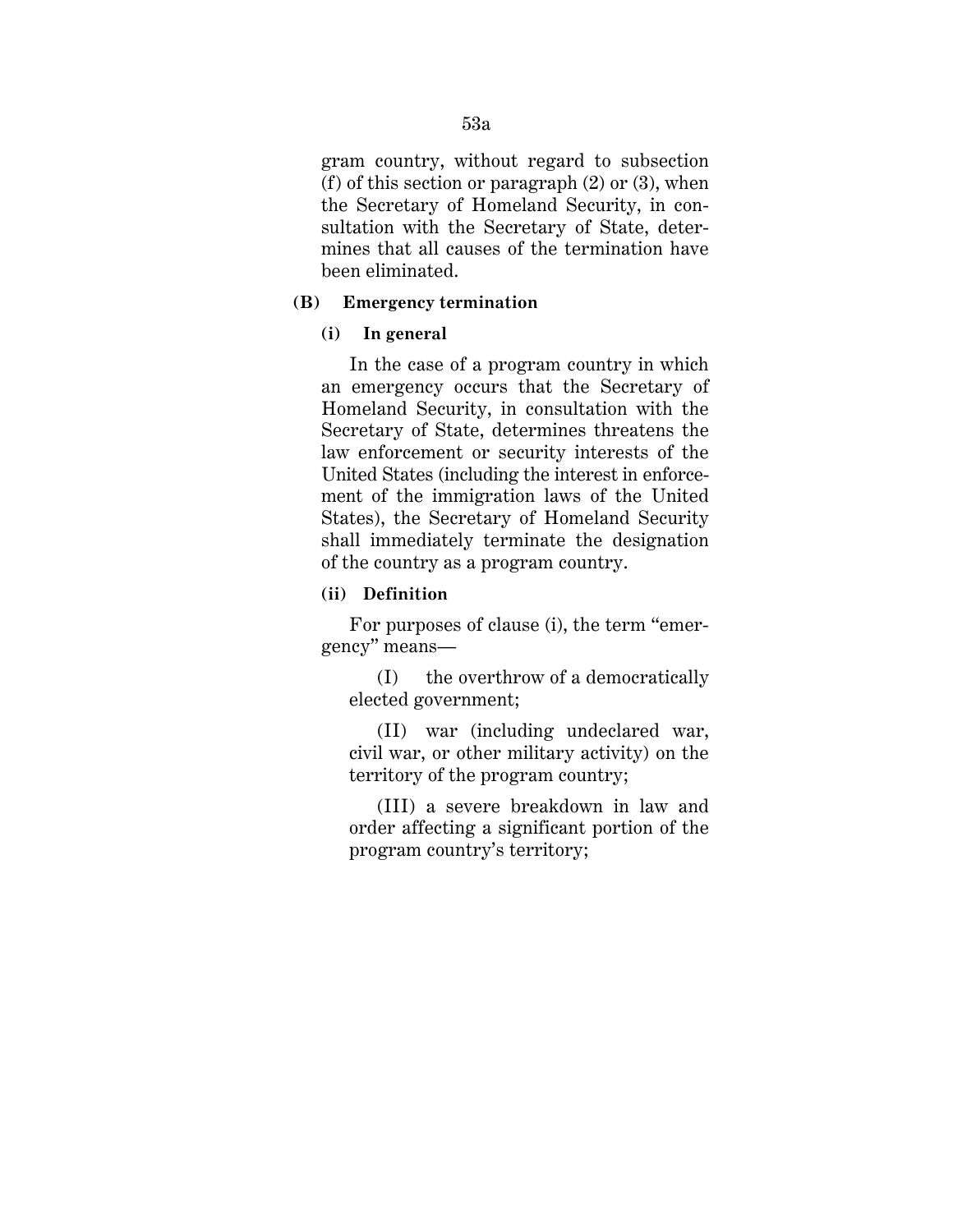(IV) a severe economic collapse in the program country; or

(V) any other extraordinary event in the program country that threatens the law enforcement or security interests of the United States (including the interest in enforcement of the immigration laws of the United States) and where the country's participation in the program could contribute to that threat.

#### **(iii) Redesignation**

The Secretary of Homeland Security may redesignate the country as a program country, without regard to subsection (f) of this section or paragraph (2) or **(3),** when the Secretary of Homeland Security, in consultation with the Secretary of State, determines that—

(I) at least 6 months have elapsed since the effective date of the termination;

(II) the emergency that caused the termination has ended; and

 (III) the average number of refusals of nonimmigrant visitor visas for nationals of that country during the period of termination under this subparagraph was less than 3.0 percent of the total number of nonimmigrant visitor visas for nationals of that country which were granted or refused during such period.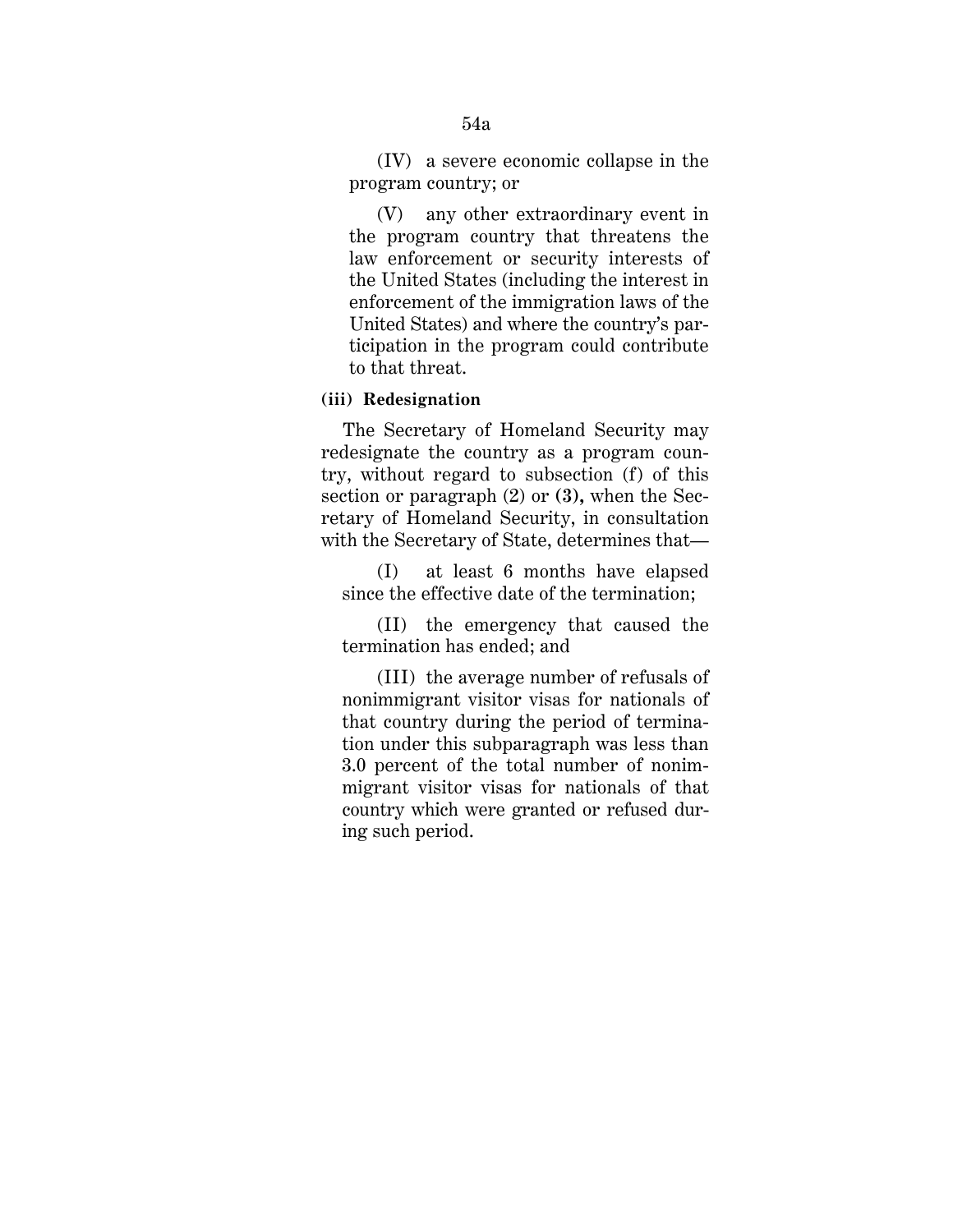#### **(iv) Program suspension authority**

The Director of National Intelligence shall immediately inform the Secretary of Homeland Security of any current and credible threat which poses an imminent danger to the United States or its citizens and originates from a country participating in the visa waiver program. Upon receiving such notification, the Secretary, in consultation with the Secretary of State—

(I) may suspend a country from the visa waiver program without prior notice;

(II) shall notify any country suspended under subclause (I) and, to the extent practicable without disclosing sensitive intelligence sources and methods, provide justification for the suspension; and

(III) shall restore the suspended country's participation in the visa waiver program upon a determination that the threat no longer poses an imminent danger to the United States or its citizens.

#### **(C) Treatment of nationals after termination**

For purposes of this paragraph—

(i) nationals of a country whose designation is terminated under subparagraph (A) or (B) shall remain eligible for a waiver under subsection (a) of this section until the effective date of such termination; and

(ii) a waiver under this section that is provided to such a national for a period described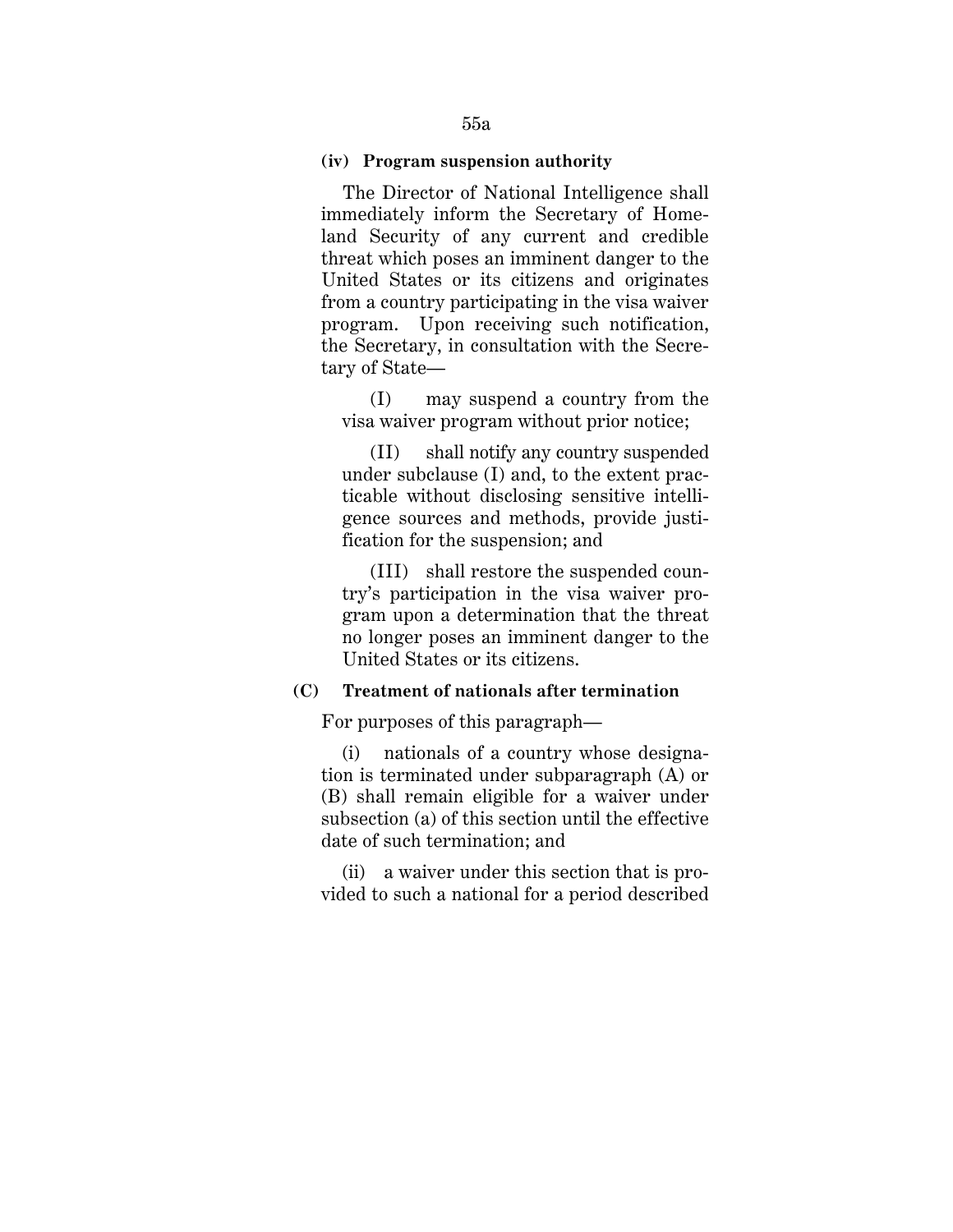in subsection  $(a)(1)$  of this section shall not, by such termination, be deemed to have been rescinded or otherwise rendered invalid, if the waiver is granted prior to such termination.

#### **(6) Computation of visa refusal rates**

For purposes of determining the eligibility of a country to be designated as a program country, the calculation of visa refusal rates shall not include any visa refusals which incorporate any procedures based on, or are otherwise based on, race, sex, or disability, unless otherwise specifically authorized by law or regulation. No court shall have jurisdiction under this paragraph to review any visa refusal, the denial of admission to the United States of any alien by the Secretary of Homeland Security, the Secretary's computation of the visa refusal rate, or the designation or nondesignation of any country.

#### **(7) Visa waiver information**

#### **(A) In general**

In refusing the application of nationals of a program country for United States visas, or the applications of nationals of a country seeking entry into the visa waiver program, a consular officer shall not knowingly or intentionally classify the refusal of the visa under a category that is not included in the calculation of the visa refusal rate only so that the percentage of that country's visa refusals is less than the percentage limitation applicable to qualification for participation in the visa waiver program.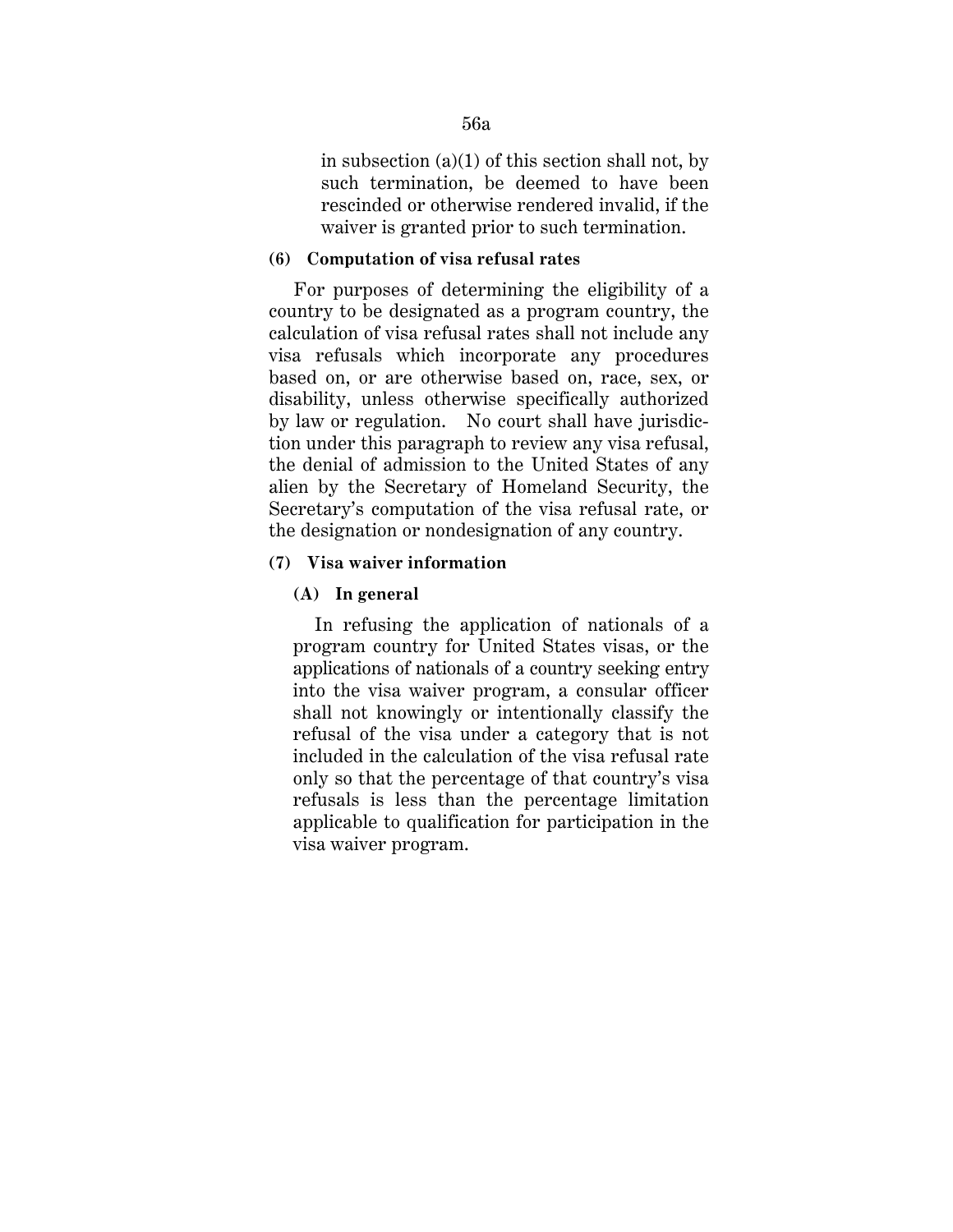#### **(B) Reporting requirement**

On May 1 of each year, for each country under consideration for inclusion in the visa waiver program, the Secretary of State shall provide to the appropriate congressional committees—

(i) the total number of nationals of that country that applied for United States visas in that country during the previous calendar year;

(ii) the total number of such nationals who received United States visas during the previous calendar year;

(iii) the total number of such nationals who were refused United States visas during the previous calendar year;

(iv) the total number of such nationals who were refused United States visas during the previous calendar year under each provision of this chapter under which the visas were refused; and

(v) the number of such nationals that were refused under section 1184(b) of this title as a percentage of the visas that were issued to such nationals.

### **(C) Certification**

Not later than May 1 of each year, the United States chief of mission, acting or permanent, to each country under consideration for inclusion in the visa waiver program shall certify to the appropriate congressional committees that the information described in subparagraph (B) is accurate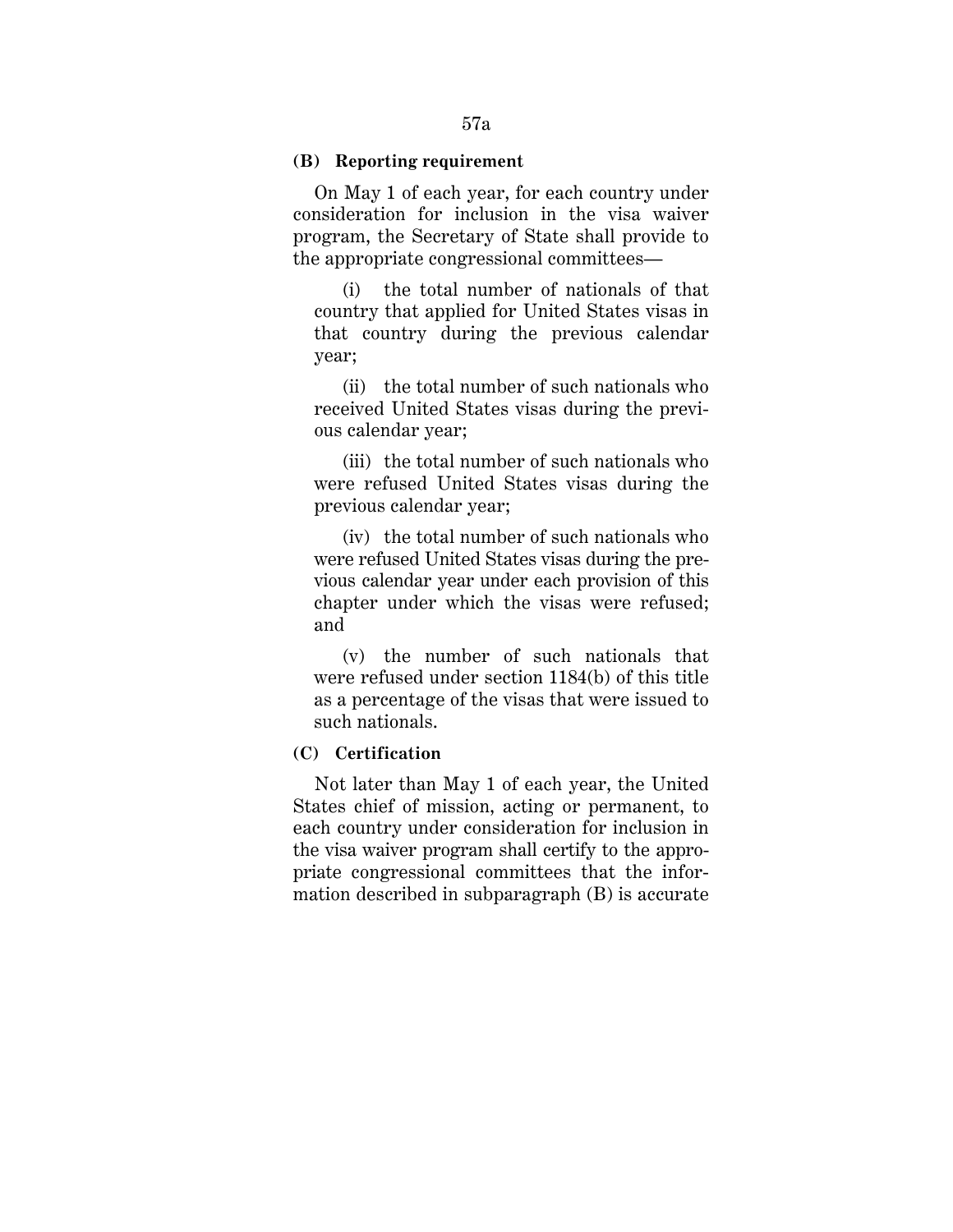and provide a copy of that certification to those committees.

# **(D) Consideration of countries in the visa waiver program**

Upon notification to the Secretary of Homeland Security that a country is under consideration for inclusion in the visa waiver program, the Secretary of State shall provide all of the information described in subparagraph (B) to the Secretary of Homeland Security.

### **(E) Definition**

In this paragraph, the term "appropriate congressional committees" means the Committee on the Judiciary and the Committee on Foreign Relations of the Senate and the Committee on the Judiciary and the Committee on International Relations of the House of Representatives.

## **(8) Nonimmigrant visa refusal rate flexibility**

## **(A) Certification**

### **(i) In general**

On the date on which an air exit system is in place that can verify the departure of not less than 97 percent of foreign nationals who exit through airports of the United States and the electronic system for travel authorization required under subsection (h)(3) is fully operational, the Secretary of Homeland Security shall certify to Congress that such air exit system and electronic system for travel authorization are in place.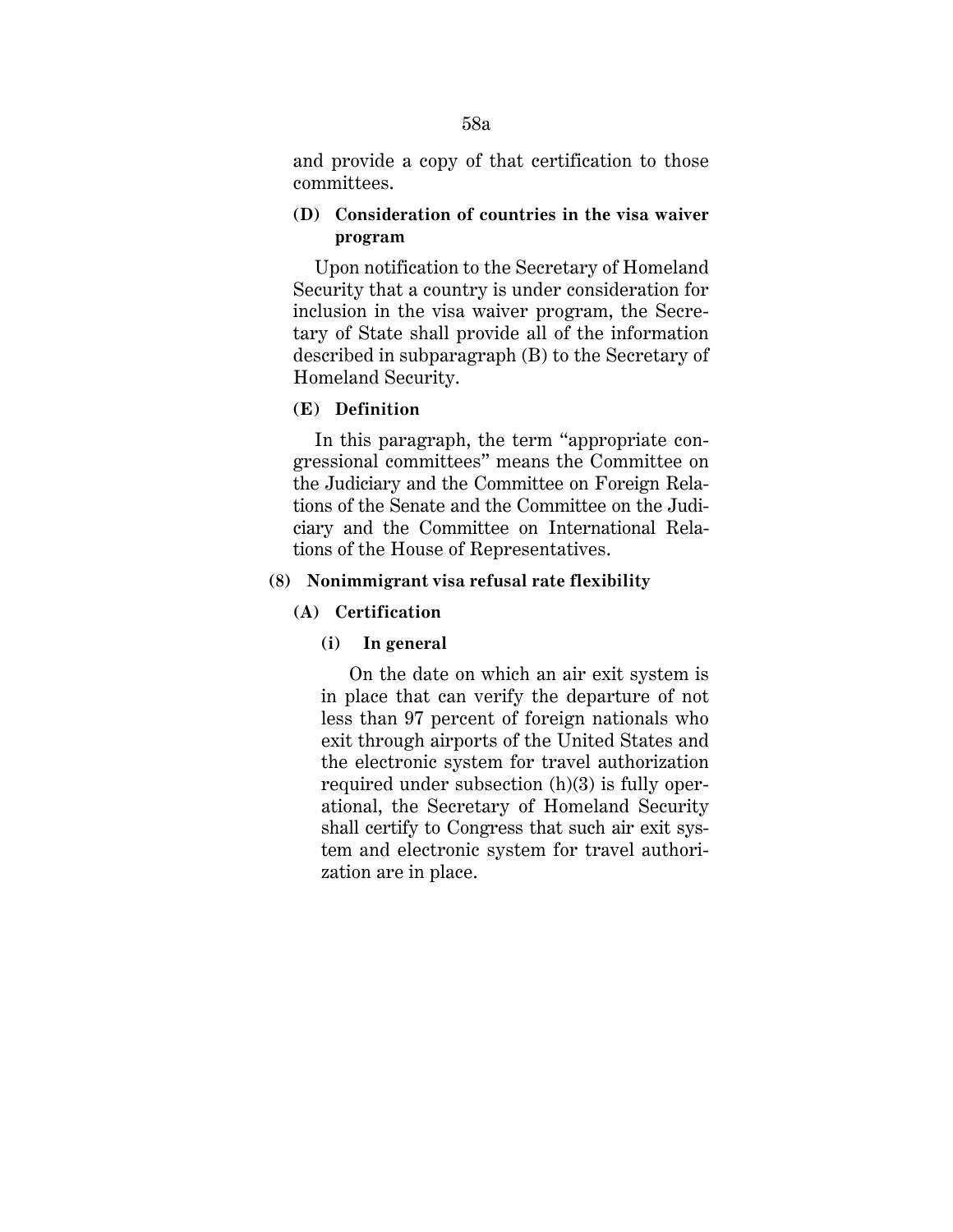#### **(ii) Notification to Congress**

The Secretary shall notify Congress in writing of the date on which the air exit system under clause (i) fully satisfies the biometric requirements specified in subsection (i).

## **(iii) Temporary suspension of waiver authority**

Notwithstanding any certification made under clause (i), if the Secretary has not notified Congress in accordance with clause (ii) by June 30, 2009, the Secretary's waiver authority under subparagraph (B) shall be suspended beginning on July 1, 2009, until such time as the Secretary makes such notification.

#### **(iv) Rule of construction**

Nothing in this paragraph shall be construed as in any way abrogating the reporting requirements under subsection (i)(3).

### **(B) Waiver**

After certification by the Secretary under subparagraph (A), the Secretary, in consultation with the Secretary of State, may waive the application of paragraph  $(2)(A)$  for a country if-

(i) the country meets all security requirements of this section;

(ii) the Secretary of Homeland Security determines that the totality of the country's security risk mitigation measures provide assurance that the country's participation in the program would not compromise the law enforcement, security interests, or enforce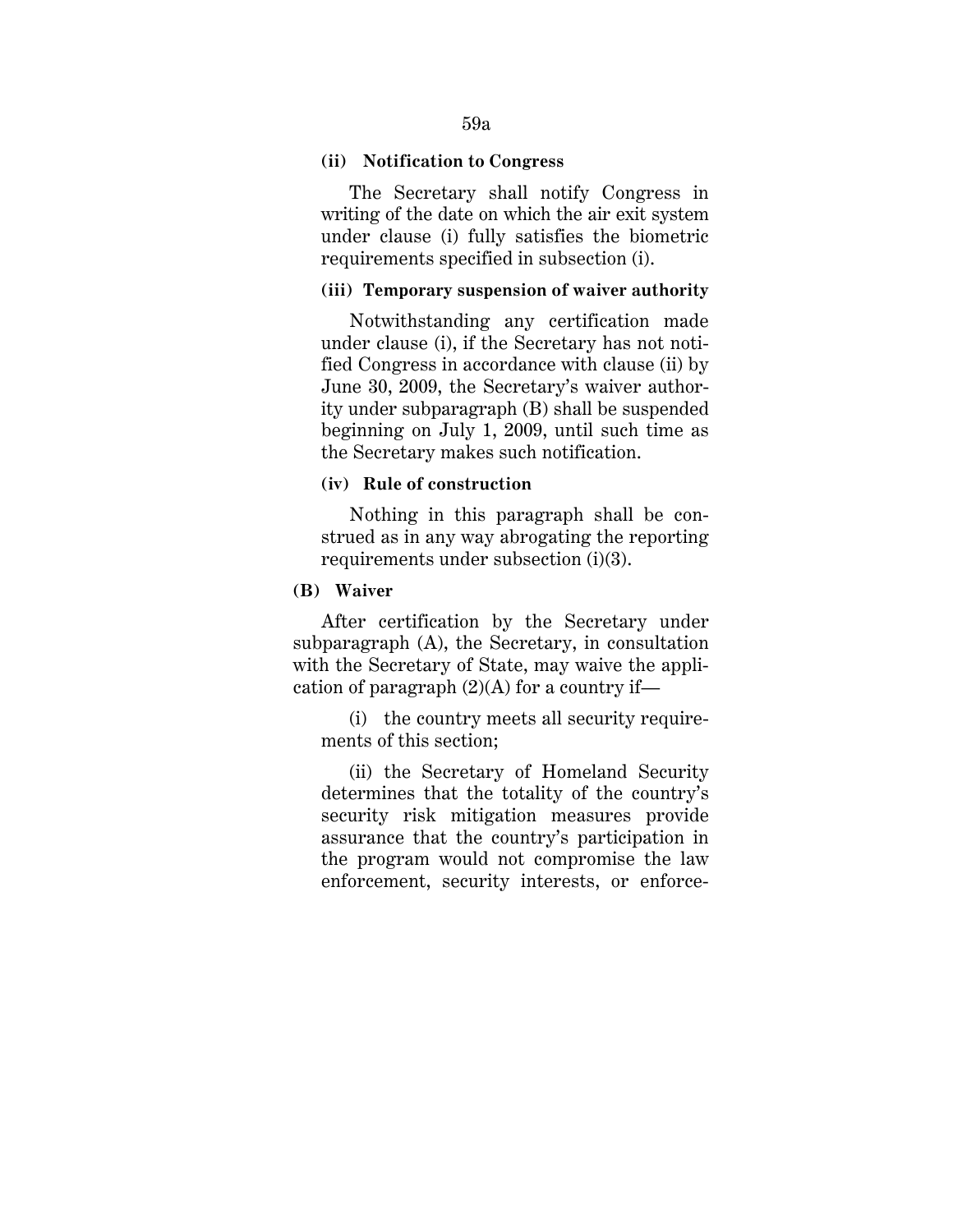ment of the immigration laws of the United States;

(iii) there has been a sustained reduction in the rate of refusals for nonimmigrant visas for nationals of the country and conditions exist to continue such reduction;

(iv) the country cooperated with the Government of the United States on counterterrorism initiatives, information sharing, and preventing terrorist travel before the date of its designation as a program country, and the Secretary of Homeland Security and the Secretary of State determine that such cooperation will continue; and

 $(v)(I)$  the rate of refusals for nonimmigrant visitor visas for nationals of the country during the previous full fiscal year was not more than ten percent; or

(II) the visa overstay rate for the country for the previous full fiscal year does not exceed the maximum visa overstay rate, once such rate is established under subparagraph (C).

#### **(C) Maximum visa overstay rate**

#### **(i) Requirement to establish**

After certification by the Secretary under subparagraph (A), the Secretary and the Secretary of State jointly shall use information from the air exit system referred to in such subparagraph to establish a maximum visa overstay rate for countries participating in the program pursuant to a waiver under sub-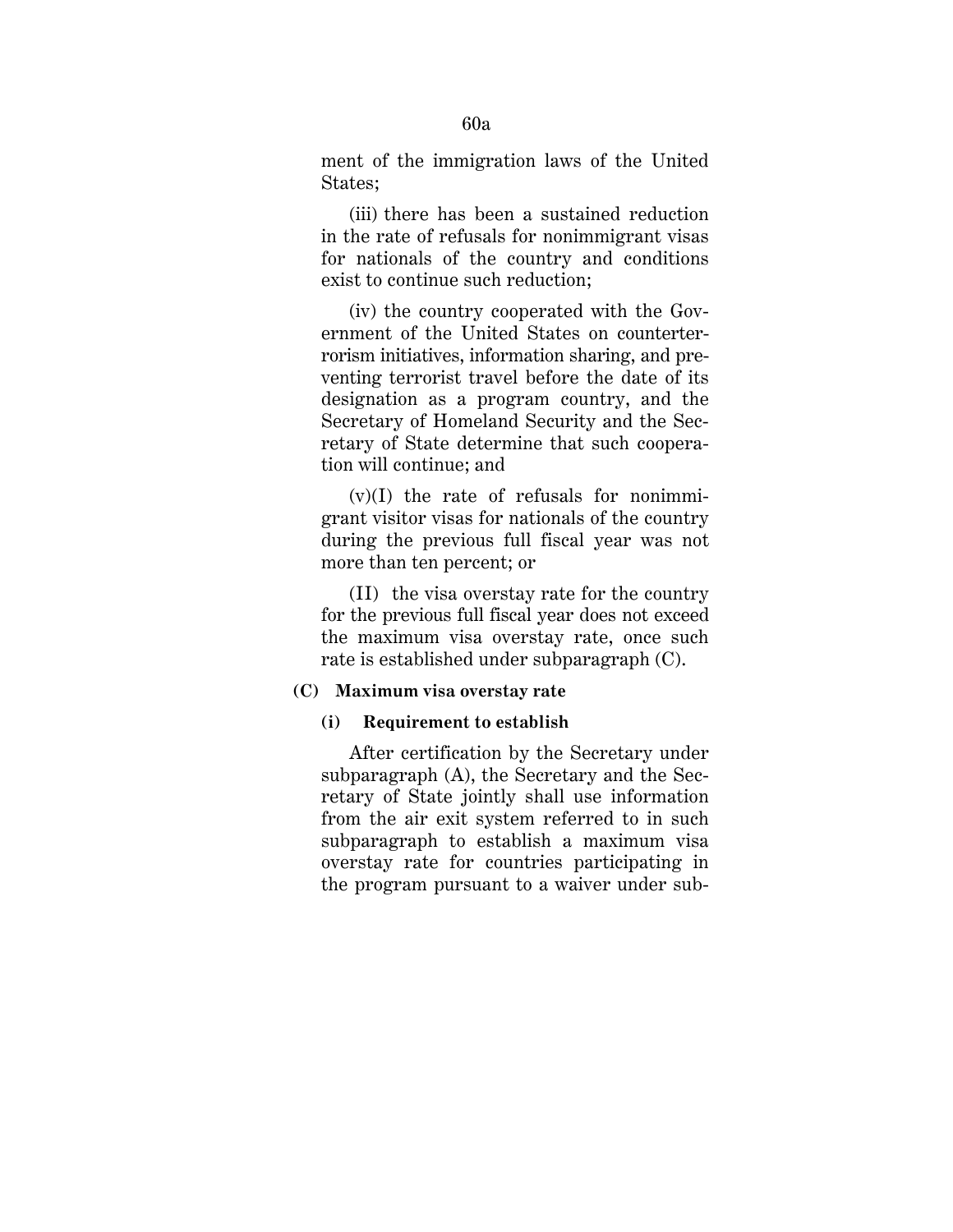paragraph (B). The Secretary of Homeland Security shall certify to Congress that such rate would not compromise the law enforcement, security interests, or enforcement of the immigration laws of the United States.

#### **(ii) Visa overstay rate defined**

In this paragraph the term "visa overstay rate" means, with respect to a country, the ratio of—

(I) the total number of nationals of that country who were admitted to the United States on the basis of a nonimmigrant visa whose periods of authorized stays ended during a fiscal year but who remained unlawfully in the United States beyond such periods; to

(II) the total number of nationals of that country who were admitted to the United States on the basis of a nonimmigrant visa during that fiscal year.

### **(iii) Report and publication**

The Secretary of Homeland Security shall on the same date submit to Congress and publish in the Federal Register information relating to the maximum visa overstay rate established under clause (i). Not later than 60 days after such date, the Secretary shall issue a final maximum visa overstay rate above which a country may not participate in the program.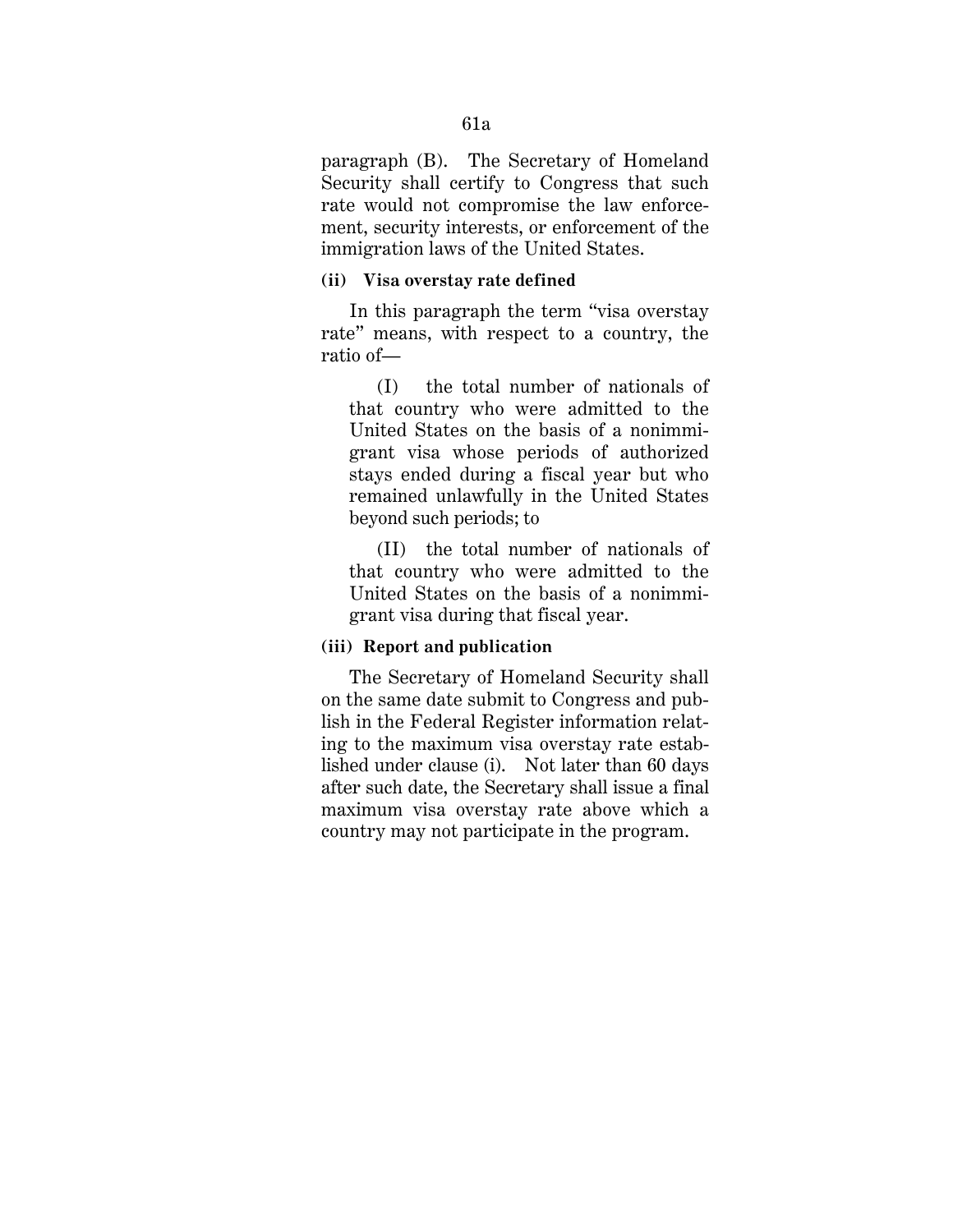#### **(9) Discretionary security-related considerations**

In determining whether to waive the application of paragraph  $(2)(A)$  for a country, pursuant to paragraph (8), the Secretary of Homeland Security, in consultation with the Secretary of State, shall take into consideration other factors affecting the security of the United States, including—

(A) airport security standards in the country;

 (B) whether the country assists in the operation of an effective air marshal program;

 (C) the standards of passports and travel documents issued by the country; and

 (D) other security-related factors, including the country's cooperation with the United States' initiatives toward combating terrorism and the country's cooperation with the United States intelligence community in sharing information regarding terrorist threats.

#### **(10) Technical assistance**

 The Secretary of Homeland Security, in consultation with the Secretary of State, shall provide technical assistance to program countries to assist those countries in meeting the requirements under this section. The Secretary of Homeland Security shall ensure that the program office within the Department of Homeland Security is adequately staffed and has resources to be able to provide such technical assistance, in addition to its duties to effectively monitor compliance of the countries participating in the program with all the requirements of the program.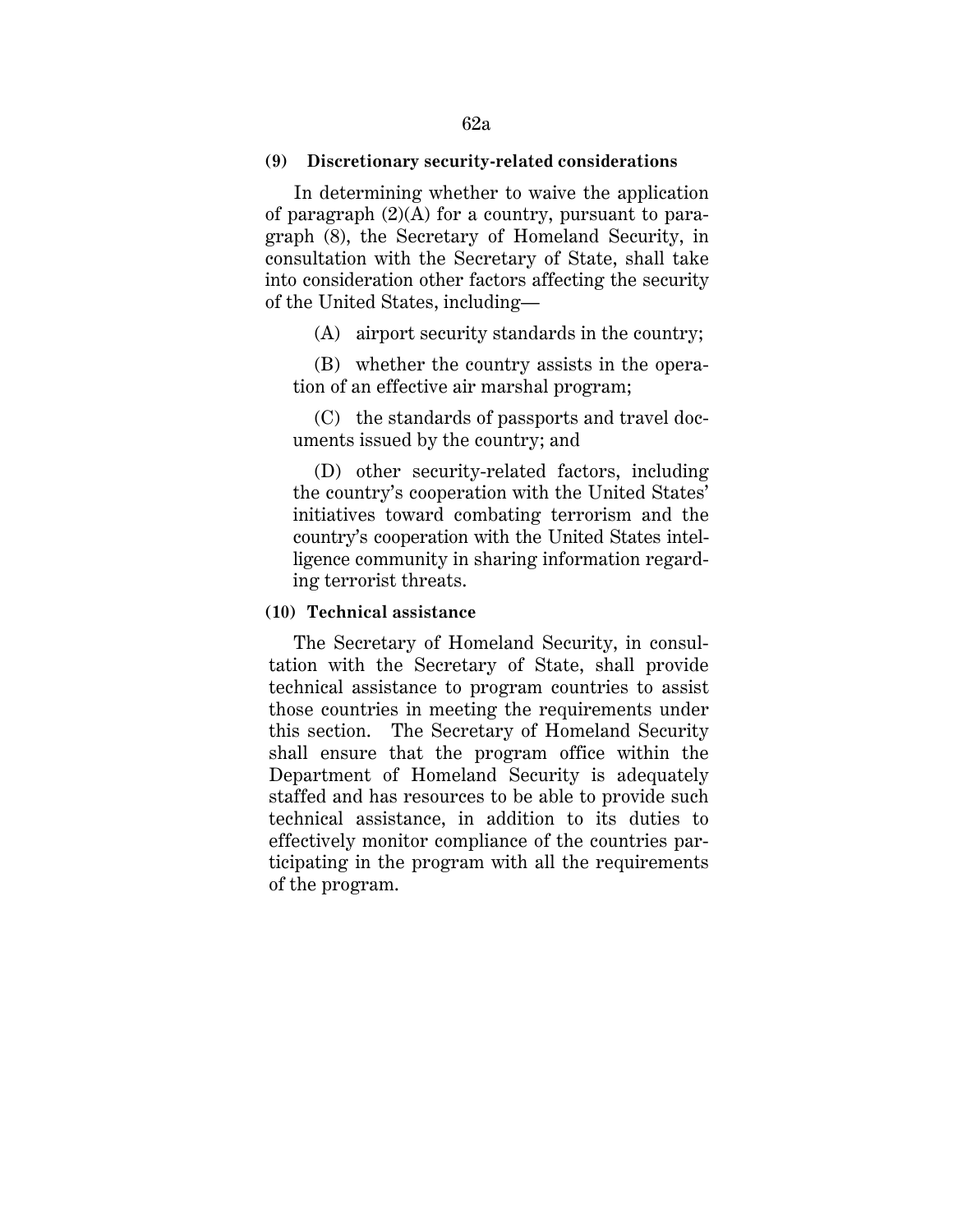# **(11) Independent review**

# **(A) In general**

Prior to the admission of a new country into the program under this section, and in conjunction with the periodic evaluations required under subsection  $(c)(5)(A)$ , the Director of National Intelligence shall conduct an independent intelligence assessment of a nominated country and member of the program.

# **(B) Reporting requirement**

The Director shall provide to the Secretary of Homeland Security, the Secretary of State, and the Attorney General the independent intelligence assessment required under subparagraph (A).

# **(C) Contents**

The independent intelligence assessment conducted by the Director shall include—

(i) a review of all current, credible terrorist threats of the subject country;

(ii) an evaluation of the subject country's counterterrorism efforts;

(iii) an evaluation as to the extent of the country's sharing of information beneficial to suppressing terrorist movements, financing, or actions;

(iv) an assessment of the risks associated with including the subject country in the program; and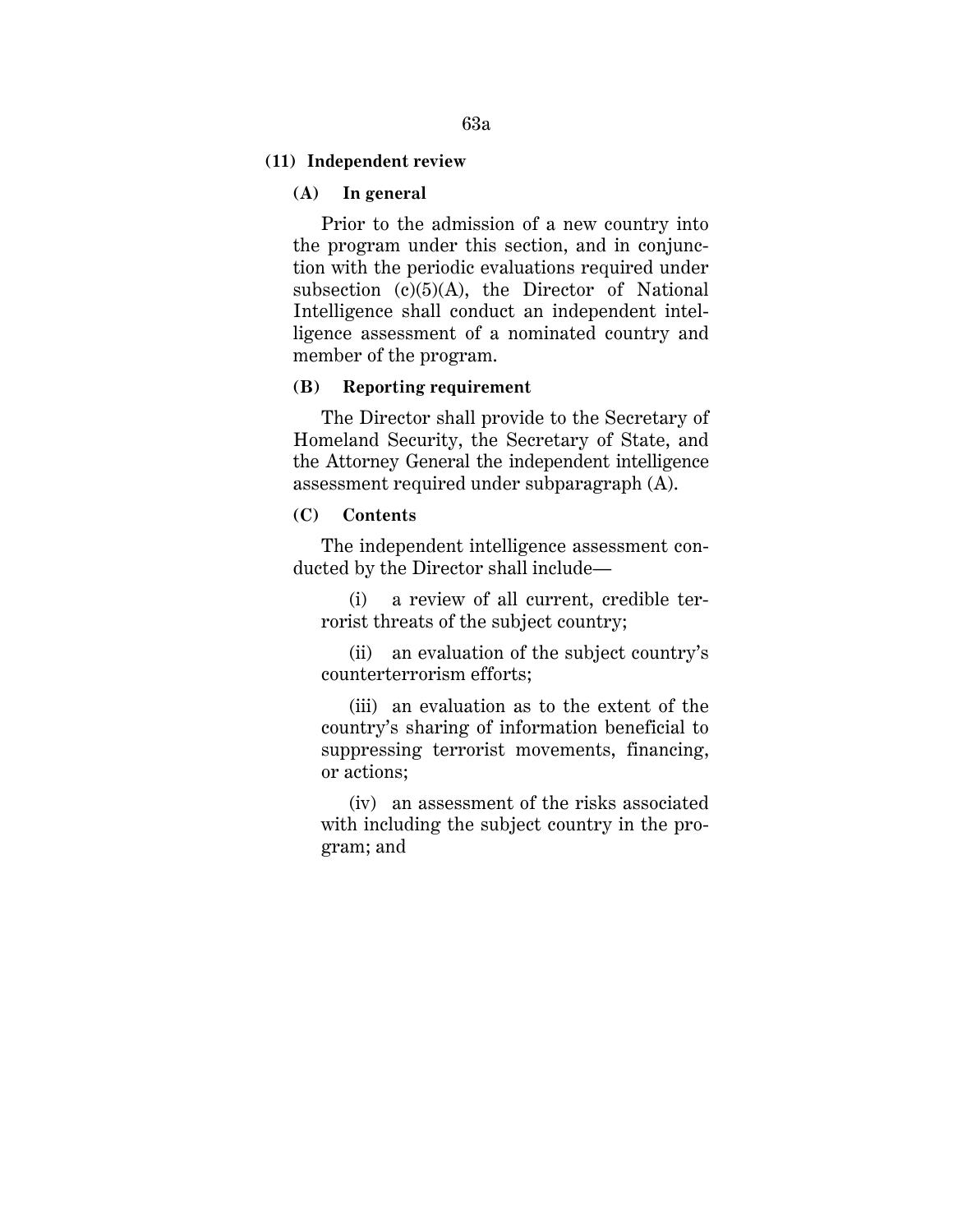## (v) recommendations to mitigate the risks identified in clause (iv).

#### **(12) Designation of high risk program countries**

#### **(A) In general**

The Secretary of Homeland Security, in consultation with the Director of National Intelligence and the Secretary of State, shall evaluate program countries on an annual basis based on the criteria described in subparagraph (B) and shall identify any program country, the admission of nationals from which under the visa waiver program under this section, the Secretary determines presents a high risk to the national security of the United States.

## **(B) Criteria**

In evaluating program countries under subparagraph (A), the Secretary of Homeland Security, in consultation with the Director of National Intelligence and the Secretary of State, shall consider the following criteria:

(i) The number of nationals of the country determined to be ineligible to travel to the United States under the program during the previous year.

(ii) The number of nationals of the country who were identified in United States Government databases related to the identities of known or suspected terrorists during the previous year.

(iii) The estimated number of nationals of the country who have traveled to Iraq or Syria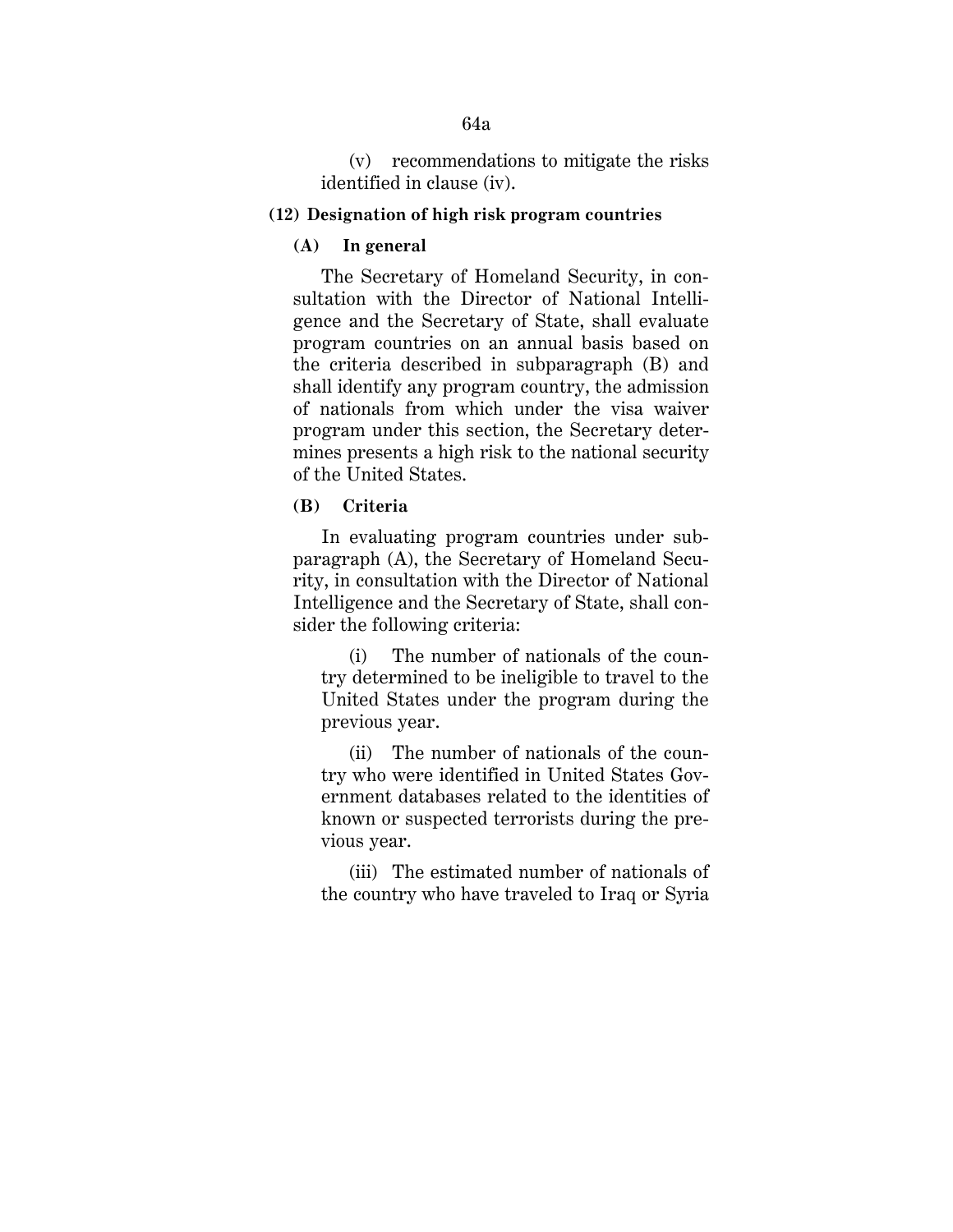at any time on or after March 1, 2011 to engage in terrorism.

(iv) The capacity of the country to combat passport fraud.

(v) The level of cooperation of the country with the counter-terrorism efforts of the United States.

(vi) The adequacy of the border and immigration control of the country.

(vii) Any other criteria the Secretary of Homeland Security determines to be appropriate.

### **(C) Suspension of designation**

The Secretary of Homeland Security, in consultation with the Secretary of State, may suspend the designation of a program country based on a determination that the country presents a high risk to the national security of the United States under subparagraph (A) until such time as the Secretary determines that the country no longer presents such a risk.

#### **(D) Report**

Not later than 60 days after December 18, 2015, and annually thereafter, the Secretary of Homeland Security, in consultation with the Director of National Intelligence and the Secretary of State, shall submit to the Committee on Homeland Security, the Committee on Foreign Affairs, the Permanent Select Committee on Intelligence, and the Committee on the Judiciary of the House of Representatives, and the Committee on Home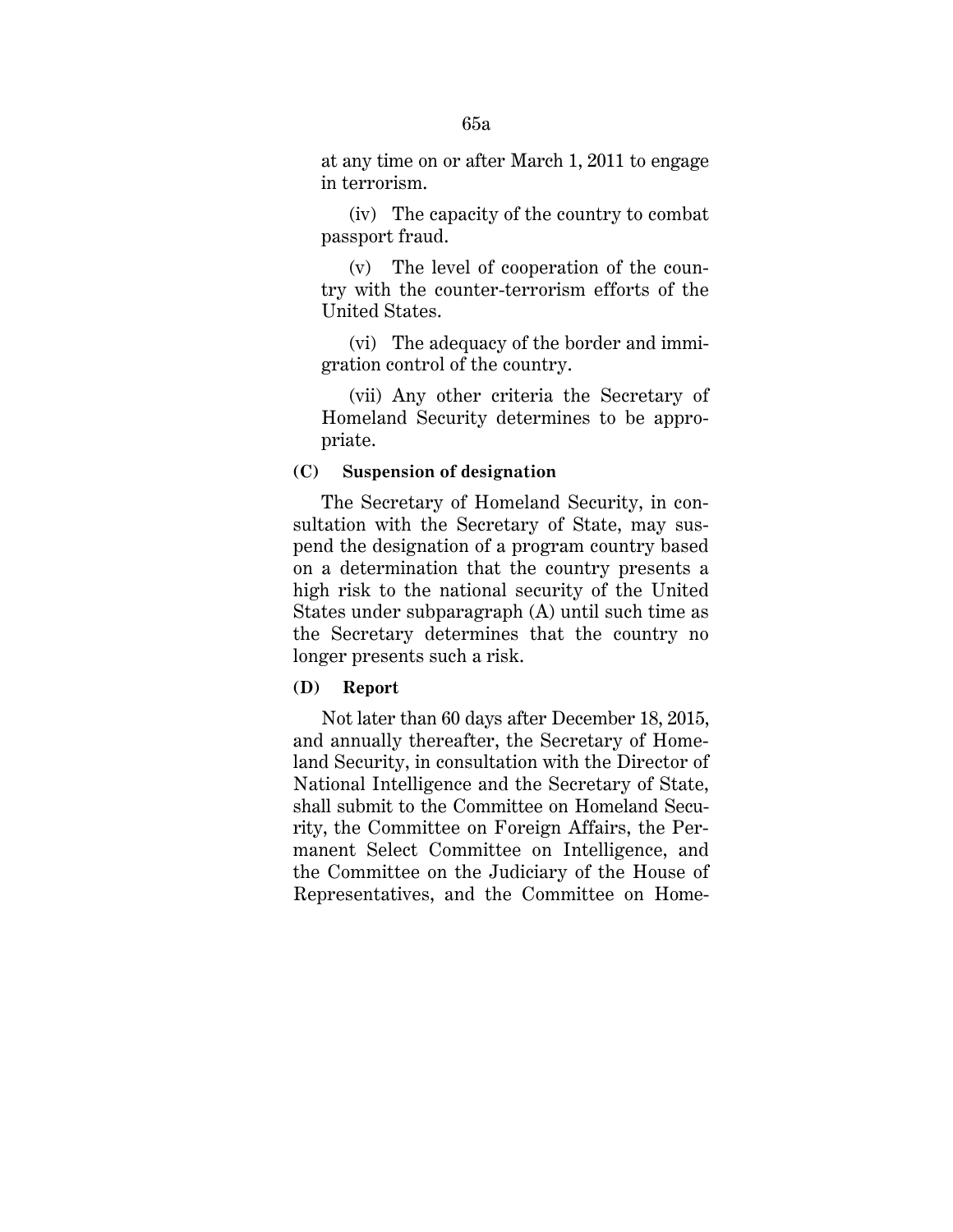land Security and Governmental Affairs, the Committee on Foreign Relations, the Select Committee on Intelligence, and the Committee on the Judiciary of the Senate a report, which includes an evaluation and threat assessment of each country determined to present a high risk to the national security of the United States under subparagraph (A).

### **(d) Authority**

Notwithstanding any other provision of this section, the Secretary of Homeland Security, in consultation with the Secretary of State, may for any reason (including national security) refrain from waiving the visa requirement in respect to nationals of any country which may otherwise qualify for designation or may, at any time, rescind any waiver or designation previously granted under this section. The Secretary of Homeland Security may not waive any eligibility requirement under this section unless the Secretary notifies, with respect to the House of Representatives, the Committee on Homeland Security, the Committee on the Judiciary, the Committee on Foreign Affairs, and the Committee on Appropriations, and with respect to the Senate, the Committee on Homeland Security and Governmental Affairs, the Committee on the Judiciary, the Committee on Foreign Relations, and the Committee on Appropriations not later than 30 days before the effective date of such waiver.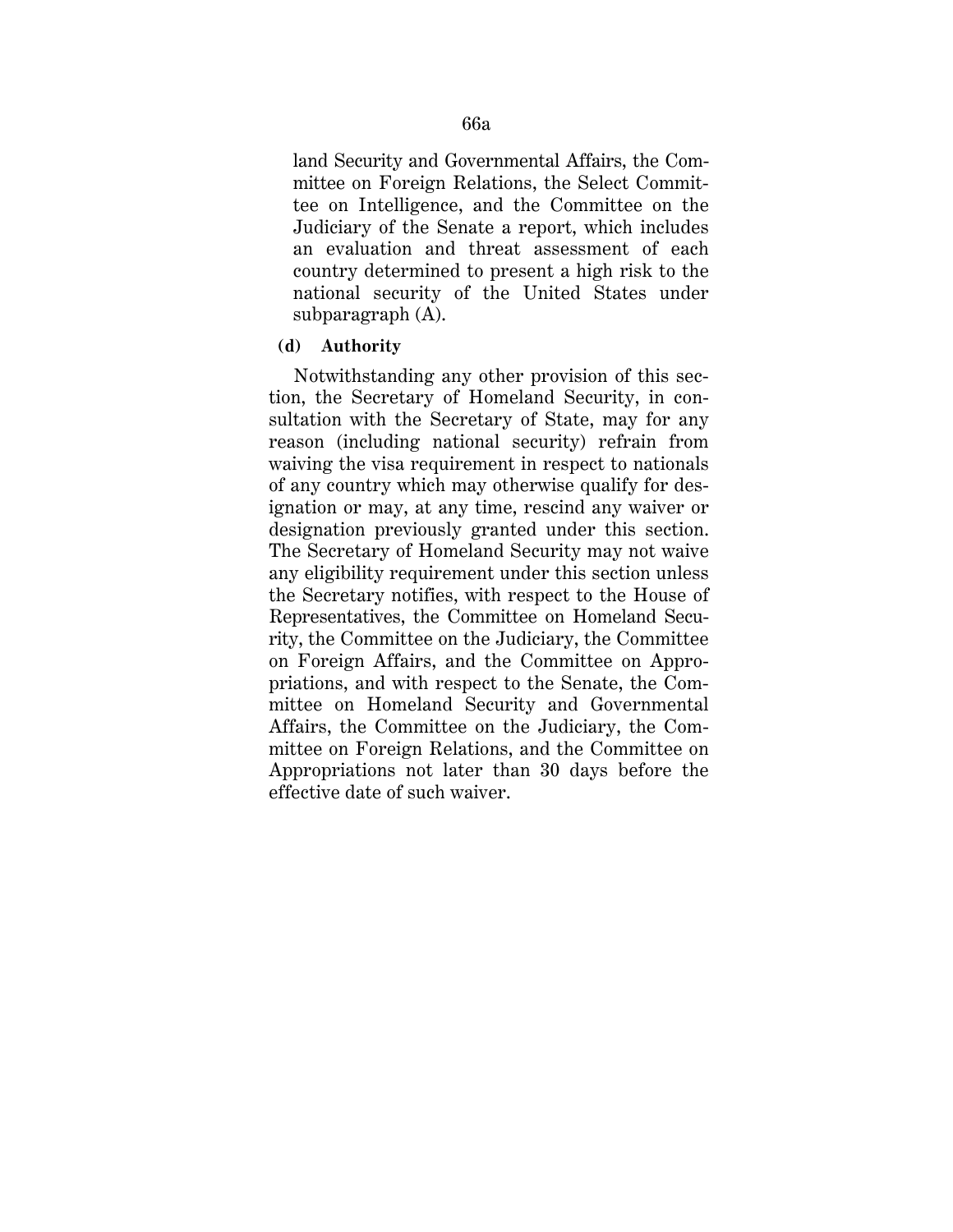### **(e) Carrier agreements**

### **(1) In general**

The agreement referred to in subsection (a)(4) is an agreement between a carrier (including any carrier conducting operations under part 135 of title 14, Code of Federal Regulations) or a domestic corporation conducting operations under part 91 of that title and the Secretary of Homeland Security under which the carrier (including any carrier conducting operations under part 135 of title 14, Code of Federal Regulations) or a domestic corporation conducting operations under part 91 of that title agrees, in consideration of the waiver of the visa requirement with respect to a nonimmigrant visitor under the program—

(A) to indemnify the United States against any costs for the transportation of the alien from the United States if the visitor is refused admission to the United States or remains in the United States unlawfully after the 90-day period described in subsection  $(a)(1)(A)$  of this section,

(B) to submit daily to immigration officers any immigration forms received with respect to nonimmigrant visitors provided a waiver under the program,

(C) to be subject to the imposition of fines resulting from the transporting into the United States of a national of a designated country without a passport pursuant to regulations promulgated by the Secretary of Homeland Security, and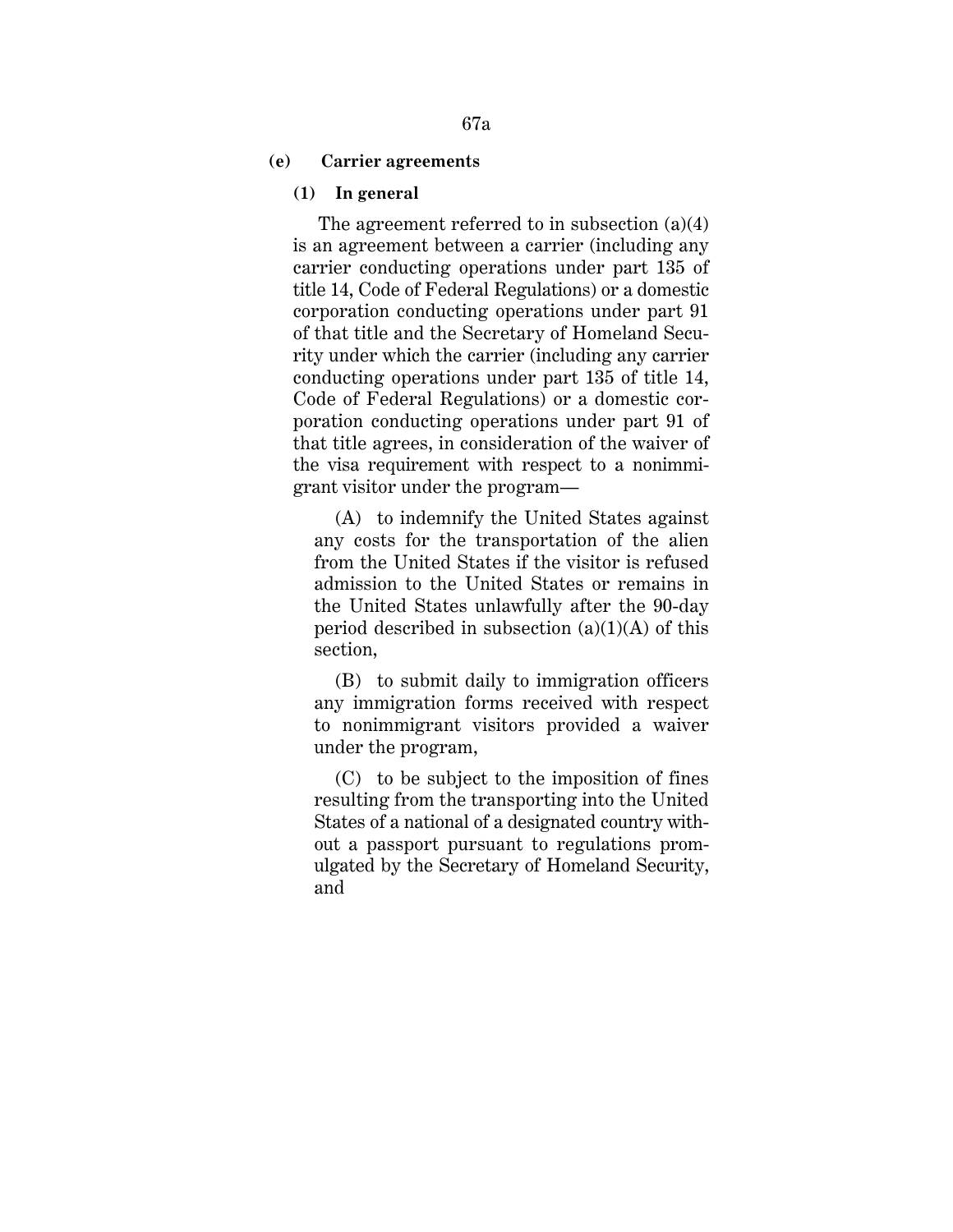(D) to collect, provide, and share passenger data as required under subsection  $(h)(1)(B)$  of this section.

#### **(2) Termination of agreements**

The Secretary of Homeland Security may terminate an agreement under paragraph (1) with five days' notice to the carrier (including any carrier conducting operations under part 135 of title 14, Code of Federal Regulations) or a domestic corporation conducting operations under part 91 of that title for the failure by a carrier (including any carrier conducting operations under part 135 of title 14, Code of Federal Regulations) or a domestic corporation conducting operations under part 91 of that title to meet the terms of such agreement.

### **(3) Business aircraft requirements**

#### **(A) In general**

-

For purposes of this section, a domestic corporation conducting operations under part 91 of title 14, Code of Federal Regulations<sup>2</sup> that owns or operates a noncommercial aircraft is a corporation that is organized under the laws of any of the States of the United States or the District of Columbia and is accredited by or a member of a national organization that sets business aviation standards. The Secretary of Homeland Security shall prescribe by regulation the provision of such information as the Secretary of Homeland

<sup>2</sup> So in Original. Probably should be followed by a comma.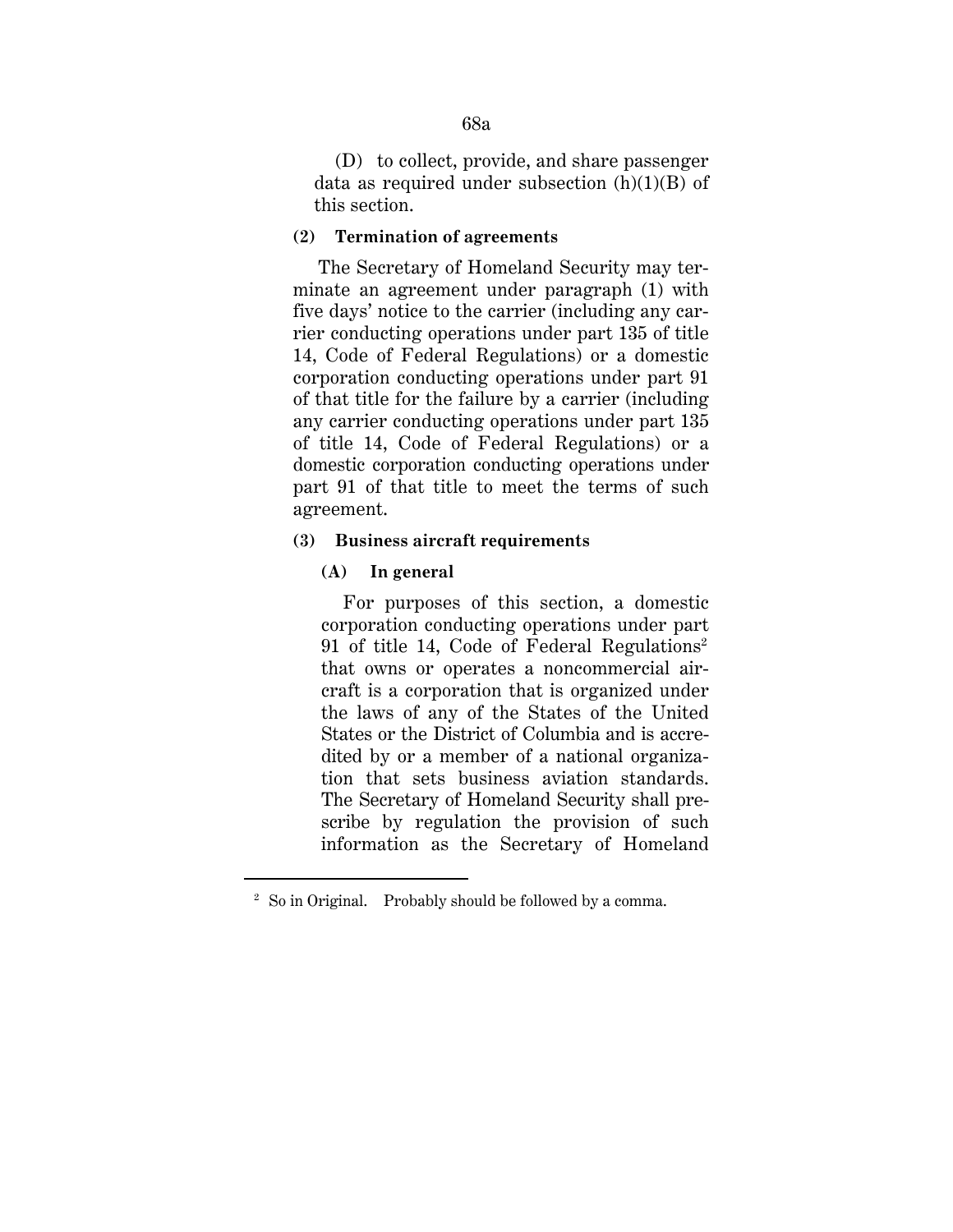Security deems necessary to identify the domestic corporation, its officers, employees, shareholders, its place of business, and its business activities.

### **(B) Collections**

In addition to any other fee authorized by law, the Secretary of Homeland Security is authorized to charge and collect, on a periodic basis, an amount from each domestic corporation conducting operations under part 91 of title 14, Code of Federal Regulations, for nonimmigrant visa waiver admissions on noncommercial aircraft owned or operated by such domestic corporation equal to the total amount of fees assessed for issuance of nonimmigrant visa waiver arrival/departure forms at land border ports of entry. All fees collected under this paragraph shall be deposited into the Immigration User Fee Account established under section 1356(h) of this title.

### **(f) Duration and termination of designation**

### **(1) In general**

## **(A) Determination and notification of disqualification rate**

Upon determination by the Secretary of Homeland Security that a program country's disqualification rate is 2 percent or more, the Secretary of Homeland Security shall notify the Secretary of State.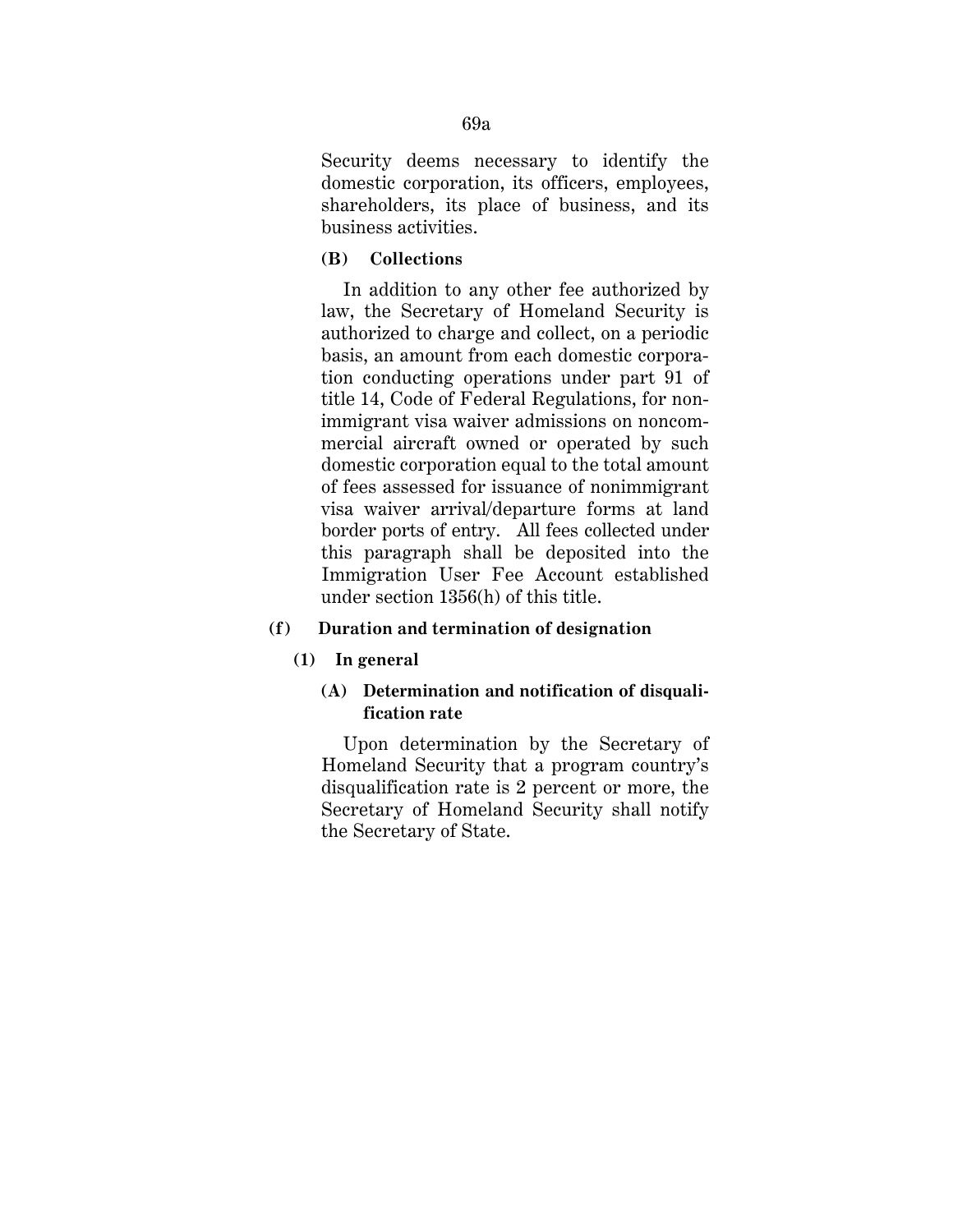### **(B) Probationary status**

If the program country's disqualification rate is greater than 2 percent but less than 3.5 percent, the Secretary of Homeland Security shall place the program country in probationary status for a period not to exceed 2 full fiscal years following the year in which the determination under subparagraph (A) is made.

#### **(C) Termination of designation**

Subject to paragraph (3), if the program country's disqualification rate is 3.5 percent or more, the Secretary of Homeland Security shall terminate the country's designation as a program country effective at the beginning of the second fiscal year following the fiscal year in which the determination under subparagraph (A) is made.

#### **(2) Termination of probationary status**

#### **(A) In general**

If the Secretary of Homeland Security determines at the end of the probationary period described in paragraph (1)(B) that the program country placed in probationary status under such paragraph has failed to develop a machine-readable passport program as required by section<sup>3</sup> (c)(2)(C), or has a disqualification rate of 2 percent or more, the Secretary of Homeland Security shall terminate the designation of the country as a pro-

-

<sup>&</sup>lt;sup>3</sup> So in original. Probably should be "subsection".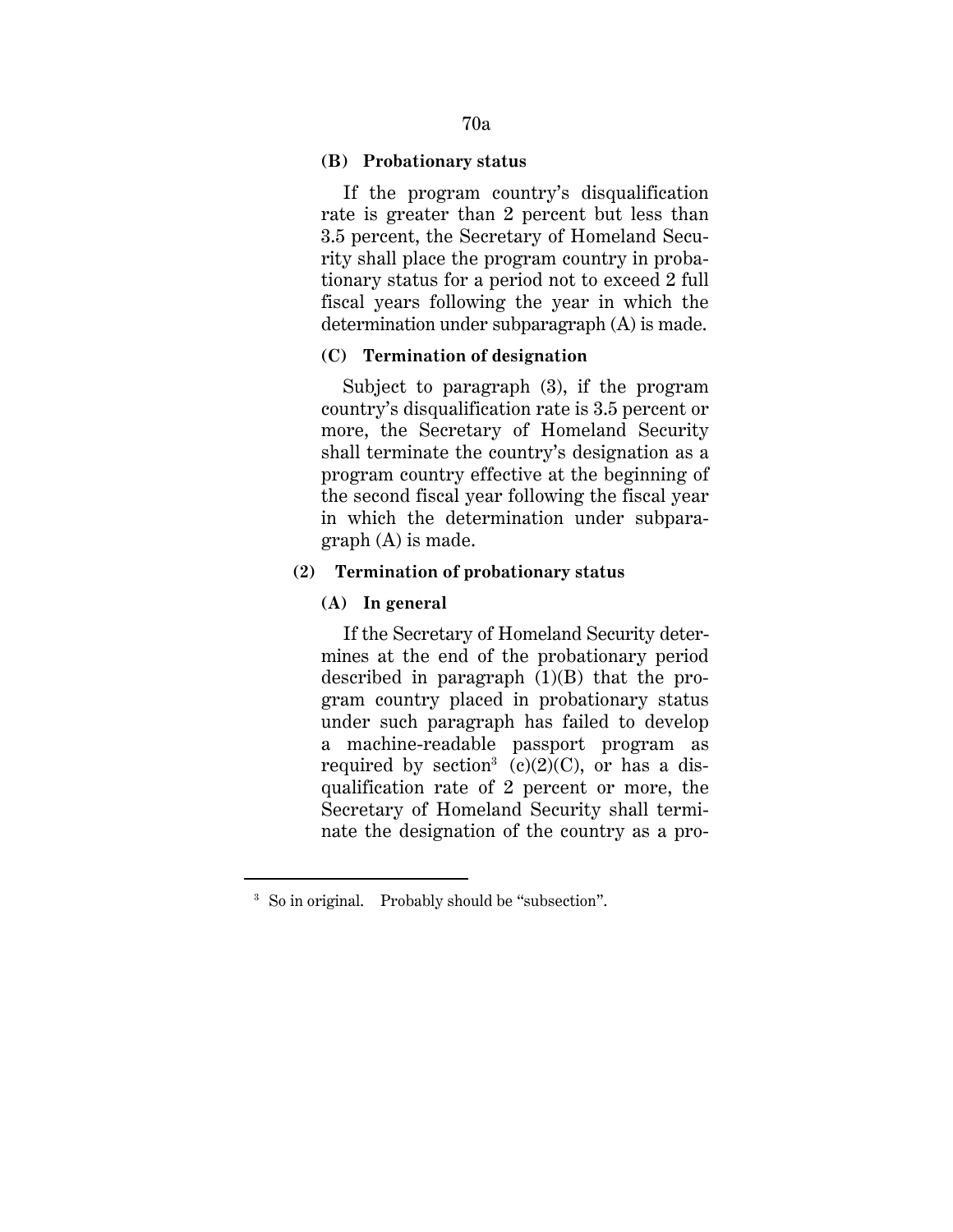gram country. If the Secretary of Homeland Security determines that the program country has developed a machine-readable passport program and has a disqualification rate of less than 2 percent, the Secretary of Homeland Security shall redesignate the country as a program country.

## **(B) Effective date**

A termination of the designation of a country under subparagraph (A) shall take effect on the first day of the first fiscal year following the fiscal year in which the determination under such subparagraph is made. Until such date, nationals of the country shall remain eligible for a waiver under subsection (a) of this section.

## **(3) Nonapplicability of certain provisions**

Paragraph (1)(C) shall not apply unless the total number of nationals of a program country described in paragraph (4)(A) exceeds 100.

# **(4) "Disqualification rate" defined**

For purposes of this subsection, the term "disqualification rate" means the percentage which—

(A) the total number of nationals of the program country who were—

(i) denied admission at the time of arrival or withdrew their application for admission during the most recent fiscal year for which data are available; and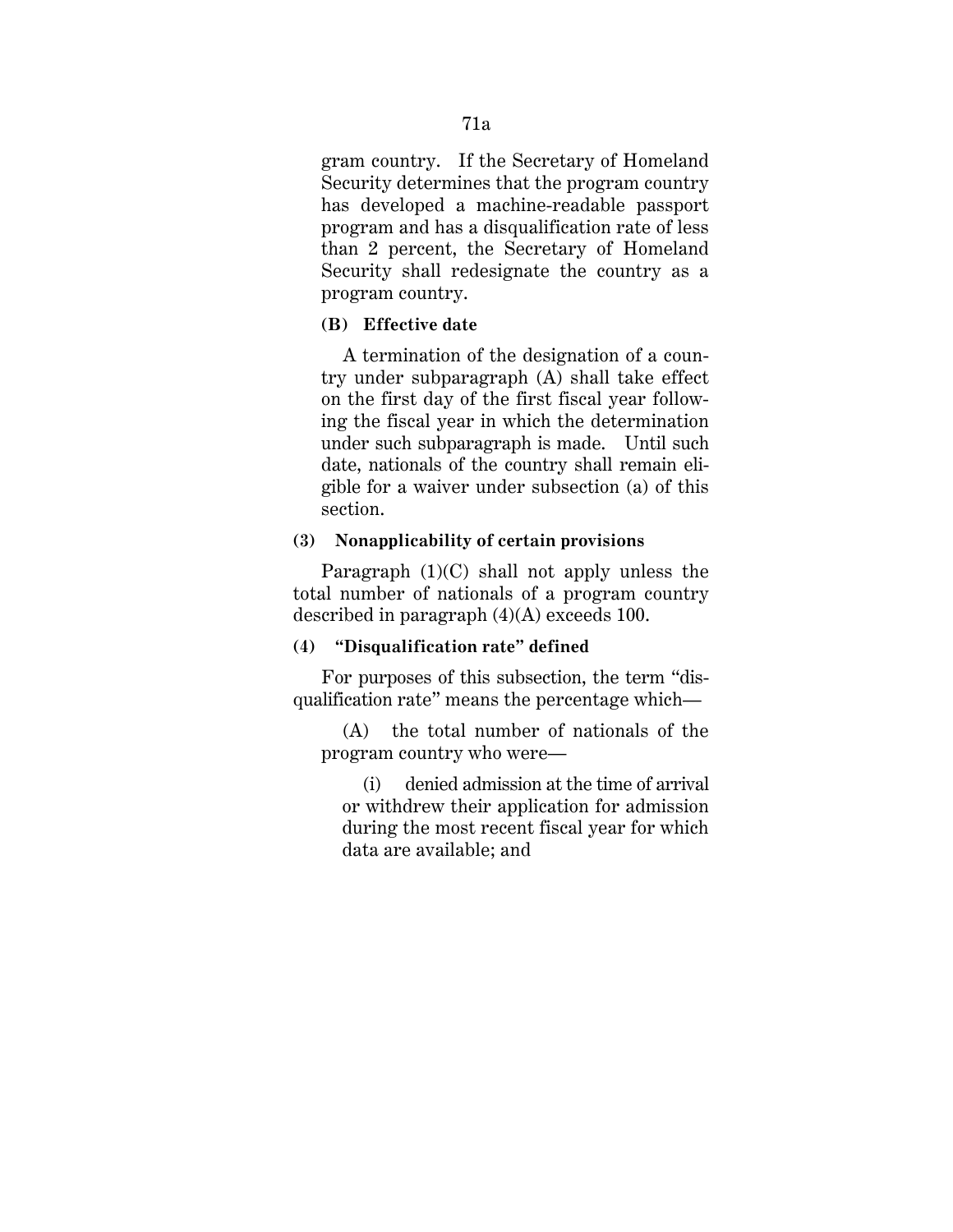(ii) admitted as nonimmigrant visitors during such fiscal year and who violated the terms of such admission; bears to

(B) the total number of nationals of such country who applied for admission as nonimmigrant visitors during such fiscal year.

### **(5) Failure to report passport thefts**

If the Secretary of Homeland Security and the Secretary of State jointly determine that the program country is not reporting the theft or loss of passports, as required by subsection  $(c)(2)(D)$ of this section, the Secretary of Homeland Security shall terminate the designation of the country as a program country.

#### **(6) Failure to share information**

#### **(A) In general**

If the Secretary of Homeland Security and the Secretary of State jointly determine that the program country is not sharing information, as required by subsection  $(c)(2)(F)$ , the Secretary of Homeland Security shall terminate the designation of the country as a program country.

## **(B) Redesignation**

In the case of a termination under this paragraph, the Secretary of Homeland Security shall redesignate the country as a program country, without regard to paragraph (2) or (3) of subsection (c) or paragraphs (1) through (4), when the Secretary of Homeland Security, in consultation with the Secretary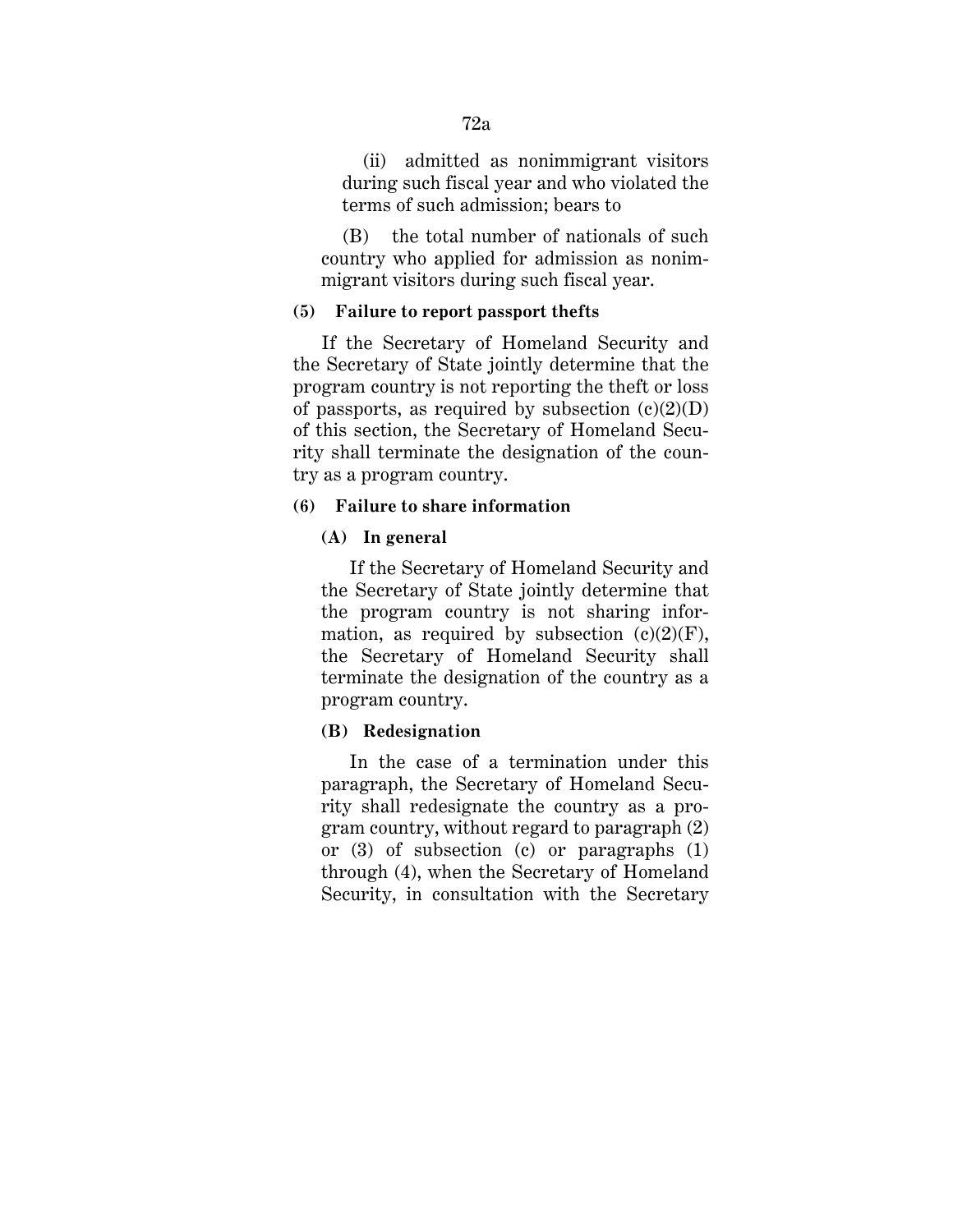of State, determines that the country is sharing information, as required by subsection  $(c)(2)(F).$ 

### **(7) Failure to screen**

#### **(A) In general**

Beginning on the date that is 270 days after December 18, 2015, if the Secretary of Homeland Security and the Secretary of State jointly determine that the program country is not conducting the screening required by subsection  $(c)(2)(G)$ , the Secretary of Homeland Security shall terminate the designation of the country as a program country.

#### **(B) Redesignation**

In the case of a termination under this paragraph, the Secretary of Homeland Security shall redesignate the country as a program country, without regard to paragraph (2) or (3) of subsection (c) or paragraphs (1) through (4), when the Secretary of Homeland Security, in consultation with the Secretary of State, determines that the country is conducting the screening required by subsection  $(c)(2)(G)$ .

## **(g) Visa application sole method to dispute denial of waiver based on a ground of inadmissibility**

In the case of an alien denied a waiver under the program by reason of a ground of inadmissibility described in section 1182(a) of this title that is discovered at the time of the alien's application for the waiver or through the use of an automated electronic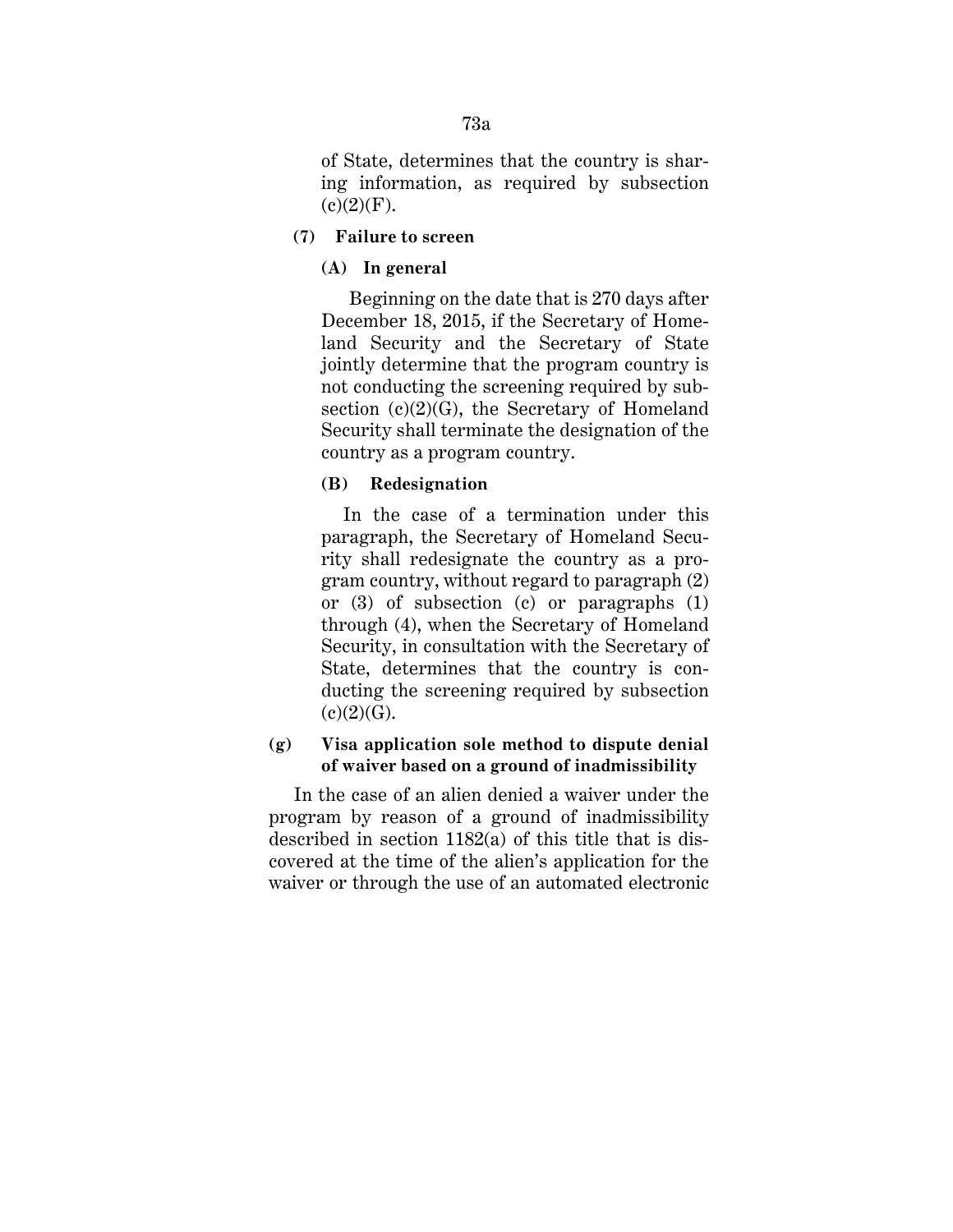database required under subsection (a)(9) of this section, the alien may apply for a visa at an appropriate consular office outside the United States. There shall be no other means of administrative or judicial review of such a denial, and no court or person otherwise shall have jurisdiction to consider any claim attacking the validity of such a denial.

### **(h) Use of information technology systems**

## **(1) Automated entry-exit control system**

## **(A) System**

Not later than October 1, 2001, the Secretary of Homeland Security shall develop and implement a fully automated entry and exit control system that will collect a record of arrival and departure for every alien who arrives and departs by sea or air at a port of entry into the United States and is provided a waiver under the program.

## **(B) Requirements**

The system under subparagraph (A) shall satisfy the following requirements:

### **(i) Data collection by carriers**

Not later than October 1, 2001, the records of arrival and departure described in subparagraph (A) shall be based, to the maximum extent practicable, on passenger data collected and electronically transmitted to the automated entry and exit control system by each carrier that has an agreement under subsection (a)(4) of this section.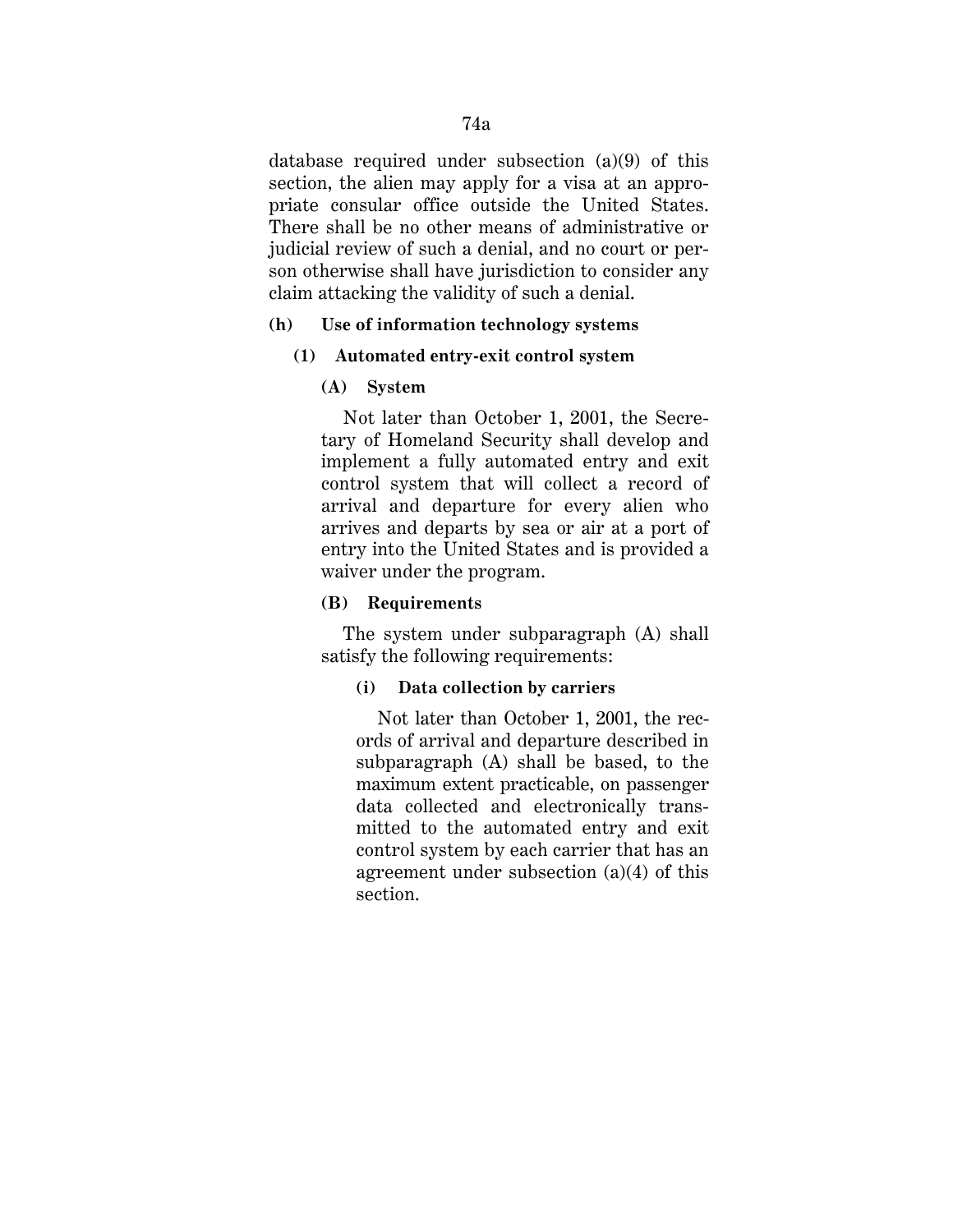Not later than October 1, 2002, no waiver may be provided under this section to an alien arriving by sea or air at a port of entry into the United States on a carrier unless the carrier is electronically transmitting to the automated entry and exit control system passenger data determined by the Secretary of Homeland Security to be sufficient to permit the Secretary of Homeland Security to carry out this paragraph.

#### **(iii) Calculation**

The system shall contain sufficient data to permit the Secretary of Homeland Security to calculate, for each program country and each fiscal year, the portion of nationals of that country who are described in subparagraph (A) and for whom no record of departure exists, expressed as a percentage of the total number of such nationals who are so described.

#### **(C) Reporting**

# **(i) Percentage of nationals lacking departure record**

As part of the annual report required to be submitted under section 1365a(e)(1) of this title, the Secretary of Homeland Security shall include a section containing the calculation described in subparagraph (B)(iii) for each program country for the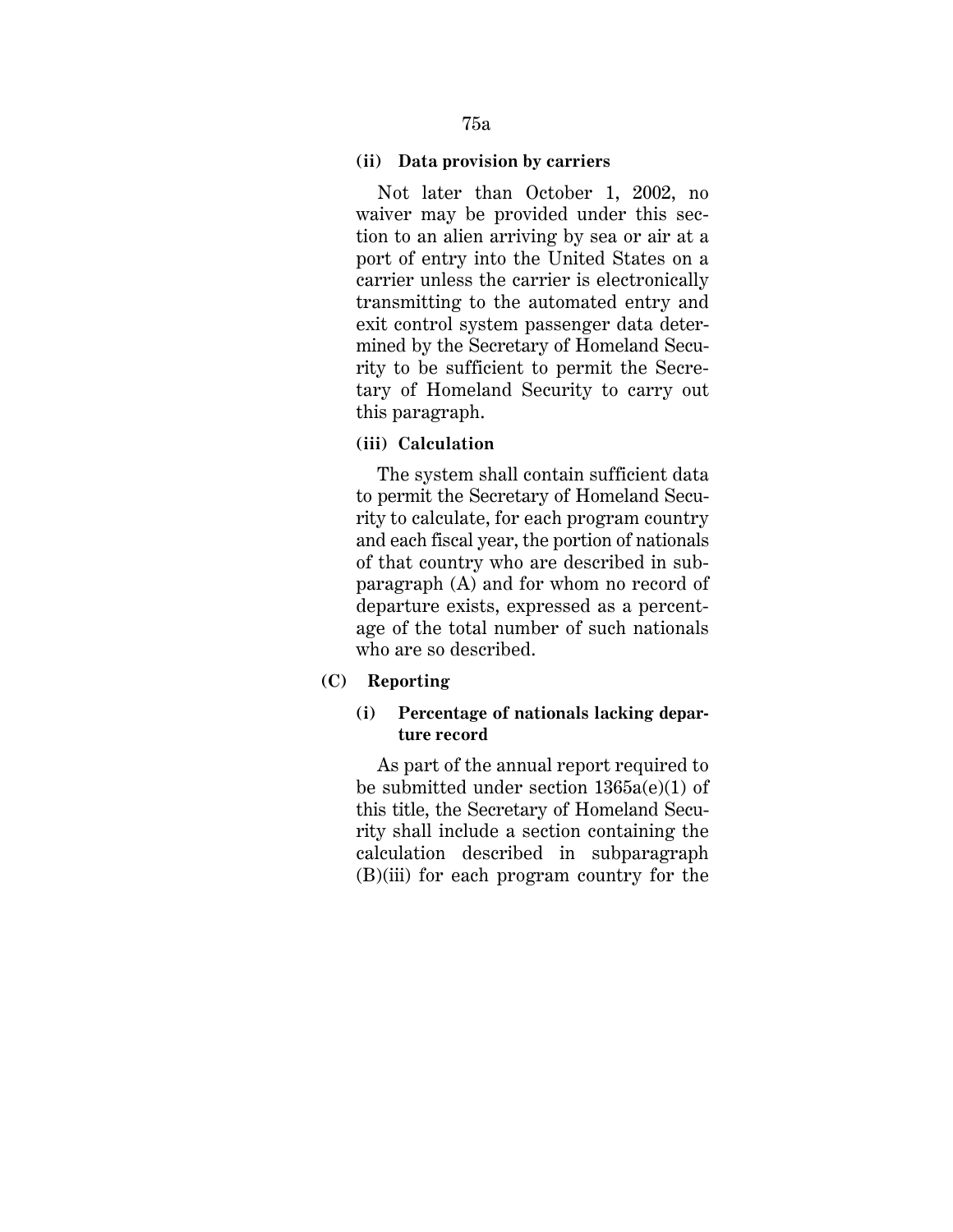previous fiscal year, together with an analysis of that information.

## **(ii) System effectiveness**

Not later than December 31, 2004, the Secretary of Homeland Security shall submit a written report to the Committee on the Judiciary of the United States House of Representatives and of the Senate containing the following:

(I) The conclusions of the Secretary of Homeland Security regarding the effectiveness of the automated entry and exit control system to be developed and implemented under this paragraph.

(II) The recommendations of the Secretary of Homeland Security regarding the use of the calculation described in subparagraph (B)(iii) as a basis for evaluating whether to terminate or continue the designation of a country as a program country.

The report required by this clause may be combined with the annual report required to be submitted on that date under section 1365a(e)(1) of this title.

### **(2) Automated data sharing system**

### **(A) System**

The Secretary of Homeland Security and the Secretary of State shall develop and implement an automated data sharing system that will permit them to share data in electronic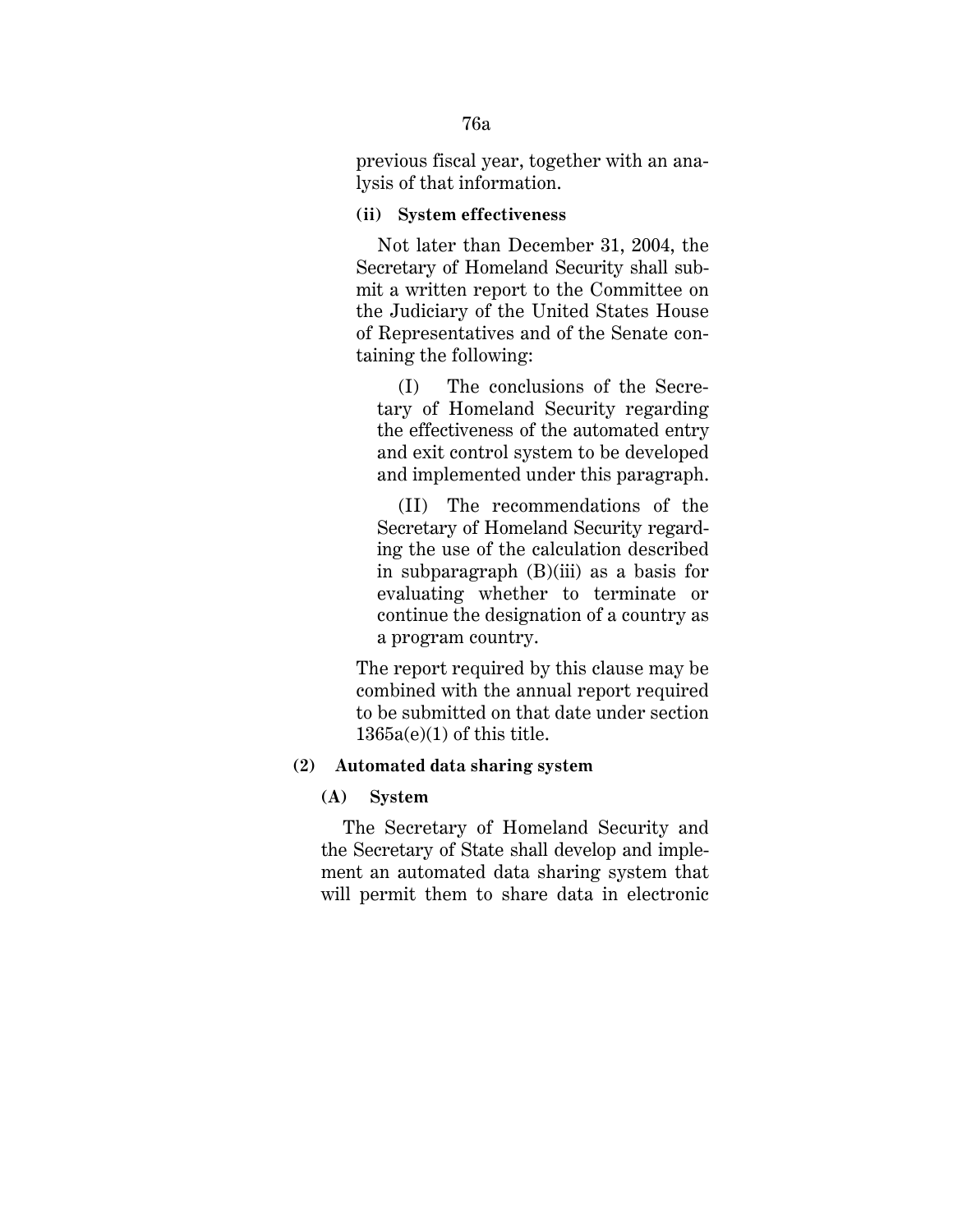form from their respective records systems regarding the admissibility of aliens who are nationals of a program country.

#### **(B) Requirements**

The system under subparagraph (A) shall satisfy the following requirements:

# **(i) Supplying information to immigration officers conducting inspections at ports of entry**

Not later than October 1, 2002, the system shall enable immigration officers conducting inspections at ports of entry under section 1225 of this title to obtain from the system, with respect to aliens seeking a waiver under the program—

(I) any photograph of the alien that may be contained in the records of the Department of State or the Service; and

(II) information on whether the alien has ever been determined to be ineligible to receive a visa or ineligible to be admitted to the United States.

# **(ii) Supplying photographs of inadmissible aliens**

The system shall permit the Secretary of Homeland Security electronically to obtain any photograph contained in the records of the Secretary of State pertaining to an alien who is a national of a pro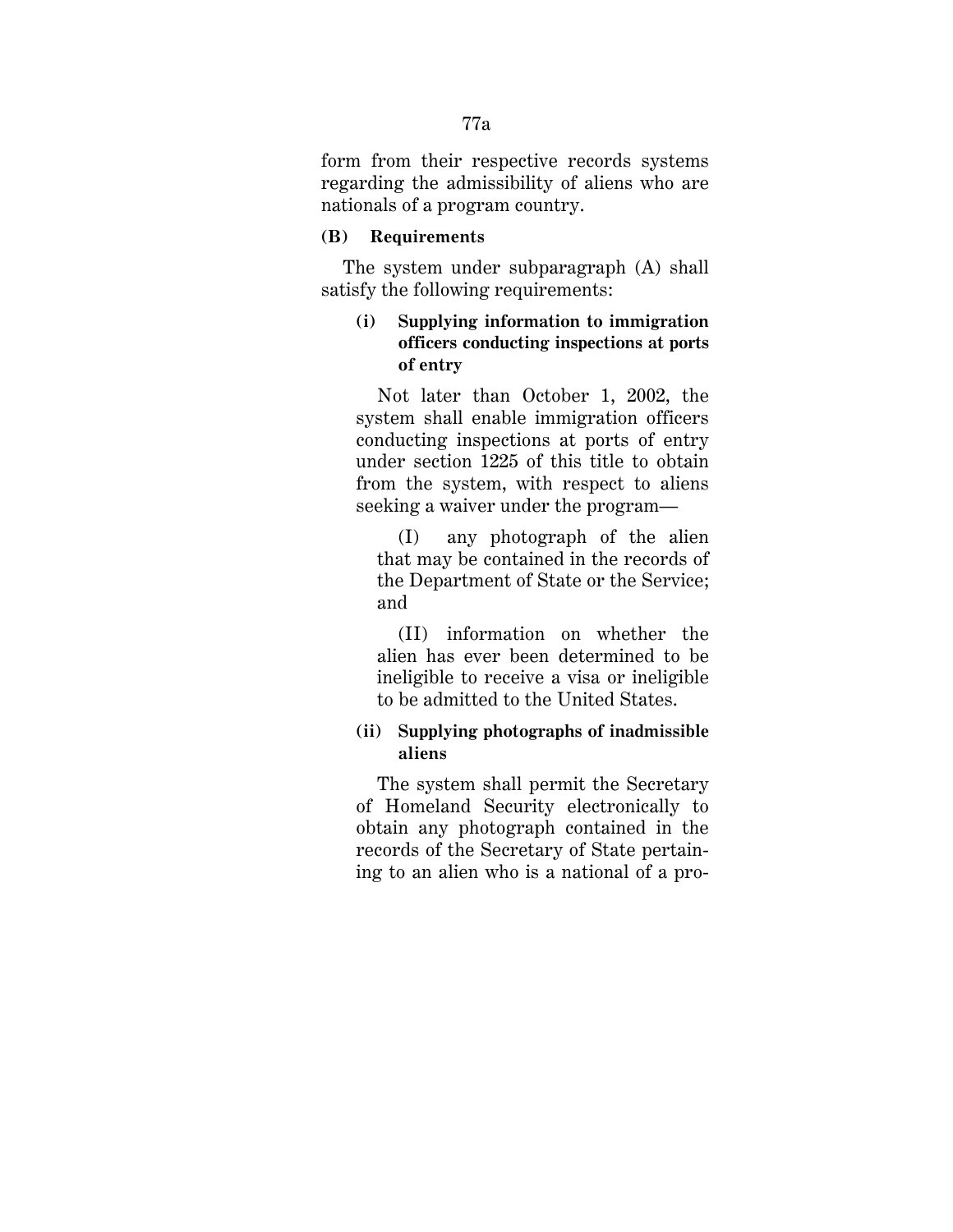gram country and has been determined to be ineligible to receive a visa.

## **(iii) Maintaining records on applications for admission**

The system shall maintain, for a minimum of 10 years, information about each application for admission made by an alien seeking a waiver under the program, including the following:

(I) The name or Service identification number of each immigration officer conducting the inspection of the alien at the port of entry.

(II) Any information described in clause (i) that is obtained from the system by any such officer.

(III) The results of the application.

## **(3) Electronic system for travel authorization**

### **(A) System**

The Secretary of Homeland Security, in consultation with the Secretary of State, shall develop and implement a fully automated electronic system for travel authorization (referred to in this paragraph as the "System") to collect such biographical and other information as the Secretary of Homeland Security determines necessary to determine, in advance of travel, the eligibility of, and whether there exists a law enforcement or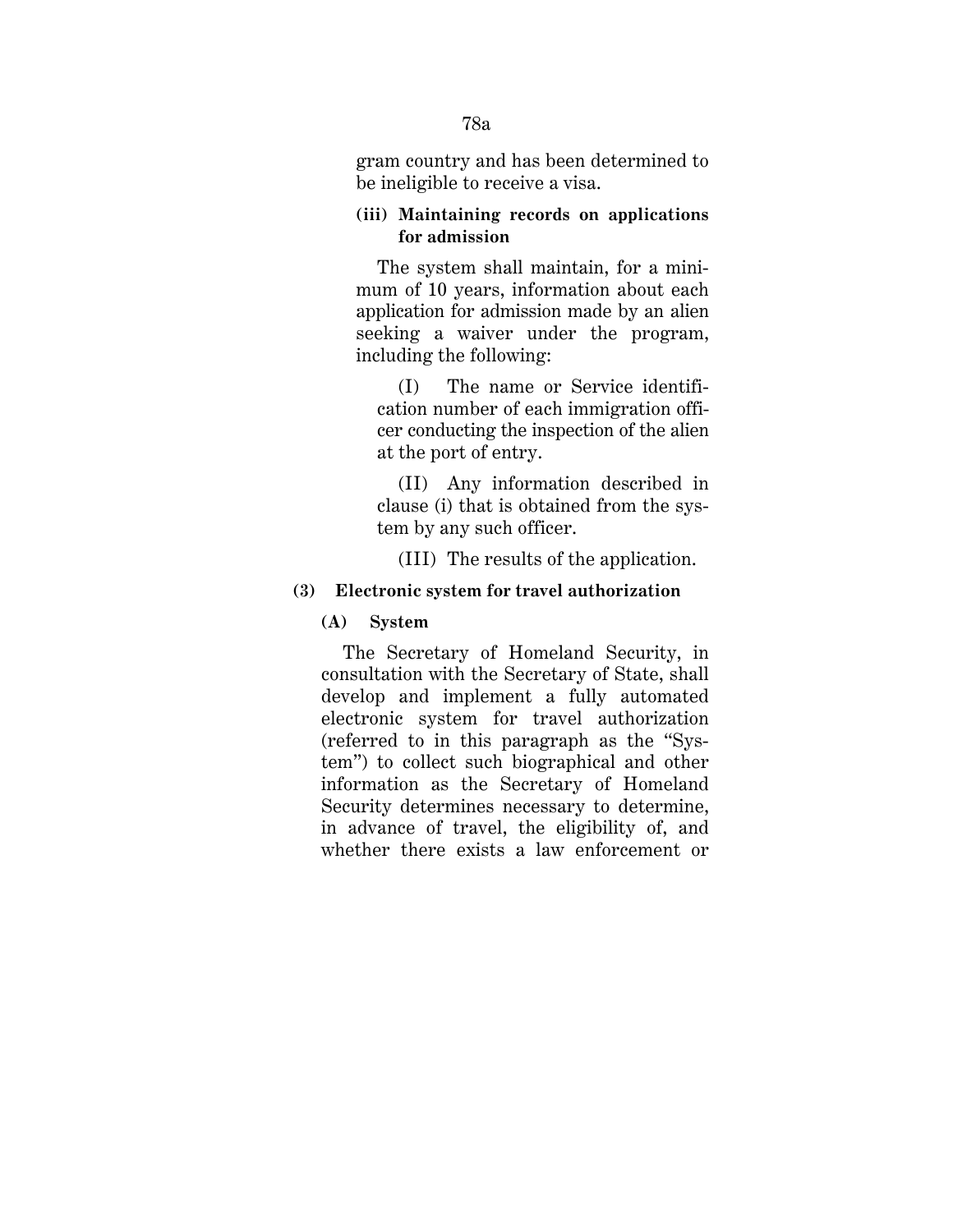security risk in permitting, the  $4$  alien to travel to the United States.

**(B) Fees**

### **(i) In general**

No later than 6 months after March 4, 2010, the Secretary of Homeland Security shall establish a fee for the use of the System and begin assessment and collection of that fee. The initial fee shall be the sum of—

(I) \$10 per travel authorization; and

(II) an amount that will at least ensure recovery of the full costs of providing and administering the System, as determined by the Secretary.

### **(ii) Disposition of amounts collected**

Amounts collected under clause (i)(I) shall be credited to the Travel Promotion Fund established by subsection (d) of section 2131 of title 22. Amounts collected under clause (i)(II) shall be transferred to the general fund of the Treasury and made available to pay the costs incurred to administer the System.

-

<sup>4</sup> So in original. Probably should be "an".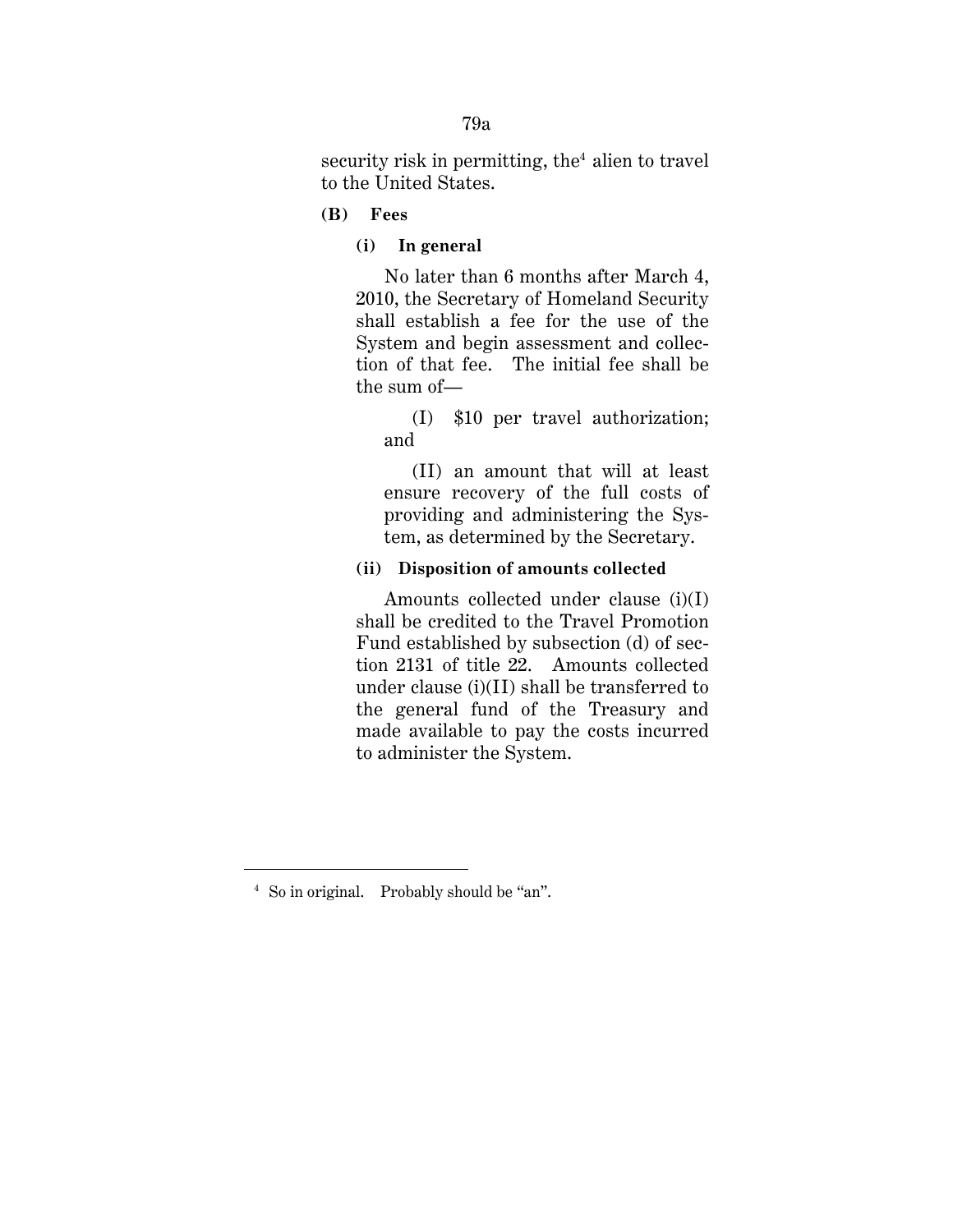## **(iii) Sunset of Travel Promotion Fund fee**

The Secretary may not collect the fee authorized by clause  $(i)(I)$  for fiscal years beginning after September 30, 2020.

## **(C) Validity**

#### **(i) Period**

The Secretary of Homeland Security, in consultation with the Secretary of State, shall prescribe regulations that provide for a period, not to exceed three years, during which a determination of eligibility to travel under the program will be valid. Notwithstanding any other provision under this section, the Secretary of Homeland Security may revoke any such determination or shorten the period of eligibility under any such determination at any time and for any reason.

#### **(ii) Limitation**

A determination by the Secretary of Homeland Security that an alien is eligible to travel to the United States under the program is not a determination that the alien is admissible to the United States.

#### **(iii) Not a determination of visa eligibility**

A determination by the Secretary of Homeland Security that an alien who applied for authorization to travel to the United States through the System is not eligible to travel under the program is not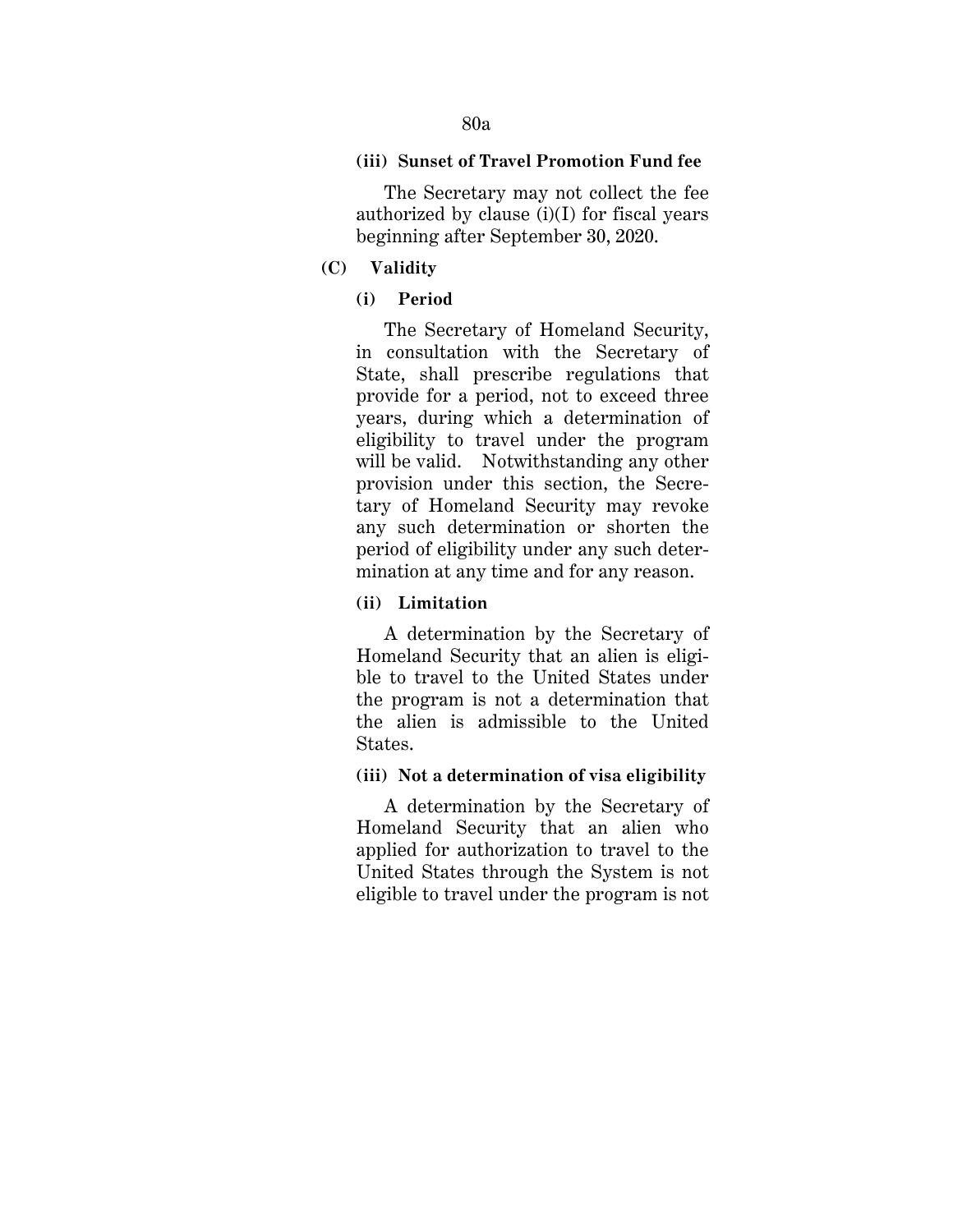a determination of eligibility for a visa to travel to the United States and shall not preclude the alien from applying for a visa.

#### **(iv) Judicial review**

Notwithstanding any other provision of law, no court shall have jurisdiction to review an eligibility determination under the System.

#### **(D) Fraud detection**

The Secretary of Homeland Security shall research opportunities to incorporate into the System technology that will detect and prevent fraud and deception in the System.

# **(E) Additional and previous countries of citizenship**

The Secretary of Homeland Security shall collect from an applicant for admission pursuant to this section information on any additional or previous countries of citizenship of that applicant. The Secretary shall take any information so collected into account when making determinations as to the eligibility of the alien for admission pursuant to this section.

## **(F) Report on certain limitations on travel**

Not later than 30 days after December 18, 2015, and annually thereafter, the Secretary of Homeland Security, in consultation with the Secretary of State, shall submit to the Committee on Homeland Security, the Committee on the Judiciary, and the Committee on Foreign Affairs of the House of Representa-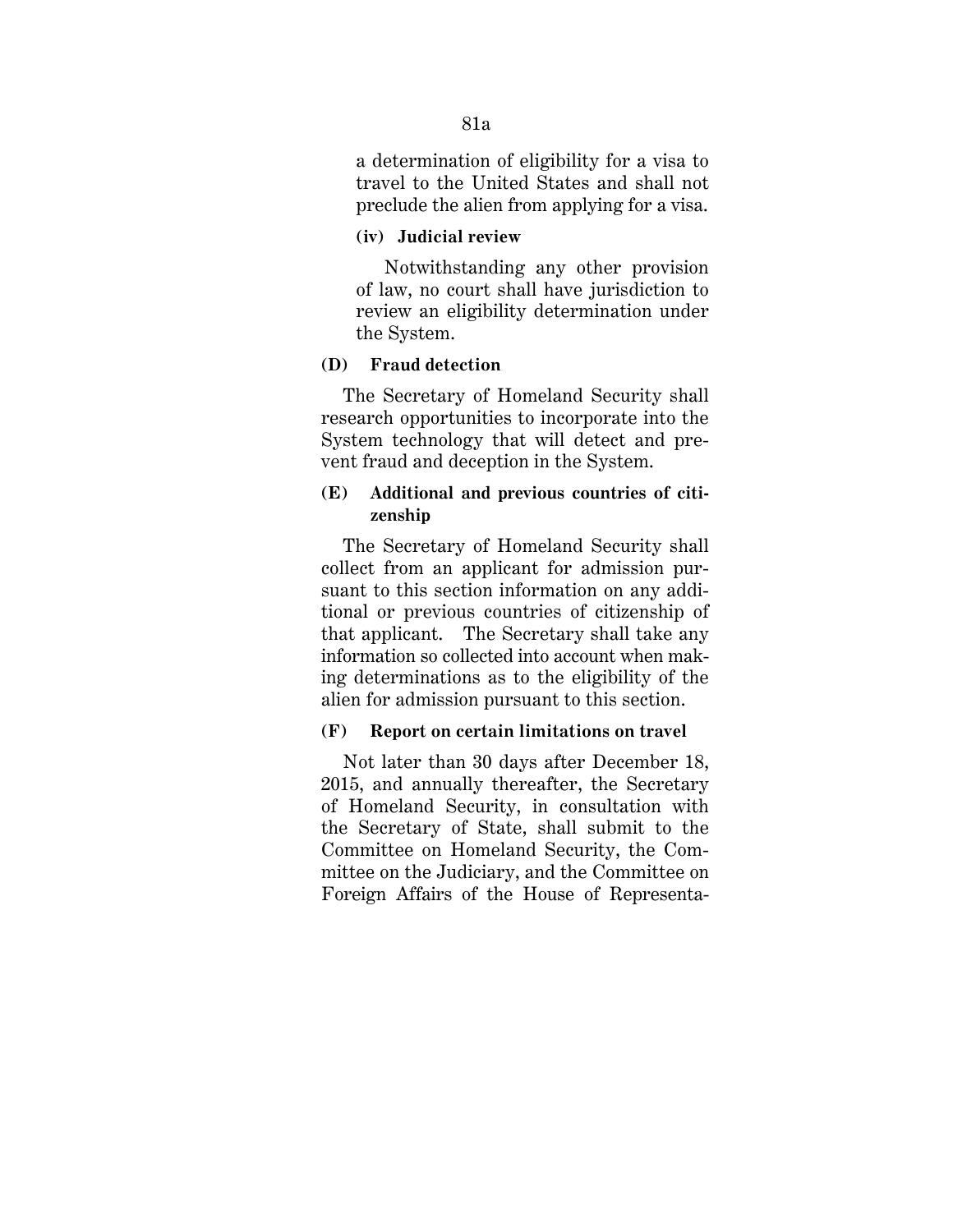tives, and the Committee on Homeland Security and Governmental Affairs, the Committee on the Judiciary, and the Committee on Foreign Relations of the Senate a report on the number of individuals who were denied eligibility to travel under the program, or whose eligibility for such travel was revoked during the previous year, and the number of such individuals determined, in accordance with subsection  $(a)(6)$ , to represent a threat to the national security of the United States, and shall include the country or countries of citizenship of each such individual.

## **(i) Exit system**

# **(1) In general**

Not later than one year after August 3, 2007, the Secretary of Homeland Security shall establish an exit system that records the departure on a flight leaving the United States of every alien participating in the visa waiver program established under this section.

## **(2) System requirements**

The system established under paragraph (1) shall—

(A) match biometric information of the alien against relevant watch lists and immigration information; and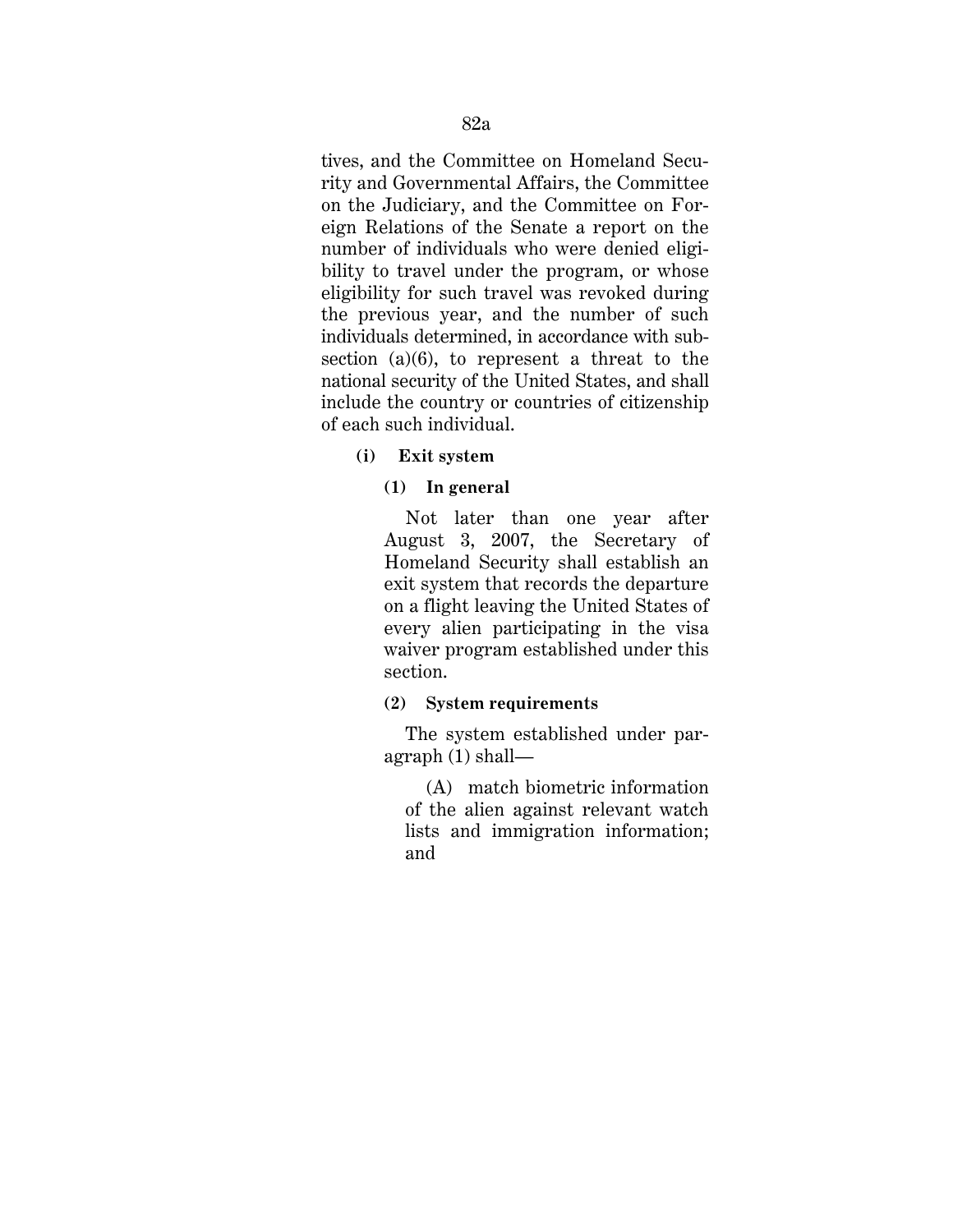(B) compare such biometric information against manifest information collected by air carriers on passengers departing the United States to confirm such aliens have departed the United States.

#### **(3) Report**

Not later than 180 days after August 3, 2007, the Secretary shall submit to Congress a report that describes—

(A) the progress made in developing and deploying the exit system established under this subsection; and

(B) the procedures by which the Secretary shall improve the method of calculating the rates of nonimmigrants who overstay their authorized period of stay in the United States.

### 8. 8 U.S.C. 1201 (2012 & Supp. III 2015) provides:

## **Issuance of visas**

# **(a) Immigrants; nonimmigrants**

(1) Under the conditions hereinafter prescribed and subject to the limitations prescribed in this chapter or regulations issued thereunder, a consular officer may issue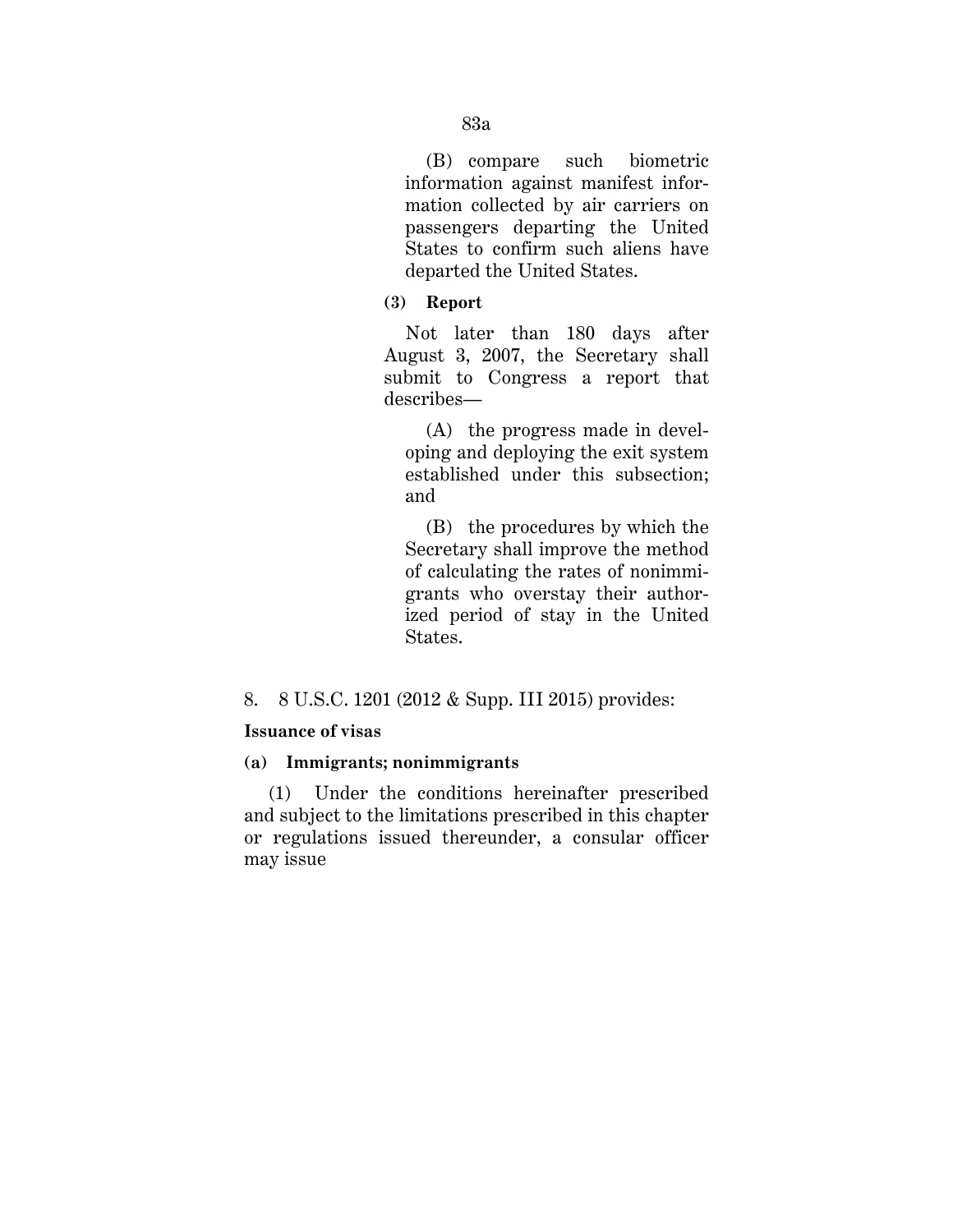(A) to an immigrant who has made proper application therefor, an immigrant visa which shall consist of the application provided for in section 1202 of this title, visaed by such consular officer, and shall specify the foreign state, if any, to which the immigrant is charged, the immigrant's particular status under such foreign state, the preference, immediate relative, or special immigrant classification to which the alien is charged, the date on which the validity of the visa shall expire, and such additional information as may be required; and

(B) to a nonimmigrant who has made proper application therefor, a nonimmigrant visa, which shall specify the classification under section  $1101(a)(15)$  of this title of the nonimmigrant, the period during which the nonimmigrant visa shall be valid, and such additional information as may be required.

(2) The Secretary of State shall provide to the Service an electronic version of the visa file of each alien who has been issued a visa to ensure that the data in that visa file is available to immigration inspectors at the United States ports of entry before the arrival of the alien at such a port of entry.

## **(b) Registration; photographs; waiver of requirement**

Each alien who applies for a visa shall be registered in connection with his application, and shall furnish copies of his photograph signed by him for such use as may be by regulations required. The requirements of this subsection may be waived in the discretion of the Secretary of State in the case of any alien who is within that class of nonimmigrants enumerated in sections  $1101(a)(15)(A)$ , and  $1101(a)(15)(G)$  of this title, or in the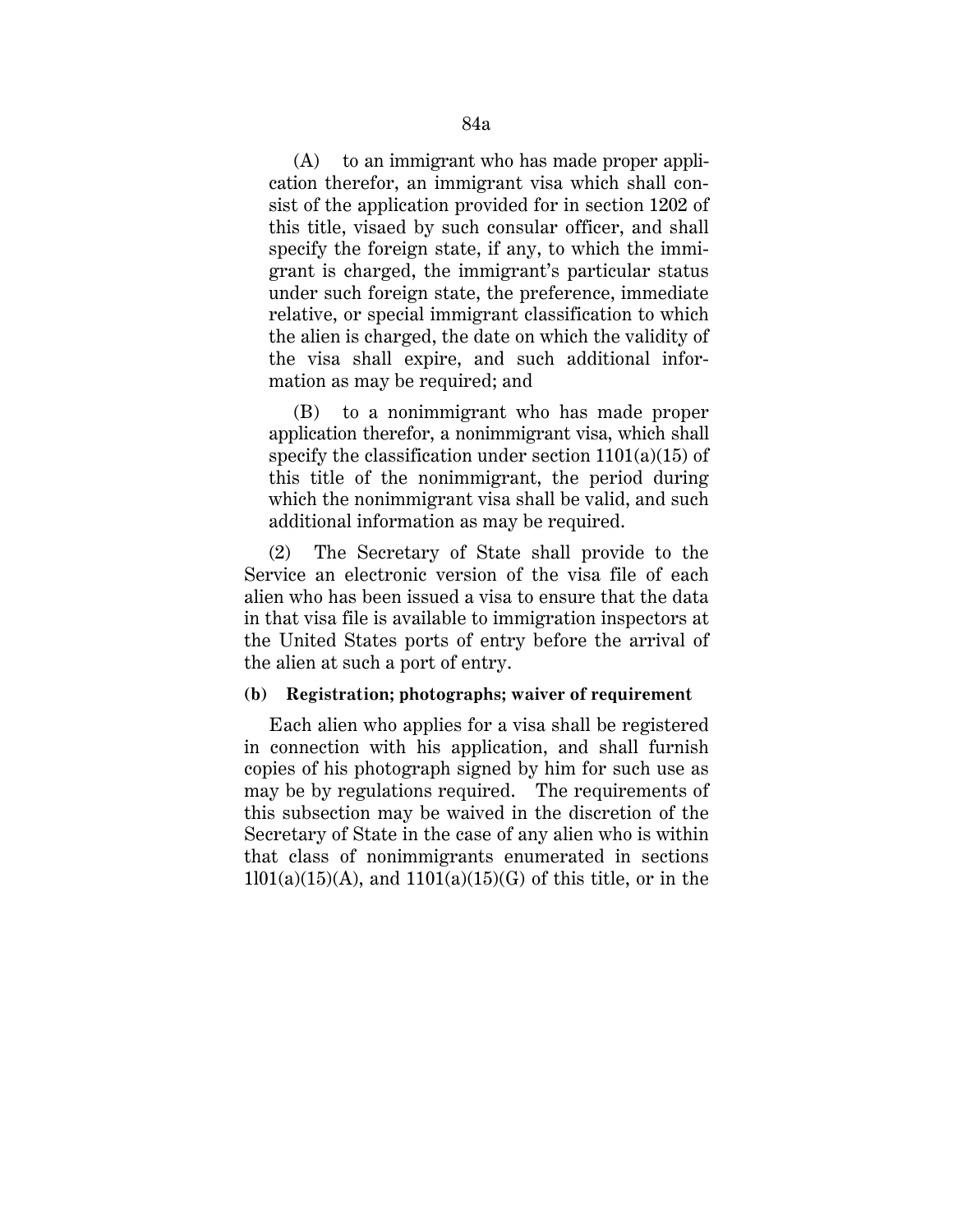case of any alien who is granted a diplomatic visa on a diplomatic passport or on the equivalent thereof.

## **(c) Period of validity; renewal or replacement**

## **(1) Immigrant visas**

An immigrant visa shall be valid for such period, not exceeding six months, as shall be by regulations prescribed, except that any visa issued to a child lawfully adopted by a United States citizen and spouse while such citizen is serving abroad in the United States Armed Forces, or is employed abroad by the United States Government, or is temporarily abroad on business, shall be valid until such time, for a period not to exceed three years, as the adoptive citizen parent returns to the United States in due course of his service, employment, or business.

### **(2) Nonimmigrant visas**

A nonimmigrant visa shall be valid for such periods as shall be by regulations prescribed. In prescribing the period of validity of a nonimmigrant visa in the case of nationals of any foreign country who are eligible for such visas, the Secretary of State shall, insofar as practicable, accord to such nationals the same treatment upon a reciprocal basis as such foreign country accords to nationals of the United States who are within a similar class; except that in the case of aliens who are nationals of a foreign country and who either are granted refugee status and firmly resettled in another foreign country or are granted permanent residence and residing in another foreign country, the Secretary of State may prescribe the period of validity of such a visa based upon the treatment granted by that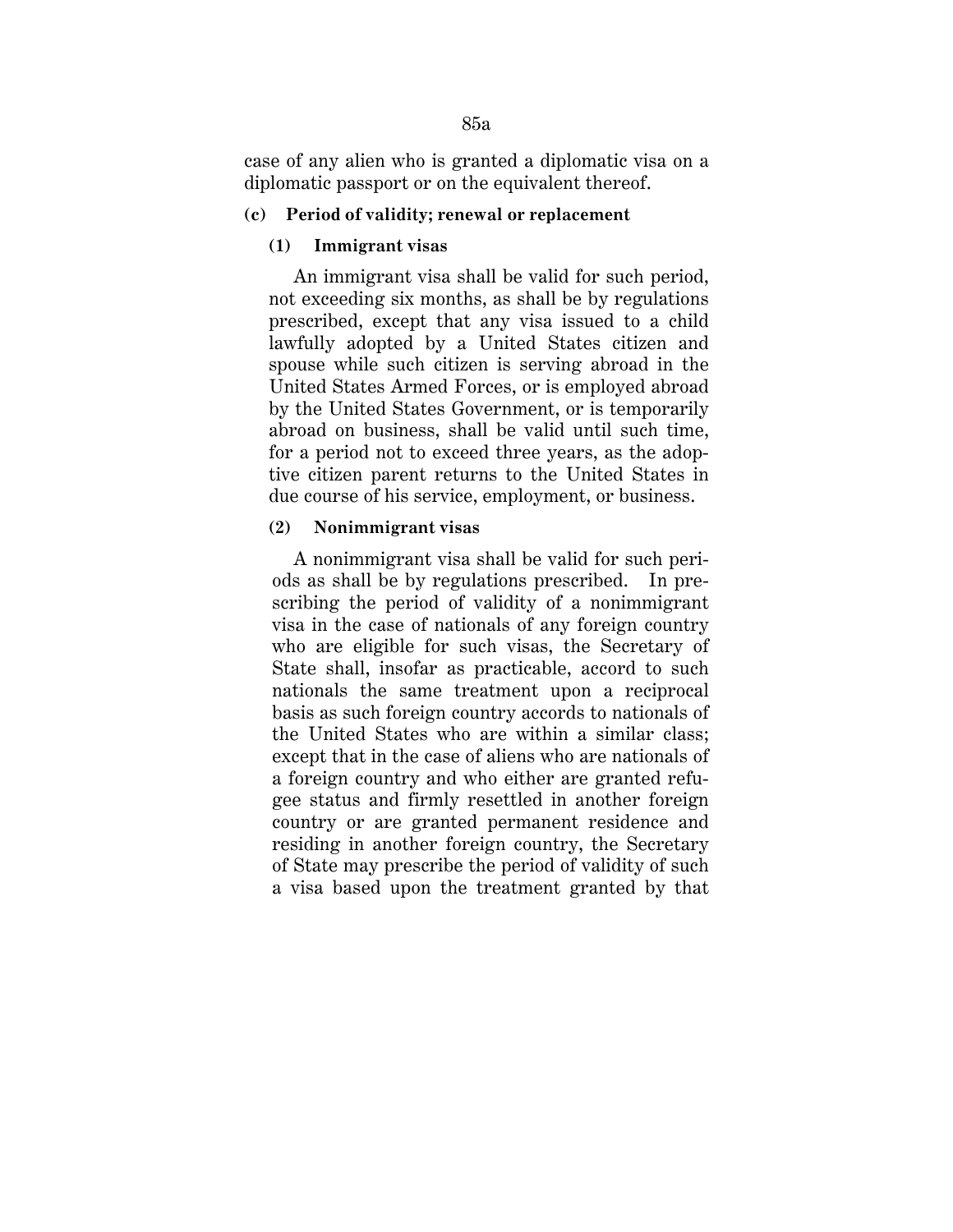other foreign country to alien refugees and permanent residents, respectively, in the United States.

## **(3) Visa replacement**

An immigrant visa may be replaced under the original number during the fiscal year in which the original visa was issued for an immigrant who establishes to the satisfaction of the consular officer that the immigrant—

(A) was unable to use the original immigrant visa during the period of its validity because of reasons beyond his control and for which he was not responsible;

(B) is found by a consular officer to be eligible for an immigrant visa; and

(C) pays again the statutory fees for an application and an immigrant visa.

## **(4) Fee waiver**

If an immigrant visa was issued, on or after March 27, 2013, for a child who has been lawfully adopted, or who is coming to the United States to be adopted, by a United States citizen, any statutory immigrant visa fees relating to a renewal or replacement of such visa may be waived or, if already paid, may be refunded upon request, subject to such criteria as the Secretary of State may prescribe, if—

(A) the immigrant child was unable to use the original immigrant visa during the period of its validity as a direct result of extraordinary circumstances, including the denial of an exit permit; and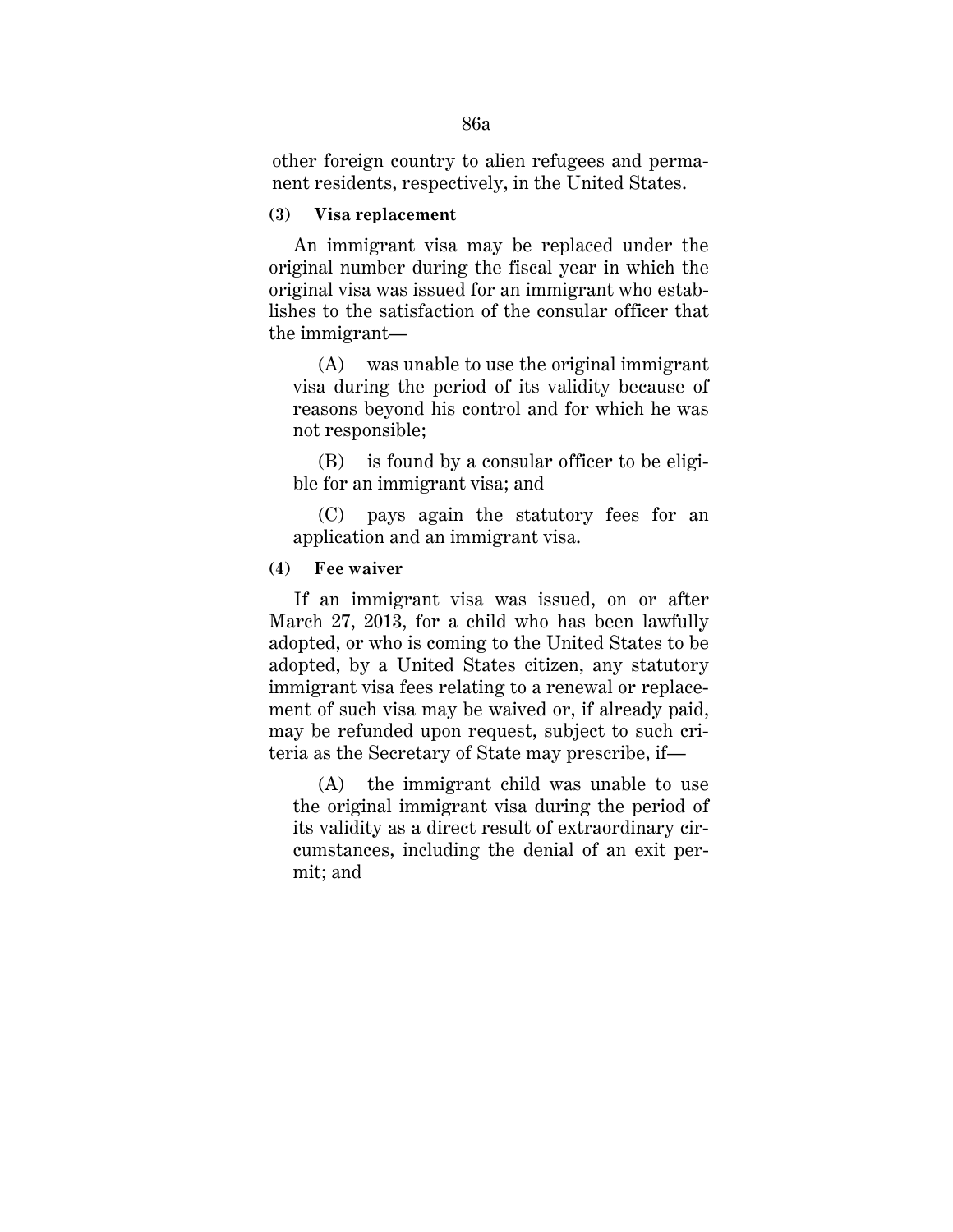(B) if such inability was attributable to factors beyond the control of the adopting parent or parents and of the immigrant.

#### **(d) Physical examination**

Prior to the issuance of an immigrant visa to any alien, the consular officer shall require such alien to submit to a physical and mental examination in accordance with such regulations as may be prescribed. Prior to the issuance of a nonimmigrant visa to any alien, the consular officer may require such alien to submit to a physical or mental examination, or both, if in his opinion such examination is necessary to ascertain whether such alien is eligible to receive a visa.

## **(e) Surrender of visa**

Each immigrant shall surrender his immigrant visa to the immigration officer at the port of entry, who shall endorse on the visa the date and the port of arrival, the identity of the vessel or other means of transportation by which the immigrant arrived, and such other endorsements as may be by regulations required.

### **(f) Surrender of documents**

Each nonimmigrant shall present or surrender to the immigration officer at the port of entry such documents as may be by regulation required. In the case of an alien crewman not in possession of any individual documents other than a passport and until such time as it becomes practicable to issue individual documents, such alien crewman may be admitted, subject to the provisions of this part, if his name appears in the crew list of the vessel or aircraft on which he arrives and the crew list is visaed by a consular officer, but the consu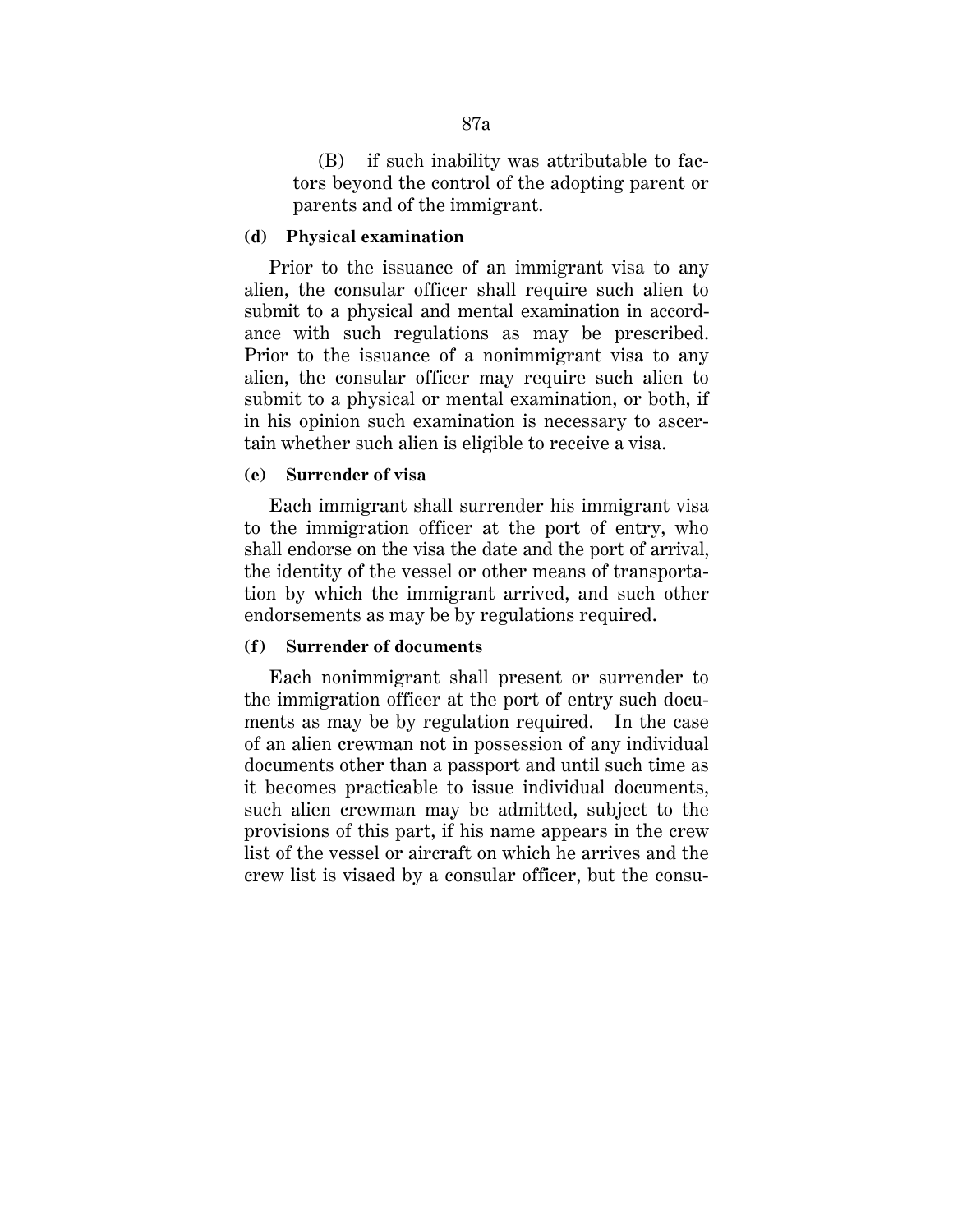lar officer shall have the right to deny admission to any alien crewman from the crew list visa.

### **(g) Nonissuance of visas or other documents**

No visa or other documentation shall be issued to an alien if (1) it appears to the consular officer, from statements in the application, or in the papers submitted therewith, that such alien is ineligible to receive a visa or such other documentation under section 1182 of this title, or any other provision of law, (2) the application fails to comply with the provisions of this chapter, or the regulations issued thereunder, or (3) the consular officer knows or has reason to believe that such alien is ineligible to receive a visa or such other documentation under section 1182 of this title, or any other provision of law: *Provided*, That a visa or other documentation may be issued to an alien who is within the purview of section  $1182(a)(4)$  of this title, if such alien is otherwise entitled to receive a visa or other documentation, upon receipt of notice by the consular officer from the Attorney General of the giving of a bond or undertaking providing indemnity as in the case of aliens admitted under section 1183 of this title: *Provided further*, That a visa may be issued to an alien defined in section  $1101(a)(15)(B)$  or  $(F)$  of this title, if such alien is otherwise entitled to receive a visa, upon receipt of a notice by the consular officer from the Attorney General of the giving of a bond with sufficient surety in such sum and containing such conditions as the consular officer shall prescribe, to insure that at the expiration of the time for which such alien has been admitted by the Attorney General, as provided in section 1184(a) of this title, or upon failure to maintain the status under which he was admitted, or to maintain any status sub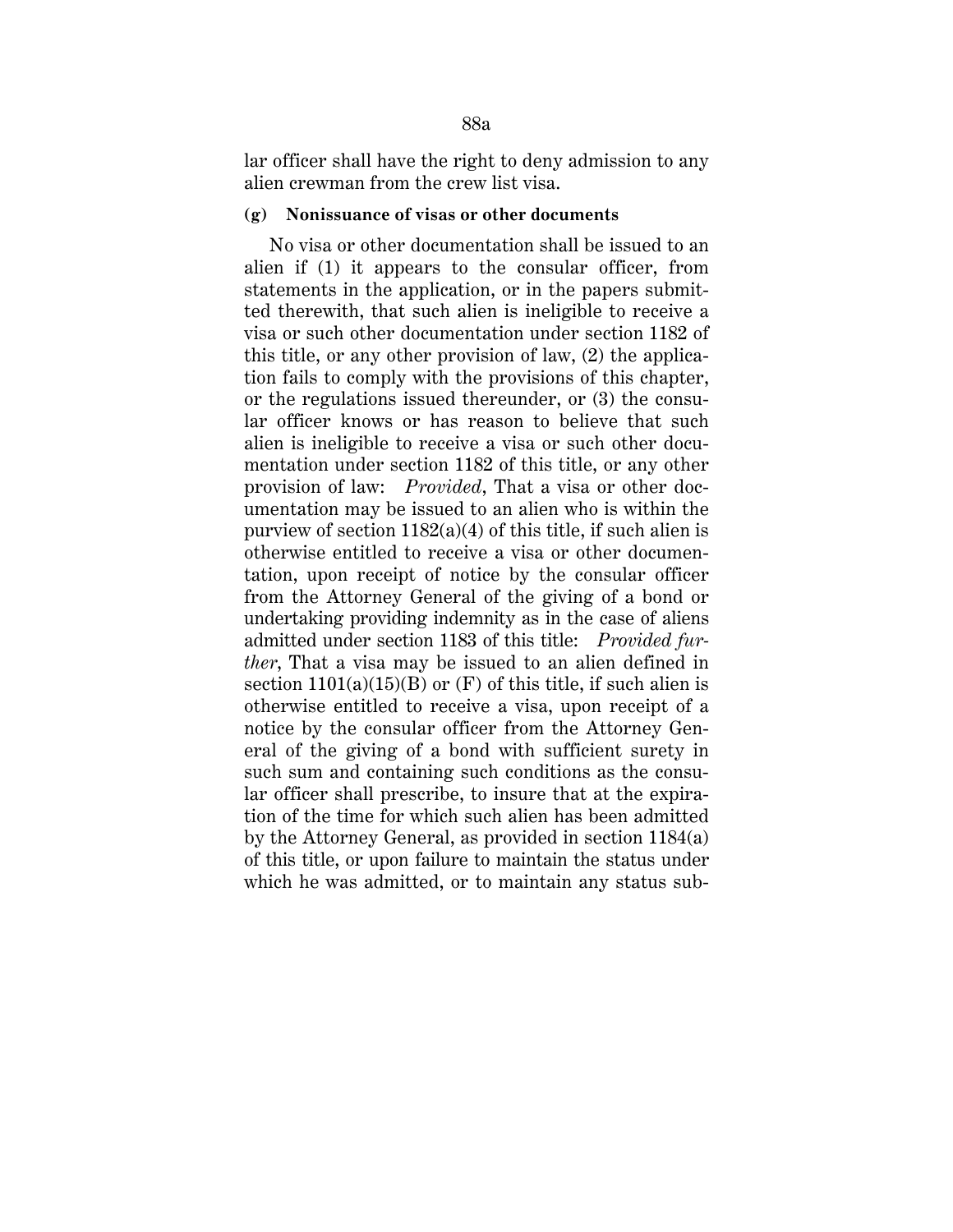sequently acquired under section 1258 of this title, such alien will depart from the United States.

## **(h) Nonadmission upon arrival**

Nothing in this chapter shall be construed to entitle any alien, to whom a visa or other documentation has been issued, to be admitted<sup>1</sup> the United States, if, upon arrival at a port of entry in the United States, he is found to be inadmissible under this chapter, or any other provision of law. The substance of this subsection shall appear upon every visa application.

## **(i) Revocation of visas or documents**

After the issuance of a visa or other documentation to any alien, the consular officer or the Secretary of State may at any time, in his discretion, revoke such visa or other documentation. Notice of such revocation shall be communicated to the Attorney General, and such revocation shall invalidate the visa or other documentation from the date of issuance: *Provided*, That carriers or transportation companies, and masters, commanding officers, agents, owners, charterers, or consignees, shall not be penalized under section 1323(b) of this title for action taken in reliance on such visas or other documentation, unless they received due notice of such revocation prior to the alien's embarkation. There shall be no means of judicial review (including review pursuant to section 2241 of title 28 or any other

<u>.</u>

<sup>&</sup>lt;sup>1</sup> So in original. Probably should be followed by "to".